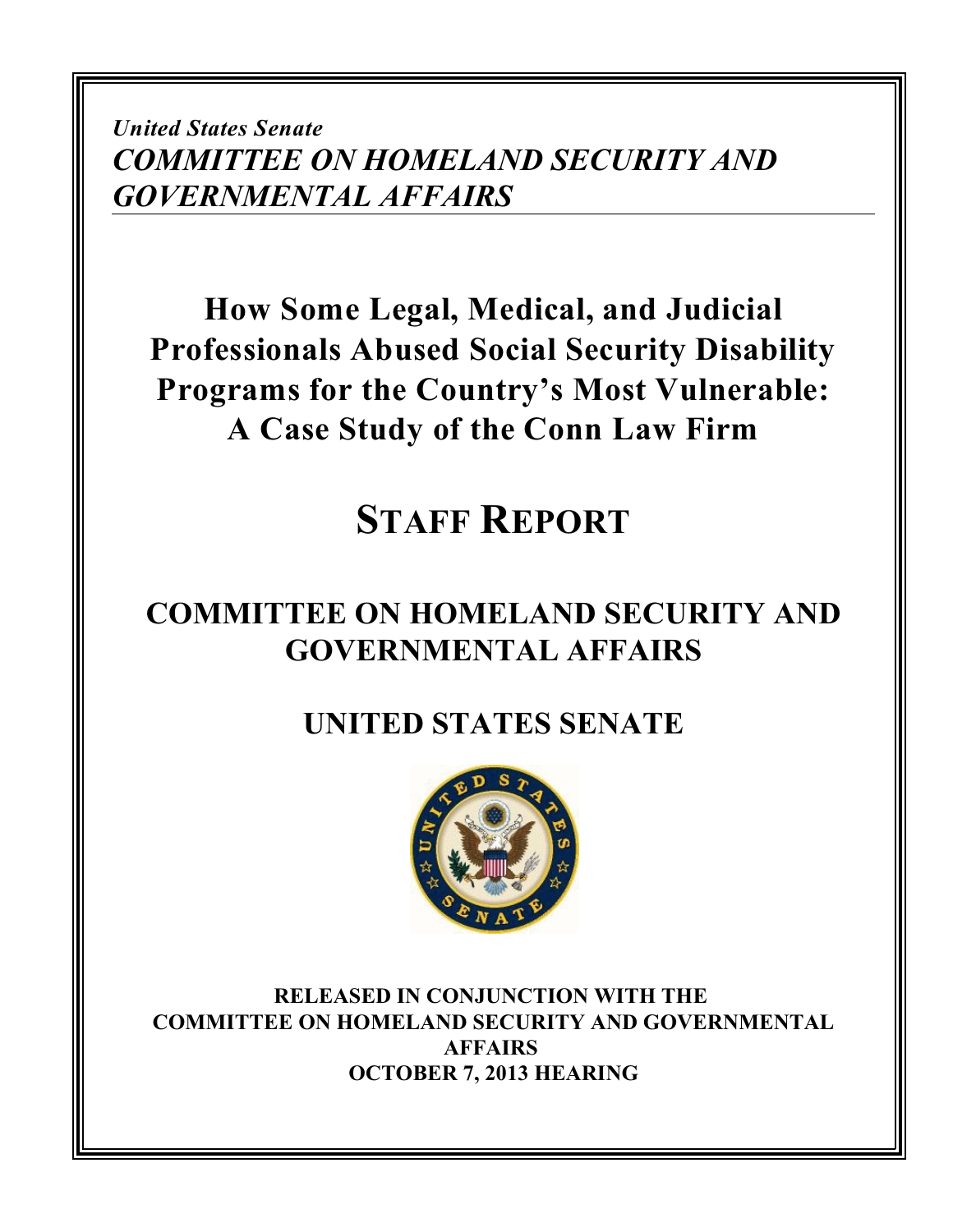**SENATOR TOM CARPER Chairman SENATOR TOM COBURN, M.D. Ranking Minority Member Committee on Homeland Security & Governmental Affairs SENATOR CARL LEVIN Chairman SENATOR JOHN McCAIN Ranking Minority Member Permanent Subcommittee on Investigations of the Committee on Homeland Security & Governmental Affairs**

> **KEITH ASHDOWN Staff Director to the Minority CHRISTOPHER J. BARKLEY Deputy Staff Director to the Minority ANDREW C. DOCKHAM Chief Counsel to the Minority KATHRYN EDELMAN Senior Investigator to the Minority REBECCA N. NUZZI Research Associate to the Minority BILLY EASLEY II MARTIN HARMS GABRIELLE D'ADAMO SINGER LESLIE SCHMIDT JACKIE JONES Law Clerks to the Minority**

**RICHARD KESSLER Staff Director to the Majority PETER TYLER Senior Professional Staff to the Majority Committee on Homeland Security & Governmental Affairs**

**ELISE J. BEAN Staff Director & Chief Counsel DANIEL J. GOSHORN Counsel HENRY J. KERNER Staff Director & Chief Counsel to the Minority STEPHANIE HALL Counsel to the Minority MARY D. McKOY Former Detailee Permanent Subcommittee on Investigations**

**10/4/13**

 *Committee on Homeland Security & Governmental Affairs* 340 Dirksen Senate Office Building – Washington, D.C. 20510 Minority: 202/224-4751 Web Address: [http://www.hsgac.senate.gov](http://www.hsgac.senate.gov/subcommittees/investigations)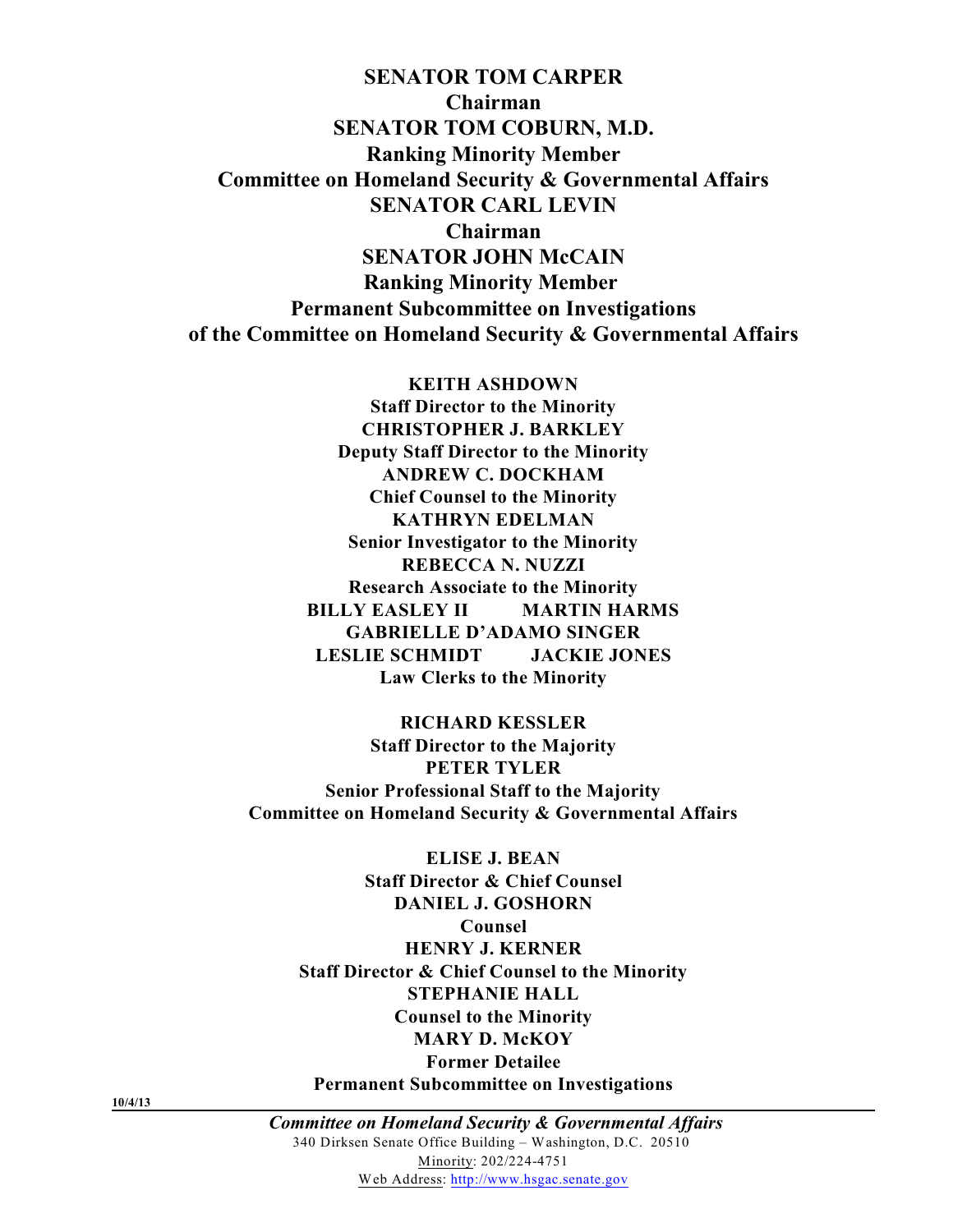## **How Some Legal, Medical, and Judicial Professionals Abused Social Security Disability Programs for the Country's Most Vulnerable: A Case Study of the Conn Law Firm**

## **TABLE OF CONTENTS**

| I.  |                                                                                                                                                                         |                |  |  |
|-----|-------------------------------------------------------------------------------------------------------------------------------------------------------------------------|----------------|--|--|
|     | a.                                                                                                                                                                      | $\mathfrak{Z}$ |  |  |
|     | b.                                                                                                                                                                      | $\overline{4}$ |  |  |
|     | $\mathbf{c}$ .                                                                                                                                                          | $\overline{7}$ |  |  |
| II. |                                                                                                                                                                         | 9              |  |  |
| Ш.  | SSA PRESSURED ALJS TO DECIDE A HIGH NUMBER OF CASES, BUT                                                                                                                |                |  |  |
|     | <b>FAILED TO ENSURE THEY PRODUCED QUALITY DECISIONS  </b>                                                                                                               | 14             |  |  |
|     | The Agency Encouraged ALJs to Decide High Numbers of Cases<br>a.<br>The Agency Encouraged ALJs to Decide Cases On-the-Record to Reduce the<br>b.                        | 14             |  |  |
|     |                                                                                                                                                                         | 16             |  |  |
|     | Judge Daugherty Used Agency Policies to Approve a High Number of Cases.<br>$\mathbf{c}$ .<br>d. Huntington ODAR Management Focused on Production Numbers Despite Office | 17             |  |  |
|     |                                                                                                                                                                         | 18             |  |  |
|     | Huntington ODAR Management Prioritized the "Numbers"<br>i.                                                                                                              | 19             |  |  |
|     | "Boot Camp Mentality" Led Huntington ODAR to Become a Top Producing Office<br>ii.                                                                                       |                |  |  |
|     |                                                                                                                                                                         | 20             |  |  |
|     | The Agency Transferred Over 1,000 Cases to Huntington ODAR for<br>iii.                                                                                                  | 22             |  |  |
| IV. | ONE LAWYER REPRESENTED A DISPROPORTIONATE NUMBER OF                                                                                                                     |                |  |  |
|     |                                                                                                                                                                         | 23             |  |  |
|     | Mr. Conn's Practice Focused on Representing Claimants for Disability Benefits<br>a.                                                                                     | 23             |  |  |
|     | Mr. Conn Used an Aggressive Marketing Campaign to Recruit Claimants.<br>$\mathbf{b}$ .                                                                                  | 24             |  |  |
| V.  | HOCALJ ANDRUS MADE SPECIAL SCHEDULING ARRANGEMENTS FOR                                                                                                                  |                |  |  |
|     |                                                                                                                                                                         | 27             |  |  |
|     | Mr. Conn Filtered Out-of-Town Claimants through Huntington ODAR.<br>a.                                                                                                  | 32             |  |  |
|     | Judge Daugherty Coordinated with Mr. Conn to Award Benefits On-the-Record and<br>b.                                                                                     |                |  |  |
|     |                                                                                                                                                                         | 34             |  |  |
|     | Against Agency Rules, Judge Daugherty Took Cases Assigned to Other ALJs and<br>$c_{\cdot}$                                                                              |                |  |  |
|     |                                                                                                                                                                         | 37             |  |  |
| VI. | <b>JUDGE DAUGHERTY CANCELLED 30 HEARINGS AND AWARDED</b>                                                                                                                |                |  |  |
|     | <b>BENEFITS TO EVERY CLAIMANT WITH OTR DECISIONS.</b>                                                                                                                   | 45             |  |  |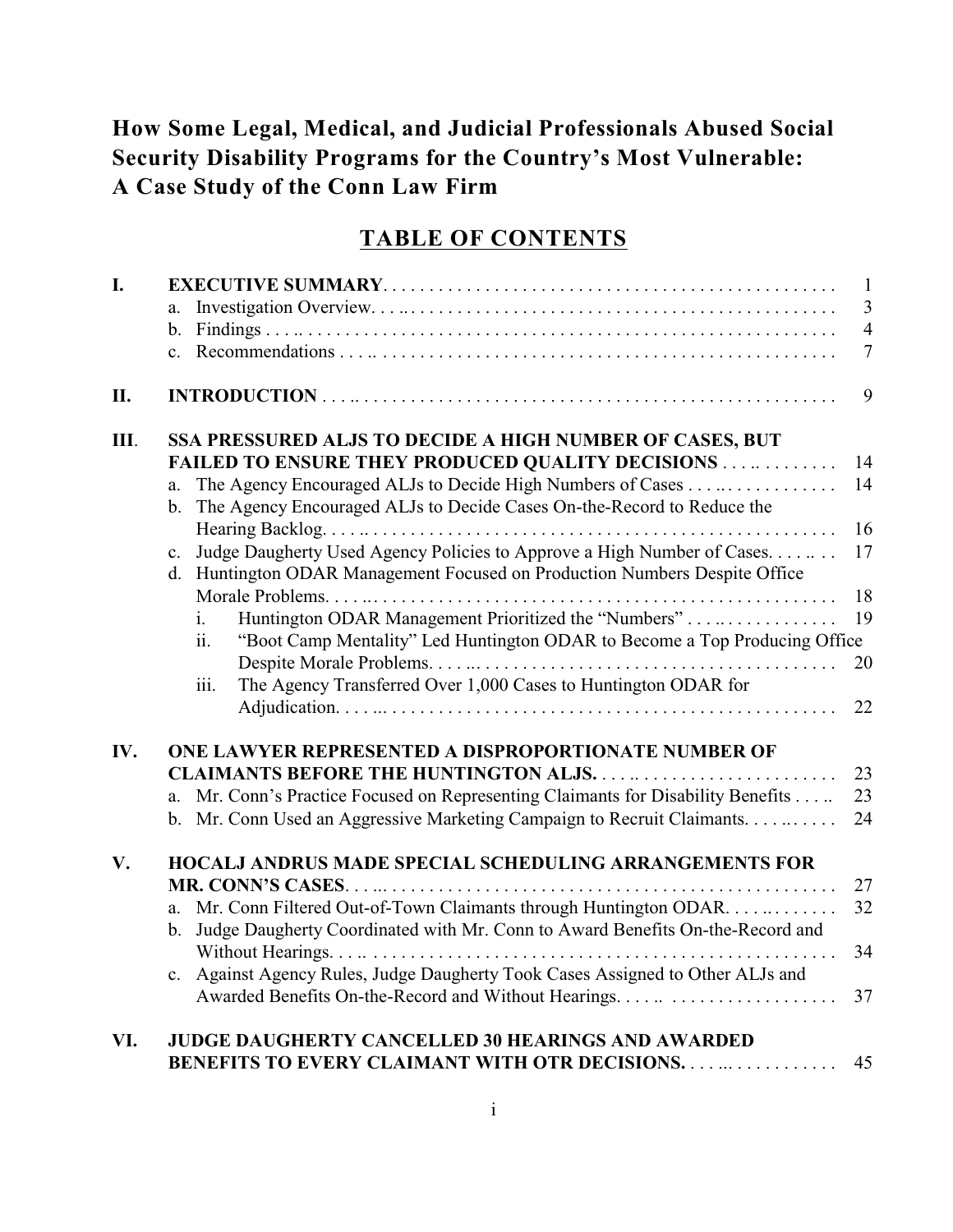| VII.  | TO DEFLECT ATTENTION FROM CANCELLED HEARINGS, JUDGE<br><b>DAUGHERTY ACCUSED JUDGE ANDRUS OF IMPROPER SOCIAL</b>      | 49       |  |  |  |
|-------|----------------------------------------------------------------------------------------------------------------------|----------|--|--|--|
| VIII. | MR. CONN MOVED TO DISMISS CLAIMS JUDGE GITLOW INDICATED                                                              |          |  |  |  |
|       |                                                                                                                      | 51       |  |  |  |
|       | Judge Gitlow Indicated to Mr. Conn He Planned to Deny a Claim.<br>a.<br>b. Mr. Conn Garnered Favor from Judge Gitlow | 51<br>54 |  |  |  |
| IX.   | MR. CONN POTENTIALLY FABRICATED CONSULTATIVE EXAMS,<br>55                                                            |          |  |  |  |
| X.    | <b>LAWYERS RELIED ON DOCTORS THEY KNEW WOULD PROVIDE</b>                                                             |          |  |  |  |
|       |                                                                                                                      | 57       |  |  |  |
|       | Doctors Known to Provide Opinions Stating the Claimant is Disabled Were Known<br>a.                                  |          |  |  |  |
|       | b. Doctors Employed by Mr. Conn Provided Questionable Medical Evidence                                               | 57<br>58 |  |  |  |
|       | i.                                                                                                                   | 58       |  |  |  |
|       | ii.                                                                                                                  | 64       |  |  |  |
|       | iii.                                                                                                                 | 66       |  |  |  |
|       | iv.                                                                                                                  | 72       |  |  |  |
|       | c. Other Doctors Provided Reviews of Claimants at the Request of Mr. Conn.                                           | 75       |  |  |  |
|       | 1.                                                                                                                   | 75       |  |  |  |
|       | $\overline{11}$ .                                                                                                    | 76       |  |  |  |
|       | 111.                                                                                                                 | 77       |  |  |  |
|       | Mr. Conn's Attorney Explained the Use of Supplemental Medical Opinions.<br>d.                                        | 78       |  |  |  |
|       | Judge Daugherty Appeared to Rely Exclusively on the Opinions of Mr. Conn's<br>e.                                     |          |  |  |  |
|       |                                                                                                                      | 79       |  |  |  |
|       | Analysis of Cases Decided by Judge Daugherty on the "DB Lists"<br>f.                                                 | 80       |  |  |  |
|       | Review of Claimants' Case Files on DB Lists<br>1.                                                                    | 80       |  |  |  |
|       | 11.                                                                                                                  | 81       |  |  |  |
|       | Judge Daugherty Used Templated Language in Written Decisions<br>$\overline{111}$ .                                   | 82       |  |  |  |
|       | iv.                                                                                                                  | 84       |  |  |  |
| XI.   | ALJS, LAWYERS, AND DOCTORS ALL PERSONALLY BENEFITED                                                                  |          |  |  |  |
|       | <b>FROM THE APPROVAL OF HIGH NUMBERS OF CLAIMS</b>                                                                   | 87       |  |  |  |
|       | Mr. Conn Earned Over \$4.5 Million in Attorney Fees From the DB Lists and<br>a.                                      |          |  |  |  |
|       | Became the Third Highest Grossing Disability Attorney Nationwide                                                     | 87       |  |  |  |
|       | Judge Daugherty's Financial Records Include Unreported Income from An<br>$\mathbf{b}$ .                              |          |  |  |  |
|       |                                                                                                                      | 88       |  |  |  |
|       | $\mathbf{c}$ .                                                                                                       | 92       |  |  |  |
|       | Huntington ODAR Employees Received Bonuses and Salary Increases.<br>d.                                               | 93       |  |  |  |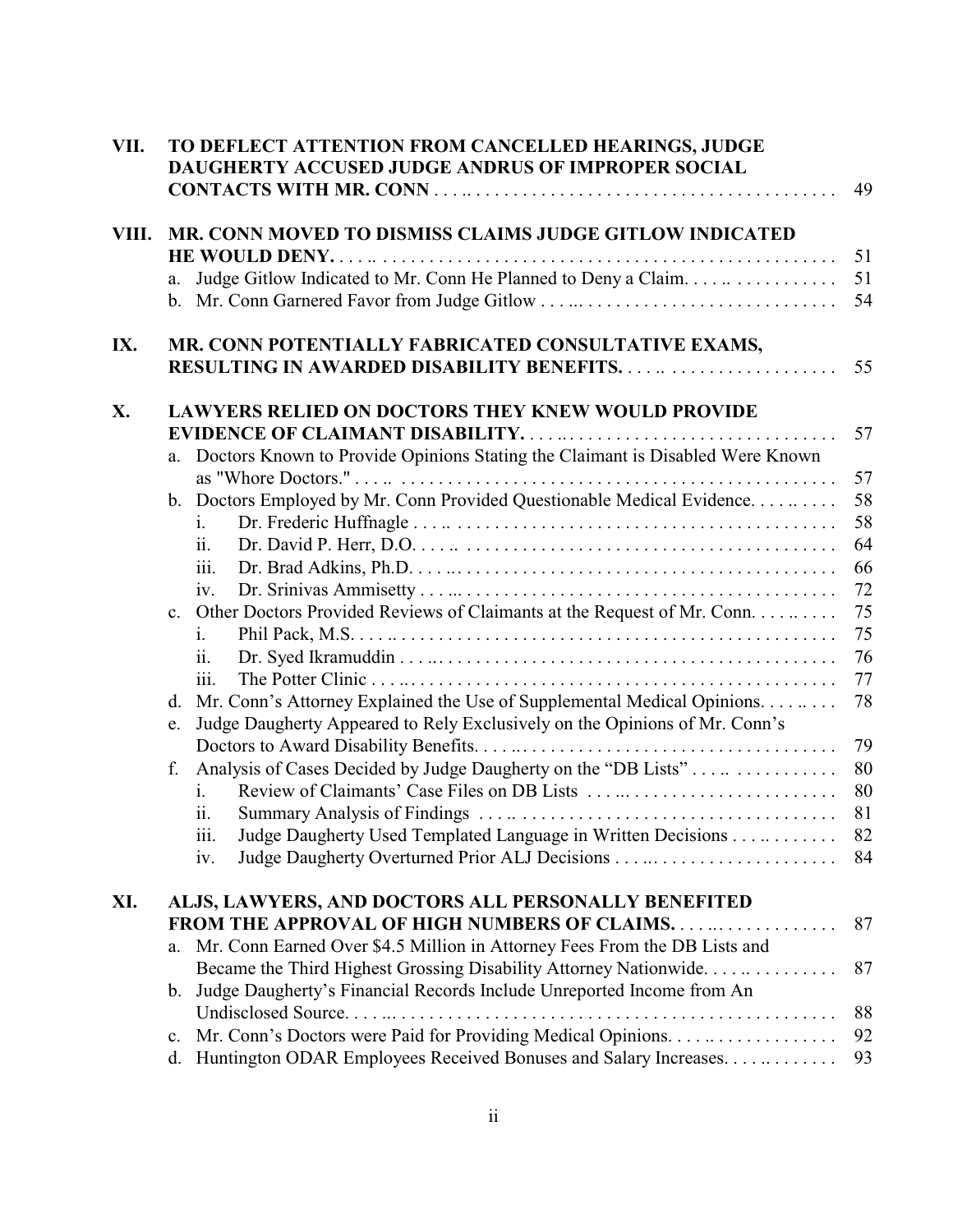| XII.               |                     | THE AGENCY FAILED TO PREVENT ABUSES OF THE DISABILITY                                                                                                                      | 95 |
|--------------------|---------------------|----------------------------------------------------------------------------------------------------------------------------------------------------------------------------|----|
|                    | a.<br>b.            | Judge Daugherty's Time and Attendance Problems Overlooked<br>Judge Andrus Used Time and Attendance to Push a Low Producing ALJ out                                         | 95 |
|                    | c.                  | The Agency was Aware of Judge Daugherty's Conduct for Years, but Took                                                                                                      |    |
| XIII.              |                     | <b>AGENCY RESPONSE TO PUBLIC ALLEGATIONS OF MISCONDUCT IN</b>                                                                                                              |    |
|                    | a.<br>$\mathbf b$ . | The Wall Street Journal Exposed Judge Daugherty's Relationship with Mr. Conn 109<br>Mr. Conn and Judge Daugherty Continued to Communicate, Potentially By                  |    |
|                    | $\mathbf{c}$ .      | d. Chief Administrative Law Judge Debra Bice Removed Judge Andrus as Hearing                                                                                               |    |
|                    | e.                  | Judge Andrus and Mr. Conn Worked Together to Target a Perceived                                                                                                            |    |
|                    | f.                  | Mr. Conn Destroyed Disability Claimants' Medical Records and Office                                                                                                        |    |
|                    | g.                  | SSA Approved the Purchase of Shredders for Huntington Management. 123                                                                                                      |    |
| XIV.               |                     | MR. CONN SOUGHT TO GAIN FAVOR WITH HUNTINGTON ALJS AND<br>a. Mr. Conn Produced a Music CD for a Sitting Kentucky State Court Judge. 124                                    |    |
| <b>APPENDIX I:</b> |                     | SUMMARY OF A SAMPLE OF ERIC CONN CLAIMANT CASE<br><b>FILES DECIDED FAVORABLY BY JUDGE DAUGHERTY 127</b><br>1. Medical Opinions Procured by Mr. Conn Were Inconsistent with |    |
|                    |                     | 2. Awards Based on Medical Conditions Discovered by Mr. Conn's                                                                                                             |    |
|                    |                     | Judge Daugherty Failed to Address Claimant Noncompliance 141<br>3.<br>4. Judge Daugherty Failed to Assess Evidence of Drug and Alcohol                                     |    |
|                    |                     | 5. Factual Inaccuracies in Judge Daugherty's Decisions and Misuse of                                                                                                       |    |
|                    |                     | 6. Reassignment of Cases from Judge Gitlow to Judge Daugherty 153                                                                                                          |    |
|                    | <b>APPENDIX II:</b> | <b>MONTHLY BREAKDOWN OF MR. CONN'S DISABILITY</b><br><b>CLAIMANTS LISTED ON THE DB LIST AND FEES EARNED 158</b>                                                            |    |
|                    |                     | APPENDIX III: PETTY CASH WITHDRAWALS MADE FROM THE CONN LAW                                                                                                                |    |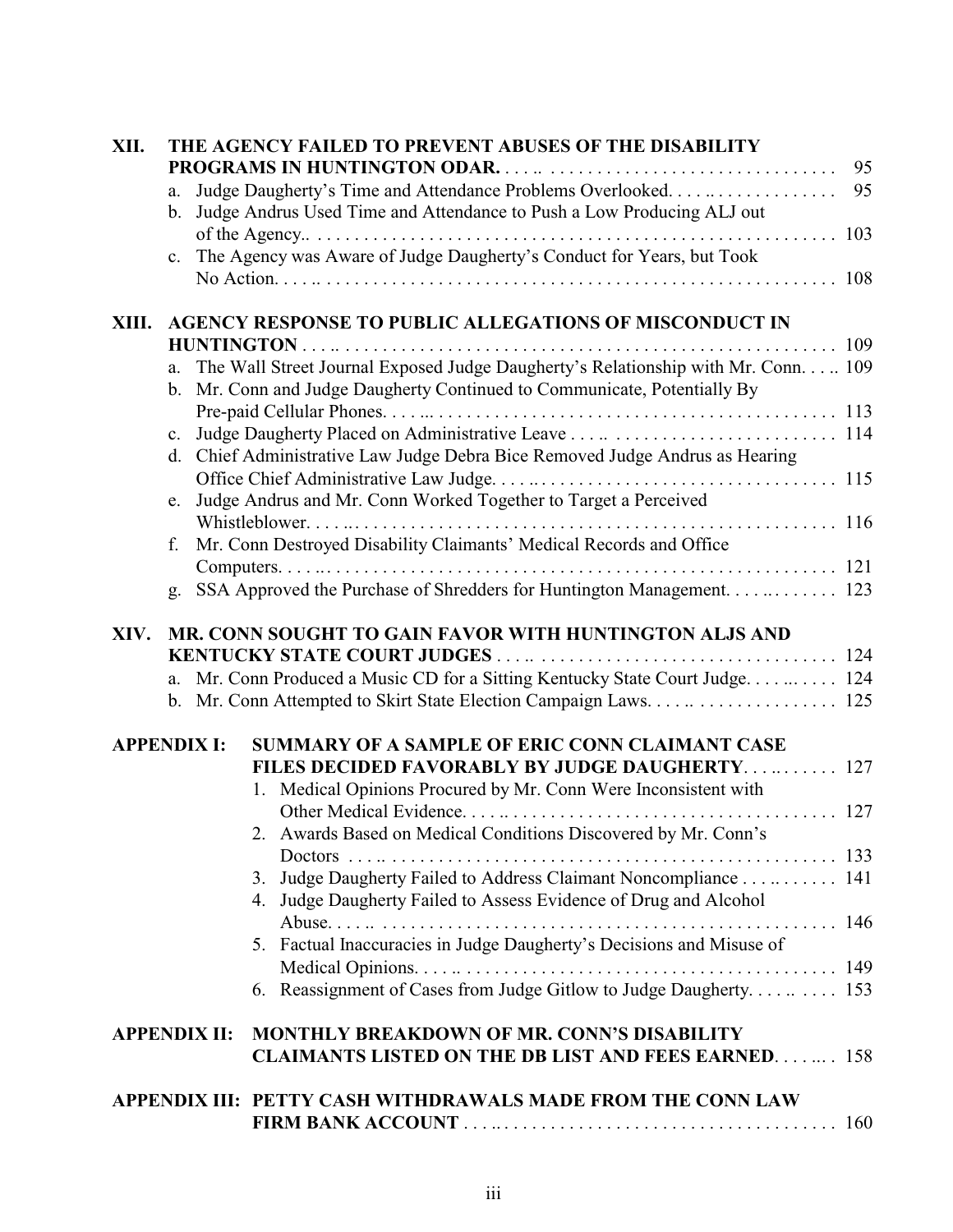### **HOW SOME LEGAL, MEDICAL, AND JUDICIAL PROFESSIONALS ABUSED SOCIAL SECURITY DISABILITY PROGRAMS FOR THE COUNTRY'S MOST VULNERABLE: A CASE STUDY OF THE CONN LAW FIRM**

#### **I. EXECUTIVE SUMMARY**

In 1993, Eric Christopher Conn opened a legal practice in a small trailer next door to his boyhood home in rural Eastern Kentucky. Located in Stanville, Kentucky, along Highway 23, his office was two hours from the closest major city and over an hour from the Social Security's main regional office in Huntington, West Virginia. Despite operating in a sparsely populated town of 500, Mr. Conn would go on to build one of the largest and most lucrative disability practices in the nation. A two-year investigation of his actions representing claimants applying for Social Security Disability Insurance ("SSDI") and Supplemental Security Income ("SSI") benefits uncovered a raft of improper practices by the Conn law firm to obtain disability benefits, inappropriate collusion between Mr. Conn and a Social Security Administrative Law Judge, and inept agency oversight which enabled the misconduct to continue for years.

From the beginning, Mr. Conn focused his efforts primarily – and later exclusively – on helping people onto the Social Security Administration's ("SSA") disability program rolls. His knack for navigating the program's arcane rules, along with an aggressive approach to marketing that included television, radio, and online advertisements, drew thousands of clients to his office looking to obtain benefits. At the height of his success in 2010, Mr. Conn employed nearly 40 people and obtained more than \$3.9 million in legal fees from SSA, making him the agency's third highest paid disability lawyer that year. Today, the Eric C. Conn Law Complex is significantly larger than the single trailer used twenty years earlier. Several interconnected trailers now surround a main office building. A prominent feature of the complex is a large replica of the Abraham Lincoln statute in the Lincoln Memorial in Washington, D.C., which has become a local tourist attraction used to recruit clients. Mr. Conn, referred to in some of his advertisements as "Mr. Social Security," used his law practice to exploit key vulnerabilities in a critical federal safety net program and became wealthy in the process.

Concern about Mr. Conn's methods first surfaced publicly in May 2011, when *The Wall Street Journal* published an article about his relationship with David B. Daugherty, an Administrative Law Judge ("ALJ") in the SSA's regional Huntington, West Virginia Office of Disability Adjudication and Review. In the years leading up to 2011, Judge Daugherty had become one of the agency's highest producing judges, issuing more decisions each year than nearly all 1,500 of SSA's other judges. In some years, 40 percent of his caseload consisted of cases represented by Mr. Conn – nearly all of which he approved for benefits. Public airing of the details surrounding the unusual arrangement between Judge Daugherty and Mr. Conn prompted top SSA officials to request an investigation by the SSA Inspector General. Judge Daugherty was also placed on administrative leave, after which he quickly resigned.

Unease with the relationship between Judge Daugherty and Mr. Conn had begun years earlier, however, among those who worked with both men on a day-to-day basis. Inside SSA's Huntington Office of Disability Adjudication and Review ("Huntington ODAR"), some noticed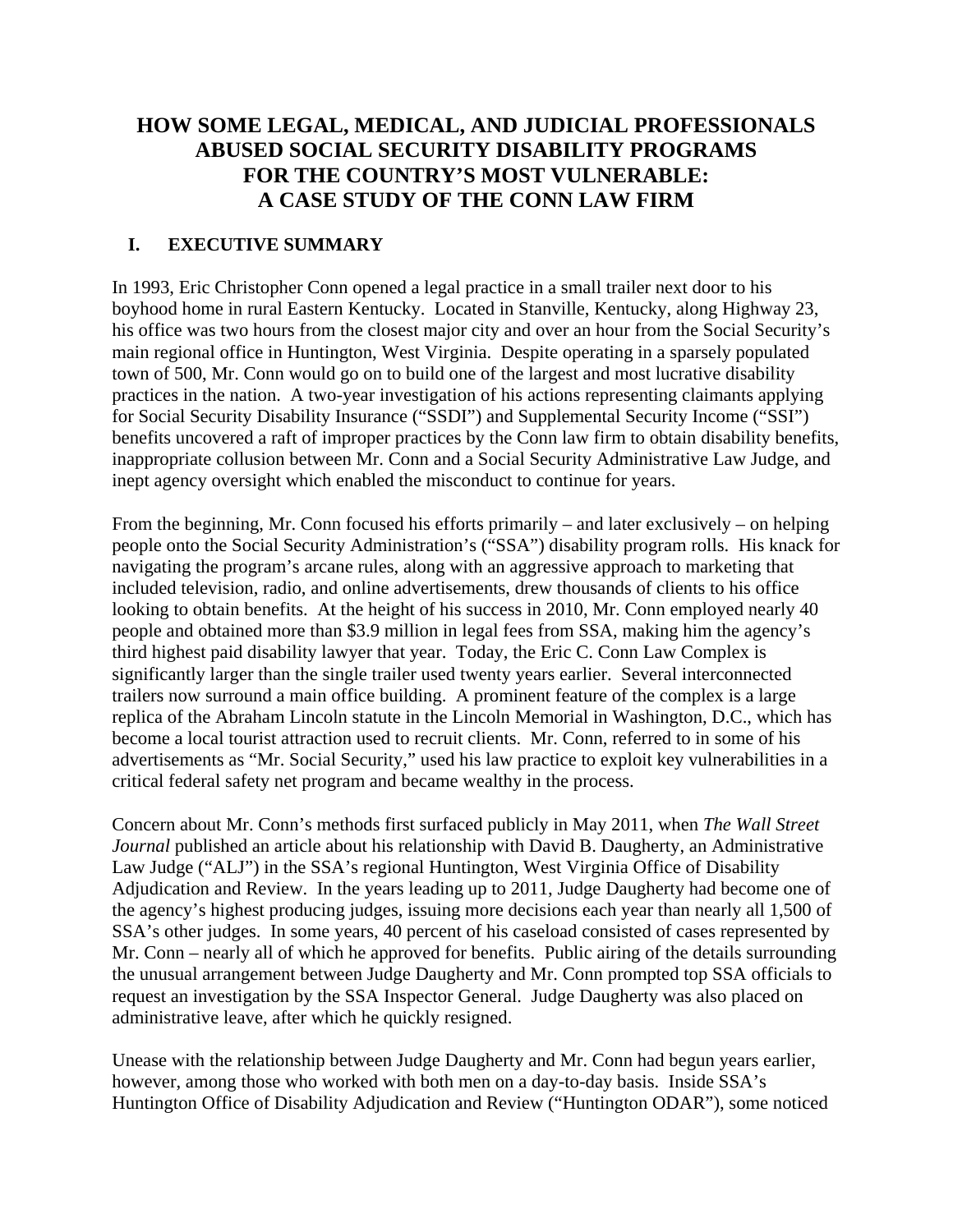how Judge Daugherty gave Mr. Conn's cases special treatment. Whereas most judges held 15 to 20 randomly assigned hearings in a week, each lasting an hour or more, Judge Daugherty scheduled as many as 20 hearings for Mr. Conn's clients in a single day, moving them through in 15 minute increments. To ensure most of Mr. Conn's cases ended up before him, Judge Daugherty ignored the office's rotational assignment policy for new cases and personally assigned Mr. Conn's cases to himself. Where Conn cases had already been assigned to other judges, the judge sometimes quietly reassigned them to his own docket without mentioning the reassignments to others. Eventually, Judge Daugherty stopped holding hearings for Mr. Conn's cases altogether, instead deciding them "on the record" in large numbers – and always favorably. These troubling practices were brought to the attention of Huntington's Chief Administrative Law Judge, Charles Paul Andrus, but he failed to stop them.

Inside Mr. Conn's office, some of his employees grew increasingly uncomfortable with his relationship to Judge Daugherty – also known to many as "DB" – who assumed a central role in the law firm's operations and revenues. By 2011, Mr. Conn and Judge Daugherty had collaborated on a scheme that enabled the judge to approve, in assembly-line fashion, hundreds of clients for disability benefits using manufactured medical evidence.

Since at least 2006, Judge Daugherty had a practice of coordinating with Mr. Conn to create what was referred to as a "DB List," which was a list of Mr. Conn's clients that the judge planned to approve for benefits that month. After deciding which claimants would be on the month's DB List, Judge Daugherty personally telephoned Mr. Conn's office, provided the claimant list to one of Mr. Conn's employees, and indicated whether the claimants needed to provide additional medical evidence of a "mental" or "physical" ailment. Within days, Mr. Conn scheduled the listed claimants to see one of the several doctors he paid to provide medical assessments. These doctors almost invariably concluded that the claimant was disabled. In most cases, the doctors simply signed and dated a medical form which had been filled out ahead of time by Mr. Conn's office.

After receiving the medical forms he had requested, Judge Daugherty overturned earlier agency denials and issued favorable decisions awarding Mr. Conn's clients disability benefits. The evidence indicates that the entire process, from the time a Conn claimant requested a hearing before an ALJ on a denied claim to the issuing of a favorable decision by Judge Daugherty, took as little as 30 days. During the same period, waiting times for claimants nationally, as well as others with cases before the Huntington ODAR, averaged well over one year. According to Mr. Conn's former employees, word about the special treatment of his cases spread far enough that prospective clients would come to his office asking how they could get their cases heard by Judge Daugherty.

After publication of the *Wall Street Journal* article in May 2011, SSA instituted a number of reforms to correct the situation in Huntington, including reinstituting the assignment of cases to all ALJ's on a strict rotational basis.

Mr. Conn, Judge Daugherty and Chief Judge Andrus also took steps in reaction to the article. According to the testimony of former employees, and corroborated by documentary evidence, Mr. Conn's office purchased several disposable prepaid cellular phones for the purpose of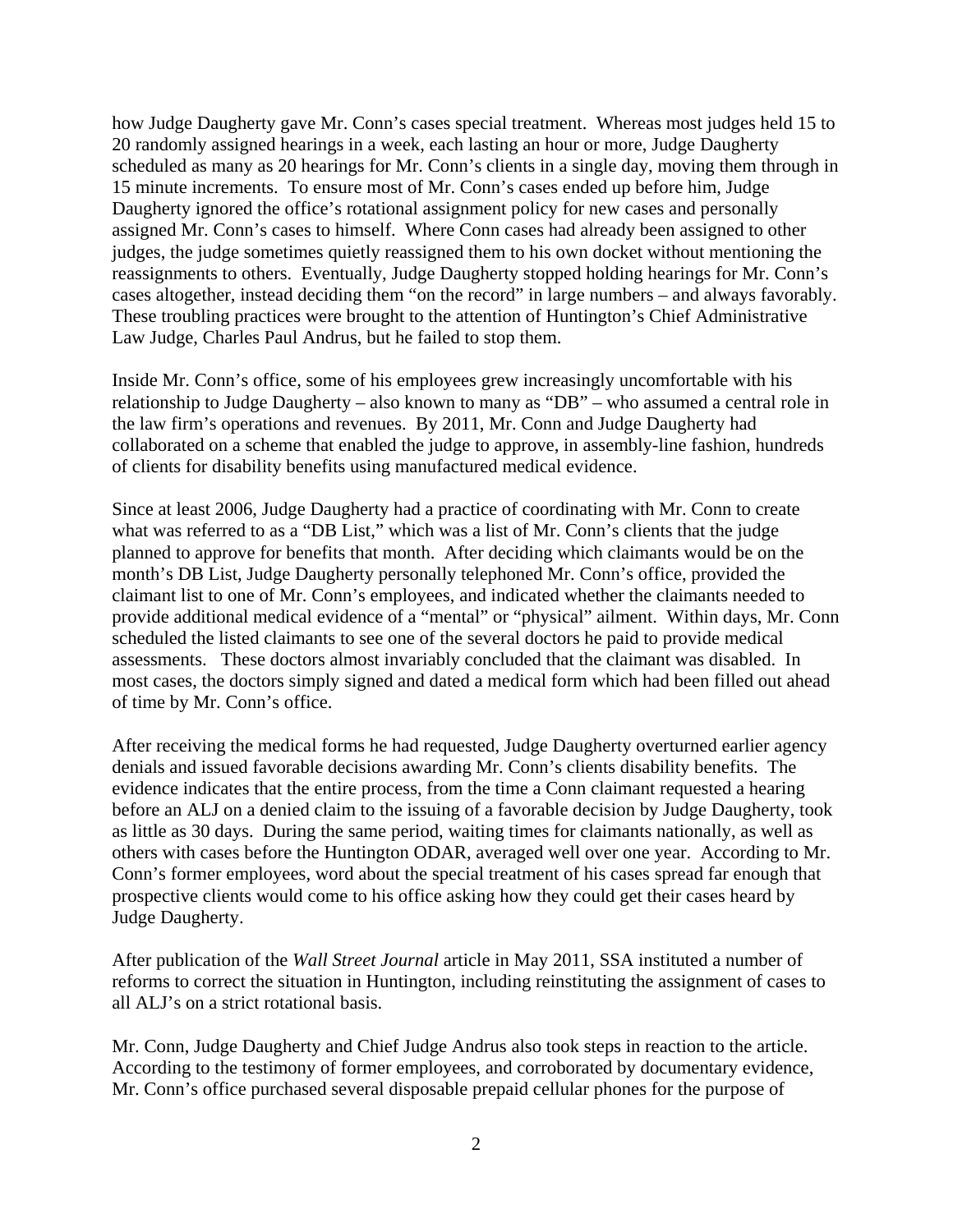allowing Mr. Conn and Judge Daugherty to talk. Mr. Conn systematically destroyed several dozen of the Conn Law Office's computers, and hired a local shredding company to clear out a large warehouse full of documents. Mr. Conn's use of a shredding company was the first time he had shredded such a large amount of firm documents at one time, according to former employees and documents reviewed by the Committee.

Additional evidence indicates that Mr. Conn and Judge Andrus devised a plan to discredit an SSA employee suspected of blowing the whistle on the Huntington office problems, Sarah Carver. According to former Conn and SSA employees as well as a recorded SSA IG interview in which Judge Andrus admitted his part, he and Mr. Conn worked together to have video surveillance conducted of Ms. Carver on days when she worked from home in an attempt to catch her violating the office's telework policies. After several unsuccessful attempts, according to the employees, Mr. Conn, together with Judge Andrus, fabricated evidence and sent it to her superiors.

In 2011, SSA placed Judge Daugherty on administrative leave, and he later retired. The same year, SSA removed Judge Andrus from his position as Chief ALJ, but allowed him to remain in the Huntington office. In September 2013, SSA placed him on administrative leave pending a removal action. Mr. Conn has continued to represent claimants seeking disability benefits and has even opened a new office in California.

While the events that unfolded at SSA's Huntington ODAR paint an unappealing picture of corruption, fraud, and favoritism in that office, they also call attention to the need for specific steps to be taken by the Social Security disability programs to prevent this type of wrongdoing from recurring.

#### **a. Investigation Overview**

In May 2013, the Social Security Trustees estimated the Social Security Disability Trust Fund, which supports the SSDI program would be exhausted by 2016 and only able to pay 80 percent of scheduled SSDI benefits.<sup>1</sup> As such, the Trustees "recommend[ed] that lawmakers address the projected trust fund shortfalls in a timely way in order to phase in necessary changes and give workers and beneficiaries time to adjust to them."

This report is the second in a series examining problems within the Social Security SSDI and SSI disability programs and recommending workable solutions for fixing and saving them. In September 2012, the Minority Staff of the U.S. Senate Permanent Subcommittee on Investigations issued the first report finding more than a quarter, or 25 percent, of 300 Social Security Administration ("SSA") disability decisions had "failed to properly address insufficient, contradictory, or incomplete evidence."<sup>3</sup> Problems with the agency's decision process were

 $\overline{a}$ <sup>1</sup> The 2013 Annual Report of the Board of Trustees of the Federal Old-Age and Survivors Insurance and Federal Disability Insurance Trust Funds, <u>http://www.ssa.gov/oact/tr/2013/tr2013.pdf</u>.<sup>2</sup> *Id.* 

<sup>&</sup>lt;sup>3</sup> Minority Staff Report, U.S. Senate Permanent Subcommittee on Investigations, Committee on Homeland Security and Governmental Affairs, "Social Security Disability Programs: Improving the Quality of Benefit Award Decisions," September 13, 2012, http://www.hsgac.senate.gov/subcommittees/investigations/hearings/socialsecurity-administrations-disability-programs.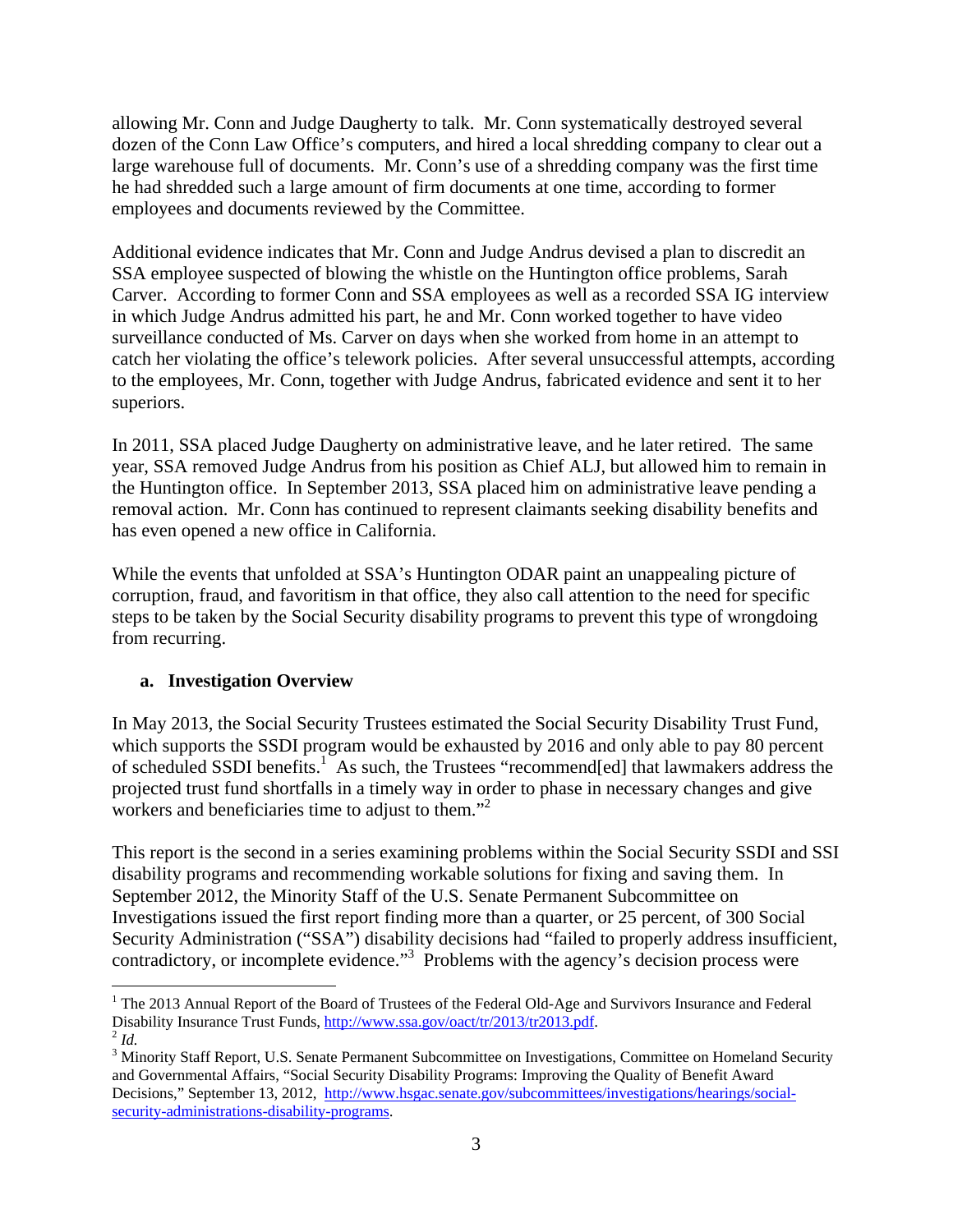particularly acute at the Administrative Law Judge ("ALJ") level of appeal. The Report's findings corroborated a 2011 internal quality review conducted by SSA that found on average nationwide, disability decisions made by agency ALJs had errors or were insufficient 22 percent of the time.<sup>4</sup> The Report also made a number of recommendations to improve the agency's decision-making process.<sup>5</sup>

In the course of reviewing a broad spectrum of disability decisions for the first report, information emerged that a few ALJs issued and approved cases at levels far higher than their peers. One ALJ stood out. Judge Daugherty in the Huntington office awarded disability benefits in all but four of the 1,375 claims he decided in 2010.<sup>6</sup> The year before he approved benefits in 1,410 cases, denying benefits in only five.<sup>7</sup> While other ALJs issued an average of 500-700 decisions and approved 60 percent of them for benefits on average,<sup>8</sup> Judge Daugherty issued nearly three times as many and approved almost all of them.

The Committee initiated an investigation to evaluate how Judge Daugherty was able to process so many cases and why, contrary to other ALJs, he awarded disability benefits in almost every case before him. During the course of its work, the Committee also investigated the allegations that Judge Daugherty had engaged in an improper partnership with Mr. Conn. In conducting its two-year investigation, the Committee obtained and reviewed thousands of pages of documents from the Social Security Administration, the Conn law firm, and other entities. It also interviewed current and former Social Security Administration employees and ALJs as well as former employees of the Conn Law Firm. Through his attorney, the Committee requested an interview of Mr. Conn, but he declined to cooperate.

#### **b. Findings**

The Report makes the following findings of fact.

- **Agency Backlog Plan Created Pressure for ALJs to Complete Cases.** In 2007, due to long wait times at the ALJ level of appeal, the Social Security Administration instituted an ALJ hearing backlog reduction plan. The plan focused on moving high volumes of cases through the ALJ level quickly. Numerous ALJs and other SSA employees told the Committee that this plan created significant pressure to move cases as fast as possible.
- **Daugherty Awarded More Than \$2.5 Billion in Benefits in the Last Years of His Career.** Judge Daugherty moved an unusually large number of disability cases through the agency and awarded an unusually high percentage of disability benefits. Over a nearly seven year period, from 2005 to his retirement in mid-2011, Judge Daugherty awarded disability

 $4$  Id.

<sup>&</sup>lt;sup>5</sup> *Id.* at 5-6.

 $<sup>6</sup>$  Information provided by the Social Security Administration.</sup>

 $^7$  *Id.* 

<sup>&</sup>lt;sup>8</sup> See generally, Social Security Administration, ALJ Disposition Data, http://www.socialsecurity.gov/appeals/DataSets/archive/03\_FY2010/03\_September\_ALJ\_Disp\_Data\_FY2010.pdf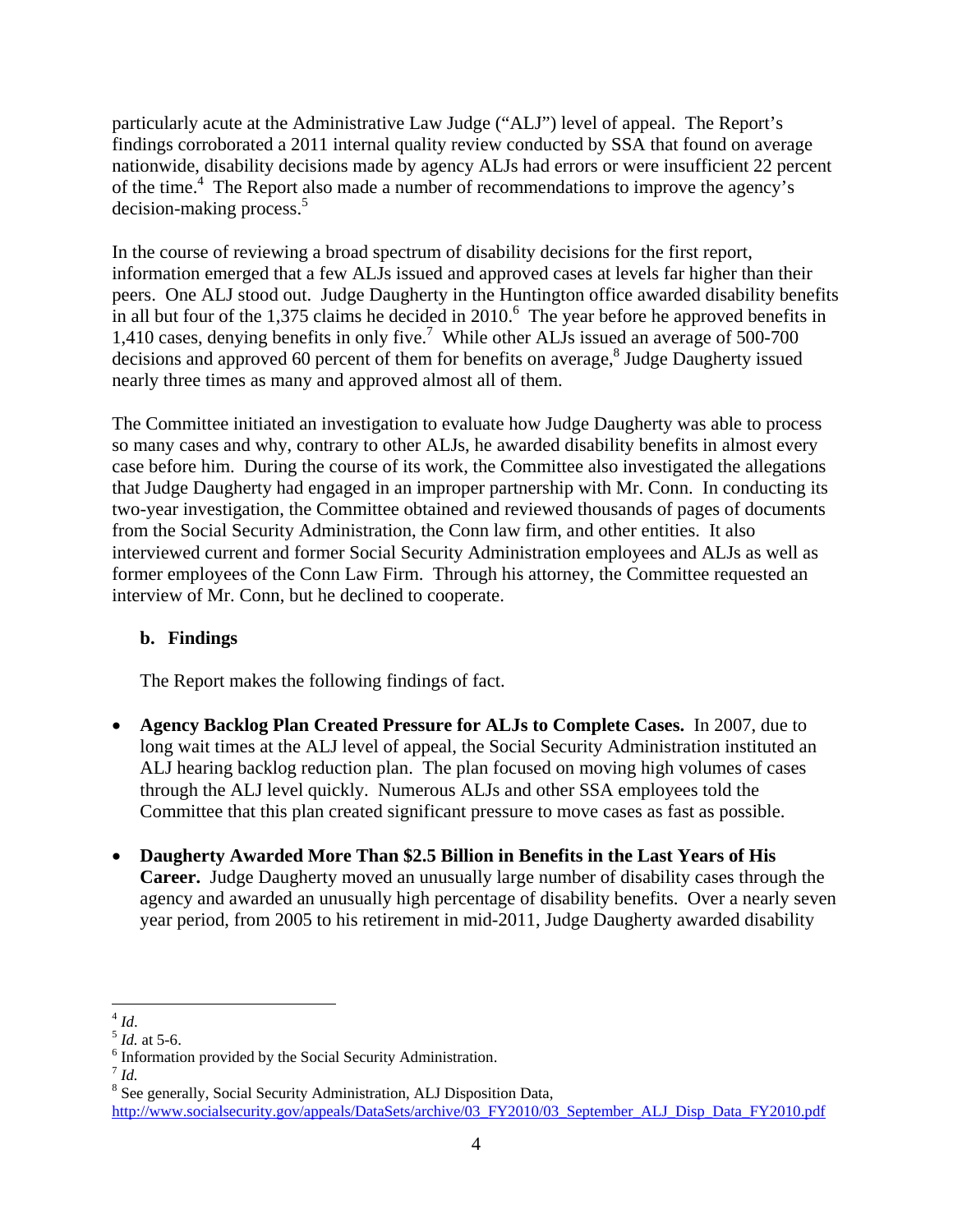benefits to 8,413 individuals, which translates into about 1,200 cases per year and an estimated total award of federal lifetime benefits exceeding \$2.5 billion.<sup>9</sup>

- **Judge Daugherty and Mr. Conn Engaged in Inappropriate Collusive Efforts to Approve Benefits.** Judge Daugherty worked with Mr. Conn in inappropriate ways to approve a high volume of cases submitted by the Conn Law Firm.
- **Judge Provided "DB Lists" to Conn Law Firm**. From at least June 2006 to July 2010, Judge Daugherty telephoned the Conn law firm each month and identified a list of Mr. Conn's disability claimants to whom the judge planned to award benefits. Judge Daugherty also indicated, for each listed claimant, whether he needed a "physical" or "mental" opinion from a medical professional indicating the claimant was disabled. Over the four year period reviewed, from 2006 to 2010, the monthly list identified between 14 and 52 disability claimants each time for at least 1,823 claimants. Conn Law Firm personnel referred to the monthly list as the "DB List" for David B. Daugherty.
- **Daugherty Assigned Himself Mr. Conn's Cases.** Judge Daugherty assigned cases submitted by the Conn law firm to himself to decide, at times awarding benefits in cases that had been officially assigned to other ALJs in the Huntington ODAR.
- **Daugherty Relied on Conn's Doctors to Generate Medical Evidence.** After receiving the DB List, Mr. Conn's office scheduled appointments for the identified claimants with certain doctors favored by the law firm. The Conn law firm provided several of those doctors with physical or mental residual functional capacity ("RFC") forms in which the medical information was already filled out, and the doctors signed the forms without making any changes. Frequently, these pre-filled forms contained information that conflicted with other information in the claimant's case file.
- **Identical Medical Evidence Used for Multiple Claimants.** A review of the RFC forms found that the Conn law firm supplied certain doctors with 15 pre-filled versions of the physical RFC form and five pre-filled versions of the mental RFC form for hundreds of claimants. In almost all cases, only the names and Social Security numbers on the forms differed. Of the forms reviewed, 97 described the claimants as having the exact same limitations and contained no unique medical or employment information specific to the claimant. Because each individual has different abilities and ailments, and the forms require a complex set of data, finding two RFCs exactly alike should have statistically been an extremely rare occurrence.
- **Doctors Processed a Large Number of Patients in a Short Period of Time**. Some of the doctors examined the claimants in a "medical suite" in the Conn law firm, spending as little as 15 minutes per claimant and seeing up to 35 claimants in a day.

<u>.</u>

<sup>&</sup>lt;sup>9</sup> This estimate based upon the Social Security Office of Inspector General's determination that each award of disability benefits costs \$300,000 in federal lifetime benefits. See Social Security Administration, Office of Inspector General, "Disability Fraud Probe Leads to Arrests in Puerto Rico," http://oig.ssa.gov/audits-andinvestigations/investigations/disability-fraud-probe-leads-arrests-puerto-rico.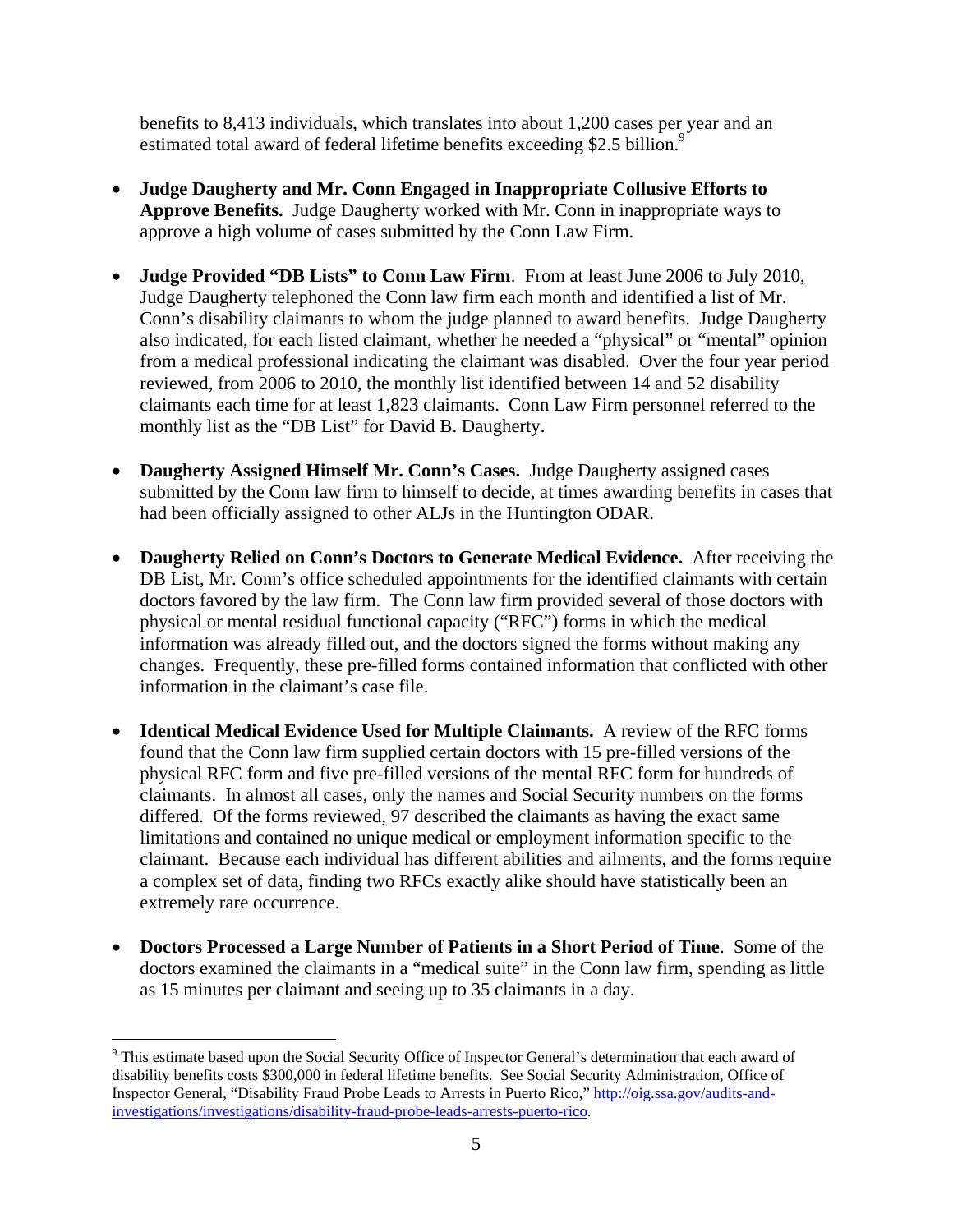- **Key Doctors Had Suspect Credentials**. Of the doctors used by the Conn law firm to produce medical opinions for disability claimants, two had their medical license suspended or revoked in another state. Under SSA rules, a doctor with a suspended or revoked license could not be used by the Social Security Administration to review a disability case, but could still examine claimants at the request of a claimant or outside attorney.
- **Judge Daugherty Wrote Questionable Decisions Relying on Mr. Conn's Doctors**. A review of 110 case files for disability claimants listed on the DB Lists found the vast majority to contain highly questionable decisions. In all 110 cases, Judge Daugherty's decisions justified reversing the agency's prior denial of disability benefits by relying solely on the medical forms provided by the doctors procured by the Conn law firm. All but two of the 110 cases used the agency's Medical-Vocational grid guidelines to award benefits.
- **Mr. Conn Obtained Millions in Attorney Fees Paid by SSA**. From cases on the DB Lists alone, over the four year period from 2006 to 2010, the Social Security Administration paid Mr. Conn over \$4.5 million in attorney fees.<sup>10</sup> Social Security records show that, altogether in 2010, Mr. Conn was the third highest paid disability law firm in the country due to its receipt of over \$3.9 million in attorney fees from the Social Security Administration. In 2009, Mr. Conn received a total of \$3.5 million in attorney fees from the agency.
- **Mr. Conn Paid Doctors Substantial Fees for Evaluations**. The doctors used by Mr. Conn to evaluate his claimants were also paid substantial fees. A review of records found that, over the past six years, Mr. Conn paid five doctors almost \$2 million to provide disability opinions for his claimants. Mr. Conn contracted with his claimants to repay the fees given to the doctors to perform their medical evaluations.
- **Daugherty Bank Records Show \$96,000 in Unexplained Cash Deposits.** From 2003 to 2011, Judge Daugherty's bank records contain regularly occurring cash deposits totaling \$69,800, the source of which is unexplained in the judge's financial disclosure forms. From 2007 to 2011, his daughter's bank records list similar cash deposits totaling another \$26,200. When asked about the \$96,000 in cash deposits, Judge Daugherty refused to explain their origin or the source of the funds.
- **Huntington ODAR Became One of the Top Producing Offices**. During Judge Daugherty's tenure, Huntington ODAR became one of the fastest offices in the country in deciding disability cases. In 2010, it had the second shortest average processing time at just 263 days. The office ranked 12th out of 149 hearing offices in ALJ Dispositions per day per ALJ with each Huntington ODAR ALJ recorded as processing 2.93 cases per day.
- **Judge Daugherty Violated Agency Attendance Policy**. Judge Daugherty was on several occasions found by SSA officials to have violated the time and attendance policy in place for ALJs. On a regular basis, over a period of many years, he would arrive at work and sign in,

1

<sup>&</sup>lt;sup>10</sup> Under SSA rules, attorney and claimant representatives may be awarded fees by the agency using funds taken from back-pay benefits awarded to a claimant. An attorney or representative can currently obtain as much as 25 percent of the back-pay awarded to a claimant, with a maximum of \$6,000 per claimant.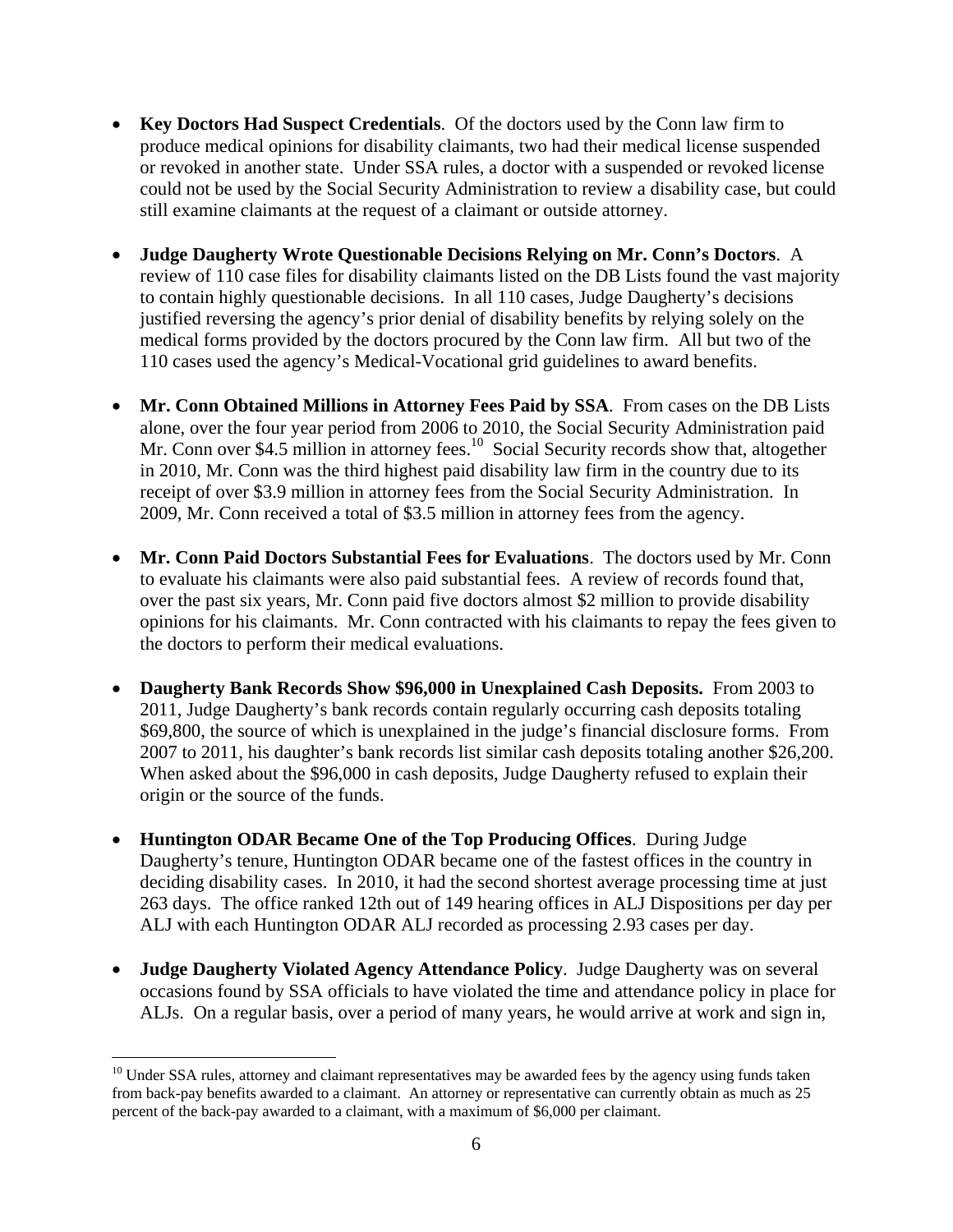leave for the entire workday and then return at the end of the day only to sign out. SSA never disciplined him for these absences.

- **SSA Whistleblower Targeted by Huntington Chief Judge Andrus and Eric Conn**. Following the public disclosure of Mr. Conn's relationship with Judge Daugherty, Huntington Chief ALJ Andrus worked with Mr. Conn to discredit and retaliate against an SSA employee suspected of leaking the information.
- **Judge Daugherty and Mr. Conn Communicated Using Disposable Phones**. Following the initiation of an investigation by the SSA Office of Inspector General ("OIG") and a news article on Judge Daugherty approving a large number of Mr. Conn's claimants, Mr. Conn purchased disposable prepaid cellular phones to communicate with Judge Daugherty.
- **Mr. Conn Destroyed Documents during an Investigation**. After talking with SSA OIG investigators, Mr. Conn contracted with a local shredding company to destroy over 26,000 pounds of documents, the equivalent of 2.6 million sheets of paper. Former Conn law firm personnel asserted that he destroyed all hard copies of the DB Lists as well as computer hard drives in his office.
- **Huntington ODAR may have Destroyed Key Documents.** Also subsequent to initiation of the SSA OIG investigation, the Huntington ODAR purchased four personal paper shredders for management and Chief ALJ Andrus, even though it already had a contract in place with a local company to routinely shred documents containing protected information. The SSA Inspector General's office interviewed the individuals in possession of the shredders and concluded "the office was not inappropriately destroying documents." However, one of those same individuals was later determined to have misled the OIG on matters related to the broader investigation of the Huntington office, and the agency appears to have later been unable to recover numerous documents and emails requested by the Committee.

#### **c. Recommendations**

The Report makes the following recommendations:

- **ALJ Consideration of Prior Agency Decision**. Judge Daugherty ignored information provided in prior decisions denying benefits and overturned those decisions by relying on information provided by Mr. Conn and his network of doctors that the claimant was disabled. The agency should ensure initial decisions made by the Department of Disability Services ("DDS") to deny benefits are well documented, with specific evidence on why the claimant did not meet the agency's definition of disability. The agency should consider allowing the ALJ to contact the DDS examiner who made the prior decision in the presence of the claimant's representative to ask about the reasons for the prior denial. The ALJ would remain responsible for providing a *de novo* review of the claim.
- **Strengthen ALJ Quality Review Process**. Judge Daugherty's approved decisions were not subject to further review or the scrutiny of the appellate process, since his awards of benefits were not appealed by the claimant. It is important the agency strengthen and expand the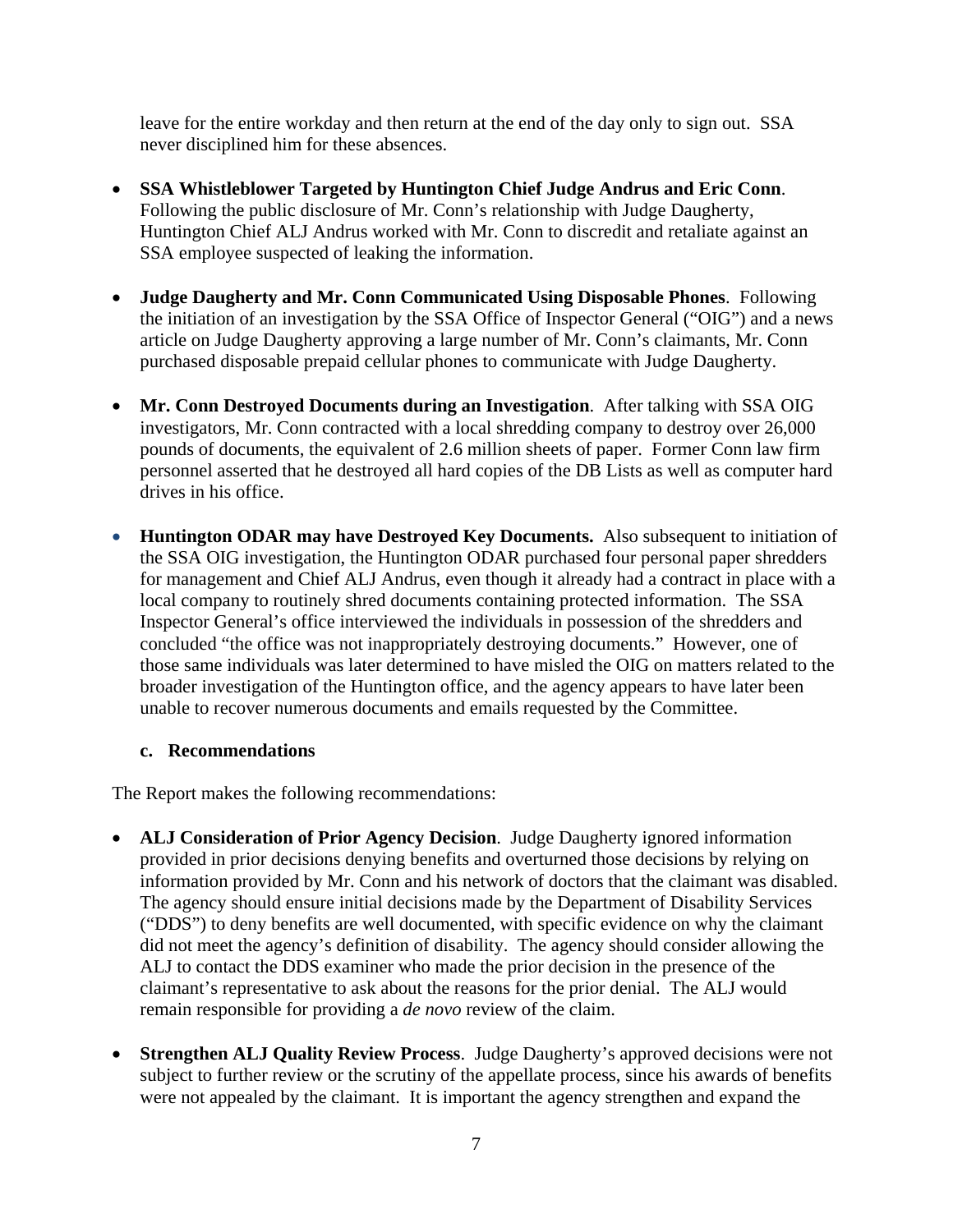review of ALJ award decisions by the Quality Division of the Office of Appellate Operations, and that Congress provide adequate funding for that effort. The agency should conduct more reviews during the year and improve ways of measuring the quality of disability decisions. Such information should be made available to Congress.

- **Reform the Medical-Vocational Guidelines.** Almost all of Judge Daugherty's cases reviewed by the Committee were decided based on the outdated medical-vocational guidelines, which have not been changed since 1980. Those guidelines should be reviewed to determine the reforms needed to update the guidelines to reflect current life expectancy and related ability. Additional studies should be conducted to evaluate whether the current guidelines utilize the proper factors and if they appropriately reflect a person's ability to work.
- **Prohibit Claimant Use of Doctors with Revoked or Suspended Licenses.** In some cases, the Conn law firm provided medical opinions from a doctor whose licenses had been suspended or revoked in another state. The agency should prohibit claimants from submitting opinions by doctors whose services, under its existing rules, the agency itself could not accept.
- **Strengthen ALJ Analysis of Medical Opinions.** Almost all of Judge Daugherty's decisions were based on a medical opinion provided by an attorney-procured medical professional. Many times those opinions were in direct conflict with other evidence in the claimants' files. SSA should provide specific training with regard to how ALJs should use these types of opinions.
- **Focused Training for ALJs.** The Office of Appellate Operations, Quality Division, should provide training to all ALJs regarding adequate articulation in opinions of legal determinations. This training should emphasize the proper way to analyze and address these issues as required by law, regulation and agency guidance, including how to address obesity and drug and alcohol abuse.
- **OIG Review of Top Attorney Fee Awards.** The SSA Inspector General should conduct an annual review of the practices of the law firms earning the most attorney fees from processing disability cases to detect any abusive conduct. The review could include examining a sample of RFC forms from the firm's claimants to detect repetitive language, reviewing the licensing history of the doctors used by the law firm to provide medical opinions, and seeing if a disproportionate number of the claimants represented by the firm had their cases decided by a particular judge.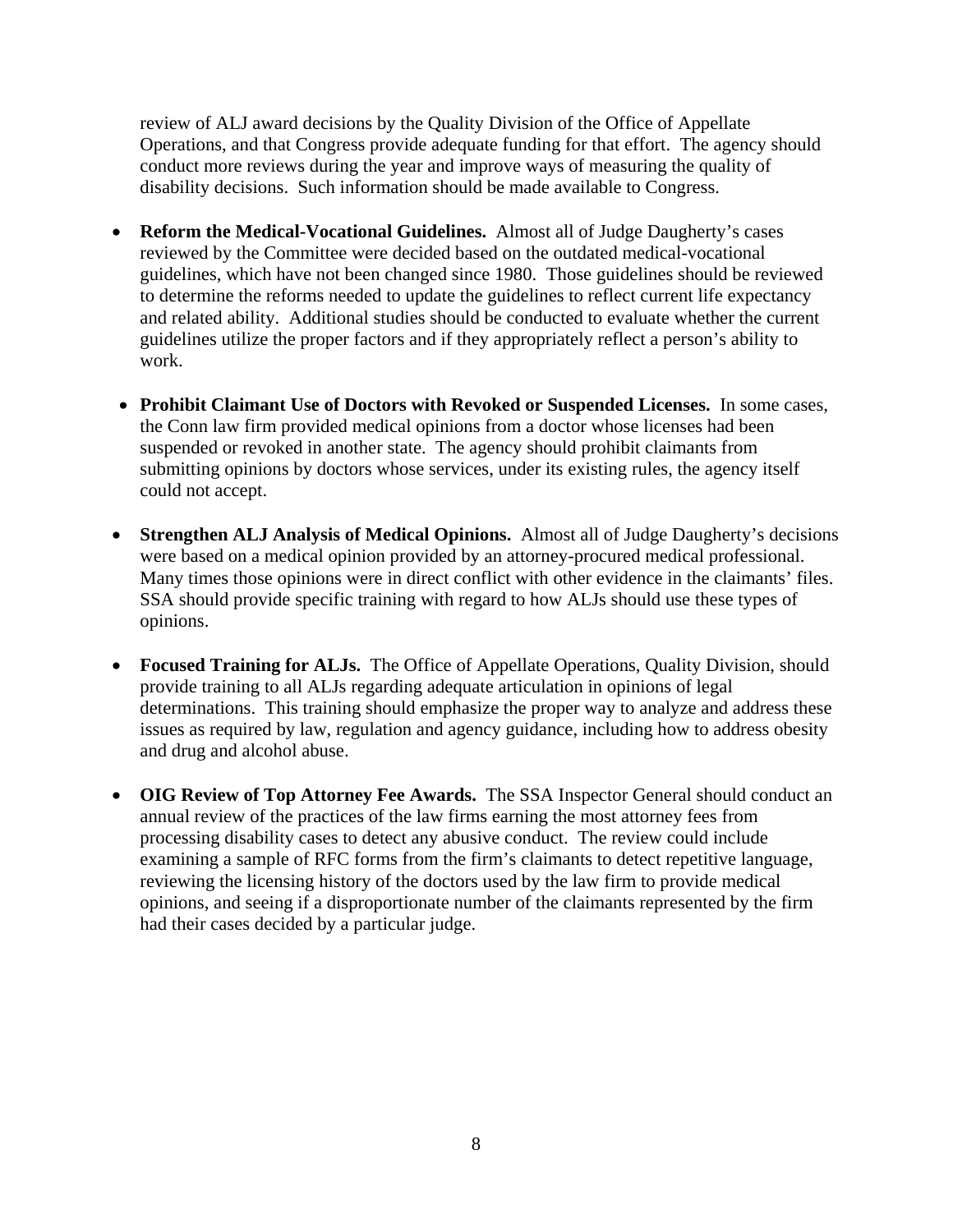#### **II. INTRODUCTION**

The Social Security Disability Insurance and Supplemental Security Income programs were created to provide a level of financial security to Americans who become too disabled to work. The programs are the largest federal programs providing financial assistance to individuals that meet the program's definition of disability.<sup>11</sup> In recent years, however, the programs have come under increased financial pressure as budgets have tightened and beneficiary rolls have swelled. Fiscal Year 2012 saw the programs grow to support the largest number of beneficiaries in their history, raising concerns that resources may not be sufficient over the long run. At the end of August 2013, more than 14 million individuals were receiving SSDI, SSI, or both.<sup>12</sup>

In addition to an aging workforce and economic downturn, the growth of the disability rolls can be traced, in part, to a decision made in 2007 to focus intensely on eliminating what was at that time a growing backlog of cases.<sup>13</sup> By 2006, the Social Security Administration ("SSA") was regularly receiving over 2.1 million applications for benefits per year, many of which were taking years to resolve.<sup>14</sup> The focus, after 2007, on quickly reducing the SSA backlog increased the likelihood of poorly reviewed claims.<sup>15</sup>

A brief review of the application process is helpful in understanding why the adjudication of these claims takes so long and how the backlog developed.<sup>16</sup> Individuals who apply for disability benefits are afforded several levels of review, each of which is *de novo*, meaning the claimed is reviewed anew each time with no deference given to the prior denial at the next level of review. The result is the applicant is given multiple opportunities to prove they are eligible for the program. As such, if someone is denied at the initial level and, in most states, again at the first level of appeal called "reconsideration," he or she may request a hearing before one of the

 $11$  See Social Security Administration, Benefits for People with Disabilities, http://www.ssa.gov/disability.

<sup>&</sup>lt;sup>12</sup> See Social Security Administration, Research, Statistics, and Policy Analysis, Monthly Statistical Snapshot, April 2013, Table 1, Number of People Receiving Social Security, Supplemental Security Income or both, April 2013, http://www.ssa.gov/policy/docs/quickfacts/stat\_snapshot. For a more detailed explanation of the financial challenges facing the Social Security Disability Insurance program, see the Minority Staff Report, U.S. Senate Permanent Subcommittee on Investigations, "Social Security Disability Programs: Improving the Quality of Benefit Award Decisions," September 13, 2012, http://www.hsgac.senate.gov/subcommittees/investigations/hearings/social-

security-administrations-disability-programs.<br><sup>13</sup> *See* Social Security Administration, Press Releases, Social Security Administration Attacks Disability Backlog,<br>October 9, 2007, http://www.ssa.gov/pressoffice/pr/disabil

<sup>&</sup>lt;sup>14</sup> The number of applications peaked in 2009 at over 2.9 million and fell over the past several years. *See* Social Security Administration, Selected Data From Social Security's Disability Program,

http://www.ssa.gov/oact/STATS/dibStat.html. *See also* Social Security Administration, Plan to Reduce the Hearings Backlog and Improve Public Service at the Social Security Administration, September 13, 2007, http://www.ssa.gov/hearingsbacklog.pdf.

Minority Staff Report, U.S. Senate Permanent Subcommittee on Investigations, Committee on Homeland Security and Governmental Affairs, "Social Security Disability Programs: Improving the Quality of Benefit Award Decisions," September 13, 2012, http://www.hsgac.senate.gov/subcommittees/investigations/hearings/socialsecurity-administrations-disability-programs.<br><sup>16</sup> For a detailed explanation of the application process for benefits under the Social Security Disability Insurance

program, see the Minority Staff Report, U.S. Senate Permanent Subcommittee on Investigations, Committee on Homeland Security and Governmental Affairs, "Social Security Disability Programs: Improving the Quality of Benefit Award Decisions," September 13, 2012,

http://www.hsgac.senate.gov/subcommittees/investigations/hearings/social-security-administrations-disabilityprograms.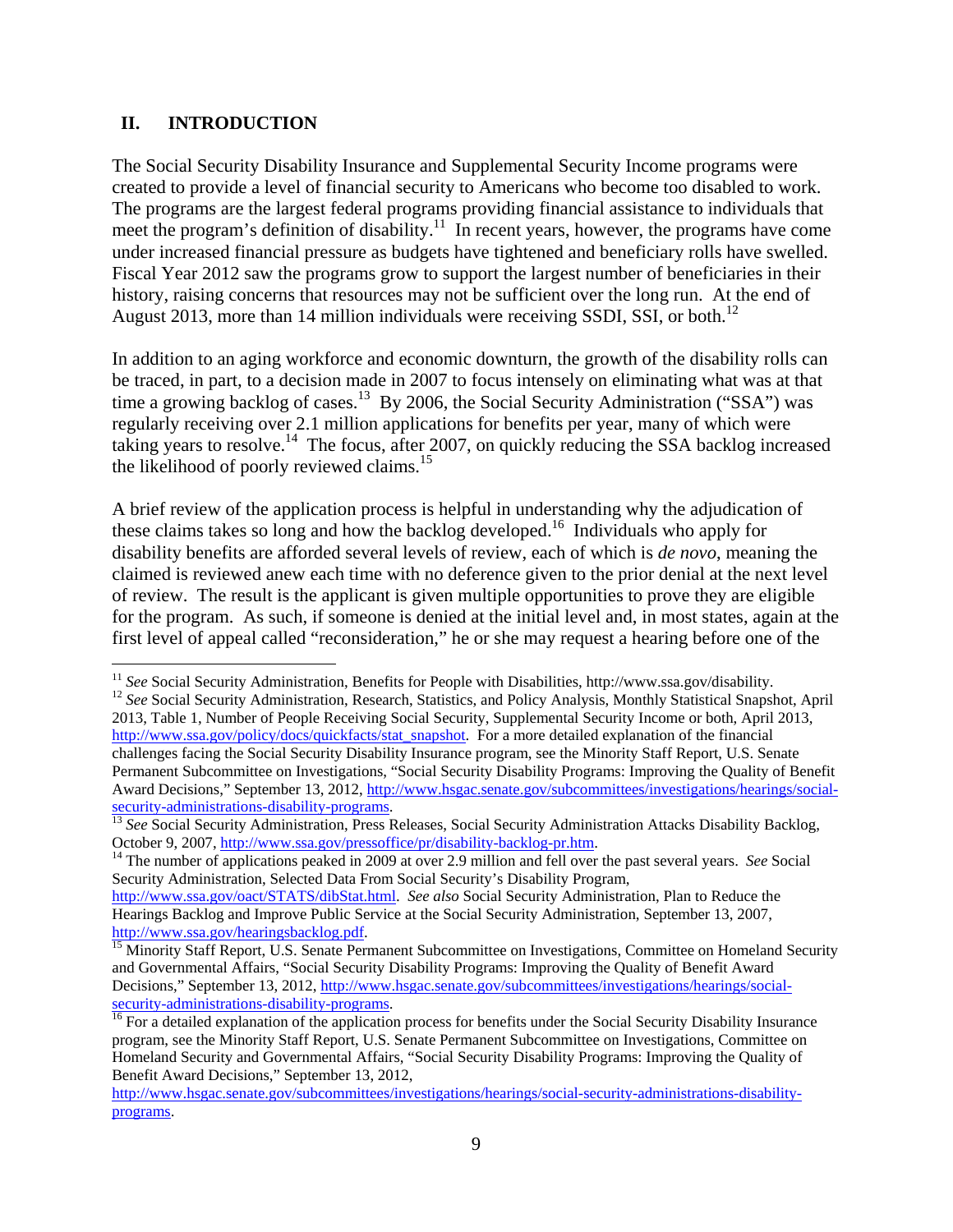agency's 1,500 administrative law judges ("ALJs") in SSA's Office of Disability Adjudication and Review.<sup>17</sup>

Administrative Law Judges give each case an independent *de novo* review. This helps ensure a claimant's appeal is looked at on the merits, and that agency mistakes might be corrected. Unlike prior levels of review, however, ALJs are supposed to engage in a detailed process that involves collecting new evidence, holding live, on-the-record hearings and drafting detailed decisions. While initial benefit determinations can be made in a matter of months, decisions from ALJs can take years. From the time a claimant is denied at the initial level, it can take an additional year or two before their claim is heard by an ALJ at a hearing, with still more time before the ALJ issues a decision.<sup>18</sup> At the ALJ level of appeal, the likelihood of a claimant being approved for benefits increases, since the majority (on average 62 percent) of ALJ decisions are historically allowances.<sup>19</sup>

In 2006, SSA officials noted the number of requests for ALJ hearings had increased at an alarming rate over the past decade. From 1997 to 2001, the agency received 472,000 requests for ALJ hearings per year, which rose to 564,000 per year from 2002 to 2006 – an increase of nearly twenty percent.<sup>20</sup> Moreover, the number of days it took to process cases at the ALJ level reached its highest level ever by 2005, rising by nearly 141 days over a five year period.<sup>21</sup> Processing times would later rise another 99 days by 2008, when it took 514 days between an appeal and a hearing. $^{22}$ 

1

<sup>&</sup>lt;sup>17</sup> Social Security Administration, Hearings and Appeals, Hearing Office Locator Office of Disability Adjudication and Review, http://www.ssa.gov/appeals/ho\_locator.html. <sup>18</sup> The average processing time for a case at the ALJ level of appeal has fallen from 476 days in October 2008 to 359

days 359 days in March 2011. *See* Social Security Administration, Office of Inspector General, The Office of Disability Adjudication and Review's Hearings Backlog and Processing Times, Report A-12-11-21192, June 2011, http://oig.ssa.gov/sites/default/files/audit/full/pdf/A-12-11-21192.pdf.

<sup>&</sup>lt;sup>19</sup> See Social Security Administration, Office of Inspector General, The Social Security Administration's Review of Administrative Law Judges' Decisions, Report A-07-12-21234, March 2012, http://oig.ssa.gov/sites/default/files/audit/full/pdf/A-07-12-21234.pdf.

 $\frac{1}{20}$  Plan to Reduce the Hearings Backlog and Improve Public Service at the Social Security Administration, Sept. 13, 2007, http://www.ssa.gov/hearingsbacklog.pdf.

<sup>&</sup>lt;sup>21</sup> Report of the Social Security Advisory Board, "Improving the Social Security Administration's Hearing Process, September 2006, <u>http://www.ssab.gov/documents/HearingProcess.pdf</u>.<br><sup>22</sup> Social Security Administration, *National Hearings Average Processing Time (FY 2008 – FY 2013)*,

http://www.socialsecurity.gov/appeals/charts/National\_Hearing\_APT\_FY2008-FY2013\_3rd\_Qtr.pdf (last visited Sep. 27, 2013).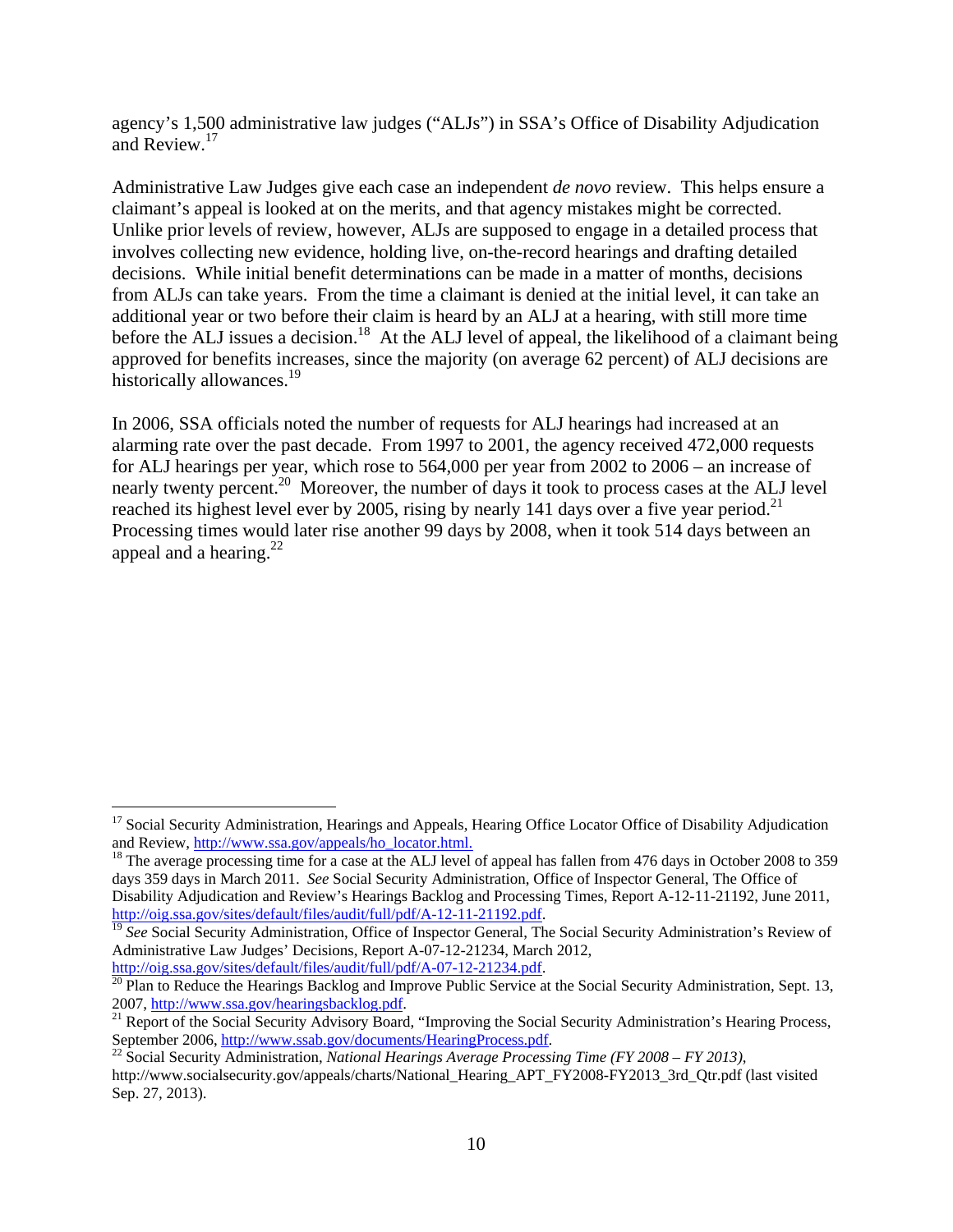

**Average Hearing Processing Time, 1985 - 2005** Chart 4

By 2007, however, as higher volumes of hearings resulted in longer waiting times for claimants, pressure grew for the agency to eliminate its backlog. During his confirmation hearing in January 2007 to become SSA commissioner, Michael Astrue was told by Senate Finance Committee members the backlog was "irresponsible" and an "outrage."<sup>23</sup> Mr. Astrue said addressing it was his top concern, and the options were either a huge increase in SSA staff or "some radical change in the system."<sup>24</sup> He committed to return later in 2007 to discuss his recommendations for bringing the backlog down.<sup>25</sup>

Once the Senate confirmed Mr. Astrue, SSA began developing a plan of action, which it made public in September 2007. In short, the plan involved asking employees to do more, faster. The goal was to ensure more cases were heard each year by spending less time on each case.

Over the following years, the agency saw an incredible turnaround in its statistics, which appeared to show the plan was working. Wait times for ALJ hearings, which in fiscal year 2008 were 514 days, dropped to as few as  $353$  days by  $2012^{26}$  Hearing decisions likewise skyrocketed from 575,380 in 2008 to 820,484 in 2012 – a 43 percent increase.<sup>27</sup> By February 2011, Commissioner Astrue was able to announce that under his watch, the agency had "reversed a trend of declining service and an increasing backlog in our disability workloads."<sup>28</sup>

 $\overline{a}$ <sup>23</sup> Hearing Before The Committee On Finance United States Senate on the Nomination of Michael J. Astrue, To Be Commissioner of Social Security, S. Hrg. 110-222, 110th Cong. 18-19 (2007), *available at*  $\overline{a}$ manent.access.gpo.gov/lps90778/393871%5b1%5d.pdf.  $\overline{a}$ 

http://permanent.access.gpo.gov/lps90778/393871%5b1%5d.pdf.<br><sup>24</sup> *Id.*<br><sup>25</sup> *Id.* 25 *Id.* 26 Chart of the Social Security Administration, "National Hearings Average Processing Time (FY 2008 – FY 2013), accessed May 21, 2013, http://ssa.gov/appeals/charts/National Hearing APT FY2008-FY2013 2nd Qtr.pdf.<br><sup>27</sup> Chart of the Social Security Administration, "National Hearing Decisions (FY 2008 – FY 2013), accessed May May 21, 2013, http://ssa.gov/appeals/charts/National\_Hearing\_APT\_FY2008-FY2013\_2nd\_Qtr.pdf.

appeals/charts/N National Hear ring Decisions s FY2008-FY2 2013 2nd Qtr. .pdf.

<sup>21, 2013, &</sup>lt;u>http://ssa.gov/a</u><br><sup>28</sup> Social Security Admini on the President's Fiscal Year 2012 Budget Request," February 14, 2011, http://www.ssa.gov/pressoffice/pr/fy12budget-request-pr.html. ecurity Admin nistration, New s Release, "Sta atement of Mic chael J. Astrue , Commissione er of Social Se curity,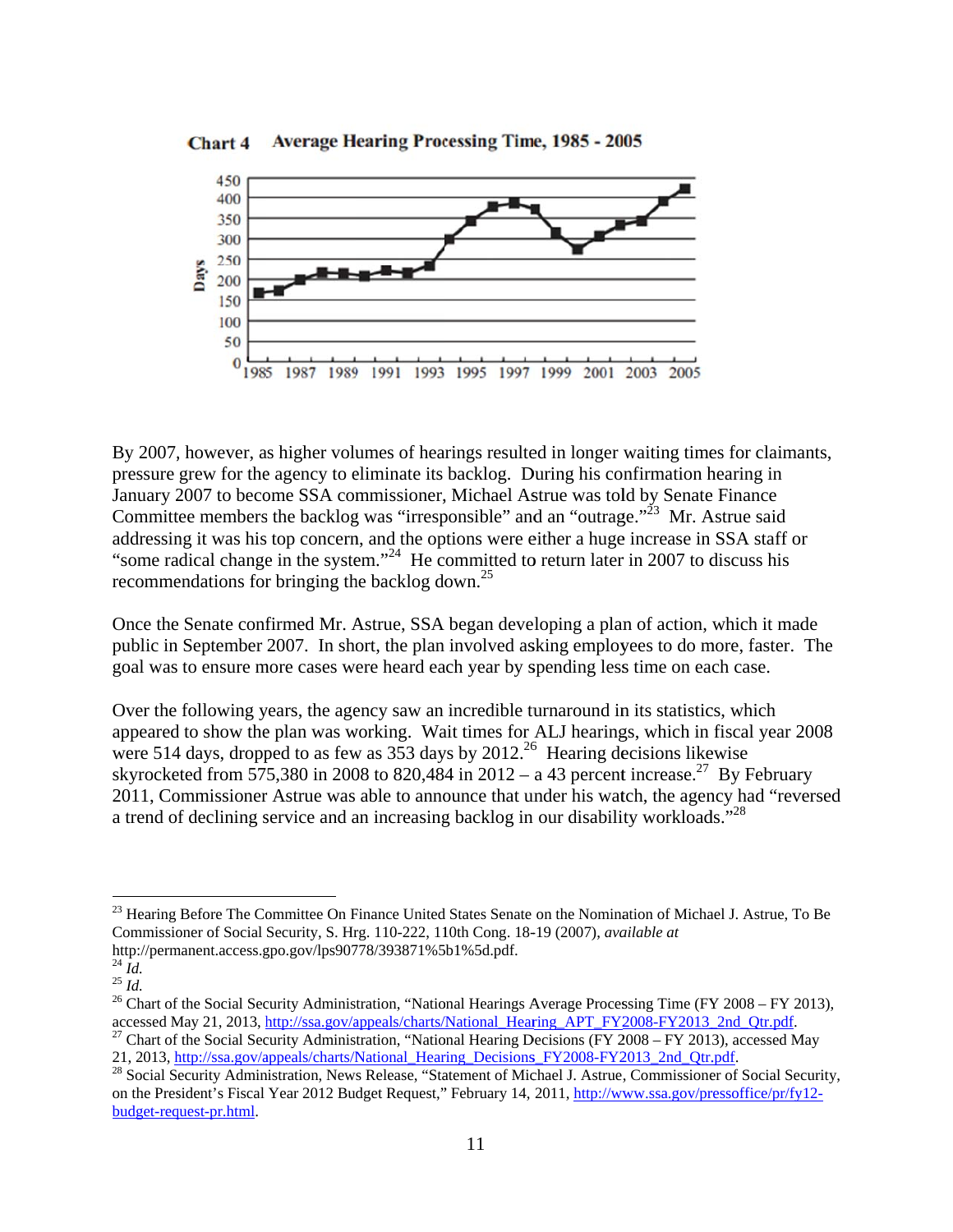At the same time, however, questions were being raised whether the backlog plan was as successful as it appeared. The plan put enormous pressure on SSA's components to post big numbers, which they did. In at least some instances investigated by the Committee, though, agency employees appear to have done so by cutting corners and reducing the attention given to each case and issuing questionable decisions.

During the years in which the backlog plan was in full swing, one SSA office in particular stood out for its exceptional ability to produce huge numbers, becoming one of the most productive in the nation. Located in Huntington, West Virginia, the Huntington Office of Disability Adjudication and Review was one of 149 "ODAR" offices run by SSA to handle disability cases needing ALJ review.<sup>29</sup> While it is unclear if the practices at Huntington ODAR were widespread, the office used questionable and often inappropriate, means to clear cases through the system. Many of these short-cuts appear to have violated Agency rules and regulations.

The Social Security Administration divides all ODAR offices into regions, with Huntington located in Region  $\overline{3}$  reporting to the Philadelphia Regional Office.<sup>30</sup> Huntington ODAR hears appeals from claims originally denied by Social Security Field Offices in Ashland, Pikeville, and Prestonsburg, Kentucky as well as in Huntington, West Virginia, itself.<sup>31</sup> As a general rule, disability cases are assigned to the office closest to where a claimant lives.<sup>32</sup>

The Huntington ODAR office is staffed with approximately 60 people, including seven to nine judges at any given time. The remaining staff supported the work of the judges. Attorneys assisted in reviewing case files and writing decisions, while case technicians and other administrative staff helped organize the many files and interface with claimants. Each became deeply familiar with the operations of the office, owing in large part to the heavy caseload they worked together to clear.

Over time, several members of the staff began to grow concerned about how Huntington ODAR was conducting its business. They felt the pressure to move cases quickly, but noticed that to do so the office was cutting corners, sometimes in inappropriate ways. Their concerns, however, were overlooked even as the office continued to use questionable practices.

The Committee's two-year investigation finds the success of the Huntington ODAR in achieving a high number of dispositions, or final case decisions, rested in part on questionable case decisions and poor oversight. The Social Security Administration, responding to significant pressure to reduce the disability backlog, pressured ALJs to decide cases quickly. Under this

 $\overline{a}$ 

<sup>&</sup>lt;sup>29</sup> The agency now has 165 ODAR Hearing Offices,

http://www.socialsecurity.gov/appeals/DataSets/archive/05\_FY2013/05\_July\_Average\_Processing\_Time\_Report.ht

 $\frac{\text{ml}}{30}$  Social Security Administration, Hearings and Appeals, Hearing Office Locator, Office of Disability Adjudication and Review, Philadelphia Region 3,  $\frac{\text{http://www.ssa.gov/appeals/ho} \cdot \text{location} \cdot \text{location} \cdot \text{html#vt=2}}{2}$ .

<sup>&</sup>lt;sup>31</sup> *Id.*  $\overline{a}$  To the extent possible, the location of the hearing site will be within 75 miles of the claimant's residence...A claimant should not be required to travel a significant distance to the hearing office (HO) or another hearing site if a closer hearing site exists and there are no other circumstances that prevent an ALJ from conducting the hearing at the closer hearing site. Hallex I-2-3-10, "Scheduling Hearings," http://www.socialsecurity.gov/OP\_Home/hallex/I-02/I-2-3-10.html, (May, 24, 2011).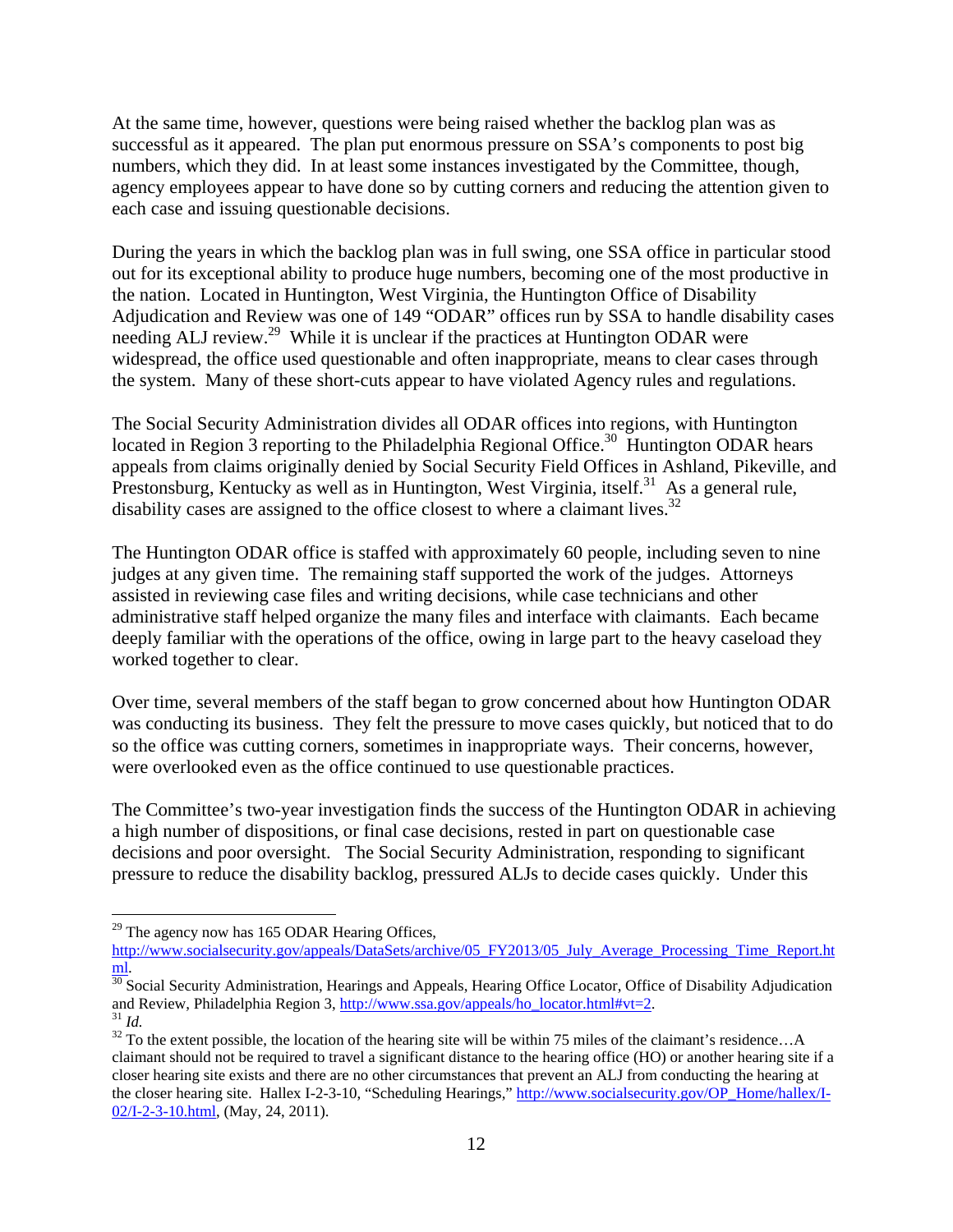pressure to decide cases quickly, it appears that many decisions from the Huntington ODAR office failed to meet the quality standards required by law and regulation.

Case files reviewed by the Committee indicate that, while working to decide cases quickly, several ALJs in Huntington ODAR placed little, if any, scrutiny on the documentation provided to them by outside lawyers, particularly the medical evidence supplied by doctors and other medical professionals used by certain attorneys and representatives to evaluate claimants.

Decisions made by Congress and top agency officials to prioritize hearing cases quickly and reducing the agency's backlog resulted in questionable decisions by ALJs and created an opportunity for the disability programs to be exploited.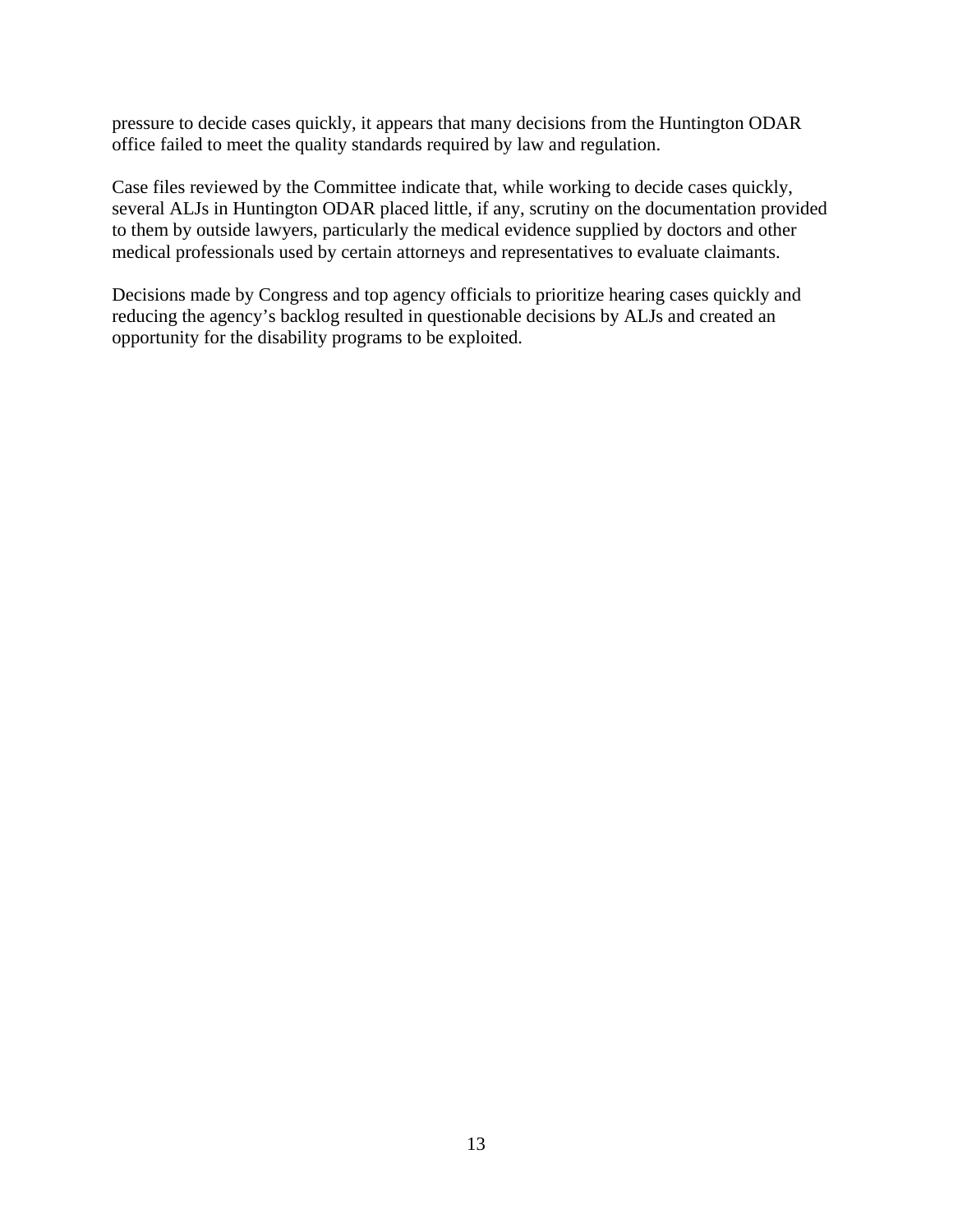#### **III. SSA PRESSURED ALJS TO DECIDE A HIGH NUMBER OF CASES, BUT FAILED TO ENSURE THEY PRODUCED QUALITY DECISIONS**

The agency has long focused on the productivity of its ALJs. That focus intensified in September 2007 following an agency plan to push the judges to decide 500-700 cases a year. Caseload statistics were reported to top regional offices each month and ODAR offices were under enormous pressure to meet their monthly caseload targets.

Regional offices, however, appeared to place less emphasis on determining whether the decisions reached by ODAR offices were accurate and legally defensible. Many ODAR staff members felt that the emphasis placed on meeting caseload targets came at the expense of reaching high quality decisions.

#### **a. The Agency Encouraged ALJs to Decide High Numbers of Cases**

The agency monitored the number of cases being decided by each ODAR office by requiring monthly reporting to the regional offices. In Huntington, the office reported to Regional Chief Administrative Law Judge ("RCALJ") Frank Cristaudo, the head of the Philadelphia Region. Documents reviewed by the Committee showed Judge Cristaudo questioned the productivity of the office as early as 1999. In an email, Judge Cristaudo reached out to the Hearing Office Chief Administrative Law Judge ("HOCALJ"), Charlie Paul Andrus and let him know the office's performance one month was inadequate. Judge Cristaudo said, "[o]n first quick review, I am disappointed in your office's November [1999] performance. [Regional Office] staff will be contacting you for an explanation and plans for improvement."<sup>33</sup> In response, Judge Andrus forwarded the email from the RCALJ to the entire Huntington ODAR and encouraged the office to work harder.<sup>34</sup>

The emphasis on quantity continued. In a 2004 memorandum from Judge Cristaudo to all Region III Hearing Office Chief Judges, Cristaudo asserted "[o]ne of our greatest challenges is to achieve our disposition goal."35 The memorandum noted that "offices are encouraged to make use of their creative talents to overcome obstacles…Our focus should be on what we need to do to get the job done."<sup>36</sup> Finally, Judge Cristaudo directed:

Offices should communicate the importance of meeting goals to their judges and staff and seek individual and collective commitment to achieving them. Staff should be aware of what is individually and collectively needed to be successful. Everyone needs to be aware of exactly how many cases are needed to be pulled, scheduled, heard, decided and written and be asked to work toward that objective. We need to think of creative ways to celebrate when we pull, schedule, write, hear and decide the number of cases needed to achieve the daily, weekly, or monthly

 $\overline{a}$ <sup>33</sup> December 2, 1999 Email from RCALJ Cristaudo to Judge Charlie Paul Andrus, PSI-SSA-95-032338-39. Exhibit  $rac{1}{34}$  *Id.* 

<sup>&</sup>lt;sup>35</sup> July 7, 2004 Memorandum from Frank Cristaudo, Regional Chief Judge, Region III – Philadelphia to Hearing Office Chief Judges, Hearing Office Directors, Region III – Philadelphia on "Fourth Quarter Performance." Exhibit 2.

<sup>36</sup> *Id*.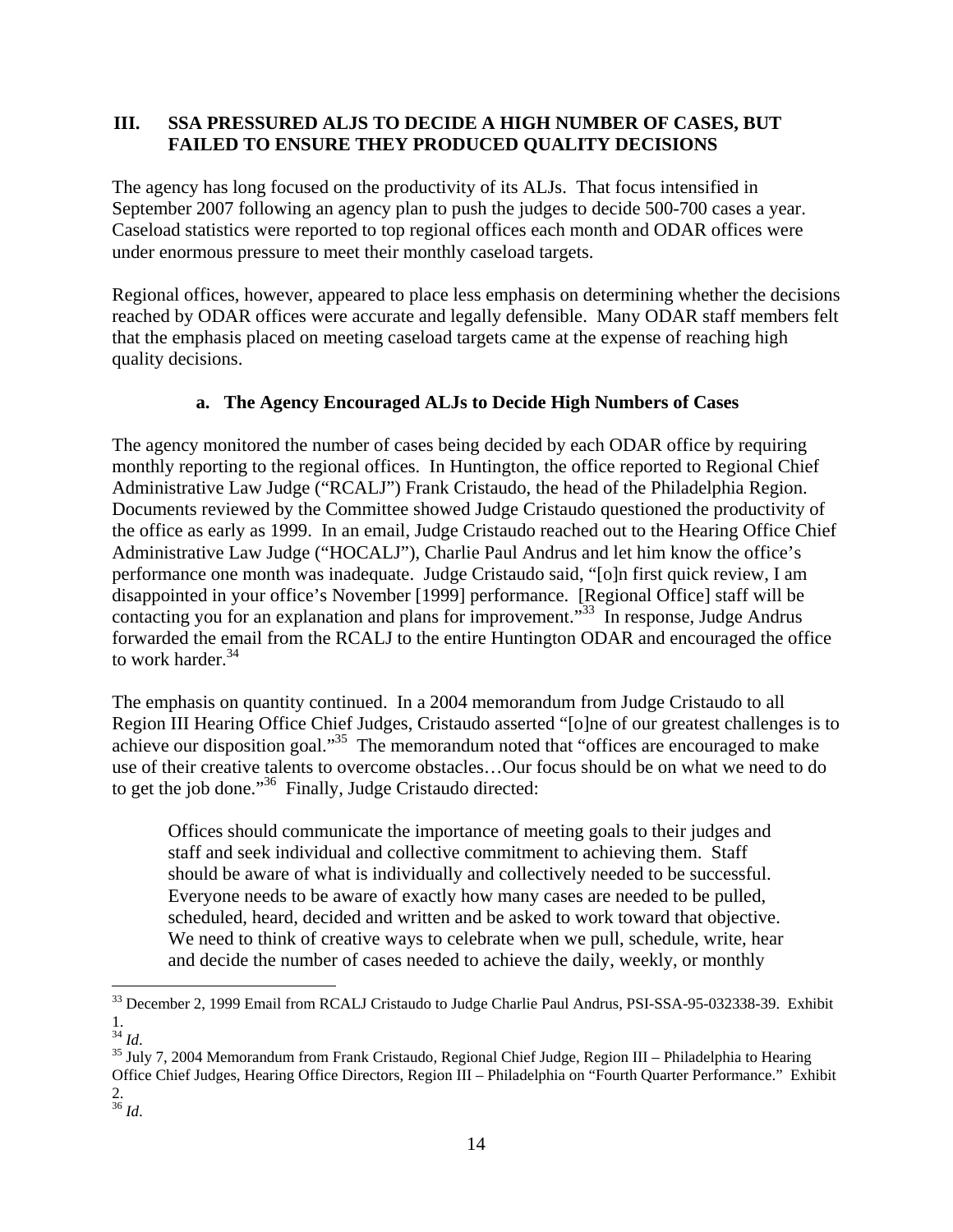goals that we set. Achieving goals can be satisfying and fun. When you come up with new ideas, share them so other offices can have some fun too.<sup>37</sup>

While each office was asked "to carefully monitor and report on its progress toward meeting [its] goal," the memorandum did not discuss, or even mention, the quality or legal sufficiency of the ALJ decisions.<sup>38</sup>

By April 2007, Judge Cristaudo, who had since become Chief Judge for all SSA ALJs, began working with newly installed Commissioner Astrue to develop the plan for addressing the agency's growing backlog. He sent a memorandum to the Regional Chief Judges regarding "benchmarks for quality case processing."<sup>39</sup> The memorandum explained "[w]e have defined the Benchmarks to target all statuses by week instead of round numbers. Use of weekly targets for this purpose supports our approach of monitoring weekly performance and workloads."<sup>40</sup> These benchmarks set the number of days a disability case would be allowed to remain in each agency assigned status. Each status represents the stage the case is at in the ODAR office. For example, an "ALJ Writing Decision" status indicates the ALJ is drafting a decision, which should not take longer than 14 days. $41$ 

On September 13, 2007, the agency presented its backlog reduction plan.<sup>42</sup> The plan included a number of proposals designed to shorten the amount of time to decide a case.  $43$ 

At the ALJ level, the agency planned to "increase adjudicatory capacity" by expediting the hiring 150 more ALJs. The agency streamlined the work performed by support staff in preparing medical evidence for the ALJ to review before a hearing as well and "limit[ed medical] file assembly to a cover sheet and numbering pages sequentially." Previously, support staff would prepare the medical evidence for the ALJ to review by reviewing the file themselves, noting important evidence, and removing multiple copies of records.<sup>44</sup>

The plan also included mandating the use of Findings Integrated Template ("FIT") described as "an abbreviated decision format that captures all the key elements required for a defensible decision." ODAR offices were also directed to screen old cases for potential on-the-record decisions without a hearing and utilize new flexibility by sharing electronic case files across

 $37$   $Id$ .

<sup>&</sup>lt;sup>38</sup> *Id.* 39 *Id.* 38 *Id.* 39 April 18, 2007 Memorandum from Frank Cristaudo, Chief Judge to Regional Chief Judges. Exhibit 3. <sup>40</sup> *Id.* 

<sup>&</sup>lt;sup>41</sup> See Social Security Administration, Office of Inspector General, The Office of Disability Adjudication and Review's Hearings Backlog and Processing Times, Report A-12-11-21192, June 2011, Appendix D, Quality Case Processing Benchmarks.

 $42$  Plan to Reduce the Hearings Backlog and Improve Public Service at the Social Security Administration, Sept. 13, 2007, http://www.ssa.gov/hearingsbacklog.pdf.<br><sup>43</sup> One of these proposals to increase the time spent on decisions at initial application was the nationwide rollout of

the Quick Disability Determination or "QDD." "QDD uses automated tools to screen cases, and allows SSA to fasttrack cases that are most likely to be allowed." In a pilot program, QDD resulted in 97 percent of certain cases decided in 21 days. *See* Plan to Reduce the Hearings Backlog and Improve Public Service at the Social Security Administration, Sept. 13, 2007, http://www.ssa.gov/hearingsbacklog.pdf.

<sup>&</sup>lt;sup>44</sup> Plan to Reduce the Hearings Backlog and Improve Public Service at the Social Security Administration, Sept. 13, 2007, http://www.ssa.gov/hearingsbacklog.pdf.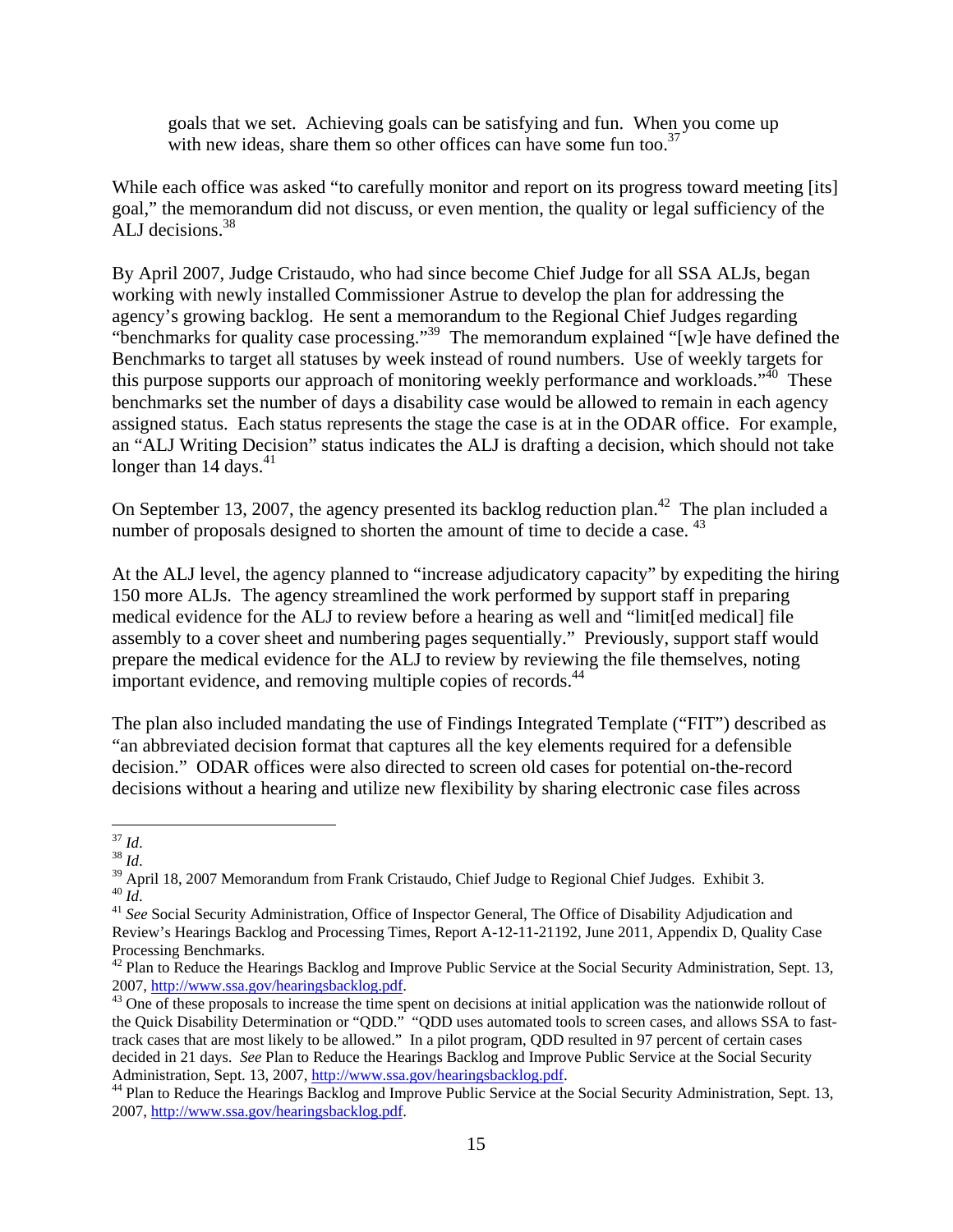offices and using video hearings. While the agency's plan included "time frames for submitting evidence to the ALJ and closing the evidentiary record at the time of the ALJ decision," neither were implemented.<sup>45</sup>

The next month, in October 2007, Judge Cristaudo sent another memorandum "asking each of our Administrative Law Judge to manage their dockets in such a way that they will be able to issue 500-700 legally sufficient decisions each year."<sup>46</sup> Prior to this instruction, ALJ's were given greater latitude in the number of cases they heard each year.47 In the coming years, based on this instruction, ALJs adjusted work patterns to hit this new goal.

Next, to encourage judges to decide as many cases as possible, the agency developed decisional goals broken down by region, hearing office, and ALJ. This left little ambiguity as to the goal each ALJ needed to reach, often on a daily basis. The agency began setting these goals in 2011, which were "derived formulaically and are computed based on the number of cases all ALJs must dispose of per day in order to achieve the negotiated nationwide 'budget disposition' number. For Fiscal Years 2011 and 2012, the number of cases each ALJ was to decide was based on 2.37 dispositions per ALJ per day."48 That figure was then used to determine the number of cases each hearing office needed to decide to meet that month's decisional goal.

Beginning in 2010, the agency posted the number of cases decided, by ALJ, online, including statistics on each ALJ's approved and denied cases.<sup>49</sup> According to several judges from around the country who spoke with Committee investigators, this was widely interpreted by ALJs to ensure they met their goal of deciding 500 cases per year.

#### **b. The Agency Encouraged ALJs to Decide Cases On-the-Record to Reduce the Hearing Backlog**

Part of encouraging judges to decide a higher number of cases included allowing ALJs to review cases to determine if they could be decided "on-the-record" ("OTR") based upon medical evidence in the case file without an ALJ hearing. This included "screening" paper files to determine if the evidence supported an OTR decision. According to the agency, allowing judges more flexibility to decide cases without hearings would have the advantage of shortening claimant wait times. However, it appears this policy was abused in order to decide a higherthan-average volume of cases with a minimal level of effort and scrutiny.

In its September 13, 2007 plan to reduce the backlog, the agency wrote that on-the-record decisions would be used more often, especially for old cases:

 $\overline{a}$ 

<sup>&</sup>lt;sup>45</sup> Plan to Reduce the Hearings Backlog and Improve Public Service at the Social Security Administration, Sept. 13, 2007, http://www.ssa.gov/hearingsbacklog.pdf.<br><sup>46</sup> October 31, 2007 Memorandum from Frank A. Cristaudo, Chief Administrative Law Judge. Exhibit 4.

 $47$  Plan to Reduce the Hearings Backlog and Improve Public Service at the Social Security Administration, Sept. 13, 2007, http://www.ssa.gov/hearingsbacklog.pdf. 48 Complaint; *Association of Administrative Law Judges, et al. v. Carolyn W. Colvin*, (D.D.C. filed April 18, 2013).

<sup>&</sup>lt;sup>49</sup> Social Security Administration, Hearings and Appeals, ALJ Disposition Data,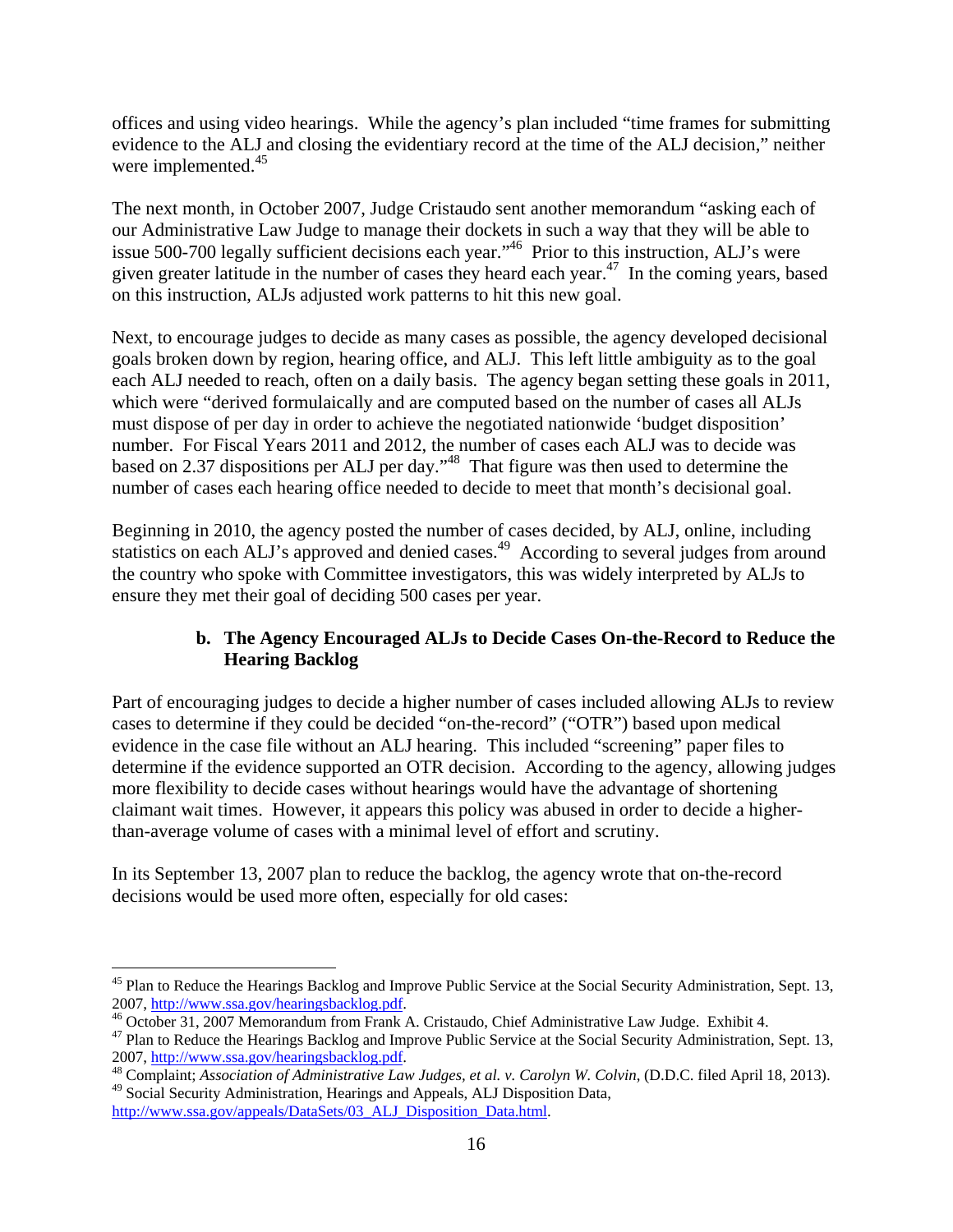SSA will screen its oldest cases using profiles developed by the Office of Quality Performance to identify cases where there may be a high probability that an allowance can be issued on the record without a hearing. … [T]his could make a significant impact on  $SSA$ 's backlogs.<sup>50</sup>

However, the agency's description of its plans differed from actual implementation. A January 2011 document distributed by Judge Cristaudo to claimant representatives noted how ALJ's were "aggressively" looking to write on the record decisions:

Therefore, we encourage all representatives to review the file and submit evidence as early in the hearing process as possible. Do not wait until the case is scheduled to submit evidence. ODAR is aggressively screening cases for potential "on the record" situations and updated evidence is helpful in identifying cases that may be reversed without the need for a hearing.<sup>51</sup>

On-the-record decisions, while allowing ALJs to dispose of certain cases more quickly, also present judges with several challenges. First, the purpose of allowing ALJs independence in writing decisions is to provide checks and balances within the SSA disability program. As such, if an application is inappropriately denied an ALJ looking at the same set of information can decide to award benefits. However, in the words of SSA's current Chief ALJ, Debra Bice, ALJs should "never abdicate the role of judge," and are always obliged to render a correct judgment.<sup>52</sup> By eliminating an in-person ALJ hearing, which provides the claimant a forum to plead their case after previously being denied benefits twice, an ALJ misses the opportunity to hear from a claimant firsthand leaving ALJs less than fully informed.<sup>53</sup>

Second, allowing judges to screen all of their cases for those easiest to decide creates an incentive to let complicated cases sit for longer than they should. An ALJ like Judge David Daugherty, who was simply looking to meet his or her monthly goal, could select less complicated cases to boost his numbers, while claimants in need of decisions were left waiting.

#### **c. Judge Daugherty Used Agency Policies to Approve a High Number of Cases**

One particular ALJ in the Huntington ODAR who decided a high number of cases, both OTR and with hearings, was David B. Daugherty. Judge Daugherty began his career as an ALJ with

 $\overline{a}$ <sup>50</sup> Plan to Reduce the Hearings Backlog and Improve Public Service at the Social Security Administration, Sept. 13, 2007, http://www.ssa.gov/hearingsbacklog.pdf.

<sup>&</sup>lt;sup>51</sup> Social Security Administration, "Best Practices for Claimants' Representatives," January 2011, http://www.socialsecurity.gov/appeals/best\_practices.html/reps/reps/rep\_info.html.<br><sup>52</sup> Minority Staff Report, U.S. Senate Permanent Subcommittee on Investigations, Committee on Homeland Security

and Governmental Affairs, "Social Security Disability Programs: Improving the Quality of Benefit Award Decisions," September 13, 2012,<br>http://www.coburn.senate.gov/public//index.cfm?a=Files.Serve&File id=6f2d2252-50e8-4257-8c6f-0c342896d904.

http://index.com/public//index.com/public//index.cfm?a=Files.served&File\_id=67.<br>See Social Security Administration, Hearings and Appeals, What You Need to Know to Request a Hearing Before an Administrative Law Judge, http://www.socialsecurity.gov/appeals/hearing\_process.html.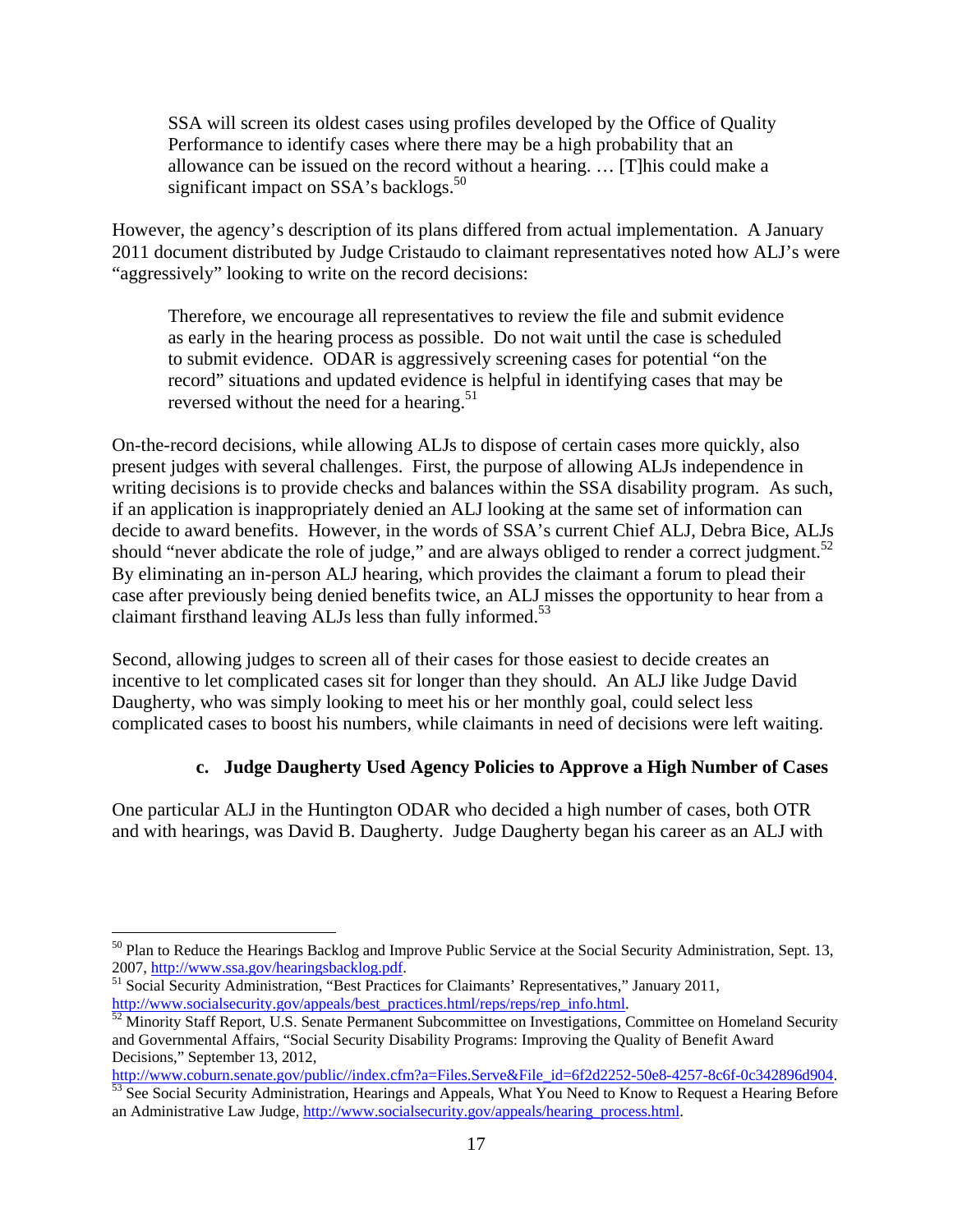the Social Security Administration in 1990. Prior to working as an ALJ, he served as an elected circuit court judge in Cabell County, West Virginia.54

According to public data, Judge Daugherty was one of the highest producing ALJ's in the nation. During 2010, the last full fiscal year in which he decided cases, Judge Daugherty was the third most productive ALJ, deciding 1,375 cases and awarding benefits in 1,371 of them – an approval rate of 99.7 percent.<sup>55</sup> In 2011, he decided 1,003 cases, awarding benefits 1,001 times.<sup>56</sup>

Judge Daugherty's ability to produce such a high volume of cases, however, surprised many of his colleagues who questioned whether his work habits matched his productivity. Some of Judge Daugherty's co-workers had strong opinions about him. For example, a senior ALJ stated in an email that Judge Daugherty "was intellectually lazy. That was probably his most obvious characteristic."57 In a Committee interview, another senior ALJ described Judge Daugherty as "a spoiled little boy who grew up to become a judge," and that in performing his work he "sought the easiest way out."58 Still another ALJ told the Committee that when he expressed concern about quickly reviewing and deciding cases, Judge Daugherty advised him that "you're just going to have to learn which corners to cut."59

#### **d. Huntington ODAR Management Focused on Production Numbers Despite Office Morale Problems**

The highest ranking member of management onsite in the Huntington ODAR office, as with all ODAR offices, is the Hearing Office Chief Administrative Law Judge, referred to as the "HOCALJ." The HOCALJ is directly responsible for all program and administrative matters concerning SSA's hearing process in the hearing office. The HOCALJ's main responsibility is to oversee and supervise ALJs, staff attorneys, and the Hearing Office Director in the office.<sup>60</sup> The HOCALJ is also chiefly responsible for communicating with the chief regional judge.

During the period under review by the Committee, Charlie Paul Andrus served as the Hearing Office Chief Administrative Law Judge or "HOCALJ" in Huntington ODAR, a job he held from 1997 through 2011.<sup>61</sup> In addition to his responsibilities as HOCALJ, Judge Andrus was also responsible for deciding his share of cases, around 500 each year.<sup>62</sup> Judge Andrus stated that in

 $\overline{a}$ <sup>54</sup> Damian Paletta, Disability-Claim Judge has Trouble Saying "No," The Wall Street Journal, May 19, 2011, http://online.wsj.com/article/SB10001424052748704681904576319163605918524.html.<br><sup>55</sup> Website of the Social Security Administration, "FY 2010 – ALJ Disposition Data," Accessed May 24, 2013,

http://www.ssa.gov/appeals/DataSets/Archive/03\_FY2010/03\_September\_ALJ\_Disp\_Data\_FY2010.html. <sup>56</sup> Website of the Social Security Administration, "Fy 2011 – ALJ Disposition Data," Accessed May 24, 2013,

http://www.ssa.gov/appeals/DataSets/Archive/03\_FY2011/03\_September\_ALJ\_Disposition\_Data.html.<br>
<sup>57</sup> May 20, 2011 Email from Patricia Jonas, Executive Director, Office of Appellate Operations to<br>
mccarper@msn.com, PSI-SSA-9

<sup>&</sup>lt;sup>58</sup> June 19, 2012 Committee interview of Judge Charlie Andrus.

<sup>&</sup>lt;sup>59</sup> May 29, 2012 Committee interview of Judge William Gitlow.

<sup>&</sup>lt;sup>60</sup> Office of the Inspector General, Social Security Administration, Hearing Office Performance and Staffing, Audit Report No. A-12-08-28088 (February 2010), http://oig.ssa.gov/sites/default/files/audit/full/pdf/A-12-08-

 $\frac{28088}{61}$  June 19, 2012 Committee interview of Judge Charlie Andrus. Judge Andrus is no longer acting in this capacity and was recently placed on administrative leave by the agency.<br><sup>62</sup> June 19, 2012 Committee interview of Judge Charlie Andrus.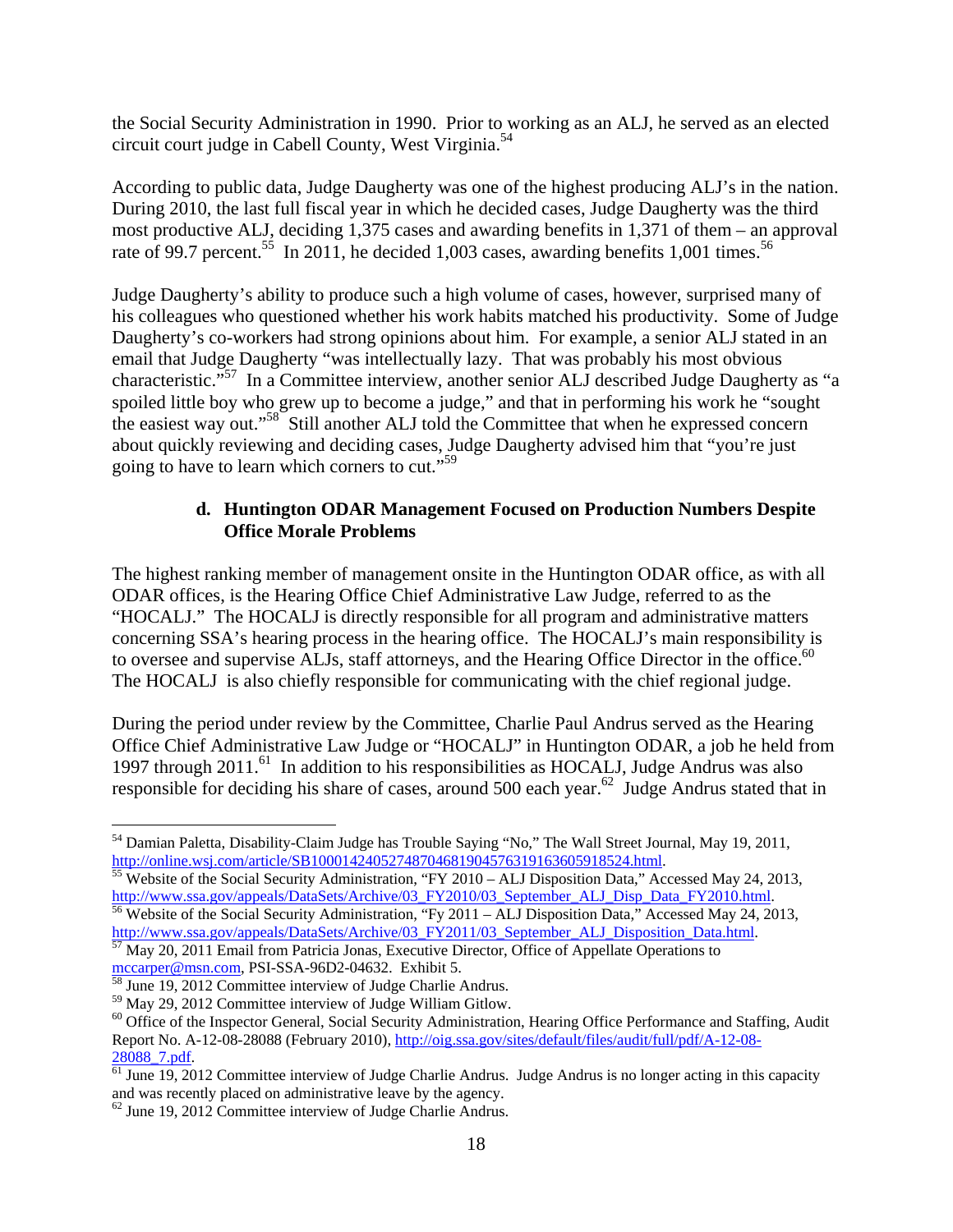his role as HOCALJ he was able to help low producing ALJs by providing staff and other resources to help the ALJs meet the 500 cases per year goal, which he believed to be "doable, but not easy."<sup>63</sup>

At the same time, Judge Andrus related his frustration with the role of HOCALJ, saying he was given little actual authority. For this, he blamed the Administrative Procedures Act ("APA"), which provides each ALJ with "qualified decisional independence."<sup>64</sup> With that authority, ALJ's are given significant independence to decide cases as they see fit, as long as the cases conform to the law and agency guidelines. It is meant to provide some measure of insulation from outside pressures, whether that means to award or deny benefits. The purpose of providing this independence to ALJs was to ensure public confidence in the process of adjudicating claims for benefits.<sup>65</sup> Judge Andrus asserted because of the APA, a HOCALJ was given little actual authority. In fact, Judge Andrus believed he was limited to "persuading [an ALJ] a lot."66

Although Judge Andrus had little ability to supervise the quality and outcome of disability decisions, he played a key role in assuring that the office decided cases quickly. During his time as HOCALJ, Huntington ODAR was a high producing office. One of the key steps he took was installing a staff who understood how to move cases quickly.

#### **i. Huntington ODAR Management Prioritized the "Numbers"**

During the time period reviewed by the Committee, the Huntington ODAR was managed by the Hearing Office Director ("HOD"), Gregory Hall.<sup>67</sup> The HOD position is described as the principal management advisor to the HOCALJ and works significantly with the HOCALJ in the  $\overline{\text{1}}$  overall management and administration of the hearing office.<sup>68</sup> The HOD is responsible for supervising, planning, organizing, and controlling the operations of the hearing office.<sup>69</sup> This typically includes managing all staff in the hearing office other than the ALJs.

http://oig.ssa.gov/sites/default/files/audit/full/pdf/A-07-12-21234.pdf. 66 June 19, 2012 Committee interview of Judge Charlie Andrus.

 $63$   $Id.$ 

<sup>&</sup>lt;sup>64</sup> See Report of the Social Security Inspector General, "The Social Security Administration's Review of Administrative Law Judges' Decisions," A-07-12-21234, March 2012,

http://oig.ssa.gov/sites/default/files/audit/full/pdf/A-07-12-21234.pdf. The report contains the following definition of "qualified decisional independence" as provided by SSA:

Qualified decisional independence" means that ALJs must be impartial in conducting hearings. They must decide cases based on the facts in each case and in accordance with agency policy as laid out in regulations, rulings, and other policy statements. Further, because of their qualified decisional independence, ALJs make their decisions free from agency pressure or pressure by a party to decide a particular case, or a particular percentage of cases, in a particular way. The agency may not take actions that abridge the duty of impartiality owed to claimants when ALJs

hear and decide claims.<br><sup>65</sup> *See* Report of the Social Security Inspector General, "The Social Security Administration's Review of Administrative Law Judges' Decisions," A-07-12-21234, March 2012,

<sup>67</sup> July 27, 2011 Committee interview of Gregory Hall.

<sup>68</sup> Office of the Inspector General, Social Security Administration, Hearing Office Performance and Staffing, Audit Report No. A-12-08-28088 (February 2010), http://oig.ssa.gov/sites/default/files/audit/full/pdf/A-12-08-  $\frac{28088}{69}$  *Id.*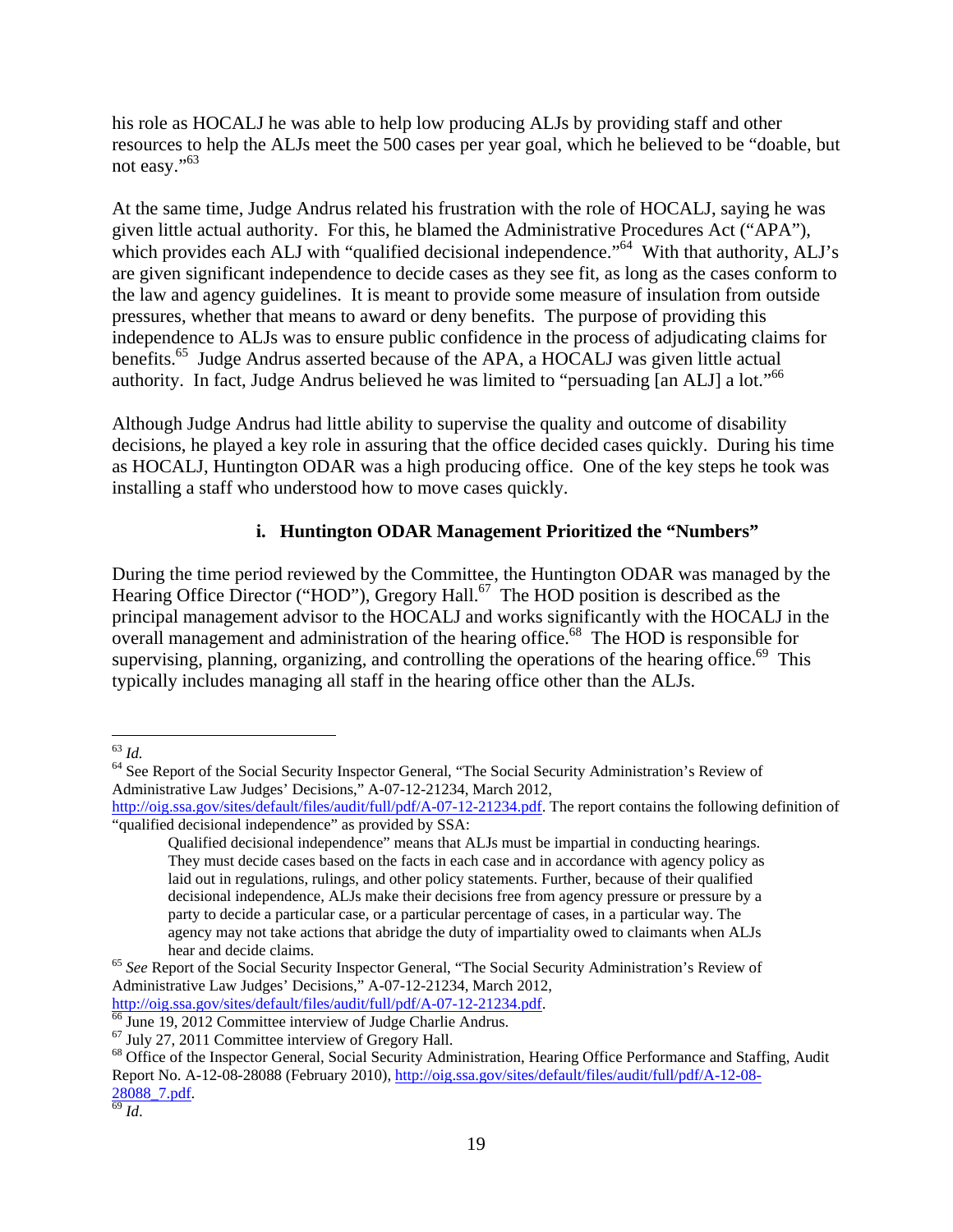Mr. Hall started with the agency as a claims representative and worked his way up to be eventually promoted to HOD in October 2006.<sup>70</sup> Mr. Hall explained to the Committee that one of his primary goals as HOD was ensuring Huntington reviewed a large number of cases quickly, referring to himself "a numbers person, and I'll tell you that upfront."<sup>71</sup> As such, Mr. Hall noted that Huntington ODAR ranked number two in the country in 2010 for case processing time. He believed "moving cases quickly is what the agency expects, as long as it's done accurately."<sup>72</sup>

While Judge Andrus managed the ALJs, Mr. Hall focused on ensuring the staff also moved cases quickly. To encourage quick case processing, for many years Mr. Hall sent out weekly emails to the entire office with the subject line, "Where We Are," outlining how many cases had been decided and whether individuals in the office were meeting their goals.<sup>73</sup> To track the progress of the office on a daily basis, Mr. Hall used a variety of detailed reports that constantly updated him on the status of cases. $^{74}$ 

During Mr. Hall's tenure Huntington ODAR became one of the highest producing offices in the country. In 2010, it had the second shortest average processing time at just 263 days (just one day longer than the top office of Middlesboro, Kentucky).<sup>75</sup> The office ranked 12th out of 149 hearing offices in ALJ Dispositions Per Day Per ALJ with each Huntington ODAR ALJ processing 2.93 cases per day.<sup>76</sup>

After 38 years with the agency, on August 18, 2011, Mr. Hall announced his plan to retire from the agency at the end of August  $2011$ .<sup>77</sup>

#### **ii. "Boot Camp Mentality" Led Huntington ODAR to Become a Top Producing Office Despite Morale Problems**

Serving under the direction of Mr. Hall was a layer of management responsible for keeping Huntington's case load moving quickly. However, the intense pressure to dispose of cases led to conflicts within the office.

The employees in the Huntington ODAR are divided into three "groups," each of which are managed by a Group Supervisor or "GS." It is the job of the GS to direct the activities of

 $\overline{a}$ 

<sup>70</sup> July 27, 2011 Committee interview of Gregory Hall.

<sup>&</sup>lt;sup>71</sup> July 27, 2011 Committee interview of Gregory Hall.<br><sup>72</sup> *Id.* 

<sup>&</sup>lt;sup>73</sup> *Id*. *Ta Id*. *Ta Id*. *74* These reports, called Disability Adjudication Reporting Tools (or "DART reports") tracked monthly progress by the office, including scheduled hearings, a "Workload Summary Listing" report to show each ALJ's daily progress, and a "Workload Summary Report" to compare Huntington with other offices in the region. July 27, 2011 Committee interview of Gregory Hall.

<sup>&</sup>lt;sup>75</sup> Social Security Administration, Hearings and Appeals, FY2010 Hearing Office Workload Data (Cumulative for 9/26/09 through 9/24/2010)<br>http://www.ssa.gov/appeals/DataSets/Archive/02 FY2010/02 September HO Workload FY2010.html.

 $\frac{76}{76}$  Social Security Administration, Hearings and Appeals, FY 2010 – National Ranking Report by ALJ Dispositions Per Day Per ALJ (Cumulative for 9/26/09 through 9/24/2010),

http://www.ssa.gov/appeals/DataSets/Archive/04\_FY2010/04\_September\_Disposition\_Per\_Day\_Per\_ALJ\_Ranking<br>FYTD2010.html.

\_FYTD2010.html. 77 *See* August 18, 2011 Email from Gregory Hall to Huntington ODAR. Exhibit 6.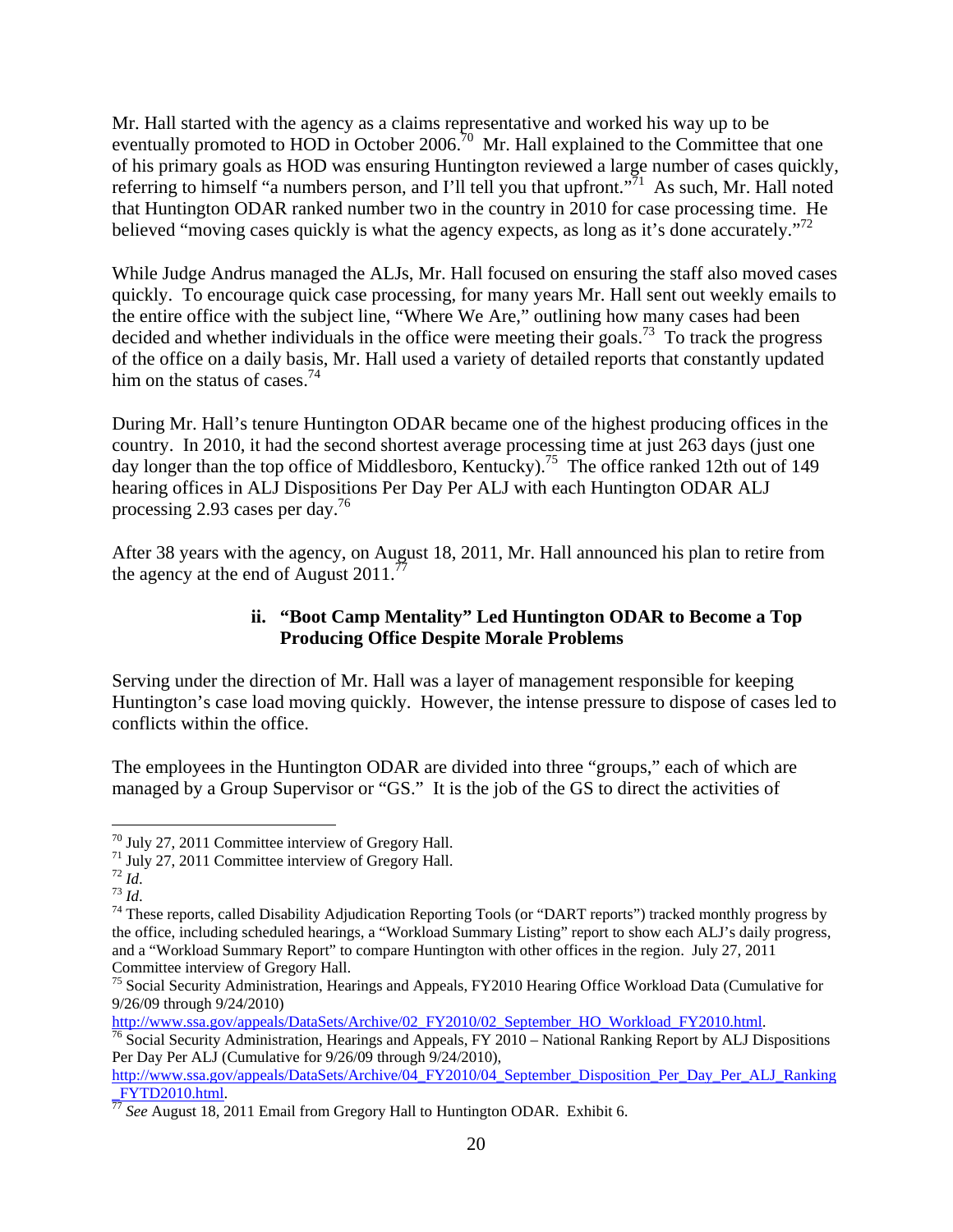employees assigned to the group to ensure the efficient, timely, and legally sufficient processing of hearing office cases.<sup>78</sup> During the time period covered by this report the following individuals



 $\overline{a}$ 

 $\overline{a}$ 

 $\overline{a}$ 

served as a Group Supervisors: (1) Arthur We eathersby; (2 2) Harriette C Cyrus; (3) K Kathie Goforth; (4) Stephen Hayes; (5) Carrie Roland; and (6) Jerry Meade. Goforth; (4) Stephen Hayes; (5) Carrie<br>
Roland; and (6) Jerry Meade.<br> *Office Morale*. Huntington ODAR has a

long history of discord between management and other office employees. As early as July 2001, Judge William Gitlow emailed a colleague in another office and stated Judge Andrus created a "boot camp" atmosphere in the office:

I can't say our morale is much better. Our HOCALJ (Andrus) is almost universally despised by the office personnel. We have record numbers of [Equal Employment Opportunity] complaints pending against management. Andrus decided that the reason our office wasn't producing was a lack of adequate pressure and chose to apply a boot camp mentality to the office. He chose two Group Supervisors with no OHA [Office of Hearing and Appeals] experience (not attorneys), hoping that they would bust heads. The HOD [Hearing Office Director] is also not an attorney. So we have two non attorneys assigning cases, reviewing the performance of the attorneys, who are in turn supervised by a non attorney. (Sigh...). I think that we are the only office in all of OHA that doesn't have a single attorney in a supervisory position in the office.<sup>79</sup>

Judge Gitlow emphasized how disjointed the office was by pointing out each group had differing standards for denial decisions, but stated "[a]t least I have carte blanche in my group to establish the way denial decision are written for our group and was assigned to ensure the standards for it."80

In October 2001, in response to "constituents allegations of mismanagement" in the Huntington ODAR, Congressman Nick Rahall of West Virginia requested the SSA Office of Inspector General ("OIG") review "allegations of mismanagement,...discrimination and favoritism in hiring and promotion polices, contempt for employees with special needs, hostile work environment, lack of training, denial of union representation, overemphasis on production, and inappropriate sexual advances."<sup>81</sup> After its review, the OIG found no indication of criminal

 $^{78}$  The GS is the first-line supervisor of the following positions, which support the ALJs by preparing cases for hearings: Attorney-Advisor; Paralegal Analyst; Lead Case Technician; Senior Case Technician; and the Case Technician. Office of the Inspector General, Social Security Administration, Hearing Office Performance and Staffing, Audit Report No. A-12-08-28088 (February 2010), http://oig.ssa.gov/sites/default/files/audit/full/pdf/A-12-08-28088 7.pdf.

<sup>08-28088</sup>\_7.pdf.<br><sup>79</sup> July 19, 2001 email from William H. Gitlow to Ronald M. Kayser, PSI-SSA-95-032436. Exhibit 7. <sup>80</sup> Id.<br><sup>81</sup> Social Security Administration, Office of Inspector General, Congressional Response Report: Huntington, West

Virginia, Office of Hearings and Appeals, A-13-02-22090 (August 8, 2002). Exhibit 8.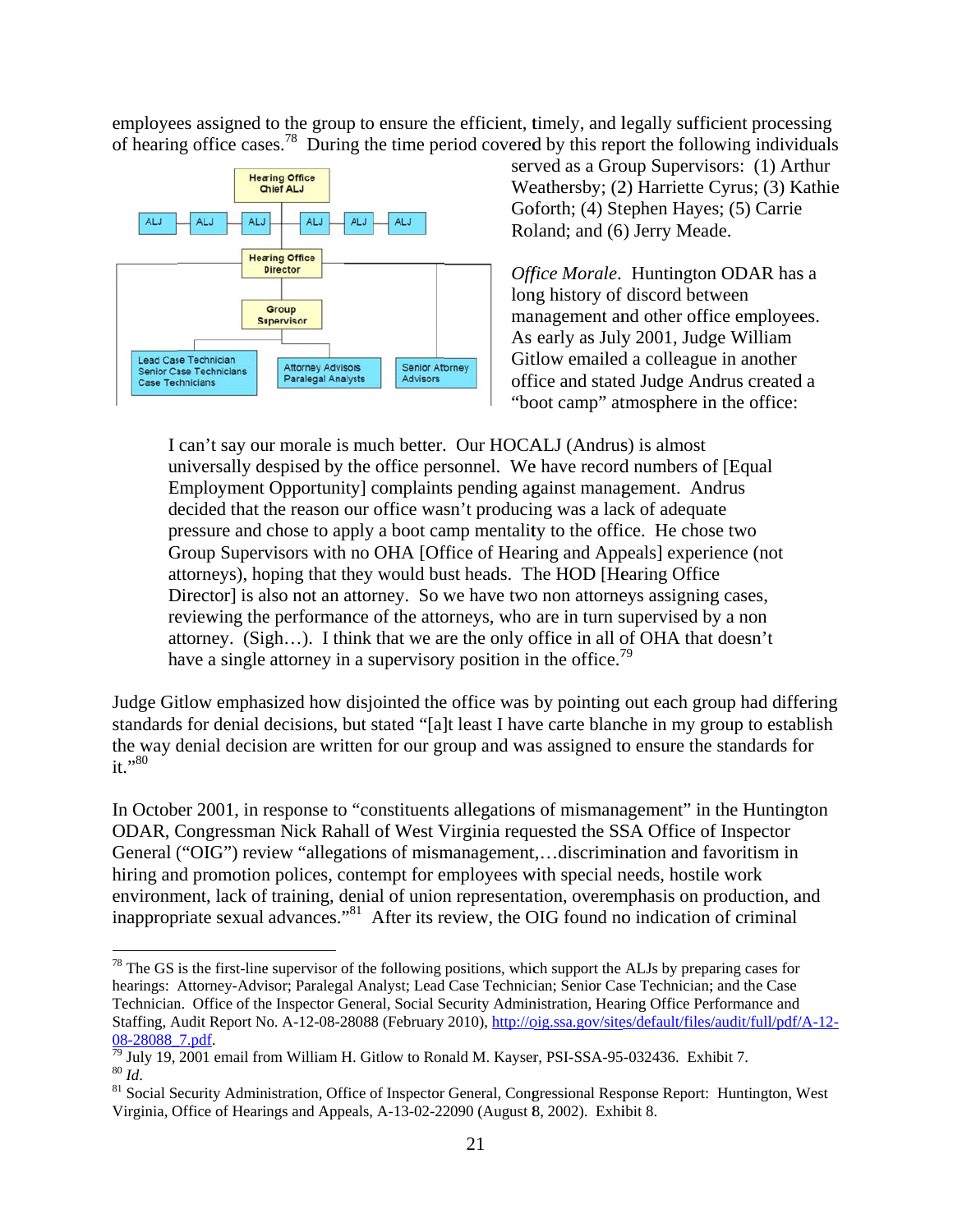activity, but "identified the existence of other problematic conditions pertaining to low office morale, security of claimant case files, performance appraisals not being conducted, and time and attendance reporting."<sup>82</sup>

With regard to the low morale problem, the OIG specifically noted a number of SSA attorney staff "resented the GSs because they were not attorneys but were the administrative supervisors of attorneys." Management appeared to be attempting to remedy the problem. The report stated that "office management expressed awareness of the [morale] problem, and state they were working on ways to improve morale within the office.<sup>83</sup> According to Committee interviews with current and former Huntington ODAR office employees and ALJs, nothing improved.<sup>84</sup>

#### **iii. The Agency Transferred Over 1,000 Cases to Huntington ODAR for Adjudication**

The agency took advantage of the Huntington ODAR's faster processing time. Between January 2006 and August 2011, the agency transferred 1,186 cases to Huntington for adjudication from other ODAR offices that needed help processing cases. The majority of these cases  $-1,016$  – were transferred from the ODAR in Morgantown, West Virginia. According to Mr. Hall, all of the cases were considered "aged" due to the delay by the Morgantown ODAR in scheduling them for a hearing after losing several ALJs and staff.<sup>85</sup> A case is considered aged if it is over 750 days old. $86$ 

Mr. Hall stated Huntington ODAR spent two months after receiving the Morgantown cases screening them to determine if an on-the-record decision was possible. For the cases left, Mr. Hall stated the Huntington ALJs scheduled "rocket dockets" where the ALJs would hear as many as 20 cases a day. Many of these hearings were for unrepresented claimants.<sup>87</sup> According to Mr. Hall, Huntington ODAR finished processing close to all of the Morgantown cases within a year, as well as dealing with their normal caseload.<sup>88</sup>

<sup>85</sup> July 27, 2011 Committee interview of Gregory Hall.

 $82$  Id.

<sup>83</sup> *Id.*<br><sup>84</sup> July 25-27, 2011 Committee interviews of Huntington ODAR employees, ALJs, and former ALJs.

<sup>&</sup>lt;sup>86</sup> I-2-0-72, Assigning and Processing Request for Hearings filed by Claimants that do not Reside in the United States, http://www.ssa.gov/OP\_Home/hallex/I-02/I-2-0-72.html.

<sup>&</sup>lt;sup>87</sup> July 27, 2011 Committee interview of Gregory Hall.

<sup>88</sup> *Id*.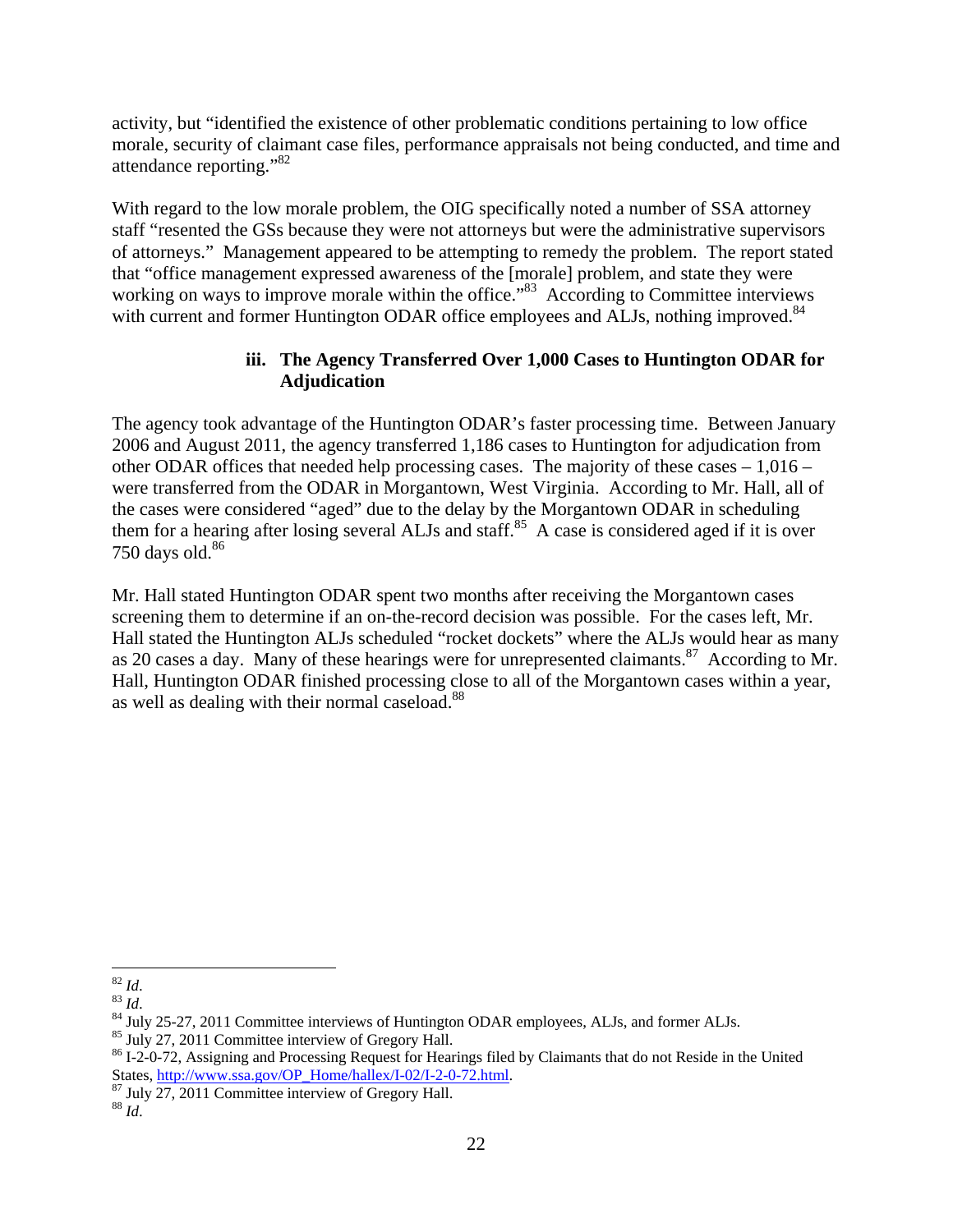#### **IV. ONE LAWYER REPRESENTED A DISPROPORTIONATE NUMBER OF CLAIMANTS BEFORE THE HUNTINGTON ALJS**

With the agency's emphasis on deciding a high number of cases to reduce the ALJ hearing wait time, the Huntington ODAR began to make allowances for attorneys that represented a high number of claimants. No other attorney represented more claimants that appealed to the Huntington ODAR than Eric C. Conn.<sup>89</sup> By 2010, Mr. Conn represented so many claimants he would become the third highest paid disability lawyer in the nation, following behind Thomas Nash of Nash Disability Law in Chicago and Charles Binder of the nationwide disability advocacy group, Binder & Binder.<sup>90</sup>

#### **a. Mr. Conn's Practice Focused on Representing Claimants for Disability Benefits**

Mr. Conn is an attorney located in Stanville, Kentucky, a small rural town in the eastern portion of the state and home to around 520 residents.<sup>91</sup> The majority, if not all, of Mr. Conn's practice involves representing individuals applying for and appealing denials of disability benefits. Mr. Conn is a graduate of Morehead State University and later attended Ohio Northern University Pettit College of Law. According to a biography on his website, "although Conn had completed his tour of [military] duty at the time of Operation Desert Storm, he was called back to active duty and served as a company commander during the Gulf War."<sup>92</sup>

In 1993, Mr. Conn opened the Eric C. Conn Law Complex in Stanville, Kentucky in a trailer given to Mr. Conn by his parents. At present, the Conn Law Firm ("CLF") office in Stanville exists as a series of connected mobile homes surrounding a main office building. Later, Mr. Conn opened another office in Ashland, Kentucky, which closed in 2012. That same year, Mr. Conn expanded to the West Coast and opened an office in the Beverly Hills neighborhood of Los Angeles, California.<sup>93</sup>

In correspondence through his attorney, Mr. Conn explained the structure of his law firm:

The law firm is solely owned by Eric C. Conn and employs only a small number of additional attorneys. The law firm employs a larger number of administrative staff, approximately 30 to 40, to intake clients, obtain information from a variety

1

<sup>91</sup> Census Data was unavailable for Stanville, Kentucky. Therefore, the zip code in which Stanville is located was used. *See* United States Census, American FactFinder, Community Facts, Zip Code 41659, http://factfinder2.census.gov/faces/tableservices/jsf/pages/productview.xhtml?pid=DEC 10 DP DPDP1.

 $\frac{92}{2}$  Attorney, Eric Conn, "Eric C. Conn, Beyond the Billboard," Excerpts from the Medical Herald Leader, 8/8/2005,

<sup>&</sup>lt;sup>89</sup> Committee analysis of information provided by the Social Security Administration.

<sup>&</sup>lt;sup>90</sup> Information provided by the Social Security Administration in a telephone call dated October 2, 2013.

www.mrsocialsecurity.com. 93 See "About Us," http://mrsocialsecurity.com/about-us/. *See also* Press Release, The Eric C. Conn Law Firm Announces New Office Location in Beverly Hills, CA, Expanding Their Social Security Disability Claims Expertise to Both Coasts (Oct. 22, 2012), http://www.ereleases.com/pr/eric-conn-law-firm-announces-office-locationbeverly-hills-ca-expanding-social-security-disability-claims-expertise-coasts-89379.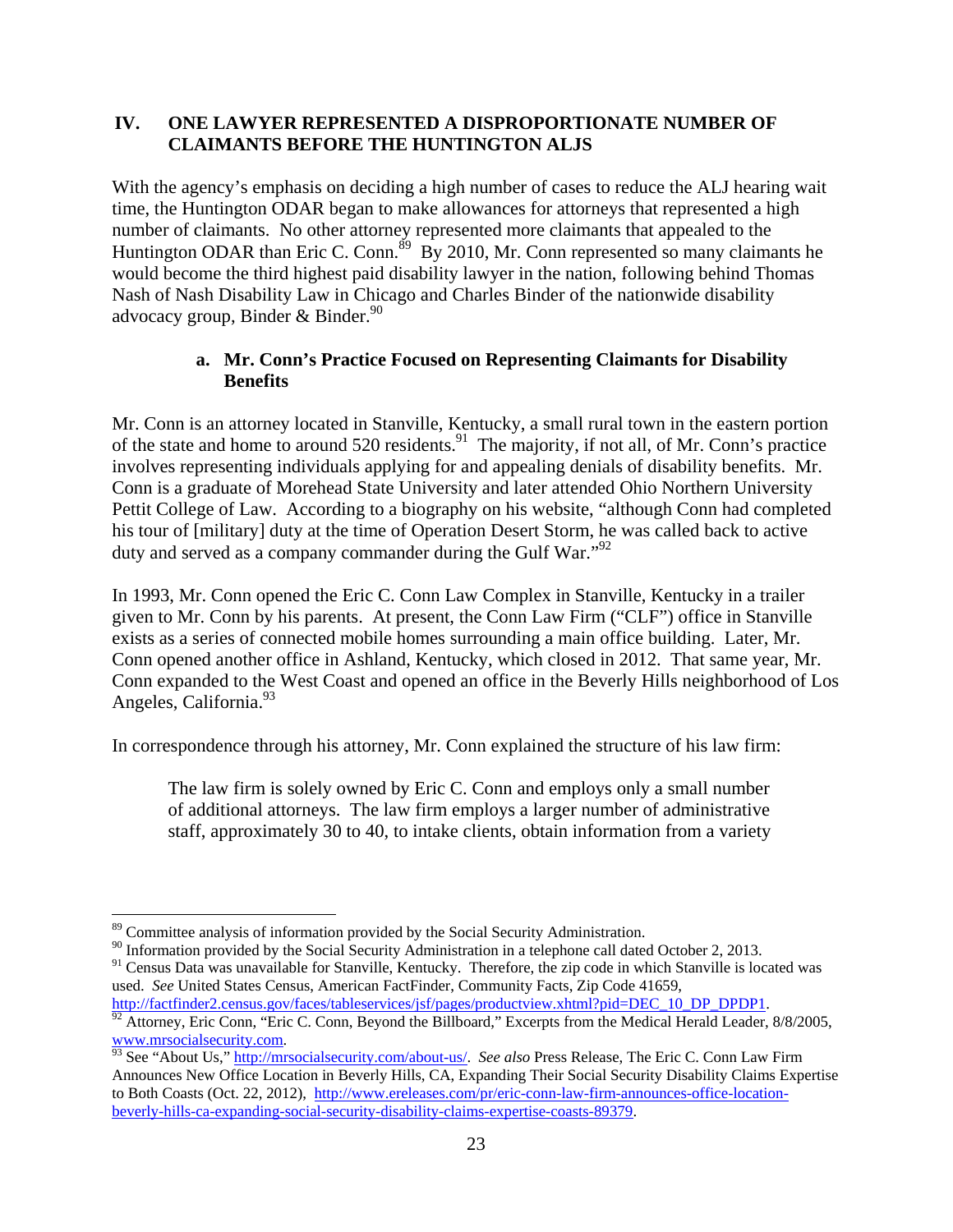of sources, and process a multitude of forms during each stage of the application process, among other functions.<sup>94</sup>

While Mr. Conn's current practice consists mainly of representing claimants seeking disability benefits, he previously practiced before the United States Court of Appeals for Veterans Claims.95 In 2002, in response to an investigation by that Court into allegations of professional misconduct, Mr. Conn resigned "from the Bar [of that Court] in lieu of further investigatory proceedings."<sup>96</sup> While Mr. Conn's resignation from the Court was not an admission of the alleged misconduct, by resigning he agreed "to cease all practice before [the] Court," which the Court determined "provide[d] the Court and its appellants with protection from any repetition of such conduct by him."<sup>97</sup> The Court also noted that, "[i]n submitting [his] resignation, attorney Conn has also relinquished any right to apply for reinstatement or readmission at any time in the future."<sup>98</sup>

Mr. Conn's resignation from practicing before the United States Court of Appeals for Veterans Claims did not prevent him from representing claimants applying for disability benefits before the Social Security Administration.<sup>99</sup>

#### **b. Mr. Conn Used an Aggressive Marketing Campaign to Recruit Claimants**

Mr. Conn and his disability law practice became known for his aggressive use of advertising, which he used to recruit a large number of claimants to represent. Through billboards, television and radio commercials, and his presence at local events, Mr. Conn marketed both himself and his legal practice. In an interview from 2005, Mr. Conn described himself as "a firm believer in advertising" and asserted he "read everything about marketing [he] can get [his] hands on."<sup>100</sup>

Mr. Conn's billboards, at one time, were ubiquitous on Highway 23, one of Eastern Kentucky's main thoroughfares, and in the surrounding areas of Kentucky and West Virginia. These

 $\overline{a}$ 

<sup>&</sup>lt;sup>94</sup> May 17, 2012 Letter from Pamela J. Marple, Esq., attorney for Eric C. Conn, to the Permanent Subcommittee on Investigations. Exhibit 9.

<sup>&</sup>lt;sup>95</sup> *In re Eric C. Conn, Attorney at Law, No.* 01-8001 (U.S. Vet. App. Sept. 30, 2002), https://www.courtlistener.com/cavc/5bPG/conn-v-principi/

hetter.com<br>
<sup>96</sup> *Id.* 98 *Id.* 98 *Id.* 98 *Id.* 98 *Id.* 98 *Id.* 99 Unlike federal and state courts, an individual representing a claimant before the Social Security Administration for a claim of disability does not have to be an attorney admitted to the state bar. Instead, non-attorneys are eligible to represent claimants before the agency. Therefore, Mr. Conn's prior resignation from the Court of Veterans Claims had no effect on his ability to represent disability claimants. The Social Security Administration does, however, have the ability to "refuse to recognize as a representative…any attorney who has been disbarred or suspended from any court or bar to which he was previously admitted to practice…" *See* 42 U.S.C. 406, Representation of Claimants, http://www.ssa.gov/OP\_Home/ssact/title02/0206.htm#ft87. It is unclear whether Mr. Conn's resignation in lieu of investigatory proceedings by the prior Court would support a refusal by SSA to allow him to act as a disability claimant representative.

<sup>&</sup>lt;sup>100</sup> Attorney, Eric Conn, "Eric C. Conn, Beyond the Billboard," Excerpts from the Medical Herald Leader, 8/8/2005, www.mrsocialsecurity.com.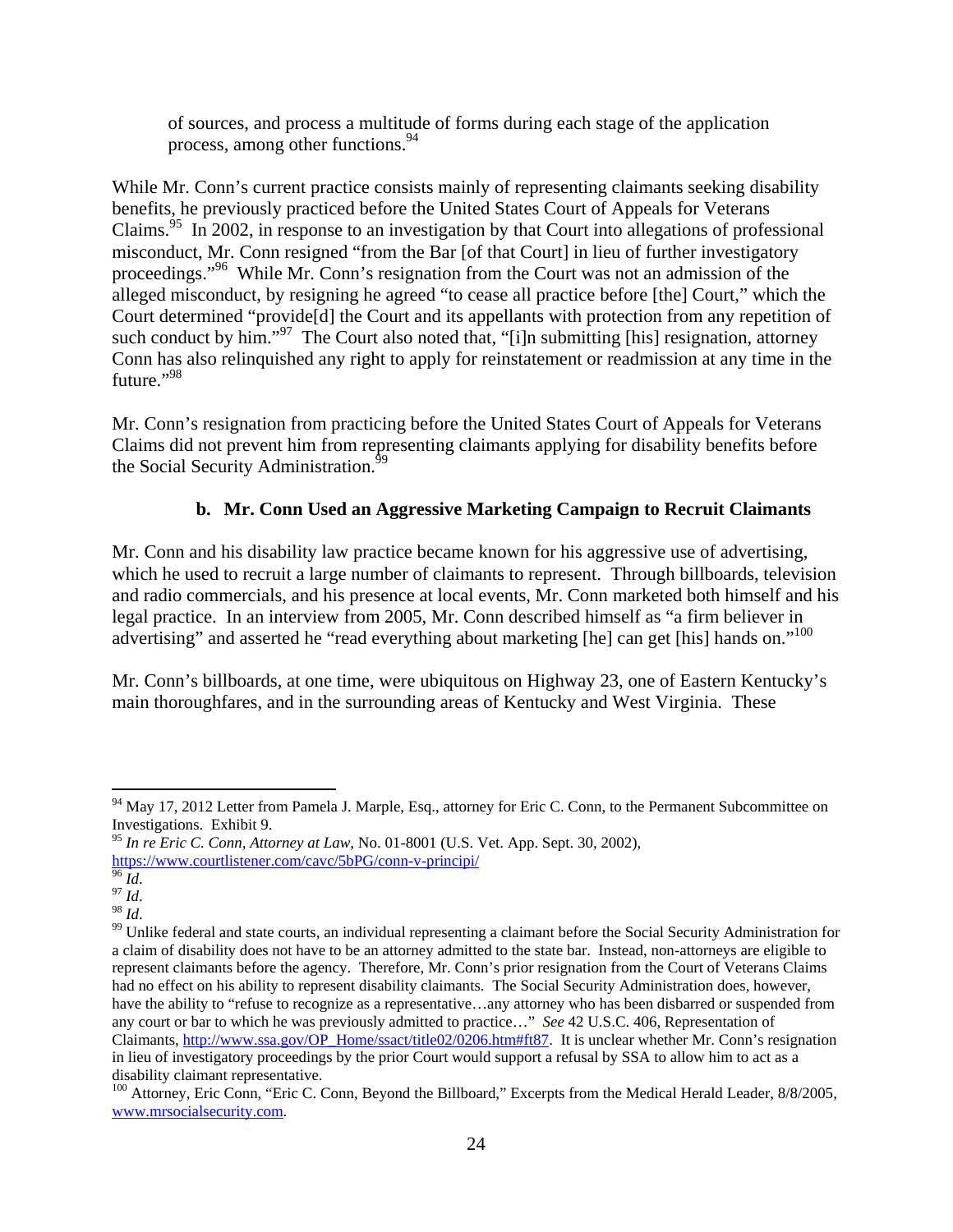billboards referred to Mr. Conn as "Mr. Social Security/SSI."<sup>101</sup> Mr. Conn's website also carries the label: "mrsocialsecurity.com."<sup>102</sup>

Other television advertisements by Mr. Conn featured "the Obama Girl" Amber Lee Ettinger, bluegrass signer Ralph Stanley, and Jesco White (also known locally as the "Dancing Outlaw"). Mr. Conn stated he produced the advertisement to aid his campaign for appointment to the Social Security Advisory Board.<sup>103</sup>

The Conn Law Firm also boasts the second largest Abraham Lincoln statute in the world, second only to the Lincoln Memorial in Washington, D.C. Visible from Highway 23, it is an exact replica of the statue within the Lincoln Memorial in Washington, D.C. The Conn Law Office uses images of the 19-foot high statue in his advertising on television and billboards. Mr. Conn has estimated the cost of the statue around \$500,000.<sup>104</sup> According to a press release, the statue had to be "put in place by crane. It had to be delivered in three pieces due to the large size."<sup>105</sup> "Attorney Eric C. Conn state[d] that the statue's purpose is to remind Kentuckians that Abraham Lincoln was a Kentuckian. Lincoln himself wrote: 'I, too, am a Kentuckian.'" The statue serves as a tourist attraction with the press release noting the "public may visit the statue 24 hours a day and admission is free."<sup>106</sup>

At times, Mr. Conn also employed women, known variously as "Conn Girls" and "Conn's Hotties," to attend local events wearing shirts the displayed his firm's logo. At other times, he hired local celebrities, such as former Miss Kentucky USA Kia Hampton, who appeared in one of his commercials questioning the ethics of another disability firm, Binder and Binder.<sup>107</sup>

Mr. Conn also promoted his disability practice in other ways, including by sponsoring a fundraiser for a local emergency shelter,<sup>108</sup> flying a plane over a "United for Coal" event with a supportive banner,<sup>109</sup> and creating the first 3-D lawyer television commercial.<sup>110</sup> Most recently, he commissioned a statue of Charles Ramsey, the Cleveland, Ohio man who gained national recognition after helping to rescue three women held captive for a decade. The statue of Mr. Ramsey was unveiled at the Eric C. Conn Law Office, with the event hosted by Mr. Conn, and

1

<sup>&</sup>lt;sup>101</sup> Attorney, Eric Conn, "Eric C. Conn, Beyond the Billboard," Excerpts from the Medical Herald Leader, 8/8/2005, www.mrsocialsecurity.com. 102 *See* The Conn Law Firm, http://mrsocialsecurity.com/. 103 In an interview with a local reporter, Mr. Conn noted to hire the "Obama Girl" cost \$25,000, while Ralph

Stanley's fee was \$10,000; Jesco White charged Mr. Conn \$1,500 to appear in the video. See Scott Utterback, Courier-Journal.com, Kentucky Lawyer Eric Conn Hires the "Obama Girl" for Campaign Video, http://www.youtube.com/watch?v=uW0\_EB9Seck.<br><sup>104</sup> See Scott Utterback, Courier-Journal.com, Kentucky Lawyer Eric Conn Hires the "Obama Girl" for Campaign

Video, http://www.youtube.com/watch?v=uW0\_EB9Seck.<br><sup>105</sup> Press Releases, Second Largest Seated Lincoln Statute in the World Arrives in Kentucky (Sept. 20, 2010),<br>http://www.ereleases.com/pr/largest-seated-lincoln-statue-wo

 $\frac{106}{106}$ Id.<br>  $\frac{107}{108}$ See, *e.g.* http://www.youtube.com/watch?v=gA9YUBrBr58.<br>  $\frac{108}{108}$  Press release, Eric C. Conn Law Firm partners with WestCare Emergency Shelter (Dec. 21, 2012),

http://www.ereleases.com/pr/eric-conn-law-firm-partners-westcare-emergency-shelter-95487.<br><sup>109</sup> Press release, United for Coal Supported by Eric C. Conn (Oct. 22, 2012), http://www.ereleases.com/pr/unitedcoal-supported-eric-conn-89371.<br><sup>110</sup> Press release, First 3D Lawyer Commercial Announced (Dec. 13, 2010), http://www.ereleases.com/pr/3d-lawyer-

commercial-announced-44252.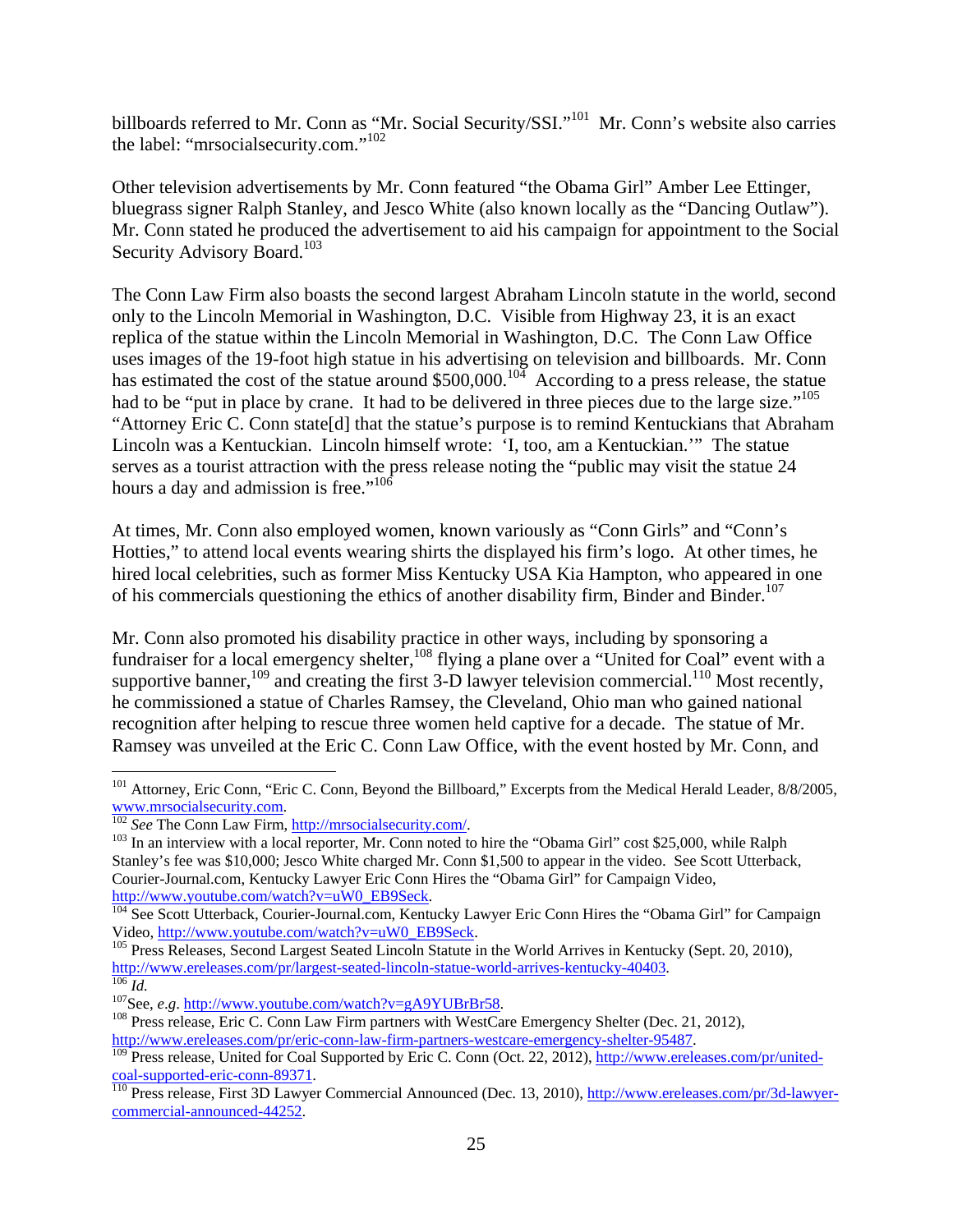later donated to a Cleveland museum.<sup>111</sup> In press releases, Mr. Conn also described himself as "a multimillionaire attorney in Kentucky. Conn has made his millions by representing the disabled in Disabled [sic] Social Security and SSI proceedings."<sup>112</sup>

 $\overline{a}$ 

<sup>&</sup>lt;sup>111</sup> Press release, "Dishwasher Turned Hero: Charles Ramsey Statue to be Unveiled" (May 23, 2013), http://www.ereleases.com/pr/dishwasher-turned-hero-charles-ramsey-statue-unveiled-145669.<br><sup>112</sup> Press Release, Rohl and Conn Hold Southeast Asia Meetings (March 19, 2010),

http://www.ereleases.com/pr/rohl-conn-hold-southeast-asia-meetings-33282.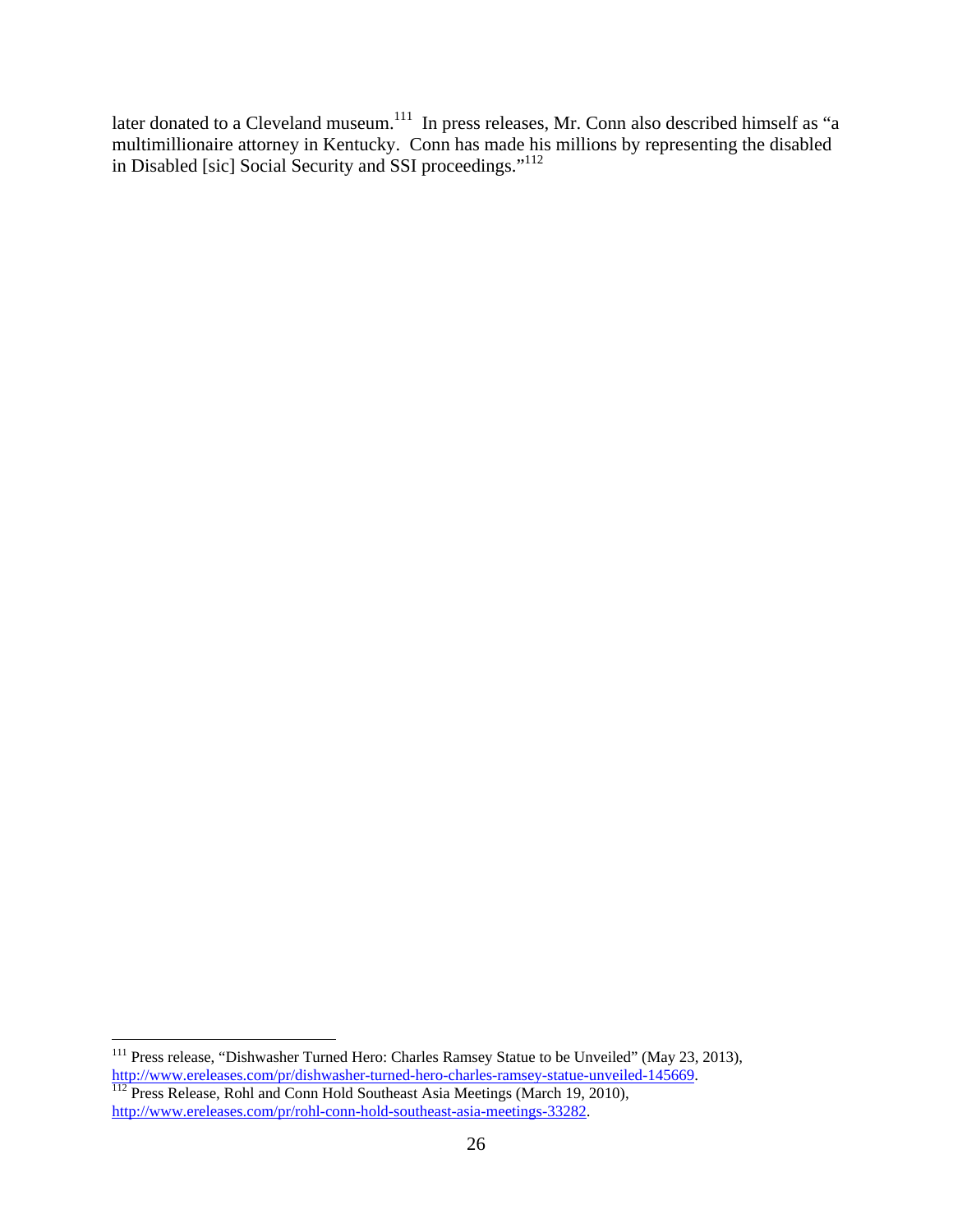#### **V. HOCALJ ANDRUS MADE SPECIAL SCHEDULING ARRANGEMENTS FOR MR. CONN'S CASES**

Since Mr. Conn represented so many claimants in the office, the Huntington ODAR gave him special treatment by giving his cases priority when scheduling hearings. The office scheduled hearings for his clients outside the agency-mandated rotation of assigning an ALJ to a case and Mr. Conn's claimants were often scheduled before other cases, against SSA policy, leading to longer wait times for claimants lacking well-connected representation.

When a disability case file arrives at an ODAR hearing office on appeal from a denial of benefits by DDS, the case is assigned to an ALJ for review and scheduled for a hearing. The SSA Hearing, Appeals, and Litigation Law Manual mandates that the "HOCALJ generally assigns cases to ALJs from the master docket on a rotational basis, with the earliest (i.e., oldest) [request for hearings] receiving priority."<sup>113</sup> This practice is meant to ensure the claimant who had waited the longest for a hearing would be first-in-line to plead their case before the first available ALJ.

Because Mr. Conn was representing so many clients, HOCALJ Andrus proposed creating a separate scheduling system for him, apart from the one in place for other cases.<sup>114</sup> The new system expedited Mr. Conn's clients and scheduled them in large blocks so that many of Mr. Conn's clients would have hearings on the same day. It also ensured that all of his hearings would happen at Huntington ODAR's remote site in Prestonsburg, Kentucky, close to Mr. Conn's law offices.<sup>115</sup> Prior to implementing this system, Mr. Conn could physically not attend all of the hearings being scheduled for his numerous clients. Mr. Conn's clients would at times be scheduled for hearings with multiple ALJs at the same time, making it impossible to be in two places at once.<sup>116</sup>

In addition to requiring special accommodations in order to represent his clients, Mr. Conn also appears to have frequently canceled his clients' hearings if he discovered the case was assigned to a judge other than his preferred Judge, David Daugherty. Some in the Huntington ODAR were concerned Mr. Conn was "judge shopping" to ensure his cases had a higher likelihood of approval. $^{117}$ 

On July 5, 2001, HOCALJ Andrus sent a memorandum to Steve Slahta, who was serving as Acting Regional Chief Administrative Law Judge for Region III.<sup>118</sup> Judge Andrus explained 340

 $\overline{a}$ 

<sup>&</sup>lt;sup>113</sup> Hearing, Appeals, and Litigation Law Manual, I-2-1-55, "Assignment of Service Area Cases to Administrative Law Judges," http://ssa.gov/OP\_Home/hallex/I-02/I-2-1-55.html. *See also* Hearing, Appeals, and Litigation Law Manual, I-2-3-10, "Scheduling Hearings," http://ssa.gov/OP\_Home/hallex/I-02/I-2-3-10.html ("The objective is to hold a hearing as soon as possible after the request for hearing [] is filed, at a site convenient to the claimant.").<br><sup>114</sup> See July 5, 2001 Memorandum from Charlie P. Andrus HOCALJ Huntington, WV to Steve Slahta, Acting RCALJ OHA Region III. Exhibit 10.<br><sup>115</sup> Id.

<sup>&</sup>lt;sup>116</sup> June 19, 2012 Committee interview of Judge Charlie Andrus.<br><sup>117</sup> *Id.*<br><sup>118</sup> *See* July 5, 2001 Memorandum from Charlie P. Andrus HOCALJ Huntington, WV to Steve Slahta, Acting RCALJ OHA Region III. Exhibit 10.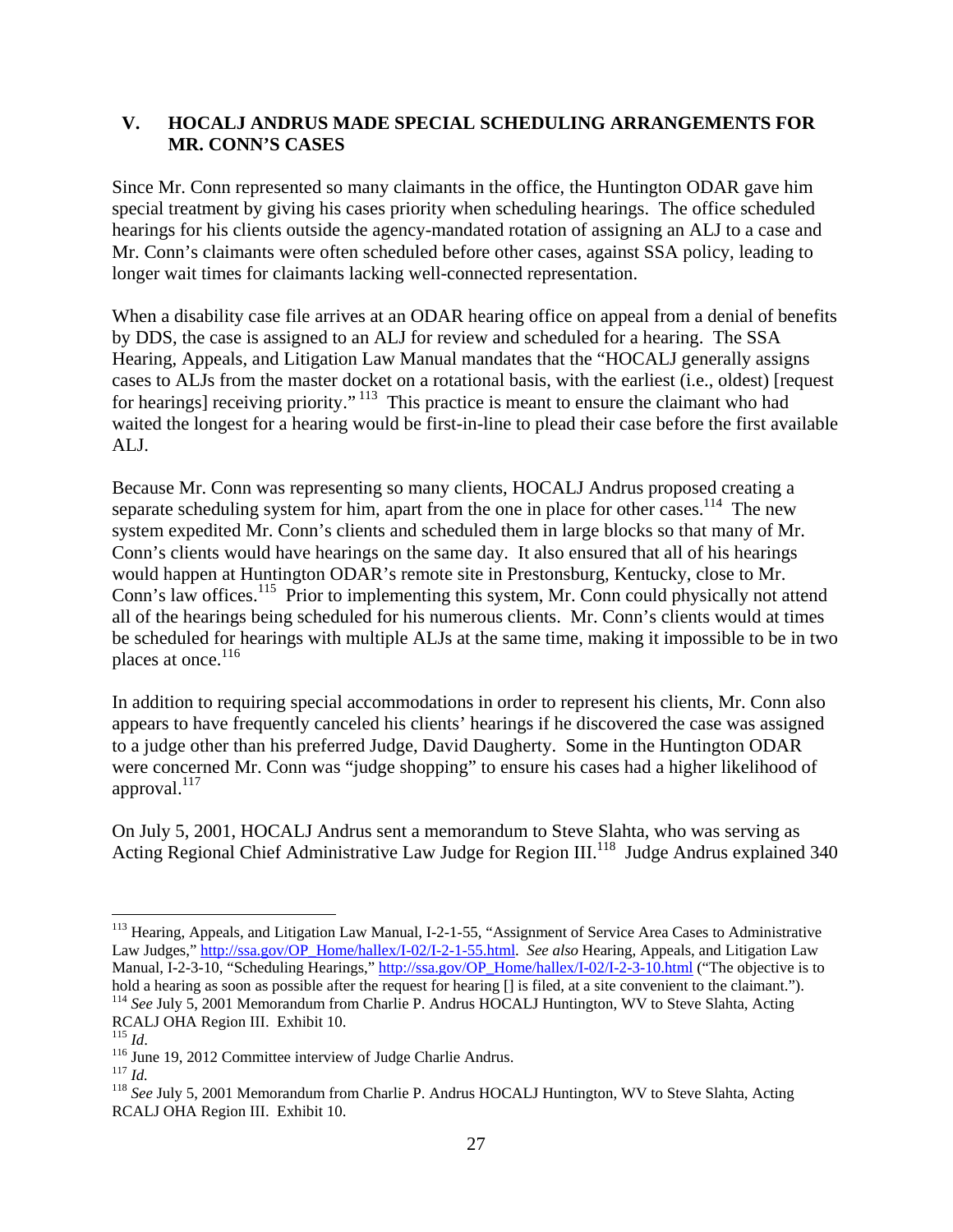(or 40 percent) of the 845 unassigned cases to be scheduled for hearings in Prestonsburg, Kentucky were represented by Mr. Conn. Judge Andrus stated:

We have encountered problems being able to schedule a sufficient number of [Mr. Conn's] cases to justify a trip to Prestonsburg for myself on two occasions, and we have had to reduce numbers for other judges on other occasions due to scheduling problems. In addition, we have had problems in setting hearings in a timely manner, due in part to scheduling problems with Mr. Conn. In addition, we suspect that he is engaging in "forum shopping" by his unwillingness to be available during weeks when certain judges are scheduled.<sup>119</sup>

Judge Andrus elaborated that around this time it became obvious that Mr. "Conn was "suspiciously available when [Judge Daugherty] was available, but suspiciously unavailable" when other judges were scheduled for hearings in Prestonsburg.<sup>120</sup> After confronting Mr. Conn directly about his "suspicious" availability only when Judge Daugherty was scheduled to hear cases in Prestonsburg, he stated Mr. Conn replied, "well, it was good while it lasted."121 This confrontation, however, does not appear to have significantly changed Mr. Conn's practice.

*Huntington Deviates from Agency Protocol in Assigning Conn Cases*. Under agency rules, when a claimant appeals to an ALJ, the oldest case in the office should be assigned a hearing date first. Availability of the claimant's representative is not supposed to be considered in deciding when the case is assigned a hearing date.

Judge Andrus's proposal for scheduling Mr. Conn's cases, however, would involve a new office policy creating a rotational system by which no single judge heard more of his cases than any other judge. In effect, it created a separate track for Mr. Conn's cases giving them preference over older cases represented by other attorneys or claimant representatives.

In July 2001, Judge Andrus sent his scheduling proposal to the Philadelphia Region III Office for approval. While his stated purpose of the scheduling change was to put an end to Mr. Conn's "forum shopping by his unwillingness to be available during weeks when certain judges are scheduled," the impact was to assign Mr. Conn's cases to an ALJ more quickly. To reduce the problem in the short-term, Judge Andrus asserted "that we need to assign Mr. Conn's cases in rotation to each ALJ as they come into the office. This will give each judge about the same amount of cases and will lessen if not eliminate the tendency to forum shop, as all of us will have the same number of his cases."<sup>122</sup> Judge Andrus noted he "plan[ned] to discuss the problem with Mr. Conn next week," but assumed it would not be met with resistance since Mr. Conn "ha[d] been agreeable to suggested changes in the past."<sup>123</sup> Judge Andrus also urged the staff and judges of Huntington ODAR to schedule cases as far into the future as possible when Mr. Conn made clear he was not available certain weeks for hearings. Judge Andrus stated that "if

 $^{119}$  *Id.* 

<sup>&</sup>lt;sup>120</sup> June 19, 2012 Committee interview of Judge Charlie Andrus.<br><sup>121</sup> *Id.* 122 *See* July 5, 2001 Memorandum from Charlie P. Andrus HOCALJ Huntington, WV to Steve Slahta, Acting RCALJ OHA Region III. Exhibit 10.

 $123$  *Id.*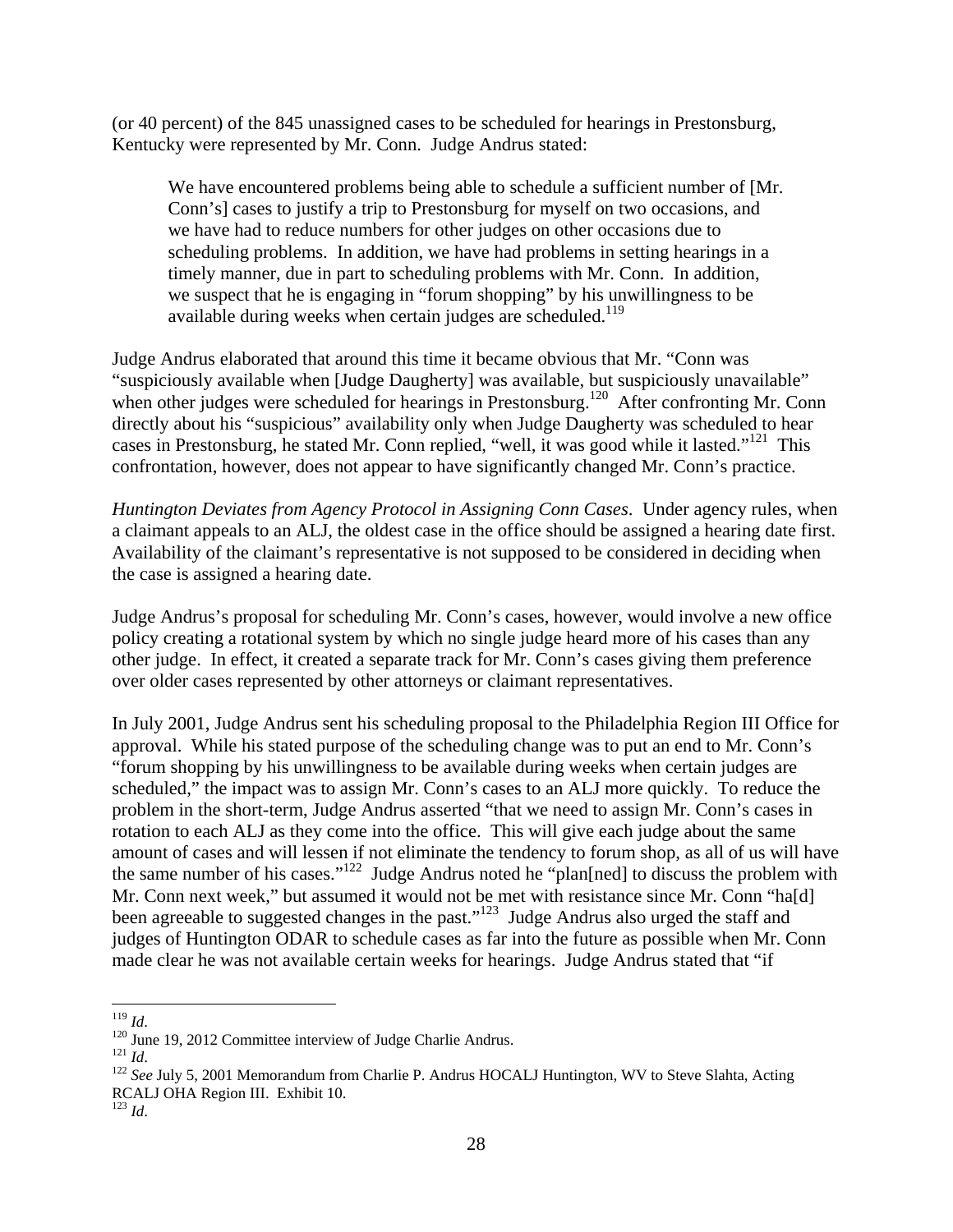necessary, we can get blocks of days for three or four months in advance."<sup>124</sup> If Mr. Conn asserted he was unavailable for hearing dates, Judge Andrus stated "we [would] need a larger supply of 'other attorney' cases pulled to be able to fill in the docket if [Mr. Conn] is not available." Judge Andrus "would pull three 'other attorney' cases for every two Eric Conn cases."<sup>125</sup>

In sum, Judge Andrus's short-term plan involved rotating Mr. Conn's cases, but also moved Mr. Conn's cases to the front of the line, since it meant that Huntington ODAR would "deviate from strict following of age of case when pulling."<sup>126</sup> Under this proposal, Mr. Conn's cases would be assigned to an ALJ and scheduled for hearings before other claimants.

*Judge Andrus Chose Not to Implement Other Options Available to Him In Addressing Mr. Conn's Caseload*. In other ODAR offices around the country, backlog situations would often mean judges from less busy offices would arrive and hear cases on a temporary basis. Judge Andrus, however, strongly resisted the use of judges from other ODAR offices and asserted that "out-of-town judges we have in Prestonsburg cause some of the problem."127 Judge Andrus wrote in his memorandum to the SSA regional office, "they tie Mr. Conn up with cases that have to have a priority, they also cause difficulty in scheduling hearing rooms, reporters, and VEs. Considering the hassles, they have been more harm than help."<sup>128</sup> Presumably, out-of-town ALJs would take priority over Huntington ALJs who heard cases regularly in Prestonsburg. Therefore, Judge Andrus ensured Mr. Conn's cases were decided by one of Huntington ODAR's ALJs.

Another option would have been for Huntington ODAR to simply request that cases be transferred to another ODAR office. Judges in these offices could then issue on-the-record decisions or hold hearings via videoconference. Judge Andrus proposed "if we must send cases out I would prefer to send only Huntington cases," as opposed to Mr. Conn's cases scheduled for hearing in Prestonsburg. Judge Andrus reasoned "we [] have a greater number of people doing SSA [disability] cases in Huntington, so that availability of [claimant representatives] is not as difficult a problem. We also find it easier to obtain reporters and VEs in Huntington versus Prestonsburg." Judge Andrus also highlighted the fact that "[w]e cannot exclude Eric Conn cases if we send Prestonsburg cases, so I would prefer not to send any at all."<sup>129</sup>

*Agency Officials Disagree with the Proposal by Judge Andrus*. The proposal by Judge Andrus for scheduling Mr. Conn's cases was sent to the Philadelphia regional office, and drew strong criticism from Veronica Polohovich in the SSA Philadelphia Office of the Regional Chief Judge. In an email, Ms. Polohovich objected to the special treatment the plan seemed to afford Mr. Conn and wrote she did "not agree with the recommendations by Judge Andrus for the following reasons:

- 
- 
- 
- 124 *Id*. 125 *Id*. 126 *Id*. 127 *Id*. 128 *Id*. 129 *Id*.

 $124$  *Id.*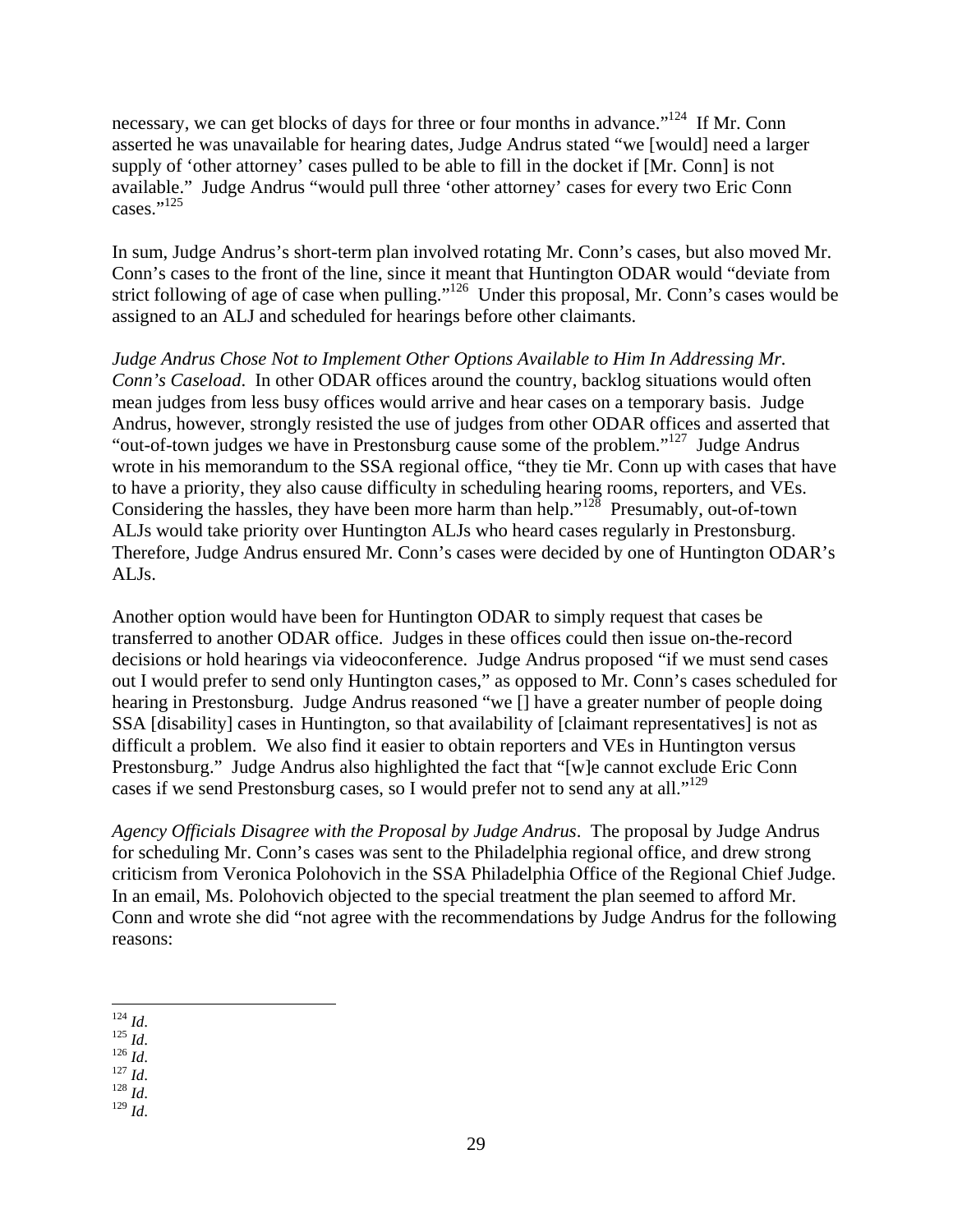- 1. If Mr. Eric Conn is available, we should be notifying the claimants and Mr. Conn of our attempts to schedule a hearing and advising them that the reason the case has not been scheduled is due to Mr. Conn's unavailability. This should force the issue and either make Mr. Conn be more available or the claimants attain a new representative.
- 2. I do not agree with deviating from following age of case when pulling, we would be doing this to accommodate Mr. Conn. In fact, the whole proposal seems to be an attempt to accommodate Mr. Conn.
- 3. The proposal to permanently transfer out only Huntington cases does not follow HALLEX or Region III's case transfer policy. It is not cost effective for traveling judges to travel to Huntington and Huntington judges to travel to the remote sites (Prestonsburg). It is more cost effective for Huntington judges to stay in Huntington and the traveling judges to travel directly to the remote sites.
- 4. Judge Andrus mentions numerous problems or hassles from visiting judges. These should be brought to the [Regional Office]'s attention when they occur. He may be eluding to DC, but I have not received any complaints.<sup>130</sup>

Despite objections, on July 18, 2001, Valerie Loughran, Regional Management Officer, related to others in the Regional Office the agency had approved Judge Andrus's plan with regard to the transfer of cases:

After discussion with Judge Slahta, we decided that Judge Andrus could vary from the transfer policy for the short term, to deal with the current problem. So if we are transferring cases in the near future we will use Huntington. I know this is not what we want as an ongoing policy, but it may help. If it presents a significant problem please advise. $131$ 

Barbara Bracchi, another employee of the Regional Office, responded on July 20, 2001, pointing out the proposed plan favored Mr. Conn and suggested his clients be informed directly if scheduling changes were made simply to accommodate Mr. Conn's personal availability:

Since they have problems scheduling with [Mr. Conn], I think they should be sending the attorney with a copy to the claimant a form memo every time they attempt to schedule a hearing and he says he is not available so the claimant knows that the attorney is causing the delay. Attorneys generally do not like this and it gives the claimant the opportunity to find another representative if he does not want to wait for the hearing.

1

<sup>&</sup>lt;sup>130</sup> July 18, 2001 Email from Veronica Polohovich to Jim Comerford, PSI-SSA-96D2-003930-35. Exhibit 11.<br><sup>131</sup> July 18, 2001 Email from Valerie Loughran to Barbara Bracchi, Jim Comerford, and Steven D. Slahta, PSI-SSA-96D2-003930-35. Exhibit 11.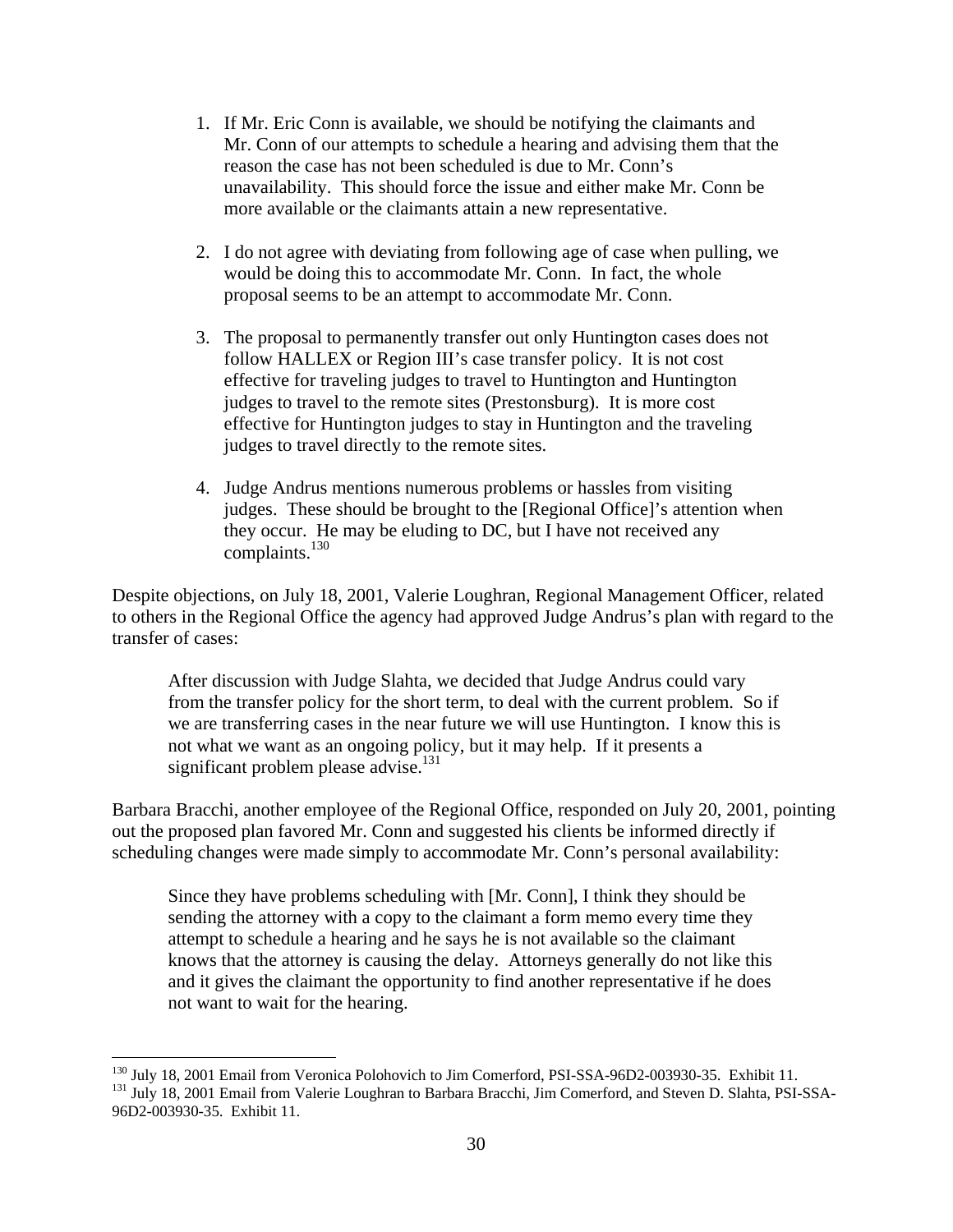I'm not inclined to permanently transfer cases unless absolutely necessary since it has recently come to light that the [Hearing Office]s don't seem to be follow our guidelines for these cases anyway. What we have found (in DC, Charlottesville, and others) is that transferring cases are not being worked in [request for hearing] order, but seem to languish for long periods of time in the assisting office (even when they requested the cases). $132$ 

Judge Andrus stated he discussed the proposed changes in scheduling Mr. Conn's cases with Mr. Conn in response to an email from Chief Administrative Law Judge Frank Cristaudo.<sup>133</sup>

In November 2002, nearly 18 months after the new scheduling policy was put in place, Judge Andrus and then-Hearing Office Director ("HOD") Harriette Cyrus met with Mr. Conn and his staff again to discuss scheduling issues. Afterwards, on November 29, 2002, Judge Andrus updated Judge Cristaudo on the meeting and emailed the latest plan he developed to deal with Mr. Conn's cases, which once again involved Mr. Conn's cases receiving special treatment in a number of ways:

I wanted to send a brief note outlining [] what we discussed in the meeting we had with Mr. Conn and his staff. Harriette and I met with them for about two hours the other day and had a productive session.

Mr. Conn has over 50% of our Prestonsburg cases (which constitutes over 60% of our hearings), and scheduling has been a real problem. We normally send two judges a week to Prestonsburg to hear 22 to 30+ cases each. With vacations and other times he may not be available, Mr. Conn literally has more cases than can be heard in that time, if he is the only attorney available. We have agreed to the following actions to make scheduling easier:

- We will solicit volunteer ALJs to make a second trip to Prestonsburg in those four months in a year where we have a "fifth week."
- Mr. Conn will give us dates when his back-up attorney is available as far in advance as he can so that we can schedule case for him as needed.
- Huntington OHA [ODAR] will send a [] report of Mr. Conn's cases to him each week both by alphabet and by [agency] status code. This will allow him to see when case move to [certain status] so that he can start to prepare the case earlier to identify those who have gone back to work or disappeared (for possible dismissal) and those where an OTR may be justified based on new evidence.
- Both of us agree to substitute a new case in the event a scheduled case drops out, up until the day that the judge has left for Kentucky.

Harriette and I believe that this will let us schedule these cases more efficiently. We rejected an idea to schedule out more than one or two months as this is

1

<sup>&</sup>lt;sup>132</sup> July 20, 2001 Email from Barbara Bracchi to Valerie Loughran, Jim Comerford, and Steven D. Slahta, PSI-SSA-96D2-003930-35. Exhibit 11.

<sup>&</sup>lt;sup>133</sup> June 19, 2002 Email from Frank Cristaudo to Charlie Paul Andrus; PSI-SSA-96D2-003368. Exhibit 12.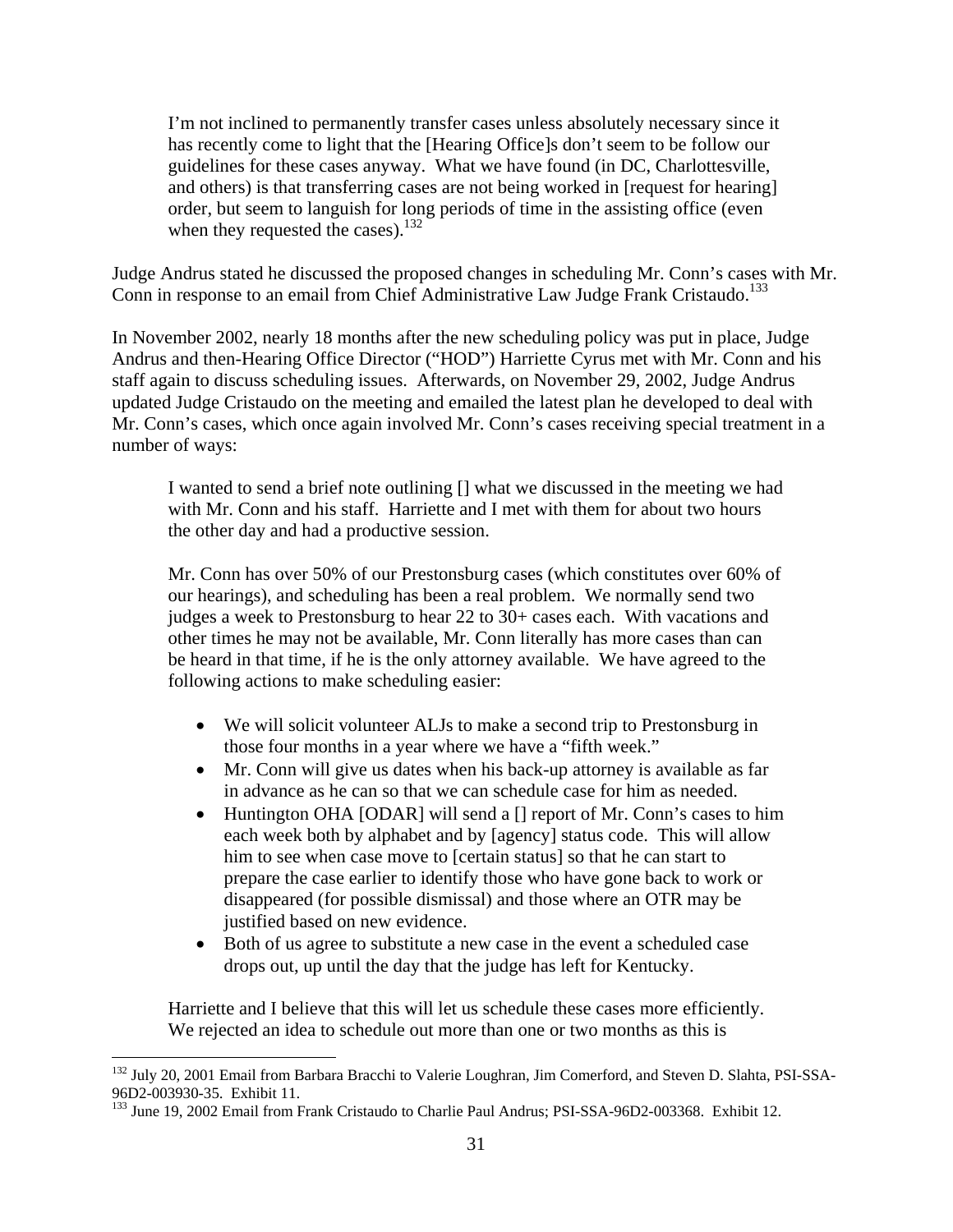problematic as his schedule can change that far in advance. In addition, our judges sometimes change dates although they usually do that a month or two in advance. However, scheduling three or four months may result in cancelled cases, which we didn't want to do.

[Mr. Conn's] cases are not just about the same age as the rest of our Prestonsburg docket (they had been 2-3 months older), and we feel that this will keep his case from aging. $134$ 

As this report will show, the new proposal was ineffective in curbing the problem and Mr. Conn's cases continued to receive special treatment.

### **a. Mr. Conn Filtered Out-of-Town Claimants through Huntington ODAR**

A key reason Mr. Conn had so many cases at the Huntington office was that he exploited a loophole that enabled him to direct cases from other parts of the country to the office for review. Essentially, he had his claimants "waive" their right to a hearing near where they lived and elect instead to travel to Kentucky.

Under SSA regulations, any disability claim should be assigned for review by the ODAR office closest to the claimant's listed residence, usually within 75 miles of the claimant's residence.<sup>135</sup> The determination of the hearing location is supposed to be made based only on the claimant and not on the location of claimant's representative. The rules state:

"When a [hearing office] receives a [hearing request], the [hearing office] staff will screen [hearing request] to determine if the [hearing office] has jurisdiction, i.e., whether the claimant's address is in the geographic area the [hearing office] serves. If the [hearing office] does not have jurisdiction, the [hearing office] will forward the [hearing request] to the [hearing office] that does. $136$ 

The rule is intended to ensure that "a claimant should not be required to travel a significant distance to the hearing office or another hearing site if a closer hearing site exists and there are no other circumstances that prevent an ALJ from conducting the hearing at the closer hearing site."<sup>137</sup> Further, agency rules mandate a request for a change in the location of a hearing "should not be routinely granted" because "routine changes of the place of hearing would be disruptive and could adversely affect service to other claimants."<sup>138</sup>

<sup>&</sup>lt;sup>134</sup> November 29, 2002 Email from Charlie Paul Andrus to Frank Cristaudo, PSI-SSA-003696-97. Exhibit 13.<br><sup>135</sup> To the extent possible, the location of the hearing site will be within 75 miles of the claimant's residence.

claimant should not be required to travel a significant distance to the hearing office (HO) or another hearing site if a closer hearing site exists and there are no other circumstances that prevent an ALJ from conducting the hearing at the closer hearing site. Hallex I-2-3-10, "Scheduling Hearings," http://www.socialsecurity.gov/OP\_Home/hallex/I-

 $\underbrace{02/I-2-3-10.html}_{136}$ , (May, 24, 2011).<br>
<sup>136</sup> HALLEX: I-2-0-70, "Hearing Office Service Area," http://www.ssa.gov/OP Home/hallex/I-02/I-2-0-70.html<br>
<sup>137</sup> Hallex I-2-3-10, "Scheduling Hearings," http://www.socialsecurit (May, 24, 2011).

<sup>&</sup>lt;sup>138</sup> HALLEX: I-2-0-70, "Hearing Office Service Area," http://www.ssa.gov/OP\_Home/hallex/I-02/I-2-0-70.html.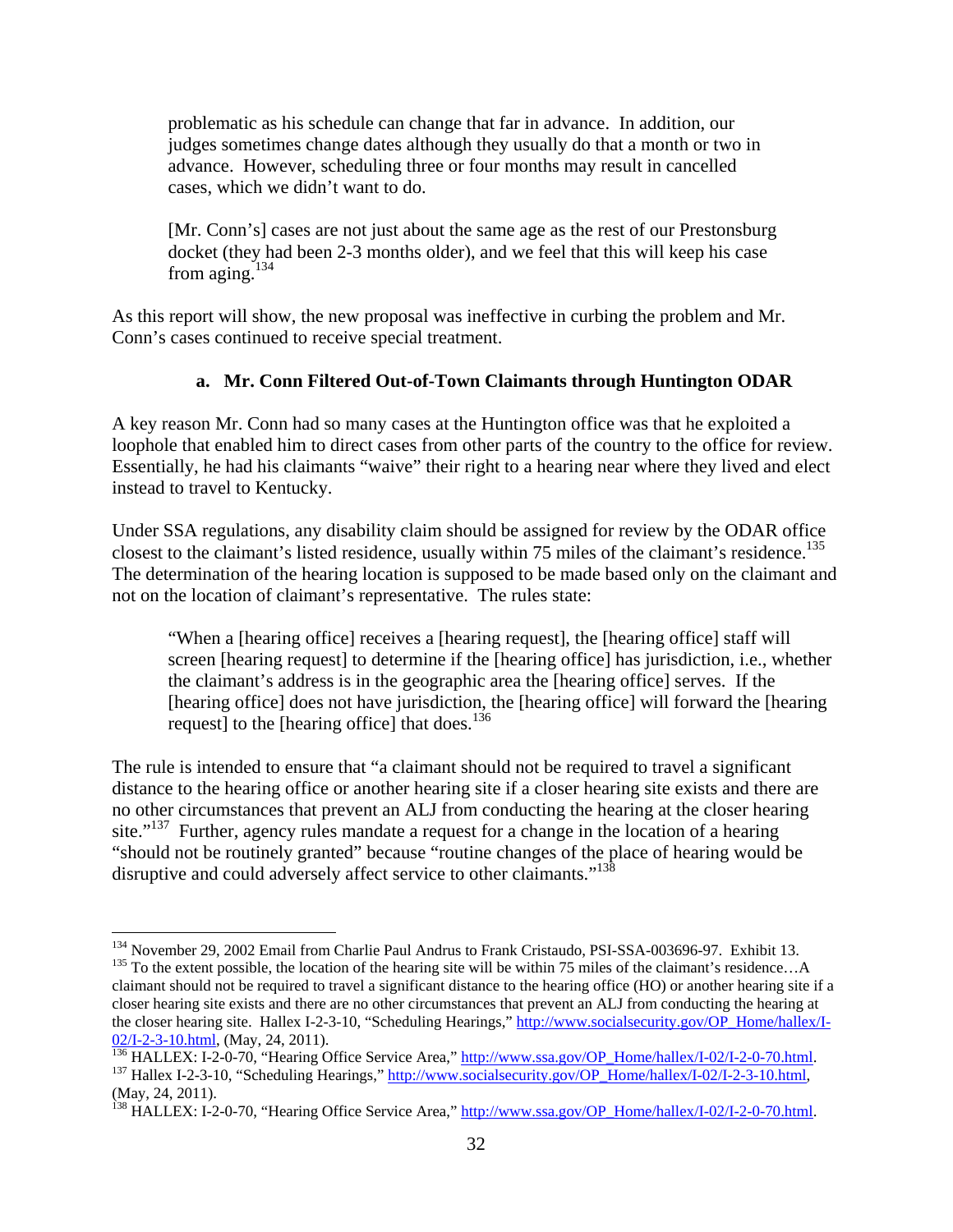Mr. Conn, however, routinely had his clients waive their right to a nearby hearing so they could appear before the Huntington ODAR. To do so, Mr. Conn and his claimants signed a form letter he had designed which was addressed to the Manager of the Social Security Office in Prestonsburg. The form officially came from Mr. Conn and stated in pertinent part:

As you know my office is located in Stanville, Kentucky. I do not have satellite offices at ANY location in Kentucky or in other states.

Therefore, I am requesting that all claims for clients of my office be done and processed at the Prestonsburg Social Security Office regardless of where the client lives.<sup>139</sup>

At the same time, the claimant also signed a "Request for Transfer and Waiver of Travel Expenses," which stated:

I would like to have my claim transferred to the Prestonsburg Social Security Office. Should I eventually have to attend a hearing on this claim, I would like the said claim to be handled by the Office of Hearings and Appeals in Huntington, WV and to be heard at the Prestonsburg Hearing site.

I expressly waive my right to reimbursement for travel expenses should the transfer of my claim result in my being compelled to travel more than seventyfive miles to attend a hearing or to the Prestonsburg Social Security Office.<sup>140</sup>

The Prestonsburg office routinely accepted the waiver requests. The end result was that, despite the claimant's geographic location, the claim would be sent to the Prestonsburg Social Security Office and, if appealed, through the Huntington ODAR.

When asked about these waivers during an interview with the Committee, SSA Chief Judge Debra Bice said this kind of practice was clearly inappropriate. "I was shocked," she said of her reaction when she discovered what was happening. "Our policy [that the claim should be heard by the closest ODAR] has always been very, very clear on that. This is clearly against our policy."<sup>141</sup>

In August 2011, Chief ALJ Debra Bice reported that "approximately 21% of cases processed in Huntington between 2005 and the present were out of service area cases. … However, of the 6750 out of service area cases, 2286 (33%) were represented by Conn." She explained the remaining cases "could be due to case transfers." She continued:

Conn and [another attorney] use forms to request the field office to process the cases in Prestonsburg and forward the case to the Huntington hearing office. This is contrary to policy. These cases should always be sent to the servicing [Hearing

<sup>&</sup>lt;sup>139</sup> See Form Letter to Greg Reynolds, Manager, on "Processing the Claims of Attorney Eric C. Conn." Exhibit 14.<br><sup>140</sup> See Form "Request for Transfer and Waiver of Travel Expenses." Exhibit 14.<br><sup>141</sup> August 3, 2012 Commi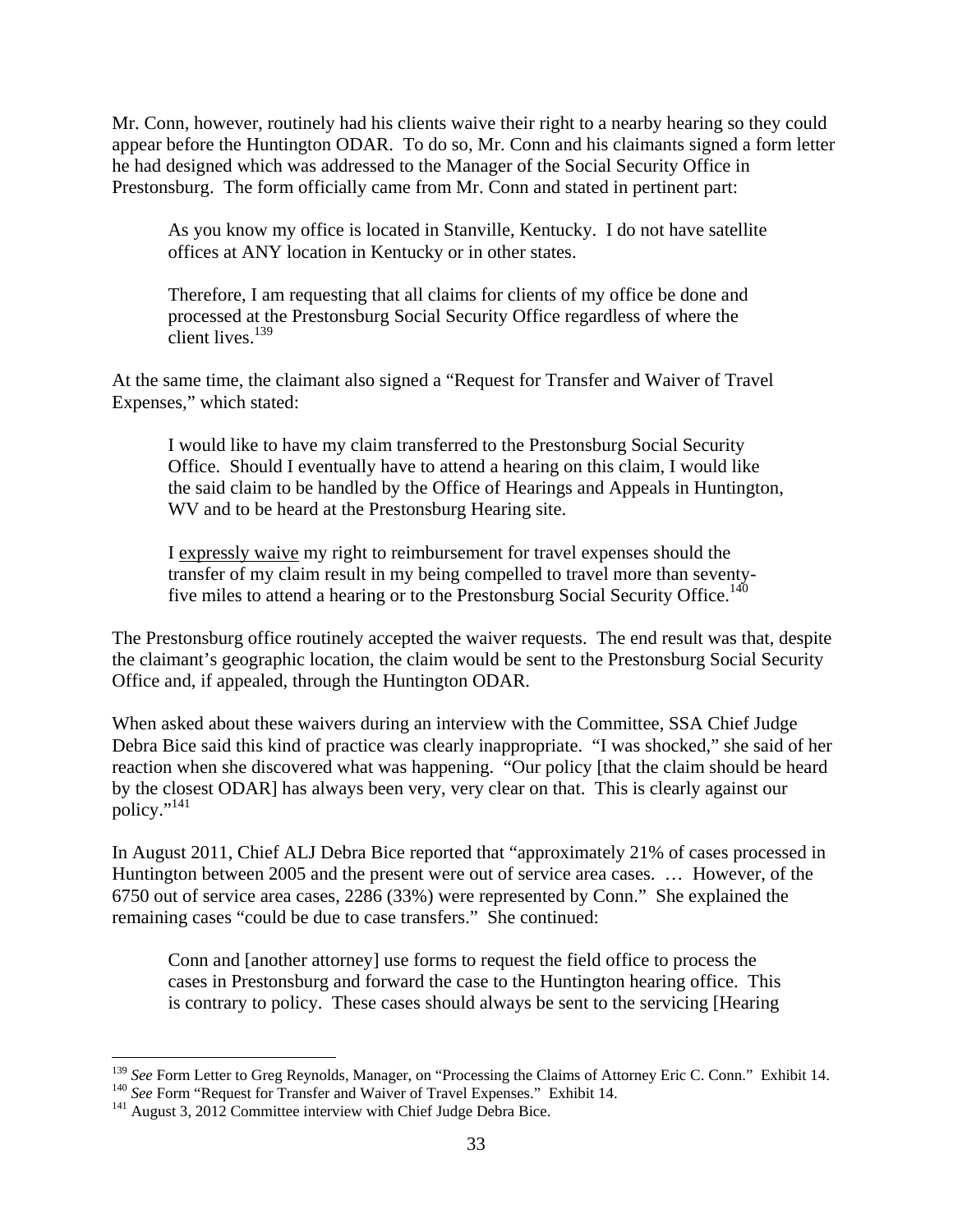Office] and then the ALJ in that [Hearing Office] will decide whether or not to grant the transfer. $^{142}$ 

The Committee reviewed 110 case files from Mr. Conn's claimants that were adjudicated by Judge Daugherty; 30 of those case files, or 27 percent, contained a geographic waiver. The case files are discussed in Appendix I.

## **b. Judge Daugherty Coordinated with Mr. Conn to Award Benefits On-the-Record and Without Hearings**

Perhaps the most significant form of special treatment given to Mr. Conn was the unusually high number of cases he had approved by Judge Daugherty, often without a hearing. Judge Daugherty selected dozens of Mr. Conn's clients each month for review and quickly approved the cases for benefits, typically relying on materials in the casefile without holding a hearing. This procedure for resolving the cases was known as an "on-the-record" or OTR decision. Between 2005 and 2011, Judge Daugherty never once denied benefits to a claimant represented by Mr. Conn. $^{143}$ 

Of the 1,411 cases adjudicated by Judge Daugherty in FY2010, 531 (or 38 percent) were claimants represented by Mr. Conn.<sup>144</sup> The remaining 880 cases Judge Daugherty decided in 2010 were divided among 72 other attorneys and claimants representatives, or an average of 12 apiece. The result was an assembly line process in which hundreds of Mr. Conn's claimants were approved for benefits in only a few short years.

| Year | <b>Total Number of</b><br><b>Decisions</b> by<br><b>Judge Daugherty</b> | <b>Total Number of Mr.</b><br><b>Conn's Cases Approved</b><br>by Judge Daugherty | <b>Total Number of Mr.</b><br><b>Conn's Cases Dismissed</b><br>by Judge Daugherty | <b>Total Number of Mr.</b><br><b>Conn's Cases Denied by</b><br><b>Judge Daugherty</b> |
|------|-------------------------------------------------------------------------|----------------------------------------------------------------------------------|-----------------------------------------------------------------------------------|---------------------------------------------------------------------------------------|
| 2005 | 1.003                                                                   | 377                                                                              |                                                                                   |                                                                                       |
| 2006 | 1,180                                                                   | 481                                                                              |                                                                                   |                                                                                       |
| 2007 | .289                                                                    | 509                                                                              |                                                                                   |                                                                                       |
| 2008 | 1,433                                                                   | 429                                                                              |                                                                                   |                                                                                       |
| 2009 | .444                                                                    | 451                                                                              |                                                                                   |                                                                                       |
| 2010 | 1,411                                                                   | 530                                                                              |                                                                                   |                                                                                       |
| 2011 | 1.030                                                                   | 366                                                                              |                                                                                   |                                                                                       |

The arrangement was instrumental in making Judge Daugherty one of the highest volume ALJ's in the nation, and Eric Conn one of the agency's highest paid claimant representatives.

Since at least 2006, Judge Daugherty had a practice of coordinating with Mr. Conn to create the monthly DB List. According to former employees of Mr. Conn, Judge Daugherty called the Conn Law Firm each month and provided to Mr. Conn's staff the list of claimants and their Social Security numbers.<sup>145</sup> The list was composed entirely of Mr. Conn's clients who were

 $\overline{a}$ <sup>142</sup> August 30, 2011 Email from Debra Bice to Kristen Fredricks, Joseph Lytle, PSI-SSA-100-004537-38. Exhibit 15.

<sup>&</sup>lt;sup>143</sup> As noted in the chart, certain cases before Judge Daugherty of Mr. Conn's were withdrawn.<br><sup>144</sup> Committee analysis of information provided by the Social Security Administration.<br><sup>145</sup> June 12, 2012 Affidavit of Jamie ¶3-4 (Exhibit 17).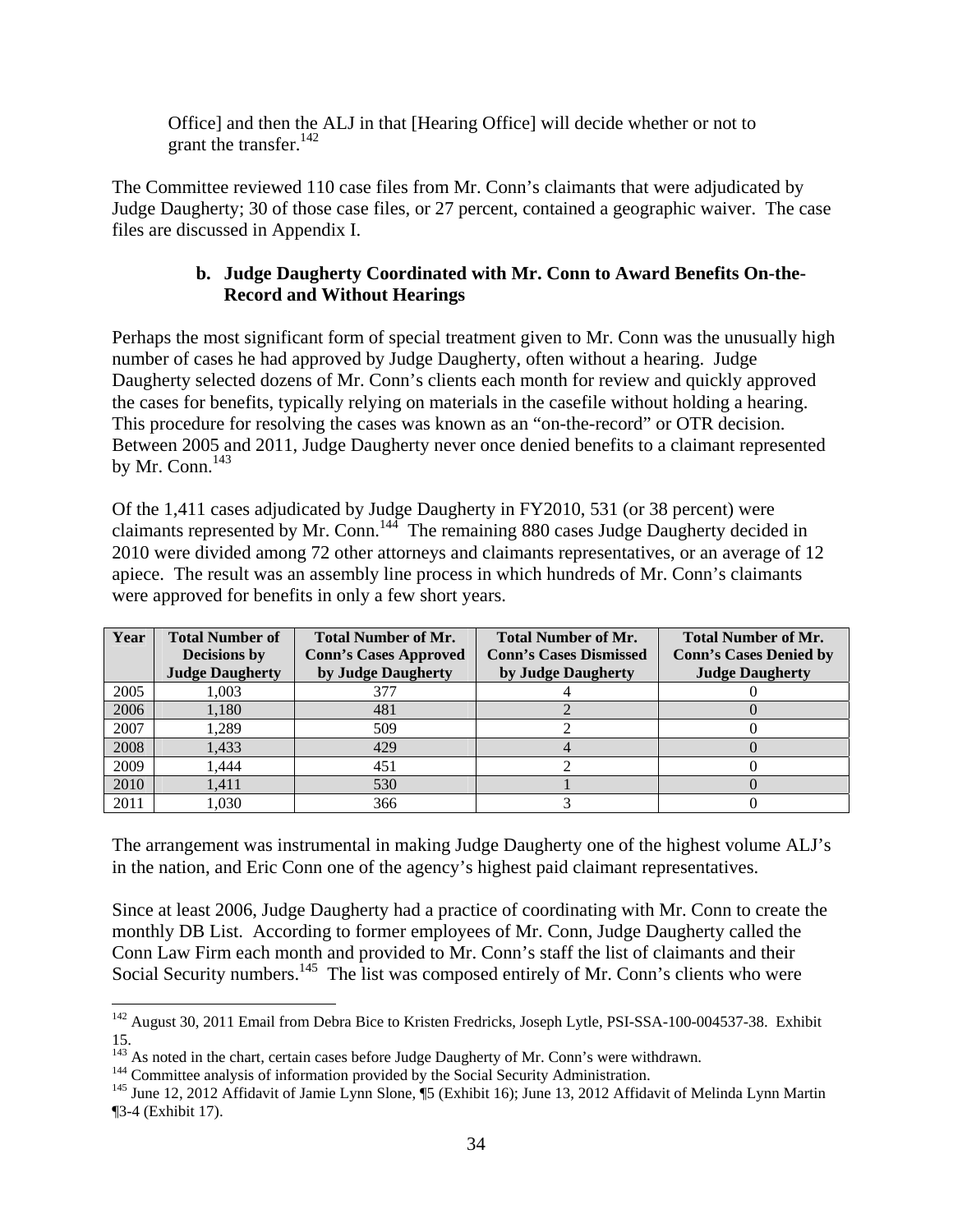denied benefits at the DDS level and had appealed to be heard by an ALJ. Since Judge David B. Daugherty's widely used nickname was "DB," the lists were referred to around the Conn Law Firm as the monthly "DB List."<sup>146</sup> For example, the June 2006 list, the earliest such list obtained by the Committee, was titled: "D.B. June OTR's [on-the-record] Due on 06/16/06."147

During Judge Daugherty's monthly phone calls, according to former Conn personnel, after stating the name and Social Security number of the claimant, he said either "physical" or "mental."<sup>148</sup> By stating either "mental" or "physical," Judge Daugherty indicated to Mr. Conn's office the type of medical opinion he needed to award that claimant disability benefits.<sup>149</sup> At times, for certain claimants, Judge Daugherty stated: "either;" "none;" or "both."<sup>150</sup> In some instances, Judge Daugherty just indicated "whatever Eric wants" with regard to the medical opinion needed.<sup>151</sup>

In addition, for some clients, Judge Daugherty stated that he was changing the claimant's "alleged onset date" to approve their benefits.<sup>152</sup> In the SSA disability program, claimants over the age of 50 are evaluated under more relaxed vocational grids that use age, education, and work experience to find if the claimant is disabled.<sup>153</sup> When a claimant's age was close to one of the cutoff points, Judge Daugherty at times requested the claimant to "amend onset date for grid rule – 6 months before 50th birthday."154 The DB Lists also indicated at times that Judge Daugherty was reopening a prior application and, for example, stated: "reopen-report go back to  $[date]."^{155}$ 

Some individuals on the DB Lists had prior denials from other Huntington ALJ's. In those cases, Judge Daugherty at times noted that Mr. Conn needed to ensure a claimant's onset date did not fall prior to the date they were denied, which would violate program rules. For instance, in one case in which Judge Andrus had already denied benefits at an earlier date, Judge Daugherty instructed Mr. Conn to "amend [the] onset date to [date] 1 day after Judge Andrus decision."156

<sup>&</sup>lt;sup>146</sup> June 12, 2012 Affidavit of Jamie Lynn Slone, ¶7 (Exhibit 16); June 13, 2012 Affidavit of Melinda Lynn Martin (Exhibit 17). *See also* CLF030566-810. Exhibit 18. 147 Exhibit 18 at CLF030633. 148 June 12, 2012 Affidavit of Jamie Lynn Slone, ¶6 (Exhibit 16); June 13, 2012 Affidavit of Melinda Lynn Martin,

<sup>¶ 5 (</sup>Exhibit 17). *See also* CLF030566-810. Exhibit 18.

<sup>&</sup>lt;sup>149</sup> June 12, 2012 Affidavit of Jamie Lynn Slone, ¶6 (Exhibit 16); June 13, 2012 Affidavit of Melinda Lynn Martin (Exhibit 18).<br><sup>150</sup> Exhibit 18 at CLF030649-50, CLF030656-57.

<sup>&</sup>lt;sup>151</sup> Exhibit 18 at CLF030651-2.<br><sup>152</sup> Exhibit 18 at CLF030678-79.<br><sup>153</sup> For a full explanation of SSA's vocational grids see pages 10-13 of the Minority Staff Report, U.S. Senate Permanent Subcommittee on Investigations, Committee on Homeland Security and Governmental Affairs, "Social Security Disability Programs: Improving the Quality of Benefit Award Decisions," September 13, 2012, http://www.hsgac.senate.gov/committees/investigations/hearings/social-security-administrations-disability-

 $p_{154}^{154}$  Exhibit 18 at CLF030670.<br>  $p_{155}^{155}$  Exhibit 18 at CLF030739.<br>  $p_{156}^{156}$  Exhibit 18 at CLF030676.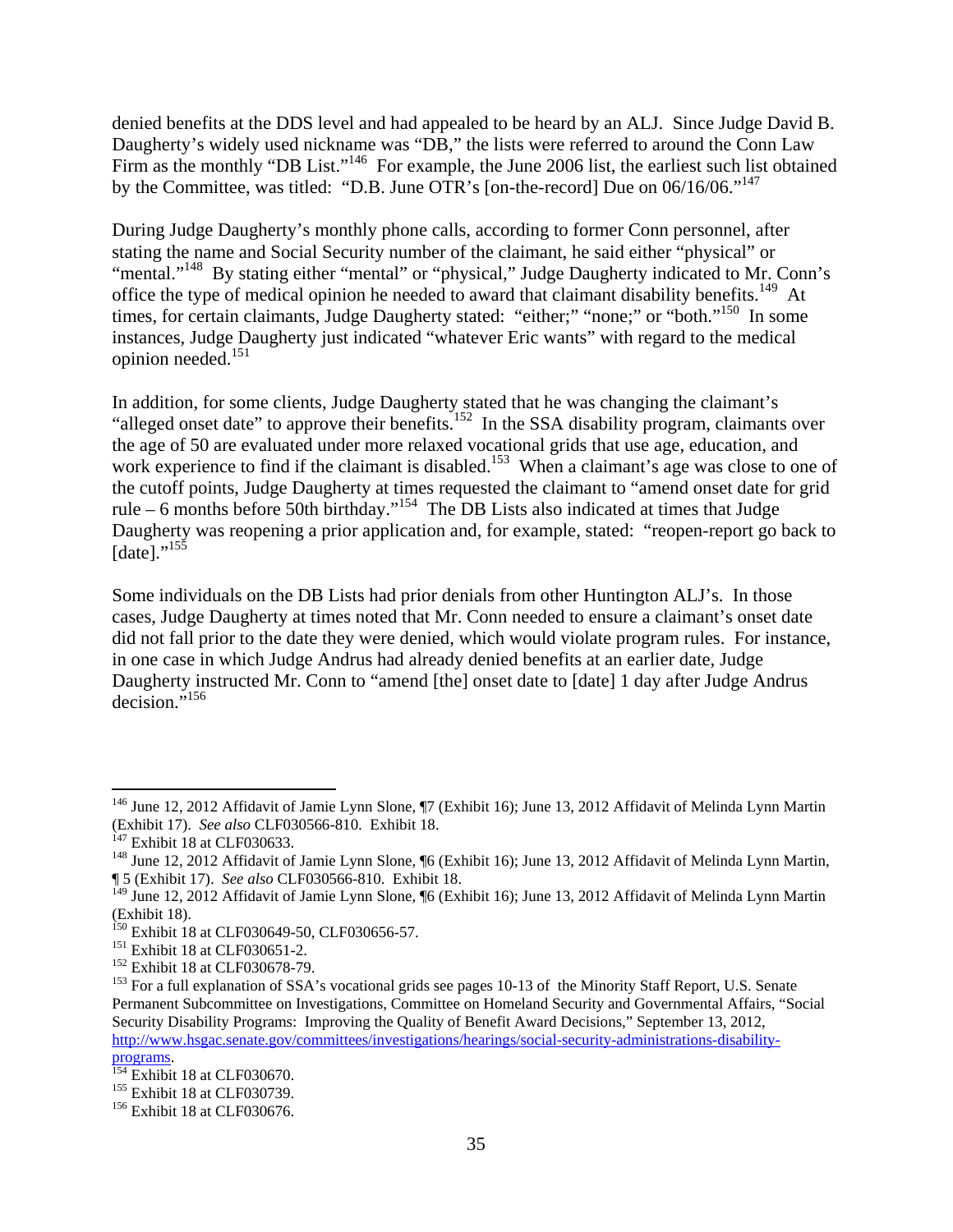The DB Lists appear to have functioned as a road map for Mr. Conn to ensure his claimants were approved for disability benefits by Judge Daugherty. The DB Lists reviewed by the Committee ranged in date from June 2006 through July  $2010$ .<sup>157</sup> The lists ranged in number of claimants from  $15^{158}$  to 52.<sup>159</sup>

For the period reviewed by the Committee, a total of 1,823 claimants were identified on the various DB Lists, and almost all were approved for benefits.<sup>160</sup> Through his attorney, Mr. Conn justified the DB Lists as follows:

For Judge Daugherty, his practice was to place a call to the Conn Law Firm and speak with the then-office manager. Judge Daugherty would tell the office manager which claimants represented by the Conn Law Firm…he wanted to consider that month. In that manner, the Conn Law Firm would be sure that all records were complete for those clients and know which clients to prepare for hearings. $^{161}$ 

The evidence indicates, however, that the DB Lists were more than a common courtesy to help Mr. Conn prepare; they functioned as a key mechanism enabling the two men to process hundreds of cases per year.

As stated above, certain DB Lists indicated they were lists of claimants to be approved OTR or on-the-record without a hearing.162 In fact, most of Mr. Conn's cases were approved by Judge Daugherty on-the-record without a hearing.<sup>163</sup> In 2008, for example, Judge Daugherty approved 429 of Mr. Conn's cases, but held no hearings on cases represented by Mr. Conn.

<sup>&</sup>lt;sup>157</sup> Mr. Conn, nor his Firm, produced DB Lists from the following months: October 2010; October 2009 through December 2009; and May and June 2010.

<sup>&</sup>lt;sup>158</sup> *See* Exhibit 18 at CLF030751.<br><sup>159</sup> *See* Exhibit 18 at CLF030654-55.

<sup>&</sup>lt;sup>160</sup> According to agency records, the claim for one individual on the DB List was dismissed. For three others, the agency had no record of their application. Information provided by the Social Security Administration.

<sup>&</sup>lt;sup>161</sup> May 17, 2012 Memorandum from Pamela J. Marple, Esq., attorney for Eric C. Conn, to Permanent Subcommittee on Investigations. Exhibit 9.

<sup>162</sup> *See, e.g.*: Exhibit 18 at CLF030633 titled "D.B. June OTR's Due on 06/16/06;" Exhibit 18 at CLF030672 titled "D.B. OTR's for July 2006 Due by 07/19/06;" Exhibit 18 at CLF030721 titled "August OTR's – Due by August 9, 2006 2nd half due by 17th."

<sup>&</sup>lt;sup>163</sup> Committee analysis of information provided by the Social Security Administration.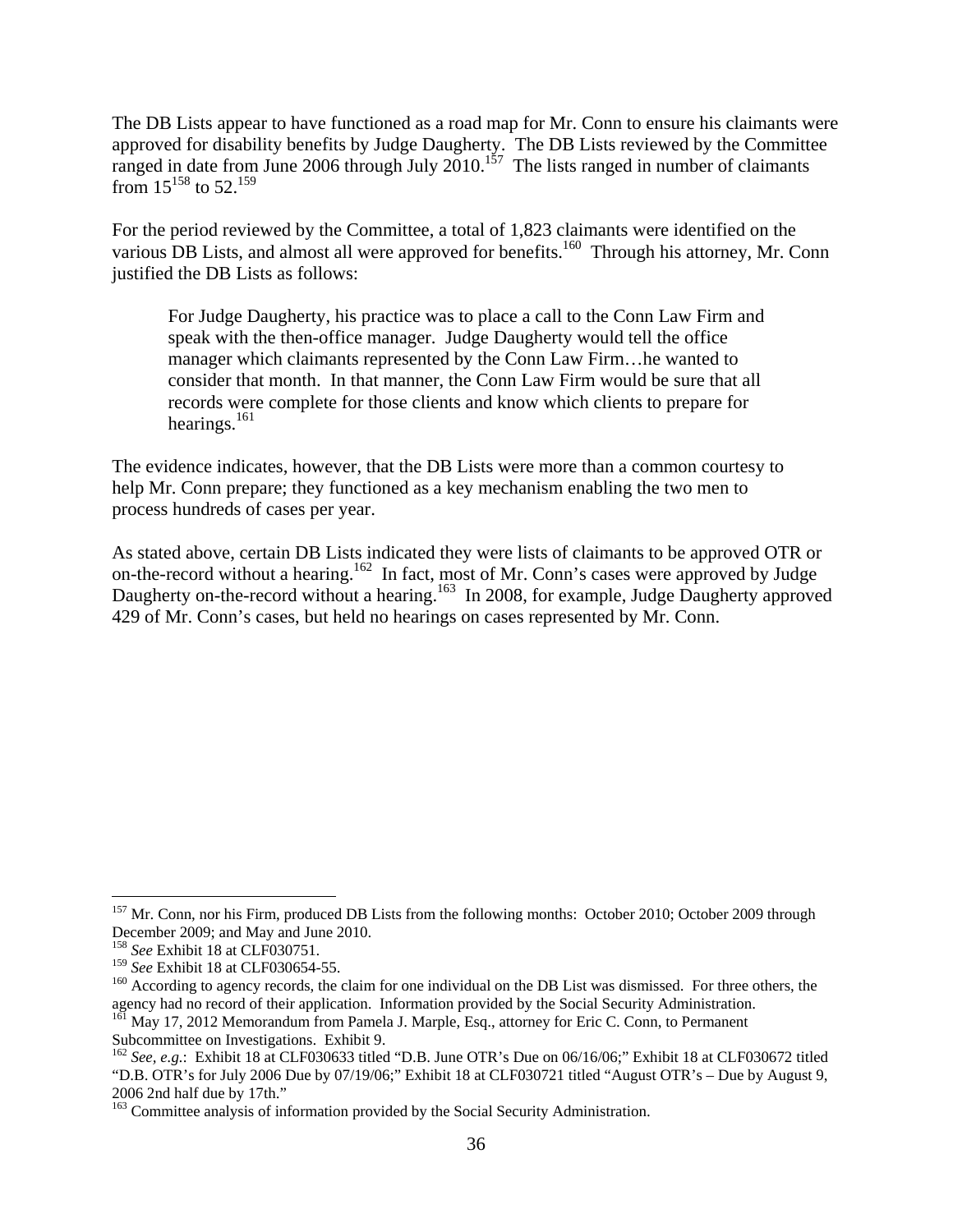| Year | <b>Number of Hearings Held on Mr.</b><br><b>Conn's Cases by Judge Daugherty</b> | <b>Total Number of Mr. Conn's Cases</b><br><b>Approved by Judge Daugherty</b> |
|------|---------------------------------------------------------------------------------|-------------------------------------------------------------------------------|
| 2006 | $80*$                                                                           | 481                                                                           |
| 2007 | $4**$                                                                           | 509                                                                           |
| 2008 | $\theta$                                                                        | 429                                                                           |
| 2009 | $\overline{2}$                                                                  | 451                                                                           |
| 2010 | 3                                                                               | 530                                                                           |
| 2011 | $18***$                                                                         | 366                                                                           |

\*All 80 hearings were held over four days (February 22, 2006; March 29, 2006; May 25, 2006; and June 28, 2006) with hearings occurring every 15 minutes starting at 9:00 am to 3:00 pm with an hour mid-day break.

\*\* All four hearings were held on November 19, 2007 between 9:00 and 10:00 am.

\*\*\* Judge Daugherty held all 18 of these hearings on one day (March 21, 2011) at 9:05 am. These also included hearings for claimants represented by Mr. Conn's associate, H. David Hicks.

## **c. Against Agency Rules, Judge Daugherty Took Cases Assigned to Other ALJs and Awarded Benefits On-the-Record and Without Hearings**

After identifying which of Mr. Conn's clients he would approve each month – using DB Lists – Judge Daugherty next took steps to ensure the cases were assigned to him and not another ALJ. To do so, Judge Daugherty routinely reassigned himself Mr. Conn's cases, despite the fact they were already set for hearings before other ALJs. Although this practice was against agency policy and repeatedly brought to the attention of management, it was never stopped.

SSA rules are clear that unless extraordinary circumstances require it, all cases appealed to the ALJ level should be assigned in rotation as they come to the office. If SSA does not assign cases by rotation, the agency opens itself up to allegations of favoritism. Patricia Jonas, head of SSA's Appeals Council, which oversees all ALJ decisions, told the Committee the agency held this to be an important principle.<sup>164</sup>

Judge Daugherty used several methods over the years to assign himself Mr. Conn's cases. When the agency primarily handled disability claims in paper, any ALJ could go through unassigned cases in the file cabinets, locate a file, and write a decision. In fact, the agency encouraged ALJs to locate and decide as many cases as possible on-the-record to assist with bringing down the backlog. However, it also had the effect of deciding cases out of the normal course of first appealed received, first scheduled for disposition.

In 2003, the agency began using an electronic case management system and switched from a paper-based case file system to an electronic one. A loophole in that system allowed any ALJ to

 $\overline{a}$ <sup>164</sup> July 30, 2012 Committee interview of Judge Patricia Jonas.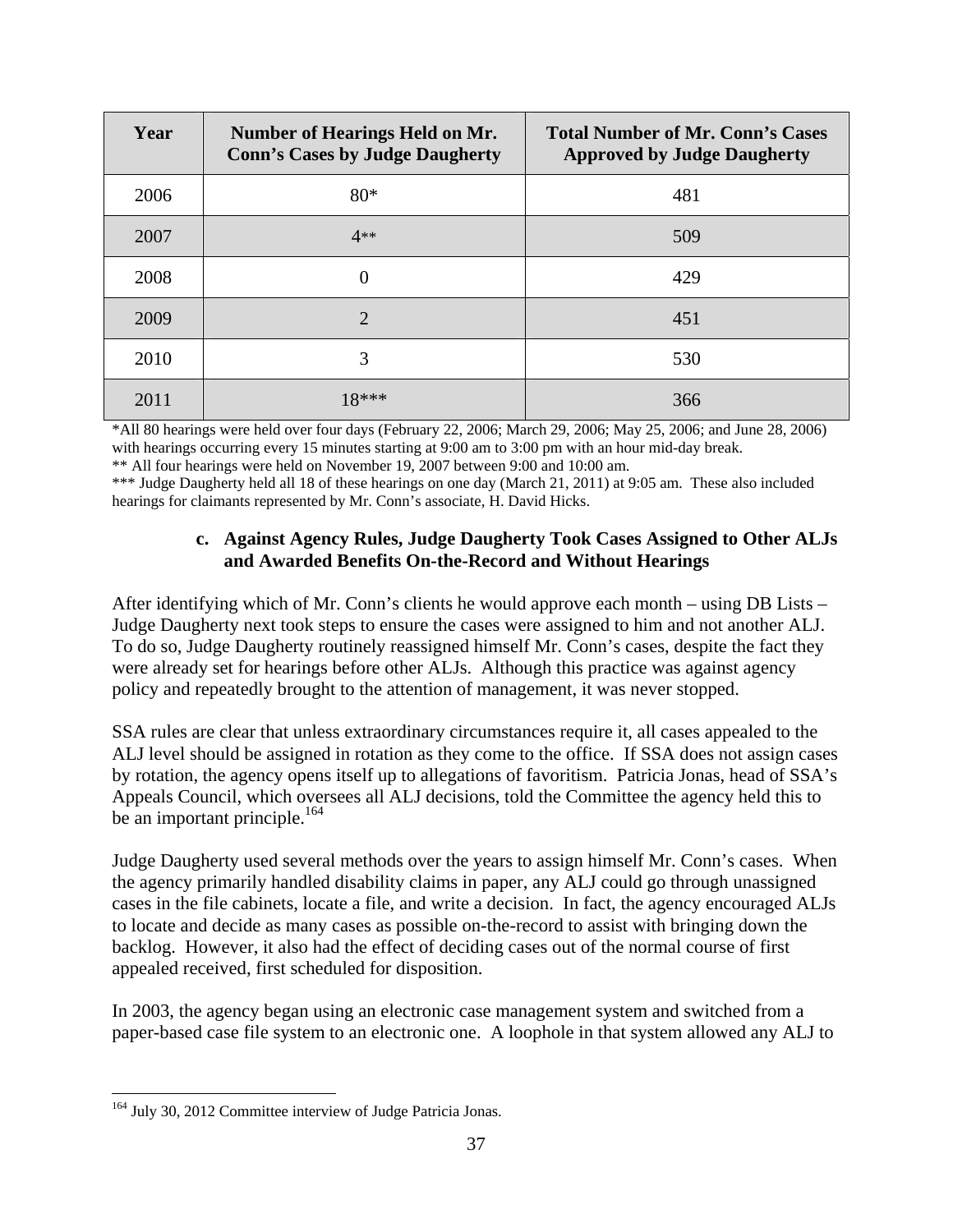locate cases electronically and assign the case to themselves for decision.<sup>165</sup> Judge Daugherty used this loophole to assign cases to himself for decision. When asked why the electronic system allowed him to do this, Ms. Jonas responded "no one contemplated that a judge would assign a case to himself."<sup>166</sup> SSA Chief Judge Debra Bice also confirmed that Judge Daugherty assigning cases to himself was "totally against policy."<sup>167</sup> In fact, a number of ALJ's in Huntington alerted management of Judge Daugherty's practice of doing so.

*2005*. In October 2005, Judge Daniel Kemper emailed Judge Andrus to complain that Judge Daugherty had assigned cases to himself that were previously assigned to other Huntington ALJ's, and simply awarded benefits on-the-record.

As I discussed with you yesterday, I have a court remand on a case [] which was decided by me on June 27, 2003 and in an earlier decision by Judge Paris on June 28, 2002. Claimant alleged the same onset date in both filings []. Thereafter, Daugherty takes the record off the master docket and issues a fully favorable decision on April 11, 2004, with the original onset date of September 12, 2000. He completely ignored both Judge Paris' decision and mine, making no reference to either in the decision. This makes it particularly difficult now to decide the case on remand. I have spoken to Judges Chwalibog and Gitlow about this. Judge Chwalibog believes that a similar situation happened with one of his cases.

You stated that you would discuss this matter with him to the extent that he should at least check to see if there have been any prior applications and decisions made on a particular cases. It seems to me when you have a remote onset date as here, a red flag would have been raised that yes, there may very well have been such a prior application and decision on the case.<sup>168</sup>

*2006.* Judge Daugherty's practice of pulling cases and approving them on-the-record was pointed out the following year as well. On June 18, 2006, Judge Gitlow emailed a colleague and explained his impression of how the Huntington Office reached its disposition goals each month stating:

Amazing how it takes a \*\*\*\*\* [sic] ALJ in an office to make numbers each month. We have Judge Daugherty here who scans the master docket each month, pays 90+% and gets out 80 to 100 cases each month. So we make our numbers each month. Without him we would not. Ever.<sup>169</sup>

<sup>&</sup>lt;sup>165</sup> The agency's system was known as the Case Processing and Management System or CPMS. See DI 80550.001 Case Processing Management System – Overview, https://secure.ssa.gov/poms.NSF/lnx/0480550001. According to agency officials, an ALJ is no longer allowed to assign himself a case for decision. Only certain people in each ODAR office are given rights to assign cases to ALJs. September 27, 2013 Committee interview of Deputy Commissioner Glen Sklar, Judge Patricia Jonas, and Judge Debra Bice.

<sup>&</sup>lt;sup>167</sup> August 3, 2012 Committee interview of Chief Judge Debra Bice.<br><sup>168</sup> October 4, 2005 email from James D. Kemper, Jr. to Charlie P. Andrus, Andrew J. Chwalibog, and William H. Gitlow, PSI-Conf\_SourceHWV-01-0053. Exhibit 19.

<sup>&</sup>lt;sup>169</sup> May 18, 2006 email from William H. Gitlow to Roland M. Kayser, PSI-SSA-95-032792. Exhibit 20.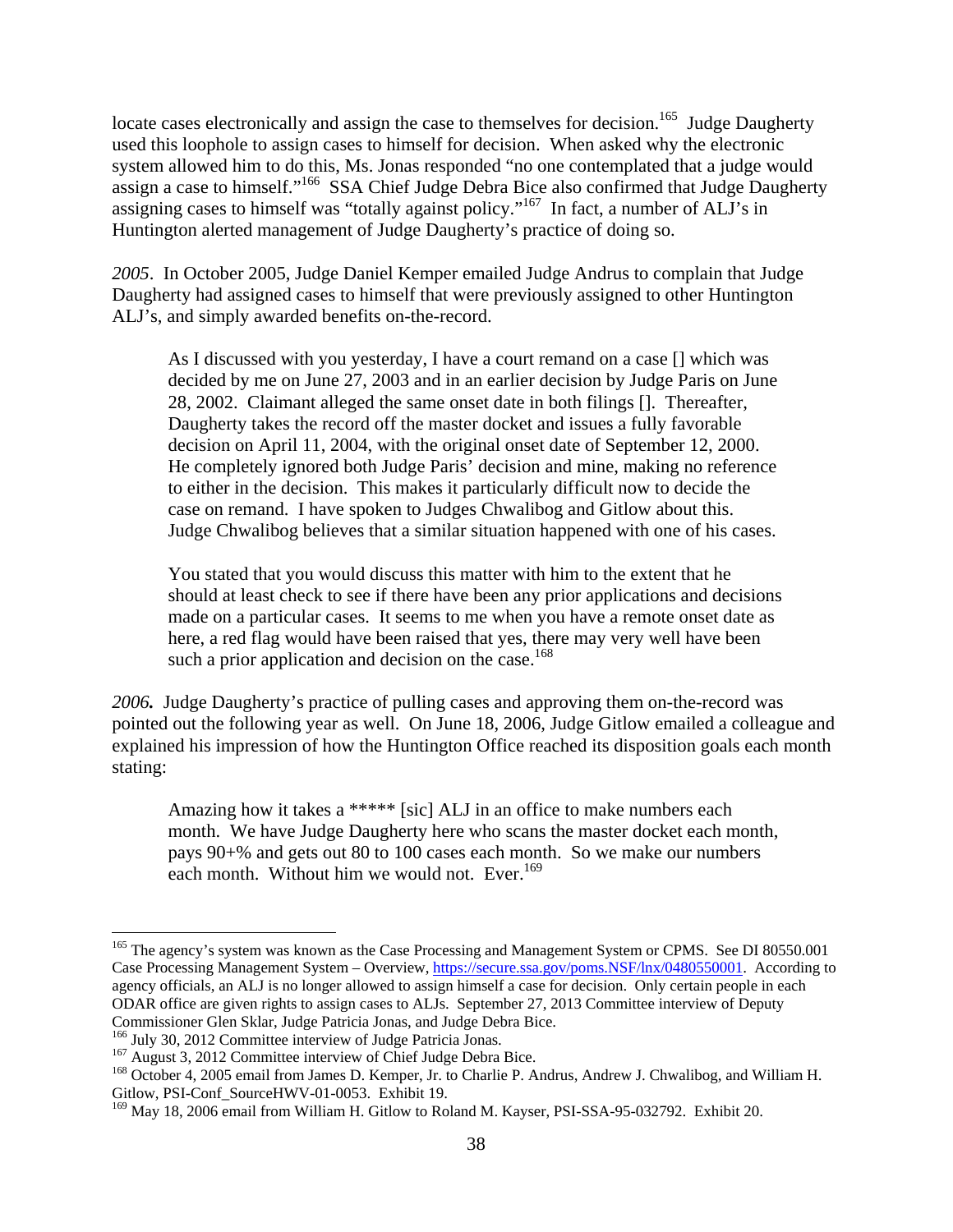Complaints that Judge Daugherty reassigned cases to himself continued. Judge Andrus reminded the Huntington office in July of 2006 that cases from Eric Conn and Bill Redd, another attorney who also represented a high number of claimants, were to be assigned in strict rotation to prevent the appearance of judge shopping. Judge Andrus wrote the following in an email to the entire office:

As you know, we have a large amount of cases from Eric Conn's office and Bill Redd's office. The only way that we can fairly handle these cases is by strict rotation. If we don't assign these cases in rotation we leave ourselves open to charges of favoritism, judge shopping, as well as complaint from the lawyers that they only see "certain judges and not others." These allegations have been raised in the past and we have been able to show that the cases for these lawyers are divided equally among all the ALJs.

In addition, I want to remind everyone of the policy we have followed for several years that these cases are NOT to be reassigned to another judge for any reason other than a judge leaving the office or recusal and then they are to be assigned out in strict rotation. I must personally approve any exception to this rule. In addition, the Case Intake Specialist and anyone else adding cases are to assign these cases to the next ALJ in rotation immediately when they are entered onto our system.

Social Security pays these lawyers a lot of money in fees each year due to the size of their caseload (into seven figures). The only way we can refute unfounded allegations of improper assignment of cases to generate more fees for the lawyer is to follow a strict rotation and a "no change" policy.<sup>170</sup>

*2007*. Huntington ODAR staff also took notice of Judge Daugherty's focus on Mr. Conn's cases. In January 2007, Sarah Carver, a Senior Case Technician, emailed the hearing office director, Greg Hall, to inform him:

It has come to my attention the Eric Conn electronic cases are not being equally divided among those judges who have been trained on the electronic files. In fact, as you are now aware, [Judge Daugherty] has, on his own initiative, elected to go in and assign himself SEVERAL electronic cases, all of which are Eric Conn cases.171

Ms. Carver also suggested other ALJs be trained on using the electronic files so "it would put a stop to Eric Conn calling [Judge Daugherty] and giving him a list of his electronic cases, knowing that the other judges are not holdings hearings. How else would [Judge Daugherty] have knowledge of Conn's pending electronic cases?"<sup>172</sup>

Ms. Carver alerted Mr. Hall once again five months later in May 2007 that "[t]his month [Judge Daugherty] closed 29 electronic cases. 29 of these are Eric Conn cases. Why? We have other

 $\overline{a}$ <sup>170</sup> July 31, 2006 email from Charlie P. Andrus to Huntington ODAR Office, PSI-SSA-95-032809. Exhibit 21.<br><sup>171</sup> January 25, 2007 Email from Sarah Randolph [Carver] to Gregory Hall. Exhibit 22.<br><sup>172</sup> *Id*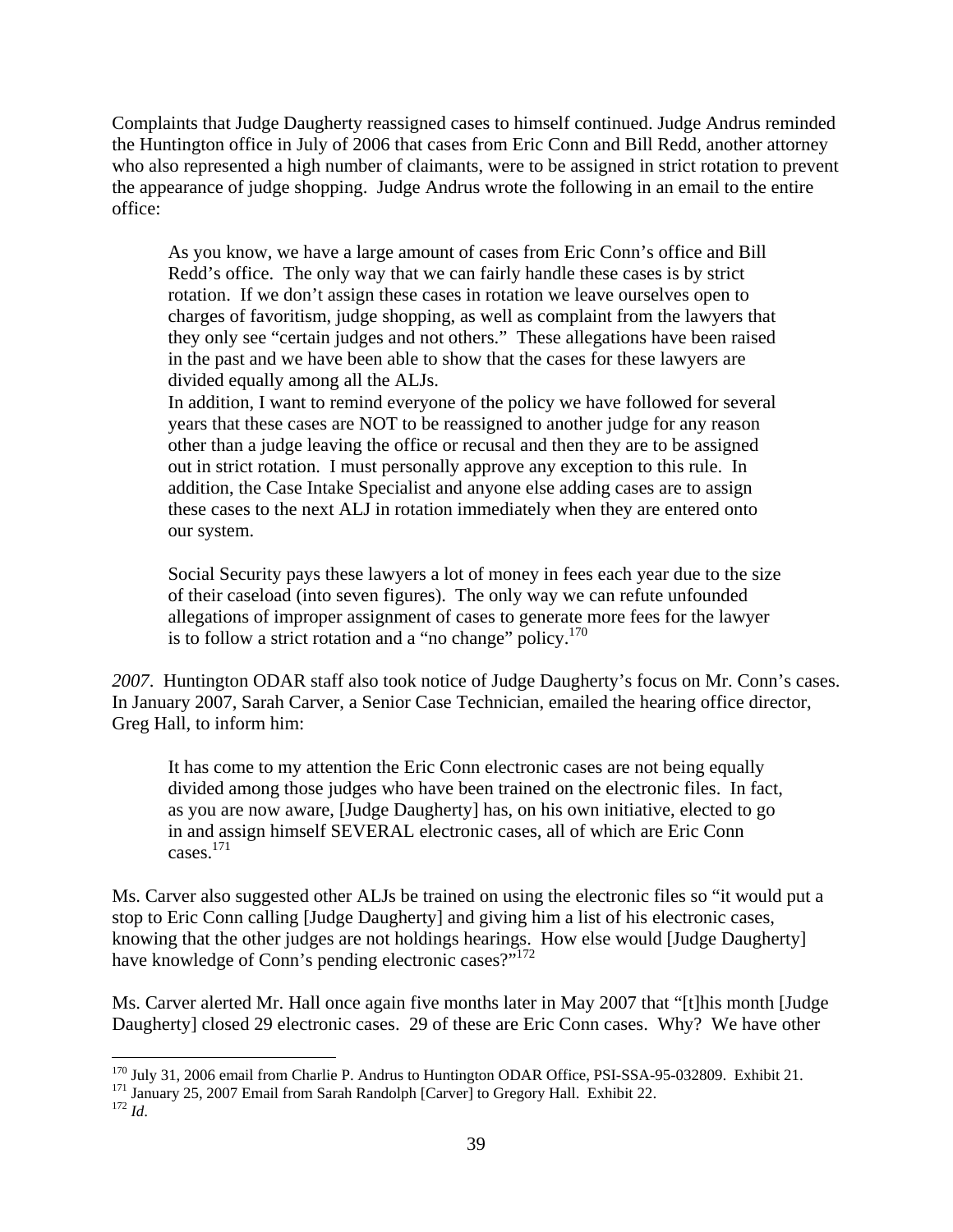representatives which have electronic cases with this office. The word favoritism comes to mind. This is clearly favoritism."<sup>173</sup>

In August of 2007, Huntington ODAR employee Donna George noticed certain cases originally assigned to Judge Gitlow were reassigned to Judge Daugherty. To document her concerns she composed a written statement the following month, signed and dated it, then submitted it to the agency for further action. In it, she described how she approached HOD Greg Hall, but he "tried to make out like it was a Master Docket Clerk error."<sup>174</sup> While the case "first looked like it had been unassigned and that Judge Daugherty [] went into the system and picked it out to be one of his cases," she soon realized the cases were originally "assigned to Judge Gitlow since February 2007 and Judge Daugherty  $[$ ] switched it to his own case on 8/20/07."<sup>175</sup>

Ms. George informed Judge Gitlow the cases were reassigned. She reported that "later, Greg [Hall] called me back into his office and told me that Judge Gitlow had went to Judge Andrus with this matter and was very upset about it. He again told me not to tell anyone about it."<sup>176</sup> Later that week, following a union representative's meeting with members of management, Mr. Hall told Ms. George "he didn't want [her] to tell anyone else about this incident" and that "he didn't want it to get back to Judge Daugherty before Judge Andrus had a chance to look into the matter."<sup>177</sup>

In an email to himself on August 31, 2007, Judge Gitlow documented his version of the same event:

On Tuesday, 8/28/07 Donna [George] came to me with my pencil schedule for October Prestonsburg, saying that she wanted to know if I had already prepped two cases. I had not yet done so. She explained that while those cases were assigned to me in the system, they had now been changed from being in my name to being in Judge Daugherty's name. I had no knowledge of this. As such, Donna [George] needed to cancel those two hearings and find two different cases for me.

I then went to Chief Judge Andrus to explain what happened. Since they were efiles, they were not papered and as such did not have a folder with my initials on it in the master docket drawer. I asked Judge Andrus if Judge Daugherty would know that these had been assigned to me. His response was that if would depend upon where Judge Daugherty had looked. I explained that I was concerned that the office remains above reproach. He led me to believe that he would take care of this problem.<sup>178</sup>

<sup>&</sup>lt;sup>173</sup> May 9, 2007 Email from Sarah Randolph [Carver] to Gregory Hall. Exhibit 23.

<sup>&</sup>lt;sup>174</sup> September 18, 2007 signed statement of Donna George, PSI-Conf\_SourceHWV-01-00056. Exhibit 24.<br><sup>175</sup> *Id.*<br><sup>176</sup> *Id.*<br><sup>176</sup> *Id.*<br><sup>176</sup> *Id.*<br><sup>176</sup> *Id.*<br><sup>176</sup> *Id.*<br><sup>176</sup> August 31, 2007 email from William H. Gitlo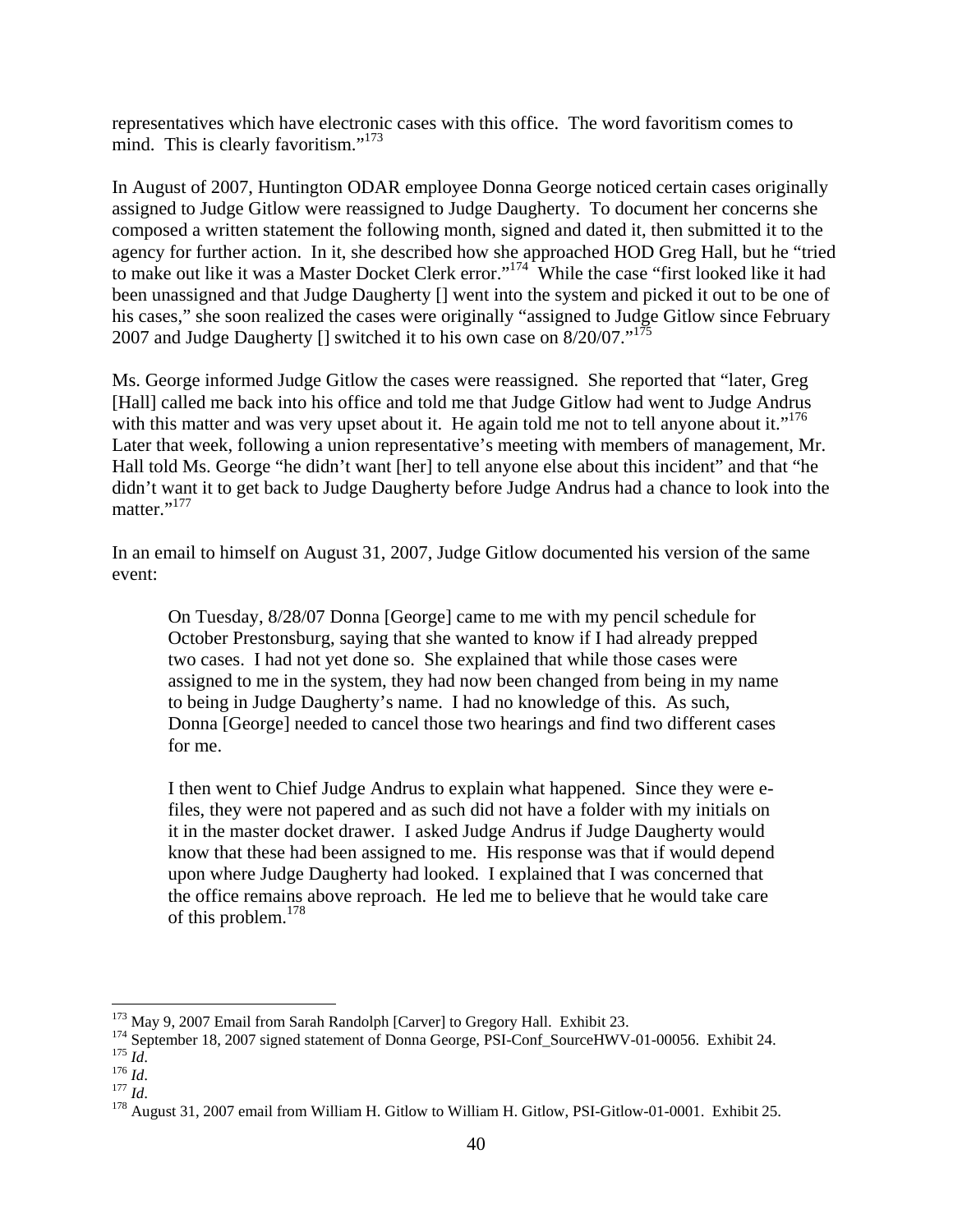Judge Andrus never responded to say whether he would or would not follow up with Judge Daugherty.<sup>179</sup> Judge Gitlow stated the cases at issue were ones in which Mr. Conn represented the claimants, since those were the only cases immediately assigned to ALJs when they are received by Huntington ODAR.<sup>180</sup>

In her September 2007 memorandum documenting the incident, Ms. George identified the two claimants. Both of the claimants (and their Social Security numbers) were also listed on the September 4, 2007 "DB List" of claimants Judge Daugherty indicated to Mr. Conn he would decide on-the-record if Mr. Conn provided disabling medical opinions related to the claimants' "physical" condition.<sup>181</sup>

A physician frequently used by Mr. Conn, Dr. Huffnagle, provided medical opinions for both claimants, including a medical opinion and a Residual Functional Capacity assessment. He reviewed one of the claimants on August 24, 2007, four days after Judge Daugherty reassigned the case to himself. Both of these claimants were awarded disability benefits. For both claims, Mr. Conn received a total of \$6,491.30 in attorney fees paid by the Agency.<sup>182</sup>

Also in September 2007, Huntington ODAR employee Jennifer Griffith, the Master Docket Clerk, emailed Hearing Office Director Greg Hall that Judge Daugherty continued to transfer files into his name for decision. Ms. Griffith was responsible for implementing the office's rotational assignment policy, and was aware of repeated incidences in which this happened. She wrote:

I am aware that while I was out of the office Judge Daugherty felt it necessary to take some more cases that were assigned to another judge and place them in his name. I am aware that it was brought to your attention and you tried to blame me. I do not appreciate this.

[Judge Daugherty] does many things like this every month. When I find them I make management aware of it. Nothing is ever done about it. Somehow it always ends up being the fault of one of the master docket clerks. We cannot control him or anything he does.<sup>183</sup>

Ms. Griffith continued to raise the issue with Hearing Office Director Hall and provided specific examples of Judge Daugherty assigning cases to himself.<sup>184</sup> At the same time, Ms. Carver alerted Mr. Hall in October 2007 the problem continued. She emailed Mr. Hall that Judge Daugherty assigning himself cases from the master docket list "continues to be a problem and management has been notified on NUMEROUS occasions."<sup>185</sup> Ms. Carver also pointed out that

<sup>&</sup>lt;sup>179</sup> May 29, 2012 Committee interview of Judge William Gitlow.

<sup>&</sup>lt;sup>181</sup> *Ist*<br>
<sup>181</sup> *See* Exhibit 18 at CLF030782-83.<br>
<sup>182</sup> Committee analysis of Conn Law Firm financial records.<br>
<sup>182</sup> Committee analysis of Conn Law Firm financial records.<br>
<sup>183</sup> September 11, 2007 email from Jennife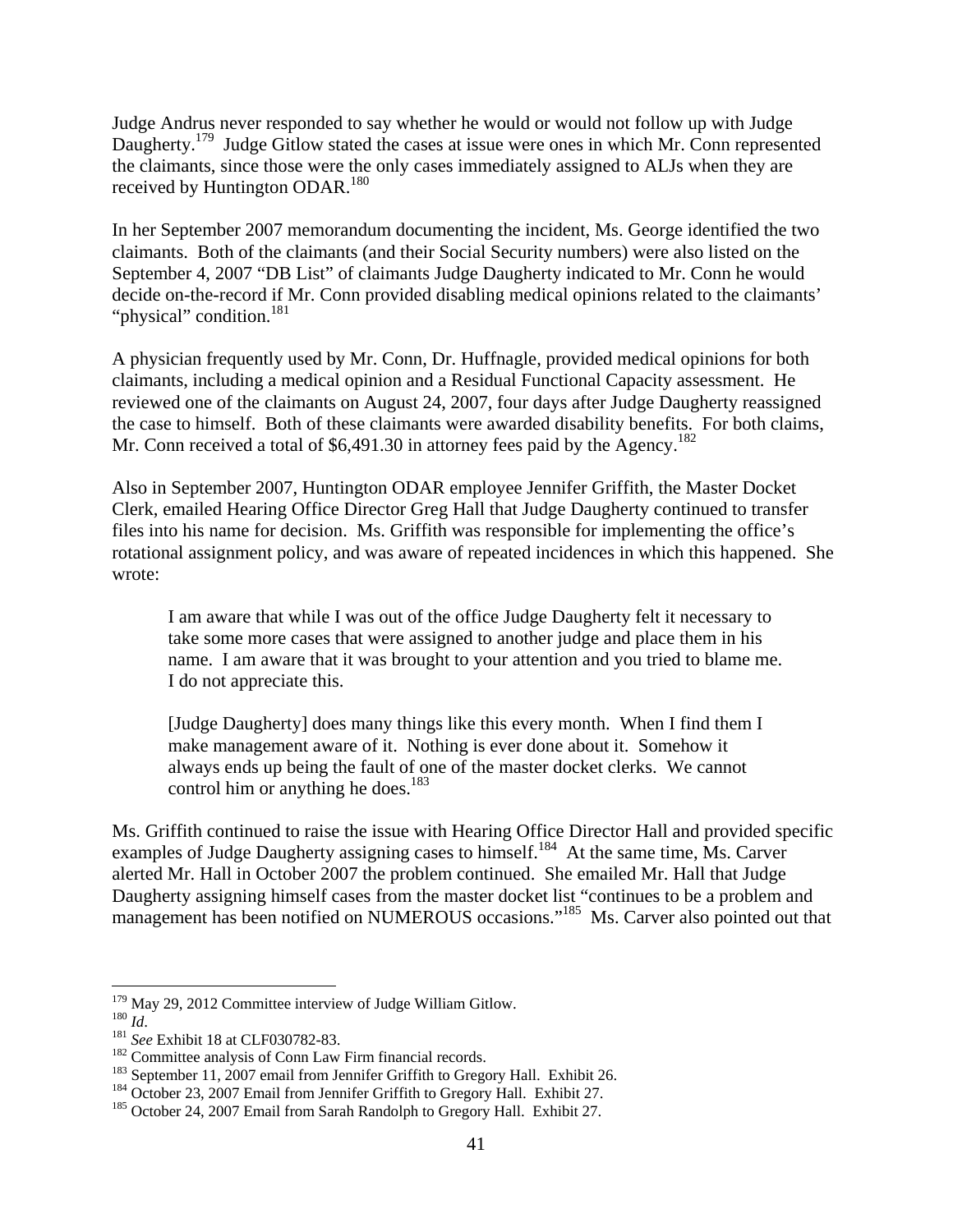her "main concern is the cases [Judge Daugherty] is assigning to himself out of rotation."<sup>186</sup> This was due mainly to the fact it "exhibits favoritism towards E. Conn."<sup>187</sup>

*2009*. In 2009, Judge Gitlow once again determined Judge Daugherty was taking his cases where Mr. Conn was the representative and reassigning them to himself.<sup>188</sup> Judge Gitlow stated a Senior Case Technician ("SCT") alerted him to what Judge Daugherty was doing. While Judge Gitlow believed he should take the matter directly to the Regional Chief Judge, he decided to give Judge Andrus another chance to correct the problem. Judge Gitlow met with Judge Andrus and requested that he address the issue and told him that his prior attempts to remedy the problem were inadequate.<sup>189</sup>

*2010*. Judge Daugherty, however, continued to reassign Mr. Conn's cases to himself. On March 29, 2010, Ms. Carver emailed Judge Gitlow: "FYI. Someone was closing this case and seen it was originally your case and [Judge Daugherty] took it and did an OTR on it."<sup>190</sup> Ms. Carver included the claimant's name and Social Security number. That same claimant's name (and their Social Security number) was listed on the March 2010 "DB List" created by Mr. Conn's office.<sup>191</sup> Next to this claimant's name on the DB List was the notation "physical" indicating that Judge Daugherty required evidence of a physical disability to approve the cases on-therecord.<sup>192</sup> Again, Dr. Huffnagle reviewed the claimant and provided an opinion and Residual Functional Capacity assessment. Judge Daugherty ultimately awarded this claimant disability benefits on-the-record and Mr. Conn received \$2,415 from the agency in fees for representing this claimant. $193$ 

*2011*. Judge Daugherty continued to reassign Mr. Conn's cases to himself, which were previously assigned to other judges. On April 29, 2011, Judge Gitlow sent another email to himself laying out the following:

I found out yesterday, 4/28/11, that some cases assigned to me in 12/10 had been reassigned by Judge Daugherty to himself in 1/11. This is the third such incident to which I was aware, with the first in 8/07 and the second in 12/09. In the first instance I went to my HOCALJ; those contemporaneous notes are set forth. The second time I went Judge Chwalibog (AJC) to discuss this and whether I should go directly to the [Regional Chief Administrative Law Judge]. AJC suggested that I give the HOCALJ [Andrus] another opportunity to end this reassignment. I followed his suggestion and went to the HOCALJ a second time. I told the HOCALJ at that time that if it happened again I would be forced to go higher up. Now I have been put in a position where I am faced with knowledge of this a third time. Obviously I am inclined to go directly to the RCALJ. However, I first sought guidance from other experienced ALJs, so I asked AJC and Judge Buel to

 $^{186}\,Id.$ 

<sup>187</sup> *Id.*<br><sup>187</sup> *Id.* 188 May 29, 2012 Committee interview of Judge William Gitlow.<br><sup>189</sup> *Id* 

<sup>&</sup>lt;sup>190</sup> March 29, 2010 Email from Sarah Carver to William H. Gitlow. Exhibit 28.

<sup>&</sup>lt;sup>191</sup> "March DB," Exhibit 18 at CLF030806.

<sup>&</sup>lt;sup>192</sup> "March DB," Exhibit 18 at CLF030806.

<sup>&</sup>lt;sup>193</sup> Committee analysis of Conn Law Firm financial records.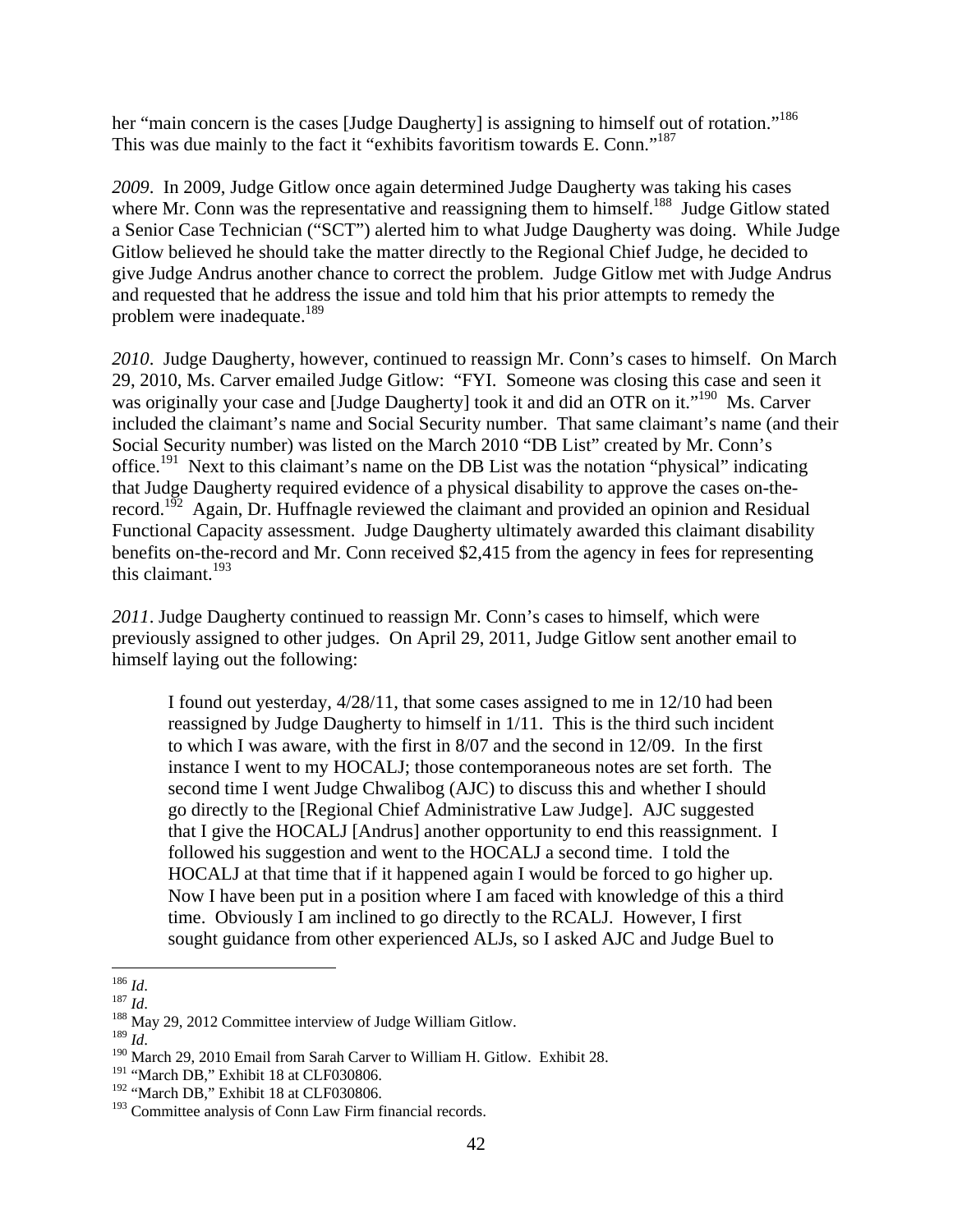meet with me. We met on Friday at 2pm, 4/29/11. After I set forth all the facts, they were in agreement that I should go a third time to the HOCALJ, but this time with them as well. I was reluctant to do so, as I felt that if I did not do something further that I would be viewed as somehow complicit or condoning such activity. However, both judges were in agreement that if the three of us met with the HOCALJ together that such action would [be] an appropriate step on my part. As such, the three of us met with the HOCALJ and explained that Judge Daugherty had for the third time been reassigning my cases over to him. Judge Andrus assured me that he would (a) put the instruction to Daugherty in writing this time rather than orally; and (b) take this matter to the RCALJ, Judge Bede, on Monday.

Unfortunately, what I have seen post meeting is a generic message to all the office reminding everyone of the HOCALJ policy on case reassignments. If this is all that the HOCALJ meant by putting the instruction to Daugherty in writing, I feel that I have been misguided. However, I made my decision (not to go to RCALJ) and I now feel bound and constrained by it.<sup>194</sup>

Judge Andrus emailed the entire Huntington ODAR office again that day reminding them that ALJ's should not reassign cases to themselves that were previously assigned to other ALJ's:

I want to remind everyone of my long-standing directive about re-assigning cases between judges. Once a case is assigned to a judge that case is to stay with that judge unless I find a specific reason to reassign the case, such as recusal. Therefore, NO ONE should reassign a case from one judge to another without clearing it through their supervisor who will clear it through me. Judges should come directly to me. We will continue our long standing policy of assigning Eric Conn cases immediately upon receipt, by strict rotation, to all judges except Judge Meade. Once Judge Meade starts hearing cases in Prestonsburg, we will assign to him too.

If a case is unassigned, then it can be assigned to a judge without going through the above process. If a staff member has any questions about this procedure please see your supervisor. If the judges have any questions please see me.<sup>195</sup>

Judge Andrus told the Committee afterwards that while he sent the generic email to all judges, he also spoke privately to Judge Daugherty to let him know that every though he sent the email to all the judges, "it's going to you."<sup>196</sup>

In response, Judge Daugherty this time said he had more than 40 Eric Conn cases that were assigned to other ALJs. Judge Daugherty emailed Judge Andrus back and stated "[y]our email prompted me to check my Eric Conn cases to see if there were any that had been assigned to me from another ALJ. I discovered 23 of them." Judge Daugherty then listed the 23 claimants'

<sup>&</sup>lt;sup>194</sup> April 29, 2011 email from William H. Gitlow to William H. Gitlow. Exhibit 29.

<sup>&</sup>lt;sup>195</sup> April 29, 2011 email from Charlie Paul Andrus to Huntington ODAR (at 4:06 p.m.). Exhibit 30.

<sup>&</sup>lt;sup>196</sup> June 19, 2012 Committee interview of Judge Charlie Andrus.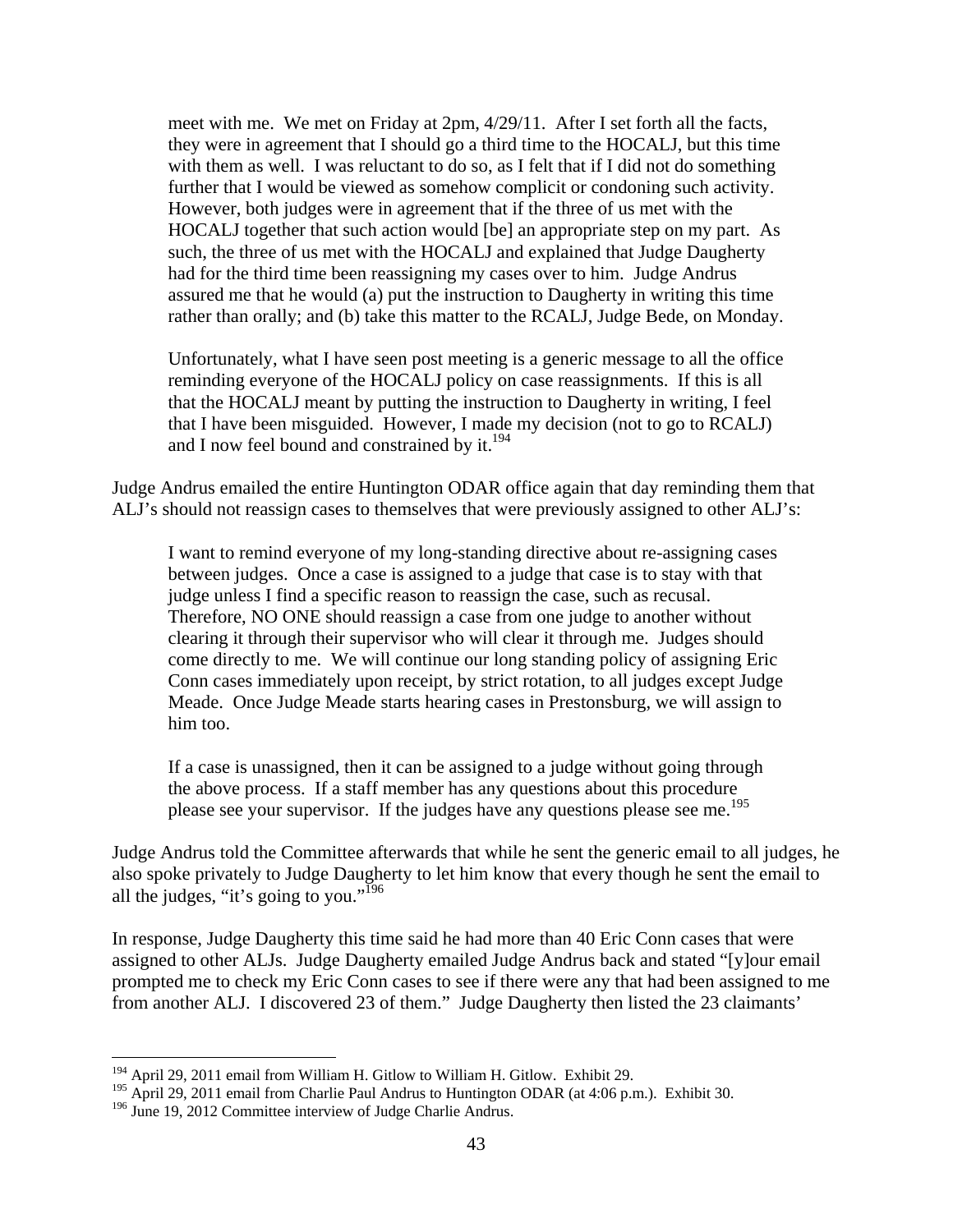cases he had assigned to himself, which were previously assigned to Judges Buel, Chwalibog, Dunlap, Gitlow, and Quinlivan.<sup>197</sup>

Two hours later, Judge Daugherty emailed Judge Andrus again stating: "OOPS! I looked further and found the following" and listed 19 more cases, which were previously assigned to Judges Buel, Chawalibog, Dunlap, and Gitlow.198 Judge Daugherty continued and stated "[t]hat should be it! There are no other cases for me to screen. Thank goodness I don't have to do these cases!!!" Judge Daugherty noted that he wanted to "apologize for the inconvenience, if any, which may have resulted from  $\left[\right]$  these errors."<sup>199</sup>

The next day, Judge Andrus forwarded Judge Daugherty's emails to Judge Nicholas Cerulli and Regional Chief Administrative Law Judge Jasper J. Bede stating "I had no clue he was doing this to this extent. I do notice one name conspicuously absent from the list of the judges," referring to himself.<sup>200</sup>

On June 10, 2011, around a month after *The Wall Street Journal* story on Judge Daugherty, Mr. Hall sent a memorandum to the Huntington ODAR Staff that under the direction of the Hearing Office Chief Judge only the HOD and group supervisors are "delegated the authority to assign cases to judges…No one else is to assign cases. No other employees, including judges, are authorized to assign cases."201 If an ALJ wanted to review cases for potential on-the-record decisions, they "will email the Hearing Office Chief Judge the request and the number of cases they desire."<sup>202</sup> Most importantly, the memorandum ended the special treatment afforded to Mr. Conn's cases and stated "[n]o case will be assigned as it arrives in the office except for those cases meeting the exception criteria as outlined within the E-Business Process (Remands and Critical Cases)."<sup>203</sup> As such, "[c]ases will be pulled according to the E-Business Process."<sup>204</sup> Therefore, cases were no longer scheduled under a two-track process favoring Mr. Conn's clients and instead were pulled according to agency policy of oldest case scheduled for hearing before newer cases.

All of these administrative actions came only after the relationship between Mr. Conn and Judge Daugherty was first uncovered by the *Wall Street Journal* on May 19, 2011. After six years of documenting Judge Daugherty inappropriately pulling cases and reassigning them to himself, the agency finally ended the practice.<sup>20</sup>

<sup>&</sup>lt;sup>197</sup> May 2, 2011 email from David B. Daugherty to Charlie P. Andrus, Andrew J. Chwalibog, and William H. Gitlow (at 2:36 p.m.). Exhibit 30.

<sup>&</sup>lt;sup>198</sup> May 2, 2011 email from David B. Daugherty to Charlie P. Andrus, Andrew J. Chwalibog, and William H. Gitlow (at 4:49 p.m.). Exhibit 30.

<sup>&</sup>lt;sup>200</sup> May 3, 2011 email from Charlie P. Andrus to Nicholas Cerulli and Jasper J. Bede attaching prior email correspondence. Exhibit 30.<br><sup>201</sup> June 10, 2011 Memorandum to ODAR Staff, Huntington, West Virginia from Gregory Hall, Hearing Office

Director. Exhibit 31.<br> $^{202}$  *Id.* 

<sup>202</sup> *Id*. 203 *Id*. 204 *Id*. 205 After the *Wall Street Journal* article, another ALJ wrote HOCALJ Andrus forwarding the story and stated "Shame on you!" In response, Judge Andrus wrote only "What can I say – judicial independence." May 19, 2011 Email from William H. Helsper to Charlie Paul Andrus. Exhibit 32.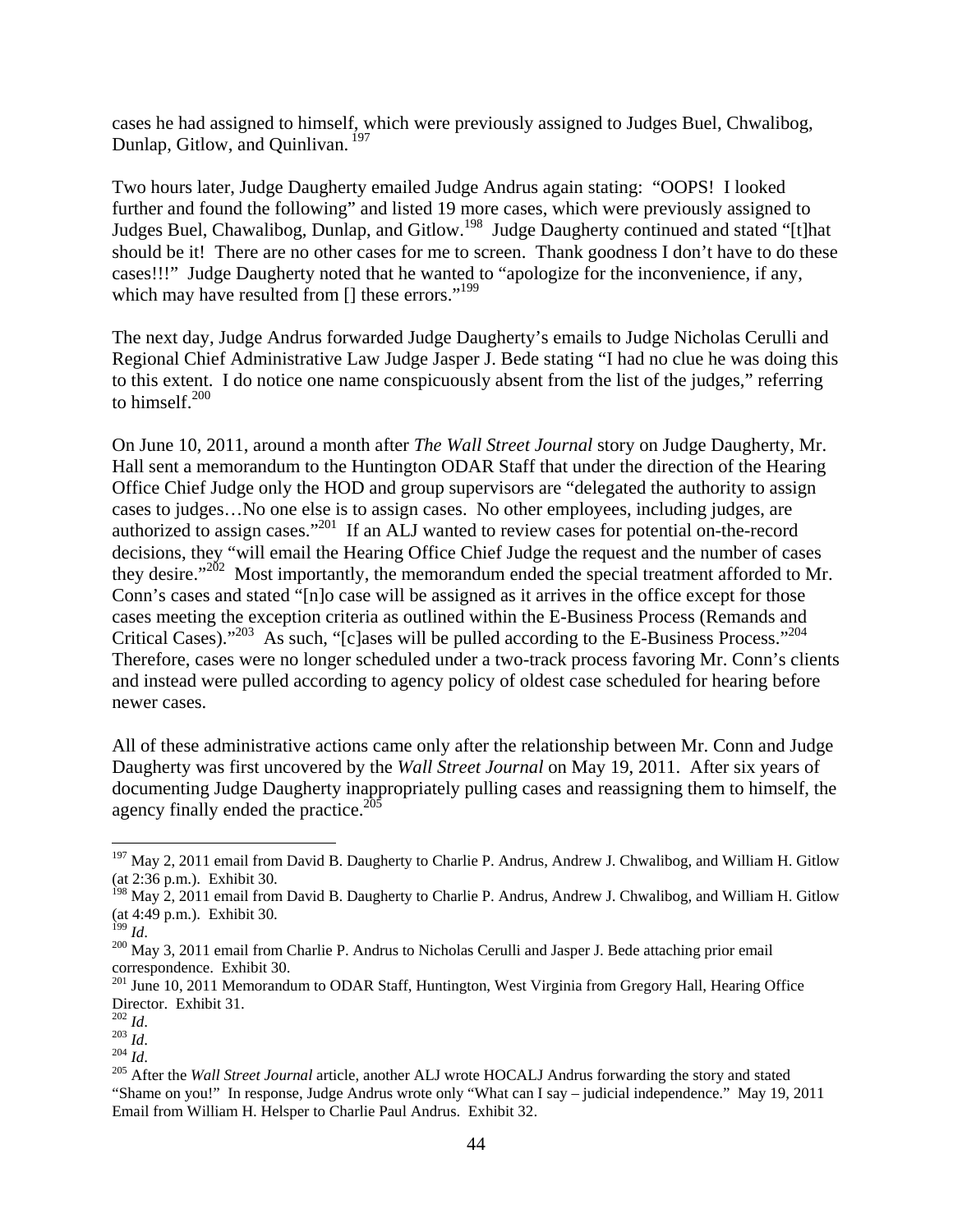### **VI. JUDGE DAUGHERTY CANCELLED 30 HEARINGS AND AWARDED BENEFITS TO EVERY CLAIMANT WITH OTR DECISIONS**

Reassigning cases to himself was not the only action taken by Judge Daugherty that raised suspicion with agency management. Since at least 2002, top agency management was aware of potentially improper actions by Judge Daugherty that appeared to benefit Mr. Conn. In at least one instance, Judge Daugherty cancelled his entire docket of hearings scheduled for the Prestonsburg hearing site and instead approved all of the claims through on-the-record decisions. All of the cases were represented by Mr. Conn.

*2002*. In January 2002 Judge Andrus emailed the Huntington office ALJs to remind them of the policy regarding the cancelling of hearings. He emphasized to everyone the administrative burden was too great when hearings are cancelled, and so it would generally not be allowed:

I want to remind you all again that you need to clear any changes to the hearing schedule with me before hearing days are cancelled. I found out that many times hearings which cannot be set one month are set for a month or even two months ahead. Therefore, if we cancel a week that has a hearing reporter and VE [vocational expert] (currently through March) we can cause a lot of extra work. This can be avoided by clearing these changes through me or Harriette. We m[a]y be able to find another judge to cover those dates. I would also like to remind you that when dates are cancelled as opposed to being covered by another judge, the hearing reporter and VE have committed time to us that is lost.

By a copy of this message, I am asking…the scheduling clerks to check with me before cancelling the hearing date. This way we have another chance of covering a date rather than losing it.<sup>206</sup>

Despite the request from Judge Andrus in January 2002, later that year Judge Daugherty cancelled 30 hearings scheduled to take place over a three-day period. On September 5, 2002, Judge Daugherty sent an email to Judge Andrus that stated "[i]n an effort to contribute as many decisions as possible toward this month's goals, I have cancelled my [Prestons]burg hearings for the 23rd, 24th & 25th of this month and will, instead, write 30 [on-the-record] decisions from them." $207$  Judge Andrus forwarded the email to Judge Cristaudo.<sup>208</sup>

Agency policy discouraged cancelling hearings in this way not only to prevent wasted administrative expenses, but because hearings are often the most important part of an ALJ's decision-making process.209 Hearings are one of the most important aspects of the appeals process for applicants seeking disability benefits because they afford both claimant and judge the

1

<sup>&</sup>lt;sup>206</sup> January 23, 2002 email from Charlie Paul Andrus to Huntington Hearing Office ALJs, PSI-SSA-95-032421. Exhibit 33.<br><sup>207</sup> September 5, 2002 Email from David B. Daugherty to Charlie P. Andrus, PSI-SSA-96D2-003483. Exhibit 34.

<sup>&</sup>lt;sup>208</sup> September 5, 2002 Email from Charlie P. Andrus to Frank Cristaudo, PSI-SSA-96D2-003483. Exhibit 34.

<sup>&</sup>lt;sup>209</sup> See, e.g., Social Security Administration, Office of Disability Adjudication and Review, Plan to Eliminate the Hearing Backlog and Prevent its Recurrence, Annual Report Fiscal Year 2008 ("On October 31, 2007, the Chief Administrative Law Judge issued a letter to all ALJs asking them to…hold scheduled hearings absent a good reason to cancel or postpone hearings.").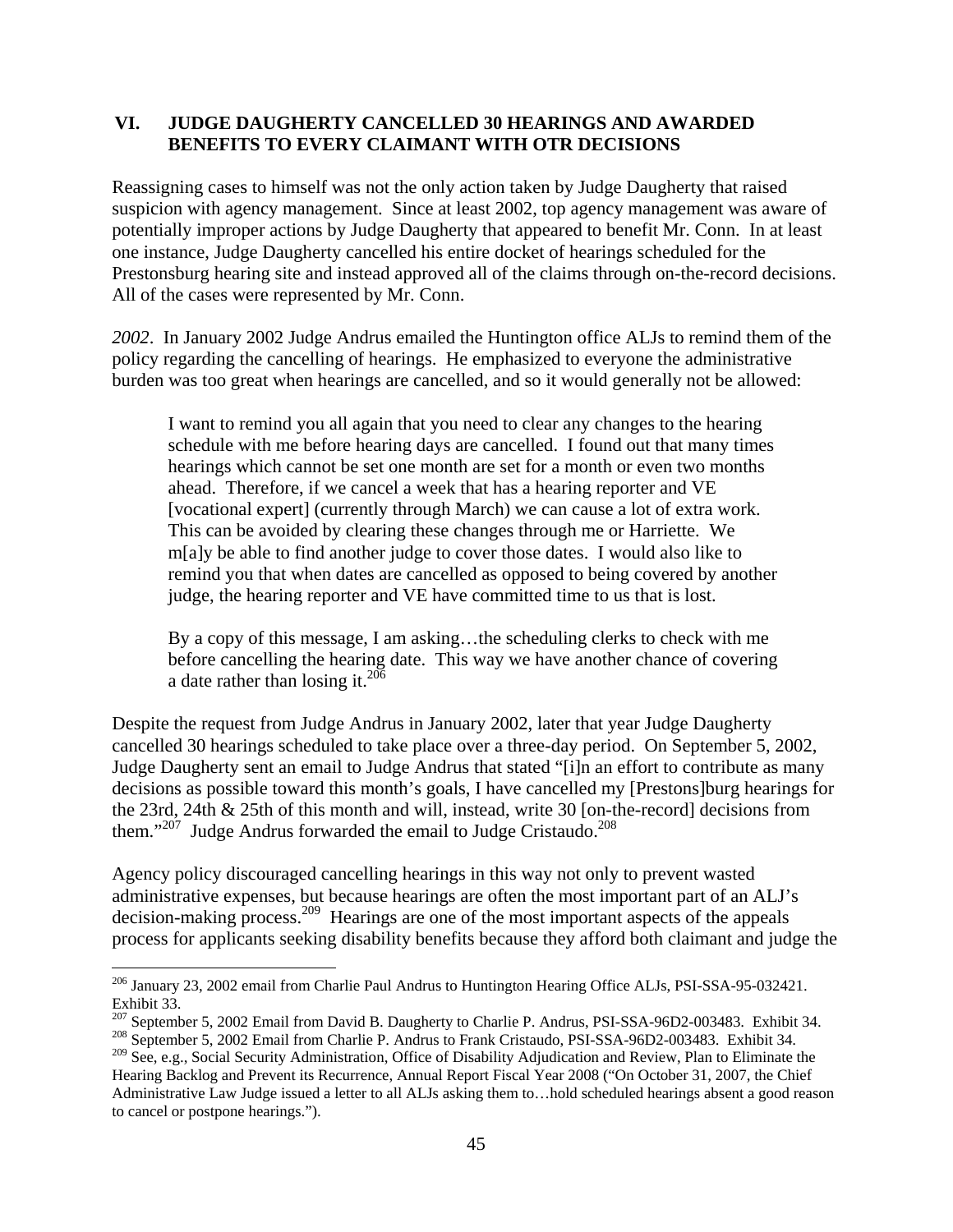opportunity to speak in-person. Claimants are given the chance to make their best case and ALJs can make judgments based on more than just paper medical files. As Judge Cristaudo made clear, ALJs were expected to "hold scheduled hearings absent a good reason to cancel or postpone the hearing."<sup>210</sup>

In response to Judge Daugherty's action, Judge Cristaudo stated he was "furious" and formally requested an official reprimand be issued to Judge Daugherty for cancelling the hearings.<sup>211</sup> Judge Cristaudo wrote a memorandum to the Associate Commissioner on December 2, 2002:

The purpose of this memorandum is to request that an official letter of reprimand be issued to Judge David Daugherty, an administrative law judge in the Huntington (West Virginia) Hearing Office. I spoke with you about this matter when you visited Philadelphia. On September 5, 2002, I was advised by Hearing Office Chief Judge Charlie Paul Andrus that Judge David Daugherty had cancelled a scheduled hearing trip and instead decided to issue favorable on-therecord decisions in 30 of the 35 cases. Judge Daugherty stated that he took this action to help the office attain numerical goals. In fact, he used annual leave on two of the days on which the hearings had been scheduled.

I am most concerned about the conduct of Judge David Daugherty and feel that a letter of reprimand is warranted. When a case is scheduled for hearing, there is an understanding that hearing is needed in order to resolve the matter. To state that 30 hearings were cancelled and 30 on-the-record decisions issued to help the agency meet performance goals suggests possible impropriety and flawed decisions. I believe that the actions taken by Judge David Daugherty justify the issues of a letter of reprimand. For your convenience a draft letter has been prepared and is enclosed along with the relevant background information.<sup>212</sup>

The draft letter of reprimand recommended by Judge Cristaudo was a strongly worded rebuke to Judge Daugherty for cancelling the 30 hearings and instead writing favorable on-the-record decisions. It emphasized the importance of holding a hearing:

The principal purpose of scheduling a hearing is to afford the claimant an opportunity to be heard and to review the evidence and cross-examine witnesses. This is an important and solemn event, and no hearing should be scheduled if it is unnecessary. The act of scheduling a case for hearing evinces a belief that the documentary record is not sufficient to decide the case, and that oral testimony is needed. Therefore, no hearing should be cancelled without a compelling reason. Moreover, as in this case, the sudden and wholesale cancellation of nearly an entire docket of cases suggests that the hearings were cancelled without individualized attention the cases deserve. What makes your actions even more

1

<sup>&</sup>lt;sup>210</sup> Plan to Reduce the Hearings Backlog and Improve Public Service at the Social Security Administration, Sept. 13, 2007, http://www.ssa.gov/hearingsbacklog.pdf.<br><sup>211</sup> May 15, 2013 Committee interview with Judge Frank Cristaudo 212 December 2, 2002 Letter from Region III Chief Judge Frank Cristaudo to Associate Commissioner, PSI-SSA-

<sup>96</sup>D2-003703. Exhibit 35.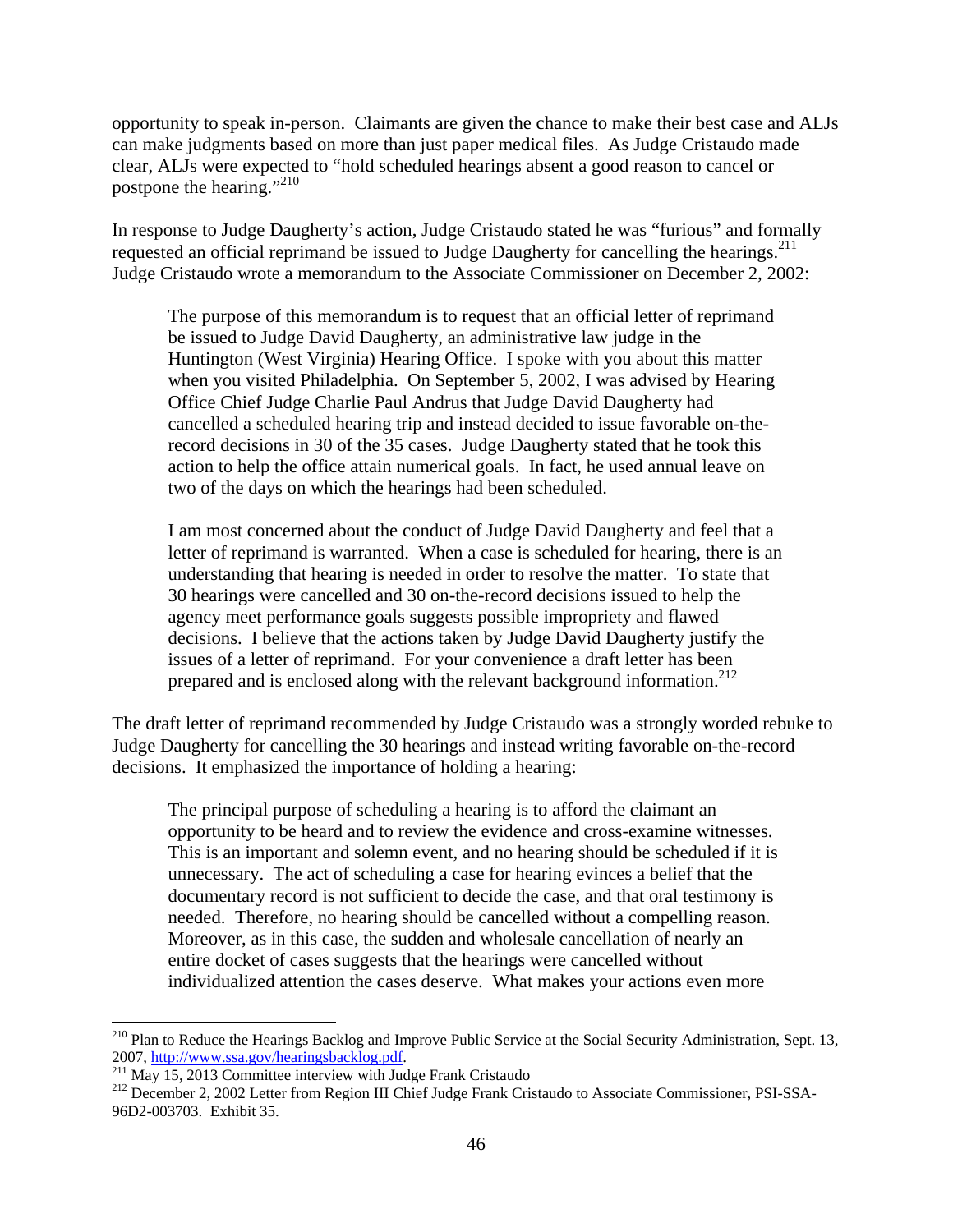egregious is that they were motivated by personal interest as well as by your stated desire to promote office productivity. This behavior cannot be tolerated.

As an administrative law judge, you hold a high position in our Federal service and are held to the highest of ethical standards. Your flagrant abuse of the hearing scheduling process is not worthy of the high position of trust which you hold. In order for the agency to meet its obligations, it is essential that all judges discharge their duties in a manner consistent with the high degree of responsibility, trust and integrity required of administrative law judges. Therefore, a reprimand is fully warranted and necessary to deter future misconduct and promote the efficiency of the Federal service.<sup>213</sup>

Members of agency management met on December 6, 2002 to discuss whether to issue the reprimand to Judge Daugherty. According to Judge Cristaudo, the letter was never sent due to agency concerns regarding ALJ independence. $2^{14}$ 

*2003*. On April 24, 2003, nearly eight months after the incident, Judge Cristaudo sent a memorandum to Judge Andrus informing him that with regard to Judge Daugherty canceling the hearings, Deputy Chief Judge Bisantz for the agency had "directed [him] to conduct a bias and unfair hearing inquiry on this matter" and "the initial inquiry involves soliciting relevant comments and information from the administrative law judge."215 Judge Cristaudo requested Judge Andrus "initiate an investigation of this matter by obtaining comments from Judge Daugherty and by reviewing the written materials that have already been procured in this matter."<sup>216</sup> The memorandum specifically requested:

Judge Daugherty should be asked why he canceled hearings, and subsequent questioning should focus on whether he was trying to increase his dispositions or whether he had a public service motive. Secondly, he should be asked whether he has previously cancelled a large number of hearings and issues on-the-record decisions; and, if so, he should be asked to give some specifics about when, how many cases, and why were they cancelled.<sup>217</sup>

Judge Cristaudo requested Judge Andrus complete the investigation within 14 days. Judge Andrus emailed Judge Cristaudo his investigatory findings on May 5, 2003:

As you requested I spoke with Judge Daugherty about the docket of hearings he canceled in September 2002. He related that the then Group Supervisor, Kathleen DeWeese, requested him to help get out cases before the end of the year by reviewing cases for OTR. Judge Daugherty said that he reviewed the cases scheduled in Prestonsburg as requested by Ms. DeWeese. Evidently Mr. Conn

<sup>&</sup>lt;sup>213</sup> Undated draft letter from Associate Commissioner A. Jacy Thurmond, Jr. to David Daugherty, PSI-SSA-96D2-003707-08. Exhibit 36.<br><sup>214</sup> May 15, 2013 Committee interview of Judge Frank Cristaudo.

<sup>&</sup>lt;sup>215</sup> April 24, 2003 Memorandum from Regional Chief Judge OHA – Region III – Philadelphia Frank A. Cristaudo to Charlie P. Andrus Hearing Office Chief Judge, PSI-SSA-96D2-004021-22. Exhibit 37.<br><sup>216</sup> Id.

 $^{217}$   $^{141}$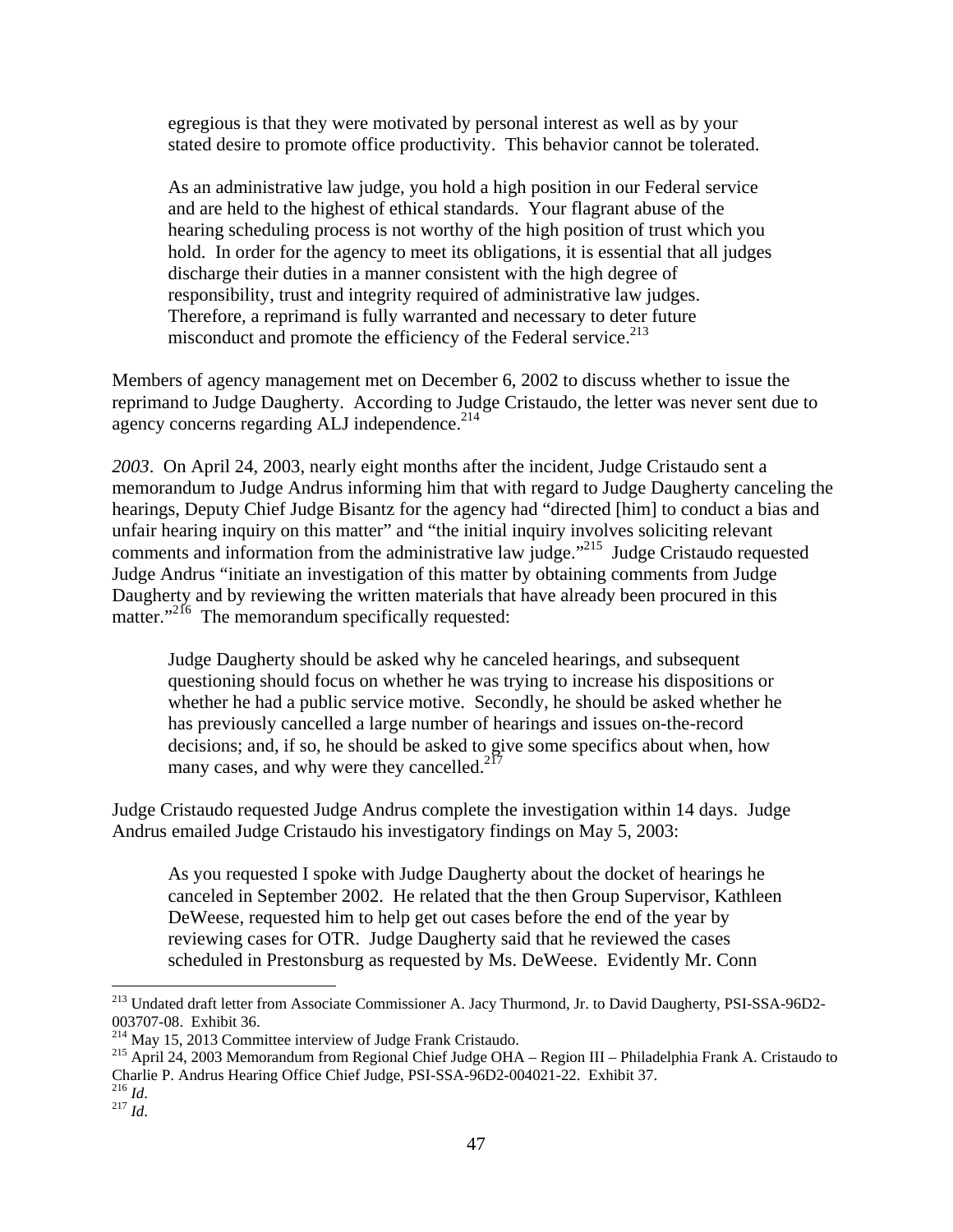(who represented nearly all of the claimants) had sent in reports of consultative examinations he had obtained on the cases that were allowed in mid-September. This left Judge Daugherty with only four or five cases which were rescheduled as he no longer had enough cases to justify a travel docket and they could be rescheduled with three to four weeks. He had planned to go on vacation the last week of the month after he had done his hearings in Prestonsburg. At some point in time he changed the plans to leave earlier as he no longer had hearings.<sup>218</sup>

Judge Andrus also opined on the quality of medical opinions Mr. Conn provided to ALJs regarding the claimants that he represented:

Mr. Conn does send many of his clients to physicians who, while not "bought sources", are more "liberal" in their assessments – as would be expected of an effective advocate. I have no hard evidence to support this, but I think that either Judge Daugherty or Kathleen DeWeese called him and let him know that if he got the reports in early, the cases would be done OTR. If you wish, I can ask Mr. Conn (who I believe will give me a straight answer). I did not want to take this outside SSA without your knowledge.<sup>219</sup>

When discussing the matter with Judge Cristaudo, a colleague wondered "why does Andrus keep bringing up stuff on Daugherty and never follow through on any of it. I am getting tired of him. $\cdots$ <sup>7,220</sup>

When asked later by the Committee, Judge Cristaudo said when he found out about the cancelled hearings he was "furious."<sup>221</sup> He added that as Regional Chief Judge he was powerless to discipline Judge Daugherty over the incident, but if he was the agency's chief judge he would have "fired or suspended" him. $^{222}$ 

<sup>&</sup>lt;sup>218</sup> May 5, 2003 email from Charlie P. Andrus to Frank Cristaudo, PSI-SSA-96D2-004050-51. Exhibit 38. <sup>219</sup> *Id.* 220 May 5, 2002 email from Valerie Loughran to Frank Cristaudo, PSI-SSA-96D2-004051. Exhibit 38. <sup>221</sup> May 15, 2013 Committee interview with Judge Frank Cristaudo.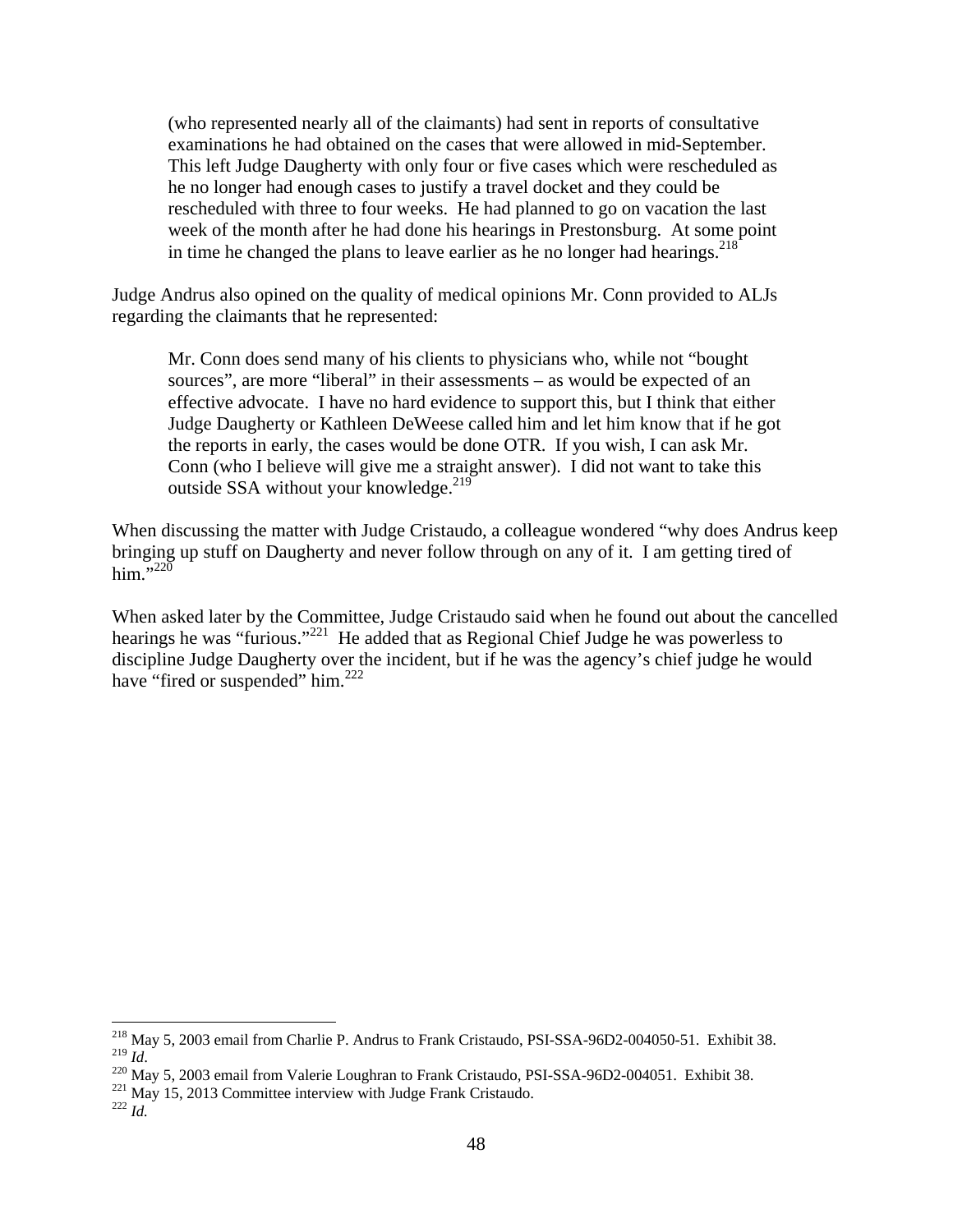## **VII. TO DEFLECT ATTENTION FROM THE CANCELLED HEARINGS, JUDGE DAUGHERTY ACCUSED JUDGE ANDRUS OF IMPROPER SOCIAL CONTACTS WITH MR. CONN**

When Judge Daugherty cancelled the 30 hearings, Judge Cristaudo directly questioned Judge Daugherty about why he had done it. In response, according to a subsequent email by Judge Cristaudo, Judge Daugherty shifted the focus to Chief Judge Andrus, accusing him of inappropriate social contacts with Mr. Conn outside of the office.

On June 19, 2002, Judge Cristaudo emailed Judge Andrus about Judge Daugherty's allegation. Citing an earlier conversation with Judge Daugherty, Judge Cristaudo asked Judge Andrus whether he had, in fact, invited Mr. Conn to dinner and a movie:

When I called Judge Daugherty about "cancelling" hearings in Prestonsburg, he advised me that Counsel Eric Conn advised him that you had invited Counsel Conn to go out to dinner and/or see a movie and that Counsel Conn was uncomfortable with your comment. Please let me know if this occurred, and if so, the circumstances. Though Judge Daugherty indicated he would deny ever saying this, we need to make sure that we investigate this allegation because of the appearance of a conflict of interest. If you would like to discuss this matter further, or if you have any questions, please let me know.<sup>223</sup>

The next day, June 20, 2002, Judge Andrus responded by email and confirmed it was true, but explained it was only to discuss the business of scheduling cases. He added that lunches with Mr. Conn and others were also a regular occurrence. Perhaps the most striking admission in his email, however, was that Mr. Conn had offered to take Judge Andrus with him on two allexpenses-paid international trips to Russia and Brazil, which he stated he turned down:

I did go to a movie with Mr. Conn. I have also had lunch with Mr. Conn, with other judges and the hearing clerks present although I do not ever remember having dinner with him. I went with Mr. Conn to the movie to have the opportunity to discuss changes in the scheduling I wanted to do and I wanted to do it outside the hearing of the staff. I don't believe that Mr. Conn was uncomfortable about the idea as it was his suggestion and each of us paid our own way. Mr. Conn has offered to take me with him to Russia and Brazil at his expense. I politely declined and explained that would be totally improper, and he did not seem offended.

This is exactly what I was talking about when dealing with Judge Daugherty. At least this time he did not accuse me of doing cocaine in my office.

Please advise if you think it improper for me to have social contacts with Mr. Conn $^{224}$ 

<sup>&</sup>lt;sup>223</sup> June 19, 2002 Email from Frank Cristaudo to Charlie Paul Andrus; PSI-SSA-96D2-0033568. Exhibit 12.

<sup>&</sup>lt;sup>224</sup> June 20, 2002 Email from Charlie Paul Andrus to Frank Cristaudo; PSI-SSA-96D2-0033568. Exhibit 12.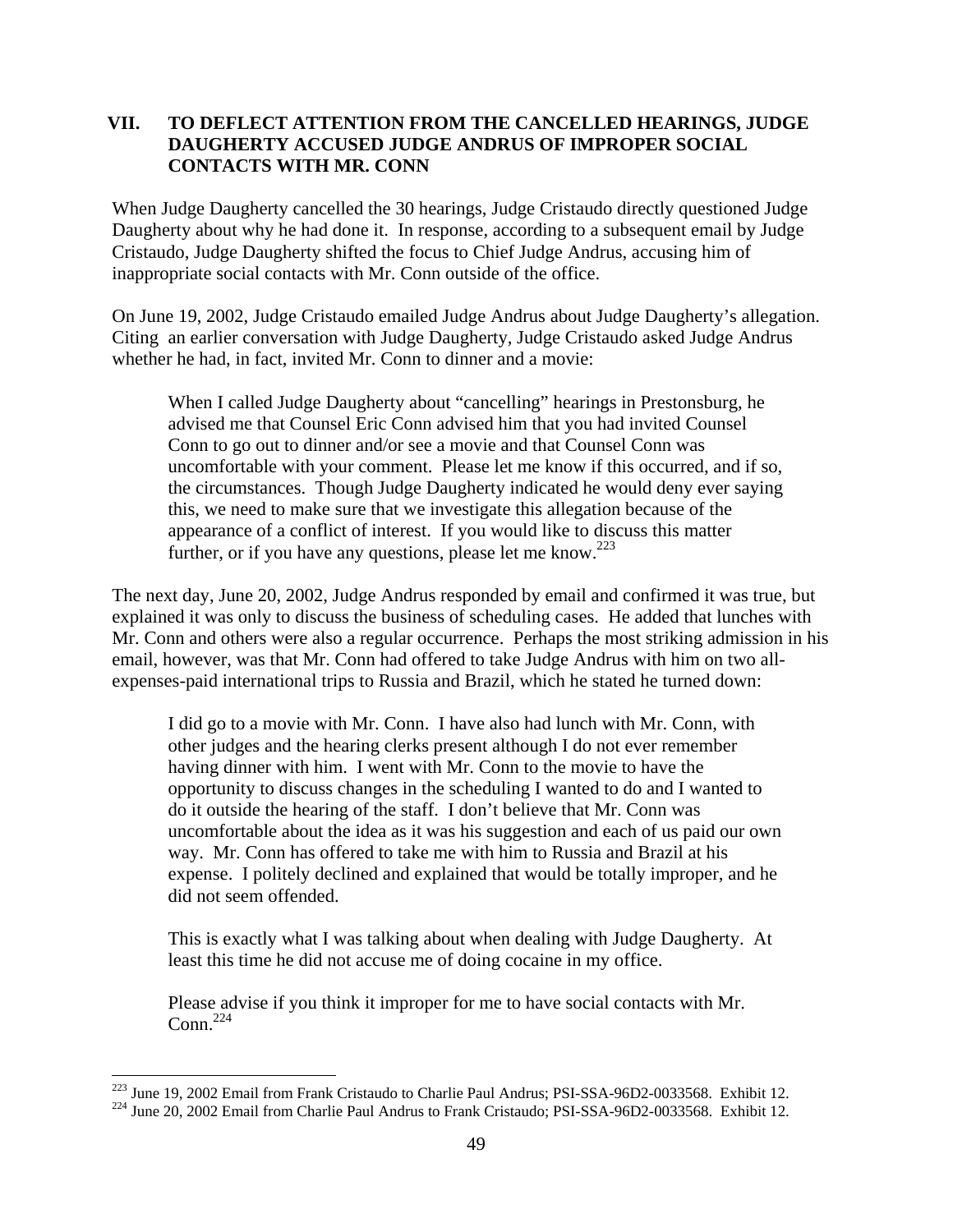Judge Andrus told the Committee he did not have any further social contact with Mr. Conn after this incident. $^{225}$ 

<u>.</u>

 $225$  June 19, 2012 Committee interview of Judge Charlie Andrus.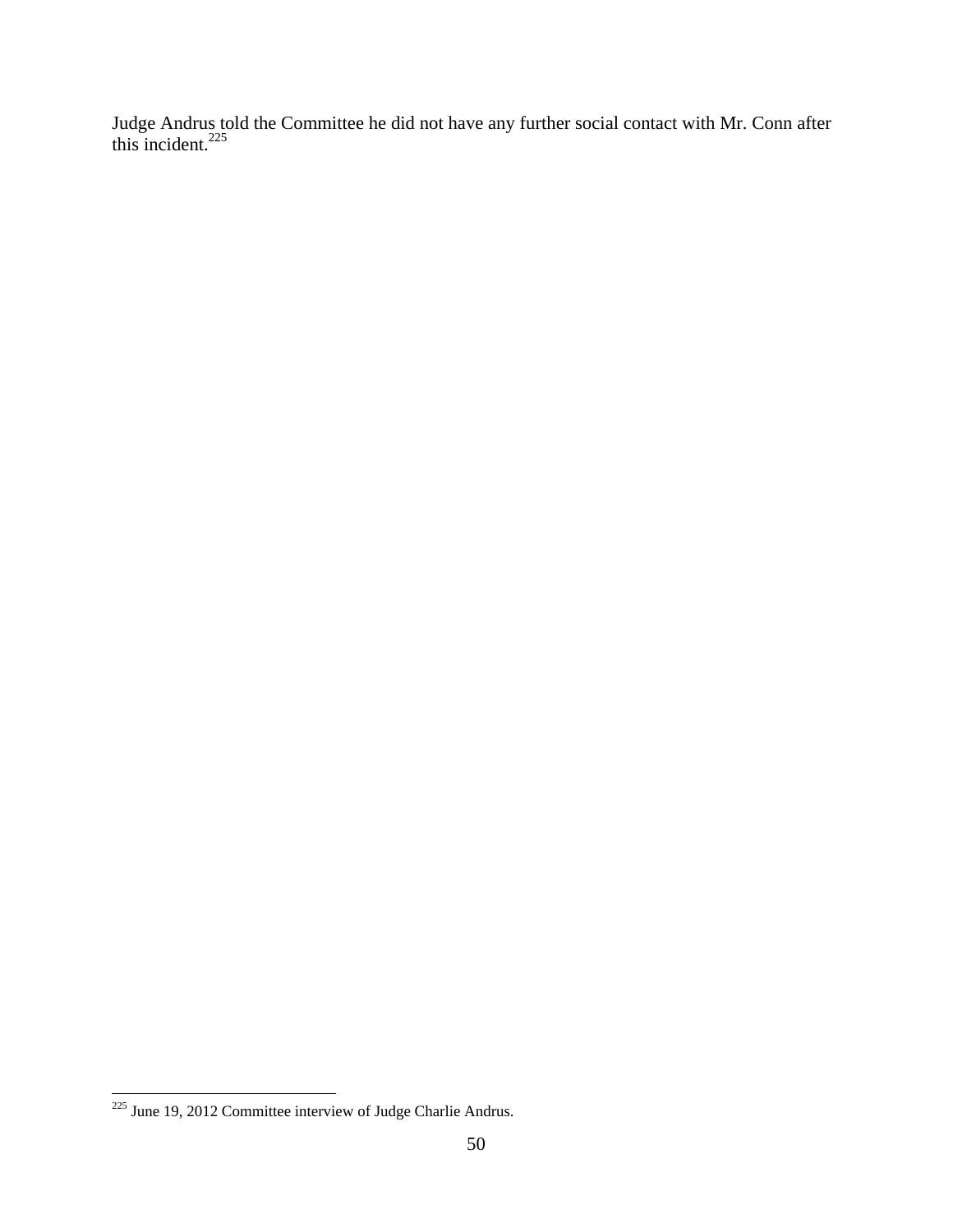## **VIII. MR. CONN MOVED TO DISMISS CLAIMS JUDGE GITLOW INDICATED HE WOULD DENY**

In addition to working closely with Judge Daugherty to win favorable decisions for his clients, Mr. Conn also appears to have potentially abused the agency's pre-hearing conference procedures to improperly "forum shop" for favorable judges. Mr. Conn appears to have made a practice of arranging pre-hearing conferences with Judge Gitlow, and based on those conferences would move to dismiss any claims that Mr. Conn felt would be denied at a subsequent hearing.

# **a. Judge Gitlow Indicated to Mr. Conn He Planned to Deny a Claim**

In a pre-hearing conference, an ALJ will meet with a claimant representative to discuss the particulars of a case.<sup>226</sup> While allowed under agency regulations, pre-hearing conferences were strongly discouraged because of the possibility it could compromise a judge's independence.<sup>227</sup> Moreover, SSA discourages ALJs from ever having an off-the-record conversation with a claimant representative unless it is later summarized in full on-the record.228 Indeed, the federal rules authorizing the pre-hearing conference make clear "[t]he administrative law judge will have a record of the pre-hearing conference made" and the agency "will summarize in writing the actions taken as a result of the conference, unless the administrative law judge makes a statement on the record at the hearing summarizing them."<sup>229</sup>

Agency officials agreed ALJs should not hold pre-hearing conferences. Former Chief Judge Cristaudo made clear all conversations with the claimant's representative should be documented on-the-record. In fact, Judge Cristaudo believed pre-hearing conferences should not be allowed and that ALJs should never go off-the-record with a claimant's representative.<sup>230</sup> Current Chief Judge Bice agreed. She asserted the ALJ should not be talking to the claimant's representative outside of the hearing room and "should never go off-the-record."<sup>231</sup>

Despite this, pre-hearing conferences between Mr. Conn and Judge William Gitlow were held on a frequent basis, during which the ALJ appeared to have frequently tipped his hand about anticipated case decisions.

As with all Huntington ALJ's, Judge Gitlow would travel to Prestonsburg to hold hearings. In the morning on the day of his hearings, Judge Gitlow would meet with certain claimant representatives that he "felt were above board," a group which included Mr. Conn, as well as two other successful disability attorneys, Grover Arnett, and Dru Shope.232 During these pre-hearing

 $\overline{a}$ <sup>226</sup> Minority Staff Report, U.S. Senate Permanent Subcommittee on Investigations, Committee on Homeland Security and Governmental Affairs, "Social Security Disability Programs: Improving the Quality of Benefit Award Decisions," September 13, 2012, http://www.hsgac.senate.gov/download/report-psi-minority-staff-report\_-social-<br>security-disability-programs-improving-the-quality-of-benefit-award-decisions.<br> $\frac{227 \text{ A} \text{cos} \times (227 \text{ A})}{227$ 

<sup>&</sup>lt;sup>227</sup> August 3, 2012 Committee interview of Chief Judge Debra Bice.<br><sup>228</sup> *Id.*<br><sup>229</sup> 20 C.F.R. §405.330. Pre-Hearing Conferences, http://www.ssa.gov/OP\_Home/cfr20/405/405-0330.htm.<br><sup>230</sup> May 15, 2013 Committee interview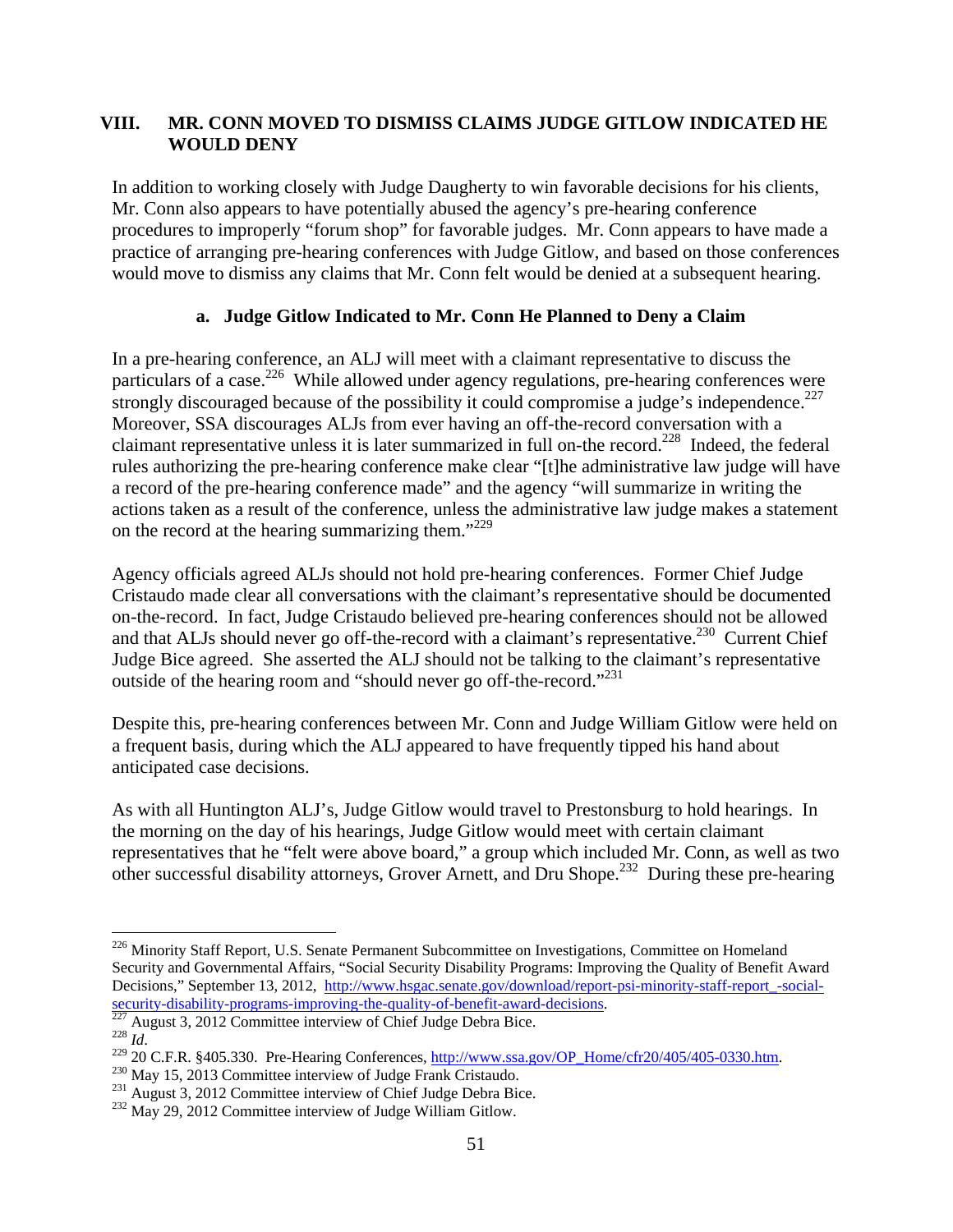conferences, Judge Gitlow would "see if [he] could move the case along."<sup>233</sup> This meant that during the meeting he would tell the claimant representative how he planned to decide the case based on the available medical evidence in the file at that time. He would not officially decide the matter, however, until he met the claimant at the hearing.<sup>234</sup>

Once the hearing was underway, Judge Gitlow would telegraph to the representative which way he was going to decide a case by the way he posed questions to the court's Vocational Expert  $("VE")$ .<sup>235</sup> In a disability hearing ALJ's will often pose to the VE several "hypothetical" scenarios" based on the claimant's medical evidence. This data is used by the VE to make nonbinding recommendations to the judge about whether someone with those limitations might find work. In the case of Judge Gitlow, he would ask only a single hypothetical question of a VE, and then rule accordingly. If the stated limitations produced a response from the VE that jobs were available the hypothetical person could perform, the claimant representative would know Judge Gitlow intended to deny the claim.<sup>236</sup>

When it became apparent Judge Gitlow was going to deny a claim, Mr. Conn would immediately move to dismiss the claim before the hearing was concluded. Dismissed claims would have to be re-filed at the initial DDS, repeating the initial application and reconsideration stage of the disability adjudication process. Mr. Conn requested claims be dismissed so frequently that Judge Gitlow believed he "had turned it into an art form." In fact, Judge Gitlow explained Mr. Conn was about the only representative that would move to dismiss a claim. According to Judge Gitlow, Mr. Conn believed he was better off moving for dismissal and re-filing the application with the DDS than having the claim denied by an ALJ and appealing the denial to the Social Security Appeals Council.<sup>237</sup>

 $^{233}$  *Id.* 

<sup>&</sup>lt;sup>234</sup> May 29, 2012 Committee interview of Judge William Gitlow.<br><sup>235</sup> Minority Staff Report, U.S. Senate Permanent Subcommittee on Investigations, Committee on Homeland Security and Governmental Affairs, "Social Security Disability Programs: Improving the Quality of Benefit Award Decisions," September 13, 2012, http://www.hsgac.senate.gov/download/report-psi-minority-staff-report\_-socialsecurity-disability-programs-improving-the-quality-of-benefit-award-decisions.<br><sup>236</sup> May 29, 2012 Committee interview of Judge William Gitlow.<br><sup>237</sup> *Id*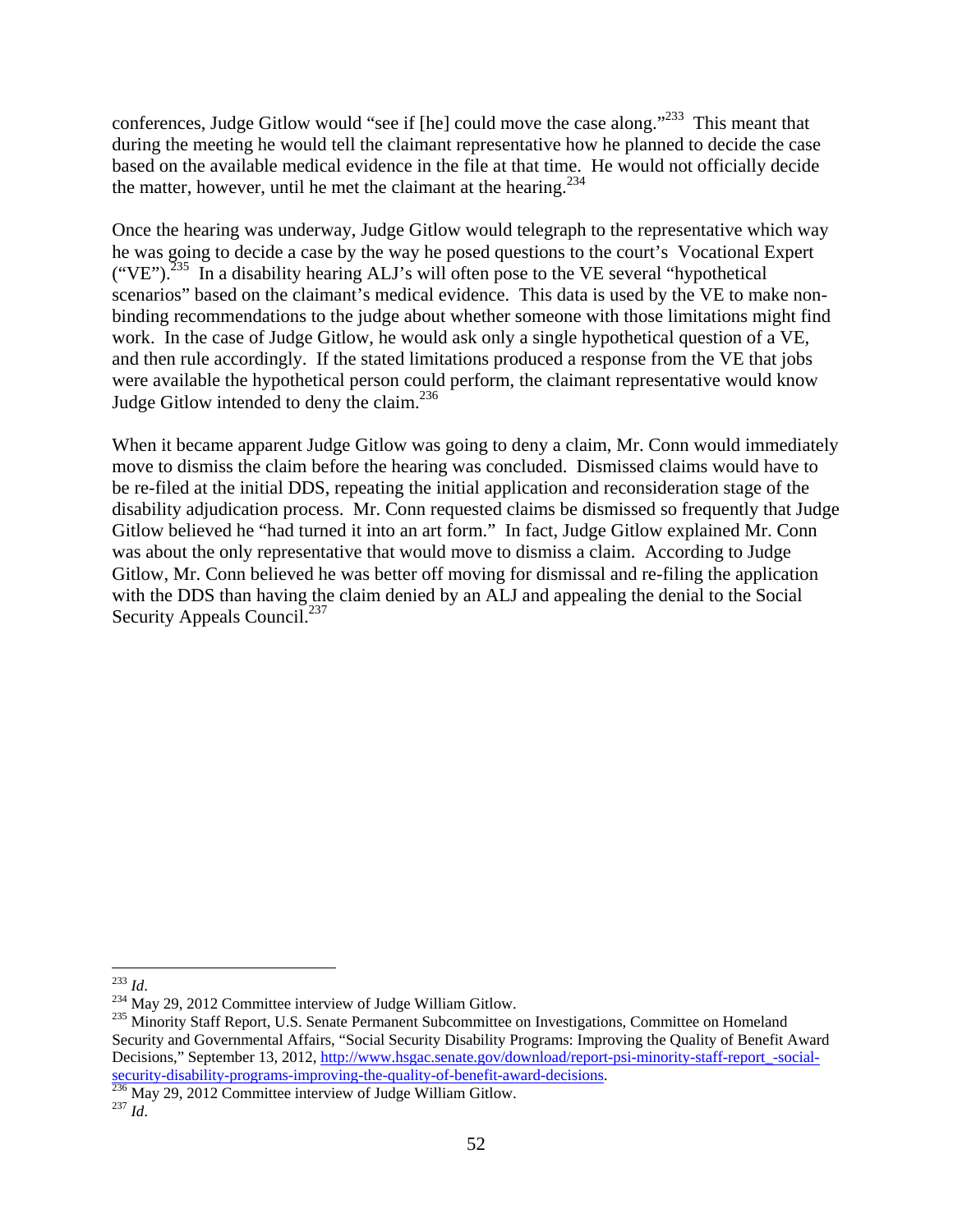Indeed, Mr. Conn did withdraw a high number of cases before Judge Gitlow, leaving Judge Gitlow few cases to deny:

| Year          | <b>Total</b> | <b>Total</b>     | <b>Total Conn</b> | <b>Total Conn</b> | <b>Total</b>      | Withdrawn      |
|---------------|--------------|------------------|-------------------|-------------------|-------------------|----------------|
|               | <b>Cases</b> | <b>Cases for</b> | <b>Cases</b>      | <b>Cases</b>      | Withdrawn at      | for Other      |
|               |              | Conn             | <b>Approved</b>   | <b>Denied</b>     | <b>Request of</b> | <b>Reasons</b> |
|               |              |                  |                   |                   | Conn              |                |
| 2005          | 474          | 139              | 74                | 14                | 42                | 9              |
| 2006          | 405          | 150              | 95                | 15                | 35                | 5              |
| 2007          | 418          | 122              | 66                | 9                 | 43                | 4              |
| 2008          | 453          | 197              | 124               | 8                 | 62                | 3              |
| 2009          | 411          | 130              | 90                | 5                 | 34                |                |
| 2010          | 431          | 108              | 69                | 9                 | 30                | $\theta$       |
| 2011          | 409          | 117              | 70                | 7                 | 35                | 5              |
| <b>Totals</b> | 3,001        | 963              | 588               | 67                | 281               | 27             |

**Statistics for Judge William Gitlow for Cases Represented by Mr. Conn238**

From 2005-11, Mr. Conn withdrew 29 percent of his cases before Judge Gitlow. Of the cases remaining, Judge Gitlow approved 90 percent of the claims represented by Mr. Conn.<sup>239</sup>

Judge Gitlow told the Committee that any dismissed claims would be assigned back to him if the new filing was denied and then appealed once more to Huntington ODAR. SSA policy required this assignment to be made to prevent claimants from withdrawing in hopes of getting heard by a new judge. As such, Judge Gitlow told the Committee that he did not believe it was possible that Mr. Conn was engaging in judge-shopping by moving to dismiss and re-filing claims.<sup>240</sup> Moreover, Judge Gitlow recalled that some previously dismissed claims ended up back in front of him as expected. Only, on the second time through Mr. Conn would include new medical evidence in the file, which many times were evaluations by one of Mr. Conn's in-house doctors.241 While Judge Gitlow told the Committee the doctors used by Mr. Conn were not credible since they always opined the individual was unable to work, he felt submitting these doctors' evaluations did not skew his opinion because "all the lawyers did it."<sup>242</sup>

It is possible, however, that not all of the cases dismissed by Judge Gitlow ended up back in front of him when a claimant reapplied. The Committee located 19 claimants on the DB Lists that had previously withdrawn cases before Judge Gitlow. Instead, cases could be approved at earlier stages of review or, as described above, be intercepted by Judge Daugherty, who would reassign the cases to himself and approve them for benefits on-the-record.

 $\overline{a}$ <sup>238</sup> Committee analysis of information provided by the Social Security Administration.

<sup>239</sup> *Id.* 240 May 29, 2012 Committee interview of Judge William Gitlow. 241 *Id*. 242 *Id*.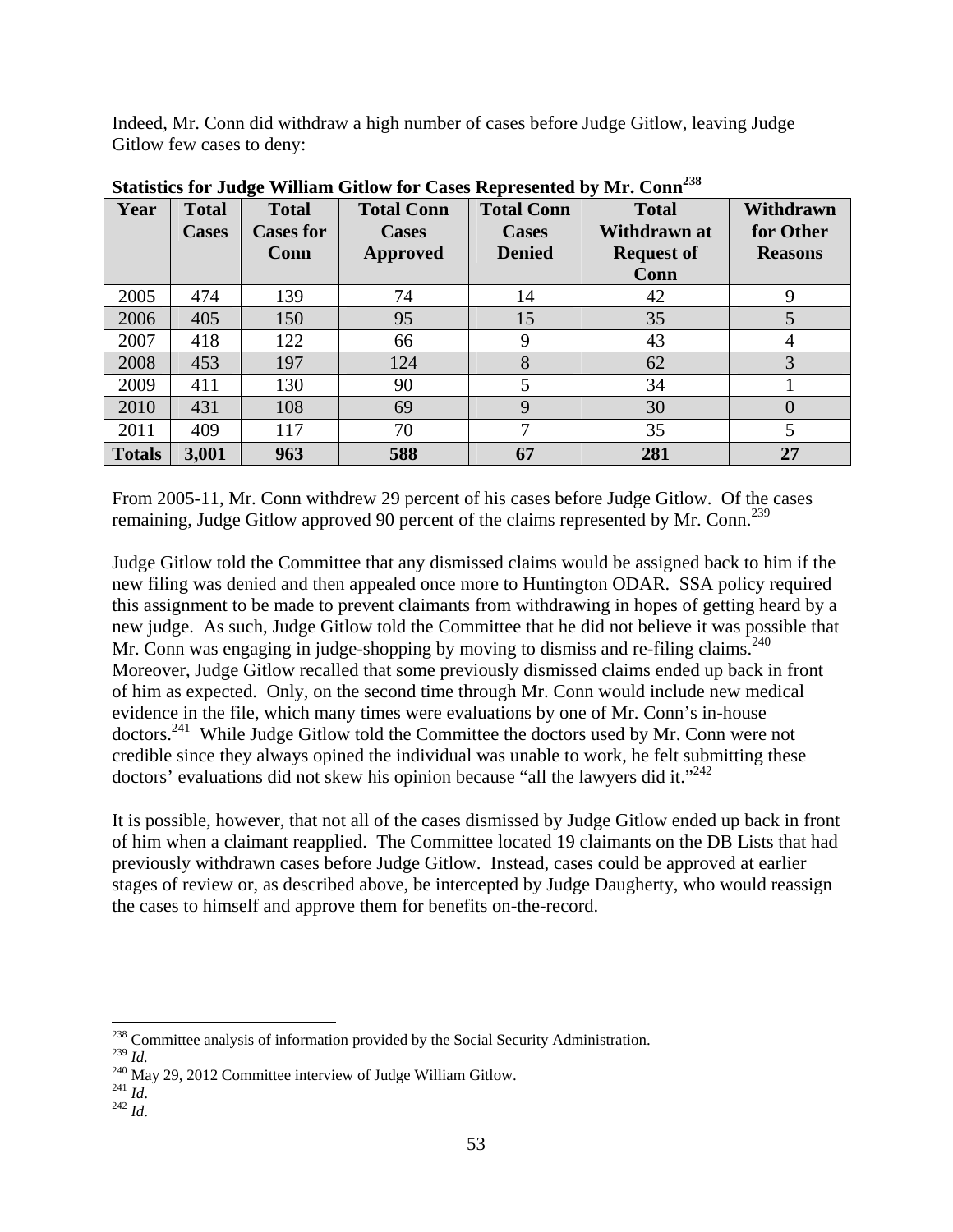#### **b. Mr. Conn Garnered Favor from Judge Gitlow**

Despite withdrawing cases he knew Judge Gitlow would deny, Judge Gitlow stated he had a great deal of respect for Mr. Conn. He stated "one of the things Eric and [Judge Gitlow] enjoyed was talking Social Security law," since both of them like arcane details of law. As such, Judge Gitlow recommended Mr. Conn be a part of an Association of Administrative Law Judge ("AALJ") Roundtable on Social Security. He wrote an email to one of the roundtable organizers, stating:

I believe that the addition of one of our attorneys, Eric Conn (Stanville, KY) would be a smart choice as an addition to the roundtable. Mr. Conn is extraordinarily experienced (his volume is huge, with roughly 50 percent of the cases heard at the highly busy Prestonsburg remote site); he is incredibly knowledgeable in the field of Social Security (he is very well read in the field; very well informed; has taught in the field; and is one of only a handful of attorneys nationally to be certified by the new Social Security process). I find him to be passionate about this field of law, always seeking to learn more, yet very moderate in his approach with others. In short, I believe his addition to the roundtable would serve the AALJ quite well and I am certain that afterward you would agree. (Please note I have raised his name without his prior approval).  $243$ 

Judge Gitlow noted "it is a pleasure to do Eric Conn cases" in response to an email from a Senior Case Technician ("SCT") reporting to Judge Gitlow that no new evidence had been submitted for hearings schedule for that day.<sup>244</sup>

<sup>&</sup>lt;sup>243</sup> May 3, 2009 Email from William H. Gitlow to Ronald Bernoski, PSI-SSA-95-032907. Exhibit 39.

 $244$  June 14, 2011 Email from William H. Gitlow to Barbara Powers, PSI-SSA-95-031480. Exhibit 40.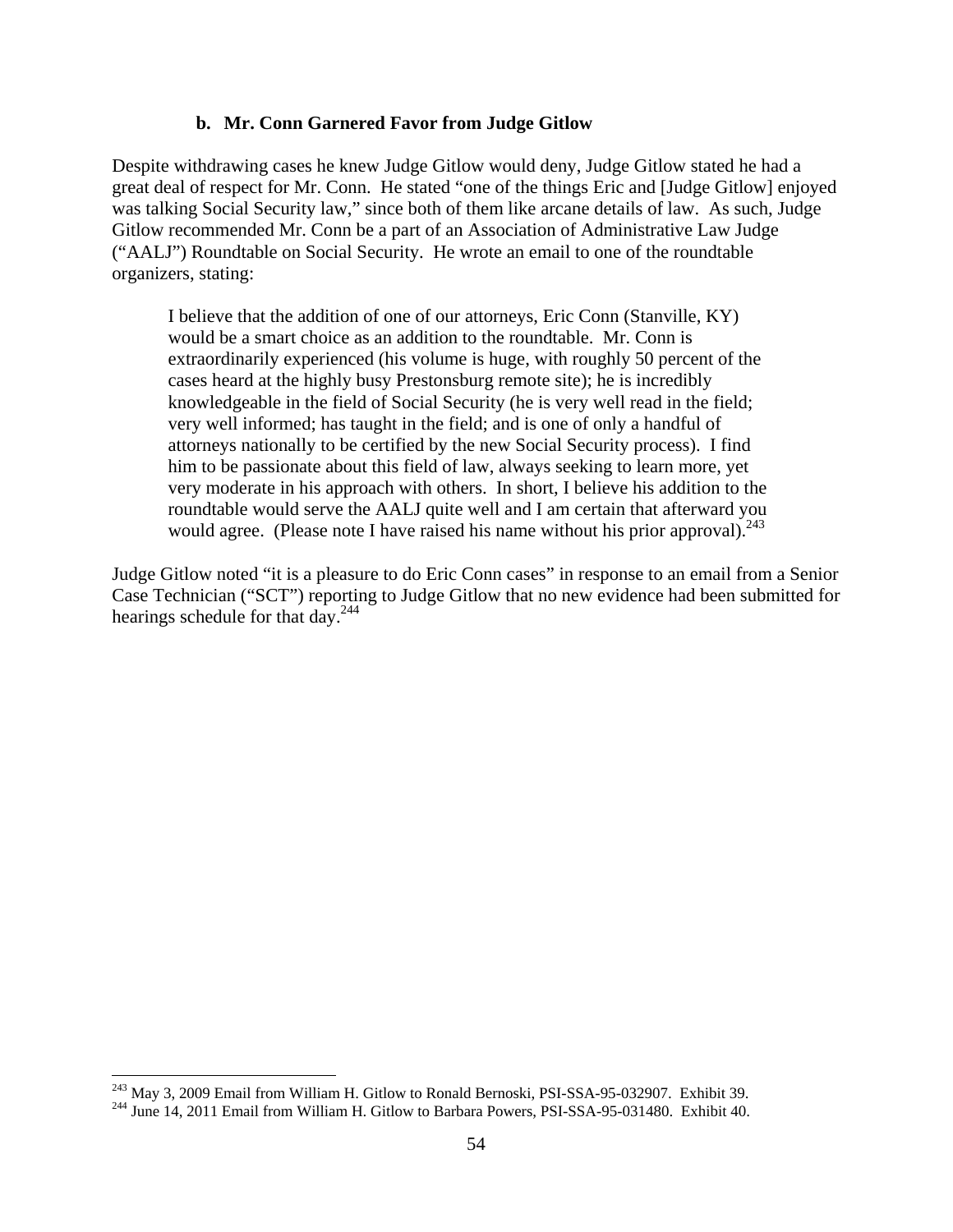### **IX. MR. CONN POTENTIALLY FABRICATED MEDICAL OPINIONS, RESULTING IN AWARDED DISABILITY BENEFITS**

According to witness testimony and evidence reviewed by the Committee, it appears that on several occasions Mr. Conn provided the agency with fabricated medical evaluations based in part on information Mr. Conn found on the internet. This information was incorporated into agency approved templates, which could be quickly approved by ALJs.

In the spring of 2010, Judge Andrus called Mr. Conn with a proposal to help him "get rid of his backlog."245 Pitching it as a "mutual benefit," Judge Andrus asked Mr. Conn to submit template decisions for his approval.246 Mr. Conn agreed and Judge Andrus gave him instructions about how the decisions should be written, even identifying certain key sentences that should be included. $247$ 

The templates referred to by Mr. Conn and Judge Andrus are known as Findings Integrated Templates, or "FIT decisions." As part of the agency's plan to reduce its hearing backlog, SSA introduced the use of "FIT" decisions in order to expedite the decision process by allowing claimant representatives to draft a judge's decision, and submit it for approval if it accurately reflected the case file. $^{248}$ 

A FIT decision is submitted if the claimant's representative "believe[s] the evidence supports a fully favorable decision for [the] claimant."<sup>249</sup> If the judge agrees to award the claimant disability benefits, the ALJ "may use the language proposed by [the] representative."<sup>250</sup> In practice, the use of FIT decisions results in the claimant's representative writing a fully favorable decision awarding disability benefits to her claimant and requests the ALJ sign it. Should the ALJ agree the claimant qualifies for benefits, the FIT decision submitted by the claimant's representative should speed the processing of the claim.

After his agreement with Judge Andrus, Mr. Conn ordered three staff members to pull all cases pending before Judge Andrus and identify old cases that could generate the maximum fee.<sup>251</sup> He then directed them to prepare approximately 180-200 Findings Integrated Template ("FIT") decisions. These FIT decisions were submitted by Mr. Conn for signature to Judge Andrus to make fully favorable awards of disability benefits to certain claimants of Mr. Conn.<sup>252</sup>

<sup>&</sup>lt;sup>245</sup> March 22, 2012 Committee interview with Jamie Slone.

<sup>&</sup>lt;sup>246</sup> *Id.*<br><sup>247</sup> *Id.* <sup>247</sup> *Id.* 248 Social Security Administration, Plan to Reduce the Hearings Backlog and Improve Public Service at the Social Security Administration, http://www.ssa.gov/hearingsbacklog.pdf.

<sup>&</sup>lt;sup>249</sup> Social Security Administration, Hearings and Appeals, Recommending a Favorable Decision for Your Client, http://www.ssa.gov/appeals/fit/index.html#submission.

 $\frac{250}{250}$  HALLEX, I-2-8-98: Exhibit – Information for Claimants and Representatives About Submitting Language That May Be Used in the Hearing Decisions or Bench Decisions Checklist, http://www.ssa.gov/OP\_Home/hallex/I-02/I-<br>2-8-98.html.

 $\frac{251 \text{ March } 22}{251 \text{ March } 22,}$  2012 Committee interview with Jamie Slone. <sup>252</sup> June 12, 2012 Affidavit of Jamie Lynn Slone, ¶ 19.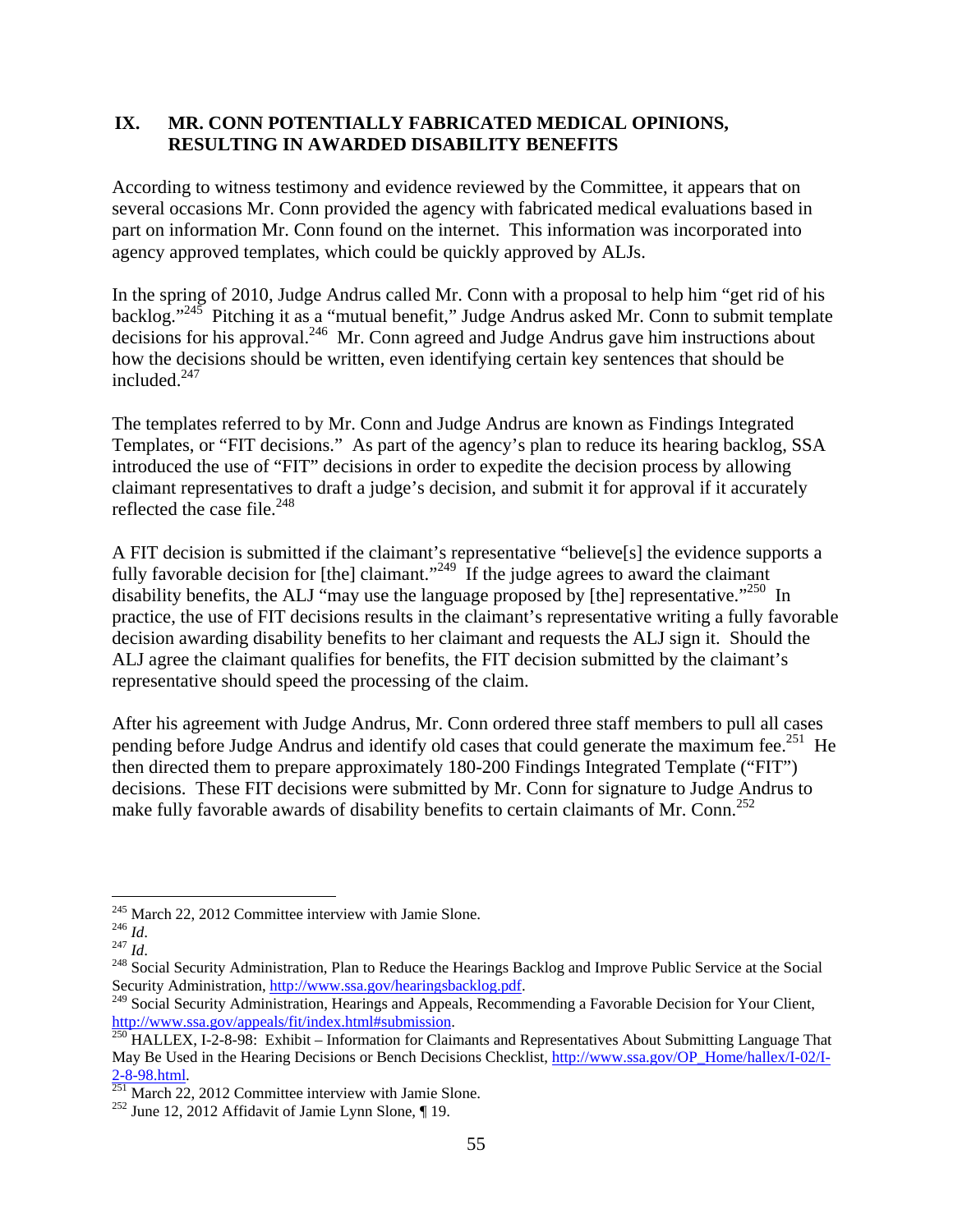For some of these FIT decisions, Mr. Conn relied on medical evidence members of his staff said he falsified. According to one employee, Mr. Conn would send claimants to receive x-rays from Dr. Ira Potter at the Potter Medical Clinic in Lackey, Kentucky. Mr. Conn provided x-ray request forms for the claimant to take to the clinic. The forms were marked by the Conn Law Firm "WE DO NOT WANT THE FILMS READ BY ANYONE!!!!"<sup>253</sup> The Potter Medical Clinic obliged this request and would give the unread medical images to the claimant when the x-rays were completed.

The claimant would return to the firm with the x-ray films. One of the firm's employees then observed Mr. Conn personally writing the medical analysis of the x-ray. Mr. Conn appears to have attempted to compensate for his lack of medical training by basing his analysis off descriptions found on the Internet. Mr. Conn would cut and paste these descriptions into his clients' medical opinions, asserting the claimant was disabled and unable to work. Dr. Frederic Huffnagle, one of the doctors frequently used by Mr. Conn to provide medical opinions of Conn's claimants, would sign the opinions written by Mr. Conn without any additional edits.<sup>254</sup>

Mr. Conn then sent Judge Andrus FIT decisions generated by his office. In an August 6, 2010 email to Mr. Conn, Judge Andrus confirmed he had "written the other OTRs and signed most of them."<sup>255</sup> When asked by the Committee about this correspondence, Judge Andrus stated although he awarded benefits to certain claimants of Mr. Conn, Judge Andrus said he evaluated and edited each of the FIT decisions before signing, and only approved 20 to 30 cases in this manner.<sup>256</sup> Judge Andrus confirmed this email referred to the FIT decisions Mr. Conn submitted, $257$  which according to employees contained medical conditions Mr. Conn found on the internet.<sup>258</sup> Although this appears to have been an isolated occurrence, the allegations presented to the Committee raise the startling possibility that disability claims were granted based on fabricated medical evidence.

<sup>253</sup> June 12, 2012 Affidavit of Jamie Lynn Slone, ¶ 20 (Exhibit 16); *see also, e.g.,* CLF031230; CLF031232;

CLF031234; CLF031236; and CLF031250. Exhibit 41.<br><sup>254</sup> June 12, 2012 Affidavit of Jamie Lynn Slone, ¶ 20 (Exhibit 16).

<sup>&</sup>lt;sup>255</sup> August 6, 2010 email from Charlie P. Andrus to Eric Conn, PSI-Conn-09-0050-51. Exhibit 42.<br><sup>256</sup> June 19, 2012 Committee interview of Judge Charlie Andrus.<br><sup>257</sup> August 6, 2010 email from Charlie P. Andrus to Eric C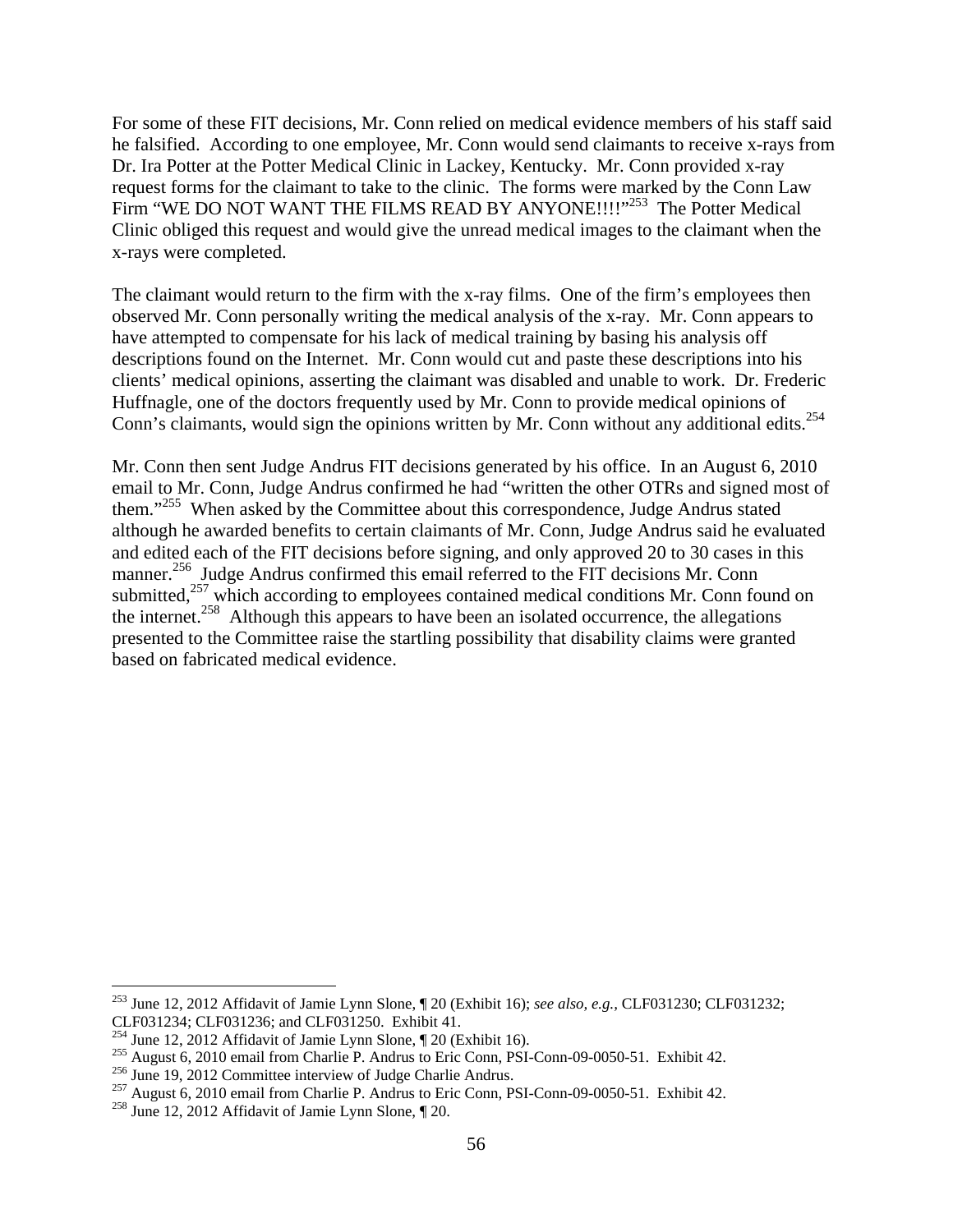### **X. LAWYERS RELIED ON DOCTORS THEY KNEW WOULD PROVIDE EVIDENCE OF CLAIMANT DISABILITY**

The role of medical doctors and professionals in the adjudication of disability cases before Huntington ODAR highlights a key structural vulnerability within the Social Security Disability Insurance program. Because of the subjectivity involved in evaluating disability applications and the independence afforded to ALJs, medical opinions supplied by poorly credentialed doctors may be assigned equal weight to the opinion of more qualified physicians. Within Huntington ODAR, a group of lawyers, doctors, and judges appear to have exploited this vulnerability by utilizing low-quality medical evidence for the purpose of quickly approving claimants.

In an effort to obtain medical evidence supporting an award of disability benefits, some attorneys sought doctors they knew would provide disabling opinions without question. Representatives would send their claimants only to certain doctors to examine the claimant and then opine on their abilities, whether physical or mental. With respect to Doctors obtained by Mr. Conn, the results of these medical evaluations almost always concluded the patient qualified for disability benefits. ALJs, Judge Daugherty in particular, could then quickly approve the claim, giving the purchased medical evidence more weight than the other evidence in the file.

### **a. Doctors Known to Provide Opinions Stating the Claimant is Disabled Were Known as "Whore Doctors"**

The Committee evaluated the medical opinion of a number of doctors who had a reputation for regularly providing questionable medical opinions at the request of disability attorneys. Within SSA, it became common to refer to this class of doctors internally by an unflattering nickname: "whore doctors."<sup>259</sup> This expression, many explained, grew out of the widely held view that attorneys simply purchased disability opinions from the doctors.

Most commonly, the type of medical evidence to come from attorney-arranged exams was a "medical source statement." These were often brief conclusory statements signed by doctors, providing little if any evidence in support. The price of medical source statements varied by doctor, but typically ranged in price from \$225 to  $$650.<sup>260</sup>$ 

Many at the agency considered attorney procured medical evidence to be problematic. Judge Cristaudo told the Committee he was familiar with the term "whore doctor," but that it was a challenge for even the best ALJ at times to sort out good medical evidence from bad. For years, he said, "it's the battle of the medical source statements."<sup>261</sup> As a judge he would commonly see the same or similar medical evidence from certain doctors, regardless of the claimant. He told the Committee: "Good judges will look at all the evidence and give them less weight. Lazy

<sup>&</sup>lt;sup>259</sup> June 19, 2012 Committee interview of Judge Charlie Andrus; May 15, 2013 Committee interview of Judge Frank Cristaudo.

 $^{260}$  According to financial documents produced by Mr. Conn, it appears Dr. Herr received \$650 per consultative exam. *See, e.g., CLF02216, CLF06038. Exhibit 43.* <sup>261</sup> May 15, 2013 Committee interview of Judge Frank Cristaudo.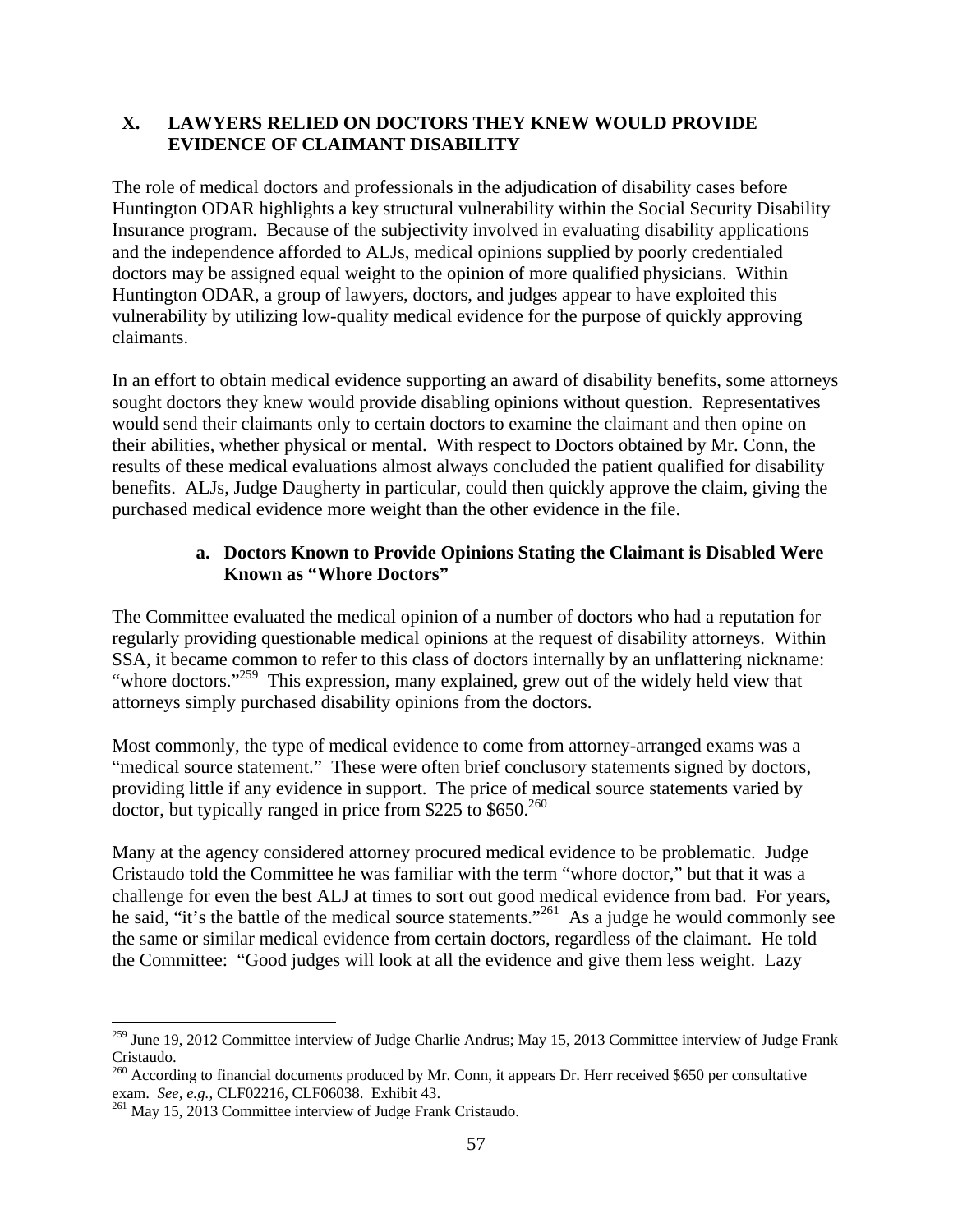judges will just follow the medical source statements."<sup>262</sup> Judge Cristaudo also was aware of "claims attorneys [would] go to a doctor and say 'fill this out.'" He told the Committee that he had even heard – in some instances – that when doctors knew an exam was related to the SSA disability program, they would have the "patients or secretaries fill them out."<sup>263</sup> He added, "There's so much abuse. It's the easy way out." When asked how much weight to give medical decisions that a judge suspects is problematic, he replied, "Who knows? It's an educated  $_{\text{guess}}$ .  $^{,264}$ 

# **b. Doctors Employed by Mr. Conn Provided Questionable Medical Evidence**

The doctors used by Mr. Conn to evaluate his claimants appeared to have routinely provided low-quality medical opinions. Documents reviewed by the Committee and testimony of Mr. Conn's employees provided evidence that the doctors used by Mr. Conn held perfunctory exams and sometimes signed improper paperwork.

Some of the doctors who evaluated Mr. Conn's claimants had histories of malpractice allegations, disciplinary problems, and even had a license revoked in another state. According to former Conn personnel, Mr. Conn specifically sought out doctors with licensure problems for his practice.<sup>265</sup> Ms. Slone, former office manager for the Conn Law Firm, for example, said Mr. Conn would look online for doctors who were sanctioned and intentionally recruited them.<sup>266</sup>

Some of the doctors used by Mr. Conn would not have been allowed to provide medial opinions on claimants at the request of the Social Security Administration. The agency's regulations prevent it from purchasing consultative exams from medical providers whose license to provide health care has been lawfully revoked or suspended by any State licensing authority for reasons bearing on professional competence or conduct.<sup>267</sup> No such restrictions exist, however, for medical opinions provided by claimant representatives to ALJs.

The following doctors were among those relied upon most often by Mr. Conn.

# **i. Dr. Frederic Huffnagle**

The primary doctor used by Mr. Conn to review the majority of his claimants during the period reviewed was Frederic Thomas Huffnagle.<sup>268</sup> Dr. Huffnagle had a history of malpractice and a long disciplinary record, including revocation of his license to practice medicine in New York.

*Medical Malpractice Claims*. Dr. Huffnagle received his medical degree in 1961 from Thomas Jefferson Medical College in Philadelphia, PA and became a board certified orthopedic surgeon

 $^{262}$  *Id.* 

<sup>263</sup> *Id.*<br><sup>264</sup> *Id.*<br><sup>264</sup> *Id.* 2012 Affidavit of Jamie Lynn Slone; ¶17 (Exhibit 16); June 13, 2012 Affidavit of Melinda Lynn Martin,  $\frac{15}{266}$  (Exhibit 17).<br>
<sup>266</sup> February 23, 2012 interview with Jamie Slone.

<sup>&</sup>lt;sup>267</sup> See 20 C.F.R. §§404.1503a and 416.903a.<br><sup>268</sup> June 12, 2012 Affidavit of Jamie Lynn Slone; ¶9 (Exhibit 16). In fact, of the physician opinions reviewed by the Committee, the majority were prepared by Dr. Huffnagle.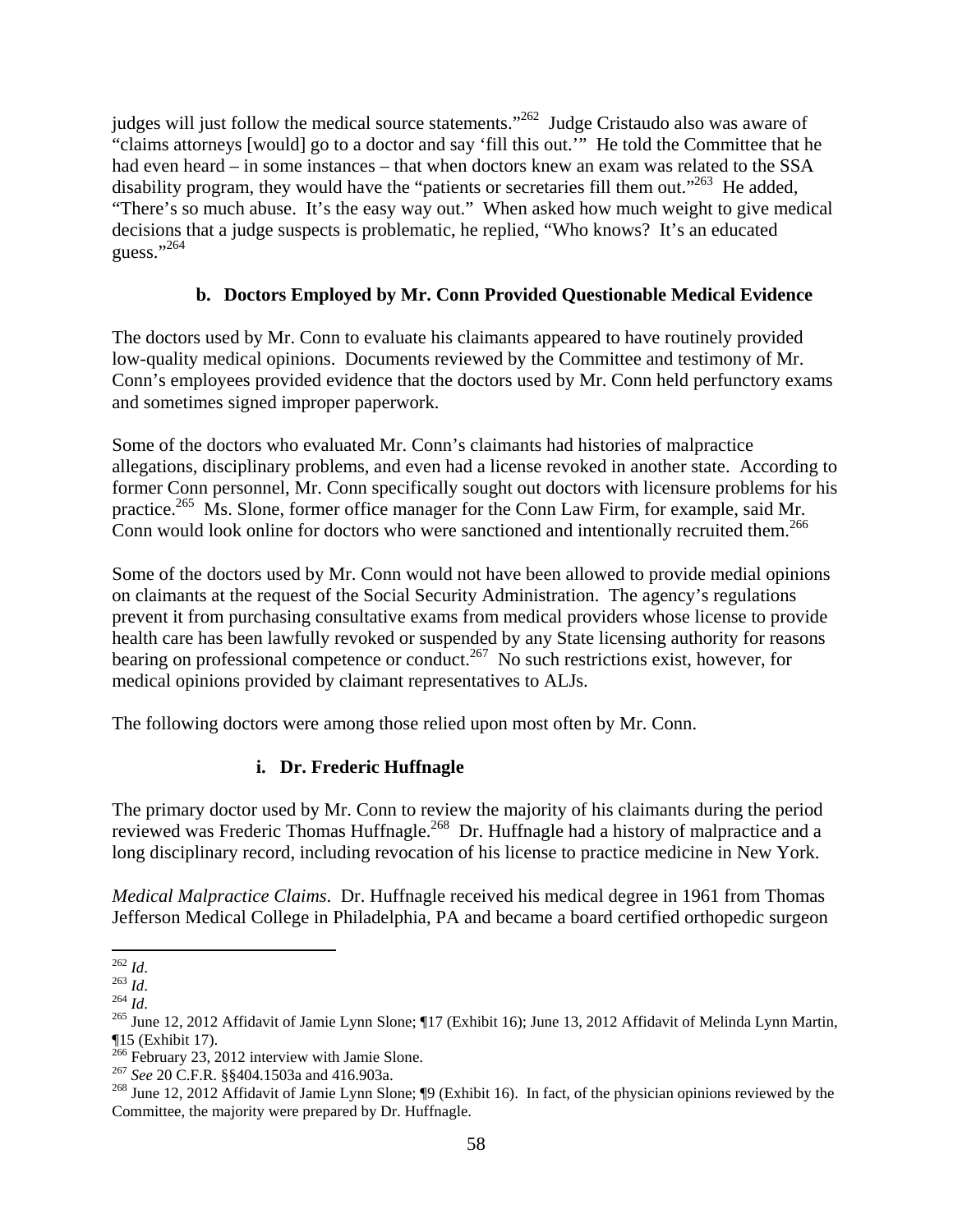in 1970.<sup>269</sup> In his first ten years of practice, Dr. Huffnagle settled nine malpractice suits, had his staff privileges revoked by at least one hospital, and provided false statements on his application for staff privileges at another hospital.<sup>270</sup>

In 1968, Dr. Huffnagle gained staff privileges at Beverly Hospital and Hunt Memorial Hospital, both located in Massachusetts. Two years later, in 1970, Beverly Hospital placed Dr. Huffnagle on probation for scheduling an experimental surgery that neither he, nor anyone else at the hospital, had previously performed. The next year, in 1971, Beverly Hospital declined to renew his staff privileges citing the above incident among "other serious continuing difficulties."<sup>271</sup> Despite losing privileges at Beverly Hospital, Dr. Huffnagle continued to practice at Hunt Memorial.<sup>272</sup> In total, his eight years of practice in Massachusetts resulted in five separate malpractice suits resulting in payments to patients.<sup>273</sup>

One of the malpractice lawsuits involved a patient of Dr. Huffnagle who suffered from osteoarthritis. Dr. Huffnagle implanted the wrong size of artificial knee in the patient and later fractured a bone and ruptured a tendon removing the knee, leaving the patient permanently bound to a wheel chair. $274$ 

In 1981, Dr. Huffnagle moved to California and gained staff privileges at Westminster Hospital where he practiced for one year and had four more malpractice suits filed against him.<sup>275</sup> He appears to have gained his privileges at Westminster by falsifying answers in his application, claiming no other hospital failed to renew his privileges and there were no settlements paid related to malpractice claims against him.<sup>276</sup> After that one year in California, Dr. Huffnagle moved back to Massachusetts and was hired by Massachusetts Osteopathic after being rejected at Hunt Memorial Hospital.<sup>277</sup>

*Falsifying Application*. Dr. Huffnagle garnered several monetary fines and had his license revoked in one state for providing false answers on applications for his medical licenses. On March 3, 1999, the Massachusetts Board of Registration entered an order imposing a reprimand and a \$7,500 fine for providing false answers on two Massachusetts license renewal applications and a Pennsylvania license renewal application.<sup>278</sup> On May 20, 1999, he had his license revoked in New York for providing false answers on three previous license renewals in other states.<sup>279</sup>

1

<sup>&</sup>lt;sup>269</sup> Small Percentage of Doctors Responsible for Surge in Malpractice Suits, Rates, BOSTON GLOBE, June 16, 1986, 177 *Id.*<br>279 *Id.*<br>271 *Id.*<br>271 *Id.*<br>272 *Id.*<br>274 *Id.*<br>275 *Id.*<br>275 *Id.*<br>276 *Id.*<br>276 *Id.* 

Surrender Order BPMC No. 99-184,

http://w3.health.state.ny.us/opmc/factions.nsf/0/a7fd6ec05fca9a3985256a4a0047d70f/\$FILE/lc208366.pdf. 279 *Id.*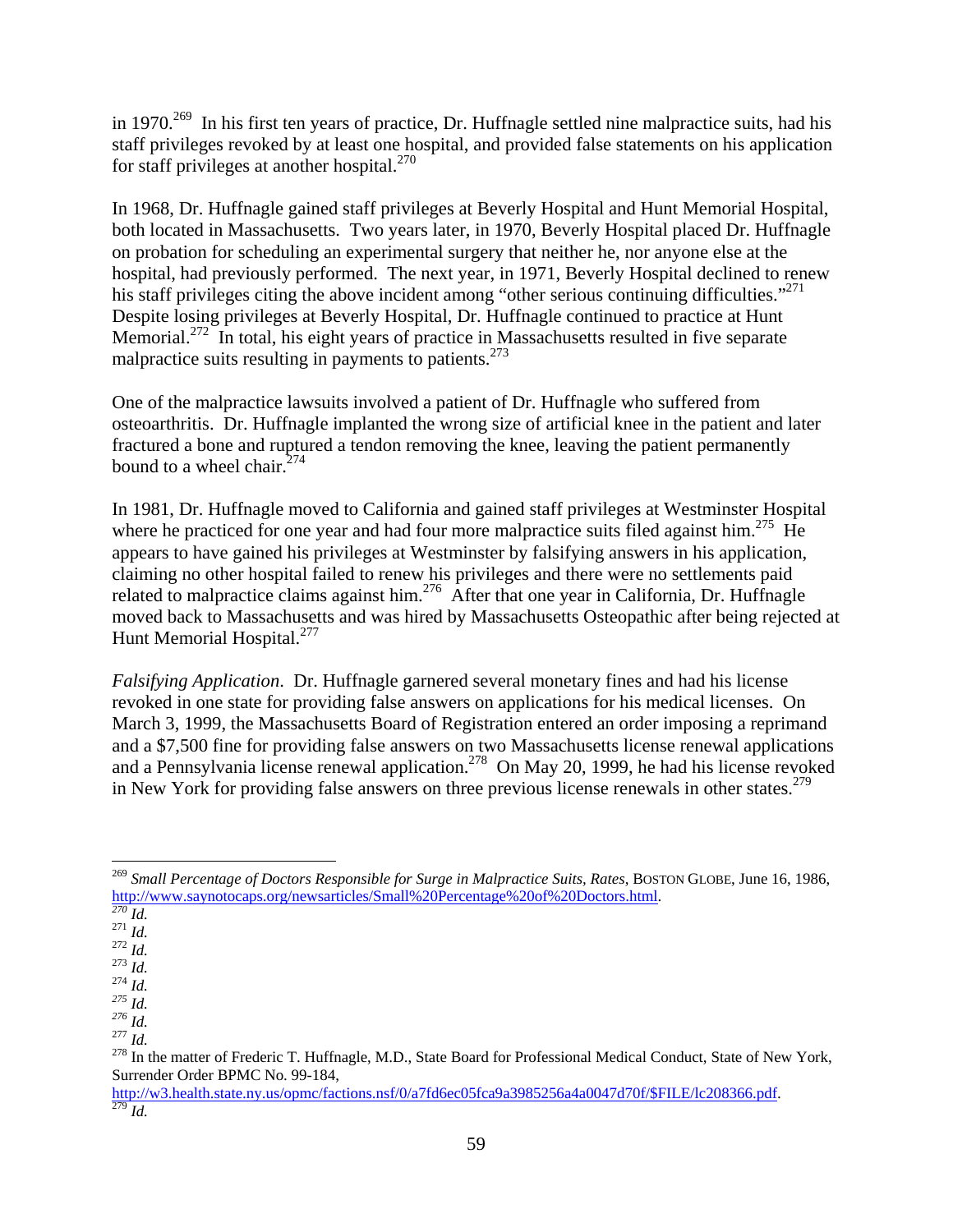On March 23, 2000, Dr. Huffnagle was placed on one year probation in Pennsylvania and was reprimanded and assessed a \$400 fine for providing false answers on a previous application.<sup>280</sup>

*Dr. Huffnagle's Opinions in Support of Mr. Conn's Claimants*. Dr. Huffnagle routinely found that Mr. Conn's claimants were disabled and could not perform any work. Many of Dr. Huffnagle's examinations were performed on site in the Conn Law Firm's "medical suite."

For two days each month, Dr. Huffnagle would travel 250 miles to Stanville, Kentucky from Bowling Green, Kentucky to evaluate individuals referred to him by Mr. Conn.<sup>281</sup> The claimants would be scheduled for an examination by Dr. Huffnagle in 10 to 20 minute increments and he would meet with a large number of claimants each day.<sup>282</sup> For example, a schedule for Dr. Huffnagle's exams produced by the Conn Law Firm indicated on February 1, 2007 Dr. Huffnagle was scheduled to see 35 claimants and review the medical files for two other claimants and prepare opinions.283 The first appointment was scheduled for 9 a.m. and the last at 6:20 p.m. Claimants were scheduled at 10 to 20 minute increments; at times, two claimants were scheduled for the same time slot. $284$ 

The claimants scheduled to see Dr. Huffnagle were typically also listed on the DB Lists created by Mr. Conn and Judge Daugherty.<sup>285</sup> For example, the list of 35 individuals scheduled for Dr. Huffnagle on February 1, 2007 included 25 claimants also listed on the February 2007 DB List, all of which noted "physical."286

Dr. Huffnagle's wife would assist him by dictating the medical opinions, which were later transcribed by an outside service.<sup>287</sup> Dr. Huffnagle would provide a short description of the claimant's condition, which consisted mainly of information the claimant reported to Dr. Huffnagle. This included information on the claimant's chief complaint; the history of the present illness; past surgical history; medications; social history; activities of daily living; physical examination; impressions; and discussion.

<sup>280</sup> *Disciplinary Action*, Pennsylvania State Board of Med. Newsletter (Pennsylvania State Board of Med., Harrisburg, PA), Spring 2001, at 7, www.state.pa.us/portal/server.pt/document/487090/mednews01\_pdf.<br><sup>281</sup> *See* CLF033386, "Frederic Huffnagle, M.D.; Orthopedic Surgeon; 720 Chestnut Street, Suite 102; Bowling

Green, Kentucky 42101." *See, i.e*., CLF033360 and CLF033356 scheduling evaluations for Dr. Huffnagle on July 26 and 27, 2007. Exhibit 44.

<sup>282</sup> *See* CLF033399, "Dr. Huffnagle Appts for 2/1/07; CLF033384, "Dr. Huffnagle's Appt's for 3/27/07;" CLF033392, "Dr. Huffnagle Appt 03/01/07;" CLF033378, "Dr. Huffnagle Appt's for 4/27/07;" CLF033371, "Dr. Huffnagle's Appt's for 05/24/07." Exhibit 44.

<sup>&</sup>lt;sup>283</sup> See CLF033399, "Dr. Huffnagle appts for 2/1/07, listing 35 claimant appointments and two "file reviews." Exhibit 44.<br> $^{284}$  *Id.* 

<sup>&</sup>lt;sup>285</sup> *Compare* CLF030651-52, "February D.B. 2007 Due Date 02/15/07" (Exhibit 18) to CLF033399, "Dr. Huffnagle Appts for 2/1/07." (Exhibit 44). The February DB List included a total of 36 total claimants with four noting "Decision has been sent!" *Also compare* CLF030646-48, "D.B. March 2007 List Due March 7, 2007" (Exhibit 18) to CLF033392, "Dr. Huffnagle Appt 03/01/07." (Exhibit 44) The March DB List contains 44 names; 14 of those names are listed on Dr. Huffnagle's appointment schedule for March 1, 2007, all of which noted "physical" on the March DB List.

<sup>286</sup> *Compare* CLF030651-52, "February D.B. 2007 Due Date 02/15/07" (Exhibit 18) to CLF033399, "Dr. Huffnagle Appts for  $2/1/07$ ." (Exhibit 44).

June 12, 2012 Affidavit of Jamie Lynn Slone, ¶10 (Exhibit 16).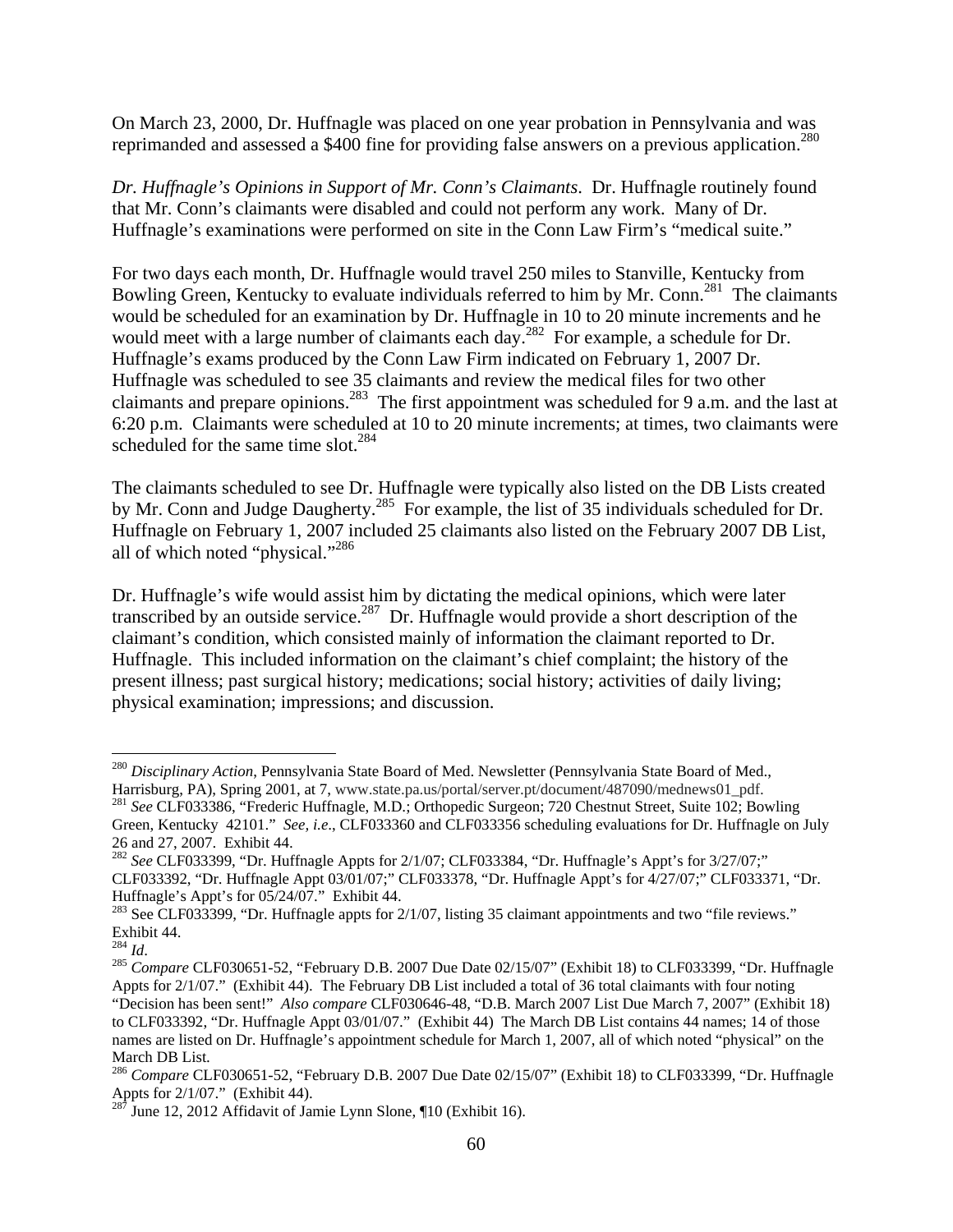In addition to the report of his examination, Dr. Huffnagle would also sign a Residual Functional Capacity ("RFC") form for each claimant. This is a standard form provided by doctors on behalf of disability claimants and used by all ALJ's. Its purpose "is to determine the [claimant's] ability to do work related activities on a day-to-day basis in a regular work setting."<sup>288</sup> Once a doctor measures an individual's ability to do these activities, the results are tabulated using guidelines provided by SSA, and a claimant's "capacity" for work is determined. Using the RFC in combination with a claimant's age, education and work experience, an ALJ would decide whether someone qualified for disability benefits.

The RFC measures an individual capacity for work by requesting information on: (1) the weight an individual could lift or carry; (2) the time in an 8 hour work day the claimant could stand or walk; (3) the time an individual could sit in an 8 hour work day; (4) how often the individual could perform certain postural activities; (5) the claimant's limitations with regard to certain physical and communicative functions; and (6) the claimant's ability to tolerate environmental activities and conditions.

Under agency rules, each RFC is supposed to be tailored to describe each claimant's individual exact abilities.<sup>289</sup> Because each individual has different abilities, and the forms require a complex set of data, it follows that finding two RFC's that are exactly alike should be a rare occurrence. Claimants who visited Dr. Huffnagle, however, were given the exact same RFCs over and over again. While the form was intended to accurately reflect the claimant's limitations as observed by Dr. Huffnagle, that was not the case.

Assigning multiple claimants the same RFCs was not an accident, but rather appears to have been an effort to tailor evidence to Judge Daugherty's preferences. For claimants on the DB Lists which Judge Daugherty noted "physical," this was understood by Mr. Conn's staff to mean the claimant needed evidence of some sort of a physical disability.<sup>290</sup> Dr. Huffnagle was then asked provide evidence of physical disabilities and sign a RFC associated with the claimant's physical limitations.291

Rather than providing detailed evaluations for each individual claimant, Dr. Huffnagle submitted the same evidence for dozens of claimants. A former employee of Mr. Conn testified the firm used several versions of the RFC form with all information completed before any exam took place. These same versions were used in rotation regardless of the claimant's medical condition;

<sup>&</sup>lt;sup>288</sup> This language was present on all forms submitted in conjunction with the forms completed by Dr. Huffnagle for Mr. Conn's claimants. See, e.g., CLF029445-48. Exhibit 44.

<sup>&</sup>lt;sup>289</sup> See 20 C.F.R. Appendix 2 to Subpart P of Part  $404$  – Medical Vocational Guidelines ("In the application of the rules, the individual's residual functional capacity (i.e., the maximum degree to which the individual retains the capacity for sustained performance of the physical-mental requirements of jobs), age, education and work experience must first be determined. When assessing the person's residual functional capacity, we consider his or her symptoms (such as pain), signs, and laboratory findings together with other evidence we obtain. The correct disability decision (i.e., the issue of ability to engage in substantial activity) is found by then locating the individual's specific vocational profile.").

<sup>&</sup>lt;sup>290</sup> See June 12, 2012 Affidavit of Jamie Lynn Slone; ¶6 (Exhibit 16).

<sup>&</sup>lt;sup>291</sup> See June 12, 2012 Affidavit of Jamie Lynn Slone;  $\sqrt[6]{9}$  (Exhibit 16).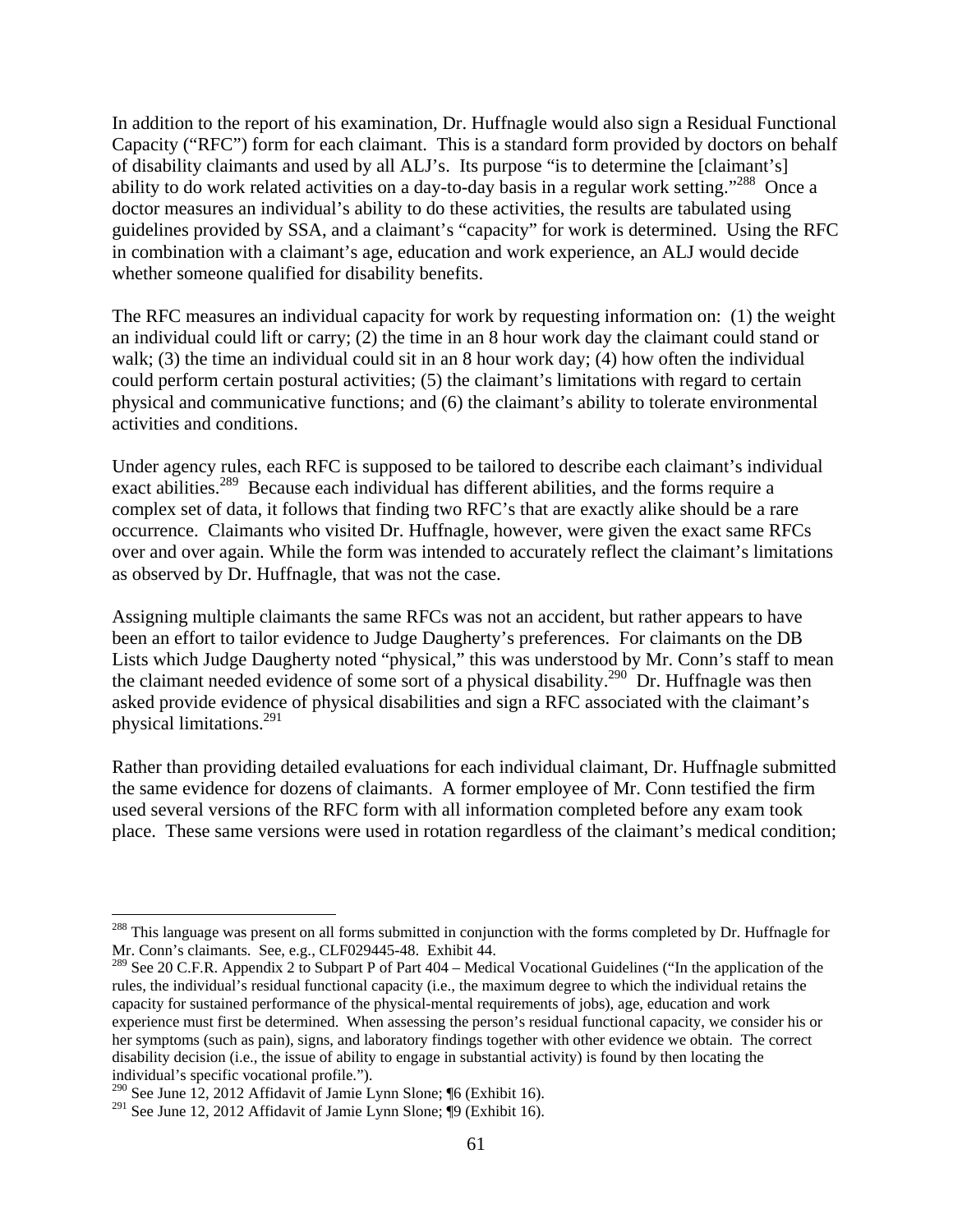just the names and Social Security numbers at the top of the form were changed. While Dr. Huffnagle did not write or edit the RFCs, he routinely signed them.<sup>292</sup>

The Committee reviewed 837 RFCs signed by Dr. Huffnagle ranging in date from July 2005 to September 2010. A pattern emerged in which large groups of Mr. Conn's claimants had the same limitations and were submitting the same forms – all suggesting that only the names and Social Security numbers were changed on these forms. The Committee found 15 versions of the RFC that were used and approximately 15 groups of claimants, each having the exact same limitations. For example, 54 of Mr. Conn's claimants reviewed by Dr. Huffnagle submitted "RFC Form Version 1," indicating they all had the same limitations: $^{293}$ 

### **RFC Form Version 1**

| <b>Physical Act</b>                  | <b>Limitations</b>   |
|--------------------------------------|----------------------|
| Lifting / $Carrying$                 | 8 pounds / 5 pounds  |
| Standing / Walking                   | 3 hours / 30 minutes |
| Total Sitting / Without Interruption | 4 hours / 30 minutes |

The following chart identifies the features of each version of the RFC form used by Mr. Conn's claimants examined by Dr. Huffnagle. It also provides the number of claimants Dr. Huffnagle submitted each version of the RFC for Mr. Conn's claimants' case decided by Judge Daugherty:

<sup>&</sup>lt;sup>292</sup> June 12, 2012 Affidavit of Jamie Lynn Slone;  $\P$ 13 (Exhibit 16).

<sup>&</sup>lt;sup>293</sup> Dr. Huffnagle signed 15 version of RFCs. Each version can be found at Exhibit 45.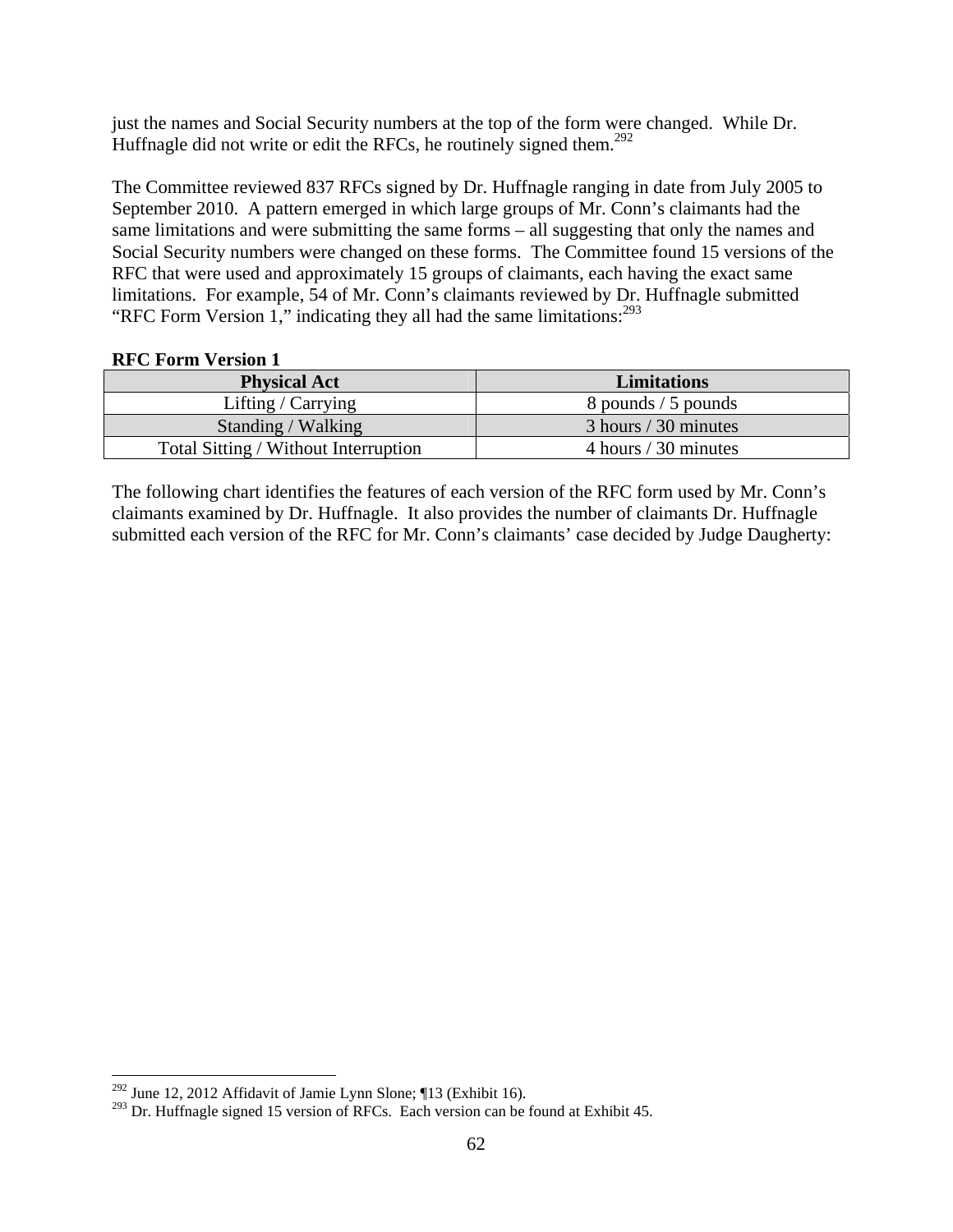| <b>RFC</b>     | ru o'r ormo orgaeu o'y Dri rhunnagie anu ouonniecu o'y niri conn eo ouuge Duagnerey<br><b>Lifting / Carrying</b> | <b>Standing/Walking</b> | <b>Sitting / Without</b> | <b>Number of</b>      |
|----------------|------------------------------------------------------------------------------------------------------------------|-------------------------|--------------------------|-----------------------|
| <b>Version</b> |                                                                                                                  |                         | Interruption             | <b>Claimants with</b> |
|                |                                                                                                                  |                         |                          | same RFC              |
| $\mathbf{1}$   | 8 pounds / 5 pounds                                                                                              | 3 hours / 30 minutes    | 4 hours / 30 minutes     | 54                    |
| $\overline{2}$ | 10-15 pounds $/4-5$                                                                                              | 2-3 hours $/30$         | 3-4 hours / 15-20        | 55                    |
|                | pounds                                                                                                           | minutes                 | minutes                  |                       |
| 3              | $8-10$ pounds / 5                                                                                                | 2-3 hours / 15-30       | 3 hours / 30-45          | 43                    |
|                | pounds                                                                                                           | minutes                 | minutes                  |                       |
| $\overline{4}$ | $8-10$ pounds / 5                                                                                                | 2 hours / 20 minutes    | 4-5 hours $/ 15 - 30$    | 53                    |
|                | pounds                                                                                                           |                         | minutes                  |                       |
| 5              | 10 pounds / 5 pounds                                                                                             | 1 hour $/$ 20 minutes   | 5 hours / 30 minutes     | 47                    |
| 6              | 10 pounds $/$ 5 pounds                                                                                           | 2 hours / 30 minutes    | 4 hours / 30 minutes     | 50                    |
| 7              | 10 pounds / 5 pounds                                                                                             | 3 hours / 30 minutes    | $3$ hours $/1$ hour      | 50                    |
| 8              | 15-20 pounds $/ 10$                                                                                              | 2-3 hours $/30$         | 3 hours / 30 minutes     | 38                    |
|                | pounds                                                                                                           | minutes                 |                          |                       |
| 9              | 20 pounds / 15 pounds                                                                                            | 1 hour / 30 minutes     | 4 hours / 30 minutes     | 97                    |
| 10             | $5-10$ pounds / 5                                                                                                | 1-2 hours $/30$         | 4-5 hours / 15-20        | 52                    |
|                | pounds                                                                                                           | minutes                 | minutes                  |                       |
| 11             | 15 pounds / 5 pounds                                                                                             | 3 hours / 20-30         | 4 hours / 30 minutes     | 48                    |
|                |                                                                                                                  | minutes                 |                          |                       |
| 12             | 15 pounds / 10 pounds                                                                                            | 1 hour / 30 minutes     | 4 hours / 30 minutes     | 54                    |
| 13             | 10 pounds $/ 7-8$                                                                                                | 3 hours / 20 minutes    | 3 hours / 45 minutes     | 37                    |
|                | pounds                                                                                                           |                         |                          |                       |
| 14             | 20 pounds / 10 pounds                                                                                            | 2 hours / 30 minutes    | 4 hours / 30 minutes     | 61                    |
| 15             | 25 pounds $/10$ pounds                                                                                           | 3 hours / 20 minutes    | 3 hours / 30 minutes     | 17                    |
|                | $756^{294}$                                                                                                      |                         |                          |                       |

**RFC Forms Signed by Dr. Huffnagle and Submitted by Mr. Conn to Judge Daugherty** 

The RFC then asked the signing doctor to rate the ability for each claimant to perform 22 activities by checking a box associated with of the following responses: never; occasionally; frequently; or constantly. The 22 activities listed were: climbing; balancing; stooping; crouching; kneeling; crawling; reaching; handling; feeling; pushing/pulling; seeing; hearing; speaking; heights; moving machinery; temperature extremes; chemicals; dust; noise; fumes; humidity; and vibration.

All of these marked categories matched, in the same manner as the above cited similarities. Setting aside the first three categories listed above and just considering the 22 categories to be marked in four ways, the possibility of two claimants having the exact same limitations is statistically remote. Yet, in just the RFCs submitted in support of Mr. Conn's clients to Judge Daugherty reviewed by the Committee, Dr. Huffnagle determined up to 97 of Mr. Conn's claimants had the exact same limitations.

 $294$  The Committee determined that 81 of Dr. Huffnagle's decisions did not appear to fall into one of the cited groups of claimants.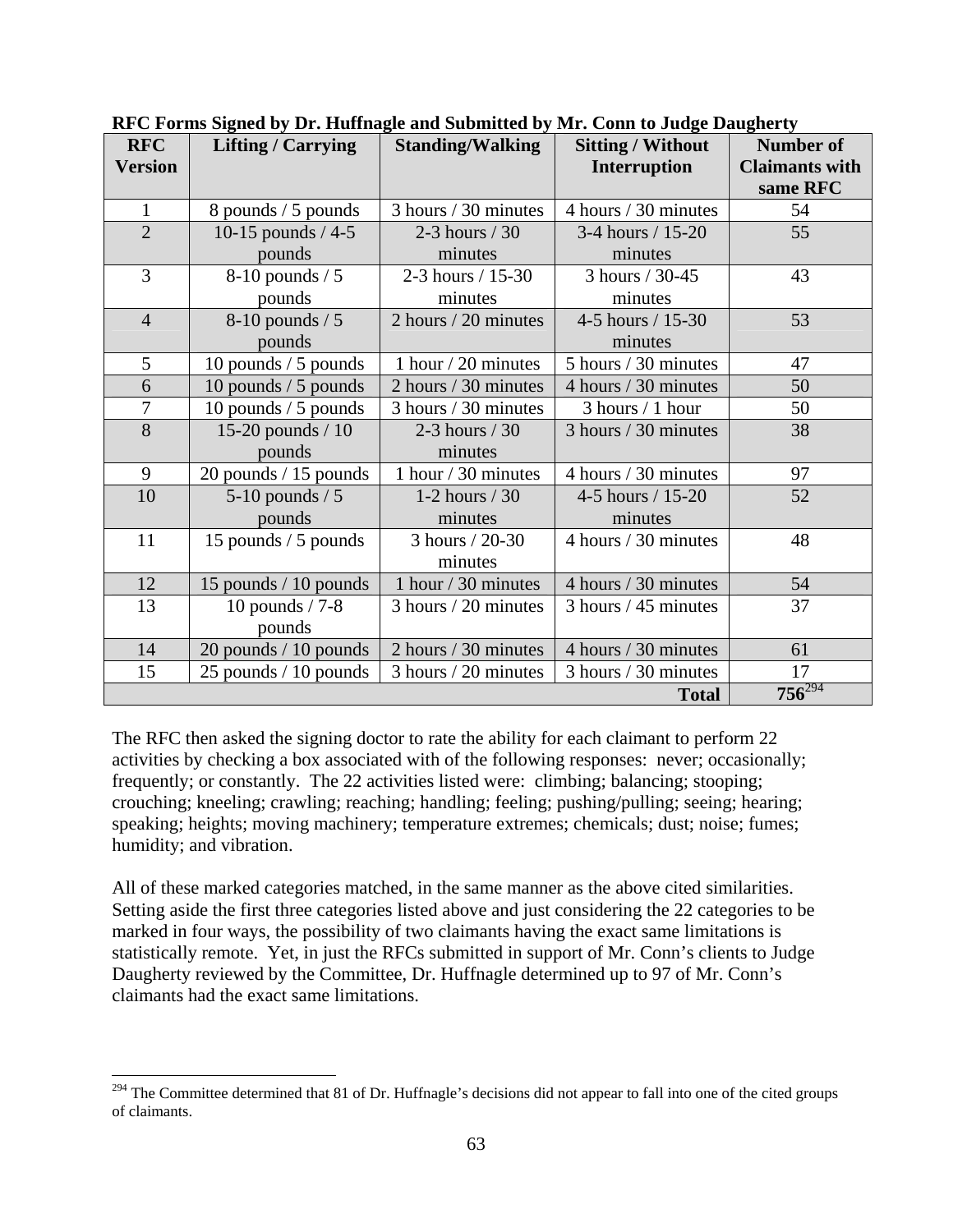The similar number of claimants in each group is consistent with allegations the RFC forms were rotated on a regular basis as Dr. Huffnagle saw each claimant.<sup>295</sup>

Dr. Huffnagle died on October 5, 2010.<sup>296</sup>

 $\overline{a}$ 

# **ii. Dr. David P. Herr, D.O.**

As part of its review, the Committee also reviewed 102 assessments by Dr. Herr submitted to Judge Daugherty in support of Mr. Conn's claimants.

*Analysis of Dr. Herr's Opinions*. Dr. Herr is an orthopedist located in West Union, Ohio, but his opinions stated evaluations of Mr. Conn's clients were performed in the Law Offices of Eric C. Conn. The majority of claimants examined by Dr. Herr also submitted RFC's identical to the ones listed above for claimants reviewed by Dr. Huffnagle. While claimants examined by Dr. Herr submitted only 11 of the 15 RFC versions cited above, over 94 percent of the RFC's reviewed by the Committee were one of these 15.

<sup>&</sup>lt;sup>295</sup> See June 12, 2012 Affidavit of Jamie Lynn Slone; ¶13 (Exhibit 16); June 13, 2012 Affidavit of Melinda Lynn Martin. ¶11 (Exhibit 17).

<sup>296</sup> Obituary, Dr. Frederic Huffnagle, October 5, 2010, http://www.legacy.com/obituaries/tennessean/obituary.aspx?page=lifestory&pid=145826864#fbLoggedOut.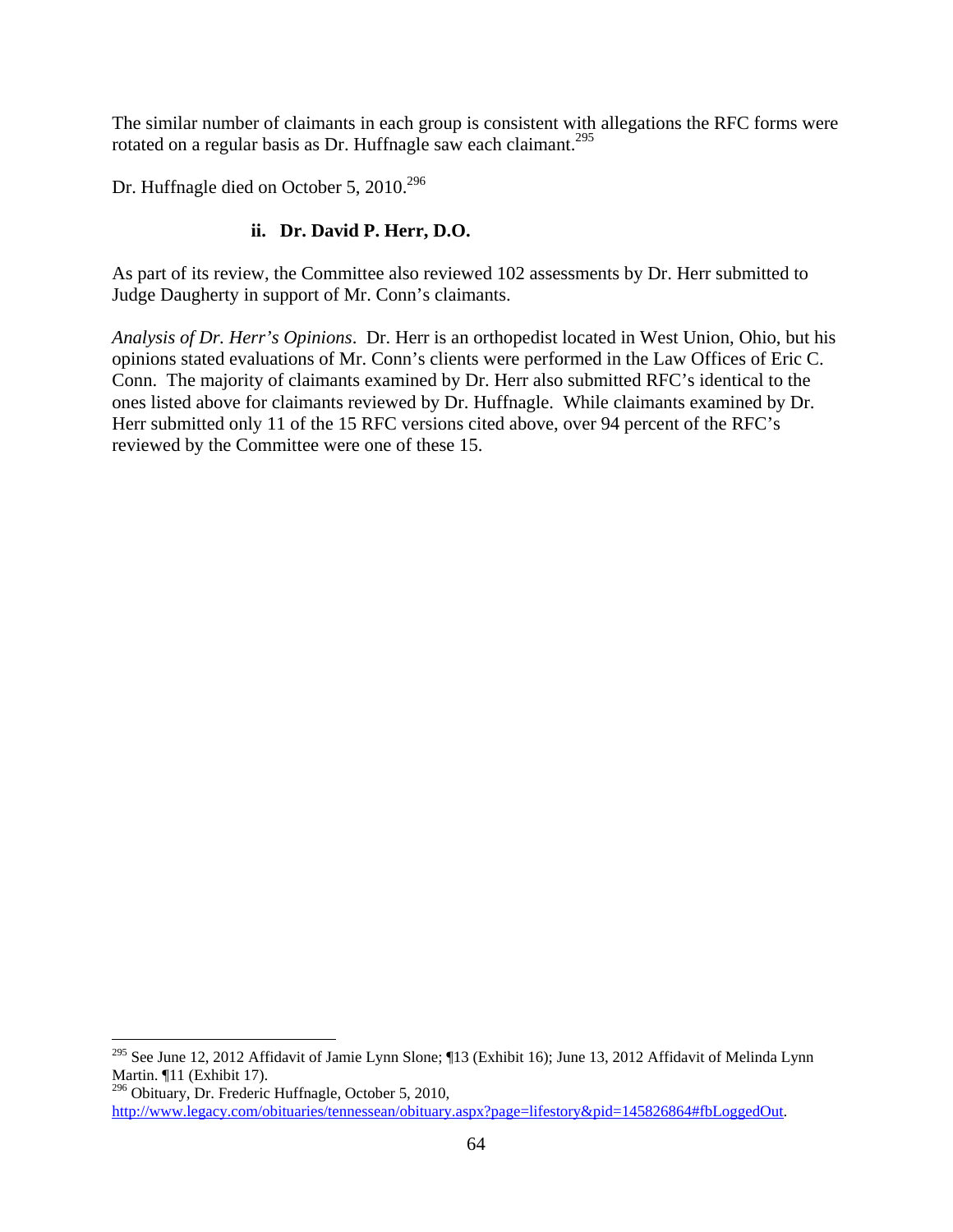| $\mathbf{r}$ computed by $\mathbf{r}$ and $\mathbf{r}$ and $\mathbf{r}$ and $\mathbf{r}$ and $\mathbf{r}$ computed by $\mathbf{r}$<br><b>RFC</b> |                           |                         |                          | Number of             |
|--------------------------------------------------------------------------------------------------------------------------------------------------|---------------------------|-------------------------|--------------------------|-----------------------|
|                                                                                                                                                  | <b>Lifting / Carrying</b> | <b>Standing/Walking</b> | <b>Sitting / Without</b> |                       |
| <b>Version</b>                                                                                                                                   |                           |                         | Interruption             | <b>Claimants with</b> |
|                                                                                                                                                  |                           |                         |                          | same RFC              |
| $\mathbf{1}$                                                                                                                                     | 8 pounds / 5 pounds       | 3 hours / 30 minutes    | 4 hours / 30 minutes     | 6                     |
| $\overline{2}$                                                                                                                                   | 10-15 pounds $/4-5$       | 2-3 hours $/30$         | 3-4 hours / 15-20        | 18                    |
|                                                                                                                                                  | pounds                    | minutes                 | minutes                  |                       |
| 3                                                                                                                                                | $8-10$ pounds / 5         | 2-3 hours / 15-30       | 3 hours / 30-45          | $\overline{4}$        |
|                                                                                                                                                  | pounds                    | minutes                 | minutes                  |                       |
| $\overline{4}$                                                                                                                                   | $8-10$ pounds / 5         | 2 hours / 20 minutes    | 4-5 hours $/ 15 - 30$    | 17                    |
|                                                                                                                                                  | pounds                    |                         | minutes                  |                       |
| 5                                                                                                                                                | 10 pounds / 5 pounds      | 1 hour / 20 minutes     | 5 hours / 30 minutes     | 13                    |
| 6                                                                                                                                                | 10 pounds $/5$ pounds     | 2 hours / 30 minutes    | 4 hours / 30 minutes     | 8                     |
| $\overline{7}$                                                                                                                                   | 10 pounds / 5 pounds      | 3 hours / 30 minutes    | $3$ hours $/1$ hour      | n/a                   |
| 8                                                                                                                                                | 15-20 pounds $/ 10$       | 2-3 hours $/30$         | 3 hours / 30 minutes     | 8                     |
|                                                                                                                                                  | pounds                    | minutes                 |                          |                       |
| 9                                                                                                                                                | 20 pounds / 15 pounds     | 1 hour / 30 minutes     | 4 hours / 30 minutes     | n/a                   |
| 10                                                                                                                                               | $5-10$ pounds / 5         | 1-2 hours $/30$         | 4-5 hours / 15-20        | 5                     |
|                                                                                                                                                  | pounds                    | minutes                 | minutes                  |                       |
| 11                                                                                                                                               | 15 pounds / 5 pounds      | 3 hours / 20-30         | 4 hours / 30 minutes     | 6                     |
|                                                                                                                                                  |                           | minutes                 |                          |                       |
| 12                                                                                                                                               | 15 pounds / 10 pounds     | 1 hour / 30 minutes     | 4 hours / 30 minutes     | n/a                   |
| 13                                                                                                                                               | 10 pounds $/ 7-8$         | 3 hours / 20 minutes    | $3$ hours / 45 minutes   | 10                    |
|                                                                                                                                                  | pounds                    |                         |                          |                       |
| 14                                                                                                                                               | 20 pounds / 10 pounds     | 2 hours / 30 minutes    | 4 hours / 30 minutes     | n/a                   |
| 15                                                                                                                                               | 25 pounds $/10$ pounds    | 3 hours / 20 minutes    | 3 hours / 30 minutes     | $\mathbf{1}$          |
|                                                                                                                                                  | $96^{297}$                |                         |                          |                       |

**RFC Forms Signed by Dr. Herr and Submitted by Mr. Conn to Judge Daugherty** 

Just as cited above, the RFC then asked the signing doctor to rate the ability for each claimant to perform 22 activities by checking a box associated with of the following responses: never; occasionally; frequently; or constantly. The 22 activities listed were: climbing; balancing; stooping; crouching; kneeling; crawling; reaching; handling; feeling; pushing/pulling; seeing; hearing; speaking; heights; moving machinery; temperature extremes; chemicals; dust; noise; fumes; humidity; and vibration. All of these marked categories matched, in the same manner as the above cited similarities.

Finally, in most opinions by Dr. Herr reviewed by the Committee, the doctor arrived at the exact same conclusion, using the exact same wording: "In my opinion, it can be stated within a reasonable degree of medical certainty that the claimant will not regain functional capacities with treatment that would support a return to work."

*Agency Analysis*. In late 2011, the Division of Quality within the Social Security Administration reviewed 10 of Dr. Herr's opinions that were adjudicated by Judge Daugherty. That review determined that "Dr. Herr uses the same language to describe the purpose of the evaluation and,

 $^{297}$  The remaining six RFCs reviewed do not fall into one of the listed categories.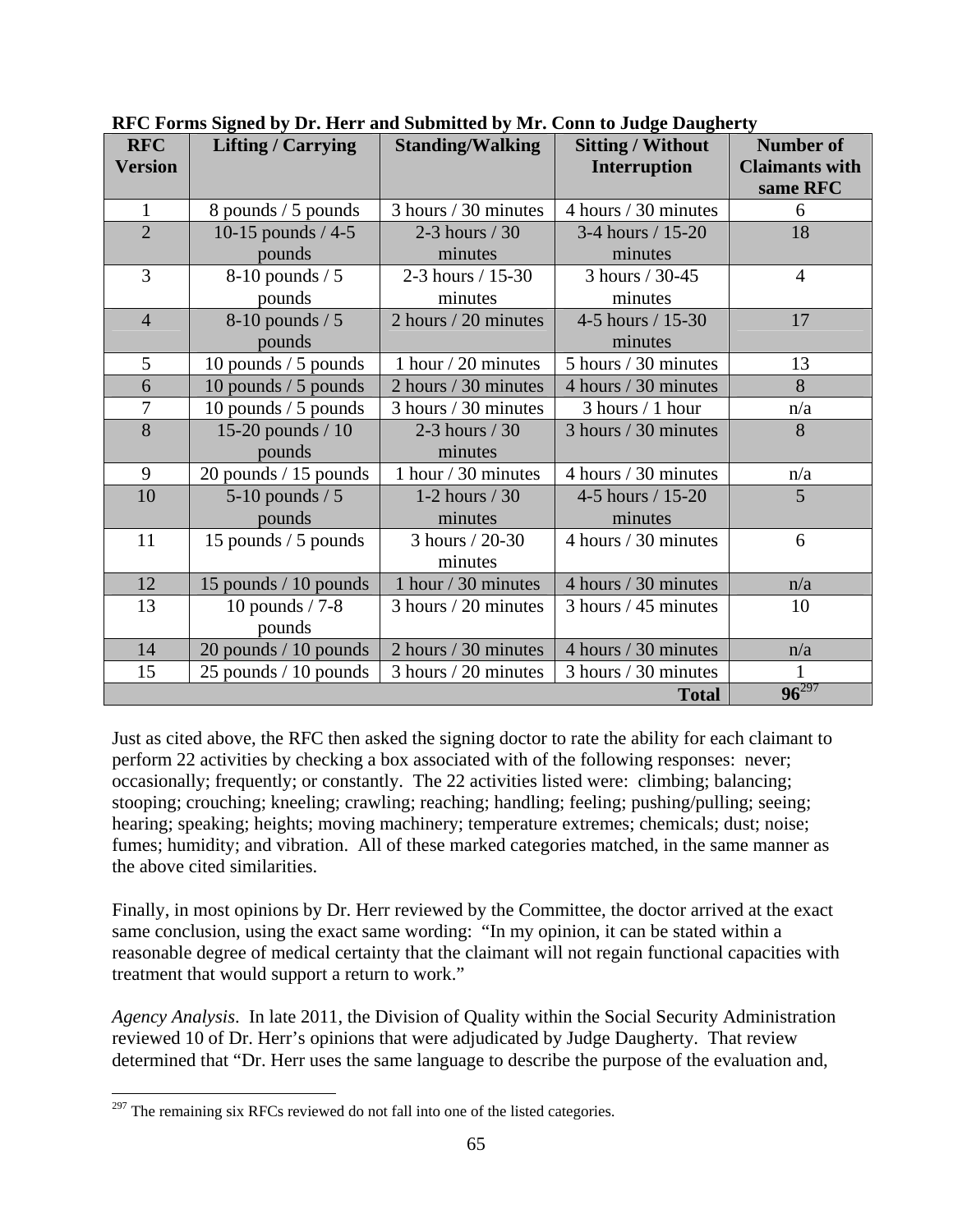with some small variances, how the impairment(s) affect the claimant's life."<sup>298</sup> The same review found that, in his opinions, Dr. Herr summarized the medical evidence in the record, but did not find additional impairments. Instead, Dr. Herr used the "claimant's medical history, their subjective complaints and his physical examination to determine [the claimant] to have greater limitations than may have been expressed by either a treating source or a State Agency medical consultant just four to six months prior."<sup>299</sup> The agency also noted that in all cases reviewed, Dr. Herr determined the claimant was unable to sustain an eight-hour work day.<sup>300</sup>

According to documents provided by Mr. Conn, Dr. Herr was paid up to \$650 for each claimant he reviewed and provided an opinion.<sup>301</sup>

The Committee requested to interview Dr. Herr through his attorney, but he declined to cooperate.

# **iii. Dr. Brad Adkins, Ph.D.**

During the period under review, Dr. Adkins worked as a Clinical Psychologist at the Pikeville Medical Center in Pikeville, Kentucky. He received his bachelor of science at Pikeville College; Master of Science in Clinical Psychology at Morehead State University; and his doctoral degree from The Union Institute and University of Cincinnati, Ohio.<sup>302</sup>

Dr. Adkins began performing evaluations of disability claimants for the Social Security Administration through the Commonwealth of Kentucky's Disability Determination Services around 2005.303 At the same time, Dr. Adkins contacted and met with Mr. Conn to perform evaluations for Mr. Conn's disability claimants as well.<sup>304</sup> When they met, Mr. Conn and Dr. Adkins determined that Mr. Conn would pay Dr. Adkins \$300 per claimant Dr. Adkins reviewed; that fee later increased to \$350 per claimant.<sup>305</sup>

*Dr. Adkins Evaluated Mr. Conn's Claimants*. When Judge Daugherty indicated "mental" in his monthly call to Mr. Conn's law firm listing the claimants he would approve on-the-record, Mr. Conn would usually send those claimants to Dr. Brad Adkins.<sup>306</sup>

Dr. Adkins explained to the Committee an employee for Mr. Conn would contact him each month to set up the appointments with Mr. Conn's claimants. On average, Mr. Conn would send Dr. Adkins around 20 claimants each month.<sup>307</sup> Dr. Adkins would meet with these claimants in

<sup>&</sup>lt;sup>298</sup> Social Security Administration, DRAFT: Report of the Division of Quality's Review of Decisions Issued by the Huntington, WV Hearing Office, August 15,2011, PSI-SSA-95D2-044759. Exhibit 46.<br><sup>299</sup> Id.

<sup>&</sup>lt;sup>299</sup> *Id.*<br><sup>300</sup> *Id.*<br><sup>301</sup> See, i.e., CLF06038-39. Exhibit 43.<br><sup>302</sup> April 4, 2013 Committee Interview of Dr. Brad Adkins. See also Pikeville Medical Weight Loss Surgery Center,<br>Weight Loss Surgery Staff, http://www.pik

<sup>&</sup>lt;sup>303</sup> April 4, 2013 Committee interview of Dr. Brad Adkins.<br><sup>304</sup> *Id.*<br><sup>305</sup> *Id.*<br><sup>306</sup> June 12, 2012 Committee Affidavit of Jamie Lynn Slone, ¶ 14 (Exhibit 16).<br><sup>307</sup> April 4, 2013 Committee interview of Dr. Brad Adkin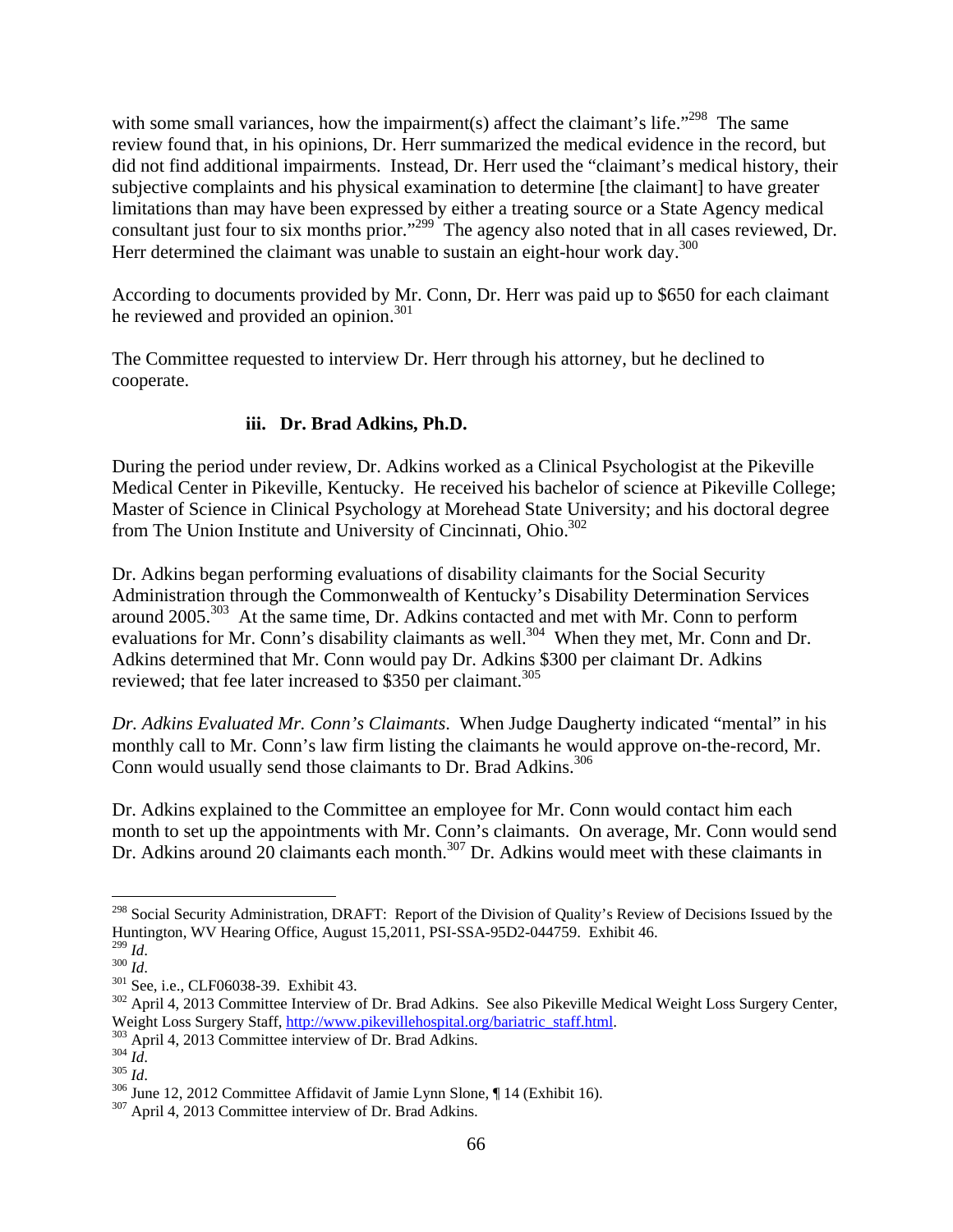his office in Betsy Layne, Kentucky on Tuesday afternoons. Since Dr. Adkins reviewed claimants at the request of the agency and local disability attorneys, he tailored his exam based on the request from each entity. For example, the agency could request that Dr. Adkins perform only a clinical interview, without additional testing, for which he received \$80 per exam, with a \$25 bonus if the completed exam was turned in within 15 days. When Dr. Adkins performed this exam at the request of the agency, he would examine and evaluate the patients by: (1) performing a clinical interview;  $308$  (2) reviewing the objective medical history;  $309$  and (3) a mental status exam. A mental status exam administered by Dr. Adkins included a series of questions on five domains of neuropsychological function: (1) language, both receptive and expressive; (2) attention; (3) concentration; (4) immediate, recent, and remote memory; and executive functioning and sensorium. 310

Dr. Adkins also explained when the agency requested he perform an IQ test, the agency paid Dr. Adkins \$150.00, with a \$25 bonus for a quick turnaround.<sup>311</sup>

Dr. Adkins charged the disability attorneys more depending on what exam elements they requested. He noted the mental status exam was replaced with the administration of an IQ test, which is a more involved exam, since the attorney paid  $$350.00$  per evaluation.<sup>312</sup>

*Dr. Adkin's RFC Forms*. Dr. Adkins also provided an RFC form to Mr. Conn describing the patient's limitations, though it focused on mental ability and limitations rather than physical limitations. The form stated that it sought "to determine this individual's ability to do workrelated activities on a day-to-day basis in a regular work setting."<sup>313</sup> The examiner was asked to describe the claimant's ability in one of the following ways:

- Unlimited: ability to function in his area is not limited by a mental impairment;
- Good: ability to function in this area is more than satisfactory;
- Fair: ability to function in this area is limited but not satisfactory;
- Poor: ability to function in this area is seriously limited but not precluded;
- None: no useful ability to function in this area.<sup>314</sup>

When Dr. Adkins initially started performing evaluations for Mr. Conn, he said he filled out the RFC forms himself. Subsequently, Mr. Conn's office contacted him and asked if they could fill out the RFC form for him, and bring him a copy of his exam report as well as the RFC to review and sign.<sup>315</sup> According to Ms. Slone, these forms, filled out in advance by Mr. Conn's office, were used in rotation and Dr. Adkins never requested they be edited based on each claimant's

<sup>&</sup>lt;sup>308</sup> Dr. Adkins explained the clinical interview included: assessing a patient's level of pain; how pain interfered with their life and in what domains; mental health history and any prior treatment; family mental health history; current mental state; substance abuse history; legal history; general family history; and any history of developmental delays. <sup>309</sup> According to Dr. Adkins, an objective medical history review included: academic and vocation history; any

behavioral observations; activities of daily living.<br><sup>310</sup> April 4, 2013 Committee interview of Dr. Brad Adkins.

<sup>&</sup>lt;sup>311</sup> *Id.* <sup>312</sup> *Id.* <sup>313</sup> *See, i.e.*, CLF016923-25. Exhibit 47. <sup>314</sup> *Id.* <sup>315</sup> April 4, 2013 Committee interview of Dr. Brad Adkins.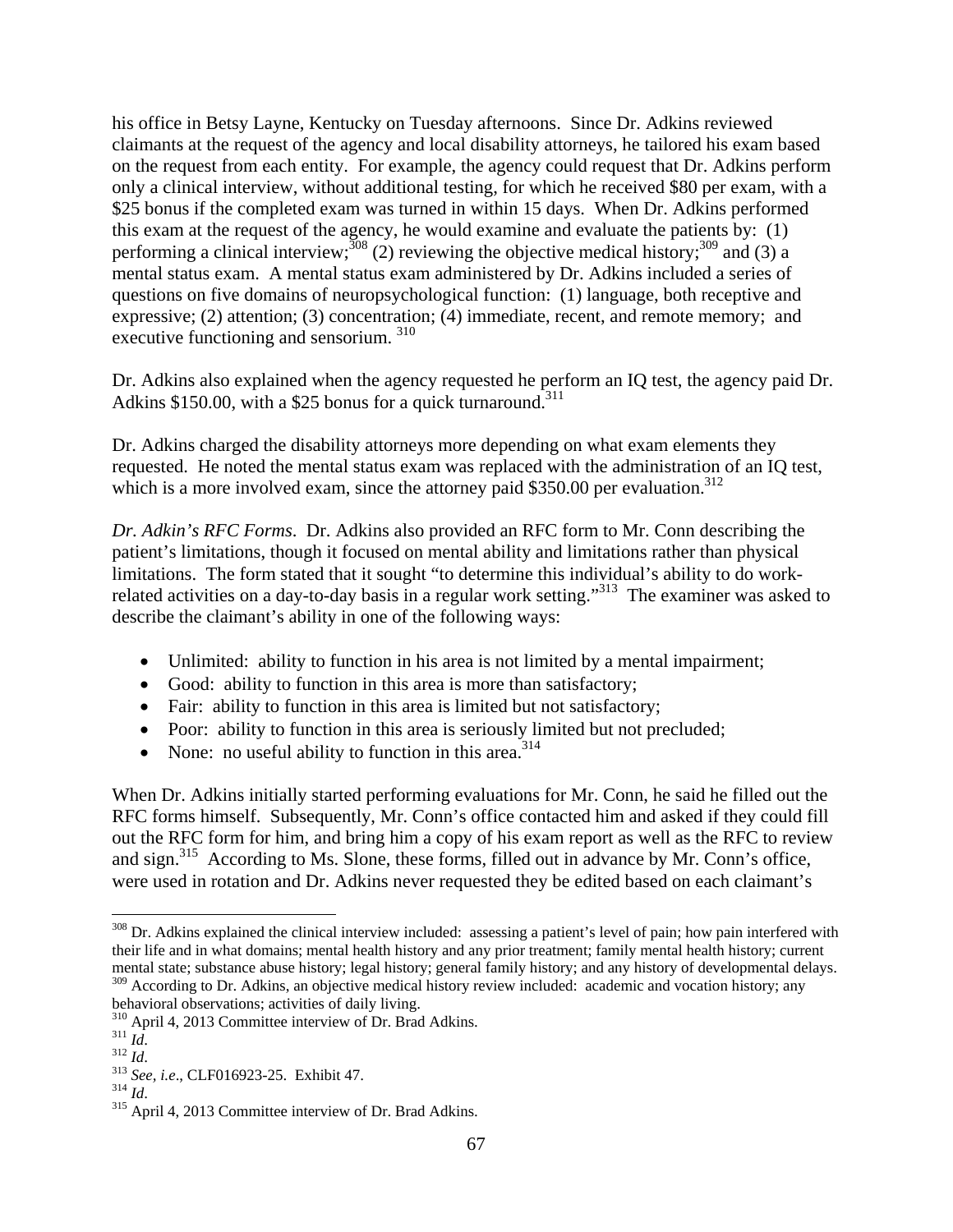individual condition.<sup>316</sup> Dr. Adkins admitted when he picked up payment at Mr. Conn's office for rendering the exams, he would sign the pre-filled forms.<sup>317</sup> He asserted, however, he reviewed each of the forms Mr. Conn prepared to ensure the form matched the claimant's limitations as described in Dr. Adkin's report.

*Mr. Conn Used Five Versions of the Mental RFC*. The majority of RFC forms signed by Dr. Adkins and reviewed by the Committee fell into one of five versions of the RFC.<sup>318</sup> While the names of the claimants were handwritten at the top of each RFC, the "X" in each box indicating the claimant's ability was computer generated.<sup>319</sup> Dr. Adkins explained the computer generated RFCs were filled out by Mr. Conn.<sup>320</sup> The Committee reviewed 182 RFC forms signed by Dr. Adkins in support of adult claims decided by Judge Daugherty. Of those, he signed one of five identical forms 132 times.

As noted below, the numerous variables (15 in all) of the claimants' abilities and related descriptors (i.e., unlimited to none, five in all) suggest these RFCs were not specific to each claimant, but instead prepared independent of the claimant the RFC purported to describe. In fact, the possibility of two claimants having the exact limitations is statistically remote.<sup>321</sup>

| <b>Making Occupational</b><br><b>Adjustments</b> |      | <b>Making Performance Adjustments</b>                                                |      | <b>Making Personal/Social</b><br><b>Adjustments</b> |      |
|--------------------------------------------------|------|--------------------------------------------------------------------------------------|------|-----------------------------------------------------|------|
| <b>Follow Work Rules</b>                         | Good | Understand, remember and<br>carry out complex job<br>instructions                    | Poor | Maintain personal<br>appearance                     | Good |
| <b>Relate to Co-Works</b>                        | Good | Understand, remember, and<br>carry out detailed, but not<br>complex job instructions | Poor | Behave in an<br>emotionally stable<br>manner        | Fair |
| Deal with the Public                             | Poor | Understand, remember, and<br>carry out simple job<br>instructions                    | Fair | Related<br>predictability in<br>social situations   | Fair |
| Use Judgment                                     | Fair |                                                                                      |      | Demonstrate                                         | Poor |
| Interact with                                    | Good |                                                                                      |      | Reliability                                         |      |
| Supervisors                                      |      |                                                                                      |      |                                                     |      |
| Deal with Work                                   | Poor |                                                                                      |      |                                                     |      |
| <b>Stresses</b>                                  |      |                                                                                      |      |                                                     |      |
| <b>Function Independently</b>                    | Fair |                                                                                      |      |                                                     |      |
| Maintain                                         | Poor |                                                                                      |      |                                                     |      |
| <b>Attention/Concentration</b>                   |      |                                                                                      |      |                                                     |      |

For Version 1 of the RFC, Dr. Adkins found that 26 of Mr. Conn's claimants had the same limitations:

<sup>&</sup>lt;sup>316</sup> June 12, 2012 Affidavit of Jamie Lynn Slone, ¶ 14 (Exhibit 16).

<sup>&</sup>lt;sup>317</sup> April 4, 2013 Committee Interview of Dr. Brad Adkins.<br><sup>318</sup> June 12, 2012 Affidavit of Jamie Lynn Slone, ¶ 14 (Exhibit 16).<br><sup>319</sup> See, i.e., CLF030282-84; CLF030289-91. Exhibit 47.

 $320$  April 4, 2013 Committee Interview of Dr. Brad Adkins.<br> $321$  Dr. Adkins signed five versions of the RFCs, located at Exhibit 47.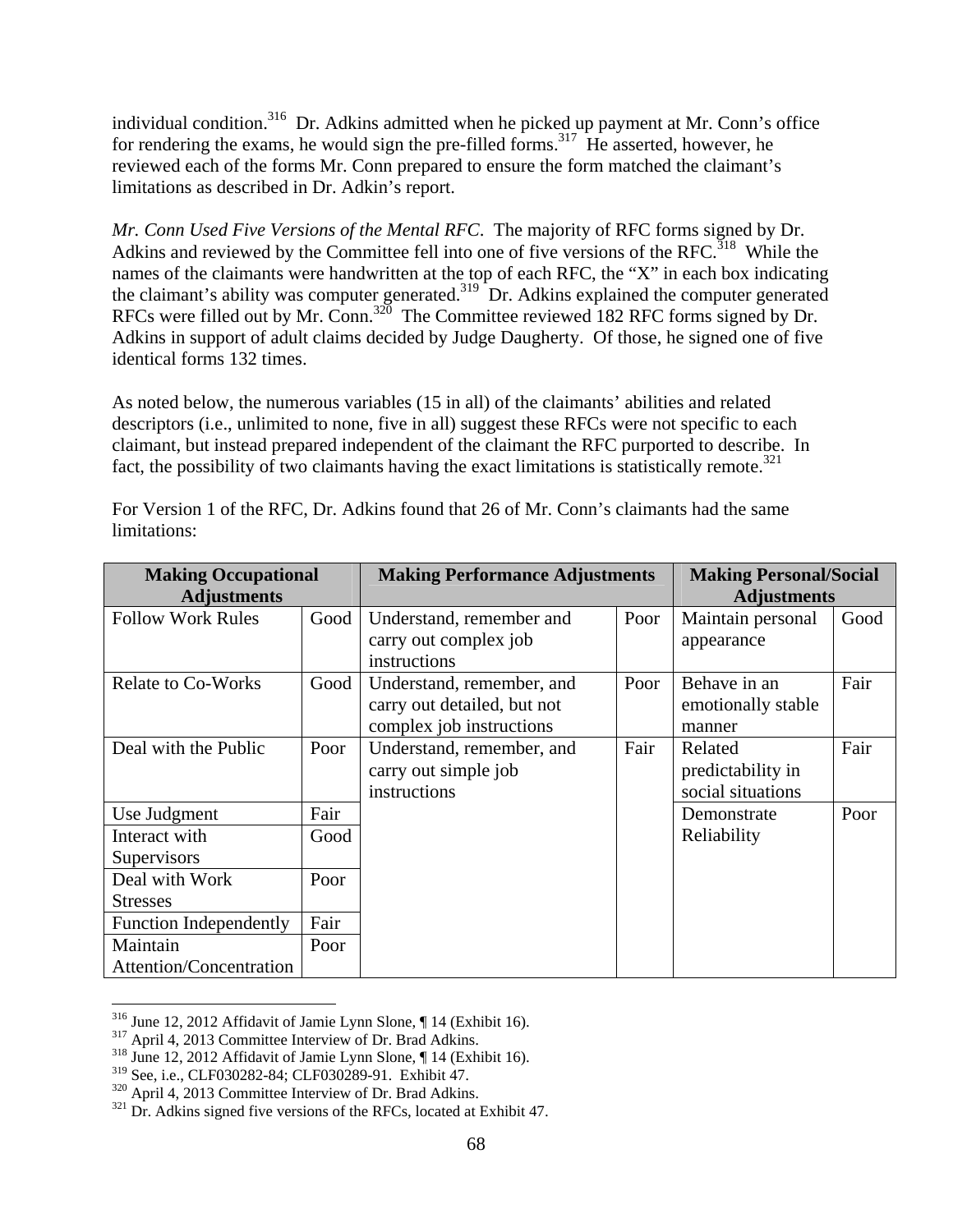Dr. Adkins indicated 26 of Mr. Conn's claimants had the following RFC limitations, or Version 2:

| <b>Making Occupational</b><br><b>Adjustments</b> |      | <b>Making Performance Adjustments</b>                                                |      | <b>Making Personal/Social</b><br><b>Adjustments</b> |      |
|--------------------------------------------------|------|--------------------------------------------------------------------------------------|------|-----------------------------------------------------|------|
| <b>Follow Work Rules</b>                         | Good | Understand, remember and<br>carry out complex job<br>instructions                    | Poor | Maintain personal<br>appearance                     | Fair |
| <b>Relate to Co-Works</b>                        | Good | Understand, remember, and<br>carry out detailed, but not<br>complex job instructions | Poor | Behave in an<br>emotionally stable<br>manner        | Fair |
| Deal with the Public                             | Poor | Understand, remember, and<br>carry out simple job<br>instructions                    | Fair | Related<br>predictability in<br>social situations   | Fair |
| Use Judgment                                     | Fair |                                                                                      |      | Demonstrate                                         | Poor |
| Interact with                                    | Good |                                                                                      |      | Reliability                                         |      |
| Supervisors                                      |      |                                                                                      |      |                                                     |      |
| Deal with Work                                   | Poor |                                                                                      |      |                                                     |      |
| <b>Stresses</b>                                  |      |                                                                                      |      |                                                     |      |
| <b>Function Independently</b>                    | Poor |                                                                                      |      |                                                     |      |
| Maintain                                         | Poor |                                                                                      |      |                                                     |      |
| Attention/Concentration                          |      |                                                                                      |      |                                                     |      |

Dr. Adkins submitted the following RFC for 29 of Mr. Conn's claimants (Version 3):

| <b>Making Occupational</b>    |      | <b>Making Performance Adjustments</b>                                                |      | <b>Making Personal/Social</b>                     |      |
|-------------------------------|------|--------------------------------------------------------------------------------------|------|---------------------------------------------------|------|
| <b>Adjustments</b>            |      |                                                                                      |      | <b>Adjustments</b>                                |      |
| <b>Follow Work Rules</b>      | Poor | Understand, remember and<br>carry out complex job<br>instructions                    | Poor | Maintain personal<br>appearance                   | Good |
| <b>Relate to Co-Works</b>     | Fair | Understand, remember, and<br>carry out detailed, but not<br>complex job instructions | Fair | Behave in an<br>emotionally stable<br>manner      | Poor |
| Deal with the Public          | Fair | Understand, remember, and<br>carry out simple job<br>instructions                    | Fair | Related<br>predictability in<br>social situations | Fair |
| Use Judgment                  | Fair |                                                                                      |      | Demonstrate                                       | Poor |
| Interact with                 | Fair |                                                                                      |      | Reliability                                       |      |
| Supervisors                   |      |                                                                                      |      |                                                   |      |
| Deal with Work                | Poor |                                                                                      |      |                                                   |      |
| <b>Stresses</b>               |      |                                                                                      |      |                                                   |      |
| <b>Function Independently</b> | Fair |                                                                                      |      |                                                   |      |
| Maintain                      | None |                                                                                      |      |                                                   |      |
| Attention/Concentration       |      |                                                                                      |      |                                                   |      |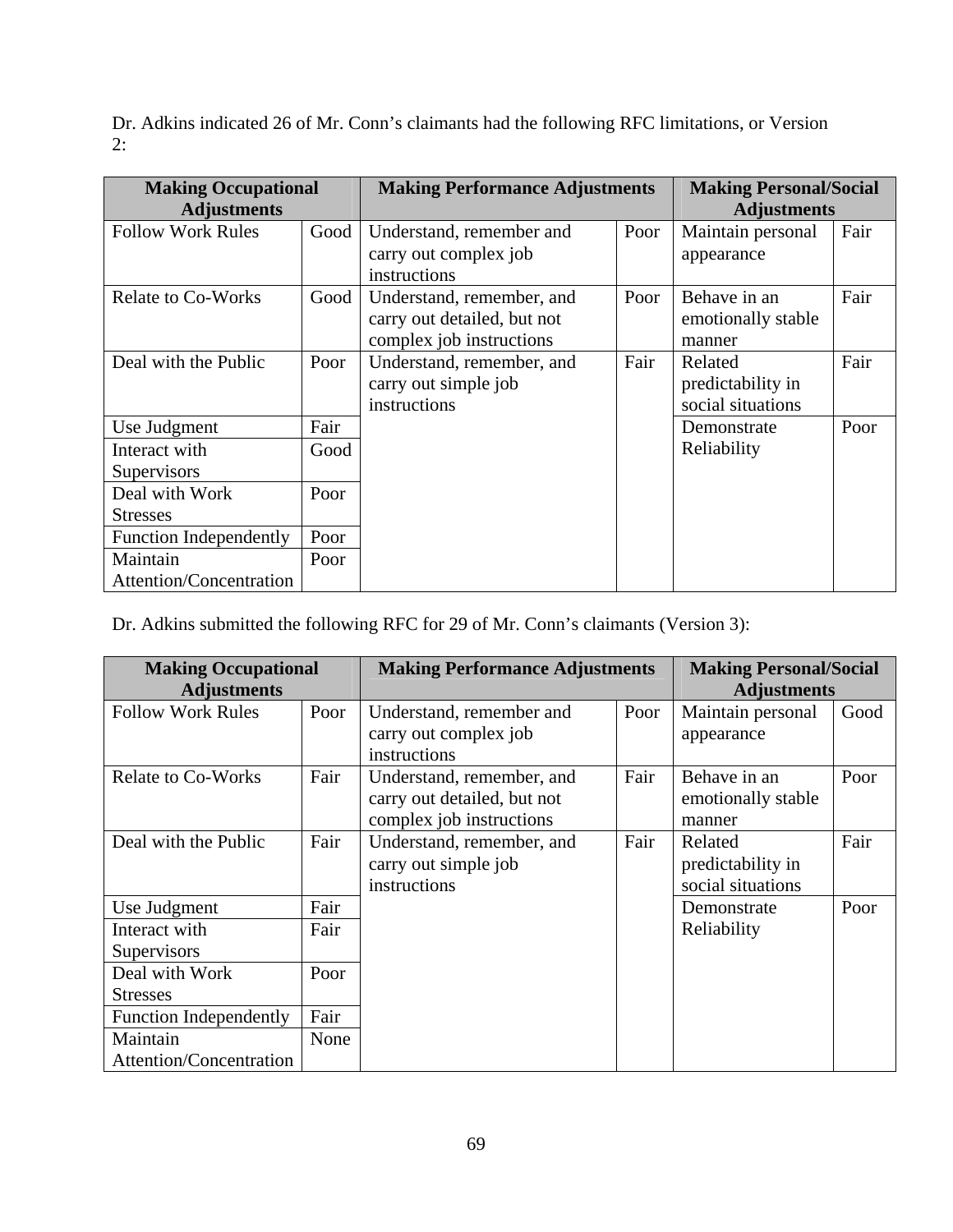Version 4 of Dr. Adkin's RFC form was submitted for 20 of Mr. Conn's claimants, which contained the following limitations:

| <b>Making Occupational</b><br><b>Adjustments</b> |      | <b>Making Performance Adjustments</b>                                                |      | <b>Making Personal/Social</b><br><b>Adjustments</b> |      |
|--------------------------------------------------|------|--------------------------------------------------------------------------------------|------|-----------------------------------------------------|------|
| <b>Follow Work Rules</b>                         | Fair | Understand, remember and<br>carry out complex job<br>instructions                    | None | Maintain personal<br>appearance                     | Fair |
| <b>Relate to Co-Works</b>                        | Fair | Understand, remember, and<br>carry out detailed, but not<br>complex job instructions | Poor | Behave in an<br>emotionally stable<br>manner        | Fair |
| Deal with the Public                             | Fair | Understand, remember, and<br>carry out simple job<br>instructions                    | Poor | Related<br>predictability in<br>social situations   | Fair |
| Use Judgment                                     | Poor |                                                                                      |      | Demonstrate                                         | Poor |
| Interact with                                    | Fair |                                                                                      |      | Reliability                                         |      |
| Supervisors                                      |      |                                                                                      |      |                                                     |      |
| Deal with Work                                   | None |                                                                                      |      |                                                     |      |
| <b>Stresses</b>                                  |      |                                                                                      |      |                                                     |      |
| <b>Function Independently</b>                    | Poor |                                                                                      |      |                                                     |      |
| Maintain                                         | Poor |                                                                                      |      |                                                     |      |
| <b>Attention/Concentration</b>                   |      |                                                                                      |      |                                                     |      |

The following limitations – Version 5 – in Dr. Adkin's RFC submissions were submitted for 31 of Mr. Conn's claimants:

| <b>Making Occupational</b>    |      | <b>Making Performance Adjustments</b>                                                |      | <b>Making Personal/Social</b>                     |      |
|-------------------------------|------|--------------------------------------------------------------------------------------|------|---------------------------------------------------|------|
| <b>Adjustments</b>            |      |                                                                                      |      | <b>Adjustments</b>                                |      |
| <b>Follow Work Rules</b>      | Fair | Understand, remember and<br>carry out complex job<br>instructions                    | Poor | Maintain personal<br>appearance                   | Good |
| <b>Relate to Co-Works</b>     | Fair | Understand, remember, and<br>carry out detailed, but not<br>complex job instructions | Fair | Behave in an<br>emotionally stable<br>manner      | Fair |
| Deal with the Public          | Poor | Understand, remember, and<br>carry out simple job<br>instructions                    | Fair | Related<br>predictability in<br>social situations | Fair |
| Use Judgment                  | Poor |                                                                                      |      | Demonstrate                                       | Poor |
| Interact with                 | Fair |                                                                                      |      | Reliability                                       |      |
| Supervisors                   |      |                                                                                      |      |                                                   |      |
| Deal with Work                | Good |                                                                                      |      |                                                   |      |
| <b>Stresses</b>               |      |                                                                                      |      |                                                   |      |
| <b>Function Independently</b> | Fair |                                                                                      |      |                                                   |      |
| Maintain                      | Poor |                                                                                      |      |                                                   |      |
| Attention/Concentration       |      |                                                                                      |      |                                                   |      |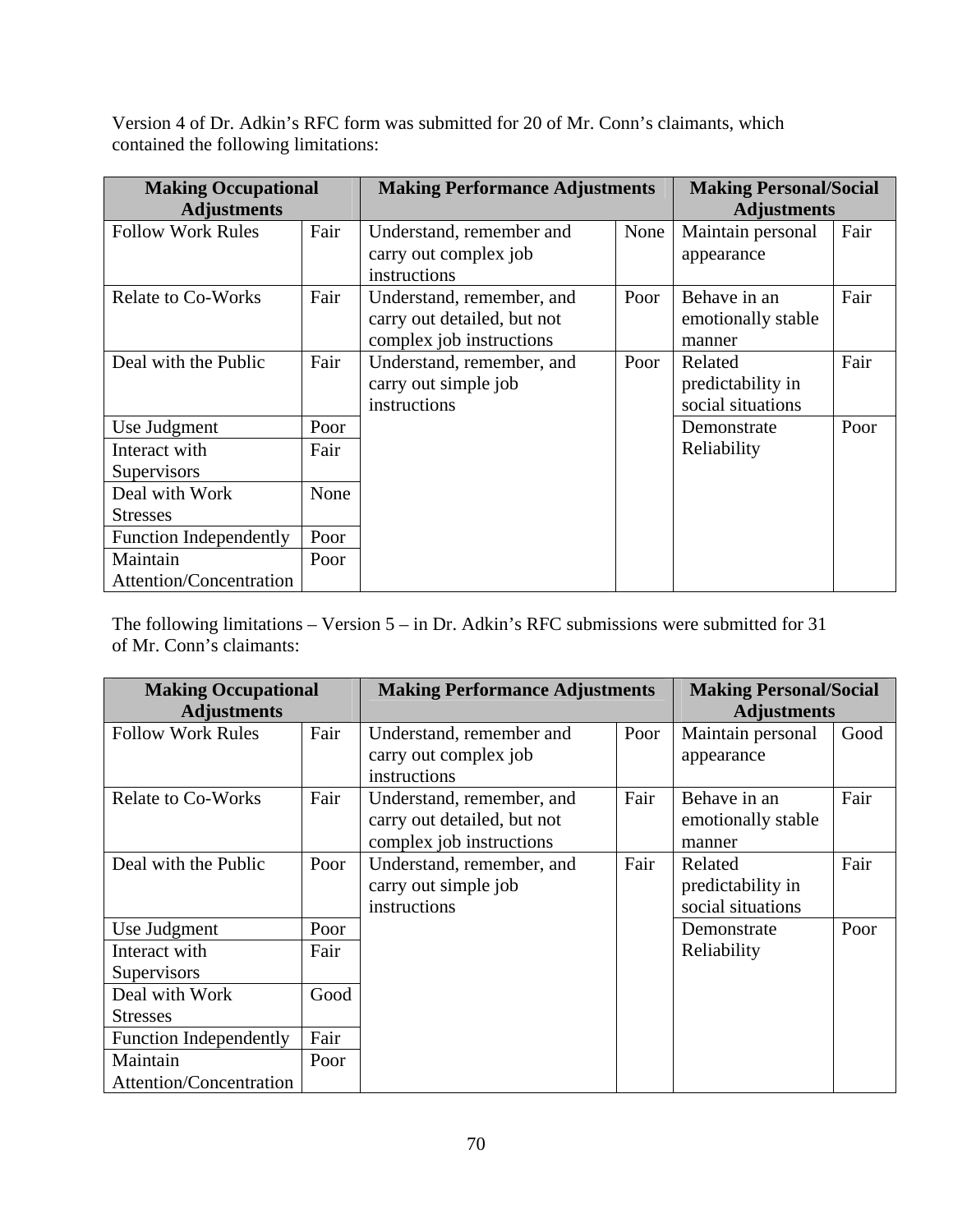Of note in each version of the RFC signed by Dr. Adkins is that he rated the claimant as "poor" when it came to their ability to "demonstrate reliability." Therefore, according to the RFC, as determined by Dr. Adkins, the RFC itself was potentially unreliable.

The remaining 50 RFCs reviewed were similar with as many as six claimants having the same limitations marked, but did not fall into one of the above stated categories.

*Inconsistencies Between Dr. Adkins' Reports and RFCs*. As noted above, an RFC accompanied each of Dr. Adkins' opinions. Dr. Adkins stated that while he used to fill out the RFC's himself, at a certain point in time Mr. Conn's office stated filling out the forms and then providing them to Dr. Adkins simply to sign. Dr. Adkins claimed he reviewed each of the RFCs to ensure it was consistent with his assessment of the claimant. Dr. Adkins told the Committee he never noticed the RFCs were identical and that only five versions existed.<sup>322</sup>

In reviewing Dr. Adkins opinions and RFCs together there were certain internal inconsistencies, which raised questions about how thoroughly he reviewed the RFCs prior to signing them. For example, after examining a 22 year old woman, Dr. Adkins described the claimant in his medical opinion as having "an impaired ability to adapt to the workplace, regarding her ability to tolerate the stress and pressures associated with day to day work activity." The RFC for the same individual, however, rated his ability to "deal with work stress" as "good."323 When questioned about the internal inconsistency with regard to his assessment, Dr. Adkins stated "mistakes happen."<sup>324</sup>

*Dr. Adkins' Evaluation of Children*. Several of the claimants reviewed by Dr. Adkins were under the age of 18, which SSA evaluates for disability under a different set of criteria than adults. Children are examined within a set of "domains" that are more applicable to their level of development.<sup>325</sup> These include: (1) acquiring and using information; (2) attending and completing tasks; (3) interacting and relating with others; (4) moving about and manipulating objects; (5) caring for yourself; and (6) health and physical well-being. 326 Instead of filling out an analysis of Mr. Conn's child claimants based on these factors, Dr. Adkins signed the same RFC he signed for Mr. Conn's adult claimants. This produced the odd result in which Dr. Adkins claimed that he carefully examined whether children could "deal with work stress" and "relate to co-workers." For example, in one instance, Dr. Adkins rated a seven-year-old boy as "fair" with regard to "follow work rules" and "relate to co-workers."<sup>327</sup>

*Other Report Issues*. While Dr. Adkins's reports stated he spent 3.5 hours with each claimant, he later explained to the Committee that was a typo in all his reports due to the use of a common template.<sup>328</sup> In reality, he explained, his visits with the claimants were much shorter.

 $\overline{a}$ 

https://secure.ssa.gov/apps10/poms/images/SSA5/G-SSA-538-1.gif.pdf.<br>
<sup>327</sup> Psychological Evaluation by Dr. Brad Adkins, CLF019495-501. Exhibit 47.<br>
<sup>328</sup> This explained how, for example, on July 17, 2007; November 29, 200

<sup>&</sup>lt;sup>322</sup> April 4, 2013 Committee interview of Dr. Brad Adkins.<br><sup>323</sup> Psychological Evaluation by Dr. Brad Adkins, CLF015807-18. Exhibit 47.<br><sup>324</sup> April 4, 2013 Committee interview of Dr. Brad Adkins.<br><sup>325</sup> See Social Securit

evaluated four claimants each day spending a total of 14 hours with the claimants. The following exams were dated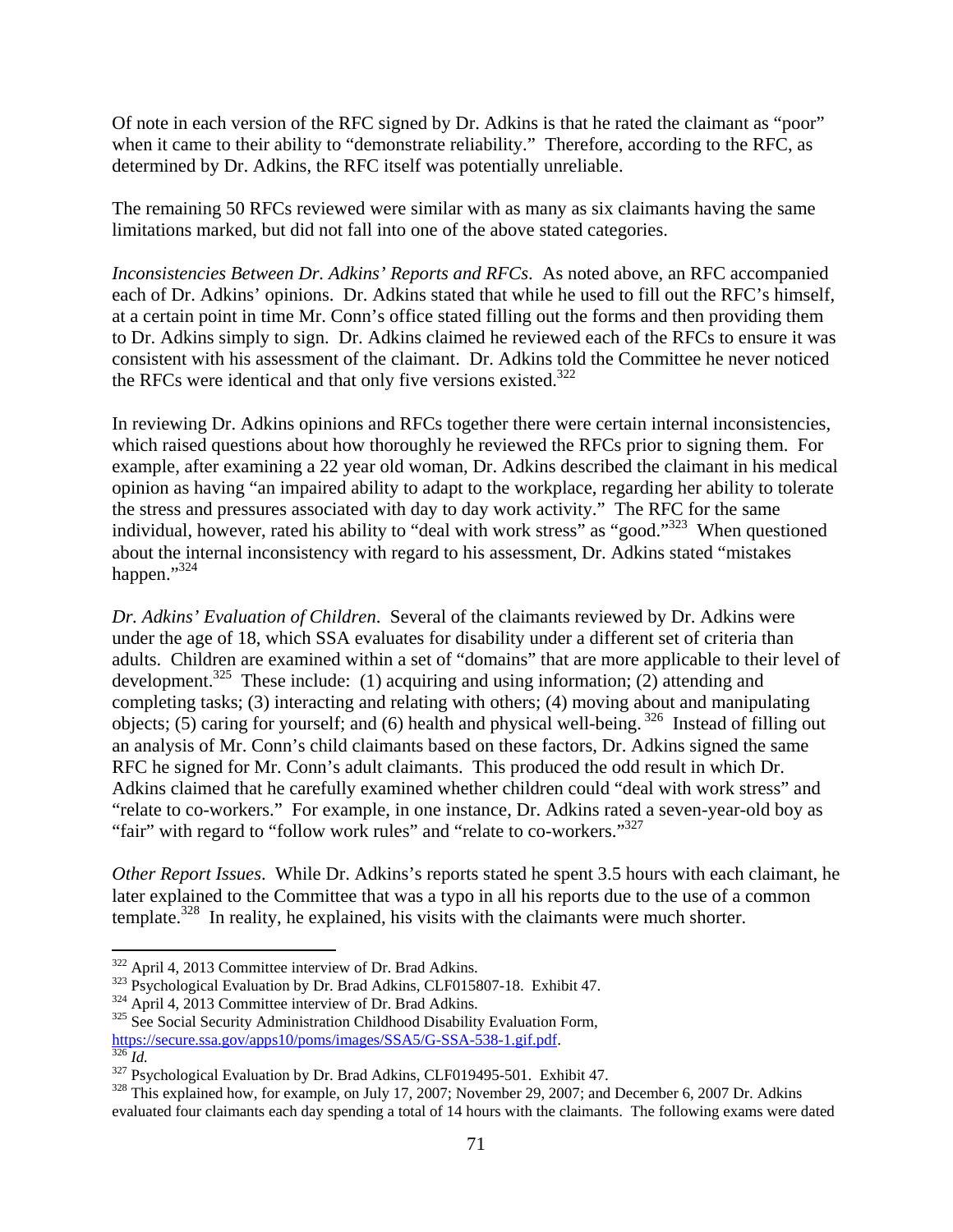When asked what he believed the RFC was used for, Dr. Adkins stated he did not know and believed it was only used by the lawyer. He claimed he was unaware the document was reviewed or relied on by an administrative law judge to award disability benefits.<sup>329</sup> In explaining he stated, "if I am guilty of anything, it is of being naïve."<sup>330</sup>

SSA contacted Dr. Adkins in March 2013 and told him he would no longer be asked to review and evaluate disability claimants for the State of Kentucky. Dr. Adkins does, however, continue to review and evaluate claimants for attorneys, though no longer for Mr. Conn.<sup>331</sup>

#### **iv. Dr. Srinivas Ammisetty**

Dr. Srinivas Ammisetty, according to Mr. Conn's website, is an "independent medical examiner who regularly performs evaluations, file reviews, and completes reports for Eric C. Conn Law Firm."<sup>332</sup> The Committee reviewed 10 of the medical opinions by Dr. Ammisetty submitted in support of claims before Judge Daugherty.

Dr. Ammisetty received his medical degree from Guntur College in India. He specializes in internal medicine, pulmonary medicine, and sleep disorders, and practices in Stanville, Kentucky, and has privileges in all the hospitals in the surrounding area.<sup>333</sup> Dr. Ammisetty told the Committee that Mr. Conn requested he perform disability evaluations initially in 2003, but Dr. Ammisetty declined. Mr. Conn approached him again in 2010 when his primary doctor, Dr. Huffnagle, passed away. Dr. Ammisetty told the Committee that Mr. Conn said he had a backlog of cases because of Dr. Huffnagle's death, and Dr. Ammisetty agreed to handle them.<sup>334</sup> While Mr. Conn asked Dr. Ammisetty to review the claimants in Mr. Conn's office, Dr. Ammisetty said that he refused. Instead, Dr. Ammisetty insisted he review the claimants in his medical office and said that he never visited Mr. Conn's Law Firm to examine claimants.<sup>335</sup>

The medical opinions submitted by Dr. Ammisetty for Mr. Conn's clients included an RFC form. As with other doctors Mr. Conn worked with, the Conn office typically filled out the RFCs and Dr. Ammisetty signed them.<sup>336</sup> Dr. Ammisetty told the Committee that he did not complete the RFC forms himself because he was not trained to perform such assessments, and because he did not have the necessary equipment in his office, such as weights, to perform that type of evaluation.337 Dr. Ammisetty told the Committee that, in response, Mr. Conn asserted he had "a team of occupational therapists at his law firm who reviewed the claimants' medical files,

July 17, 2007: CLF025065-76; CLF030115-27; CLF030146-57; and CLF030159-70. The following exams were dated November 29, 2007: CLF024291-302; CLF025901-12; CLF025989-99; and CLF028471-82. The following exams were dated December 6, 2007: CLF025888-99; CLF027717-23; CLF027758-68; and CLF028604-15. Exhibit 47.<br><sup>329</sup> April 4, 2013 Committee interview of Dr. Brad Adkins.

<sup>&</sup>lt;sup>330</sup> *Id.*<br><sup>331</sup> *Id.*<br><sup>332</sup> The Eric C. Conn Law Firm, <u>http://hegetsthejobdone.com/?p=230</u> (last visited Nov. 21, 2012).<br><sup>333</sup> April 4, 2013 Committee Interview of Dr. Srinivas Ammisetty.<br><sup>334</sup> *Id.*<br><sup>334</sup> *Id.*<br><sup>336</sup>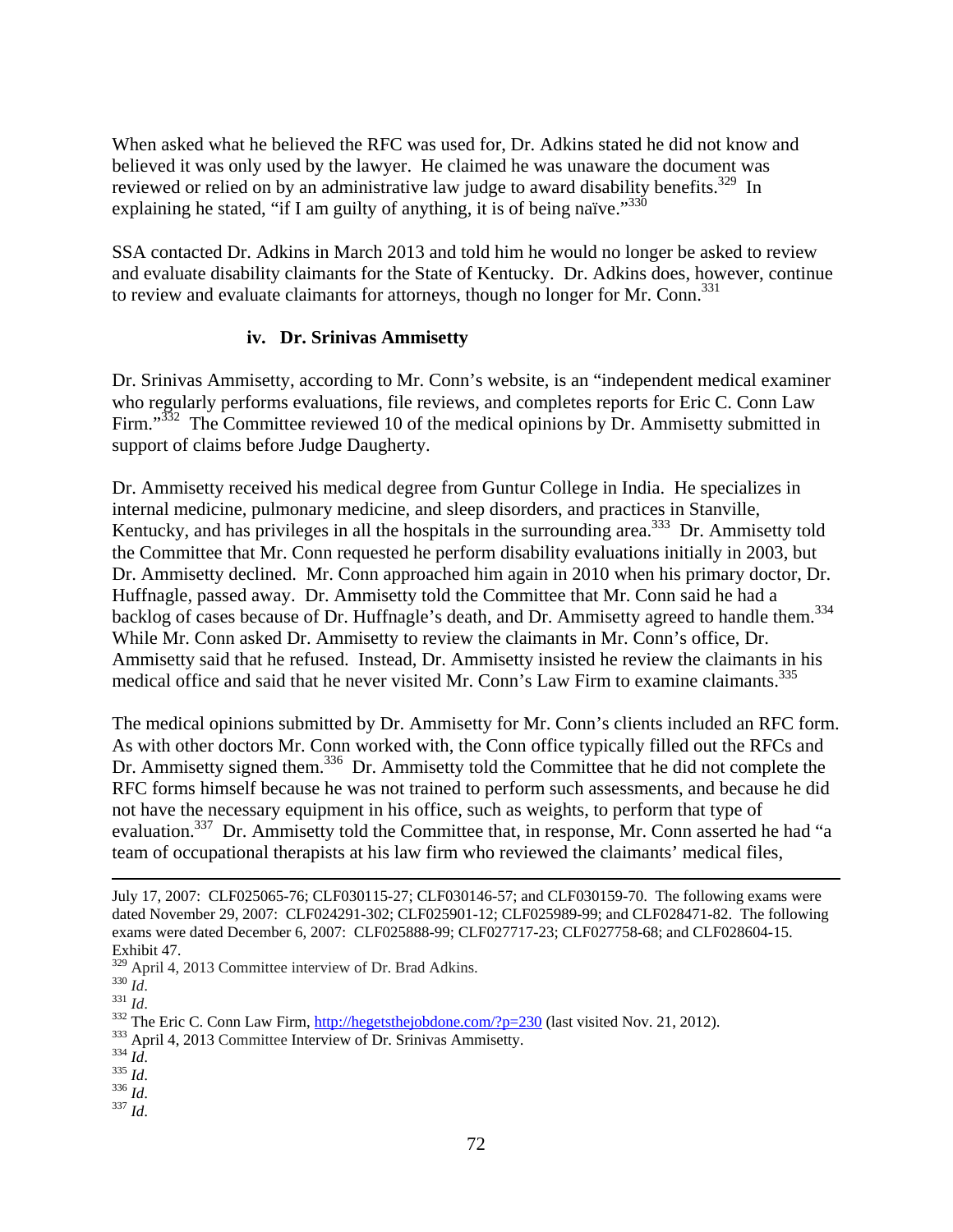interpreted Dr. Ammisetty's findings, and prepared the RFCs." Dr. Ammisetty indicated that he never met, nor knew the name, of any occupational therapist used by Mr. Conn to prepare the RFCs, but based on Mr. Conn's assertion, Dr. Ammisetty signed the RFCs.<sup>338</sup> Dr. Ammisetty told the Committee that he never requested that any of the RFCs be changed prior to his signing them.

The Committee reviewed 10 medical opinions signed by Dr. Ammisetty for cases before Judge Daugherty. Of those, nine contained pre-filled RFC forms identical to those submitted by other doctors used by Mr. Conn.

| <b>RFC</b>     | <b>Lifting / Carrying</b> | <b>Standing/Walking</b> | <b>Sitting / Without</b> | Number of             |
|----------------|---------------------------|-------------------------|--------------------------|-----------------------|
| <b>Version</b> |                           |                         | <b>Interruption</b>      | <b>Claimants with</b> |
|                |                           |                         |                          | same RFC              |
|                | 8 pounds / 5 pounds       | 3 hours / 30 minutes    | 4 hours / 30 minutes     | 2                     |
| $\overline{2}$ | 10-15 pounds $/4$ -5      | 2-3 hours $/30$         | 3-4 hours $/ 15 - 20$    |                       |
|                | pounds                    | minutes                 | minutes                  |                       |
| 3              | $8-10$ pounds / 5         | 2-3 hours $/ 15 - 30$   | 3 hours / 30-45          | $\overline{2}$        |
|                | pounds                    | minutes                 | minutes                  |                       |
| 5              | 10 pounds $/$ 5 pounds    | 1 hour $/$ 20 minutes   | 5 hours / 30 minutes     | $\overline{2}$        |
| 6              | 10 pounds $/5$ pounds     | 2 hours / 30 minutes    | 4 hours / 30 minutes     |                       |
| 8              | 15-20 pounds $/ 10$       | 2-3 hours $/30$         | 3 hours / 30 minutes     |                       |
|                | pounds                    | minutes                 |                          |                       |
|                |                           |                         | <b>Total</b>             | 9                     |

**RFCs Signed by Dr. Ammisetty for Cases before Judge Daugherty** 

Just as cited above, the RFC asked the signing doctor to rate the ability for each claimant to perform 22 activities by checking a box associated with of the following responses: never; occasionally; frequently; or constantly. The 22 activities listed were: climbing; balancing; stooping; crouching; kneeling; crawling; reaching; handling; feeling; pushing/pulling; seeing; hearing; speaking; heights; moving machinery; temperature extremes; chemicals; dust; noise; fumes; humidity; and vibration. All of these categories were marked in the exact same manner, as described above with other doctors.

The remaining RFC was handwritten by Dr. Ammisetty, while the above nine were computer generated.

To prepare his opinion of each claimant, Dr. Ammisetty told the Committee that he spent from 5 to 40 minutes with each individual. He said he typically reviewed the patient's past medical history, which was provided to him by Mr. Conn's office staff, and dictated a summary of the claimant's conditions based on the information in the file.<sup>339</sup> He said he used information from the claimants' files to determine what questions he would ask, and he sometimes performed a physical exam if it was needed. If the claimant had no medical records, Dr. Ammisetty recorded the claimant's medical history based on the information provided. Dr. Ammisetty stated he

 $\overline{a}$ <sup>338</sup> *Id*; see also The Conn Law Firm's RFC form signed by Dr. Ammisetty. Exhibit 48. <sup>339</sup> *Id*.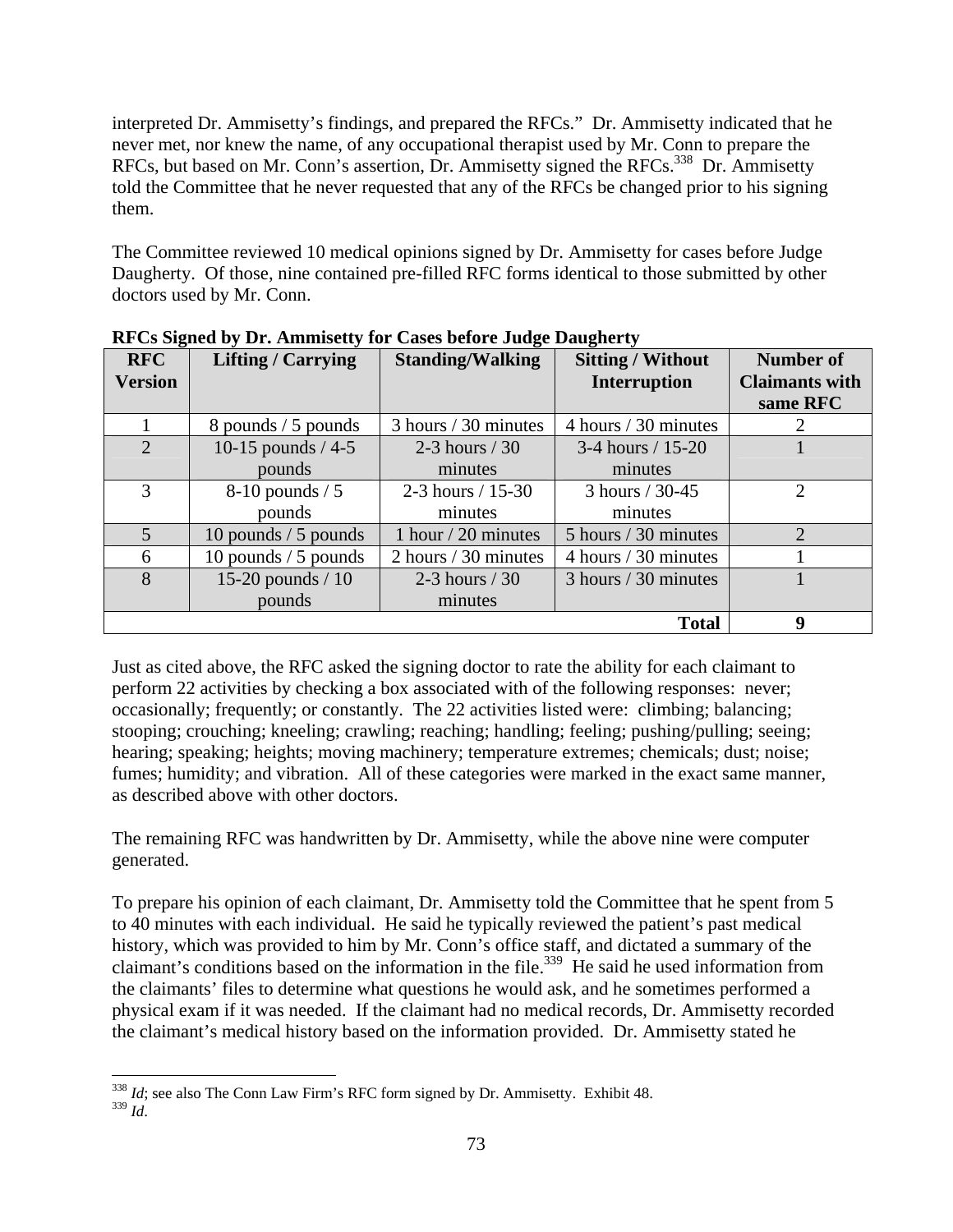never performed any additional medical testing, but said he could look at the patients and tell what their conditions were. $340$  He charged Mr. Conn \$400 to review each claimant.

Dr. Ammisetty stated that he stopped performing exams for Mr. Conn in October 2011, because he was too busy, and also because of the news coverage Mr. Conn was receiving.<sup>341</sup>

*SSA Reviewed Dr. Ammisetty's Opinions*. In the SSA Division of Quality report mentioned above, the agency audited 12 cases in which Dr. Ammisetty provided independent medical opinions on behalf of Mr. Conn.342

The agency's report made several findings regarding Dr. Ammisetty's medical evaluations, including that the doctor consistently copied and pasted material from the claimant's other medical records. It noted that Dr. Ammisetty typically copied background information on the claimant and findings from prior consultative examination reports from doctor opinions procured by the Disability Determination Services.<sup>343</sup> It also noted that Dr. Ammisetty never cited the prior exam as the source, but instead passed the findings off as his own.<sup>344</sup> In addition, the reports he copied always found the claimant was physically capable of more activity and less restricted than Dr. Ammisetty would ultimately conclude in his findings.<sup>345</sup> The use of copy and paste insertions also suggested to the Division of Quality that Dr. Ammisetty's examinations were incomplete or that he may have failed to examine the claimant at all.<sup>346</sup> Such a finding is consistent with Dr. Ammisetty telling the Committee that he dictated his medical opinions from prior medical evidence.<sup>347</sup>

The agency noted "on at least one occasion, Dr. Ammisetty copied from multiple independent consultative examination reports, which produced internally inconsistent notes, such as reporting in one sentence no previous surgery, then reporting another sentence a recent surgery."<sup>348</sup> Finally, the Division of Quality report noted that other medical evidence in the record did not support Dr. Ammisetty's findings of disability, and his ultimate conclusions were not supported by substantial evidence. $349$ 

Judge Daugherty adjudicated all 12 cases reviewed by the Division of Quality and awarded disability benefits to each claimant over the span of two days.<sup>350</sup> The Division report noted that Judge Daugherty relied exclusively on Dr. Ammisetty's reports, never cited any other evidence, and always included the same stock language, which appeared in a different font from the rest of the opinion: "having considered all of the evidence, I am satisfied that the information provided

74

 $340$   $Id.$ 

<sup>&</sup>lt;sup>341</sup> *Id.*<br><sup>341</sup> Social Security Administration, DRAFT: Report of the Division of Quality's Review of Decisions Issued by the Huntington, WV Hearing Office, August 15,2011, PSI-SSA-95D2-044759. Exhibit 46.<br><sup>343</sup> Id.

<sup>343</sup> *Id*. 344 *Id*. <sup>345</sup> *Id*. 346 *Id*. 347 April 4, 2013 Committee interview of Dr. Srinivas Ammisetty. 348 *Id*. 349 *Id*. <sup>350</sup> *Id*.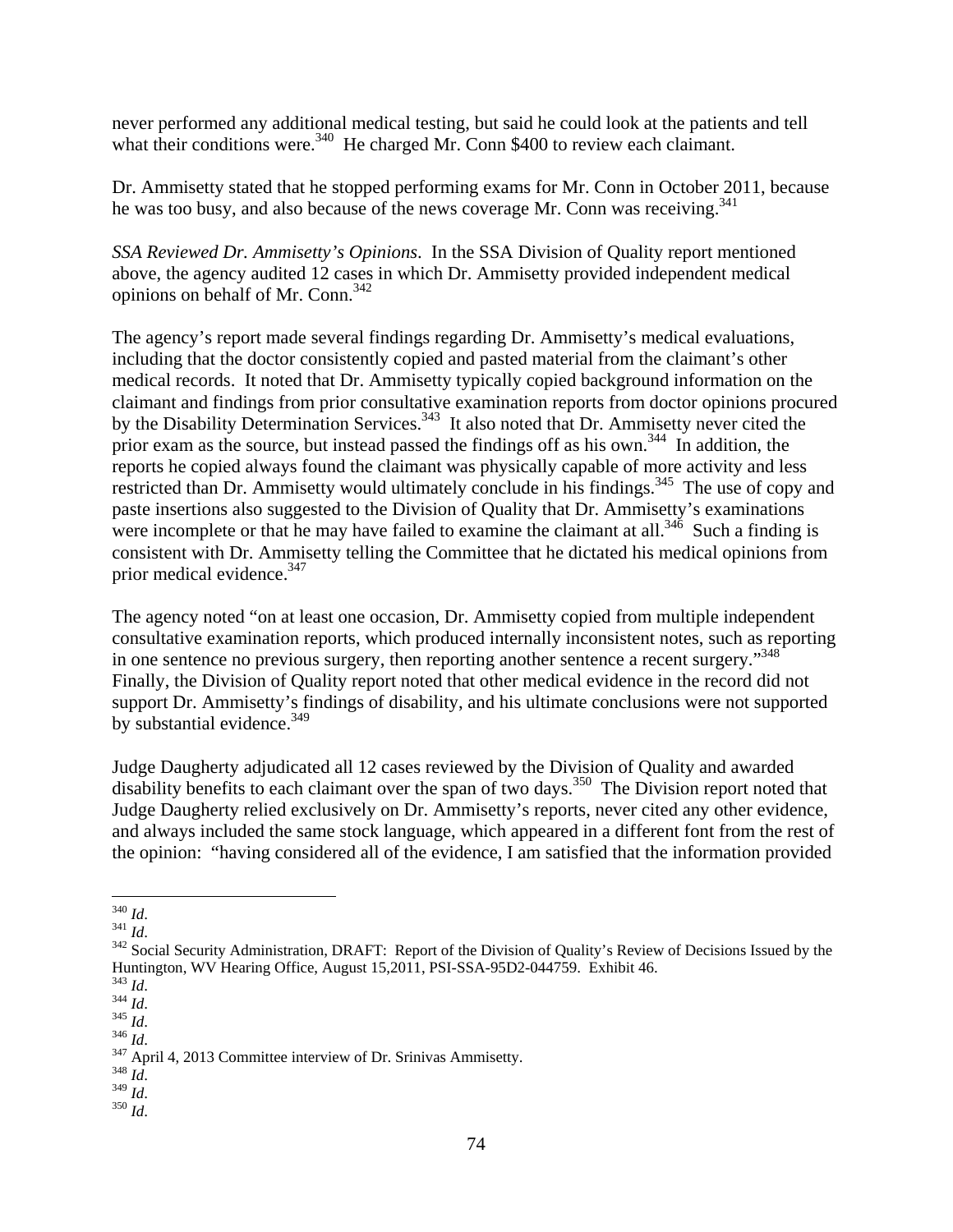by Dr. Ammisetty most accurately reflects the claimant's impairments and limitations. Therefore, claimant is limited to less than sedentary work at best."<sup>351</sup>

A separate SSA memorandum documented another agency review of nineteen disability determinations where Dr. Ammisetty's submitted medical reports mirrored the information contained in previous consultative examination reports. Again, the memorandum noted the use of copy and paste insertions from past consultative examination reports without crediting the source.<sup>352</sup> The memorandum also stated that the heavy use of copy and paste insertions made it difficult to determine which part of the evaluation included Dr. Ammisetty's notes as opposed to copied content from other sources.<sup>353</sup> Moreover, when a consultative examination was absent from the file, it noted that Dr. Ammisetty's reports were much more cursory and the findings less detailed. In all but one case reviewed, Dr. Ammisetty opined the claimant was completely disabled.354

# **c. Other Doctors Provided Reviews of Claimants at the Request of Mr. Conn**

# **i. Phil Pack, M.S.**

Mr. Pack was affiliated with East Kentucky Psychological Services, Inc. during the period of Committee review. The practice had offices in three Kentucky locations: Paintsville, Pikeville, and Harlan. While not a medical doctor, he provided psychological assessments for clients of Mr. Conn, which he submitted as evidence of mental impairments for his clients. Mr. Pack stated he is licensed as a psychologist in the state of Kentucky.<sup>355</sup>

Mr. Pack began performing evaluations for Mr. Conn as long as 15 years ago. However, he said the claimants he reviewed at that time were "flat out malingerers"356 and he called Mr. Conn's office and said they needed to do a better job screening clients because they were not going to like the reports he was sending them. He said Mr. Conn stopped calling him at that point to ask for assessments.357

Mr. Pack began performing assessment for Mr. Conn again in the last ten years, and also provided assessment on behalf of the agency. Mr. Conn paid him \$225 per exam, while the agency paid \$150.<sup>358</sup> He estimated that roughly 80 percent of his work was done for the agency, with 20 percent done on behalf of attorneys, including Mr. Conn.<sup>359</sup>

 $351$  *Id.* 

<sup>&</sup>lt;sup>352</sup> According to the review, Dr. Ammisetty's use of copy and paste was evident from the following: "verbatim word usage in full narrative paragraphs; matching chronology of the reports; identical medical findings, including blood pressure and weight despite several months or a year between exams; inclusion of identical test results for atypical examinations such as arm measurements; alternating use of "patient" and "claimant" between reports." Social Security Administration, DRAFT: Report of the Division of Quality's Review of Decisions Issued by the Huntington, WV Hearing Office, August 15,2011, PSI-SSA-95D2-044759. Exhibit 46.<br>  $^{353}$  Id.<br>  $^{354}$  Id.

<sup>&</sup>lt;sup>355</sup> April 2, 2013 Committee interview of Mr. Phil Pack, M.S.<br><sup>356</sup> Malingering is a term used to describe the fabrication or exaggeration of symptoms.<br><sup>357</sup> April 2, 2013 Committee interview of Mr. Phil Pack, M.S.<br><sup>358</sup>

<sup>359</sup> *Id.*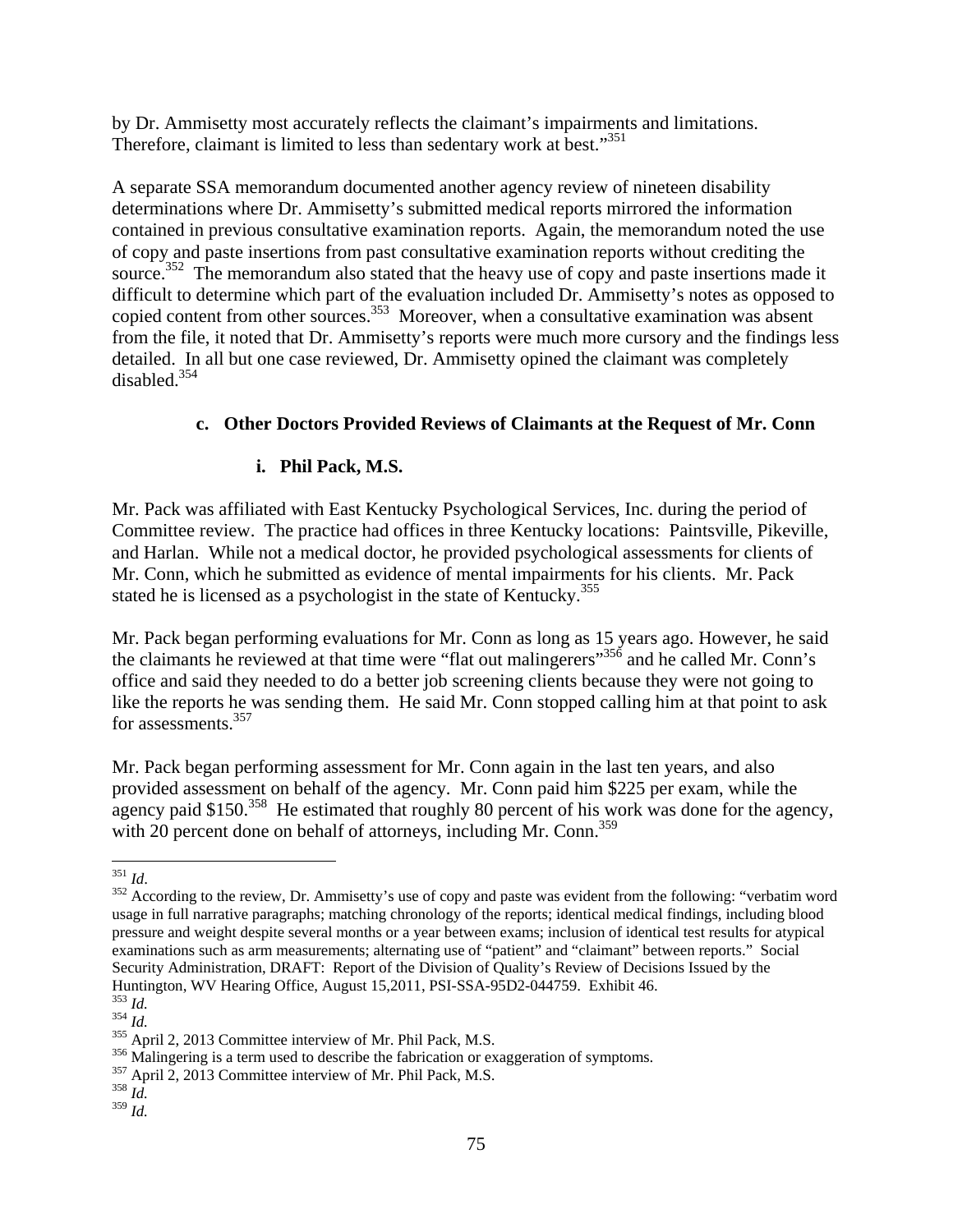Mr. Pack stated Mr. Conn never provided him with a template form to sign, and that he was never pressured to change the results of any of his reports.<sup>360</sup>

*Agency Analysis of Mr. Pack*. The agency also reviewed 30 claimant reports submitted by Mr. Pack, most of which were submitted at the request of Mr. Conn. Mr. Pack, however, also submitted reports on behalf of the agency as well at the DDS level. While the reports appeared to be original, the findings were boilerplate. For example, the agency determined that "of 28 cases in which Mr. Pack provided assessments, he found the claimant had poor ability (markedly limited) in demonstrating reliability 28 times (100%)."361

The agency noted in three of the cases reviewed, Mr. Pack was the examining source for both the agency at the DDS level and Mr. Conn at the appeals level. This meant Mr. Pack would be in the unusual situation of reviewing his own work. In one of these cases, Mr. Pack found the claimant not credible when he evaluated the claimant for SSA at the DDS level, but completely credible when he evaluated the same claimant at the request of Mr. Conn on appeal to an ALJ. In another report, Mr. Pack made clear the claimant had a problem with substance abuse at the DDS level, while in his report on the same claimant for Mr. Conn made no mention of such an issue when the case was appealed to an ALJ.<sup>362</sup> Overall, the agency found Mr. Pack's reports for Mr. Conn always found the claimant disabled and unable to work.<sup>363</sup>

## **ii. Dr. Syed Ikramuddin**

Dr. Ikramuddin received his medical degree in 1964 from Osmania Medical School in India, and came to America as a general surgeon. He first received his license to practice medicine in New York in 1976, and then received his license to practice in Kentucky two years later at which time he began practicing in Prestonsburg, Kentucky.<sup>364</sup>

*License Suspended in Kentucky*. On December 14, 1994, the Kentucky Board of Medical Licensure ("KBML") suspended Dr. Ikramuddin's license for gross negligence and failure to conform to the "standards of accepted and prevailing medical practice within the Commonwealth of Kentucky."365 The KBML's decision was based on two separate grievances filed against Dr. Ikramuddin.

The first grievance involved a tonsillectomy performed by Dr. Ikramuddin on a forty-two year old male patient in 1986.<sup>366</sup> The patient died six days later from cardiac arrest due to left arterial tonsillar hemorrhage and secondary shock.<sup>367</sup> KBML determined that not only was

 $360$  *Id.* 

<sup>&</sup>lt;sup>361</sup> Social Security Administration, DRAFT: Report of the Division of Quality's Review of Decisions Issued by the Huntington, WV Hearing Office, August 15,2011, PSI-SSA-95D2-044759. Exhibit 46.<br><sup>362</sup> Id.<br><sup>363</sup> Id.

<sup>&</sup>lt;sup>364</sup> Ky. Rev. Stat. Ann. § 311.595(8)(1994); Ky. Bd. of Med. Licensure v. Ikramuddin (Commonwealth of Ky. State Bd. of Med. Licensure Dec. 14, 1994) (agreed order). Sealed Exhibit.  $^{365}$  Id.

<sup>365</sup> *Id*. 366 *Id*. 367 *Id*.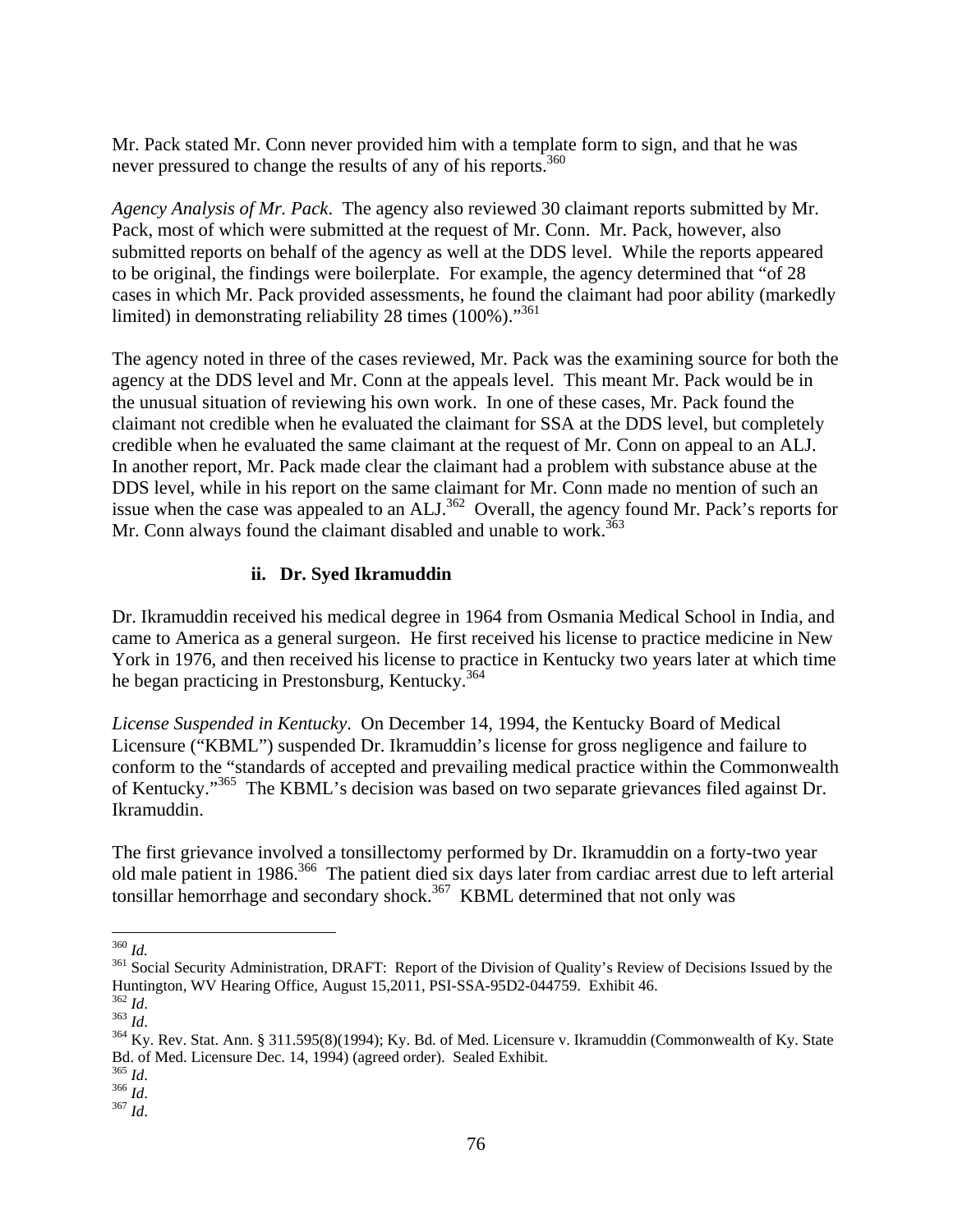tonsillectomy unnecessary, but also Dr. Ikramuddin's actions (or inactions) during and postsurgery were directly responsible for the patient's death.<sup>368</sup> Dr. Ikramuddin inflicted a wound during the surgery that resulted in postoperative bleeding. He then failed to properly manage the bleeding, which resulted in hypovolemic shock and the patient's death.<sup>369</sup>

The second grievance involved Dr. Ikramuddin removing part of a ten-year old female patient's left breast to perform a biopsy.<sup>370</sup> Like the previous case, the Board found the procedure was not medically necessary or even appropriate.<sup>371</sup> Moreover, the Board concluded the patient would never develop a normal breast as a result of the operation conducted by Dr. Ikramuddin. $372$ 

*New York Revokes Dr. Ikramuddin's License*. As a result of continuing misconduct in Kentucky, Dr. Ikramuddin's license to practice in New York was revoked on November 10, 1997.<sup>373</sup> The New York Board based its decision on a 1997 Order issued by the KBML.<sup>374</sup> The conduct in Kentucky by Dr. Ikramuddin, as indicated by the Order, included: failure to provide appropriate treatment; failure to order appropriate tests; ordering inappropriate tests or treatment; failure to perform adequate physical exams; failure to take adequate patient histories; a lack of basic surgical knowledge; and falsification of a medical record.<sup>375</sup> The Order also documented instances of gross negligence and deviations from the standard of care required in Kentucky.<sup>376</sup>

Dr. Ikramuddin died on December 29, 2011.

## **iii. The Potter Clinic**

According to a former employee of Mr. Conn, the Potter Clinic provided x-rays of Mr. Conn's claimants with no analysis of the actual x-ray. Mr. Conn requested certain clients receive x-rays from the clinic, with the form stating "WE DO NOT WANT THE FILMS READ BY

 $^{368}\,Id.$ 

<sup>&</sup>lt;sup>369</sup> *Id.*<br><sup>370</sup> *Id.*<br><sup>371</sup> *Id.* 371 *Id.* 371 *Id.* 371 *Id.* 372 In addition to filing grievances with the KBML, both the female patient and the estate of the male patient filed malpractice suits against Dr. Ikramuddin. The ten-year old girl's claim was settled with Dr. Ikramuddin's insurance carrier for approximately \$485,000,<sup>372</sup> while the man's estate won a jury verdict of around \$1 million, which was later affirmed by the Kentucky Court of Appeals. *See* Ky. Bd. of Med. Licensure v. Ikramuddin 7 (Commonwealth of Ky. State Bd. of Med. Licensure Dec. 14, 1994) (hearing officer's proposed findings of fact and conclusions of law) at 32-33.

<sup>&</sup>lt;sup>373</sup> New York Dep't of Health State Bd. for Prof'l Medical Conduct, Determination and Order for Syed Ikramuddin M.D., (Nov. 10, 1997)[hereinafter Revocation Order]. New York law allows the State Board for Professional Medical Conduct (NY Board) to revoke a doctor's license for misconduct committed in other states. Under New York Education Law § 6530(9)(d), if a medical professional licensed in the State of New York has had disciplinary action taken against them by an authorized professional disciplinary agency of another state, and those actions would constitute professional misconduct under New York law, then that professional is subject to disciplinary action by the New York State Board for Professional Medical Conduct. N.Y. Educ. Law § 6530(9)(d), *available at* http://www.health.ny.gov/professionals/office-based\_surgery/law/6530.htm 374 *Id*. 375 *Id*. 376 *Id*.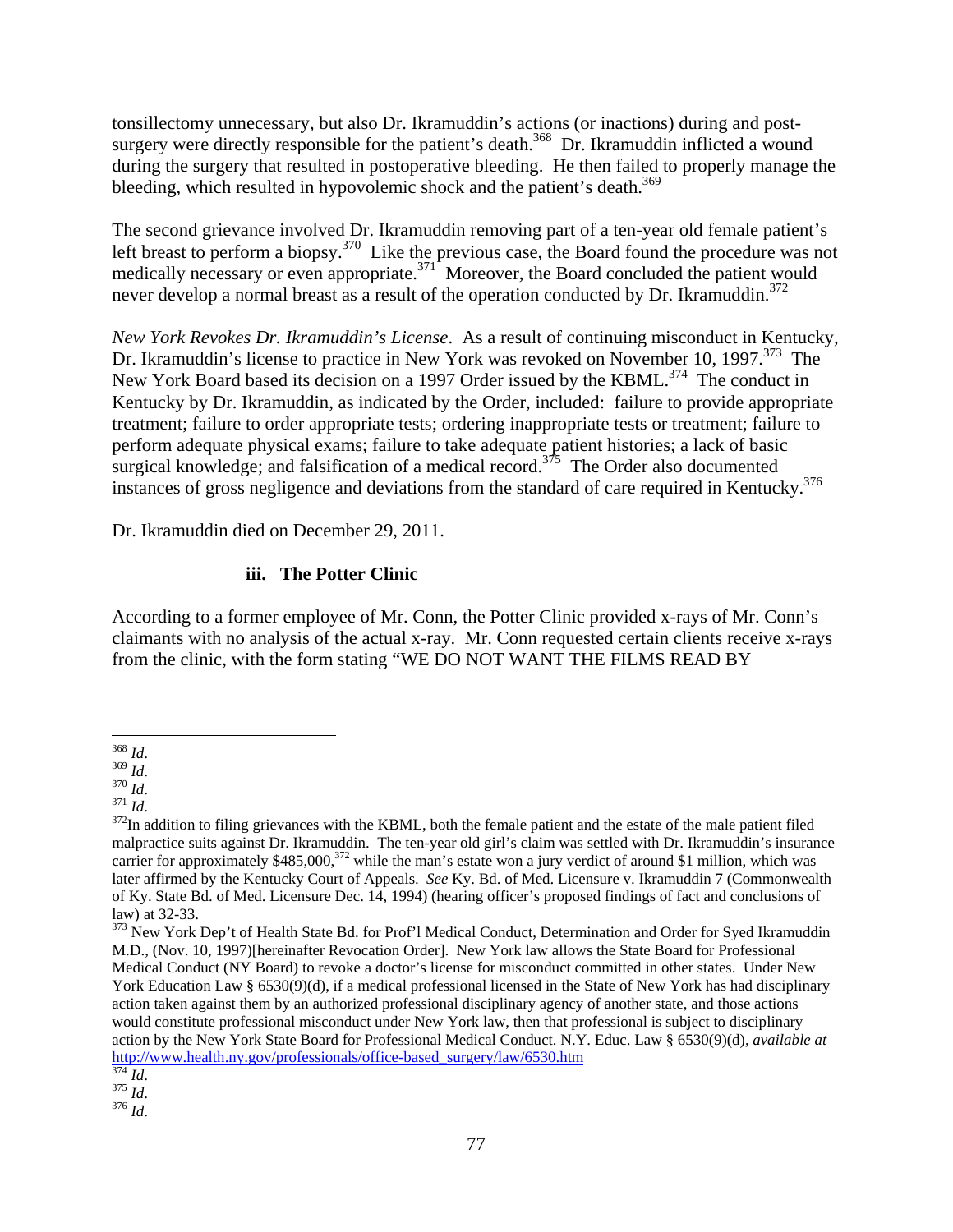ANYONE!!!!"<sup>377</sup> Once the x-rays were provided to Mr. Conn, he would provide the analysis of the x-ray from disabling descriptions on the Internet of x-ray films. Dr. Huffnagle would then sign the opinion.<sup>378</sup> Some of these descriptions prepared by Mr. Conn, which did not match the x-ray, according to Ms. Slone, were submitted to Judge Andrus to support an on-the-record FIT decision.379

### **d. Mr. Conn's Attorney Explained the Use of Supplemental Medical Opinions**

Through his attorney, Mr. Conn explained his use of these supplemental medical opinions:

In certain cases, the Conn Law Firm procures a supplemental *medical opinion* in order to advocate for its client and explain why the SSA record supports a favorable decision. Such medical opinions are supplementary only. They are based on the same "medical records" already in the SSA file (sometimes twice) that any SSA medical opinion is based. They are not required and are not procured for every client. Each supplemental medical opinion procured by the Conn Law Firm is submitted to the SSA and stored in the SSA's [database] system.

The decision to procure a supplemental medical opinion is based on factors specific to each case and could include the conclusion by the Conn Law Firm that the underlying medical records don't fully reflect the client's disability, the medical opinion obtained through the SSA assigned doctor is not fulsome, the preference of the SSA decisionmaker, and/or the type of SSA case involved. If during its representation the Conn Law Firm obtains medical records that for some reason were not obtained by the SSA, it is the firm's practice to submit those records to the SSA as well.<sup>380</sup>

Mr. Conn, through his law office, would initially pay for the medical evaluation as required under SSA regulations prohibiting representatives from charging for additional exams. However, contrary to agency rules, each claimant was later required to reimburse the firm for the cost of the examination.<sup>381</sup> To ensure this was the case, Mr. Conn required all of his clients to sign an affidavit stating they would reimburse CLF for the cost of the examination, while another employee filmed the claimant signing the affidavit.<sup>382</sup> Indeed, a document produced by Mr.

<sup>377</sup> June 12, 2012 Affidavit of Jamie Lynn Slone, ¶ 20 (Exhibit 16); *see also, e.g.,* CLF031230; CLF031232; CLF031234; CLF031236; and CLF031250. Exhibit 41.

<sup>&</sup>lt;sup>378</sup> June 12, 2012 Affidavit of Jamie Lynn Slone,  $\sqrt{\ }$  20 (Exhibit 16).<br><sup>379</sup> June 12, 2012 Affidavit of Jamie Lynn Slone,  $\sqrt{\ }$  20 (Exhibit 16).

 $380$  May 17, 2012 Letter from Pamela J. Marple, Esq., attorney for Eric C. Conn, to the Permanent Subcommittee on Investigations. Exhibit 9.

<sup>381</sup> June 12, 2012 Affidavit of Jamie Lynn Slone, ¶ 8 (Exhibit 16). *See also* 20 C.F.R. §404.1720 Fee for representative's service. That provisions mandates the amount of the representative's fee is determined by the agency and "a representative must not charge or receive any fee unless we [the agency] has authorized it, and a representative must not charge or receive any fee that is more than the amount we authorize." 382 June 12, 2012 Affidavit of Jamie Lynn Slone, ¶ 8 (Exhibit 16).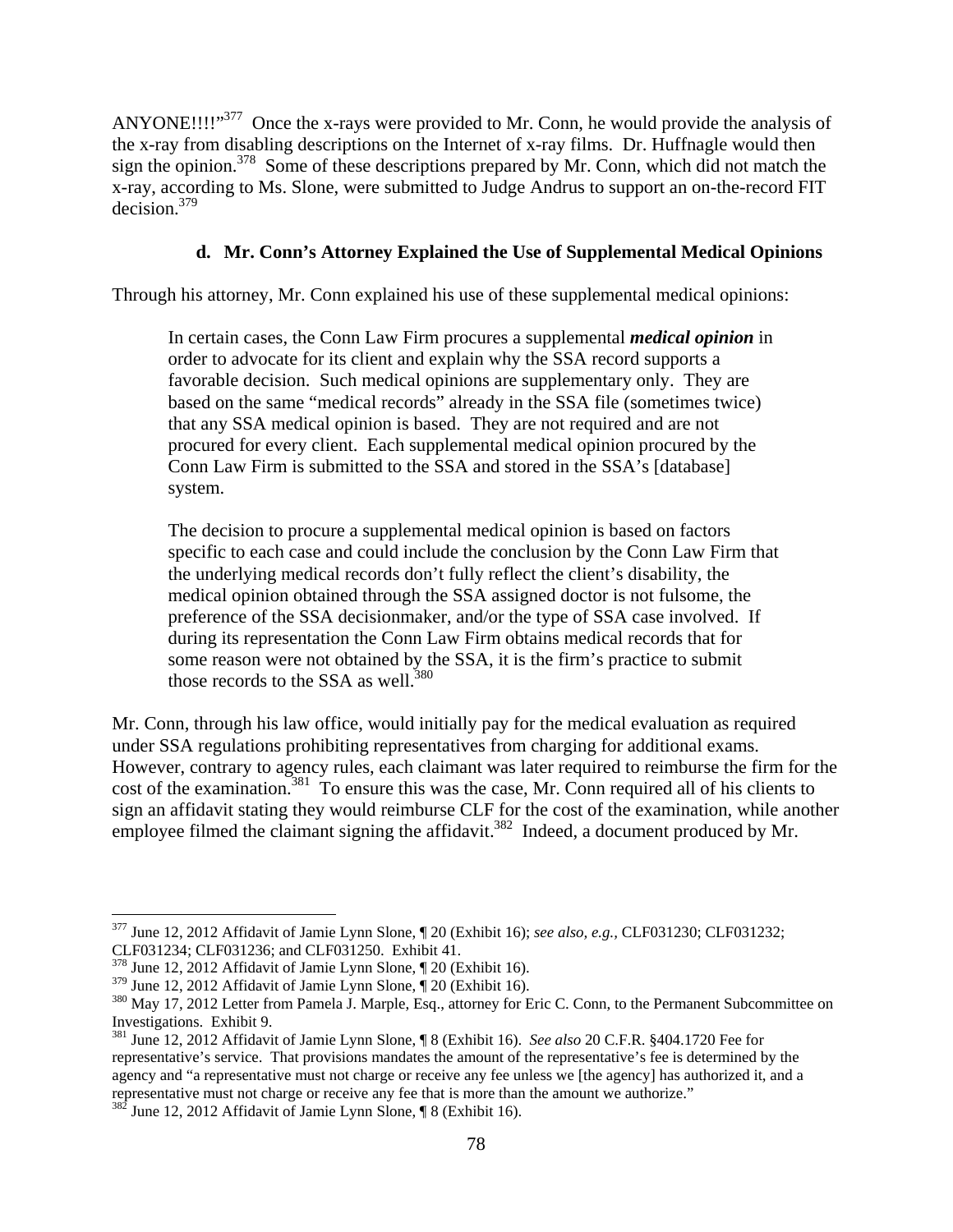Conn's law firm noted whether the claimant had signed an affidavit related to their appointment with Dr. Huffnagle. $383$ 

### **e. Judge Daugherty Appeared to Rely Exclusively on the Opinions of Mr. Conn's Doctors to Award Disability Benefits**

The prior list of doctors is not an exhaustive list of every medical professional hired by Mr. Conn, though they provided a key piece of evidence in overwhelming majority of the cases reviewed by the Committee. Despite problems with the medical evidence they produced, however, Judge Daugherty appeared to rely exclusively on the opinions of these doctors to award benefits to Mr. Conn's clients.

Judge Daugherty's actions are in stark contrast to expectations created by top agency officials for ALJ decision-making. According to agency policy, as laid out in the SSA *Hearings, Appeals and Litigation Law Manual* (HALLEX), an ALJ is required to take careful steps each time a case is heard to carefully weigh the evidence and make an accurate decision. Accordingly, it requires every ALJ to include in every decision, "[a] discussion of the weight assigned to the various pieces of evidence in resolving conflicts in the overall body of evidence; e.g., conflicts between treating and nontreating sources, including a statement of which evidence is more persuasive and why."<sup>384</sup> More than a cursory reference to the various pieces of evidence in the case file, this requires ALJs to provide a robust discussion of the weight they assign each piece.

Moreover, if an ALJ is unsatisfied with the amount of medical evidence in the file, he or she can request an additional consultative exam. Only, the additional exams should be requested through official agency channels and be directed to the SSA doctors in each state. HALLEX says "the ALJ may request a CE(s) and/or test(s) through the State agency."<sup>385</sup>

Judge Daugherty did not appear to follow these requirements in cases represented by Mr. Conn. As detailed in the following section, many of these cases involved claimants with little or no medical evidence to support their disability claim. To overcome this problem, Judge Daugherty did not go through the agency, but directly alerted Mr. Conn to the evidence needed to rule in favor of the claimant, which Mr. Conn's doctors then provided.

The interaction between Mr. Conn and Judge Daugherty was the same each month. Once the DB List for the month was created, one of Mr. Conn's employees would call the claimants on the list and request they come to the office for a medical evaluation. Depending on whether Judge Daugherty indicated the claimant needed a "mental" or "physical" evaluation would dictate what doctor the claimant was scheduled to see to provide an opinion the claimant was disabled.<sup>386</sup>

<sup>383</sup> See Frederic T. Huffnagle Schedule, CLF033403-04. Exhibit 49.

<sup>&</sup>lt;sup>384</sup> HALLEX I-2-8-25. Writing the Decision. Can be found at http://www.ssa.gov/OP\_Home/hallex/I-02/I-2-8-25.html.<br><sup>385</sup> HALLEX I-2-5-20. Consultative Examinations and Tests. Can be found at

http://www.ssa.gov/OP\_Home/hallex/I-02/I-2-5-20.html.<br><sup>386</sup> June 12, 2012 Affidavit of Jamie Lynn Slone, ¶ 7 (Exhibit 16).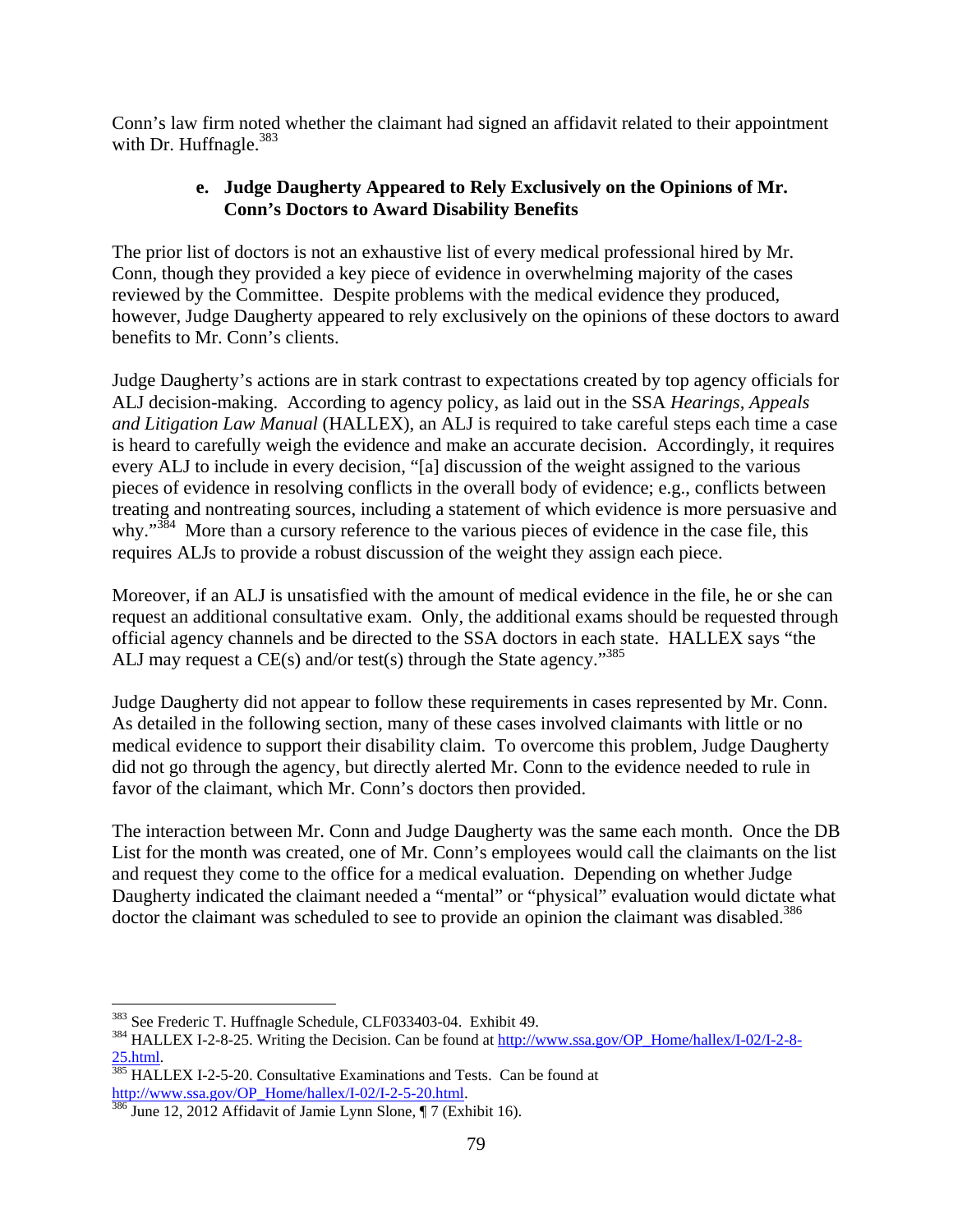When writing his decisions, Judge Daugherty appeared to rely solely on this attorney-bought medical opinion to award disability benefits. Not only did he do this nearly 100 percent of the time for Mr. Conn's clients, but in the decisions reviewed by the Committee he would routinely ignore all of the other evidence in the file, appearing to give it no weight at all. For example, in Huntington Case  $74^{387}$  where Mr. Conn provided an opinion by Dr. Huffnagle, Judge Daugherty opined:

Having considered all the evidence, I am satisfied that the information provided by Dr. Huffnagle most accurately reflects the claimant's impairments and limitations. Therefore, the claimant is limited to sedentary work at best.

This same language was present in most, if not all, of Judge Daugherty's cases. For some opinions, this language was in a different font than the rest of the decision, which could be due to material being copied and pasted into a document.<sup>388</sup> Judge Daugherty then discounted the remainder of the medical evidence by stating:

The State agency medical consultants physical assessments are given little weight because another medical opinion is more consistent with the record as a whole and evidence received at the hearing level shows that the claimant is more limited than determined by the State agency consultants.

Judge Daugherty then awarded the claimant disability benefits based solely on the one doctor's opinion who was paid by Mr. Conn, who only examined the patient once. This apparent disregard of the claimant's complete medical records was contrary to program rules and regulations.

#### **f. Analysis of Cases Decided by Judge Daugherty on the "DB Lists"**

#### **i. Review of Claimants' Case Files on DB Lists**

The Committee reviewed the analysis employed by Judge Daugherty in awarding benefits to the DB List claimants. To do so, the Committee reviewed a total of 110 case files, which included all claimants listed on the first and last full DB lists from January 2007 and July 2010, and additional DB Lists issued within that timeframe. In reviewing these cases, the Committee did not attempt to independently determine whether or not the claimants met the Social Security Administration's criteria for awarding benefits under the disability program. Rather, the Committee assessed the extent to which Judge Daugherty's decisions were supported by the full evidence included in each case file, including all of the medical records, results of consultative examinations, agency evaluations, and the claimants' subjective allegations as indicated on their application and other forms.

<sup>&</sup>lt;sup>387</sup> The Committee requested certain case files from the Social Security Administration. When the agency produced the case files to the Committee, each case file was assigned a number, which could be referenced but the claimant would remain anonymous.

<sup>&</sup>lt;sup>388</sup> Social Security Administration, DRAFT: Report of the Division of Quality's Review of Decisions Issued by the Huntington, WV Hearing Office, August 15,2011, PSI-SSA-95D2-044759. Exhibit 46.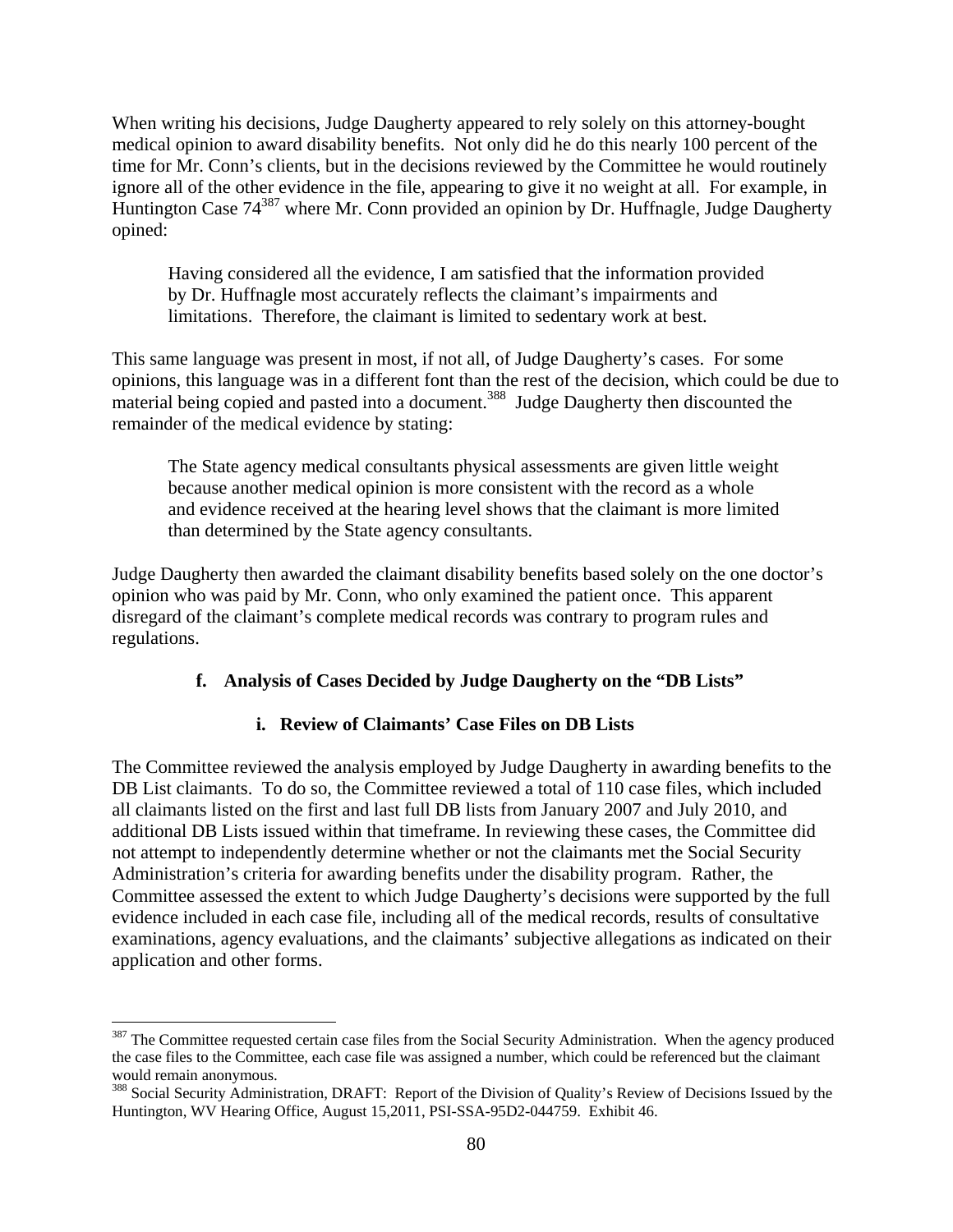#### **ii. Summary Analysis of Findings**

Of the 110 cases reviewed, the Committee found reason to question the basis for the vast majority, or 100, of Judge Daugherty's decisions. In these 100 cases, the Committee reviewed all medical evidence available in the claimants' files and in each case, identified either a lack of objective evidence, or conflicting evidence that Judge Daugherty often appeared to ignore. Conversely, the Committee found a total of 10 cases in which Judge Daugherty's decisions to award benefits were supported by the medical evidence of record contained in the claimant's case file. These included two cases in which the claimant's met the medical listing criteria for mental disorders.

Every one of the cases reviewed was decided on-the-record without holding a hearing. Furthermore, geographic waivers which ensured the claim would be routed through the Prestonsburg Field Office, and then appealed to the Huntington ODAR, were present in 30 of these cases.

Furthermore, all but two of the 100 decisions questioned by the Committee were decided based on the agency's Medical-Vocational Guidelines, known as the vocational "grids." In such cases, the claimant's medical conditions alone were not severe enough to meet any of the agency's medical listings. Rather, the determination of disability was based on whether a claimant's medical symptoms caused a sufficient level of functional limitations that, in combination with the claimant's age; education level; transferability of job skills; and availability of jobs in the national economy; so limited the capacity to work that a determination of disability was warranted.389

For example, according to these Guidelines, an individual who cannot lift more than 10 pounds at a time, who cannot stand or walk for at least two hours in an eight hour workday, and who cannot sit for at least six hours in an 8 hour workday, is determined to be capable of "less than sedentary" work. $390$  The determination of the level of work an individual is capable of performing is based on an assessment of his or her abilities, as indicated by the Residual Functional Capacity (RFC), which according to Administration guidance identifies what an individual can do, and is based "primarily upon medical evidence, but may also include observation or description of limitations."391

Once the individual's RFC is identified, the remaining factors noted above are taken into account to determine whether the individual is disabled. A finding that an individual is capable of performing only sedentary, or less than sedentary work is more likely - once other factors are taken into account - to lead to a finding of disability.

Of greatest concern in the 100 cases in which Judge Daugherty issued questionable decisions was the extent to which he relied exclusively on medical opinions provided by doctors hired by Eric Conn. In doing so, Judge Daugherty failed to account for other evidence in the claimant's

<sup>389 20</sup> C.F.R. Part 404, Subpart P, Appendix 2.

<sup>390</sup> SSR 83-10, Titles II and XVI: Determining Capability to Do Other Work—The Medical Vocational Rules of Appendix II.

<sup>391</sup> DI 24510.001 Residual Functional Capacity (RFC) Assessment - Introduction.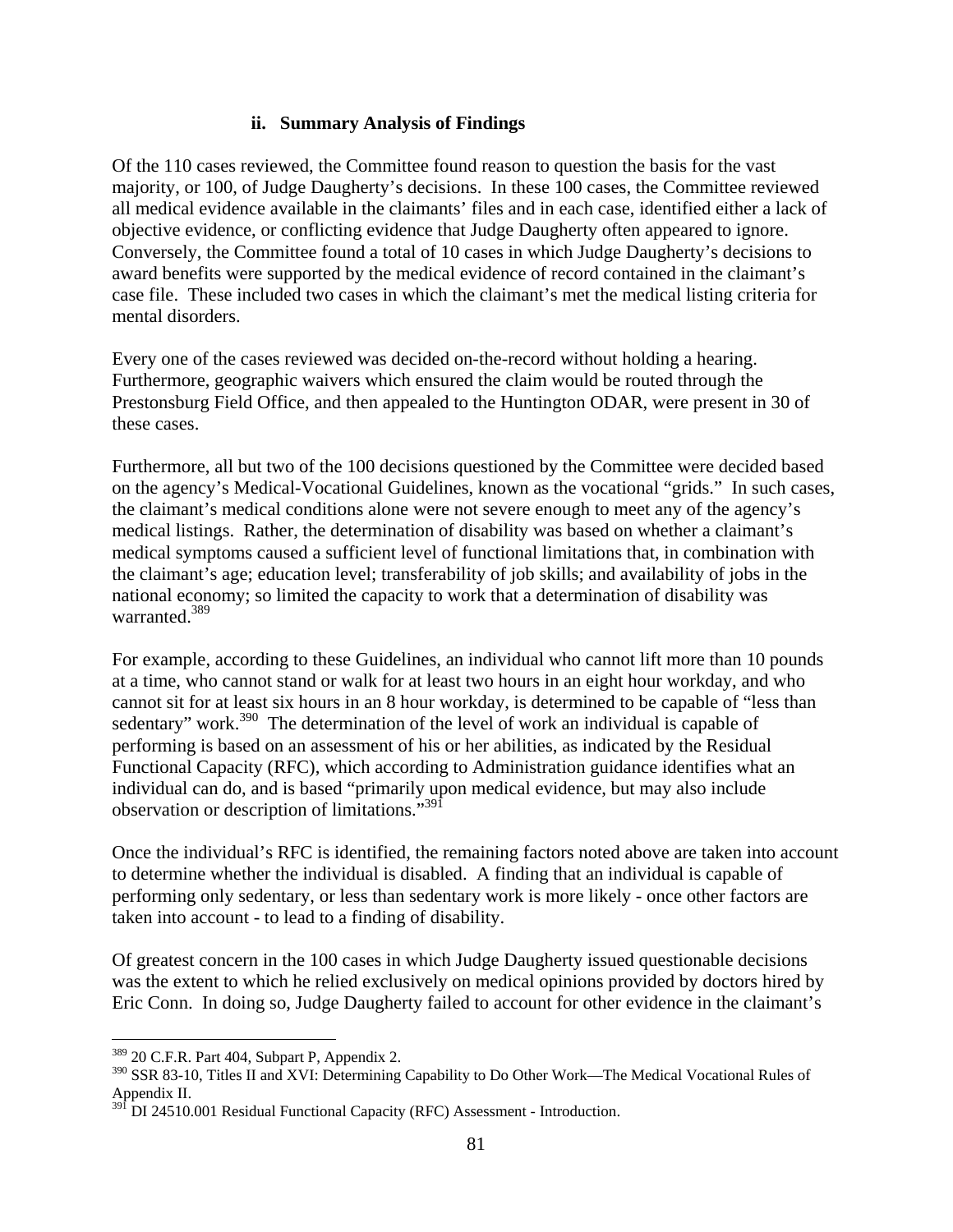files that in many cases, suggested the claimants were capable of working. This included evidence that either directly contradicted those opinions, differed significantly in assessing the severity of the claimant's alleged symptoms and conditions, or that identified other factors, such as the claimant's noncompliance with prescribed medication or physician advice, or indications of drug or alcohol abuse.

Judge Daugherty's reliance on a single piece of evidence to support his decisions stands in direct conflict with agency regulations that guide the evaluation process. Woven throughout SSA regulations is a consistent requirement to consider *all* of the available evidence in the case file.

For example, in describing how the agency is to evaluate symptoms, including pain, regulations state: "In evaluating the intensity and persistence of your symptoms, including pain, we will consider all of the available evidence, including your medical history, the medical signs and laboratory findings and statements about how your symptoms affect you."<sup>392</sup>

Agency policy notes that "…under no circumstances may the existence of an impairment be established on the basis of symptoms alone. Thus, regardless of how many symptoms an individual alleges, or how genuine the individual's complaints may appear to be, the existence of a medically determinable physical or mental impairment cannot be established in the absence of objective medical abnormalities; i.e., medical signs and laboratory findings."<sup>393</sup>

With regard to a claimant's credibility, agency policy states: "It is not sufficient for the adjudicator to make a single, conclusory statement that 'the individual's allegations have been considered' or that 'the allegations are (or are not) credible.' It is also not enough for the adjudicator simply to recite the factors that are described in the regulations for evaluating symptoms. The determination or decision must contain specific reasons for the finding on credibility, supported by the evidence in the case record, and must be sufficiently specific to make clear to the individual and to any subsequent reviewers the weight the adjudicator gave to the individual's statements and the reasons for that weight."394

# **iii. Judge Daugherty Used Templated Language in Written Decisions**

In 88 of the 110 decisions reviewed, Judge Daugherty relied on physical evaluations provided by Dr. Huffnagle. In 56 of these cases, Judge Daugherty wrote short decisions in which his description of the claimants' residual functional capacity and his basis for that determination were nearly identical.

The decisions all contained the same four paragraphs, which established the findings from Dr. Huffnagle's medical exams as the sole basis for determining the individual's residual functional capacity. The only part of this section that changed from one claimant to the next was the determination of whether the claimant was capable of *less than sedentary* or *sedentary* work in the second paragraph. For decisions that followed this format, this section of the decision never included analysis of other medical evidence in the claimants' files, as required by the agency.

 $\overline{a}$ 392 20 CFR 404.1529 § (a).

<sup>393</sup> SSR 96-4p.

<sup>394</sup> SSR 96-7p.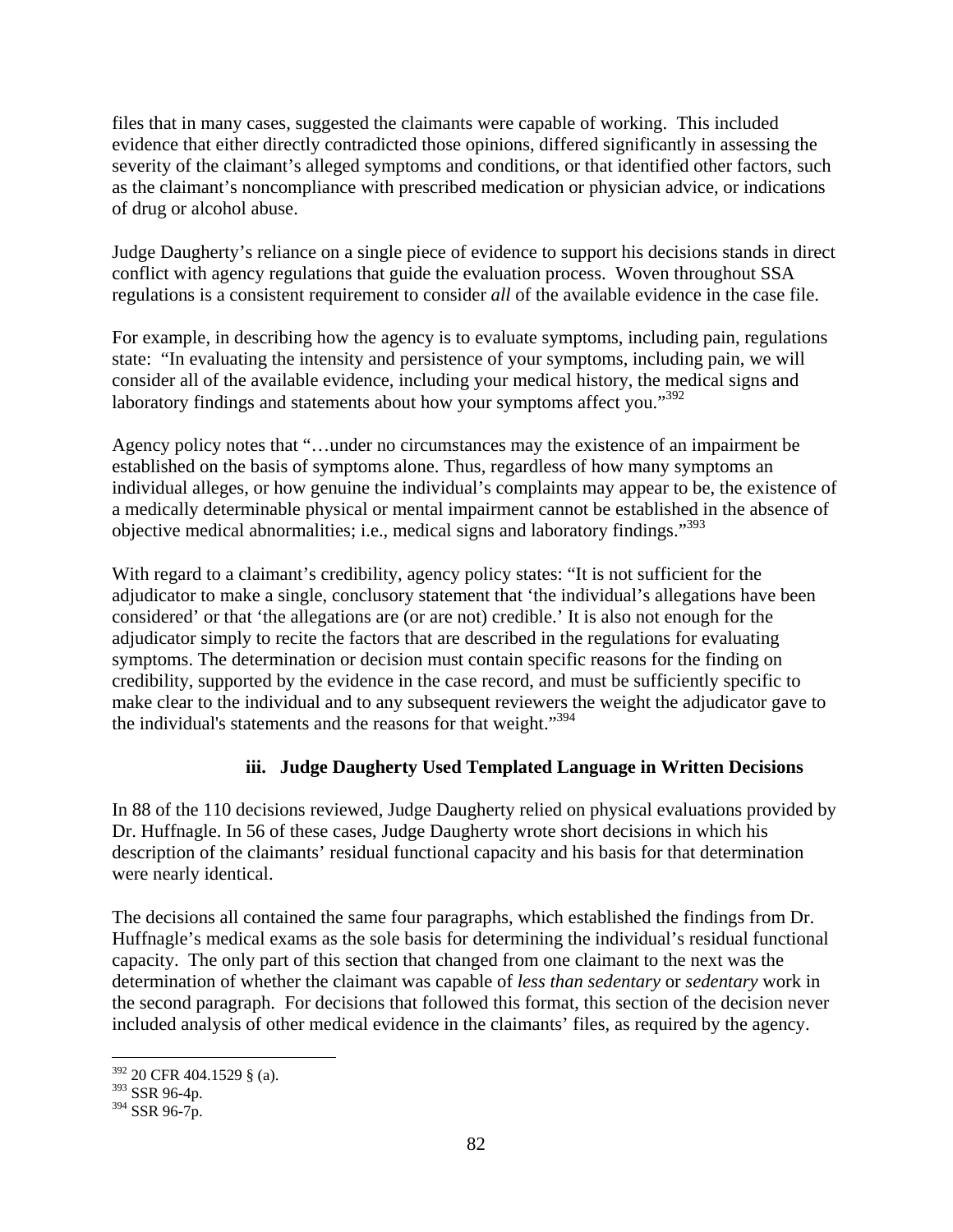The general template Judge Daugherty used for this section was as follows:

In making this finding, the undersigned considered all symptoms and the extent to which these symptoms can reasonably be accepted as consistent with the objective medical evidence and other evidence, based on the requirements of 20 CFR 404.1529 and 416.929 and SSRs 96-4p and 96-7p. The undersigned has also considered opinion evidence in accordance with the requirements of 20 CFR 404.1527 and 416.927 and SSRs 96-2p and 06-3p.

Having considered all the evidence, I am satisfied that the information provided by Dr. Huffnagle most accurately reflects the claimant's impairments and limitations. Therefore, the claimant is limited to *less than sedentary* work at best.

After considering the evidence of record, the undersigned finds that the claimant's medically determinable impairments could reasonably be expected to produce the alleged symptoms, and that the claimant's statements concerning the intensity, persistence and limiting effects of these symptoms are generally credible.

The State agency medical consultants' physical assessments are given little weight because another medical opinion is more consistent with the record as a whole and evidence received at the hearing level shows that the claimant is more limited than determined by the State agency consultants.

With the exception of the blanket statement that the medical opinions submitted by providers hired by Mr. Conn best reflected the claimants' conditions, Judge Daugherty provided no additional written explanation to demonstrate his consideration of all of the other evidence included in these cases. This fact is the primary reason why the Committee questioned the basis for Judge Daugherty's decisions in the majority of cases reviewed.

The Committee identified numerous cases in which Judge Daugherty appeared to either overlook or disregard without any explanation significant evidence included in the claimant's case files that called his finding of disability into question. For instance, in a number of cases, additional medical evidence from consultative exams or the claimants' treating physicians called into question the severity of the claimant's conditions. The Committee identified some cases in which Dr. Huffnagle diagnosed claimants with medical conditions that the claimants' themselves did not identify in their applications, but which then formed the basis for Judge Daugherty's decision. Some case files included evidence of claimant noncompliance with treatment, or evidence of drug and alcohol abuse. While these factors may not have precluded a finding of disability, Judge Daugherty's decisions reflect no indication that he gave such factors the appropriate level of consideration to determine whether the claimants' conditions would warrant a finding of disability regardless.

Section 4 below summarizes one of the cases reviewed by the Committee, illustrative in that it provided an opportunity to compare Judge Daugherty's approach with that of another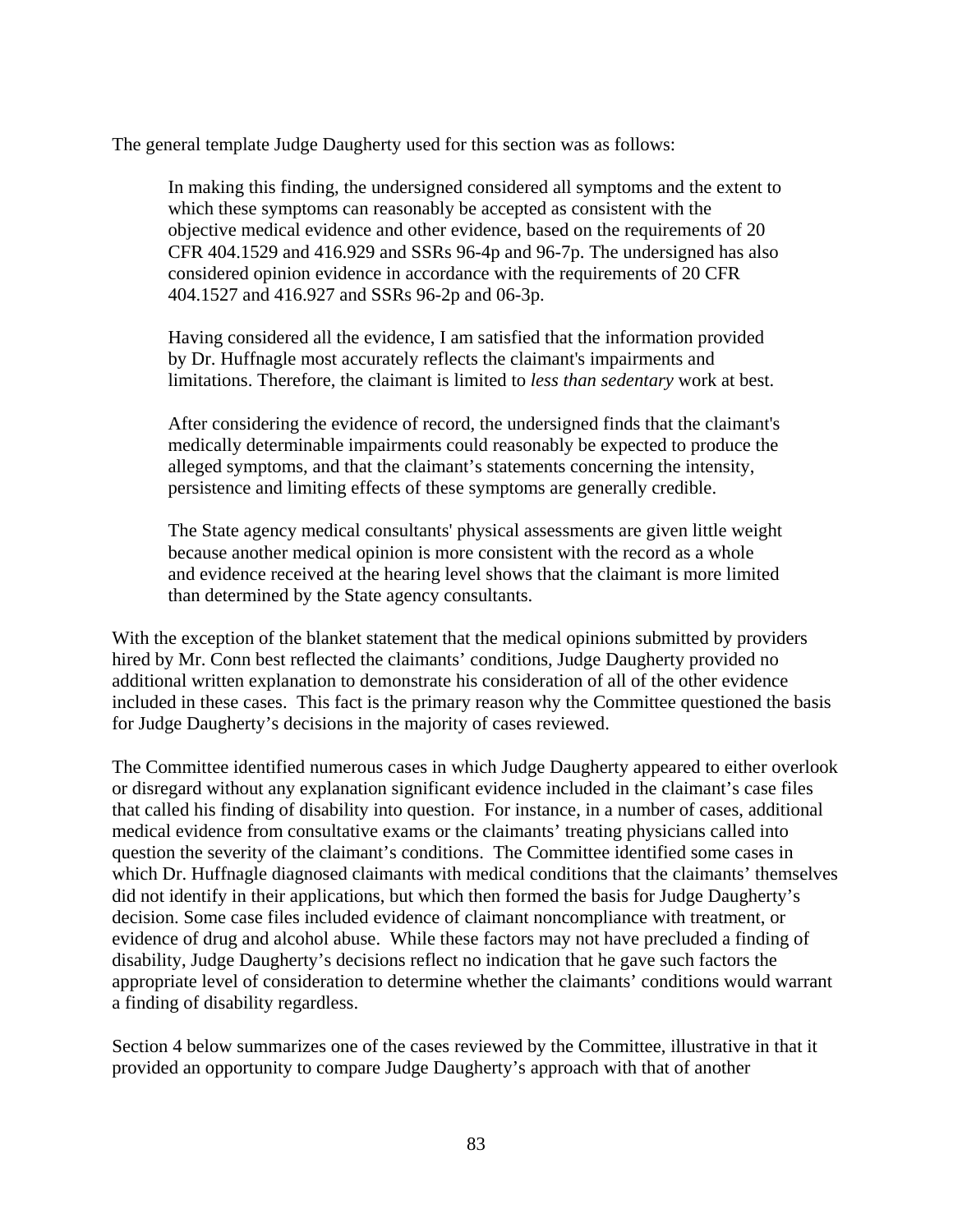Administrative Law Judge who evaluated the same claimant. Detailed summaries of a sample of additional cases reviewed by the Committee are presented in Appendix I.

## **iv. Judge Daugherty Overturned Prior ALJ Decisions**

In some cases, Judge Daugherty awarded benefits to claimants who were previously denied by another Administrative Law Judge, but then reapplied. In these cases, the only additional medical evidence provided was from the physicians hired by Mr. Conn. With the exception of those opinions, Judge Daugherty awarded benefits on largely an identical body of evidence that a previous Administrative Law Judge found insufficient to merit a favorable decision.

Generally in such cases, a claimant can file a new application or in some cases re-open an old case, but are not allowed to receive benefits for any time before the date of their previous denial. This prevents someone from receiving benefits for a time period that the agency has already decided a person was not disabled, but allows benefits in the future if circumstances change. As such, when someone reapplies it is typical for them to allege an onset date on the day immediately following the date of the previous ALJ decision.

After being denied benefits again at the initial and reconsideration decisions by the agency, these cases were presented to Judge Daugherty with largely the same body of medical evidence that was reviewed by the previous Judge, with the exception of an additional medical opinion from the physicians hired by Eric Conn.

**Case A:** On June 1, 2010, Judge Daugherty awarded benefits to a claimant he determined was only capable of performing less than sedentary work due to sciatica, disc herniation, and diabetes.<sup>395</sup> However, less than a year prior the claimant was denied benefits on a prior application by another judge in the Huntington, West Virginia ODAR.<sup>396</sup> Judge Daugherty's written decision made no mention of the claimant's past application, but instead relied only on the evaluation performed by Dr. Huffnagle, which he again concluded was most consistent with the evidence as a whole.<sup>397</sup> However, the decision did not cite or discuss any other evidence from the file that would support that finding. $398$ 

On August 27, 2009, less than a year before, Administrative Law Judge Andrew Chwalibog denied benefits to the claimant, concluding that while he could not return to his previous job, "the claimant is capable of making a successful adjustment to other work that exists in significant numbers in the national economy. A finding of 'not disabled' is therefore appropriate ...<sup>,399</sup> Judge Chwalibog's decision contained a detailed examination of the medical evidence and determined that despite having several severe limitations, including obesity, he did not meet the requirements of the program. $400$ 

 $\overline{a}$  $395$  See Exhibit A-1, June 1, 2010 Decision, Administrative Law Judge David B. Daugherty at 3 and 5.

<sup>396</sup> See Exhibit A-2, August 27, 2009 Decision, Administrative Law Judge Andrew J. Chwalibog at 9.

<sup>&</sup>lt;sup>397</sup> See Exhibit A-1, June 1, 2010 Decision, Administrative Law Judge David B. Daugherty at 3-4. <sup>398</sup> *Id*. at 3-4.

<sup>399</sup> *See* Exhibit A-2, August 27, 2009 Decision, Administrative Law Judge Andrew J. Chwalibog at 9. 400 *Id*. at 3-9.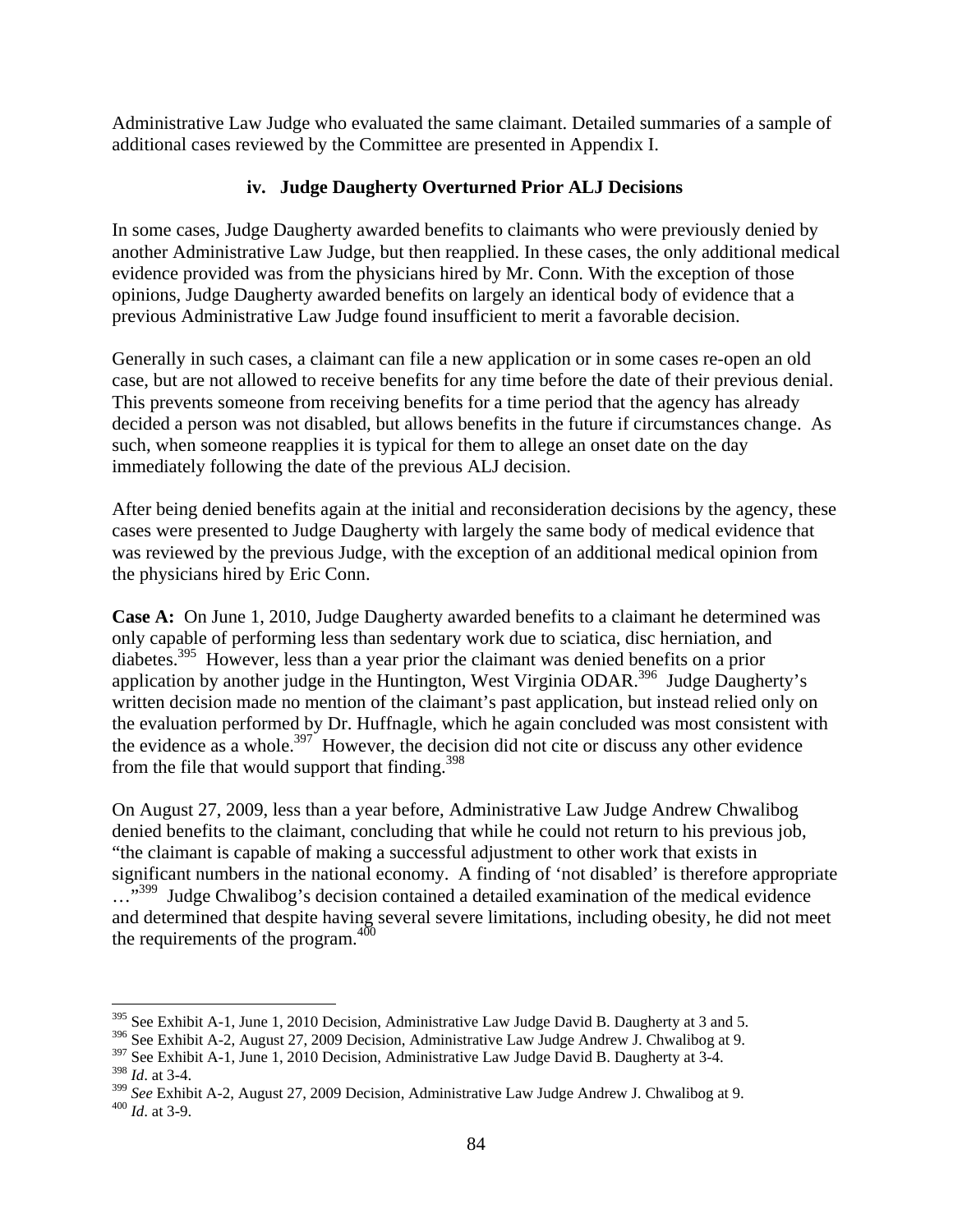His detailed, nine-page decision made 57 references to the claimant's medical exhibits, and assigned weights to the opinion of various sources.<sup>401</sup> Of particular importance was the evidence Judge Chwalibog gained from the hearing he held on June 9, 2009.<sup>402</sup> For example, while the claimant said that his right foot was a major problem, the judge wrote, "the claimant did not mention his right foot during the hearing. Therefore, the undersigned finds the claimant's tendonitis of the right foot does not constitute a severe impairment."<sup>403</sup>

Judge Chwalibog also referred to the testimony of a vocational expert who testified, "that given all of these factors the individual would be able to perform the requirements of representative occupations nationally/regionally at the light level."404

Four days after the decision, on August 31, 2009, the claimant hired Eric Conn as his attorney and applied for benefits once more.<sup>405</sup> The claimant changed his alleged onset date from July 2007, as it was in his prior application, to August 25, 2009 – a date two days *prior* to the Chwalibog denial. $406$  He listed the same conditions for which he had just been denied, including, "type 2 diabetes, back pain, neck pain, herniated discs in back, muscle spasms, fatigue, depression, anxiety, nervousness, trouble sleeping, tendonitis in right foot, and hypertension."407

When the agency considered the new application, documents note that no new medical evidence was submitted, and as a result, the initial decision was denied on November 9, 2009.<sup>408</sup> The examining official wrote: "This claimant has a residual functional capacity for light work, is a younger individual, has a high school education, and work experience … There are a significant number of occupations for which this claimant qualifies … Since the claimant has the capacity to perform other work, disability is not established."409 This decision to deny benefits was upheld on March 8, 2010 upon reconsideration by the agency.<sup>410</sup>

*Claimant Added to DB List*. Following the reconsideration decision, the claimant requested an ALJ hearing on March 24, 2010.<sup>411</sup> Mr. Conn and Judge Daugherty also placed the claimant on the May 2010 "DB List." $4^{12}$ 

On April 27, 2010, the claimant was seen by Dr. Huffnagle.<sup>413</sup> The exam notes indicate that the claimant's current medical symptoms or problems included: "low back pain with left hip pain,"

 $401$  *Id.* at 3-8.

<sup>402</sup> *Id.* at 1.<br>
<sup>403</sup> *Id.* at 4.<br>
<sup>403</sup> *Id.* at 4.<br>
<sup>404</sup> *Id.* at 9.<br>
<sup>405</sup> *See* Exhibit A-3, August 31, 2009 Appointment of Representative and Fee Agreement at 1-2 and see Exhibit F-4, Disability Report – Adult Form SSA-3368 at 9.

<sup>406</sup> *See* Exhibit A-2, August 27, 2009 Decision, Administrative Law Judge Andrew J. Chwalibog at 1 and see Exhibit A-4, Disability Report – Adult Form SSA-3368 at 2.<br> $^{407}$  *Id.* at 2.

<sup>&</sup>lt;sup>408</sup> *See* Exhibit A-5, October 5, 2009 Request for Medical Advice at 1; Exhibit A-6, March 5, 2010 Physical Residual Functional Capacity at 2 and see Exhibit A-7, November 10, 2009 Notice of Disapproved Claim.<br><sup>409</sup> See Exhibit A-8, Simplified Vocational Rationale at 1.

<sup>&</sup>lt;sup>410</sup> See Exhibit A-9, March 5, 2010 Notice of Reconsideration at 1.<br><sup>411</sup> See Exhibit A-10, Request for Hearing by Administrative Law Judge at 1.<br><sup>412</sup> Exhibit A-11, DB OTR List (May) CLF030713.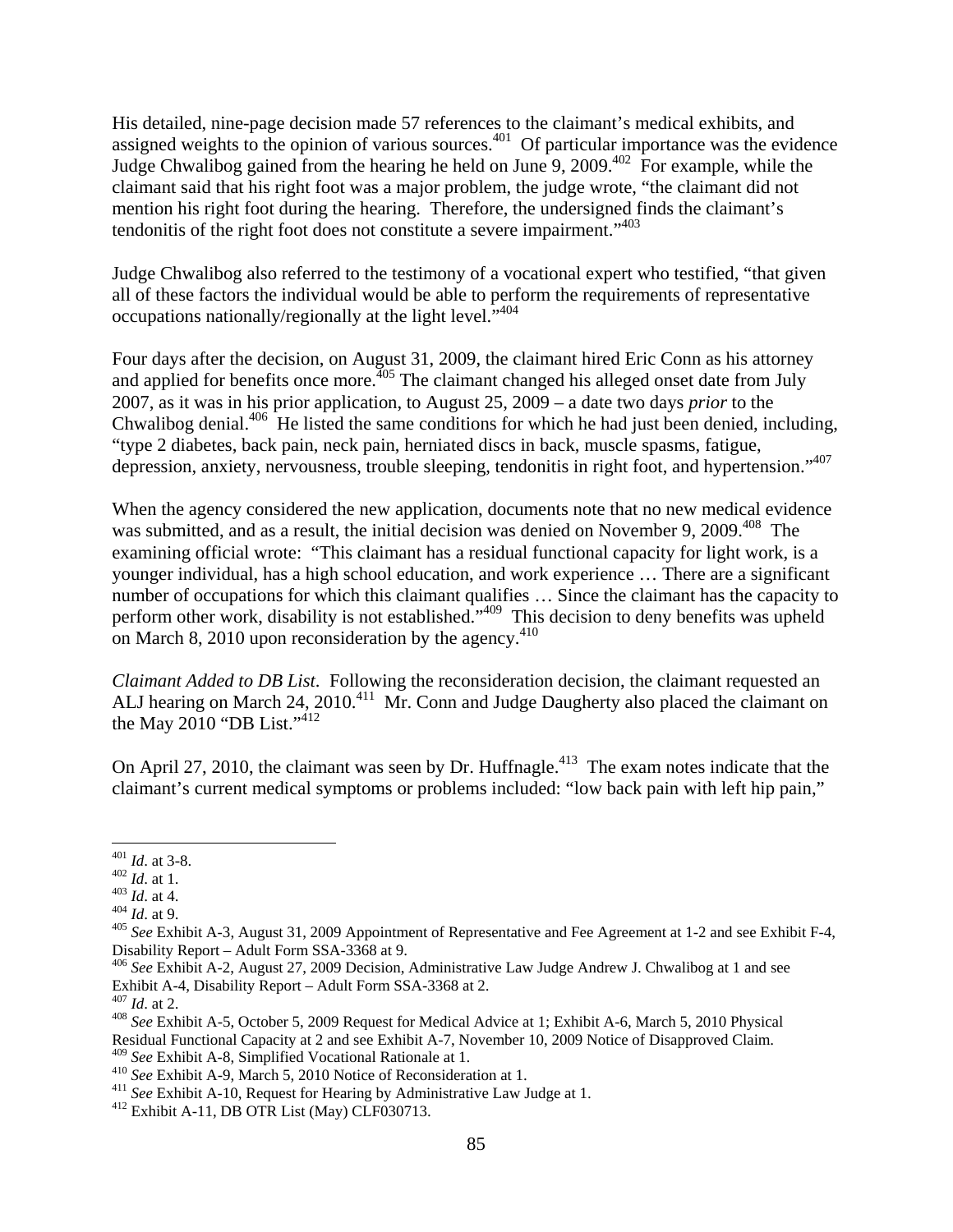which he added, "came on gradually over time."<sup>414</sup> Dr. Huffnagle diagnosed the claimant with "sciatica, possible L4-L5 disc herniation, and diabetes" with no mention of the claimant's right foot in the diagnosis.<sup>415</sup> On the same day, he signed Conn Law Office RFC version #4.<sup>416</sup>

*Claimant Awarded Benefits*. Judge Daugherty's fully favorable decision a month later on June 1, 2010 found that the claimant's severe and disabling limitations were "sciatica, disc herniation and diabetes" – the same identified by Dr. Huffnagle; although Judge Daugherty dropped the adjective "possible" from Dr. Huffnagle's description of the claimant's disc herniation. $417$ 

His decision failed to mention how the claimant had previously applied and was denied, and instead gave exclusive weight to the exam performed by Dr. Huffnagle, writing: "Having considered all of the evidence, I am satisfied that the information provided by Dr. Huffnagle most accurately reflects the claimant's impairments and limitations. Therefore, the claimant is limited to less than sedentary work at best" and therefore disabled according to the Medical Vocational Guidelines.<sup>418</sup>

 <sup>413</sup> *See* Exhibit A-12, April 27, 2010 Social Security Disability Medical Assessment, Frederic T. Huffnagle, M.D. at

 $\frac{114}{414}$  *Id.* at 1.

*Id.* at 1.<br><sup>415</sup> *Id.* at 4.<br><sup>416</sup> *Id.* at 5-8.<br><sup>417</sup> *See* Exhibit A-1, June 1, 2010 Decision, Administrative Law Judge David B. Daugherty at 2.<br><sup>418</sup> *Id.* at 3-5.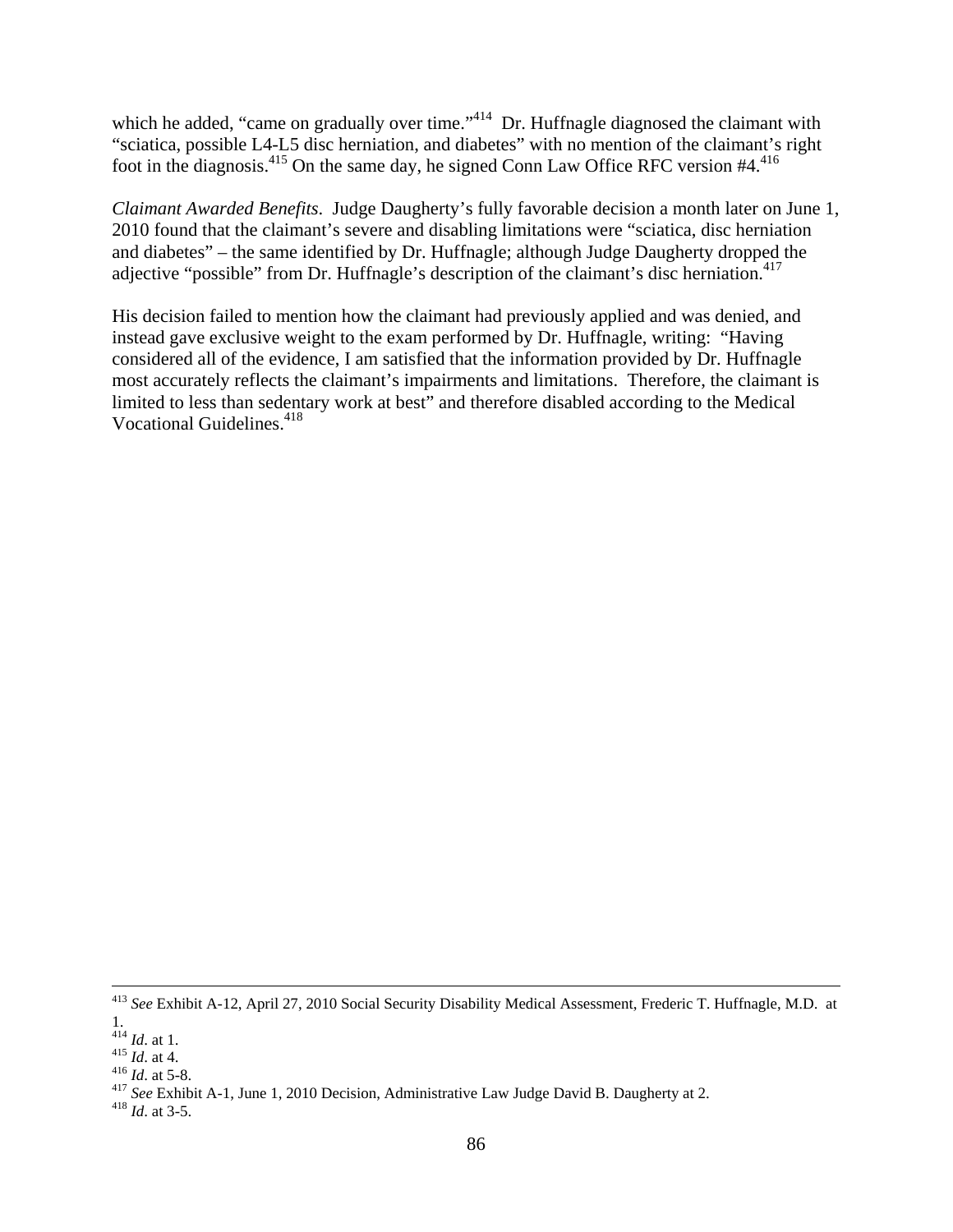### **XI. ALJS, LAWYERS, AND DOCTORS ALL PERSONALLY BENEFITED FROM THE APPROVAL OF HIGH NUMBERS OF CLAIMS**

As Huntington ODAR became one of the top producing hearing offices agency employees, Mr. Conn, and his doctors enjoyed a range of personal benefits. For Huntington ODAR management and ALJs, these included financial bonuses as well as increased stature within SSA.<sup>419</sup> For Mr. Conn and the doctors he hired, the financial benefits were significant, earning them millions of dollars as their clients were approved for disability benefits."

### **a. Mr. Conn Earned Over \$4.5 Million in Attorney Fees From the DB Lists and Became the Third Highest Grossing Disability Attorney Nationwide**

Mr. Conn's work representing claimants seeking to receive disability benefits proved to be a lucrative choice, earning him millions of dollars. Based on a review of DB Lists dated June 2006 through July 2010, the chart below provides the number of claimants listed in each list and the total amount Mr. Conn earned each month in fees from the Social Security Administration for the claimants on each list.

| Year         | <b>No. of Claimants on DB List</b> | <b>Amount Paid by SSA in Fees</b> |
|--------------|------------------------------------|-----------------------------------|
| 2006         | 227                                | \$637,947.46                      |
| 2007         | 535                                | \$1,314,710.90                    |
| 2008         | 437                                | \$987,913.63                      |
| 2009         | 365                                | \$888,162.06                      |
| 2010         | 259                                | \$679,508.18                      |
| <b>Total</b> | 1,823                              | $$4,508,242.23^{420}$             |

*Total Earnings by Mr. Conn*. In a newspaper interview from 2005, Mr. Conn stated that he "saw a lot of people practicing Social Security law, but you can either do it or do it well. It's a very complicated area, and I saw a need that I needed to fill. Some attorneys don't understand all areas in which people can win. I didn't plan to become the Social Security lawyer, but it seemed to fit." $421$ 

Over the years, Mr. Conn became increasingly successful in winning cases for his disability practice. In 2001, the agency paid Mr. Conn \$87,738.13 in attorney fees based on his successful representation of disability claimants.<sup>422</sup> The amount Mr. Conn received in total attorney fees peaked in 2010 when he received over \$3.9 million from the agency.<sup>423</sup>

<sup>&</sup>lt;sup>419</sup> The Huntington ODAR sought to be recognized by the agency for its processing of cases in its request to receive the Team Award in 2010. In its submission, the office noted "[t]he Huntington Hearing Office provides its claimants with the one-two punch of 2.93 dispositions daily per ALJ along with an extremely fast average processing time of 180 days." Huntington ODAR Submission for Team Award nomination. Exhibit 50.<br><sup>420</sup> Claimants and amounts obtained by Mr. Conn through the DB Lists are broken down by month in Appendix II.

<sup>&</sup>lt;sup>421</sup> Attorney, Eric Conn, "Eric C. Conn, Beyond the Billboard," Excerpts from the Medical Herald Leader, 8/8/2005,

www.mrsocialsecurity.com.<br><sup>422</sup> Information provided by the Social Security Administration.<br><sup>423</sup> *Id.*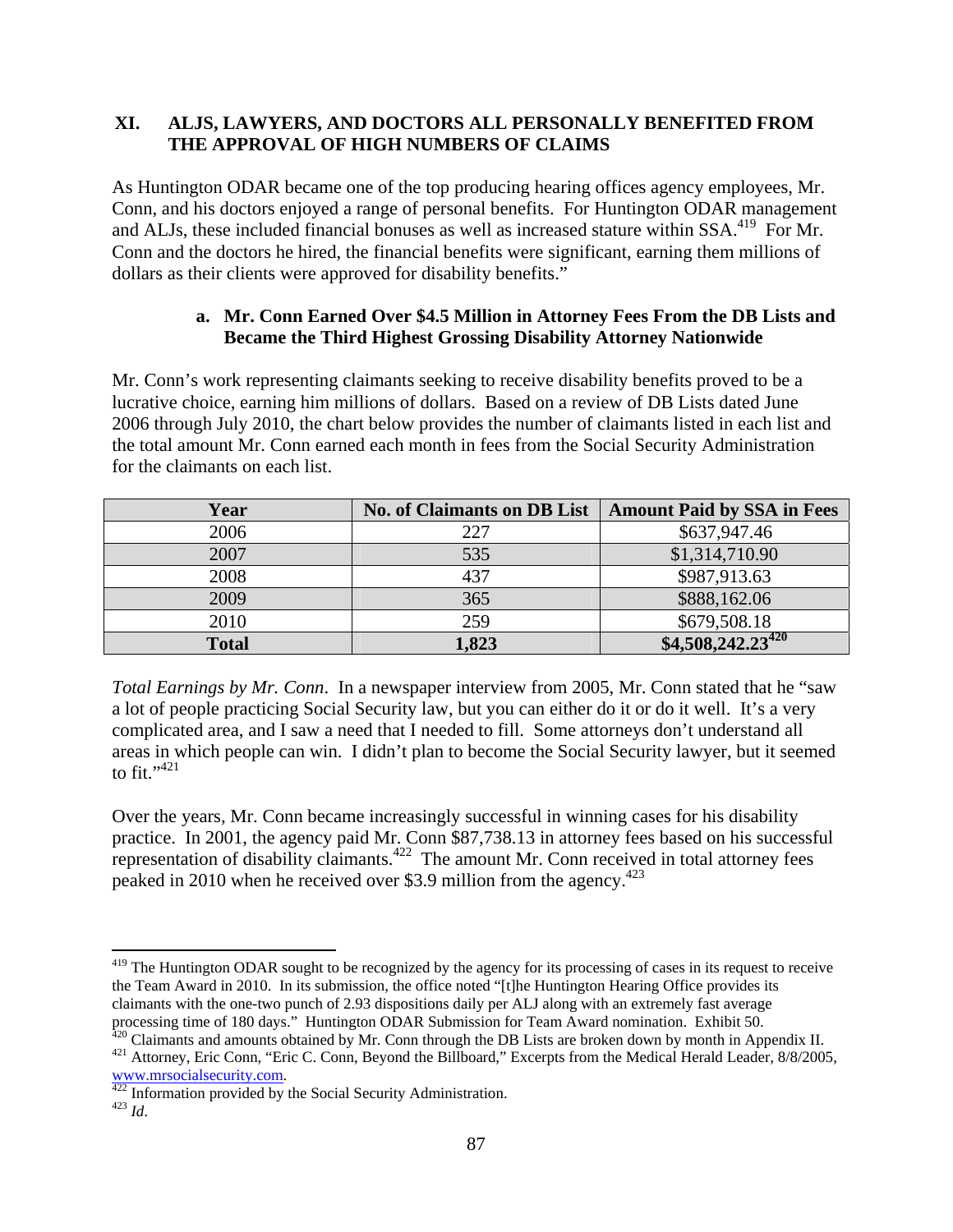| Year         | <b>Amount Mr. Conn Received in Attorney Fees from SSA</b> <sup>424</sup> |  |  |
|--------------|--------------------------------------------------------------------------|--|--|
| 2001         | \$87,738.13                                                              |  |  |
| 2002         | \$681,915.44                                                             |  |  |
| 2003         | \$989,277.81                                                             |  |  |
| 2004         | \$941,726.83                                                             |  |  |
| 2005         | \$1,341,003.42                                                           |  |  |
| 2006         | \$1,602,234.57                                                           |  |  |
| 2007         | \$1,917,092.29                                                           |  |  |
| 2008         | \$2,469,665.75                                                           |  |  |
| 2009         | \$3,539,054.22                                                           |  |  |
| 2010         | \$3,987,906.82                                                           |  |  |
| 2011         | \$1,855,630.20                                                           |  |  |
| 2012         | \$2,223,904.55                                                           |  |  |
| 2013 to date | \$1,062,436.62                                                           |  |  |
| <b>Total</b> | \$22,699,586.65                                                          |  |  |

The amount received in fees by Mr. Conn dropped following an article by *The Wall Street Journal* in May 2011 exposing Mr. Conn's practices and the retirement of Judge Daugherty.

#### **b. Judge Daugherty's Financial Records Include Unreported Income from An Undisclosed Source**

Judge Daugherty played a critical role in Mr. Conn's ability to represent a large number of disability claimants, process their cases quickly, and obtain millions of dollars in attorney fees from SSA each year.

Under the Ethics in Government Act, ALJs are required to file annual Public Financial Disclosure Reports reporting their income, assets, and outside activities.<sup>425</sup> The Office of Government Ethics ("OGE") has explained in its related guidance that the purpose of the disclosure forms is to ensure compliance with conflict of interest laws and standards of conduct.426

Each year, ALJs, like many other federal employees, are required to submit OGE Form 278 and disclose "certain interests in property and items of income."<sup>427</sup> The reported items include,

<sup>&</sup>lt;sup>424</sup> Information provided by the Social Security Administration.<br><sup>425</sup> *See* 5 U.S.C. 101-11.<br><sup>426</sup> Specifically, the form is designed to: "A basic premise of the statutory financial disclosure requirements is that those having responsibility for review of reports filed pursuant to the Ethics in Government Act or permitted public access to reports must be given sufficient information by reporting individuals concerning the nature of their outside interests and activities so that an informed judgment can be made with respect to compliance with applicable conflict of interest laws and standards of conduct regulations." Instructions for Completing OGE Form 278, http://www.oge.gov/Forms-Library/OGE-Form-278-Automated-(PDF)/.

 $\frac{427}{127}$  Instructions for Completing OGE Form 278, http://www.oge.gov/Forms-Library/OGE-Form-278-Automated- $(PDF)$ .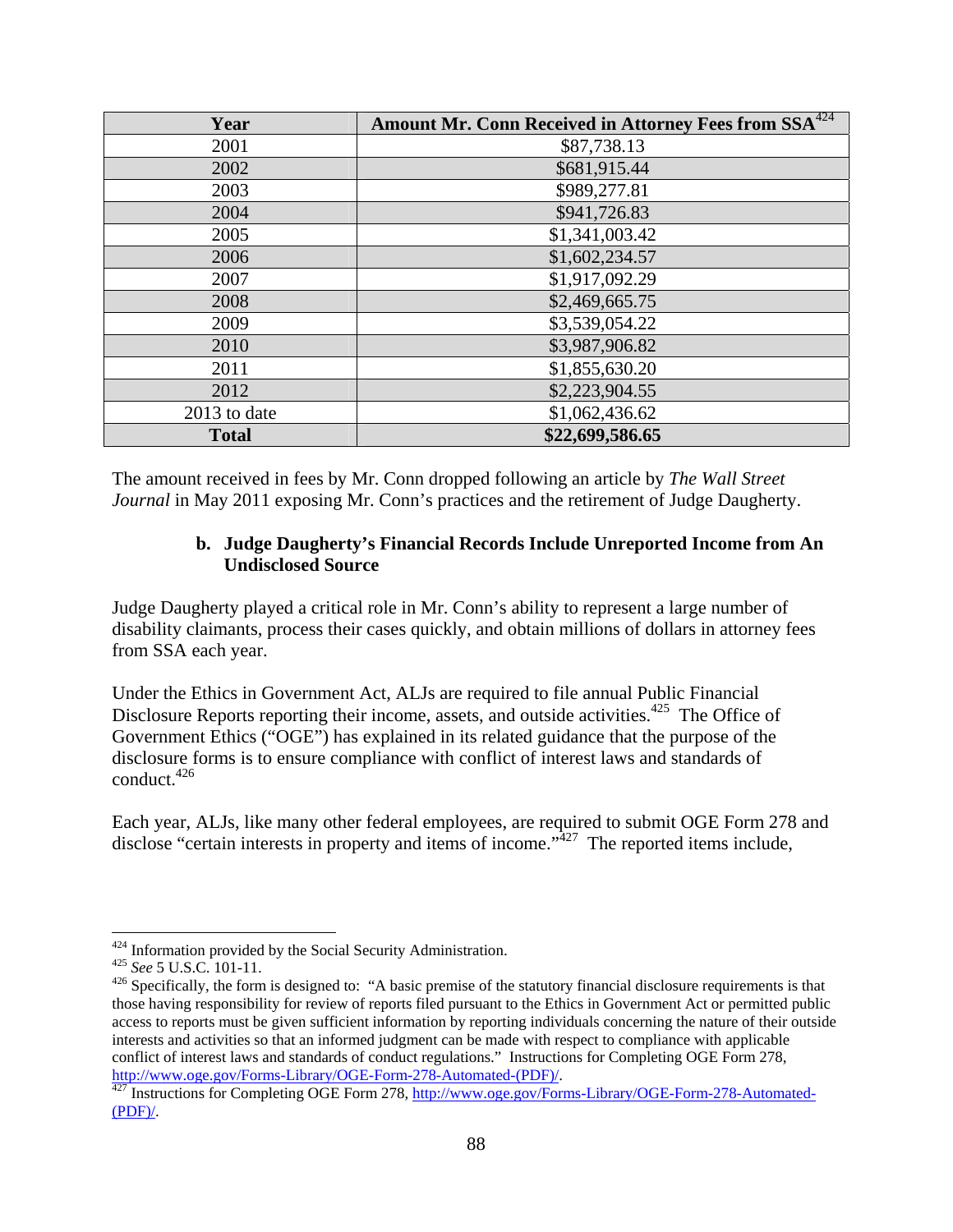among other things, any income earned other than a government salary over \$200 and any outside "compensation" or "gift."428

*Unexplained Cash Deposits*. For the seven-year period 2005 to 2011, while Judge Daugherty reported bank accounts in the name of himself and his wife, he did not report any income, compensation, or gifts outside of his government salary and benefits.<sup>429</sup> From 2005 to 2010, he reported no transactions; gifts, reimbursements, travel expenses; liabilities; agreements or arrangements; positions held outside U.S. government; or compensation in excess of \$5,000 paid by one source. In 2011, he reported the purchase of a condominium in Myrtle Beach, South Carolina valued at \$50,000-\$100,000 and a 50% interest in a "House & Lot" in Huntington, West Virginia valued at \$50,000-\$100,000. That same year he also reported mortgages related to both properties as liabilities. $430$ 

Records obtained by the Committee regarding Judge Daugherty's bank accounts raise questions, however, regarding certain unexplained cash deposits. Over the course of nine years, his bank records list a series of cash deposits totaling \$69,800, the source of which is unexplained in the judge's financial disclosure forms. Given the value and frequency of these cash deposits, it would appear disclosure of the existence and source of these deposits may have been required.

Bank records show that Judge Daugherty made the \$69,800 in cash deposits into either a savings account opened in his name only or into a joint checking account he shared with his wife. <sup>431</sup>

| <b>Date</b> | <b>Amount</b> | <b>Account</b>         |  |
|-------------|---------------|------------------------|--|
| 09.30.03    | \$1,000       | <b>Savings Account</b> |  |
| 10.06.03    | \$1,000       | <b>Savings Account</b> |  |
| 10.28.04    | \$5,000       | <b>Savings Account</b> |  |
| 11.26.04    | \$4,000       | <b>Savings Account</b> |  |
| 01.31.05    | \$2,900       | <b>Savings Account</b> |  |
| 02.16.06    | \$1,500       | <b>Savings Account</b> |  |
| 02.24.06    | \$3,000       | <b>Savings Account</b> |  |
| 06.09.08    | \$2,000       | Joint Checking Account |  |
| 06.09.09    | \$2,000       | Joint Checking Account |  |

**Cash Deposits Made to Judge Daugherty's Accounts** 

<sup>&</sup>lt;sup>428</sup> Other items to be disclosed include: any asset owned for investment worth more than \$1,000; any "purchase, sale, or exchange" "of any real property, stocks, bonds, commodity futures, or other securities" worth more than \$1,000; "gifts (such as tangible items, transportation, lodging, food, or entertainment) received from one source totaling more than \$350; "travel-related cash reimbursements received from one source totaling more than \$350; any "liabilities over \$10,000 owed to any one creditor;" any "agreements or arrangements for continuing participation in an employee benefit plan, continuation of payment by a former employer, leaves of absence, and future employment; any positions held outside federal employment, regardless of whether the position is paid; and "sources of more than \$5,000 compensation received...for services provided" by the individual.<sup>428</sup> *See* Instructions for Completing OGE Form 278, http://www.oge.gov/Forms-Library/OGE-Form-278-Automated-(PDF)/.

<sup>&</sup>lt;sup>429</sup> In certain years, Judge Daugherty reported he owned automobiles and a boat. *See* 2005-11 Executive Brach Personnel Public Financial Disclosure Reports for David B. Daugherty. Sealed Exhibit.

<sup>430</sup> *See* 2011 Executive Brach Personnel Public Financial Disclosure Report for David B. Daugherty. Sealed Exhibit.

<sup>&</sup>lt;sup>431</sup> Committee analysis of records provided by Judge Daugherty's financial institutions. Sealed Exhibit.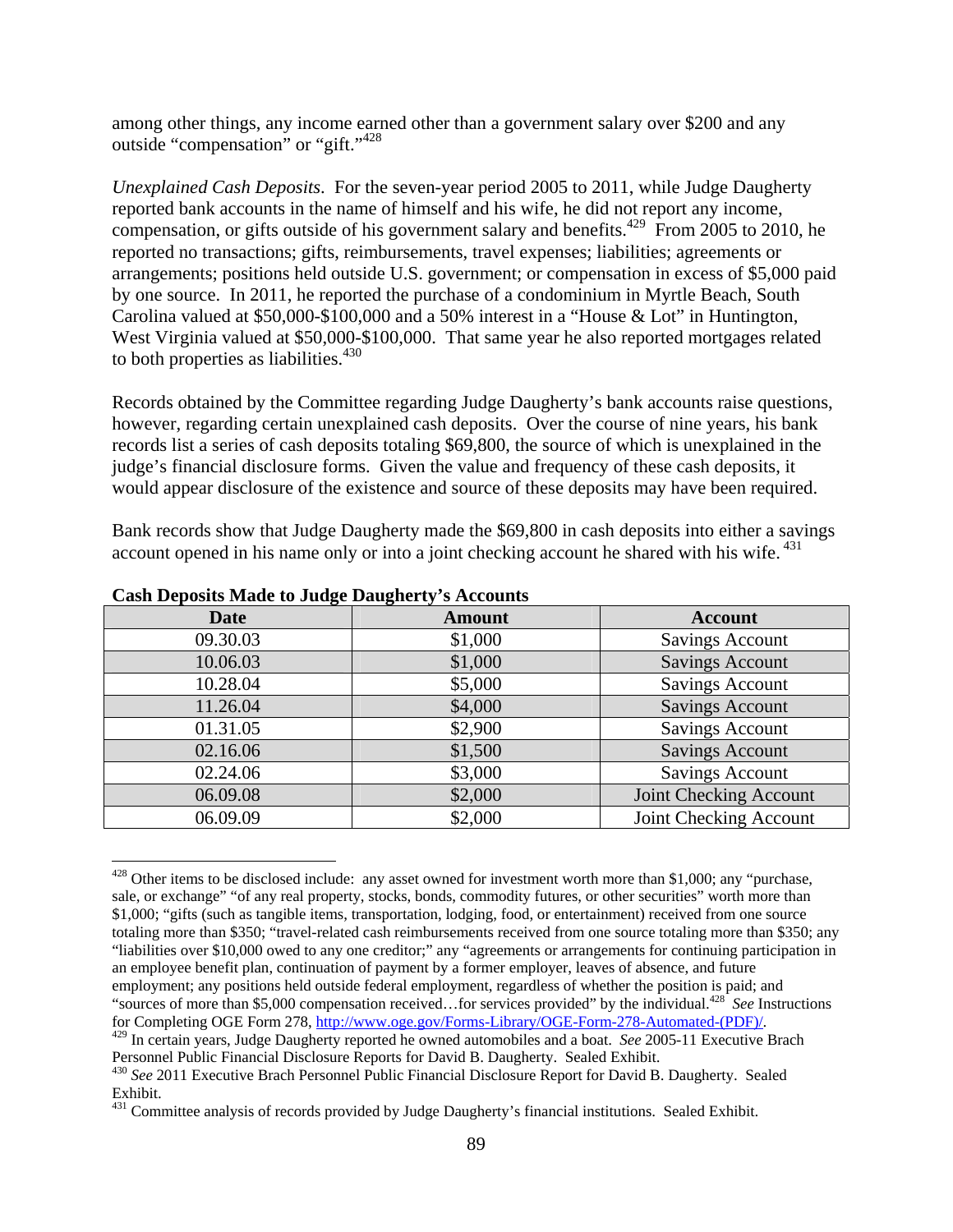| 06.10.09 | \$2,000                                               | Joint Checking Account                |  |
|----------|-------------------------------------------------------|---------------------------------------|--|
| 07.20.09 | \$3,000                                               | Joint Checking Account                |  |
| 08.24.09 | \$2,000                                               | Joint Checking Account                |  |
| 08.24.09 | \$2,000                                               | Joint Checking Account <sup>432</sup> |  |
| 09.24.09 | \$2,500                                               | Joint Checking Account                |  |
| 09.24.09 | \$1,500                                               | Joint Checking Account                |  |
| 09.24.09 | \$2,000                                               | Joint Checking Account <sup>433</sup> |  |
| 05.15.10 | \$2,000                                               | Joint Checking Account                |  |
| 07.02.10 | \$3,000                                               | Joint Checking Account                |  |
| 07.08.10 | \$3,000                                               | Joint Checking Account                |  |
| 08.19.10 | \$400                                                 | <b>Savings Account</b>                |  |
| 09.28.10 | \$1,000                                               | Joint Checking Account                |  |
| 10.19.10 | \$4,000                                               | <b>Savings Account</b>                |  |
| 10.25.10 | \$4,000                                               | <b>Savings Account</b>                |  |
| 11.09.10 | \$4,000                                               | <b>Savings Account</b>                |  |
| 11.10.10 | \$2,000                                               | <b>Savings Account</b>                |  |
| 11.16.10 | \$4,000                                               | Joint Checking Account                |  |
| 11.16.10 | \$4,000                                               | <b>Savings Account</b>                |  |
| 01.21.11 | \$1,000                                               | <b>Savings Account</b>                |  |
|          | <b>Total Amount of Cash Deposits to Both Accounts</b> | \$69,800                              |  |

Very few cash deposits were made into either account during the years 2007 and 2008. During that same period, however, similar cash deposits were made to the personal checking account of Judge Daugherty's daughter, Amy Daugherty.434 Bank records show that those cash deposits were made primarily between July 2007 and October 2008, the same period during which she was running for the office of Cabell County, West Virginia Magistrate in an election scheduled to take place in November 2008.

The bank records list cash deposits to Ms. Daugherty's account that, together, total another \$26,200. The bank records also show that, on most occasions after receiving a cash deposit, Ms. Daugherty wrote a check for a similar amount to "Trish Burns," who was then serving as her Campaign Manager. Campaign financial statements filed by Amy Daugherty with the State of West Virginia list Tresha or Trisha Burns as the campaign's Treasurer.<sup>435</sup> Ms. Daugherty's campaign financial statements also indicated she loaned money to her campaign, memorialized in corresponding promissory notes.<sup>436</sup>

 $432$  The two cash deposits made on August 24, 2009 were made 17 minutes apart and at different tellers. Sealed Exhibit.

 $433$  The three cash deposits made on September 24, 2009 were all made within 17 minutes and at different tellers. Sealed Exhibit.

<sup>&</sup>lt;sup>434</sup> Committee analysis of records provided by Ms. Daugherty's financial institutions. Sealed Exhibit.<br><sup>435</sup> See State of West Virginia Campaign Financial Statement (Long Form) in Relation to the 2008 Election Year Reports filed by Amy Daugherty. Exhibit 51.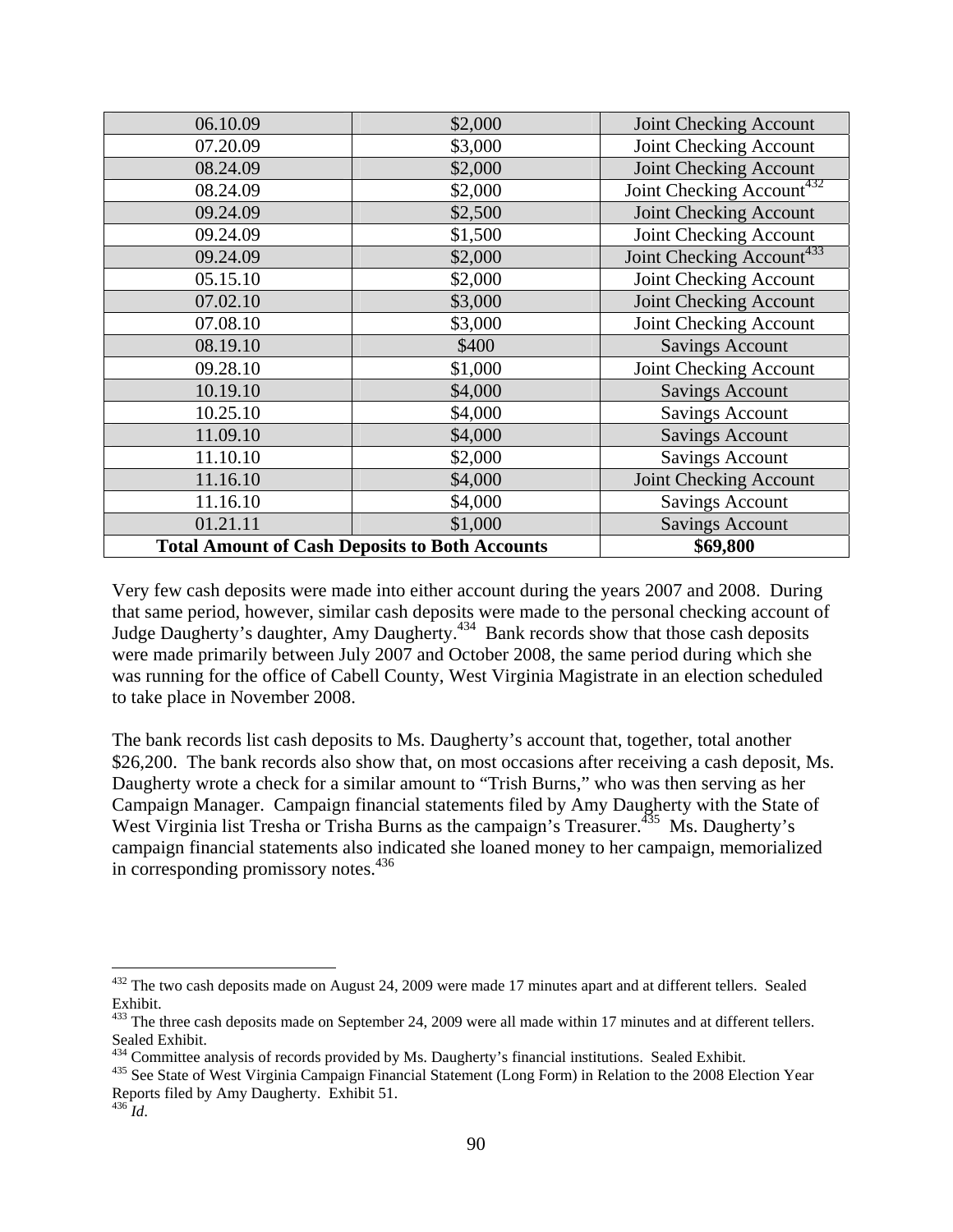| <b>Date</b>         | <b>Amount</b> | <b>Description of Transaction</b>                            |  |
|---------------------|---------------|--------------------------------------------------------------|--|
| 07.06.07            | \$4,000       | <b>Cash Deposit</b>                                          |  |
| 07.06.07            | \$2,800       | Amy Daugherty check to Judge Daugherty                       |  |
| 07.20.07            | \$4,000       | <b>Cash Deposit</b>                                          |  |
| 07.23.07            | \$4,000       | Amy Daugherty check to Trish Burns                           |  |
| 07.24.07            | \$4,000       | Promissory Note for Loan to Campaign                         |  |
| 10.11.07            | \$1,000       | <b>Cash Deposit</b>                                          |  |
| 10.11.07            | \$1,000       | Amy Daugherty check to Trish Burns                           |  |
| 10.15.07            | \$1,000       | Promissory Note for Loan to Campaign                         |  |
| 10.29.07            | \$2,000       | Cash Deposit                                                 |  |
| 10.29.07            | \$2,000       | Amy Daugherty check to Trish Burns                           |  |
| 10.30.07            | \$2,000       | Promissory Note for Loan to Campaign                         |  |
| 03.07.08            | \$2,600       | <b>Cash Deposit</b>                                          |  |
| 03.07.08            | \$2,700       | Amy Daugherty check to Trish Burns                           |  |
| 03.11.08            | \$2,700       | Promissory Note for Loan to Campaign                         |  |
| 04.11.08            | \$3,000       | <b>Cash Deposit</b>                                          |  |
| 04.11.08            | \$3,000       | Amy Daugherty check to Trish Burns noting "Loan to Committee |  |
|                     |               | to elect Amy Daugherty"                                      |  |
| 04.14.08            | \$3,000       | Promissory Note for Loan to Campaign                         |  |
| 04.15.08            | \$3,000       | <b>Cash Deposit</b>                                          |  |
| 04.15.08            | \$3,000       | Amy Daugherty check to Trish Burns noting "Loan to Committee |  |
|                     |               | to elect Amy Daugherty"                                      |  |
| 04.17.08            | \$3,000       | Promissory Note for Loan to Campaign                         |  |
| 04.21.08            | \$2,000       | <b>Cash Deposit</b>                                          |  |
| 04.21.08            | \$2,000       | Amy Daugherty check to Trish Burns noting "Loan to Committee |  |
|                     |               | to elect Amy Daugherty"                                      |  |
| 04.22.08            | \$2,000       | Promissory Note for Loan to Campaign                         |  |
| 05.27.08            | \$1,000       | Promissory Note for Loan to Campaign                         |  |
| 10.01.08            | \$2,000       | Cash Deposit                                                 |  |
| 10.01.08            | \$2,000       | Amy Daugherty check to Trish Burns noting "Loan to Committee |  |
|                     |               | to elect Amy Daugherty"                                      |  |
| 10.01.08            | \$2,000       | Promissory Note for Loan to Campaign                         |  |
| 12.21.10            | \$900         | <b>Cash Deposit</b>                                          |  |
| 02.25.11            | \$1,700       | <b>Cash Deposit</b>                                          |  |
| <b>Total Amount</b> |               | \$26,200                                                     |  |

Amy Daugherty's campaign was unsuccessful. Her final campaign filing reported that her campaign had received \$17,790 in total contributions and expended a total of \$37,095.05. The filing also stated that the campaign owed an outstanding loan balance to Amy Daugherty of \$19,700.<sup>437</sup> Once Ms. Daugherty's campaign ended in November 2008, the cash deposits to her personal account also mostly ended. At that same time, the cash deposits resumed appearing in the bank records of Judge Daugherty.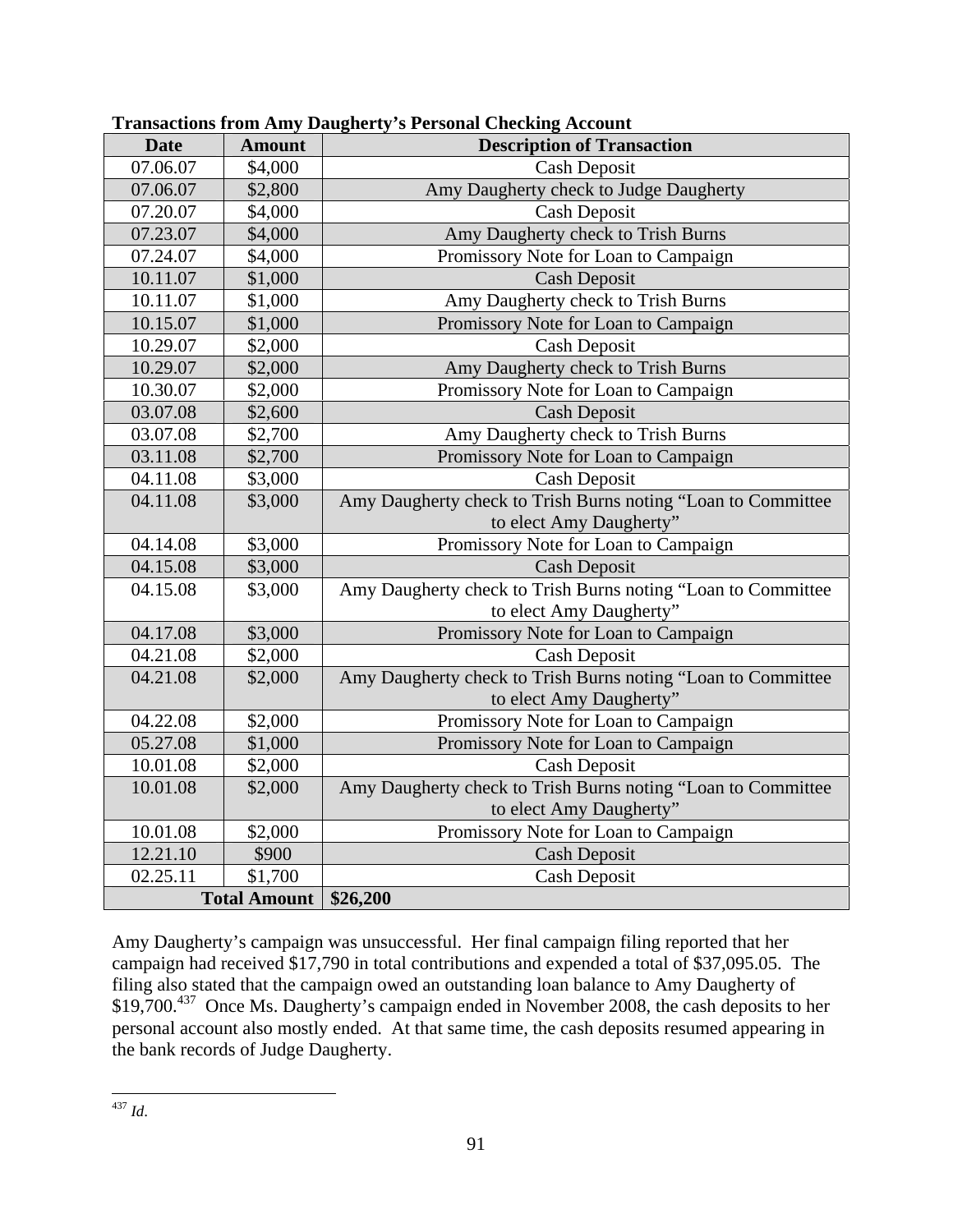The total amount in unexplained cash deposits from the accounts held by both Judge Daugherty and his daughter was \$96,000. The Committee was unable to determine the origin of the cash deposits or why they were not reported on Judge Daugherty's financial disclosure forms. When questioned by the Committee about the cash deposits, Mr. Daugherty refused to explain the source of the cash or to answer other questions about the deposits.<sup>438</sup>

*Mr. Conn Conducted Certain Business in Cash*. When the Committee asked Mr. Conn about his use of cash, his legal counsel indicated that Mr. Conn's law firm routinely maintained cash on hand and that "a variety of business expenses were paid for in cash." His legal counsel also disclosed that, "until very recently, the Conn Law Firm did not have a company credit card,"439 which presumably also led to the law firm dealing in cash payments.<sup>440</sup>

Documents produced by the Conn Law Firm indicated petty cash was used to reimburse employees when items were purchased for use by the firm.<sup> $441$ </sup> Bank records also indicated Mr. Conn's law firm made regular cash withdrawals from its accounts, usually in increments of \$9,000 to \$10,000 up to twice a month.<sup>442</sup> The funds were typically described as needed for "petty cash" expenses. In fact, from November 2005 to May 2011, Pat Conn of Mr. Conn's Law Office withdrew a total of \$616,500 in cash through checks drawn on the law firm accounts, with every check noting that the funds were to be used for "petty cash."<sup>443</sup>

#### **c. Mr. Conn's Doctors were Paid for Providing Medical Opinions**

Doctors and medical professionals hired by Mr. Conn to examine his clients and provide opinions for use in disability claims were paid large sums of money for the services they performed. At times, this required minimal effort by some of the doctors, including signing forms previously filled out by Mr. Conn and passing off as their own previous reports filed by other doctors.

<sup>438</sup> September 18, 2013 Email from David B. Daugherty to the Committee.

<sup>&</sup>lt;sup>439</sup> May 17, 2012 Memorandum from Pamela J. Marple, Esq., attorney for Eric C. Conn, to the Permanent Subcommittee on Investigations. Exhibit 9.

<sup>&</sup>lt;sup>440</sup> At least one bank, however, produced documents indicating as early as July 2007, Mr. Conn held a "business" card" in the name of "Eric Conn PSC" with the address of 12407 S US HWY 23, Stanville, Kentucky, the address of his firm. Sealed Exhibit.

<sup>&</sup>lt;sup>441</sup> The majority of receipts for petty cash appeared to be for office supplies, catering, and gas for vehicles. Exhibit 52.

 $442$  Committee analysis of records produced by Mr. Conn's financial institution. Sealed Exhibit.  $443$  See Appendix III.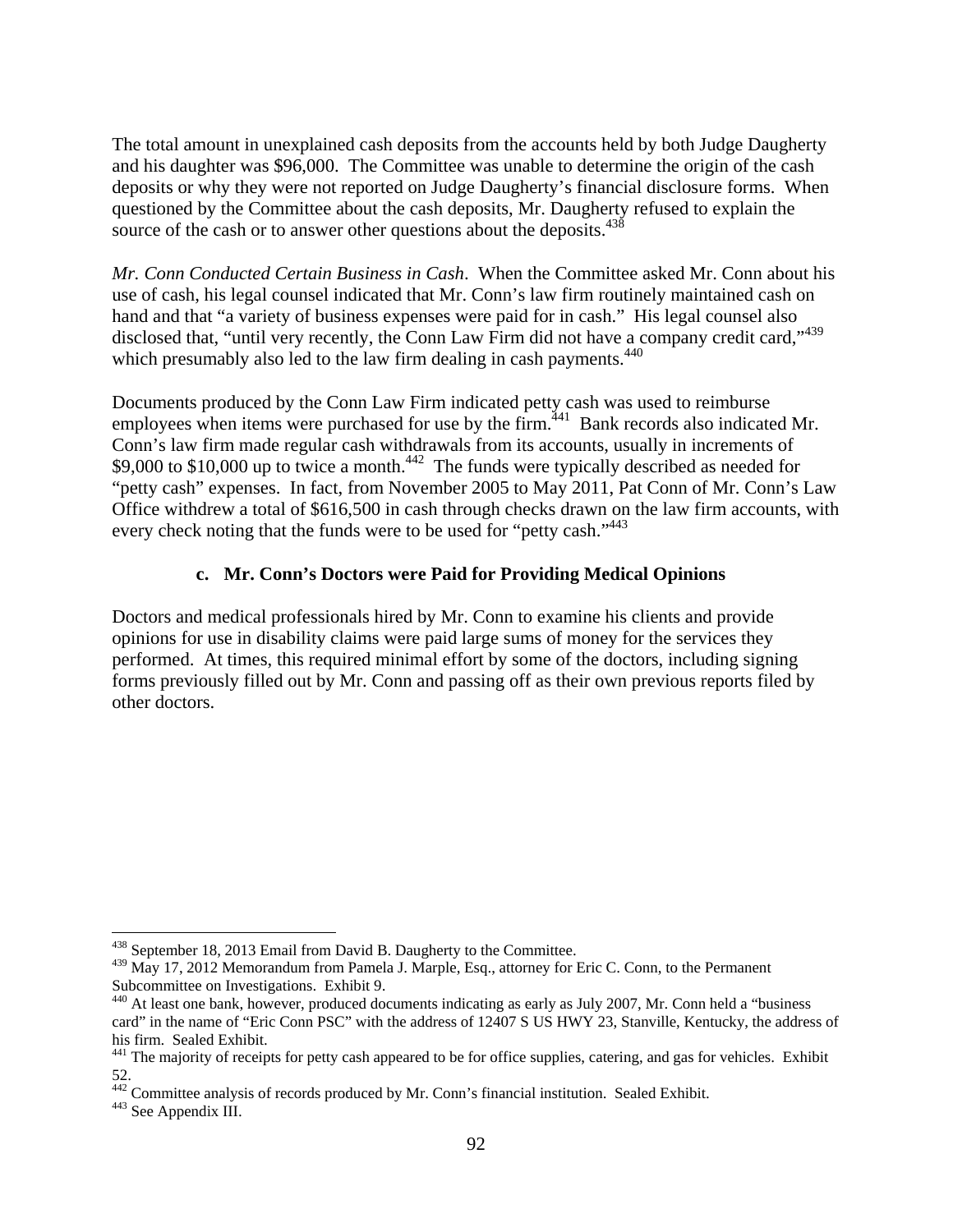| <b>Medical Professional</b> | <b>Date Range of Payments</b> | <b>Amount Paid by Mr.</b><br>Conn <sup>444</sup> |  |  |
|-----------------------------|-------------------------------|--------------------------------------------------|--|--|
| Frederic Huffnagle, M.D.    | January 2006 – September 2010 | \$979,782                                        |  |  |
| David Herr, D.O.            | March 2008 to February 2012   | \$600,465                                        |  |  |
| Dr. Brad Adkins, Ph.D.      | January 2006 to October 2011  | \$198,800                                        |  |  |
| Phil Pack, M.S.             | November 2006 to April 2011   | \$110,190                                        |  |  |
| Srini Ammisetty, M.D.       | May 2009 to February 2012     | \$41,300                                         |  |  |

#### **d. Huntington ODAR Employees Received Bonuses and Salary Increases**

As a self-professed "numbers guy" specifically hired by Judge Andrus, Mr. Hall, the hearing office director, received several bonuses for moving cases through the Huntington ODAR. In total, from 2006 to 2010 Mr. Hall received \$11,432 in bonuses and awards. This was in addition to his salary that reached as much as  $$112,804.<sup>445</sup>$ 

As early as 2000, Judge Andrus noted in the description of Mr. Hall's accomplishments and contributions on the awards nomination form that Mr. Hall "has made major contributions to the efficient running of the Huntington Hearing Office."446 In nominating Mr. Hall for his 2006 bonus, Judge Andrus emphasized Mr. Hall's ability to motivate staff to move cases through the Huntington ODAR.<sup>447</sup>

| ັ<br>Year | <b>Salary</b> | <b>Award Amount</b> |
|-----------|---------------|---------------------|
| 2006      | \$96,286      | \$1,300             |
| 2007      | \$98,026      | \$2,132             |
| 2008      | \$104,018     | \$1,650             |
| 2009      | \$107,681     | \$3,150             |
| 2010      | \$112,804     | \$3,200             |

#### **Greg Hall, Hearing Office Director, Salaries and Awards<sup>448</sup>**

Mr. Hall also received national agency recognition, as the agency looked to him to help train other hearing office directors. In 2007, Mr. Hall "serve[d] on the the Hearing Office Director's National Training Cadre; he helped to establish and organize the original national training packet for new Hearing Office Directors."449

<sup>&</sup>lt;sup>444</sup> Committee analysis of records produced by Mr. Conn's financial institution. Sealed Exhibit.

<sup>445</sup> Information provided by the Social Security Administration.<br>446 ROC/CAS/OTS Awards Nomination Form for Gregory Hall, period covered 10/1/00 to 9/30/01. Exhibit 53.<br>447 Specifically, Judge Andrus noted "insures that our information is excellent." ROC/ECSA/ERA Awards Nomination Form for Greg Hall, period covered 10/05 to 9/06. Exhibit 53.

<sup>448</sup> Information provided by the Social Security Administration.

<sup>449</sup> Huntington ODAR Submission for Team Award nomination. Exhibit 50.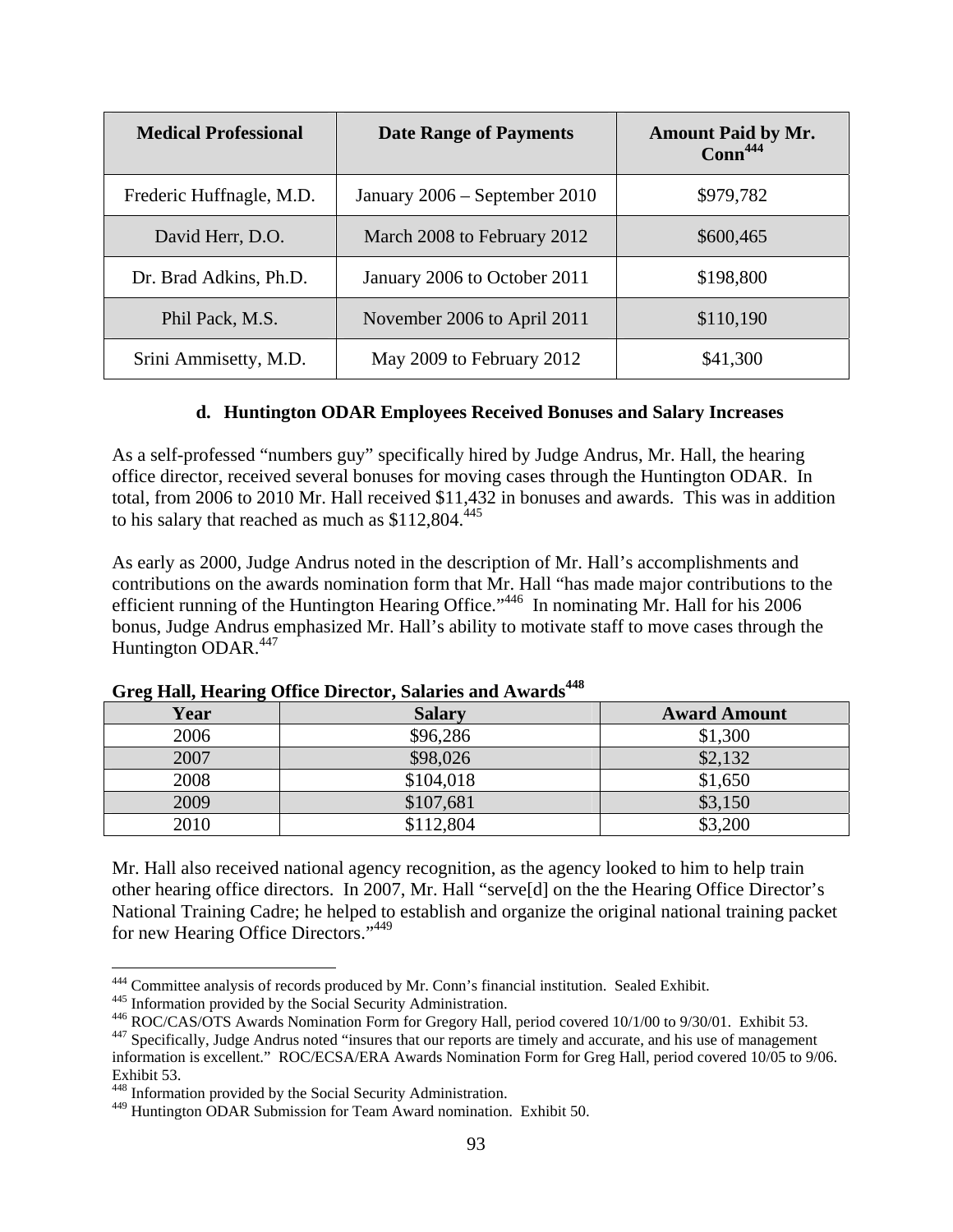At the same time, the ALJs in the Huntington Office received high salaries in a city where the median household income is \$28,483.450

| ALJ                 | <b>FY 2006</b> | <b>FY 2007</b> | <b>FY 2008</b> | <b>FY 2009</b> | <b>FY 2010</b> | <b>FY 2011</b> |
|---------------------|----------------|----------------|----------------|----------------|----------------|----------------|
| Charlie P. Andrus   | \$148,526      | \$151,163      | \$155,736      | \$161,226      | \$164,048      | \$164,048      |
| David B. Daugherty  | \$148,526      | \$151,163      | \$155,736      | \$161,226      | \$164,048      | \$164,048      |
| William H. Gitlow   | \$148,526      | \$151,163      | \$155,736      | \$161,226      | \$164,048      | \$164,048      |
| Algernon W. Tinsley | \$107,457      | \$117,596      | \$126,157      | \$129,931      | \$145,896      |                |

Annual Salaries for Certain Huntington ODAR Administrative Law Judges<sup>451</sup>

Judge Andrus also enjoyed national recognition for the quick processing times at Huntington ODAR and was promoted to Assistant Regional Chief Administrative Law Judge in March of 2009.452

He was also tapped by the Agency to mentor other ALJs in a number of ways. Judge Andrus "was selected to serve as an instructor to the national Electronic Business Process training cadre, training in seven different offices around the country…Additionally, in November 2010, Judge Andrus served as a panel member to interview and recommend new judges to be hired by the Agency." <sup>453</sup> After the new ALJs were hired, "Judge Andrus served as instructor for [] two separate classes designed to teach the new hires how to become an ALJ for the Agency."<sup>454</sup>

<u>.</u>

<sup>&</sup>lt;sup>450</sup> United States Census, Quickfacts, Huntington, West Virginia,

http://quickfacts.census.gov/qfd/states/54/5439460.html<br><sup>451</sup> Information provided by the Social Security Administration.

 $452$  March 18, 2009 Memorandum from Jasper J. Bede, Regional Chief Administrative Law Judge – Region III to All Region III HOCALJs. Exhibit 54.

<sup>453</sup> Huntington ODAR Submission for Team Award nomination. Exhibit 50. 454 *Id*.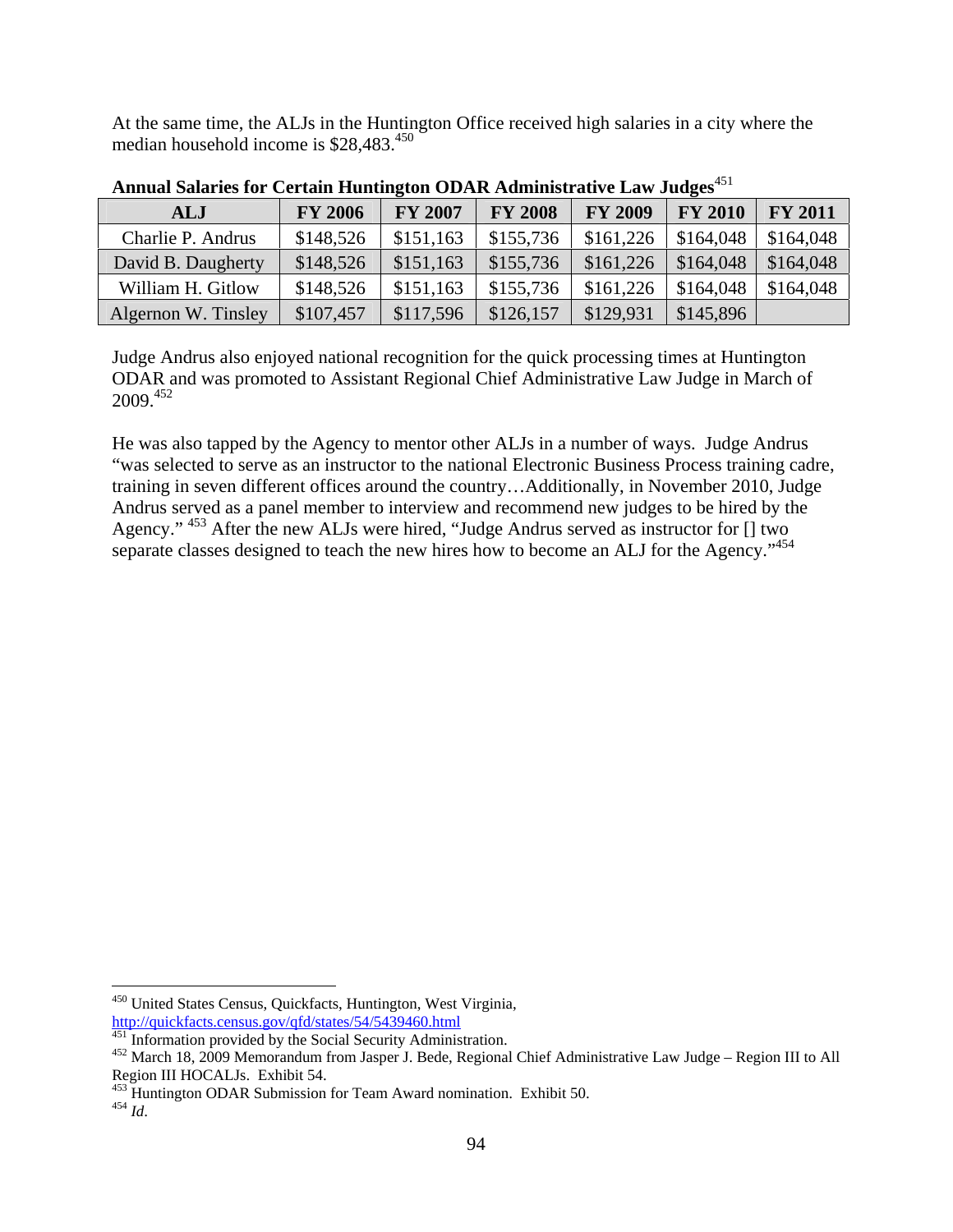## **XII. THE AGENCY FAILED TO PREVENT ABUSES OF THE DISABILITY PROGRAMS IN HUNTINGTON ODAR**

Despite the numerous abuses to the disability program by certain judges, lawyers and doctors, agency officials did little or nothing to stop them. The Committee investigation found agency officials were aware of many of the abuses as they were happening. These abuses included failing to comply with agency time and attendance rules and ignoring agency rules and regulations in deciding disability cases.

## **a. Judge Daugherty's Time and Attendance Problems Overlooked**

According to Huntington ODAR staff, Judge Daugherty's time and attendance was a constant source of tension in Huntington ODAR and was found to be a problem by high-level agency officials. Since as early as 1997, Judge Daugherty would routinely sign in to work, but then leave immediately. He would later return to the office to sign out as if he had been in the office for an entire work day. However, despite knowing about this problem, and even documenting it thoroughly, agency officials failed to put a stop to it while Judge Daugherty wrote a high volume of decisions.

Many of the disputes over Judge Daugherty's time and attendance problems centered on time sheets used by ALJs to sign in and out of the office each day. Unlike other employees at Huntington ODAR, ALJs are required under their contract with SSA to use sign-in sheets for the times they are in the office. Stemming from the independent nature of their work ALJs were not eligible for performance bonuses, but were instead allowed to earn extra leave if they worked longer hours. It was therefore important to accurately record the hours an ALJ worked.

According to a number of staff, it was a running office joke that if you were looking for Judge Daugherty, you should not look in his office. $455$  When questioned about where they believed Judge Daugherty spent his days away from the office, staff and other ALJ's said they did not know.

The time and attendance problems grew to such a level that Judge Daniel Kemper, another ALJ within Huntington ODAR, filed allegations of misconduct against Judge Daugherty with the agency's Office of Inspector General. Judge Kemper believed because Judge Daugherty decided a high number of cases, which made the Huntington office look good with regard to its monthly disposition goals, Judge Andrus and agency management let Judge Daugherty do as he pleased.456

Internal agency memoranda and e-mails documented Judge Daugherty's time and attendance issues dating back to 2001. However, Judge Andrus told the Committee that, Judge Daugherty's compliance with agency time and attendance rules was problematic as far back as 1997.<sup>457</sup>

 $\overline{a}$ <sup>455</sup> July 25-27, 2011 Committee interviews of Huntington ODAR employees, ALJs, and former ALJs.  $456$  July 26, 2011 Committee interview of Judge Daniel Kemper.  $457$  June 19, 2012 Committee interview of Judge Charlie And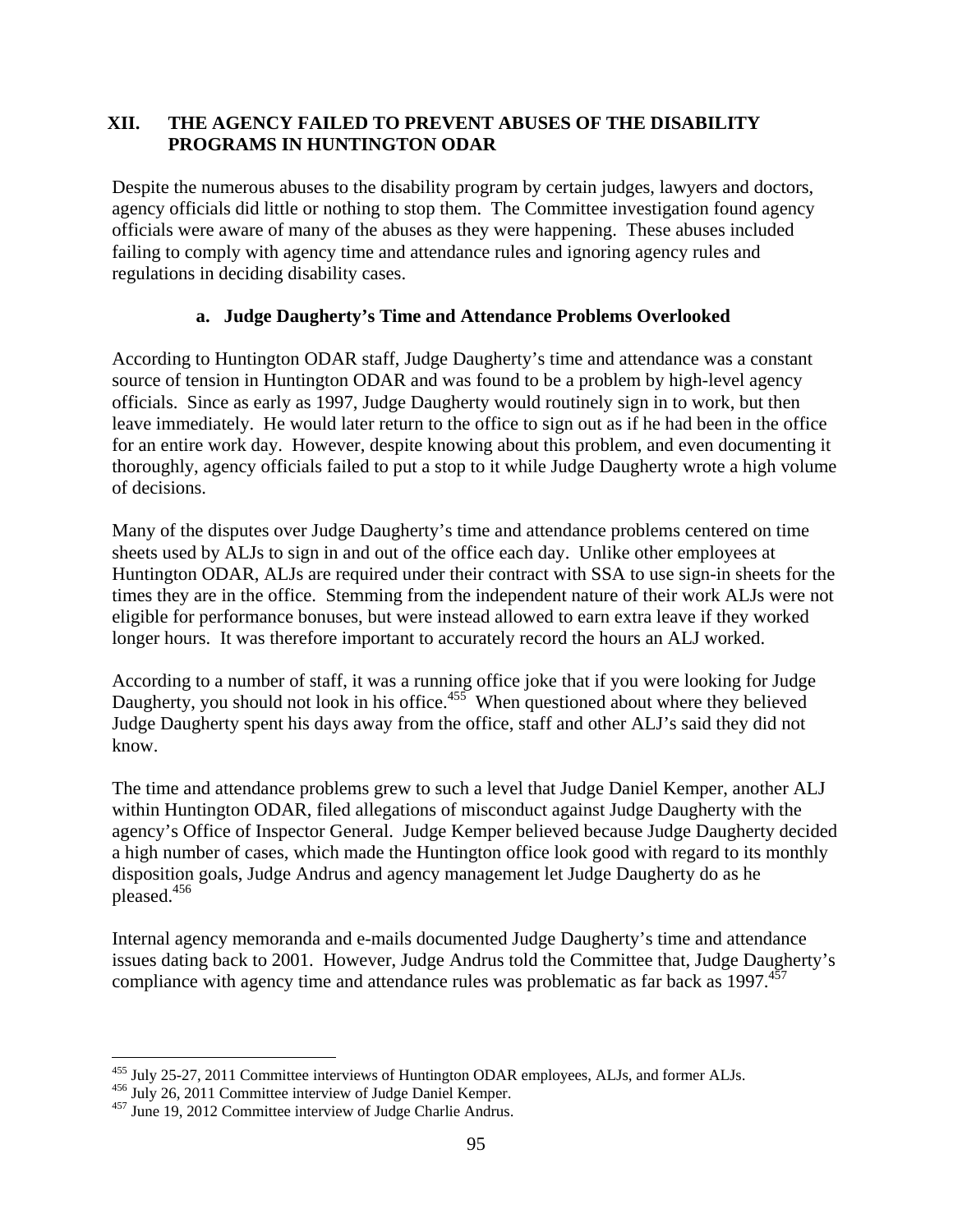*2001*. In one instance, Judge Daugherty failed to attend a morning of schedule hearings, but later took credit for a full day's work. Mr. Hall recorded what happened in a memo dated May 10, 2001, in which he explained that the day before, on May 9, 2001, Judge Daugherty "had hearings scheduled at 10:00 AM; 10:30 AM; and another for 11:00 AM," but the Judge was nowhere to be found. Gregory A. Hall, a group supervisor at the time, "searched the building and could not find the judge. [The judge's] auto was not where it usually is parked." Mr. Hall reached Judge Daugherty by phone at his house and the judge "stated he had forgotten about the hearings. [Judge Daugherty] then came immediately into the office and conducted the three hearings."<sup>458</sup>

Despite being absent the morning before, "[o]n Thursday, May 10, 2001 [Mr. Hall] noticed that Judge Daugherty had shown eight (8) hours worked and also some credit hours worked. There was no mention of leave."459

*2002.* On June 18, 2002, Judge James Kemper emailed Judge Andrus and alerted him that the office timesheet showed Judge Daugherty signing in at 7:15 a.m., which was the same time Judge Judith Showalter signed in. Judge Showalter, however, "assured [Judge Kemper] that [Judge Daugherty] was nowhere in sight when she signed in at 7:15."460 Further, when Judge Showalter went downstairs at 8:10 a.m., Judge Daugherty's car was gone.

In the same correspondence, Judge Kemper explained one particular instance, noting it had been happening for "years:"

This is the usual procedure [Judge Daugherty] follows every day. When Judge Paris is here, he usually signs in at 6:30 and if no one signs in earlier than about 7:15, Daugherty will sign in directly below Judge Paris' name at the same time of 6:30. If you will speak with Judge Paris, I am sure he will tell you that he never sees Daugherty when he comes in. One of us will be sending you periodic Emails to show you this pattern of cheating on time and attendance which, by the way, Judges Gitlow, Chwalibog, and I have consistently informed you about through the years. $461$ 

As was often the case, Judge Andrus was reluctant to take action against Judge Daugherty. Judge Andrus forwarded the email to Judge Cristaudo at the Philadelphia regional office – carbon copying Valerie Loughran and Gregory Hamel – and reported that he checked with the Inspector General "a few days ago and they declined to get involved and suggested [Judge Andrus] go through [Judge Cristaudo.]" While Judge Andrus said he was willing to initiate an investigation, but felt reluctant to do so because he had "to live in this town and if [SSA] do[es] an investigation with documentation we had better be willing to do something."

1

<sup>&</sup>lt;sup>458</sup> See May 10, 2001 Memorandum from Gregory A Hall, Group Supervisor to Charlie Andrus, HOCALJ. Exhibit 55.<br> $^{459}$  *Id.* 

<sup>&</sup>lt;sup>460</sup> June 18, 2002 Email from Judge Daniel Kemper to Judge Charlie P. Andrus, PSI-SSA-96D2-003358. Exhibit 56.

<sup>461</sup> *Id*.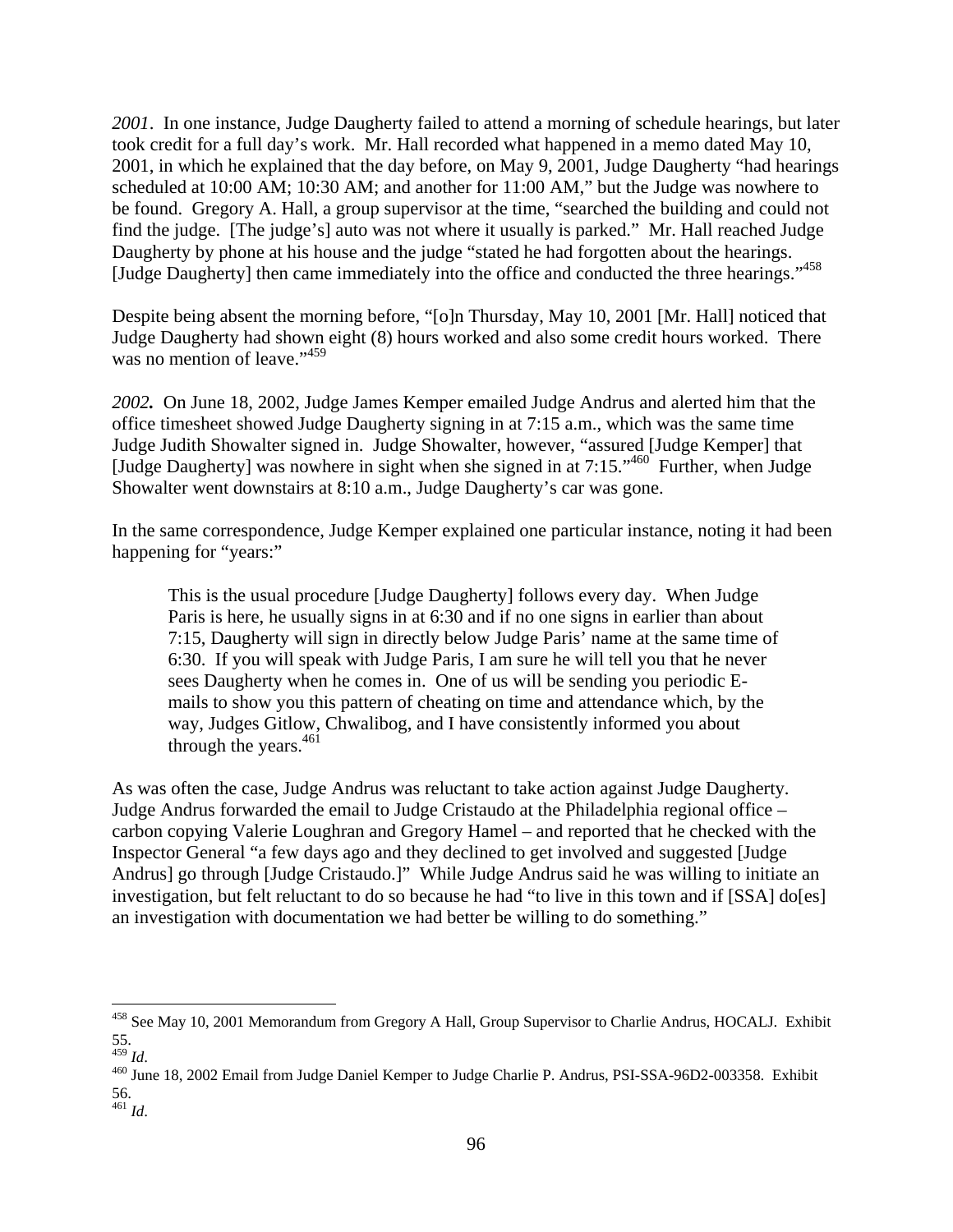The next day Valerie Loughran responded to Judge Cristaudo and made clear Judge Andrus as HOCALJ was responsible for ensuring Judge Daugherty properly documented his time and attendance:

First of all, The IG should not and will not get involved in Time and Leave problems. This is absolutely absurd. This is a clear cut administrative action and the responsibility of the HOCALJ. Second, bargaining unit employees and that includes other judges, and security guards do not investigate time and leave problems, nor should they be asked to document abuse by other employees. This is a management issue and responsibility. (period, period, period.) As I said previously, if this judge's conduct is so egregious and occurs so frequently that everyone else observes it, it should be very simple for management to document it. He allegedly goes to breakfast every morning. Please – how hard can this be. I believe that Judge Andrus wants someone else to do his job. This is not going to happen. And even if it did, it would not hold up anywhere. I believe if Judge Andrus wanted to do something, he could have done it long ago. But he doesn't. He is just waiting for something to happen and/or trying to shift the responsibility to someone else. It simply doesn't work. I also believe that the mitigating factors in the recent outburst by this judge, weakens the case considerably. As far as I recall there have been no actions against this judge in many years, so there is no progressive pattern of behavior here (that is documented). Judge Andrus needs to counsel him and put it in writing. That is my recommendation. We have bigger fish to fry than this and we do little in the big cases, what are the chances in this one, particularly when the HOCALJs only role is to duck any real responsibility to take appropriate action.  $462$ 

As such, Judge Cristaudo responded to Judge Andrus and advised he "believe[s] you need to investigate this matter by doing some checking yourself based on the allegations that you have received. If it is as routine as alleged it should not be that difficult to determine firsthand the violations."463 Judge Cristaudo then laid out a plan of action if Judge Andrus determined that Judge Daugherty was violating time and attendance rules, suggesting that the problems could lead to termination:

If you are satisfied that Judge Daugherty is violating the rules of conduct, I suggest you work with Howard Goldberg [on the employee relations team] $464$  to draft a counseling memo that you would present to Judge Daugherty both orally and in writing. If Judge Daugherty engages in further time and attendance abuses, we will have a better chance of having the Associate Commissioner or Chief Judge issue a letter of reprimand. And if the problem persists beyond that, it is more likely the agency would consider a suspension and eventually a termination

 $\overline{a}$ <sup>462</sup> June 19, 2002 Email from Valerie Loughran to Frank Cristaudo and Gregory Hammel, PSI-SSA-96D2-003356-57. Exhibit 56.

<sup>463</sup>June 19, 2002 email from Frank Cristaudo to Charlie P. Andrus, Jesse Butler, George Lowe, Valerie Loughran, Gregory Hamel, and Howard Goldberg, PSI-SSA-96D2-003146-49. Exhibit 57.

<sup>464</sup> See Philadelphia Region, Office of the Regional Commissioner, http://www.ssas.com/wpcontent/uploads/2012/01/philadelphia.pdf.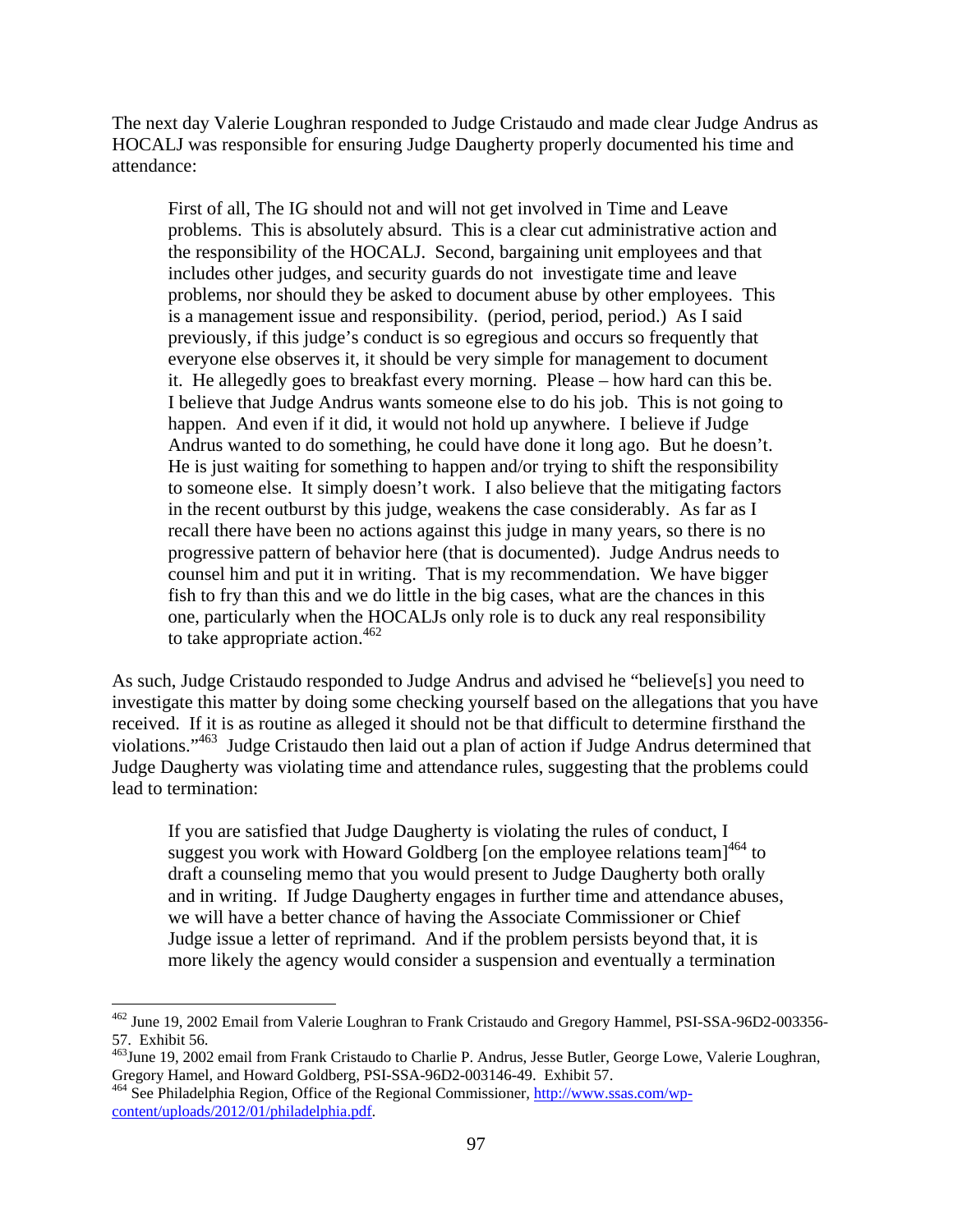action. I think we need to proceed progressively here. I do not recall if we counseled or reprimanded Judge Daugherty in the past for time and attendance abuses. If we have, the progressive discipline should be moved to the next level, i.e, reprimand or suspension.<sup>465</sup>

A little over a week later on June 28, 2002, Judge Kemper emailed Judge Andrus again regarding Judge Daugherty improperly logging his time on the sign-in sheet:

This is another memo sent to you regarding Judge Daugherty's continuing practice of cheating on time and attendance. On this date (June 28, 2002) I arrived at the office at 7:15 a.m. and noted that Judge Showalter had signed at 7:05 and Daugherty had signed in just below her name at the same time. She did not see him when she arrived. His car was not parked in front and he was not in his office when I arrived at 7:15. I turned out his light at that time. Thereafter, Judge Gitlow noted that Daugherty was not in his office when he signed in at 7:30. At 7:50, I went downstairs and noted that his car was still not in front. At 8:30 Judge Gitlow and Judge Showalter informed me that the car was still not parked in front or anywhere on either side of the street. Finally, at 9:30, he was seen in the building. It is clear, therefore, that he was gone from the office from at least 7:15 to 9:15, a period of two hours. Will he be taking leave or use credit hours like everyone else is required to do?<sup>466</sup>

Judge Andrus once again forwarded the email from Judge Kemper to Judge Cristaudo and stated the following:

I did not ask these judges to do any investigation, but I did receive this memo. I checked the serial time and attendance sheet and Judge Daugherty signed out without accounting for this absence. I was in a hearing this week, and I have not had the opportunity to investigate the allegations that Judge Daugherty left the office after signing in to go to breakfast. I plan to do so starting Monday unless you advise me not to []. I plan to arrive early and personally observe whether or not the judge leaves after signing in without notation on the sign-in sheet.

I will advise you as to the results.<sup>467</sup>

Judge Cristaudo responded on July 7, 2002, memorializing the discussion between he and Judge Andrus about a plan to document whether Judge Daugherty misrepresented his time and attendance:

As we discussed, please confront Judge Daugherty this morning about your observations of this morning about apparent failure to comply with time and

<sup>&</sup>lt;sup>465</sup> June 19, 2002 email from Frank Cristaudo to Charlie P. Andrus, Jesse Butler, George Lowe, Valerie Loughran, Gregory Hamel, and Howard Goldberg, PSI-SSA-96D2-003146-49. Exhibit 57.

<sup>466</sup> June 28, 2002 Email from James Kemper to Charlie P. Andrus, William H. Gitlow, and Judith Showalter, PSI-SSA-96D2-003391-92. Exhibit 58.

<sup>467</sup> *Id*.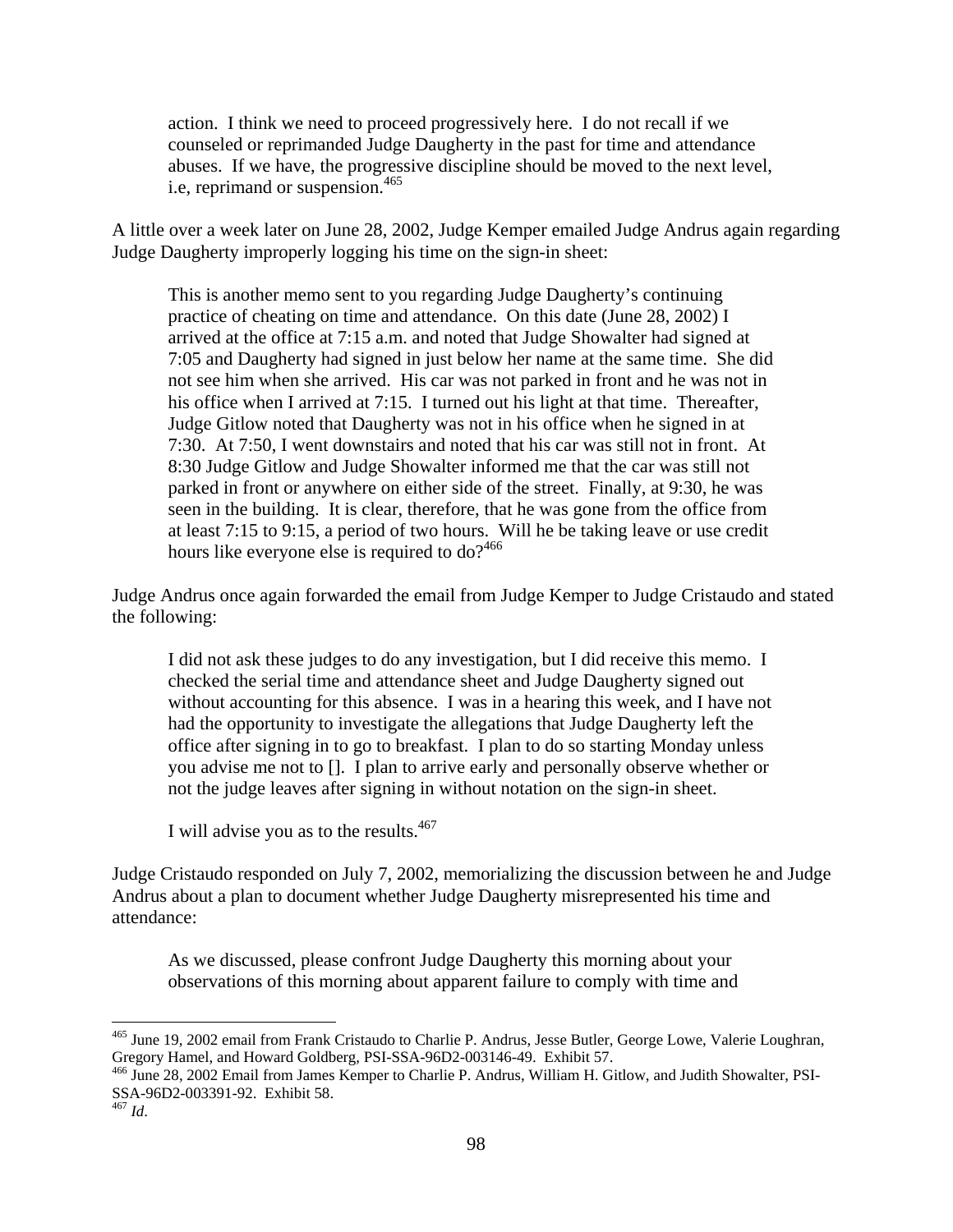attendance rules, and send us an email today outlining your observations and the results of your investigatory discussion with Judge Daugherty.<sup>468</sup>

A conference call was arranged for the next day "to discuss the action [that] should be taken."469 It is unclear if this call took place.

Four months later, Judge Andrus had still not resolved the matter, prompting renewed attention from the regional office. On November 8, 2002, Judge Cristaudo emailed Judge Andrus regarding Judge Daugherty's continued alleged failure to properly document his time and attendance. He emphasized that it was Judge Andrus's responsibility to document any such abuses by Judge Daugherty, and noted the failure to follow up:

You have often mentioned that Judge Daugherty fails to comply with time and attendance rules. We asked you to monitor his compliance with the time and attendance rules and to deal with any failures to comply. Please let me know of the status of his compliance with the time and attendance rules.

Only by actually documenting incidence of unapproved absences will there be any opportunity to take action for such abuse. Therefore I am asking you to monitor the timesheet and whereabouts of Judge Daugherty. If he cannot be located in his private office or elsewhere in the office environment, you should leave a note in his office asking him to see you as soon as he returns. You of course should keep detailed notes to document periods of absences and times you left notes for him, etc. If he cannot be located in the office and has no approved leave for that time period, you need to direct someone from the management team to watch for his return to the office. The first time he is absent without approved leave, you should give him a leave slip and caution him that further time and attendance abuse will lead to AWOL assessments and disciplinary action. It is very important that you document each instance with notes and copies of leave slips as well as a summary of each incident and the discussion with him. If he persists with abuse of the time and attendance rules, with the record you will have created we will seek disciplinary action against him.<sup>470</sup>

Judge Kemper, meanwhile, continued to document Judge Daugherty's time and attendance abuse by sending a letter outlining his concerns to the Assistant Inspector General for Investigations on November 18, 2002.<sup>471</sup> Judge Kemper sent a three-page detailed letter that specifically described his observations of Judge Daugherty abusing time and attendance on November 8 and 9, 2002. Judge Kemper alleged Judge Daugherty inaccurately recorded when he arrived and left for the day on the timesheet, spent hours away from the office without preparing leave slips, and represented having worked full eight-hour days, including additional credit hours.

<u>.</u>

<sup>&</sup>lt;sup>468</sup> July 1, 2002 Email Chain from Frank Cristaudo to Charlie P. Andrus, Valerie Loughran, Howard Goldberg, and Gerri Polito, PSI-SSA-96D2-003391. Exhibit 58.<br><sup>469</sup> Id.

<sup>&</sup>lt;sup>470</sup> November 8, 2002 Email from Frank Cristaudo to Charlie P. Andrus, Valerie Loughran, Gregory Hamel, Howard Goldberg, PSI-SSA-96D2-003589. Exhibit 59.

<sup>&</sup>lt;sup>471</sup> November 18, 2002 Memorandum of Record from James D. Kemper, Jr. to Assistant Inspector General for Investigations, Attention: Mr. Paul Ragland. Exhibit 60.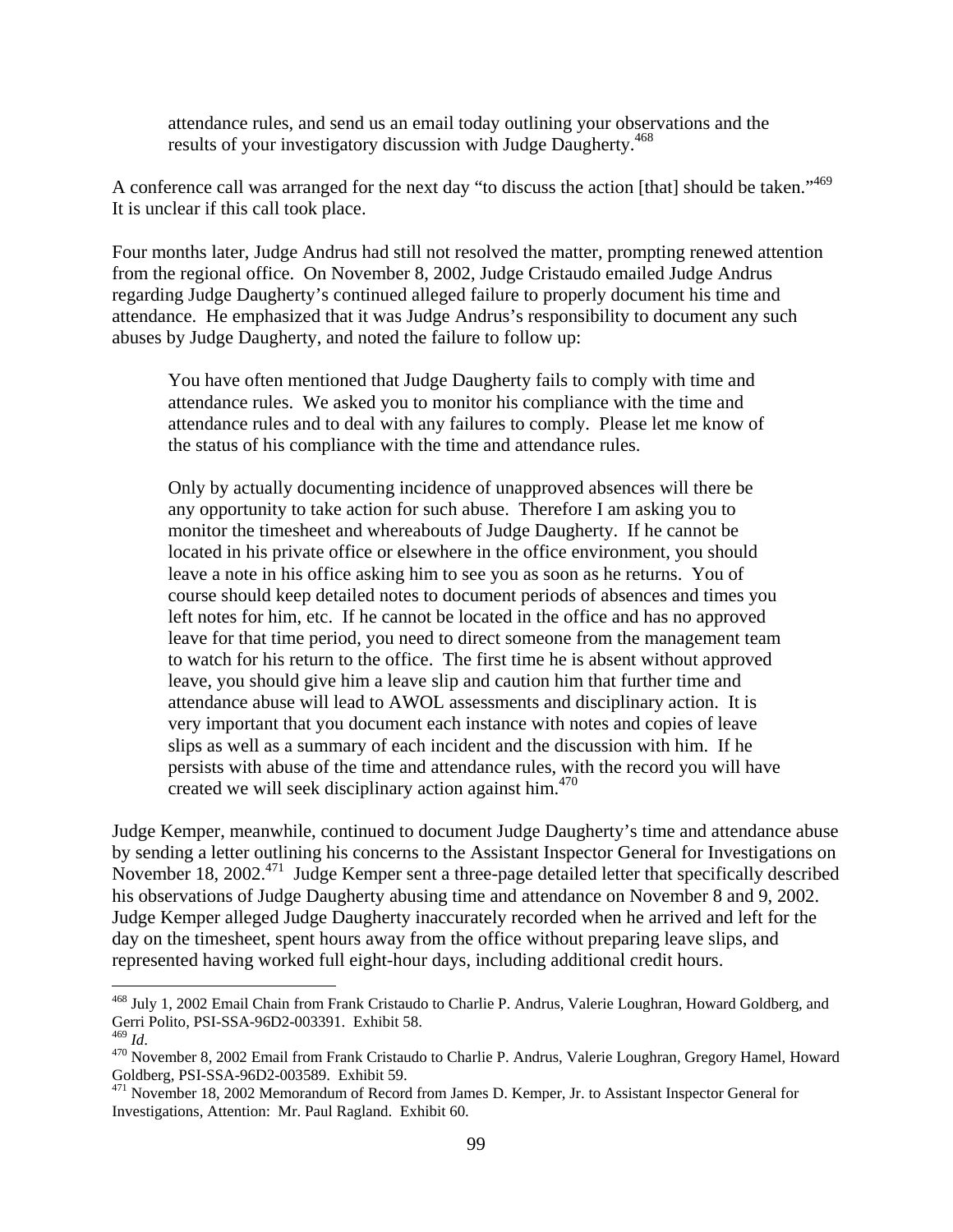Judge Kemper noted he believed the continued failure to stop the abuses was directly related to Judge Daugherty's high volume of cases.

It appears the primary reason that no action has been taken is because Judge Daugherty puts out the largest number of cases in the Office. How does he do this? He grants, or finds an individual disabled and entitled to permanent disability benefits, on many cases without ever seeing the individual claimant at a hearing. When he does have hearings, the vast majority of such hearings are held in less than 10 minutes, hardly enough time to evaluate any individual properly. His "numbers" therefore make the administration look good. At the end of the fiscal year, he signed over 100 cases in a one month period. Most of these were favorable, and a large number of these were decided on-the-record, without ever seeing the claimant.  $472$ 

It is unclear what action, if any, the IG took in response to Judge Kemper's allegations.

*2005*. Several years later the problems continued. In April 2005, Judge Kemper contacted Ms. Loughran at the regional office directly to complain about Judge Daugherty's continued alleged falsification of time sheets. Judge Kemper told Ms. Loughran that "he ha[s] talked to Judge Andrus, [Judge Cristaudo] and [Office of Inspector General] and no one has ever done anything about his blatant fraud."473 She relayed her conversation with Judge Kemper in an email to Judge Cristaudo, and said the agency needed to "do something":

[Judge Kemper] says that Judge Daugherty continues to do as he has always done. He falsifies timesheets; when he does come in he disappears for long stretches without signing out and without charge to leave; and no one really seems to care. He feels that this is a totally wrong and unfair situation since no one else in the office is allowed to do this. (Not to mention, it is illegal.)

He says that Judge Daugherty parks in the alley, where he really isn't supposed to park, comes in and then leaves. One assumes that if his car is gone, then he is gone as well. I think we need to do something. $474$ 

On April 18, 2005, Ms. Loughran continued to urge that something be done about Judge Daugherty and his alleged absences:

I had suggested that the timesheets be moved to where they can be visible to someone in management, but that has not happened. This might keep him from falsifying the time sheets. We have an allegation that an employee is leaving the office regularly, without charge to leave. We need to have someone establish

 $472$  *Id.* 

<sup>472</sup> *Id*. 473 April 18, 2005 email from Valerie Loughran to Frank Cristaudo, PSI-SSA-96D2-004395. Exhibit 61. 474 *Id*.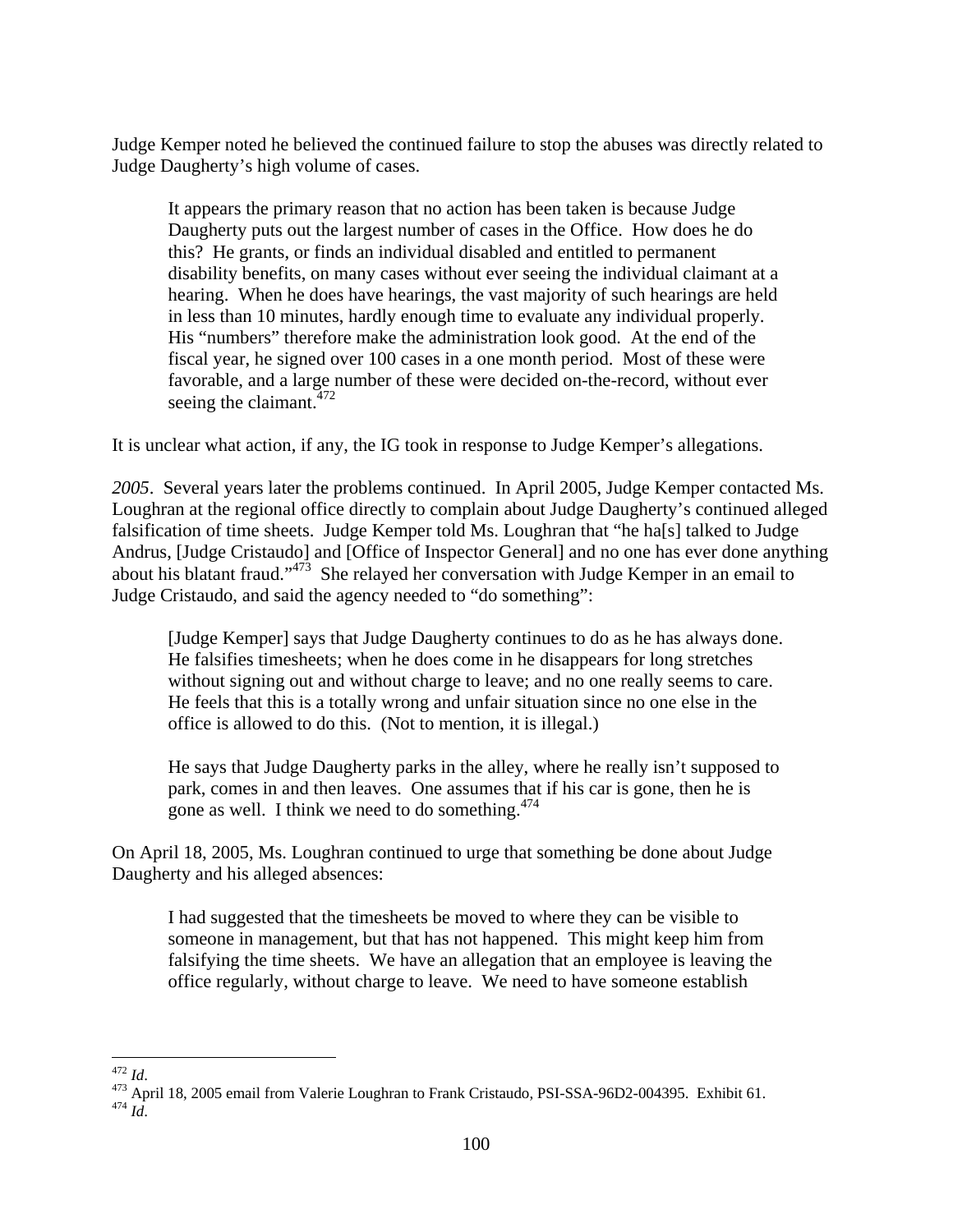whether this is true or not true and if it's true, we need to take appropriate action. If it is not true, we need to document our findings and close the book.<sup>475</sup>

She went on to note the "timesheets are right outside Greg Hall's [Hearing Office Director] office, and he could see someone signing in, but I stood at the sign in sheet twice this morning and he did not notice me." Therefore, Ms. Loughran suggested asking Mr. Hall to "note exactly when Judge Daugherty signs in."<sup>476</sup>

Judge Cristaudo "agree[d] something needed to be done" and noted how he "directed Judge Andrus on several occasions to take care of this." He concluded Judge Andrus "is either unwilling or unable to handle the situation." $477$  To remedy the situation, Judge Cristaudo questioned whether he "should ask Judge Kemper if he wants to be appointed the Acting [Hearing Office Chief Judge] to deal with the situation if Judge Andrus refuses to do so."478

In response, Ms. Loughran explained "Judge Andrus went on and on about how he has tried to do something but no one supports him." She also "told [Judge Andrus] that nothing has ever been documented sufficiently to address this matter" and she believed he "is a master at wiggling out of things he doesn't want to do and aggressive in getting into things he does want to do."<sup>479</sup> Further, Ms. Loughran noted that "the other reason Judge Andrus said he didn't want to do anything, was that he was subjected to [the] false allegation that he was sniffing or smoking cocaine in his office."480

On May 23, 2005, Judge Cristaudo emailed Judge Andrus to let him know that he had "received another complaint about Judge Daugherty's alleged abuse of the time and attendance rules. As you know, this is not the first time we have received such a compliant" and noted his "concern[] these allegations continue to surface."481 Judge Cristaudo requested a conference call with Judge Andrus and his staff to discuss the complaint and the need for an investigation. Following such an investigation, Judge Cristaudo requested Judge Andrus send him a "written report of [his] findings and recommendations" by June 3, 2005.482

Judge Andrus emailed Judge Cristaudo his investigatory findings on June 16, 2005, nearly two weeks after the deadline he was given, writing:

I have conducted an investigation into the allegations made by Judge Kemper regarding Judge Daugherty signing in at the wrong time. Judge Daugherty related that he had come in and started working at his computer and forgot to sign in on the roster. He then went to the sign in sheet and signed in for the time he arrived in the office.

 $475$  *Id.* 

<sup>&</sup>lt;sup>476</sup> April 19, 2005 email from Valerie Loughran to Frank Cristaudo, PSI-SSA-96D2-004395. Exhibit 61.<br><sup>477</sup> April 20 email from Frank Cristaudo to Valerie Loughran, PSI-SSA-96D2-004394. Exhibit 61.<br><sup>478</sup> April 20, 2005 em

A<sub>80</sub> Id.<br><sup>480</sup> Id.<br><sup>481</sup> May 23, 2005 email from Frank Cristaudo to Charlie Paul Andrus, Valerie Loughran, Gregory Hamel, Howard

Goldberg, PSI-SSA-96D2-004408-09. Exhibit 62.

<sup>482</sup> *Id*.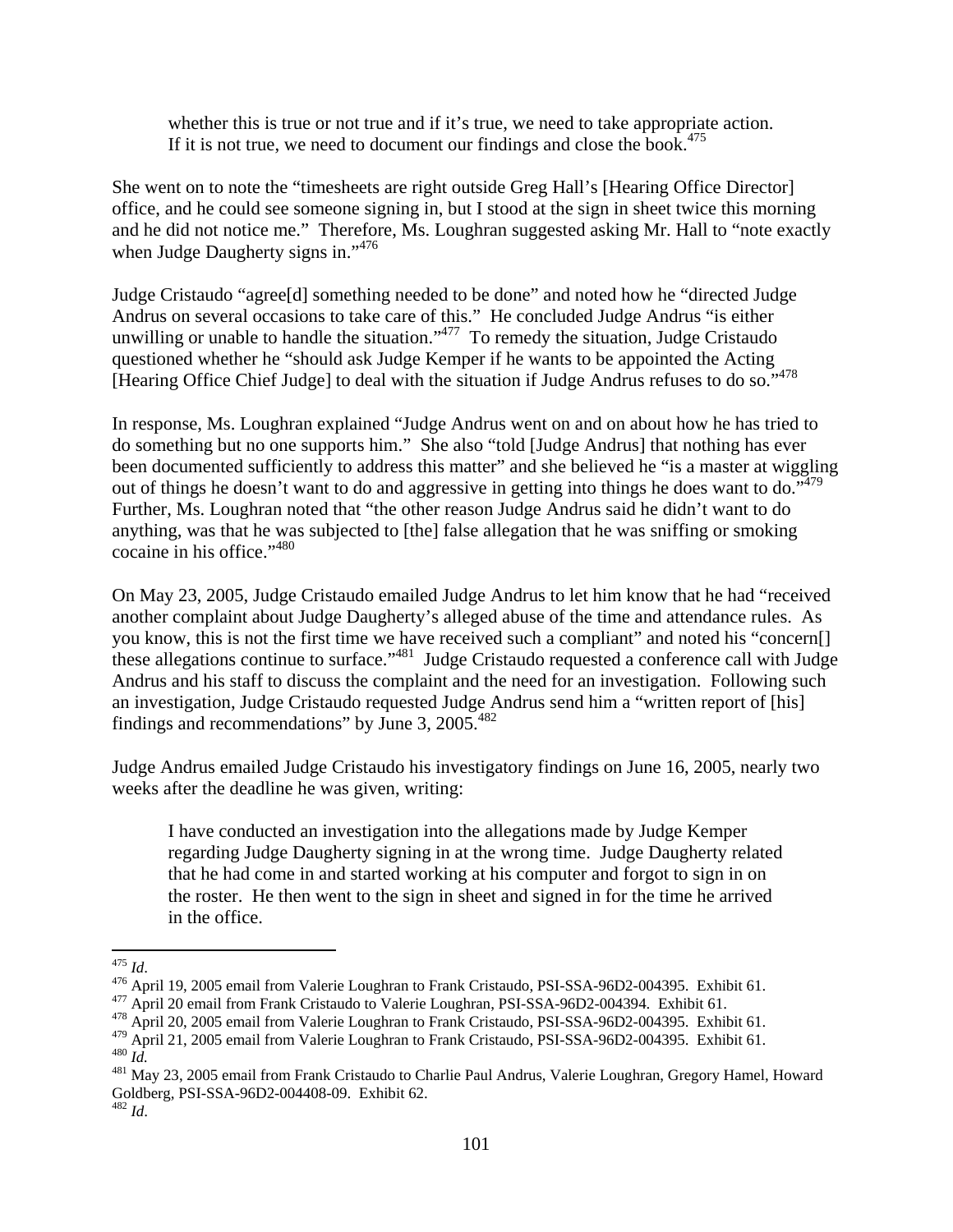I spoke with him on the importance of accuracy in the sign in sheet and that the incident had been brought to my attention. I also reviewed his 7B file and there were no current memos in the file. The last time we had specific problems was three years ago. $483$ 

With regard to the proper response to Judge Daugherty's actions, Judge Andrus "decided that oral counseling is sufficient to cover this incident."<sup>484</sup> He also said that he would "send an email to all judges reminding everyone of the importance of accurate sign in and sign out whenever they are out of the office."<sup>485</sup> Before concluding, however, Judge Andrus pointed out that "Judge Kemper does not bother to sign out when he takes a long lunch, but he does not claim the time when he works late to cover the long lunch."486

*2007*. By spring of 2007, Judge Kemper concluded the agency was not going to take any action regarding his claim against Judge Daugherty for abusing time and attendance policies as he prepared to retire. Judge Kemper expressed his frustration in an email to a fellow ALJ, Robert Habermann in the Roanoke, Virginia ODAR:

Unfortunately, there were a lot of complaints from several of the judges here in the past, but no one has the backbone (I would like to use a less delicate term) to back me up if push comes to shove. I will be retiring about October 1, 2007 so if no one cares about Daugherty's conduct but me, then so be it. As far as your colleague's comment about personal animosity, if by reporting fraudulent conduct (putting out 100 cases per month and spending less than 30 hours in the office, cheating on time and attendance, etc.) amounts to personal animosity, then I am guilty of this. However, I would do the same whether the judge was Daugherty, John Doe, or your colleague if I observed such behavior on a daily basis…As far as falsifying his time and attendance, everyone in this Office has seen him do this. (Entering the earliest possible time on arrival and the latest time on departure and leaving the Office for hours at a time without reporting annual leave. Several years ago, he forged my initials on a time and attendance sheet when I was the first one in the Office at 8:00 a.m. He tore off the original sheet that showed me as the first in the Office that morning, put his initials on line one of the new sheet, entered his arrival time as 6:30, and forged my initials on line 2 as coming in at  $8:00.487$ 

Judge Kemper noted that the implications of Judge Daugherty's actions were broader than the public's perception of one ALJ and stated "[u]nfortunately, in the long run, this type of performance and conduct by a judge, whether it be Daugherty or anyone else, can only hurt the reputation of ALJ's everywhere. More importantly, it hurts the integrity of the entire disability program."<sup>488</sup>

<sup>&</sup>lt;sup>483</sup> June 16, 2005 email from Charlie P. Andrus to Frank Cristaudo and Howard Goldberg, PSI-SSA-96D2-004416-17. Exhibit 63.<br><sup>484</sup> Id.

<sup>142.&</sup>lt;br><sup>486</sup> *Id*.<br><sup>486</sup> *Id*. 486 *Id*. 486 *Id*. 486 *Id*. 487 April 30, 2007 email from James D. Kemper, Jr. to Robert S. Habermann, PSI-SSA-95-032853-55. Exhibit 64.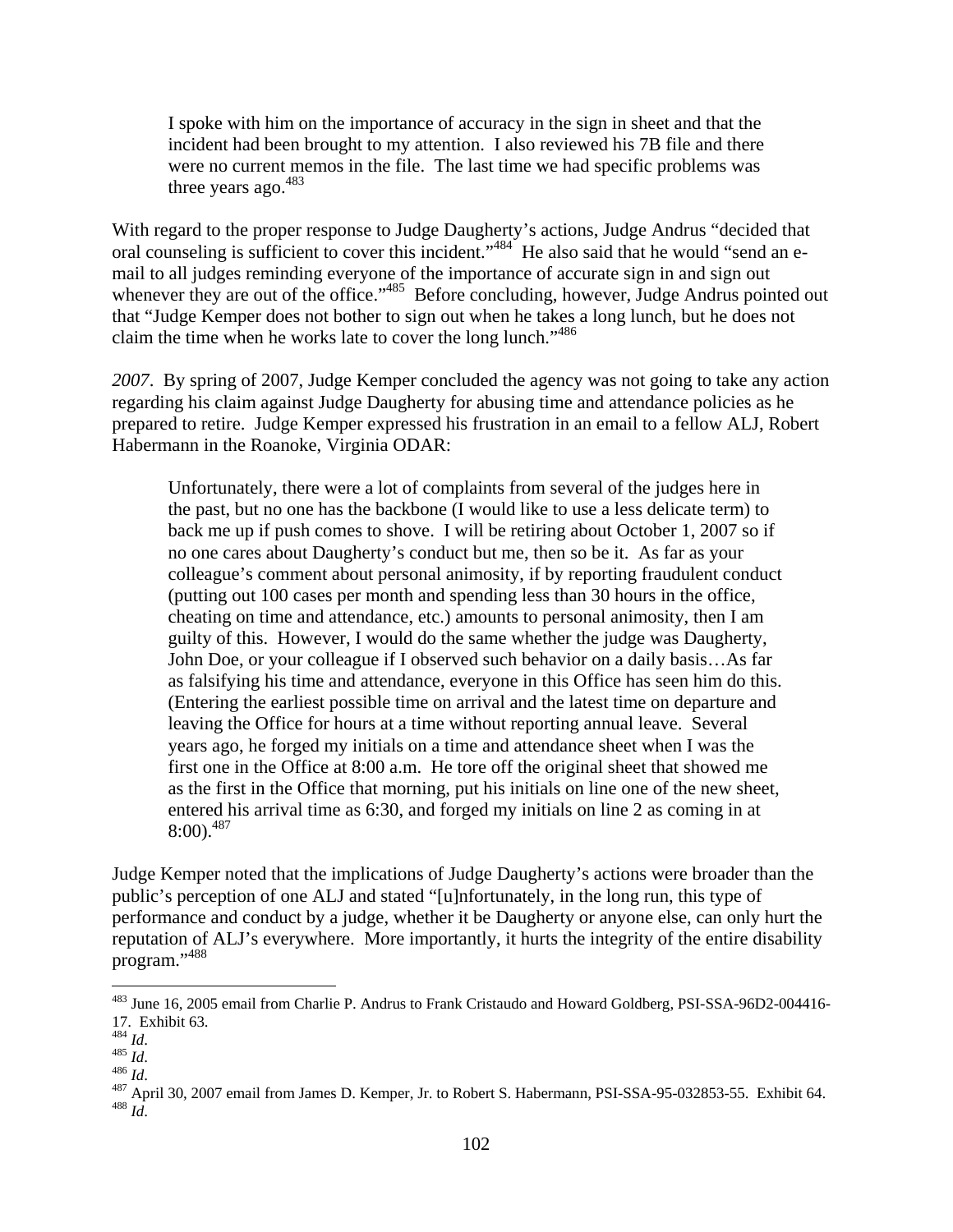*2008*. Judge Daugherty's alleged abuse of time and attendance policy continued for an additional three years. On October 14, 2008, Huntington ODAR Senior Case Technician Sarah Carver informed Judge Andrus:

An employee was looking for ALJ Daugherty to sign something at 3:20 today, I went to the sign out sheet and he had signed out at 3:30 and it was only 3:20. Apparently someone was looking for him on Friday also, Vicky mentioned that [Judge Daugherty] forgot to sign out on Friday, however, she could not find him all day and he claimed 8 hours.<sup>489</sup>

*2009*. Despite Judge Andrus's inability to determine if Judge Daugherty was abusing time and attendance policies, the agency designated him as Assistant Regional Chief Administration Law Judge for the Philadelphia region in March 2009.<sup>490</sup> This brought increased responsibility to oversee and manage the affairs of the region, including increased oversight of the regions ALJ's. In doing so, Judge Cristaudo's successor, Regional Chief Judge Bede, praised Judge Andrus for bringing a "wealth of management and leadership experience" to his new assignment.<sup>491</sup>

## **b. Judge Andrus Used Time and Attendance to Push a Low Producing ALJ out of the Agency**

While Judge Daugherty's time and attendance problems dragged on for nearly a decade without any disciplinary action, similar problems with another Huntington ALJ, Algernon Tinsley, were dealt with swiftly.

In both cases, it came to Judge Andrus' attention that the judges may have improperly signed in and out on their time sheets. And in both cases as well there was evidence not only that the infractions had taken place, but also that they occurred in the same general time period. However, Judge Daugherty, a high-producing ALJ, was never reprimanded and Judge Tinsley, a low-producing ALJ, was suspended for a month.

Judge Gitlow explained that management went after Judge Tinsley for his low production, which he said was directed from the top of the agency.<sup>492</sup> He added that then-Commissioner Michael Astrue was "creative as hell" in dealing with low producers, but "looks the other way" for high producers.493

Over the course of his career as an ALJ, which began in 2005 and ended in 2010, Judge Tinsley was known as a "low producer" in the Huntington ODAR office.<sup>494</sup> According to Judge Andrus, Judge Tinsley struggled to produce twenty cases per month – or approximately 240 per year –

<sup>&</sup>lt;sup>489</sup> October 14, 2008 email from Sarah Randolph [Carver] to Charlie P. Andrus. Exhibit 65.

<sup>490</sup> March 18, 2008 Memorandum from Jasper Bede, Regional Chief Administrative Law Judge – Region III to All Region III HOCALJs. Exhibit 54.

 $\frac{492}{492}$  July 26, 2011 Committee interview of Judge William Gitlow.

<sup>&</sup>lt;sup>494</sup> July 26, 2011 Committee interview of Judge William Gitlow.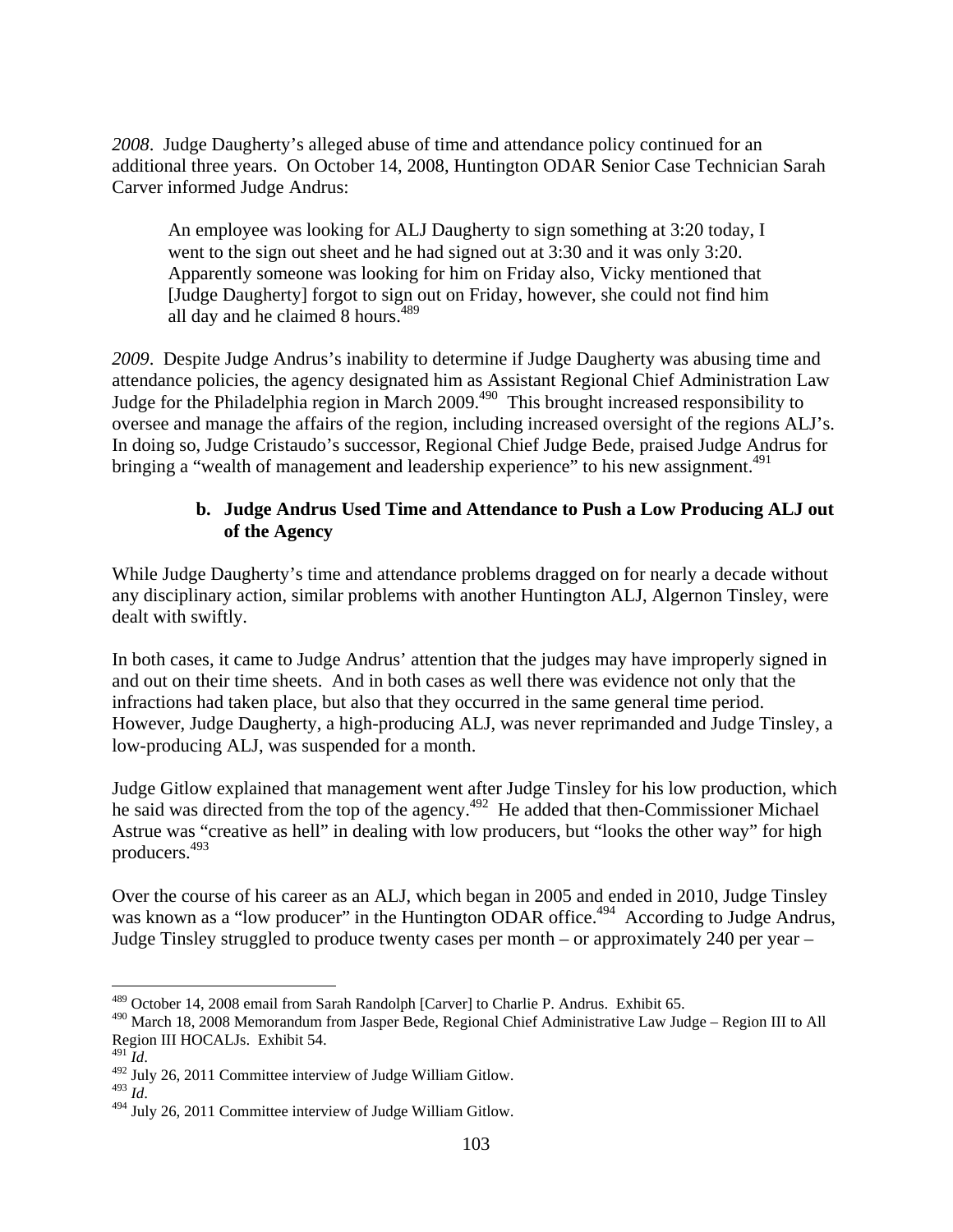which fell well short of the agency's 500-700 case-per-year goal.<sup>495</sup> In his final year at the agency, Judge Tinsley wrote 148 decisions by the time he retired at the end of February 2010.<sup>496</sup> Coming half way through the fiscal year, he was on pace to decide a little over 300 cases.

Judge Tinsley's time and attendance problems arose in 2007, when on three occasions he was scheduled to hear cases at the office's remote site in Prestonsburg, Kentucky. Since it was more than an hour away from the Huntington ODAR office, judges would typically stay in a hotel during weeks they heard cases at the remote site. This meant that instead of signing in an out for the day on the sheet in Huntington, the judges would fill out time sheets and submit them upon their return. After Judge Andrus discovered some possible discrepancies, the agency filed a case with the U.S. Merit Systems Protection Board (MSPB) to suspend Judge Tinsley.

The first incident occurred over a few days from Tuesday, May 15 through Friday, May 18, 2007. According to MSPB records, Judge Tinsley submitted time cards for both May 16th and 18th stating he signed out at 5:30 p.m.<sup>497</sup> According to an affidavit provided by Judge Andrus, "[o]ne of my management support assistants who was charged with preparing Judge Tinsley's travel voucher, [that individual], came to me and indicated he could not prepare the voucher as Judge Tinsley had requested because of some inconsistencies that he saw."498 And so, he went on, "I conducted an investigation."499

Unlike when similar allegations surfaced about Judge Daugherty, Judge Andrus thoroughly investigated Judge Tinsley. "The first thing I did," he explained, "was go into the electronic file and ascertain what time the hearings ended."<sup>500</sup> He discovered that Judge Tinsley rescheduled all of his hearings originally set for Wednesday, May 16 and that his hearings on Friday, May 18 ended at 4:00 p.m. Immediately, he became suspicious about Judge Tinsley's time sheet, which showed he signed out at 5:30 p.m. from the Prestonsburg office on both days.<sup>501</sup>

To confirm his suspicions, Judge Andrus turned next to the building security logs, which recorded when the last person left each day. "Our hearing site has a security alarm to it," said Andrus, "The guard does not have a code to activate or deactivate it, nor does he have a key. So he leaves when the last SSA employee or contract hearing reporter leaves. His sign out sheet indicated that he left before 5:30 [on both days]."<sup>502</sup> According to the MSPB records, the last guard signed out at 5:15 p.m. on Wednesday and 4:00 p.m. on Friday.<sup>503</sup> This created discrepancies between the security logs and Judge Tinsley's time sheet of 15 and 90 minutes respectively.

http://www.ssa.gov/appeals/DataSets/Archive/03\_FY2010/03\_September\_ALJ\_Disp\_Data\_FY2010.html.

<sup>495</sup> July 27, 2011 Committee interview with Judge Charlie Andrus.

<sup>496</sup> Social Security Administration, FY 2010 – ALJ Disposition Data,

<sup>&</sup>lt;sup>497</sup> U.S. Merit Systems Protection Board, Social Security Administration v. Algernon W. Tinsley, Statement of Charges and Specifications, PSI-SSA-96D2-018249-54. Exhibit 67.

<sup>498</sup> Undated Affidavit of Charlie P. Andrus regarding Equal Employment Opportunity Complaint of Algernon Tinsley. Exhibit 68.<br> $^{499}$  *Id.* 

<sup>&</sup>lt;sup>500</sup> *Id.*<br><sup>501</sup> *Id.* 503 *Id.*<br><sup>503</sup> *Id.* 503 *Id.* Social Security Administration v. Algernon W. Tinsley, Statement of 503 U.S. Merit Systems Protection Board, Social Security Administration v. Algernon W. Tinsley, St Charges and Specifications, PSI-SSA-96D2-018249-54. Exhibit 67.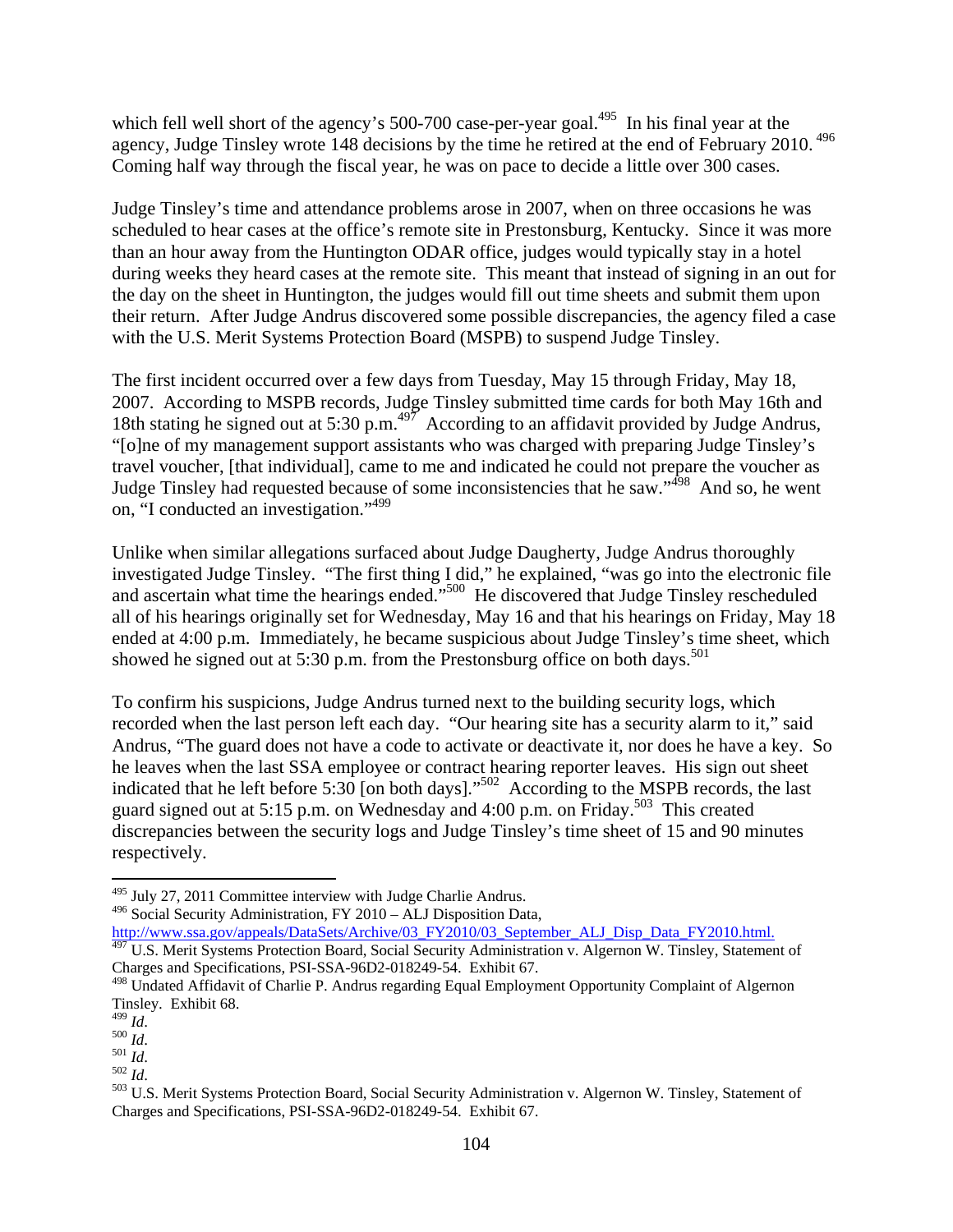After confirming the time with the guard, Judge Andrus said he "first spoke with Judge Tinsley about his actions in June 2007, right after the first incident."504 Judge Tinsley claimed he signed out at 5:30 p.m. both days because he was at his hotel working until then. However, Judge Andrus said judges do not get credit for such work and so "he falsified the time sheets."<sup>505</sup> "He wasn't at the hearing site when he said he was," added Judge Andrus, concluding, "[b]y doing that, it's a felony."506

The second and third incidents were similar, happening in August 2007 and again in the following October. In both, Judge Tinsley heard cases in the Prestonsburg office and signed out approximately 90 minutes after the guard was shown to have left the building.<sup>507</sup>

Judge Andrus reported Judge Tinsley to the Philadelphia regional office and subsequently to the chief judge of the agency, who at the time was Judge Frank Cristaudo.<sup>508</sup> Calling it "a very serious offense," Judge Andrus said, "I reported it each time. After the third time, I recommended suspension."<sup>509</sup>

In March 2008, Judge Tinsley was given a 30-day suspension by the agency, which he challenged at the MSPB.<sup>510</sup> The suspension was upheld and he appealed to federal district court, where it was discovered that the policy disallowing credit for work in hotel rooms was never issued in written form. According to the court records:

During cross-examination, ALJ Andrus stated that it is the Agency's policy that a judge working at a remote site may work on cases in a hotel room, but they cannot claim credit hours for time spent outside the building where the hearings are held. When pressed on the issue, ALJ Andrus further stated he did not know if the policy was written down anywhere and he had no knowledge of the policy ever being disseminated in writing to the ALJs. He did say, however, that he orally advised [Judge Tinsley] he must be at the hearing building to earn credit hours.<sup>511</sup>

Despite this, the court upheld the agency's suspension, which Judge Tinsley finally served in May 2009.<sup>512</sup> According to Judge Tinsley, the suspension without pay cost him  $$10,000$ .<sup>513</sup>

<sup>504</sup> Undated Affidavit of Charlie P. Andrus regarding Equal Employment Opportunity Complaint of Algernon Tinsley. Exhibit 68.<br> $\frac{1}{100}$  Id.

<sup>505</sup> *Id*. 506 *Id*. 507 U.S. Merit Systems Protection Board, Social Security Administration v. Algernon W. Tinsley, Statement of Charges and Specifications, PSI-SSA-96D2-018249-54. Exhibit 67.

<sup>508</sup> Undated Affidavit of Charlie P. Andrus regarding Equal Employment Opportunity Complaint of Algernon Tinsley. Exhibit 68.<br> $\frac{509}{1}$  *Id.* 

<sup>&</sup>lt;sup>510</sup> Algernon W. Tinsley v. Michael J. Astrue, Civil Action No. 3:09-0600, Memorandum and Order (S.D.W.V. Dec. 7, 2010). Exhibit 69.

<sup>&</sup>lt;sup>512</sup> *Id.*<br><sup>513</sup> July 26, 2011 Committee interview with Judge Algernon Tinsley.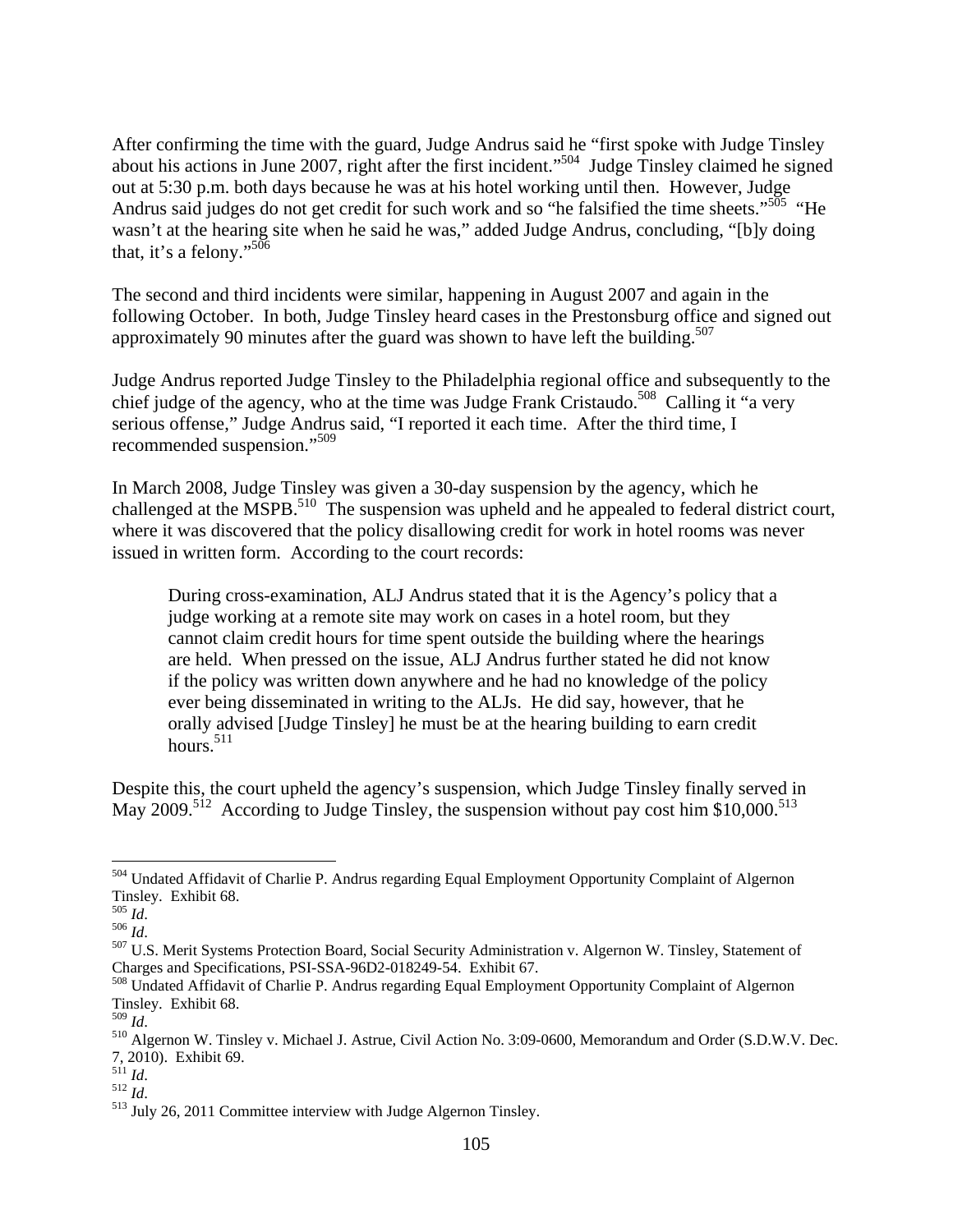Explaining the difference between the time and attendance problems with Judge Tinsley to those of Judge Daugherty, Judge Andrus said he handled them in the same way. The difference was that he was never able to catch Judge Daugherty abusing the rules, and that after the problems first surfaced in 2001 they never came up again:

Time and attendance issues have come up before with other judges, but not involving travel status. It came up with Judge Dougherty [sic] in Huntington several years ago, before 2001. I conducted an investigation in a comparable way to the investigation I conducted with regard to Judge Tinsley, except that I didn't have to contact the alarm service because it was before we had an alarm system. I personally observed it. Judge Dougherty [sic] did not refute it, he admitted it. I forwarded it to Judge Cristaudo, who was then the Regional Chief Judge, and from our conversations, I understand he sent it to Judge Boyer, then the National Chief Judge. I did not recommend a penalty as I was asked to just submit a report. Nothing happened after that, to my knowledge. I have no idea if there was any recrimination. It has not come up since. Allegations have been made about Judge Dougherty, but when I go to check the time and attendance records, there is no evidence of abuse. $514$ 

Several months after his suspension ended, in late 2009, Judge Tinsley said he was approached by Judge Andrus and asked to attend a conference in Washington D.C. for retiring federal employees.<sup>515</sup> This was a surprise to Judge Tinsley, though, since he was not preparing to retire. $516$ 

Judge Tinsley was then approached by Eric Conn, who said Judge Andrus told him Judge Tinsley was retiring.517 According to Judge Tinsley, Mr. Conn said they were trying to build a case against him to force retirement, commenting that, "the barbarians are gathering at the gates."<sup>518</sup> In the following months, Judge Tinsley would discuss the possibility of a job with Mr. Conn, which he would ultimately take in early 2010. As explained below, the details about how this came about, however, are a matter of dispute.

Judge Tinsley believed Judge Andrus and Mr. Conn brokered a deal aimed at getting him out of his job, while also benefiting Mr. Conn's law practice. At some point before the end of 2009, Judge Tinsley said Mr. Conn offered him a job at his law firm representing clients in front of Huntington ODAR ALJ's.<sup>519</sup> Judge Andrus subsequently approached him to discuss it, he said, and immediately took Judge Tinsley off of all of Mr. Conn's cases.<sup>520</sup> He said at this point he was still not planning to retire.

<sup>&</sup>lt;sup>514</sup> Undated Affidavit of Charlie P. Andrus regarding Equal Employment Opportunity Complaint of Algernon Tinsley. Exhibit 68.

<sup>515</sup> July 26, 2011 Committee interview with Judge Algernon Tinsley. 516 *Id*. 517 *Id*. 518 *Id*. 519 *Id*. 520 *Id*.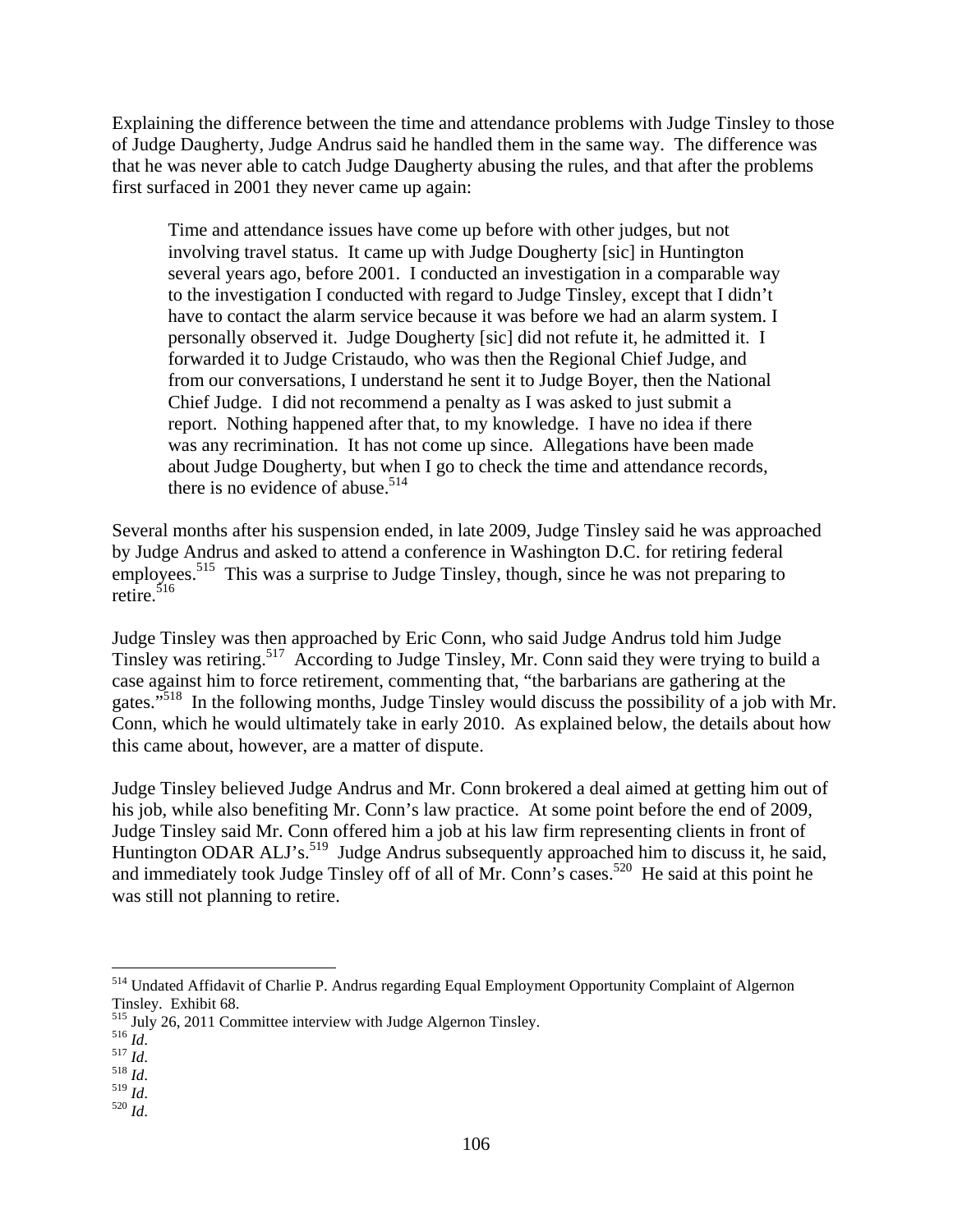When asked about the incident, Judge Andrus said that in November 2009 he was approached by Mr. Conn about his interest in hiring a judge, which would be something he could use in his advertising.<sup>521</sup> He responded to Mr. Conn, saying, "[i]f you talk to my judges, it needs to be only in the most hypothetical. If you get serious, I need to take that judge off the job."<sup>522</sup>

The following month, Judge Andrus said Mr. Conn called him and said he had settled on Judge Tinsley. "I just got done with Judge Tinsley at dinner and made him an offer," Mr. Conn explained, adding that he accepted.<sup>523</sup> The next day, he said, he called Judge Tinsley to take him off of Mr. Conn's cases and also called the general counsel's office at SSA for advice.<sup>524</sup>

A third account of the incident, however, was provided by Jamie Slone, the former office manager for Mr. Conn's law practice. Ms. Slone said she was present for several conversations between Mr. Conn and Judge Andrus, which took place in the hearing room at the Prestonsburg remote site.<sup>525</sup> During one of the conversations, she said, Judge Andrus said to Mr. Conn about Judge Tinsley, "I want him out now. I can't put up with him."526 Mr. Conn then asked Ms. Slone to contact Judge Tinsley about a job, and even to help him complete his retirement papers.527 He asked her to hurry as well, because "Andrus is chewing my butt out for it."528

By early 2010, Judge Tinsley claimed he was given an ultimatum through another staff member that Judge Andrus wanted him to sign retirement papers by the end of February.<sup>529</sup> At that point, he explained, he "saw the writing on the wall."<sup>530</sup> At the end of February, Judge Tinsley retired. On March 8, 2010 Mr. Conn issued a press release announcing that "[j]ust a day after his retirement as a judge form the local Social Security Administration Hearing Office, Al Tinsley joined the Eric C. Conn Law Firm.<sup>531</sup> The press release stated

Former Social Security Judge Tinsley is enthusiastic about his return to the private practice of law. Tinsley added, "I have seen the quality of the work from the Eric C. Conn Law Firm and I am excited about joining their already successful practice." Conn added that "I have respected Former Judge Tinsley for many years as a lawyer regularly appearing before him in the representation of my Social Security Disability and SSI clients.

Tinsley retires from the local Social Security Administration Hearing Office, which covers a large part of the Tri-State Area which includes Huntington,

<sup>&</sup>lt;sup>521</sup> July 27, 2011 Committee interview with Judge Charlie Andrus.

<sup>&</sup>lt;sup>521</sup> July 27, 2011 Committee interview with Judge Charlie Andrus.<br><sup>522</sup> *Id.*<br><sup>525</sup> *Id.*<br><sup>525</sup> June 12, 2012 Affidavit of Jamie Lynn Slone, ¶18 (Exhibit 16).<br><sup>526</sup> *Id.*<br><sup>529</sup> July 27, 2011 Committee interview with Judg http://www.ereleases.com/pr/retired-social-security-judge-al-tinsley-joins-eric-conn-law-firm-32714.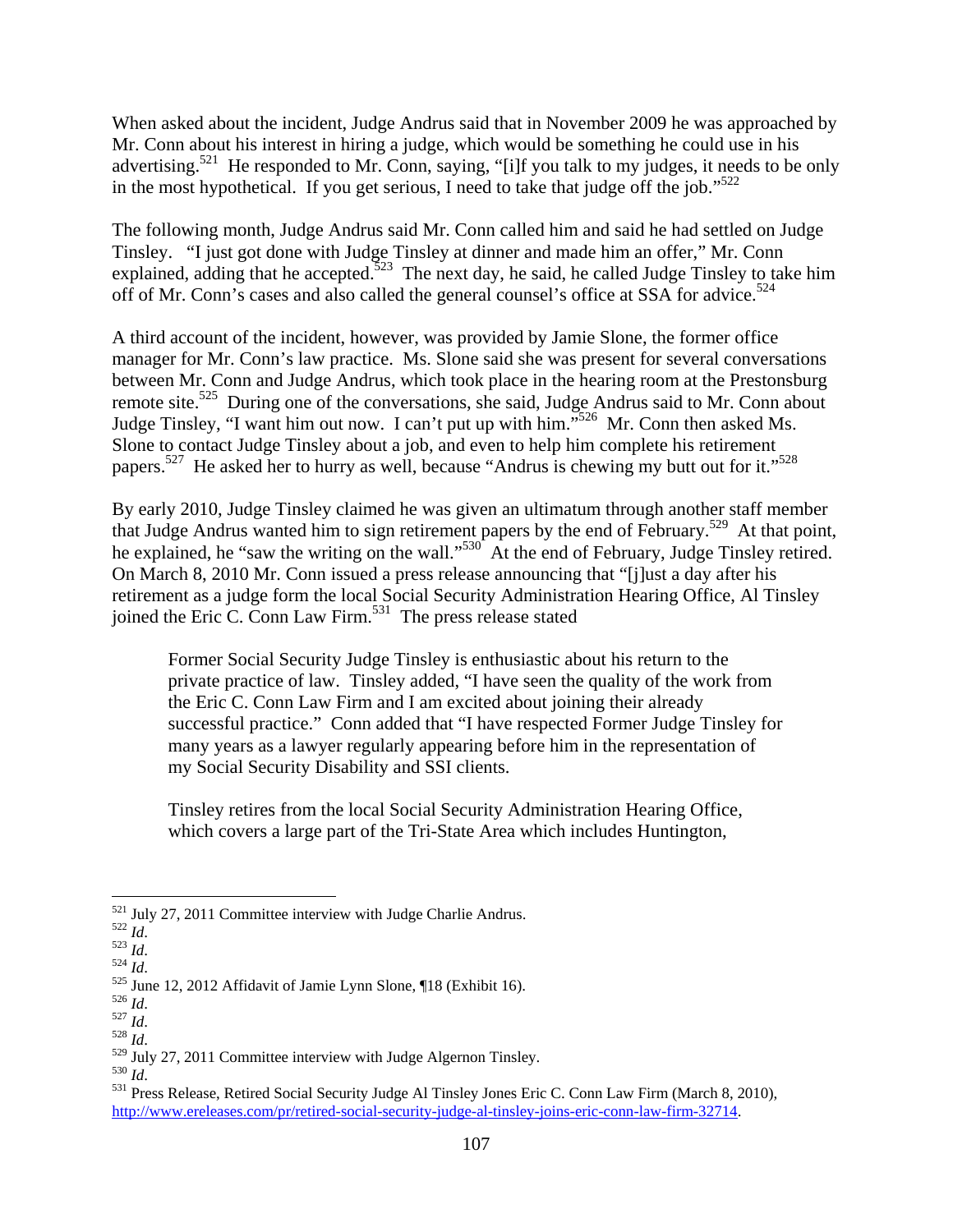Ashland, Pikeville, and Prestonsburg. In a time when most firms are shrinking the Eric C. Conn law Firm is continuing to grow.<sup>532</sup>

Mr. Tinsley is no longer employed by Mr. Conn.

### **c. The Agency was Aware of Judge Daugherty's Conduct for Years, but Took No Action**

SSA officials were aware of allegations that Judge Daugherty regularly side-stepped agency rules and failed to decide his cases properly. It was well known, for example, that Judge Daugherty held hearings scheduled in 15 minutes increments, while other judges held hearings lasting 45 minutes to an hour.<sup>533</sup> This allowed Judge Daugherty to conduct a large number of hearings over a very short period of time, helping support his high case load.

Judge Daugherty's approach was unusual, Judge Gitlow explained, because he would bring in a large number of claimants to the Prestonsburg, Kentucky hearing office at 9 or 9:30 am and then call them in one after the other, rather than set hearing times like other  $ALJs$ .<sup>534</sup>

As Judge Kemper explained to a colleague:

You certainly saw the manner in which Daugherty conducts "hearings" when you were with him in Prestonsburg, Ky. several years ago. His conduct has not changed, as evidenced by my most recent trip there last week. People coming in and out of the hearing room in five minute intervals after being told that their case would be granted. $535$ 

During these hearings, Judge Daugherty would go on the record, state his name, and announce to the claimant that he was approving the claimant for disability benefits. He would schedule these hearings 15 minutes apart, but many times claimants would show up first thing in the morning and wait for their turn in front of the Judge, since he moved through hearings so quickly. Judge Daugherty would schedule up to 20 hearings per day.<sup>536</sup>

While the claimant and his or her attorney were present at these hearings, the agency also employed vocational experts to attend the hearings at a rate of \$121.00 for the first hearing and \$83.00 for each hearing after.<sup>537</sup> Therefore, a VE in one day would cost the agency \$1,698.00 for 20 hearings. The vocational expert rarely, if ever, spoke and since little happened at the hearings, the court reporter had little to transcribe. A typical day before any other judge, who held hearings lasting 45 minutes to an hour, would be much less.

<sup>532</sup> Press Release, Retired Social Security Judge Al Tinsley Jones Eric C. Conn Law Firm (March 8, 2010), http://www.ereleases.com/pr/retired-social-security-judge-al-tinsley-joins-eric-conn-law-firm-32714.<br>
<sup>533</sup> Schedule Information for Judge David Daugherty produced by the Social Security Administration.<br>
<sup>534</sup> May 29, 2012

a total of \$83.00. *See* Table C-1, Social Security Office of Inspector General, "Availability and Use of Vocational Experts, Report No. A-12-11-11124, May 2012.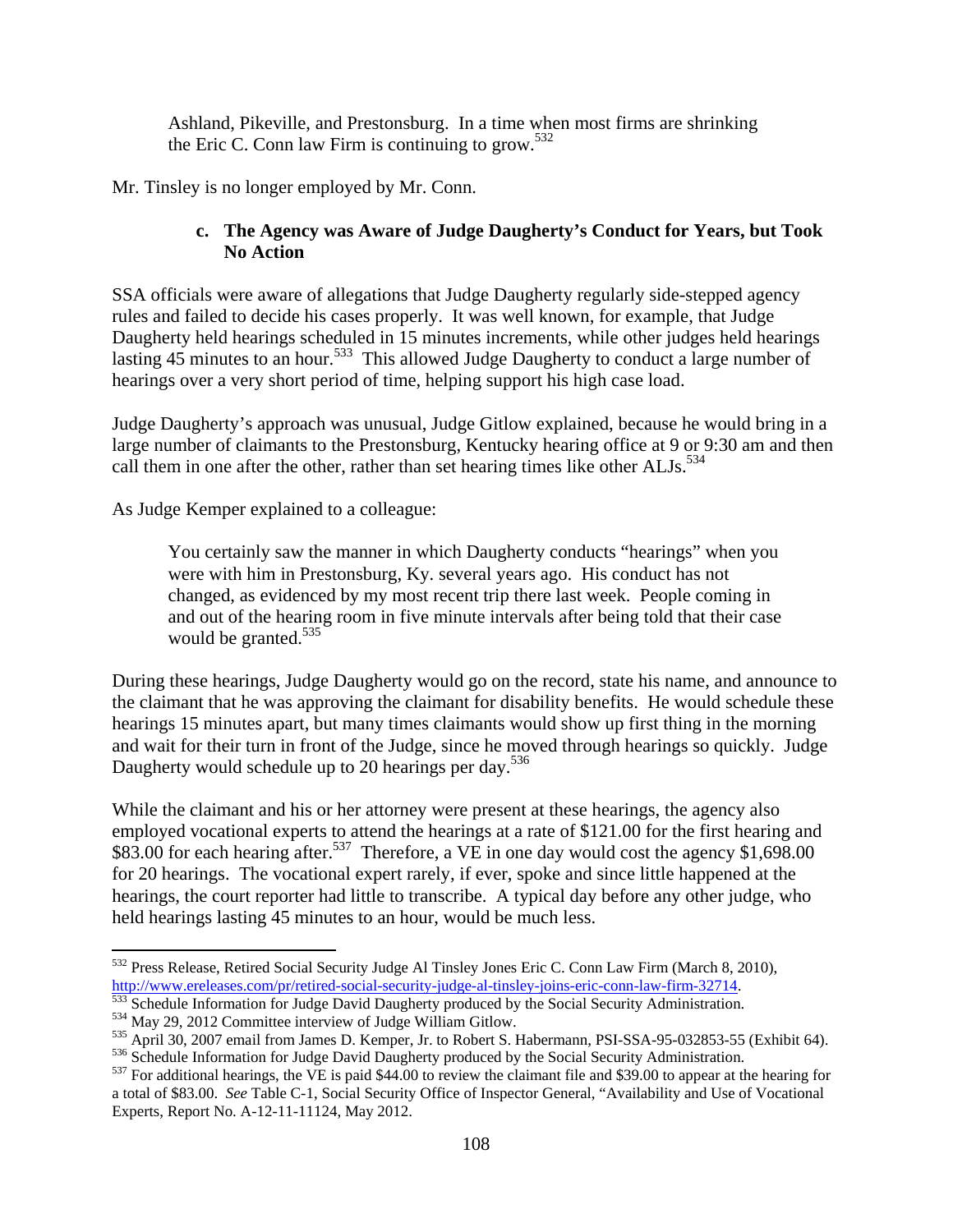# **XIII. AGENCY RESPONSE TO PUBLIC ALLEGATIONS OF MISCONDUCT IN HUNTINGTON**

In mid-May 2011, problems within the Huntington ODAR office were exposed to a wider audience when the *Wall Street Journal* ran a news story about the seemingly inappropriate relationship between Judge David Daugherty and attorney Eric Conn. This article set in motion a range of responses across the agency, including attempts by some to cover over past inappropriate actions and even to target individuals with retaliation.

# **a. The Wall Street Journal Exposed Judge Daugherty's Relationship with Mr. Conn**

On May 5, 2011, *Wall Street Journal* reporter Damian Paletta reached out by email to Judge Andrus, as HOCALJ, to ask a number of questions about Judge Daugherty. Judge Andrus responded to the questions the next day, May 6. When questioned as to why Judge Daugherty's approval rate was so high, Judge Andrus responded "I do not know why the rate is high, nor would I as a manager question a judge about how he or she may decide a case. Under the Administrative Procedures Act a judge has independence in how to decides [sic] a case."<sup>538</sup>

Regarding Mr. Paletta's questions about Mr. Conn, Judge Andrus responded with several bullet points:

- Mr. Conn has a large percentage of cases in the Prestonsburg Kentucky service area.
- I directed Mr. Conn's cases to be assigned to the judges in strict rotation as soon as they arrived in the office; as he had so many cases that it was hard to schedule, and to insure that each judge had an equal amount of this workload.
- I was informed on one occasion that a staff member had not assigned these cases as soon as they came into the office and Judge Daugherty had decided them as they were not assigned. I had the supervisor take corrective action to insure that the cases were assigned as soon as they arrived.
- I was informed some months later that Judge Daugherty had changed judicial assignments [of cases]. I spoke with him and reminded him of the office policy that Eric Conn cases are not to be reassigned to another judge on a routine basis. He agreed.
- About one year later I was notified that this happened again. I went to Judge Daugherty and he related that he did not know it was assigned to another judge as he did not know where to look in our computer system for the information. I asked him to go through a supervisor when any cases were to be reassigned to him.

<u>.</u>

<sup>538</sup> May 6, 2011 Email from Charlie P. Andrus to Jasper J. Bede forwarding answers to *WSJ* questions. (Exhibit 70).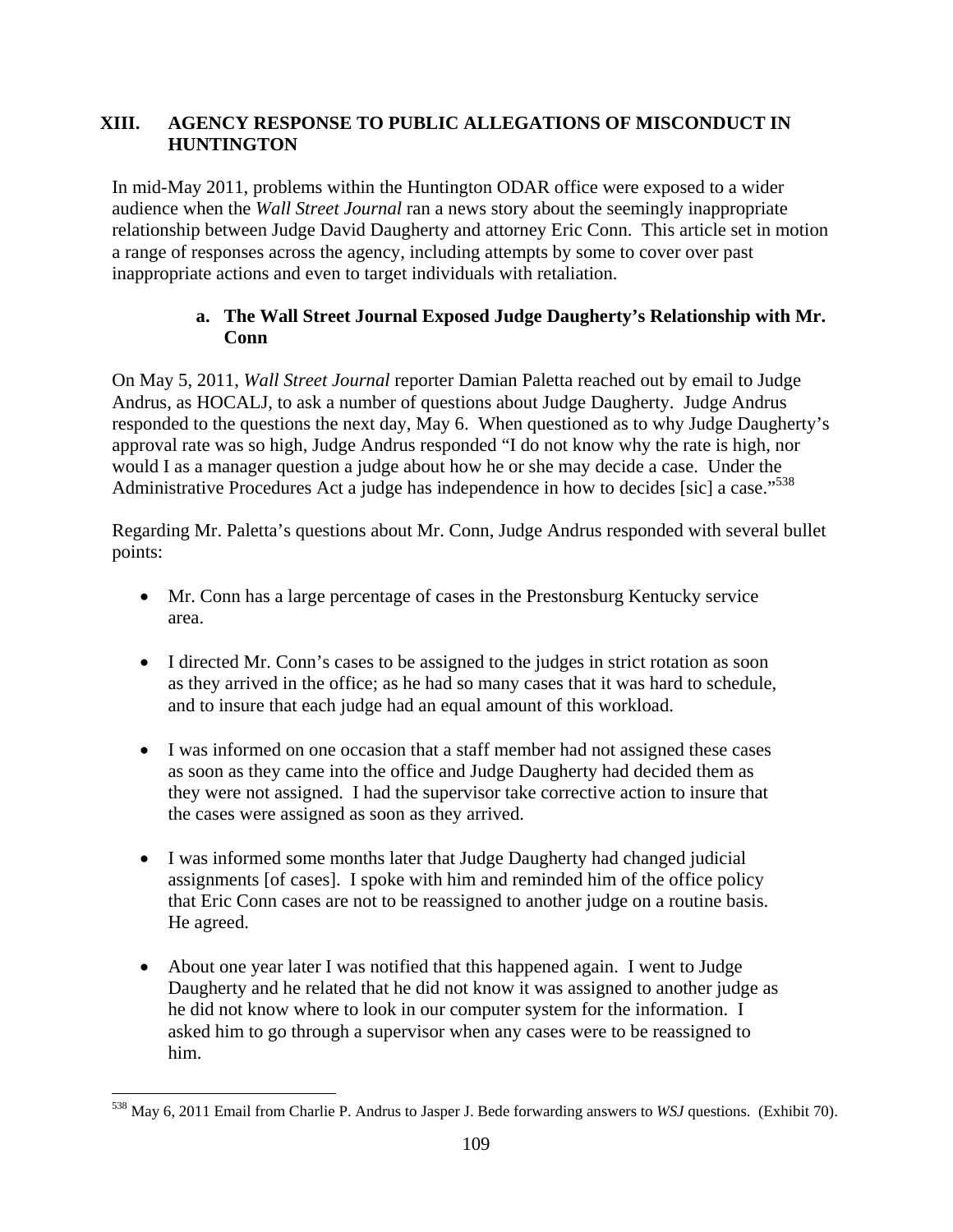About a year later I was informed that this happened once again. At that time, on April 29, 2011, I issued a written directive that no case was to be reassigned between judges by anyone unless I gave specific permission.<sup>539</sup>

The same day Judge Andrus forwarded his answers to the reporter's questions, May 6, he called and requested to speak with Mr. Conn at his office.<sup>540</sup> When reminded of this phone call by the Committee, Judge Andrus claimed he could not remember the subject of the discussion with Mr. Conn, but asserted he did not discuss the *Wall Street Journal* article with him prior to its publication.541 The same "incoming call log" that documented Judge Andrus's call to Mr. Conn had the name of Mr. Conn's attorney written at the top of the page.<sup>542</sup> Since no information regarding the WSJ story was publicly available, it is unclear why Mr. Conn would reach out to his attorney on this day.

Mr. Palleta also sent a similar questionnaire to Judge Daugherty, who responded in the following way (in pertinent part):

- Every decision I make is fully supported by relevant medical reports and physical and/or mental residual functional capacity assessments from treating or examining doctors or other medical professionals. And in all of my hearings, there is also competent testimony of a vocational expert.
- The agency has, for years, ask [sic] the ALJs to review assigned and unassigned cases for possible on-the-record decisions in an effort to reduce the serious backlog of cases pending before us nationally. In all of those cases, I weigh the evidence in the same manner as in cases requiring a hearing. In addition, disposing of a case on-the-record saves the agency a great deal of money and work hours.
- I have always been under the impression that an ALJ may review all assigned and unassigned cases for possible on-the-record decisions, so long as no other ALJ has seen or reviewed the file. I was recently reminded that that is no longer true and I promptly returned those said cases to the original assignees. All of my career, all of my efforts have been to help my office reach its "numbers" goals each month.
- It has always been my opinion that if an ALJ spends 10 working days (about half of his/her time) in the courtroom each month, it is virtually impossible to adequately do the many, many other things we must do to move a case through the system. Some do, others do not. I am dyslexic and I simply cannot spend that much time in the courtroom. The agency has also asked us to try to handle cases wherein the files have not been worked up by a clerk

 $539$  *Id.* 

<sup>&</sup>lt;sup>540</sup> See Conn Law Firm Incoming Call Log, CLF00085. Exhibit 71.<br><sup>541</sup> June 19, 2012 Committee interview of Judge Charlie Andrus.<br><sup>542</sup> See Conn Law Firm Incoming Call Log, CLF00085. Exhibit 71.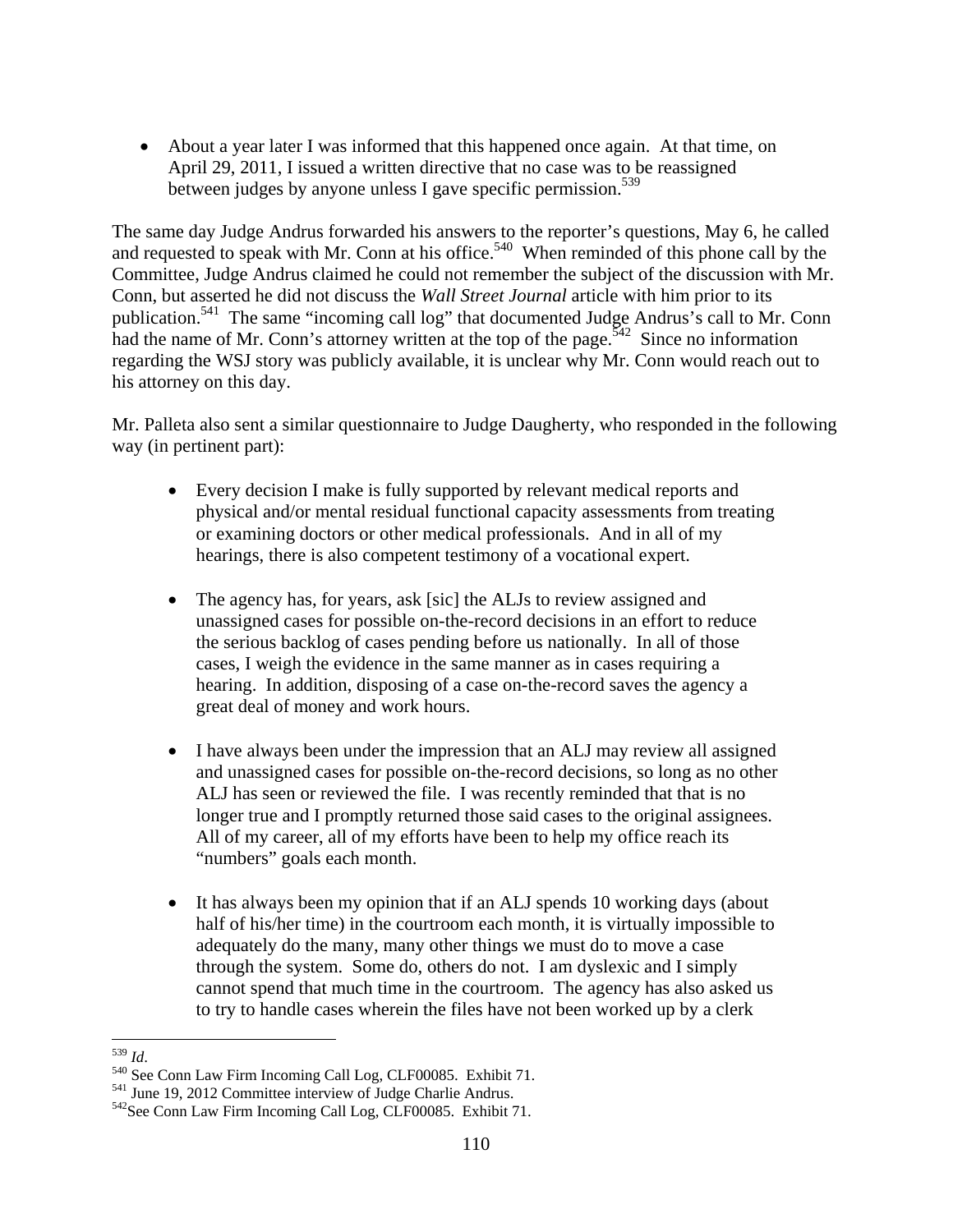(raw form – nothing in order). I have been doing that for years. To my knowledge, no other ALJs in my office do it. This, of course requires more time for review and preparation for a hearing or an OTR. Thus, it is necessary to schedule all of my hearings (about 60-80 per month) on 4 or 5 days during the month. This allows me sufficient time to review and prepare for hearings, resulting in full and complete knowledge of the documents in the case prior to hearing.<sup>543</sup>

On May 19, 2011, the *Wall Street Journal* published an article about Judge Daugherty and Mr. Conn entitled "Disability-Claim Judge Has Trouble Saying 'No.'"544 The article reported that in fiscal year 2010, Judge Daugherty "decided 1,284 cases and awarded benefits in all but four. For the first six months of fiscal 2011, Mr. Daugherty approved payments in every one of his 729 decisions, according to the Social Security Administration."<sup>545</sup>

The same article exposed the fact that Judge Daugherty gave special treatment to cases represented by Mr. Conn. It stated that "judges, staff, and local attorneys began complaining about the volume of case brought before the judge by one Kentucky lawyer," identifying that lawyer as Mr. Conn.<sup>546</sup> The article further relayed that "[j]udges and staff in the Huntington office [] complained to supervisors that Mr. Daugherty assigns himself Mr. Conn's cases, including some that were assigned to other judges."<sup>547</sup>

According to Judge Andrus, following the release of the article, the office went into "chaos and production took a nosedive."548 The WSJ story was widely circulated within SSA, including to top agency management.<sup>549</sup>

Once a formal investigation had begun, Judge Daugherty's computer was seized and its files searched. A document on Judge Daugherty's hard drive with a creation date of September 24, 2007 offered his take on the situation:

> Because I love my work, Because I do numerous OTRs (the agency has, for years, ask us to do so), Because most of my decisions are in cases wherein the files are not worked-up (likewise, the agency has, for years, ask us to do so), Because I write many of my own decisions, Because I do much of my own scanning,

http://online.wsj.com/article/SB10001424052748704681904576319163605918524.html.<br>545 *Id.*<br>546 *Id.* 548 *Id.* 548 June 19, 2012 Committee interview with Judge Charlie Andrus.

<sup>&</sup>lt;sup>543</sup> Response by Judge Daugherty to questions from *Wall Street Journal*. Exhibit 72.

<sup>544</sup> Damien Paletta, *Disability-Claim Judge Has Trouble Saying 'No,' Near-Perfect Approval Record: Social Security Program Strained*, The Wall Street Journal, May 19, 2011,

<sup>549</sup> Top agency management weighed in on the WSJ story, including Commissioner Astrue. In response to a summary of the WSJ story sent by Mr. Palleta to the agency the day before it ran, Commissioner Astrue commented "[a]ll told though it could have been much worse." Commissioner Astrue also stated he "would have liked [Mr. Palleta] to note that ALJ allowances are down on my watch, but he's been fair." May 19, 2011 Email from Michael J. Astrue to Mark Lassiter, PSI-SSA-96D3-000952-53. Exhibit 73.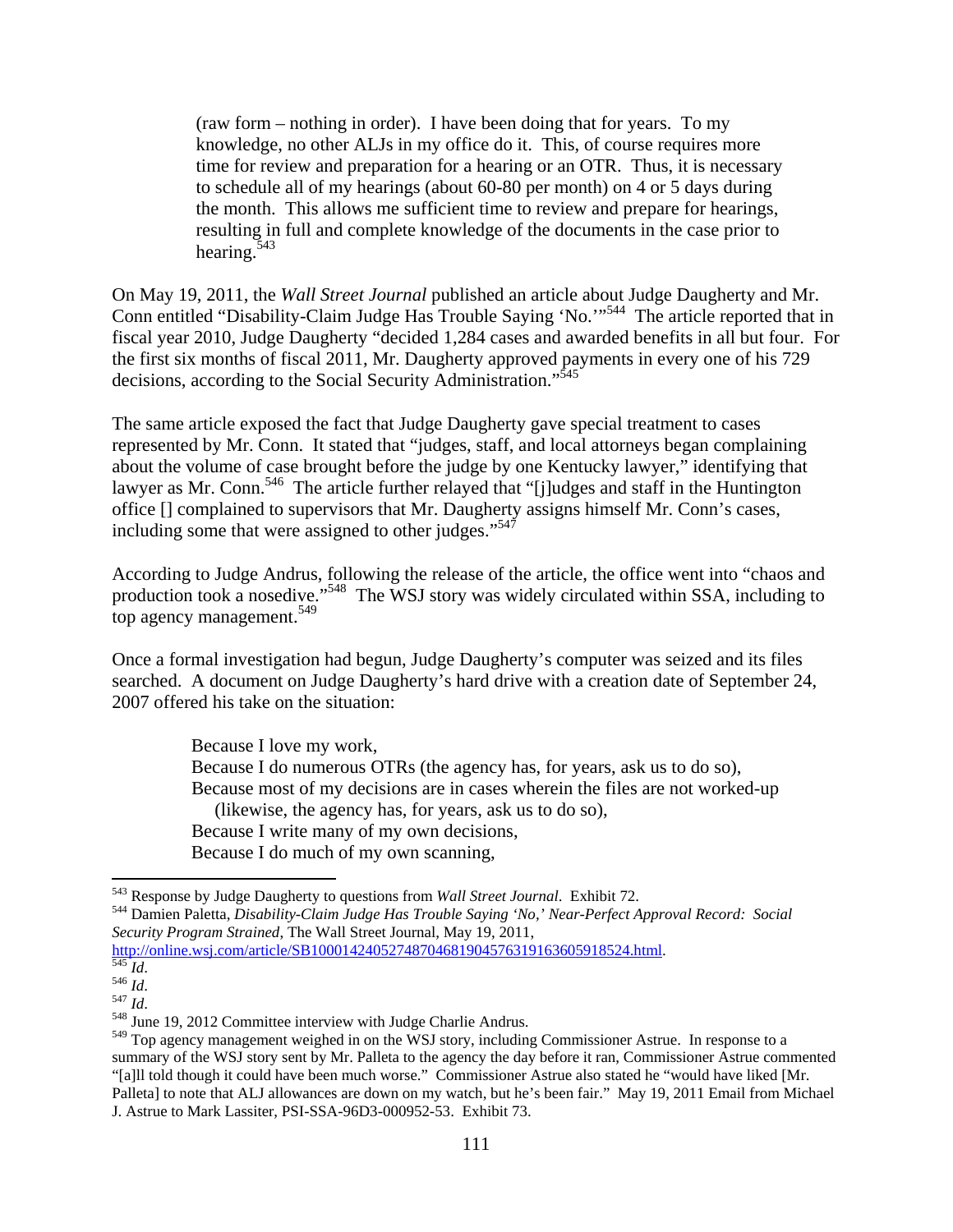Because I issue more than 100 decisions per month, and Because I tend to be a little energetic, if not aggressive, about my production,

I find myself defending my work ethic because of allegations made against me by two of our most unreliable and unproductive employees. One finds it difficult not to feel some degree of resentment under the circumstances.

Yes, there have been times that I have assigned other ALJ's cases to myself, or had someone else assign them to me. I was under the distinct impression that it was OK to do that if the other ALJ had not seen the file. When I was informed by Judge Andrus that I should not do it, I immediately stopped.

I was the first ALJ in our office to volunteer to handle electronic cases. Only four of our ALJs are now doing them, and these cases are accumulating rapidly, resulting in noticeable backlogs.

One particular lawyer in eastern Kentucky handles probably 2 of every 3 Kentucky cases. This means that each ALJ should be trying to schedule, or otherwise address, this lawyer's cases, accordingly. It is quite difficult to accomplish this, but I have always tried.

One of my accusers scheduled Prestonsburg cases for me last summer. A had about a half dozen cases penciled in on one particular day of my itinerary for another particular lawyer, but when I began my hearings that day, I discovered that she had added about 5-6 more of his cases, none of which I had reviewed, or even seen. I have since learned that both of my accusers are, and have been, particularly partial toward said lawyer. I didn't say anything because I was able to dispose of them without any problems. If it had been most any other ALJ, something likely would have been said or done.

The other one of my accusers has for months bugged me to schedule, or do OTRs in, cases for that same lawyer. I have done nothing but try to accommodate her.

It seems as though you just cannot be nice to some people, especially those who will use anything or anyone in order to have their way.<sup>550</sup>

In an interview with a local reporter, Judge Daugherty explained his reasoning for deciding disability claims without a hearing stating, "[i]f the documentary evidence is there, I find no reason to waste time and money holding a hearing, delaying benefits they're so deserving of."<sup>551</sup>

<sup>&</sup>lt;sup>550</sup> Undated document stored on Judge David Daugherty's harddrive with creation date of September 24, 2007 recovered from Judge Daugherty's SSA computer hard drive. Exhibit 74.

<sup>551</sup> WSAZ News Staff; The Associated Press, "New Info: EKy Attorney, Former Htn Judge Accused of Fraud in Lawsuit, March 1, 2013,

http://www.wsaz.com/news/headlines/Local\_Social\_Security\_Judge\_Under\_Scrutiny\_122259399.html.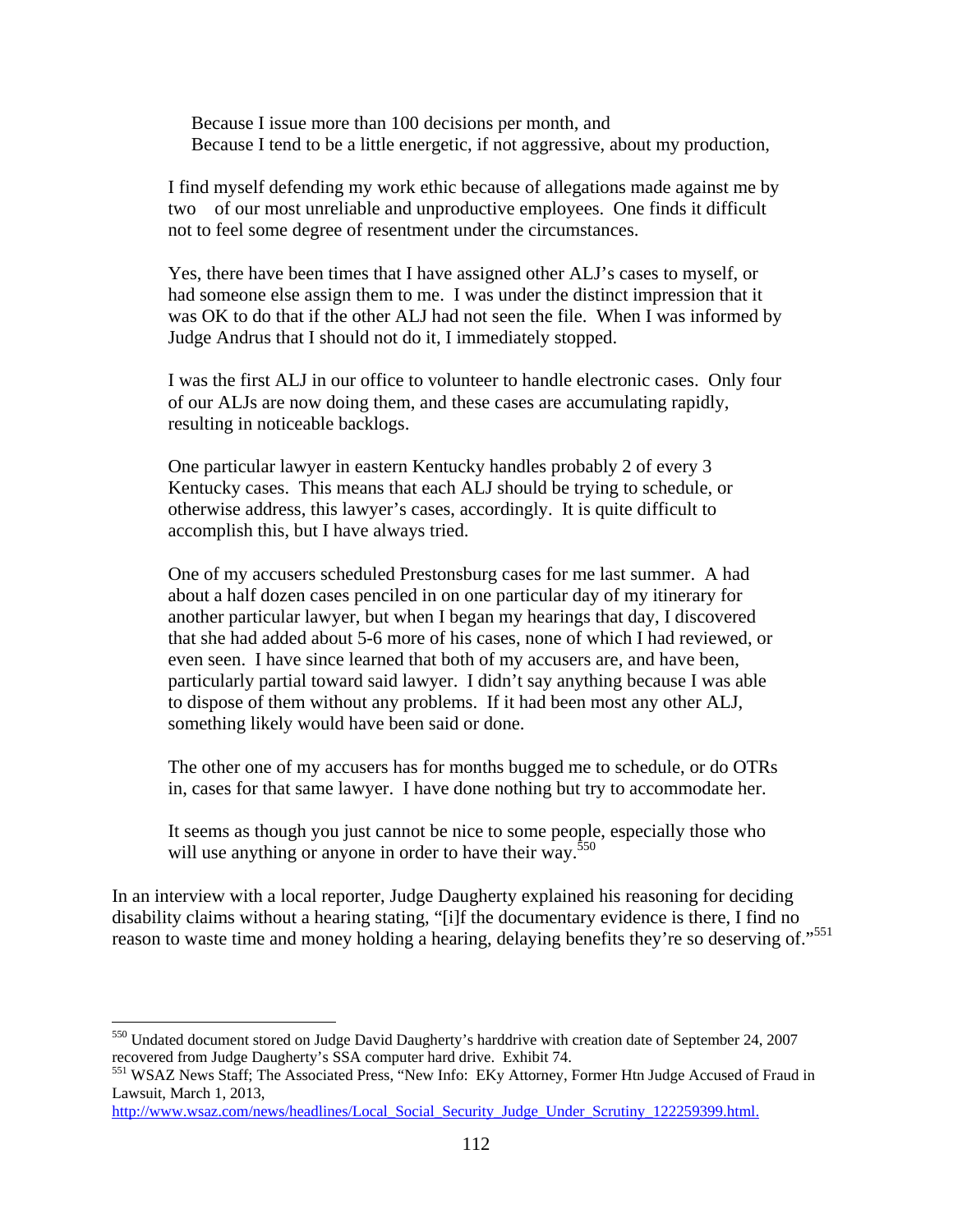When the reporter questioned Judge Daugherty about when he approved so many cases, he responded "[b]ecause I can. I enjoy the job. I'm a workaholic; I love the job."<sup>552</sup>

The Committee requested information from Judge Daugherty, but through his attorney, he refused to cooperate.

# **b. Mr. Conn and Judge Daugherty Continued to Communicate, Potentially By Pre-paid Cellular Phones**

In the year before the release of the article, former employee of the Conn Law Firm, Jamie Slone, questioned Mr. Conn about his interactions with Judge Daugherty.<sup>553</sup> She said to Mr. Conn she "had a theory about [him], I think that you go and meet [Judge Daugherty] once a month," to which he replied, "Where there's smoke there's fire," which she said she interpreted as an admission of guilt.<sup>554</sup> Following the article, she told the Committee Mr. Conn said to her he was scared he could end up going to jail. According to Ms. Slone, Mr. Conn added, "I was never dumb enough to leave a paper trail."<sup>555</sup>

In the days immediately following the article's publication, Judge Daugherty frequently called the Conn Law Firm, sometimes up to three times a day, and requested to speak with Mr. Conn.<sup>556</sup> Mr. Conn, however, refused to speak with Judge Daugherty on CLF phones.

One Sunday afternoon, Judge Daugherty left a message on Mr. Conn's home voicemail and stated only, "we need to talk."<sup>557</sup> Judge Daugherty later left another message on Mr. Conn's home answering machine and insisted on speaking to Mr. Conn right away.<sup>558</sup> Judge Daugherty left a third message on Tuesday afternoon, which he stated:

OK. There are those of us who know the D.A [District Attorney]. There are those of us who know the circuit judge. There are those of us who have an inside track and hear some things. We need to talk. If you don't want to, it's your loss. You need to contact me. I gave David [Hicks] the phone number. You need to do it. There are things you need to know. Good-bye.<sup>559</sup>

It is unknown if Mr. Conn returned this call to Judge Daugherty.

However, according to former CLF staff, Mr. Conn and Judge Daugherty developed a system of communication through prepaid cellular telephones.<sup>560</sup> Mr. Conn used these phones, purchased at the nearby Family Dollar and Dollar General, to communicate with Judge Daugherty.<sup>561</sup> For

 $^{552}$   $Id.$ 

<sup>&</sup>lt;sup>553</sup> June 12, 2012 Affidavit of Jamie Lynn Slone,  $\P$ 4.<br><sup>554</sup> February 22, 2012 Committee interview of Jamie Slone.<br><sup>555</sup> *Id.*<br><sup>555</sup> June 12, 2012 Affidavit of Jamie Lynn Slone,  $\P$  21 (Exhibit 16).<br><sup>557</sup> Voicemail prod

<sup>&</sup>lt;sup>560</sup> June 12, 2012 Affidavit of Jamie Lynn Slone, ¶ 21 (Exhibit 16). <sup>561</sup> *Id*.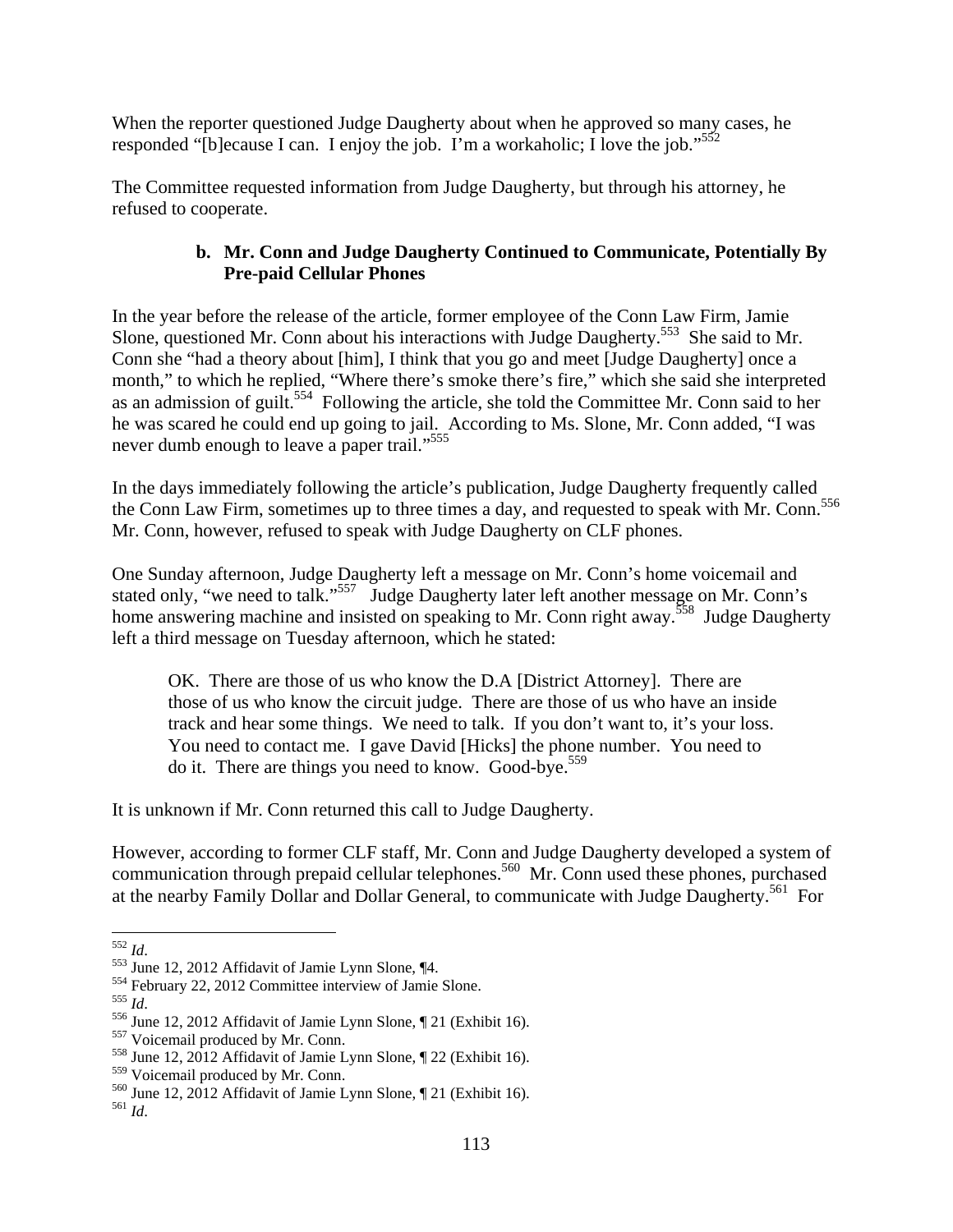example, on May 20, 2011 – the day following the Wall Street Journal Story – Mr. Conn purchased a TRACFONE LG 420 at the Betsy Layne, Kentucky Family Dollar.<sup>562</sup> According to Ms. Martin, he bought the phones so the two could speak without being tracked.<sup>563</sup>

# **c. Judge Daugherty Placed on Administrative Leave**

Judge Daugherty was placed on administrative leave beginning on May 26, 2011. After placing Judge Daugherty in this status, Judge Andrus reported to Judge Bice:

As instructed, I read the statement to Judge Daugherty and was with him until he left the office…I directed him not to come into the office, nor is he to do any government work. I told him if he needed any personal effects to request them in writing to me and we would get them to him. I have directed the timekeeper to put him on administrative leave as of today.<sup>564</sup>

The next day, the Wall Street Journal ("WSJ") reported the agency placed Judge Daugherty on administrative leave. According to the article, Judge Daugherty spoke via telephone to the reporter and "he said he had 'no idea' why he was placed on leave, but said it would probably last until the investigation was complete."<sup>565</sup> When the reporter questioned Judge Daugherty about his approving "all of [his] cases in the first six months of the year," Judge Daugherty asserted it was "pretty much coincidence."566 In defending his record, Judge Daugherty explained "lawyers are just so extremely well-prepared, and the medical evidence was all there…There's not a soul in this tri-state area, not a lawyer…who would tell you I would award benefits to somebody unless the medical evidence is plump up right there in the file.<sup> $567$ </sup> He went on to state "lawyers have 'discovered the combination to the lock.'"568

In another interview Judge Daugherty gave after the WSJ story, he explained he approved a high number of cases, "[b]ecause I can. I enjoy the job. I'm a workaholic; I love the job."<sup>569</sup> When questioned about his practice of deciding claims on the record, Judge Daugherty responded "[i]f the documentary medical evidence is there, I find no reason to waste time and money holding a hearing, delaying benefits they're so deserving of."<sup>570</sup>

Judge Daugherty officially retired from the agency on July 13, 2011.

564 May 26, 2011 Email from Charlie Paul Andrus to Debra Bice, PSI-SSA-10-027678. Exhibit 76.<br>565 Damian Paletta, Disability Judge Put on Leave From Post, Wall Street Journal (May 26, 2011),

<sup>562</sup> *See* CLF01022, May 20, 2011 receipt from purchase of TRACFONE LG 420. *See also* CLF01036, receipt for the purchase of two TRACFONE LG 420s on April 28, 2011. Exhibit 75.<br><sup>563</sup> February 23, 2012 Committee interview with Melinda Martin.

http://online.wsj.com/article/SB10001424052702303654804576347790598676096.html.<br>
<sup>566</sup>*Id.*<br>
<sup>567</sup> *Id.* 568 *Id.* 568 *Id.* 568 New Info: EKy Attorney, Former Htn Judge Accused of Fraud in Lawsuit, March 4, 2013,

http://www.wsaz.com/news/headlines/Local\_Social\_Security\_Judge\_Under\_Scrutiny\_122259399.html. <sup>570</sup> *Id*.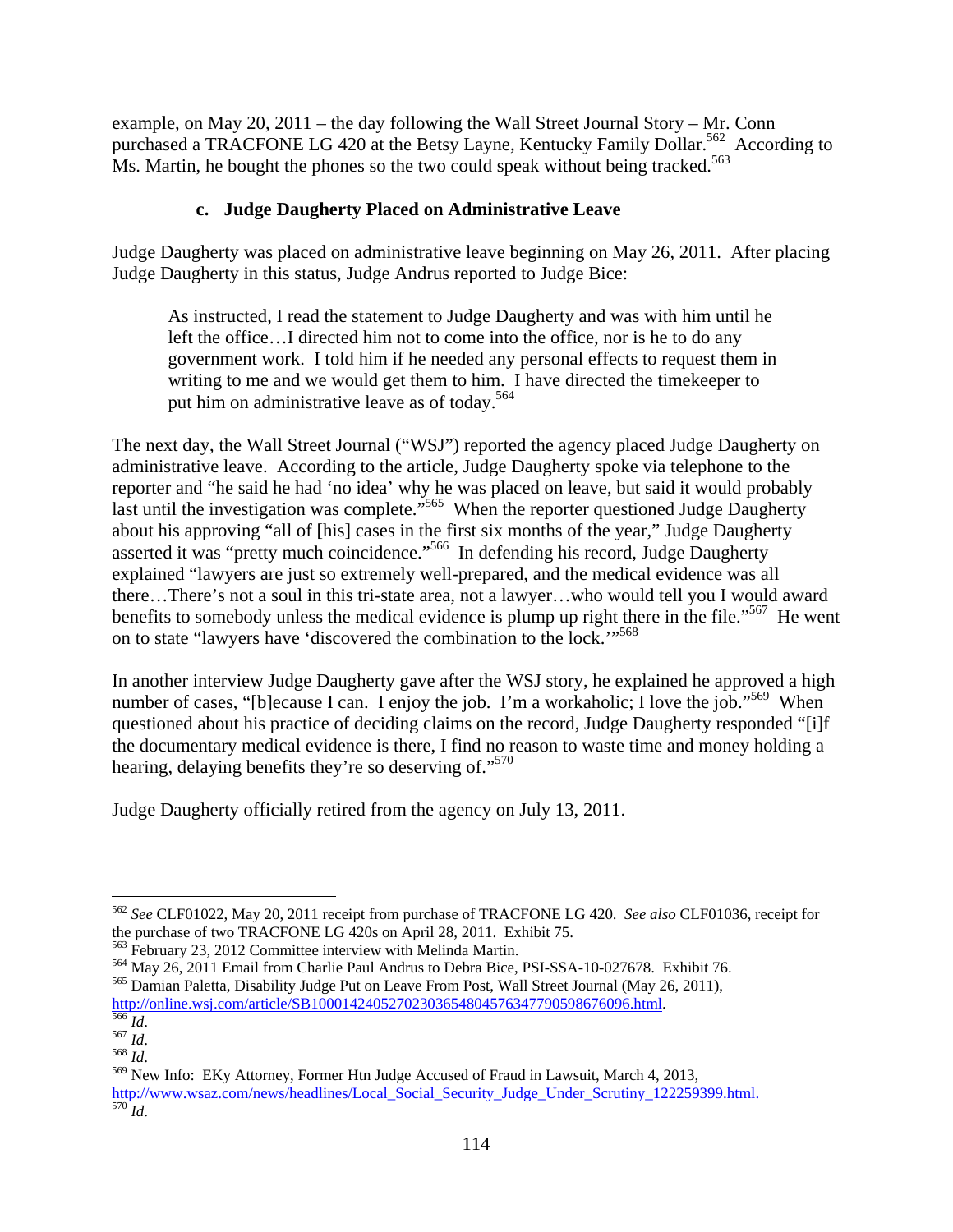#### **d. Chief Administrative Law Judge Debra Bice Removed Judge Andrus as Hearing Office Chief Administrative Law Judge**

In response to the WSJ article on May 23, 2011, Marsha Stroup, Regional Chief Administrative Law Judge for Denver, emailed Chief Administrative Law Judge Debra Bice and noted the long term problems exposed by the WSJ, stating

the agency should have stopped this years ago but raw numbers have been valued too much and the claimants obviously love this kind of judge…Judges shouldn't be allowed to troll for OTRs anymore and should only be scheduled, say no more than 60-80 cases a month. I'd be interested in seeing the quality of writing on [Judge Daugherty's] cases. I also wondered how many cases with the same attorney.<sup>571</sup>

With regard to Judge Andrus specifically, Judge Stroup suggested "[d]epending on what the [OIG Report] says, I'd take a hard look on how Andrus has been running the office. I like Charlie but there are a lot of questions swirling around in the field about him now." In response, Chief Judge Bice commented she "like[d Judge] Andrus but I think there is going to be some fallout from this – unfortunately. I'm not sure any office could withstand this scrutiny."<sup>572</sup>

Judge Bice stated she relied on the local HOCALJs to bring any issues in their particular office to her. When she questioned Judge Andrus about Judge Daugherty he "couldn't give an honest assessment of what was going on." Judge Bice decided Judge Andrus should step down.<sup>573</sup>

Judge Bice traveled to Prestonsburg, Kentucky on June 8, 2011 to speak with Judge Andrus, who was at the satellite location for hearings. Judge Bice told Judge Andrus she had "lost confidence in his ability to serve as HOCALJ." $574$  According to Judge Andrus, he was told that SSA Commissioner Michael Astrue personally requested he step down on a temporary basis.<sup>575</sup> She reported Judge Andrus "agreed to step down temporarily as HOCALJ" and gave him the option of resigning to save face.<sup>576</sup> She then "went to the Huntington office and spoke with Greg Hall and then the staff. [Judge Bice] told them Judge Andrus had requested to step down temporarily and [she] had approved his request."577 According to Judge Andrus, 20 minutes after Judge Bice's announcement a reporter from the WSJ "called my home gloating about my losing my job."578

The next day, Judge Andrus emailed Huntington ODAR and explained

[a]s HOCALJ I carry a full load of cases as a judge as well as having administrative duties in the office. Recent events have added even more stressful

<sup>&</sup>lt;sup>571</sup> May 23, 2011 Email between Debra Bice to Marsha Stroup, PSI-SSA-100-030524-25. Exhibit 77.

 $\frac{372}{1d}$ <br>  $\frac{1}{673}$  August 3, 2012 Committee interview of Chief Judge Debra Bice.<br>  $\frac{574}{1d}$ .<br>  $\frac{1}{675}$  June 19, 2012 Committee interview with Judge Charlie Andrus.<br>  $\frac{575}{100}$  June 8, 2011 Email from Debra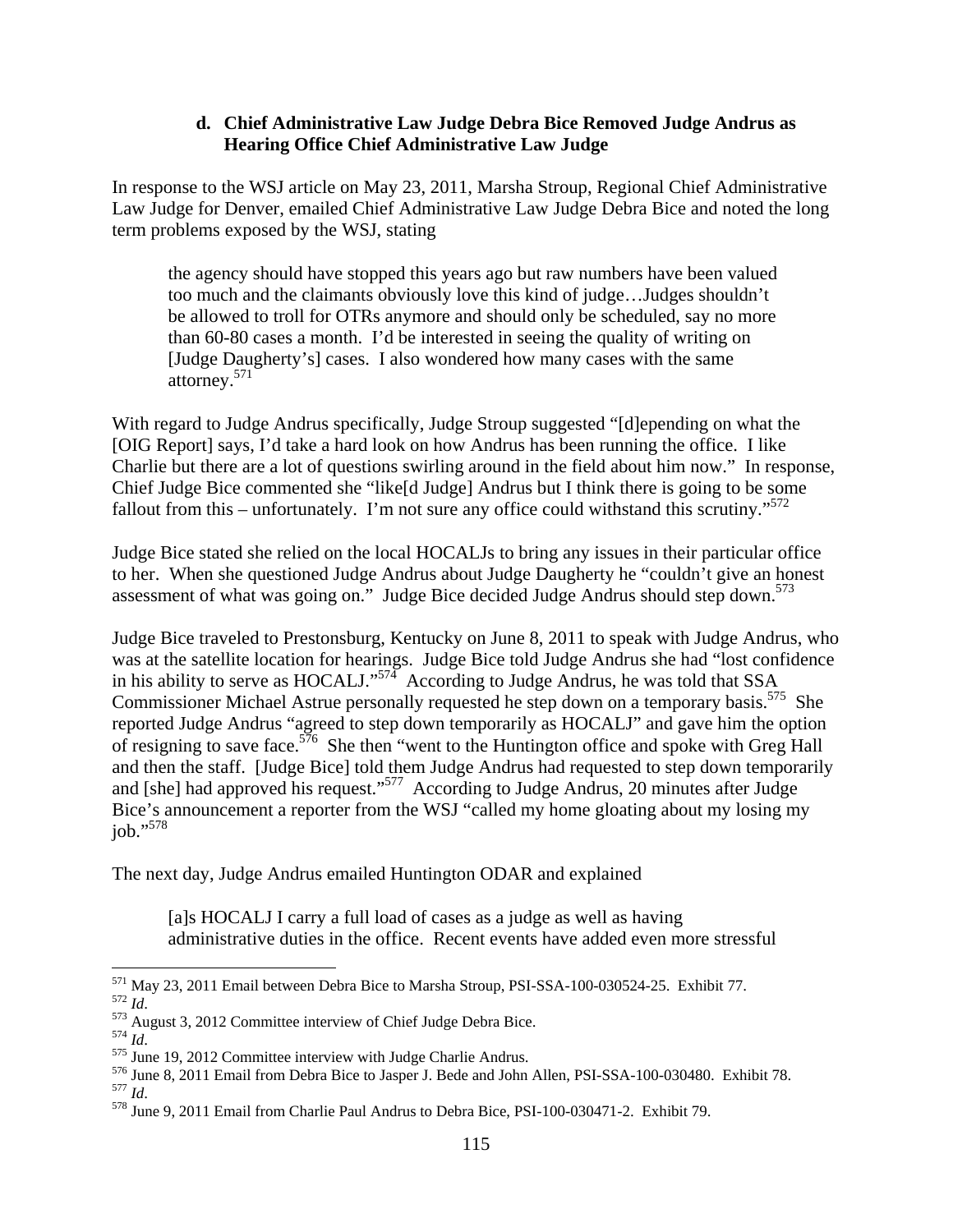duties. After my heart surgery I have been very cognizant of the stresses in my life. Some of you have expressed concern with things you have seen indicating I am adversely reacting to the stress.<sup>579</sup>

Judge Andrus continued by asserting his removal was only temporary and at his request:

Given my doctor's warning about too high levels of stress, I requested that Judge Bice relieve me of the HOCALJ responsibilities on a temporary basis until the investigation is over…Judge Bice agreed to my request. When the extra stressors are resolved, I plan to reassess the situation and in conjunction with my doctor, decide if I could safely request to resume HOCALJ duties.<sup>580</sup>

Judge Bice previously approved the above cited email.<sup>581</sup>

After Judge Andrus was removed as HOCALJ, the agency installed a series of temporary HOCALJs from other offices. In August 2011, Judge Michael Devlin served as the Huntington HOCALJ and emailed his concern to Judge Bice that "at lunch [], Charlie Andrus mentioned that he can't wait for things to get back to normal so he can run the office again."<sup>582</sup> Judge Devlin questioned whether Judge Andrus "is delusional or whether [Judge Bice] or Judge Bede have given him some assurance that he would return as HOCALJ."<sup>583</sup> Judge Devlin indicated he planned to make some changes in the Huntington office and was concerned because he thought Judge Andrus was "capable of being a mean SOB. He has been cordial and pleasant with me, but then again we have not had any disagreements yet."<sup>584</sup>

Judge Bice responded to Judge Devlin "while no promises have been made to Charlie Andrus, at the same time he has not been given any assurances that he will return." Judge Bice confirmed Judge Devlin had the authority to make changes to the office and noted "if Andrus starts to act up let me know and I will take care of it."<sup>585</sup>

In October 2011, Judge Bice told Judge Andrus that he would not be returning to the position of Huntington HOCALJ.<sup>586</sup> In September 2013, the agency placed Judge Andrus on administrative leave.

#### **e. Judge Andrus and Mr. Conn Worked Together to Target a Perceived Whistleblower**

Following the *Wall Street Journal* article, Judge Andrus and Mr. Conn worked together to target Sarah Carver, an employee of Huntington ODAR they believed to be responsible for the story.

<sup>&</sup>lt;sup>579</sup> June 9, 2011 Email from Charlie Paul Andrus to Huntington, WV ODAR, Jasper J. Bede, and John Allen, PSI-SSA-95-031007-08. Exhibit 80.<br><sup>580</sup> Id.

<sup>&</sup>lt;sup>581</sup> June 9, 2011 Email from Charlie Paul Andrus to Debra Bice, PSI-SSA-100-030472. Exhibit 79.<br><sup>582</sup> August 27, 2011 Email from Michael Devlin to Debra Bice, PSI-SSA-10-029427. Exhibit 81.<br><sup>583</sup> *Id.*<br><sup>584</sup> *Id.*<br><sup>586</sup>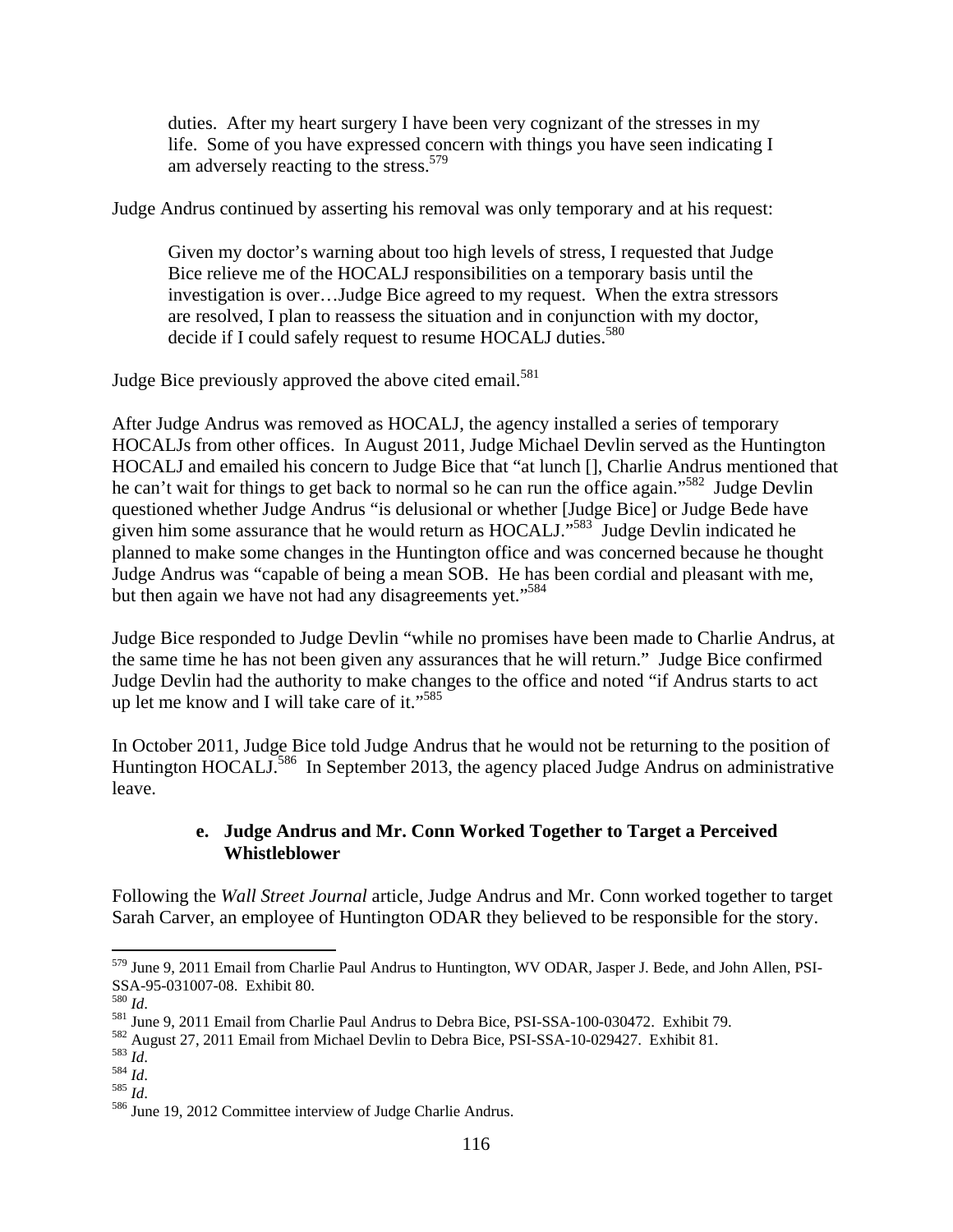Using Mr. Conn's employees to conduct video surveillance of Ms. Carver, they attempted to build a case for having her fired for allegedly violating SSA's work-at-home rules. While the plan was ultimately unsuccessful, the surveillance operation last several months. When asked about it by the Committee, Judge Andrus at first denied, but then later admitted in a written statement to the SSA his role in the effort to discredit Ms. Carver.<sup>587</sup>

*Mr. Conn and Judge Andrus Target Ms. Carver.* The effort to discredit Ms. Carver began with a telephone call between Mr. Conn and Judge Andrus. One of Mr. Conn's employees, Melinda Martin, was present for the conversation. She told the Committee that Mr. Conn and Judge Andrus wanted to try to catch Ms. Carver not working during the days she said she was working from home.

In a signed statement, Judge Andrus provided further details of the arrangement:

It started off – we were having a general conversation – Eric Conn had mentioned that Sarah Carver and Grover Arnett and retired Judge Kemper had met with the Wall Street Journal reporter about Judge Daugherty. And he was not happy with Sarah Carver. I had mentioned that she was probably not performing time and attendance while on flexiplace; that generally it was very difficult to do anything. She couldn't be disciplined unless there was video sent to her supervisor. Eric Conn said he'd be willing to hire a private investigator to check.

Then I got real stupid and said that sounds like an idea."<sup>588</sup>

After Mr. Conn spoke with Judge Andrus, Mr. Conn explained the plan to Ms. Martin. According to Ms. Martin's sworn affidavit, Mr. Conn stated, "Judge Andrus called me and we have to do something about Sarah Carver, so here's what we came up with."<sup>589</sup> According to Ms. Martin, Mr. Conn explained that they would place Sarah Carver under video surveillance on the days she worked from home or her "flex-day."

*Judge Andrus Recruits Ms. Nease*. To assist in the plan to discredit Ms. Carver, Judge Andrus looked for help from Sandra Nease, one of his subordinates. A few months earlier, on November 19, 2010, despite "many very qualified applicants from both inside and outside the office," Judge Andrus had promoted Ms. Nease "to be the new paralegal writer."<sup>590</sup> After promoting her, Judge Andrus recruited her to assist in the plan to retaliate against Ms. Carver.

<sup>&</sup>lt;sup>587</sup> In the presence of officials from both SSA and SSA OIG, Judge Charlie Andrus signed a statement related to his involvement in working with Mr. Conn regarding a plan to film Sarah Carver. *See* January 15, 2013 Statement of Judge Charlie Andrus. Exhibit 82.  $^{588}$  *M* 

<sup>588</sup> *Id*. 589 June 13, 2012 Affidavit of Melinda Lynn Martin, ¶¶ 22-23 (Exhibit 17).

<sup>590</sup> The selection of Ms. Nease was the subject of an Equal Employment Opportunity ("EEO") complaint filed by another office employee Brandee E. McCoy. Ms. McCoy, who had a law degree, alleged the selection of Ms. Nease over her was due to racial discrimination. Despite being the highest producing Senior Case Technician and the only applicant with a law degree, Ms. McCoy did not make the list of 27 eligible candidates. See Equal Employment Opportunity Complaint filed by Ms. Brandee McCoy dated March 28, 2011. Sealed Exhibit. In making the selection of Ms. Nease, Judge Andrus indicated it would be controversial. In an email to Mr. Hall, Judge Andrus stated: "Let the games begin – those of us who [are] about to die salute you!" November 19, 2010 Email from Charlie P. Andrus to Gregory Hall. Exhibit 83.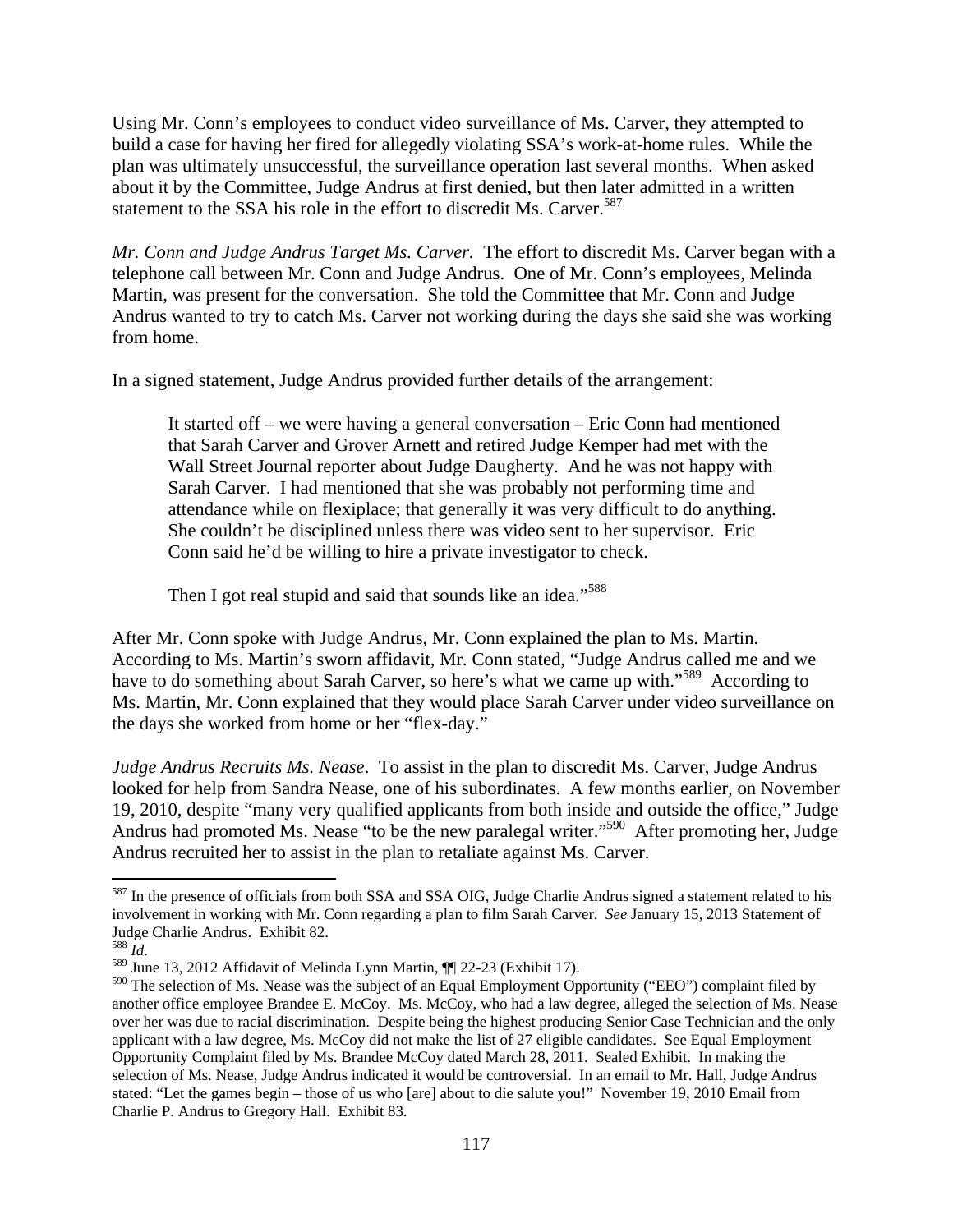As he later explained in his written statement, he thought of Ms. Nease during his initial telephone call with Mr. Conn:

Then we discussed how to let him [Mr. Conn] know when she was on flexiplace since it was not on a regular basis. He asked if there was anyone on staff who would be willing to call him – and I thought of Sandra Nease, a writer, because she had had personal problems with Sarah Carver and Sandra Nease agreed.

Eric Conn gave me a note for Sandra Nease indicating a cell number of a contact in his office and I gave it to Sandra Nease. She said she would call the person when she knew that Sarah Carver was on flexiplace.<sup>591</sup>

When the Committee interviewed Ms. Nease, she explained that, prior to the news story's publication, her relationship with Ms. Carver was strained. "I don't like Sarah," she said, calling her a "snake" and one of the office "malcontents."<sup>592</sup> Ms. Nease also explained that it was unfair for Ms. Carver to make allegations against Judge Daugherty, and the surveillance operation was simply to "level the playing field." When asked if she thought it was appropriate, Ms. Nease responded, "everybody operates in different shades of gray."<sup>593</sup>

To ensure Mr. Conn knew Ms. Carver's "flexiplace" days, Judge Andrus asked Ms. Nease to call Ms. Martin to report the days Ms. Carver planned to work from home.<sup>594</sup> If Ms. Nease could not reach Ms. Martin, she left a voicemail.<sup>595</sup> According to Ms. Martin, the first time Ms. Nease reach Ms. Nease called to report Ms. Carver's flex-day, Ms. Martin was in Mr. Conn's office. Ms. Martin answered the call on speakerphone and Ms. Nease spoke directly to Mr. Conn. Ms. Nease stated Judge Andrus wanted Ms. Martin and Mr. Conn to know the following information regarding Ms. Carver: the date of Ms. Carver's flex-day; Ms. Carver's address; the types of cars that Ms. Carver and her husband drove; directions to Ms. Carver's house; and that the house was surrounded by a tall privacy fence that might be difficult to record over. Ms. Nease also stated that Ms. Carver's children had band practice at a certain time, which might create an opportunity to record her.<sup>596</sup>

For several months, Ms. Nease continued to call Ms. Martin when Ms. Carver was out of the office on her flex-day. According to Ms. Martin, on at least seven occasions, Ms. Nease left messages on Ms. Martin's personal mobile phone.<sup>597</sup> On February 10, 2012, Ms. Nease left the following voicemail message, which Ms. Martin said was typical:

1

<sup>&</sup>lt;sup>591</sup> January 15, 2013 Statement of Judge Charlie Andrus. Exhibit 82.

 $\frac{592}{592}$  June 13, 2012 Committee interview of Sandra Nease.

<sup>&</sup>lt;sup>594</sup> June 13, 2012 Affidavit of Melinda Lynn Martin, ¶ 24 (Exhibit 17); January 15, 2013 Statement of Judge Charlie Andrus. Exhibit 82.

<sup>595</sup> June 13, 2012 Affidavit of Melinda Lynn Martin, ¶ 24 (Exhibit 17).

<sup>596</sup> June 13, 2012 Affidavit of Melinda Lynn Martin, ¶ 25 (Exhibit 17).

<sup>597</sup> June 13, 2012 Affidavit of Melinda Lynn Martin, ¶ 26 (Exhibit 17).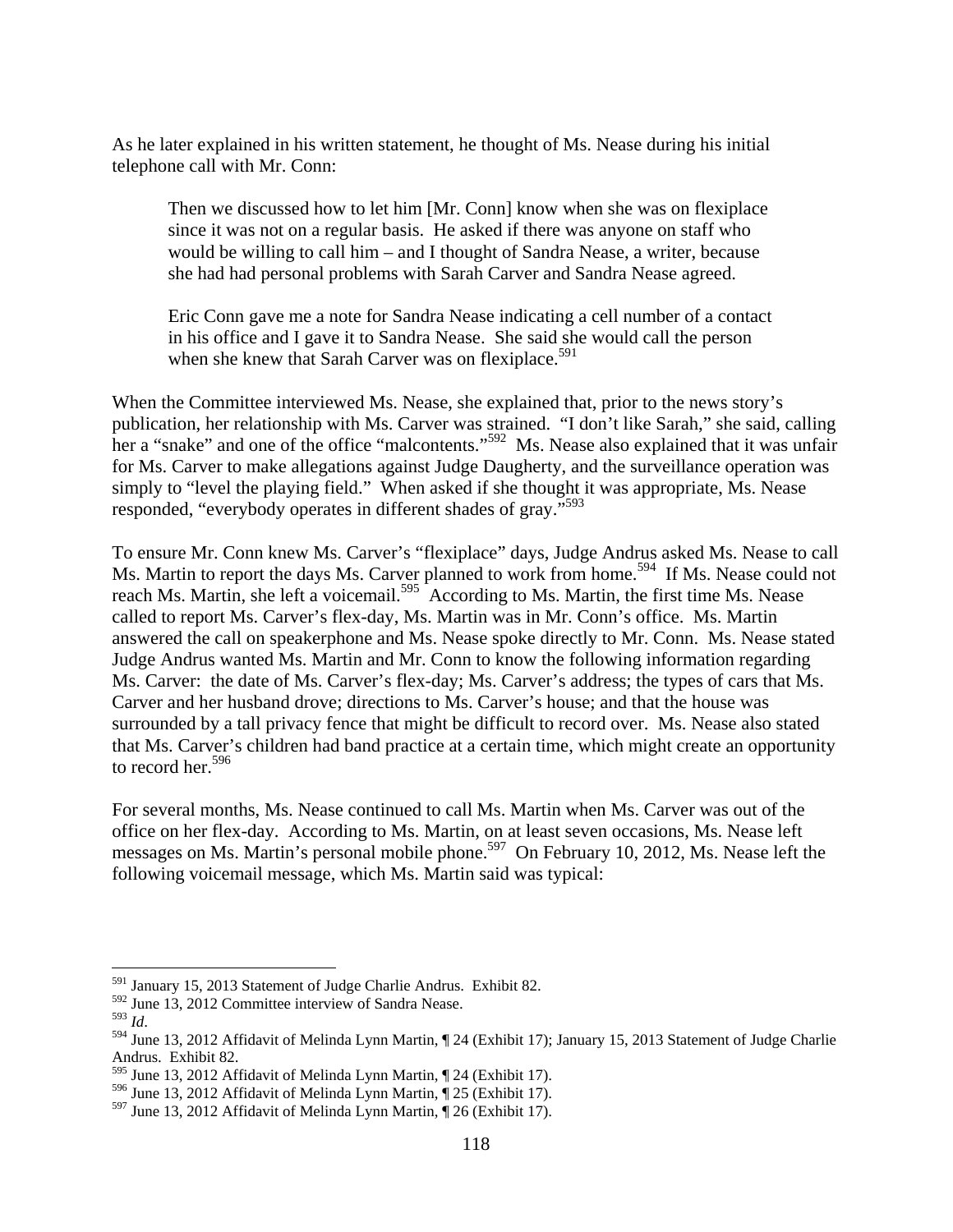Melinda this is Sandy, just going to let you know the children are going to be out of school on Monday, February the 13th [2012], thought that you might want to know, give me a call if you need anything else. Bye.<sup>598</sup>

Ms. Nease explained the phrase "the children are going to be out of school" was code for the days on which Ms. Carver was working from home.<sup>599</sup>

On February 13, 2012, Ms. Nease called again and left the following message on Ms. Martin's personal mobile phone:

Melinda, this is Sandy, I was just calling to let you know that I believe that Sarah is in Washington, D.C., that's what I heard today on the floor, apparently. I am not sure why she is there. But, just wanted to let you know. Thank you. Bye.<sup>600</sup>

When asked by the Committee why she made these phone calls, Ms. Nease stated Judge Andrus "inferred" she should call Mr. Conn's employee. She added she could not remember how she acquired Ms. Martin's phone number.<sup>601</sup>

When questioned by the Committee whether he asked Ms. Nease to call Mr. Conn's employee, Judge Andrus stated: "not that he could recall."602 In his later signed statement, however, Judge Andrus confirmed he gave the number on a note to Ms. Nease "by hand, in her office."<sup>603</sup>

In the same signed statement, Judge Andrus said he approached Ms. Nease "shortly after the conversation with Eric Conn."604 His statement also documented the topics discussed with Ms. Nease:

We discussed what might happen to Sarah Carver once management found out about her time and attendance abuse. We had a discussion about – because there was a video of some kind – it would be more difficult for Sarah Carver to claim retaliation as a basis for any action.<sup>605</sup>

*Mr. Conn's Employees Follow and Film Ms. Carver*. On the days Ms. Nease alerted Ms. Martin that Ms. Carver was working from home, Mr. Conn had his employees follow Ms. Carver to attempt to film her performing activities other than work.<sup>606</sup> After several attempts, however, Mr. Conn was unable to successfully film Ms. Carver on her flex-day.

Instead, a secondary plan was hatched simply to film Ms. Carver during non-work hours and then use a fabricated video to assert she was violating agency rules during work hours. To do so,

<sup>598</sup> Voicemail provided by Ms. Melinda Lynn Martin.

<sup>&</sup>lt;sup>599</sup> June 13, 2012 Committee interviews with Melinda Martin; June 13, 2012 Committee interview of Sandra Nease.<br><sup>600</sup> Voicemail provided by Ms. Melinda Martin.<br><sup>601</sup> June 13, 2012 Committee interview of Sandra Nease.<br><sup>60</sup>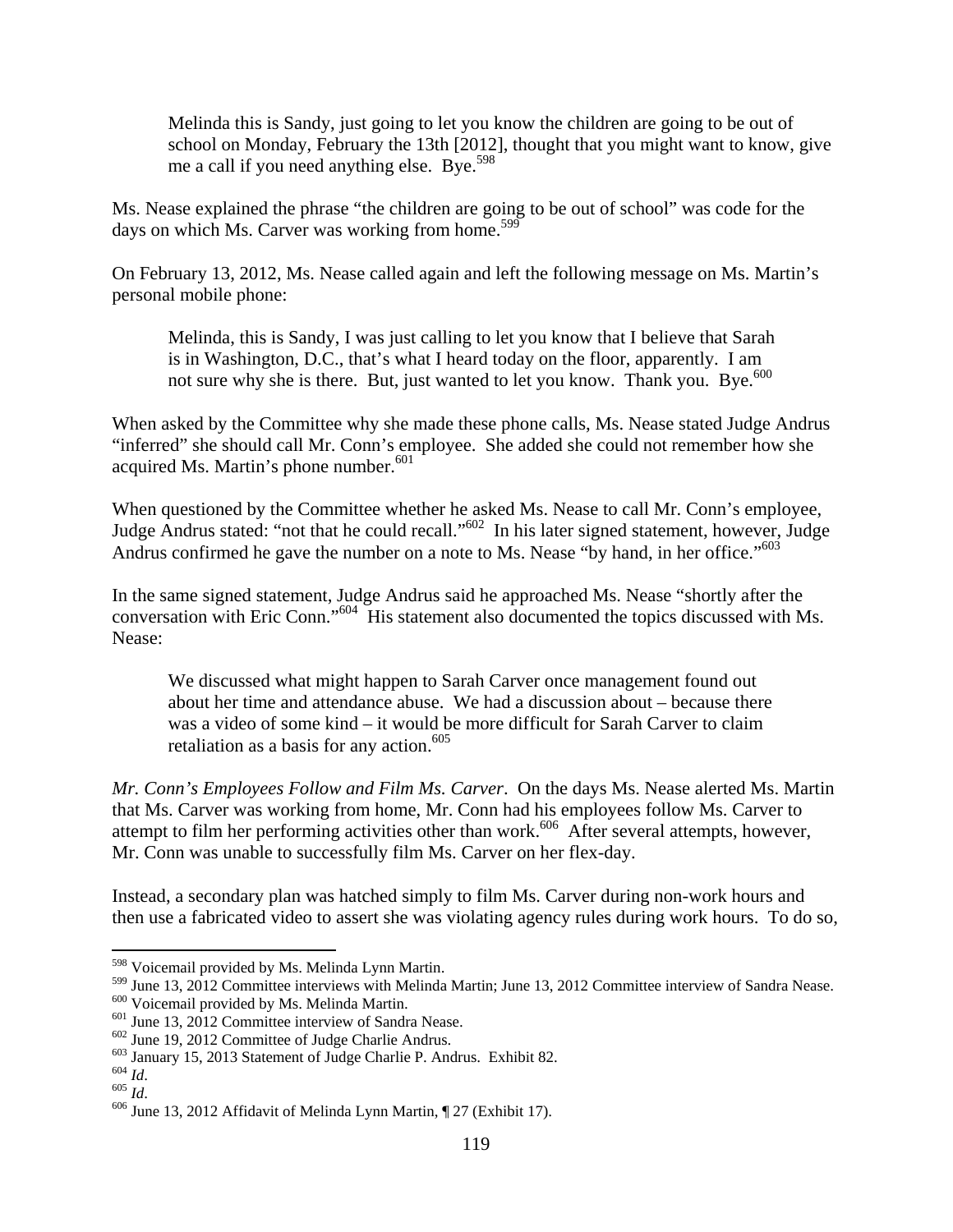an employee of Mr. Conn hid in the parking lot across the street from the Huntington ODAR office and filmed Ms. Carver as she walked into work one day. To make it appear as if it was being videotaped on one of Ms. Carver's flex-days, the employee held up a newspaper with the same date in view of the camera.<sup>607</sup> To further the deception, he then played a recording of a National Public Radio ("NPR") show from the same day.<sup>608</sup>

In his statement, Judge Andrus explained what he believed to be on the video: "[Mr. Conn] saw her leave her house, pick up her son, and go shopping. In another incident, she left for the afternoon and went to a law office. She stayed there for some time and came out with a sheaf of papers."<sup>609</sup> It is unclear whether he knew the date of videotaped activity had been altered.

According to his statement to the agency and OIG, Judge Andrus told Mr. Conn the video "should go to her first line supervisor and then OIG. [Mr. Conn] asked for the address of the senate committee who was investigating at the time; I gave him the address."<sup>610</sup> Judge Andrus did not directly know if Mr. Conn sent the video, but "assumed he did" because "OIG later interviewed [Judge Andrus] about  $\left[$ it] – indicating that they got it."<sup>611</sup>

Stephen Hayes, the current Huntington ODAR Hearing Office Director, told the Committee the video of Ms. Carver was, in fact, sent to the Huntington ODAR office. He stated the office received the DVD wrapped in a computer print-out of a NPR article about penguins; the document indicated the story played on NPR the same day as one of Ms. Carver's flex-days.<sup>612</sup>

Mr. Hayes told the Committee that he watched the video at the time and that it was a video of Ms. Carver taken by an individual sitting in the driver's seat of a vehicle. The background audio was the same penguin-related NPR story wrapped around the DVD, which was intended to establish Ms. Carver was not working on her flex-day. According to Mr. Hayes, he gave the DVD to Acting HOCALJ Michael Devlin, but no action was taken by the agency in response to the video. $613$ 

Mr. Hayes stated the receipt of the video followed an anonymous phone call the Huntington ODAR office received in Fall of 2011 from a Kentucky mobile phone number in which the caller reported Ms. Carver was not working on her flex-days. The caller refused to identify themselves. Mr. Hayes stated he reported the call to Acting HOCALJ Devlin.<sup>614</sup>

In his statement, Judge Andrus confirmed he "told Sandra Nease what [Mr. Conn] had said about filming Ms. Carver:

1

<sup>&</sup>lt;sup>607</sup> June 13, 2012 Affidavit of Melinda Lynn Martin, ¶ 28.<br><sup>608</sup> *Id.*; *see also* June 13, 2012 Committee interview of Hearing Office Director Stephen Hayes.<br><sup>609</sup> January 15, 2013 Statement of Judge Charlie Andrus.

<sup>609</sup> January 15, 2013 Statement of Judge Charlie Andrus. 610 *Id.* <sup>611</sup> *Id.* 612 It appears a story did run on NPR on February 12, 2012 on penguins. *See* NPR Staff, "Virtual Penguins A Prescription for Pain?," Feb. 12, 2012, http://www.npr.org/2012/02/12/146775049/virtual-penguins-a-prescription-

for-pain. 613 June 13, 2012 Committee Interview of Hearing Office Director Stephen Hayes. 614 *Id*.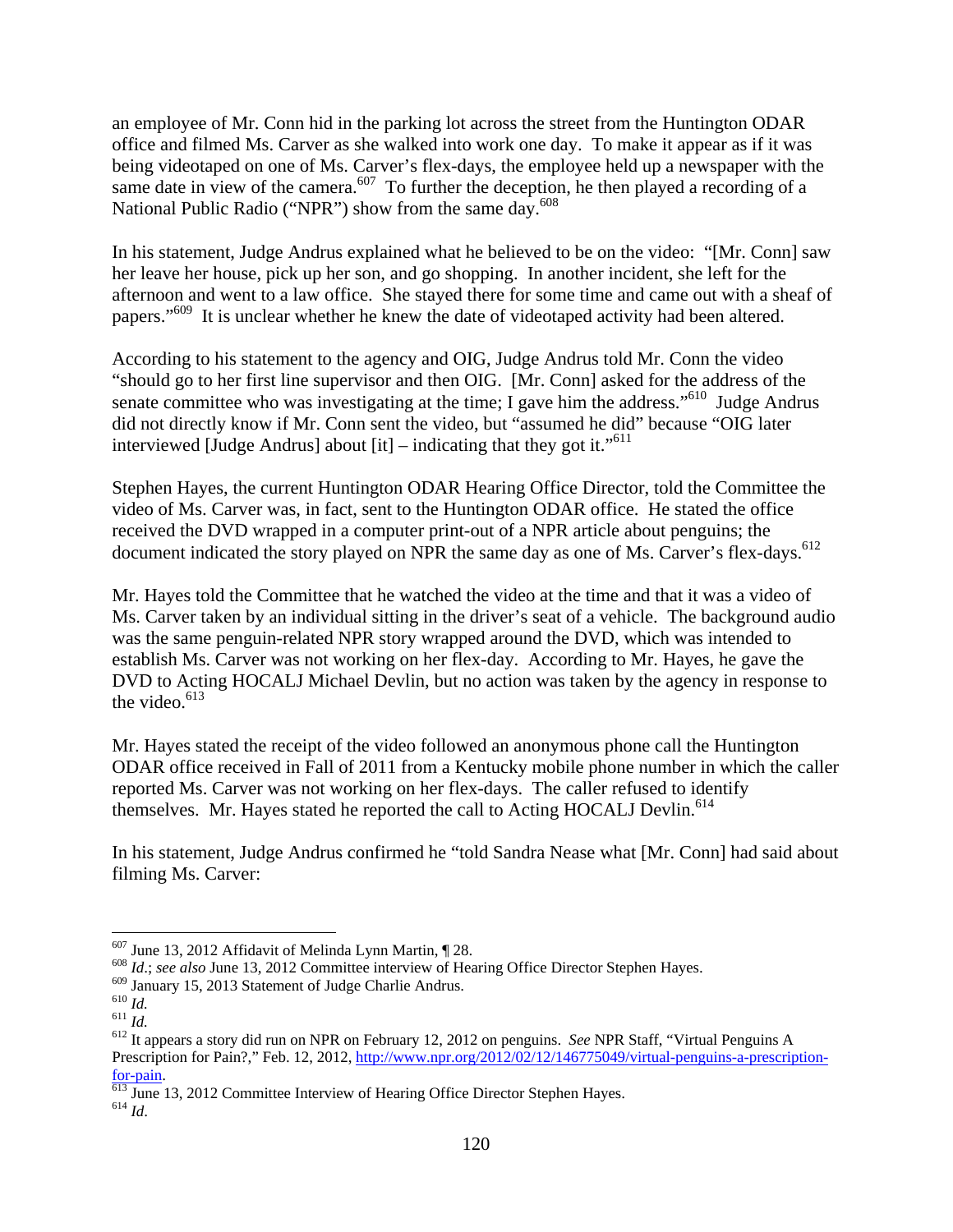I related that [Mr. Conn] told me that they had video tape about her shopping and the incident where she went to the law office – [Judge Andrus and Ms. Nease] speculated why she was there, Ms. Nease thought she was moonlighting. I said I had no clue.

Judge Andrus explained why Ms. Nease stopped calling Mr. Conn's employee: "There wasn't anything happening and then [Ms. Nease] had the discussion with the Senate Committee staffers. That's when it dawned on me how incredibly stupid this had been."<sup>615</sup>

When the Committee interviewed Judge Andrus, he was specifically asked if he was part of a plan to have Sarah Carver followed; Judge Andrus said: "No."616 When asked if he ever directed, or implied, that Ms. Nease call Mr. Conn's office about Ms. Carver's flex-days, he replied: "Not that I can recall."617 "I can't recall ever knowing" that Ms. Nease was repeatedly calling Ms. Martin, he said, adding, "it wouldn't surprise me the way she and Sarah got along."<sup>618</sup> His statements to the Committee directly contradict his later written statement to the SSA.

### **f. Mr. Conn Destroyed Disability Claimants' Medical Records and Office Computers**

Following the WSJ article on May 19, 2011, Mr. Conn either personally destroyed documents, including medical records for active disability claims, or directed one of his employees to destroy the documents.619 Documents were also destroyed following the SSA Office of Inspector General's interview of Mr. Conn, which took place on the grounds of the Conn Law Firm.<sup>620</sup> According to correspondence provided by Mr. Conn's attorney, the SSA Inspector General's office visited Mr. Conn "regarding a situation involving an apparent OIG investigation being conducted out of the Huntington, WV office" in spring of  $2011$ .<sup>62</sup>

Prior to these events, the Conn Law Firm had no document retention policy containing a schedule for destroying documents. As such, none of these documents were destroyed in the normal course of business.<sup>622</sup>

Ms. Martin stated she witnessed Mr. Conn destroy a wide range of documents, including financial records maintained by the former Conn Law Firm Office Manager, Mr. Conn's mother Pat Conn. Mr. Conn also ordered an employee to hand over to him all hard copies of "DB Lists" and he immediately shredded the lists in the office shredder.<sup>623</sup> Mr. Conn also instructed each Conn Law Firm employee to delete everything on their computers related to DB Lists. Ms.

<sup>&</sup>lt;sup>615</sup> January 15, 2013 Statement of Judge Charlie Andrus. Exhibit 82.<br><sup>616</sup> June 19, 2012 Committee interview with Judge Charlie Andrus.<br><sup>617</sup> *Id.*<br><sup>619</sup> June 13, 2012 Affidavit of Melinda Lynn Martin;  $\P$  29-34 (Exhibit Inspector General for Investigations. Exhibit 9.

<sup>622</sup> June 13, 2012 Affidavit of Melinda Lynn Martin, ¶ 29 (Exhibit 17). 623 *Id*.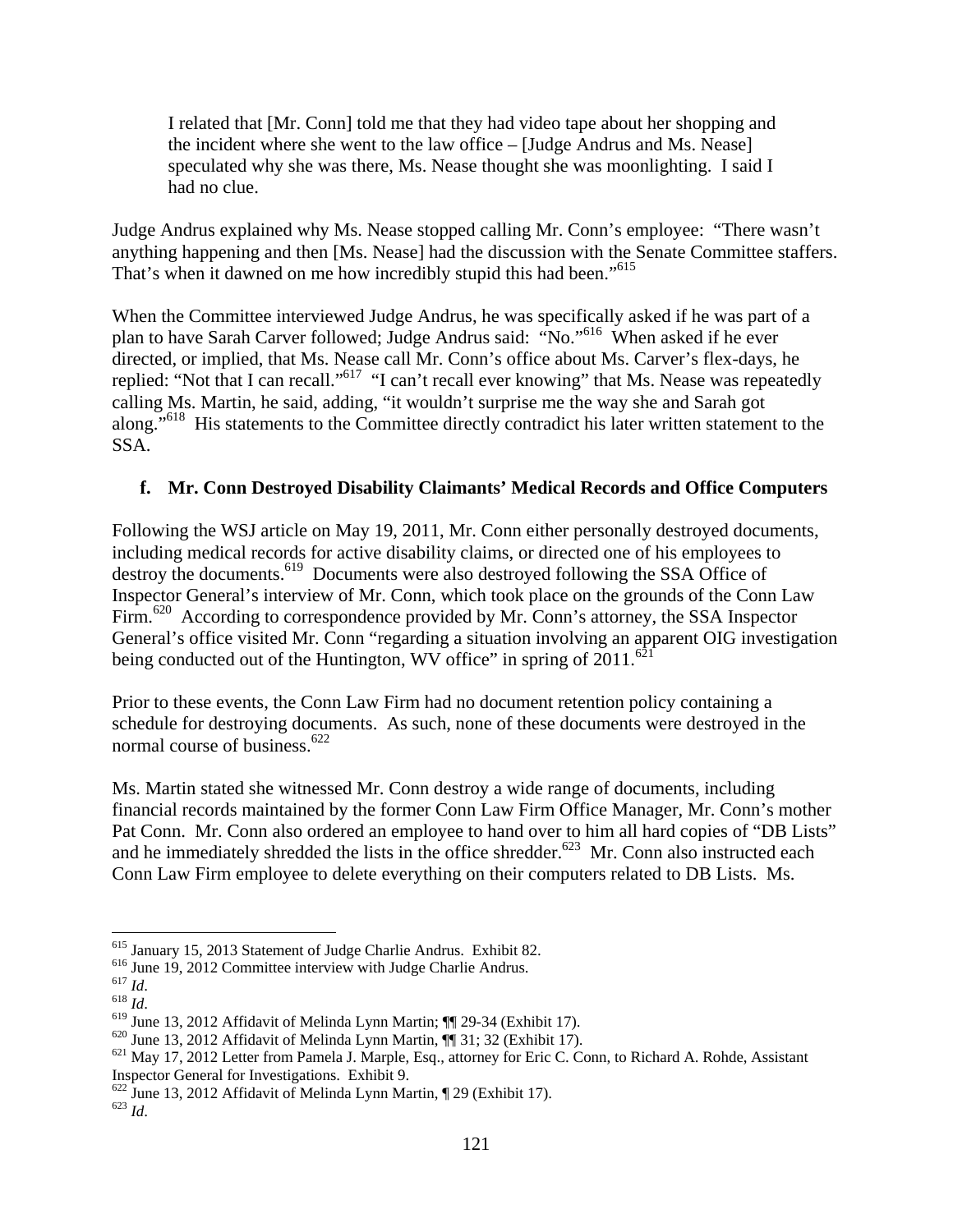Martin's computer had a number of DB Lists saved electronically on its hard drive. Mr. Conn asked Ms. Martin to take her computer home and destroy it.  $624$ 

With regard to the other computers within the Conn Law Firm, over the course of 2011 Mr. Conn replaced the majority of the computers in the office. In July 2011, Mr. Conn directed an employee to remove the hard drives from all the old computers currently not being used and destroy the hard drives with a hammer.<sup>625</sup> Ms. Martin watched as the employee destroyed the hard drives as Mr. Conn requested. The employee, at Mr. Conn's direction, then burned the computers and what was left of the hard drives, which left a patch of scorched grass for weeks behind one of the CLF mobile homes.<sup>626</sup>

Mr. Conn also contracted with Shred-All Documents ("Shred-All"), a shredding company located in Pikeville, Kentucky. On June 23, 2011, Shred-All sent Mr. Conn an invoice for destroying 26,532 pounds of documents for the Conn Law Firm, the equivalent of 2.65 million sheets of paper.<sup>627</sup> To destroy these documents, Shred-All invoiced CLF for \$3,183.84.<sup>628</sup> Around six months later, January 9, 2012, Shred-All destroyed an additional 8,821 pounds of documents for CLF, or around 882,100 pages of documents. CLF paid Shred-All \$1,058.52 to destroy these documents.<sup>629</sup>

On both invoices, Shred-All certified "that all materials for confidential destruction throughout the proceeding schedule of services were confidentially handled, completed destroyed beyond recognition and recycled."<sup>630</sup>

Prior to the WSJ article, Shred-All destroyed documents for Mr. Conn in much smaller batches in the following increments and on the following dates:

- 5,612 pounds of documents on June 8, 2010 at a cost of \$673.44;
- 5,881 pounds of documents on September 30, 2010 at a cost of \$705.72; and
- 7,256 pounds of documents on November 15, 2010 at a cost of \$870.72.<sup>631</sup>

Therefore, the amount of documents destroyed by CLF following the WSJ article was significantly larger than those destroyed prior to the article. Both Ms. Slone and Ms. Martin made clear that following the WSJ article and the meeting with the Office of Inspector General, Mr. Conn destroyed a wide range of documents. $632$ 

<sup>&</sup>lt;sup>624</sup> June 13, 2012 Affidavit of Melinda Lynn Martin, ¶ 31 (Exhibit 17).<br><sup>625</sup> June 13, 2012 Affidavit of Melinda Lynn Martin, ¶ 33 (Exhibit 17).<br><sup>626</sup> *Id.*<br><sup>627</sup> Calculations based on 500 sheets of 20 pound bond paper.

 $^{630}$  Shred-All Documents invoices dated June 30, 2011 and January 9, 2012, PSI-Shred\_All\_Docs-01-0015 and 0017. Exhibit 66.

<sup>&</sup>lt;sup>631</sup> Shred-All Documents invoices dated June 6, 2010, September 30, 2010, and November 30, 2010, PSI-Shred\_All\_Docs-01-0001-0014. Exhibit 66.

<sup>632</sup> June 12, 2012 Affidavit of Jamie Lynn Slone ¶¶28-33 (Exhibit 16); June 13, 2012 Affidavit of Melinda Lynn Martin ¶¶ 29-34 (Exhibit 17).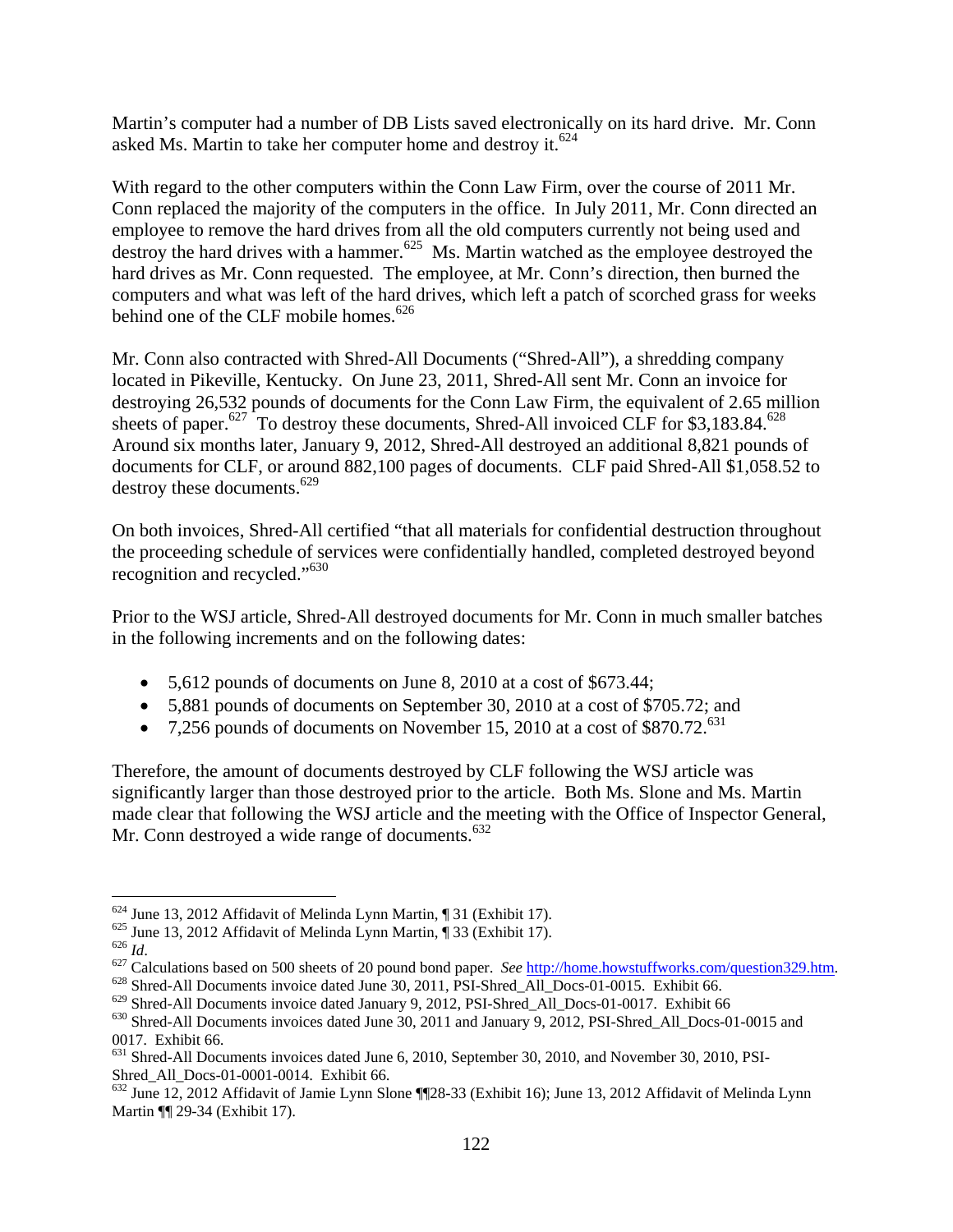#### **g. SSA Approved the Purchase of Shredders for Huntington Management**

On July 6, 2011, several weeks after the *Wall Street Journal* article was published and in the middle of investigations by OIG and this Committee, Huntington ODAR requested authorization from Region 3 to purchase five cross-cut shredders.<sup>633</sup> Region 3 authorized the purchase from Huntington's supply budget and the shredders arrived onsite on July 11, 2011.<sup>634</sup> The Committee learned the shredders were located in the offices of all group supervisors, the Hearing Office Director, and the acting HOCALJ.

While Committee investigators were in Huntington conducting interviews on July 27, the acting HOCALJ, was questioned regarding the purchase of the shredders in the middle of two investigations into the office. He stated that he had not considered the implications of purchasing shredders at a time when the agency was required to preserve all relevant documentation.

On July 28, 2011, the Chairman and Ranking Member of the Permanent Subcommittee on Investigations sent a letter to Commissioner Astrue informing him that "[i]t has come to our attention that some SSA staff in the Huntington, West Virginia Office of Disability Adjudication and Review Field Office may be engaged in the destruction of records related to this investigation, possibly in violation of several statutes, including the Federal Records Act and 18 U.S.C § 1505 relating to obstruction of an investigation by a Congressional Committee."<sup>635</sup> As such, the Committee requested the Commissioner "provide confirmation that you have taken appropriate steps to ensure the preservation of these documents at all SSA offices" and "ensure no documents are shredded at the Huntington Field Office outside the normal document retention policies and procedures."636

The next day, on July 29, a SSA OIG criminal investigator entered the office and confiscated the shredders, preventing any further shredding of documents by members of management and Judge Andrus. The SSA Inspector General reported the agent reviewed the available materials that were shredded and stated the materials "were appropriate for destruction."637 "With cross cut shredders, however, it is impossible to actually review the shredded material by piecing it together and determine what was shredded."638 Unable to review materials shredded by the cross-cut shredders, the OIG agent was limited to interviewing the individuals in possession of the shredders, including former HOCALJ, Charlie Andrus.

On August 1, 2011, Commissioner Astrue responded, saying he "directed that all documents, of any type and regardless of our other policies, be preserved in the Huntington Hearing Office and that any shredders immediately be moved out of the building to another Social Security facility until further notice."<sup>639</sup>

<sup>633</sup> July 6, 2011 Email from Bridgette Campbell to Vickie Moreland. Exhibit 84.

<sup>&</sup>lt;sup>634</sup> See Order Conformation dated July 8, 2011. Exhibit 85.<br><sup>635</sup> July 28, 2011 Letter from Sens. Levin and Coburn to Commissioner Astrue. Exhibit 86.<br><sup>636</sup> *Id.*<br><sup>637</sup> See August 1, 2011 Letter from Commissioner Astrue

<sup>639</sup> August 1, 2011 Letter from Commissioner Astrue to Sens. Levin and Coburn. Exhibit 87.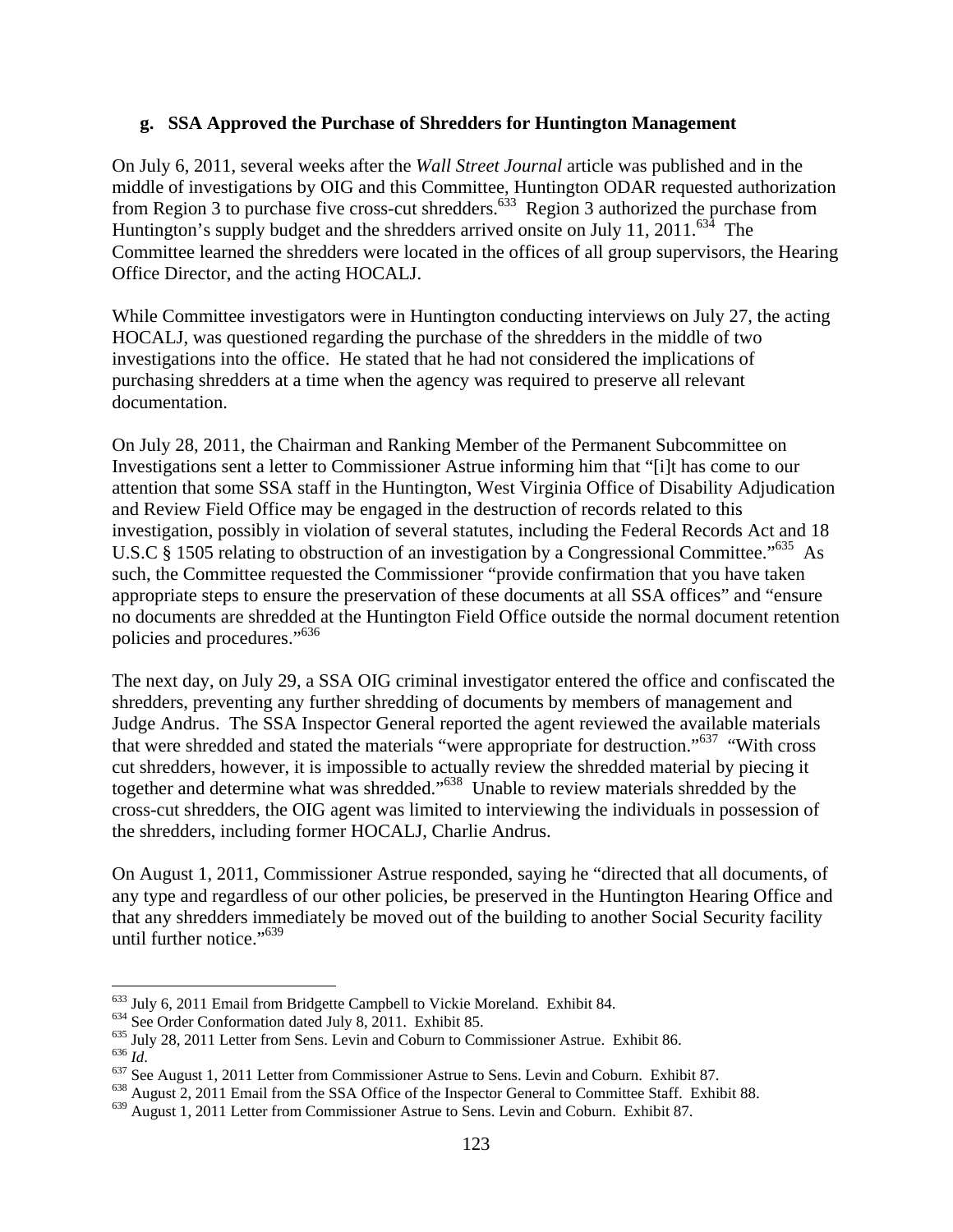### **XIV. MR. CONN SOUGHT TO GAIN FAVOR WITH HUNTINGTON ALJS AND KENTUCKY STATE COURT JUDGES**

Mr. Conn used the income he earned to finance certain acts to gain favor with Huntington ALJs and Kentucky state court judges who could decide cases involving Mr. Conn.<sup>640</sup>

#### **a. Mr. Conn Produced a Music CD for a Sitting Kentucky State Court Judge**

Mr. Conn provided gifts and contributions to a district court judge with responsibility for cases directly related to his disability practice.

Darrel H. Mullins was the Chief District Judge for Pike County resident in Pikeville, Kentucky, during the period under review by the Committee.<sup>641</sup> Mr. Conn not only hired Judge Mullins to play at the reception for one of his weddings, Mr. Conn also financed the production and distribution of a compact disc ("CD") of Judge Mullin's music.

The CD is titled "The Eric C. Conn Law Complex Presents We the People: Songs by Darrel Mullins and Dan Huff." The internal cover of the CD specifically noted "[t]hanks to Eric C. Conn for making this project possible, for his service as a veteran, and for believing in American and in us for telling our stories in songs."642 The back cover of the CD makes clear that Judge Mullins is responsible for "[a]ll lead and background vocals, harmonica, and rhythm guitar" on certain tracks.<sup>643</sup>

While Mr. Conn received payment directly from SSA when his claimants were approved for benefits, he also required reimbursement by the claimant of any expenses related to securing a review of the claimant by one of his chosen physicians. Mr. Conn's physicians would provide an opinion on the claimant's ability to work given their alleged disability.<sup>644</sup> Each claimant evaluated by Mr. Conn's doctor would sign a contract stating they would reimburse the firm for

 $640$  Federal ALJ's are prohibited from accepting gifts from outside sources, just like all other federal employees. See Standards of Ethical Conduct for Employees of the Executive Branch, 5 C.F.R. §2635, Subpart B, Gifts from Outside Sources. Both Judges Gitlow and Andrus admitted to taking gifts from Mr. Conn. Judge Gitlow requested Mr. Conn have his tailor, located in Thailand, make custom shirts for the Judge. According to Jamie Slone, former Conn employee, Judge Gitlow sent his measurements straight to Mr. Conn's tailor in Thailand. When Mr. Conn returned from Thailand with the shirts, however, Judge Gitlow said he refused them because the shirts did not fit properly. Judge Gitlow never paid Mr. Conn for the shirts. Judge Gitlow estimated the shirts cost Mr. Conn around \$20 a piece. On October 31, 2010, Mr. Conn returned from Thailand and declared \$600 worth of men's suits and \$100 in men's shoes to the U.S. Department of Homeland Security. Former employees of Mr. Conn confirmed these were items Mr. Conn brought back from Thailand for Judge Gitlow. As mentioned above, Mr. Conn offered to take Judge Andrus to Brazil and Russia at his expense. Judge Andrus also admitted in his signed statement he accepted a package of DVD's "for the office" that he believed were "probably pirated from Thailand" and claimed he "shredded them."<br><sup>641</sup> Kentucky Court of Justice, Address List, http://apps.courts.ky.gov/ContactList/Addresslist.aspx?County=Pike.

<sup>&</sup>lt;sup>642</sup> Internal CD Jacket, The Eric C. Conn Law Complex Presents We the People: Songs by Darrel Mullins and Dan Huff. Exhibit 89.

<sup>643</sup> Back CD Jacket, The Eric C. Conn Law Complex Presents We the People: Songs by Darrel Mullins and Dan Huff. Exhibit 89.

<sup>644</sup> June 12, 2012 Affidavit of Jamie Lynn Slone, ¶8 (Exhibit 16).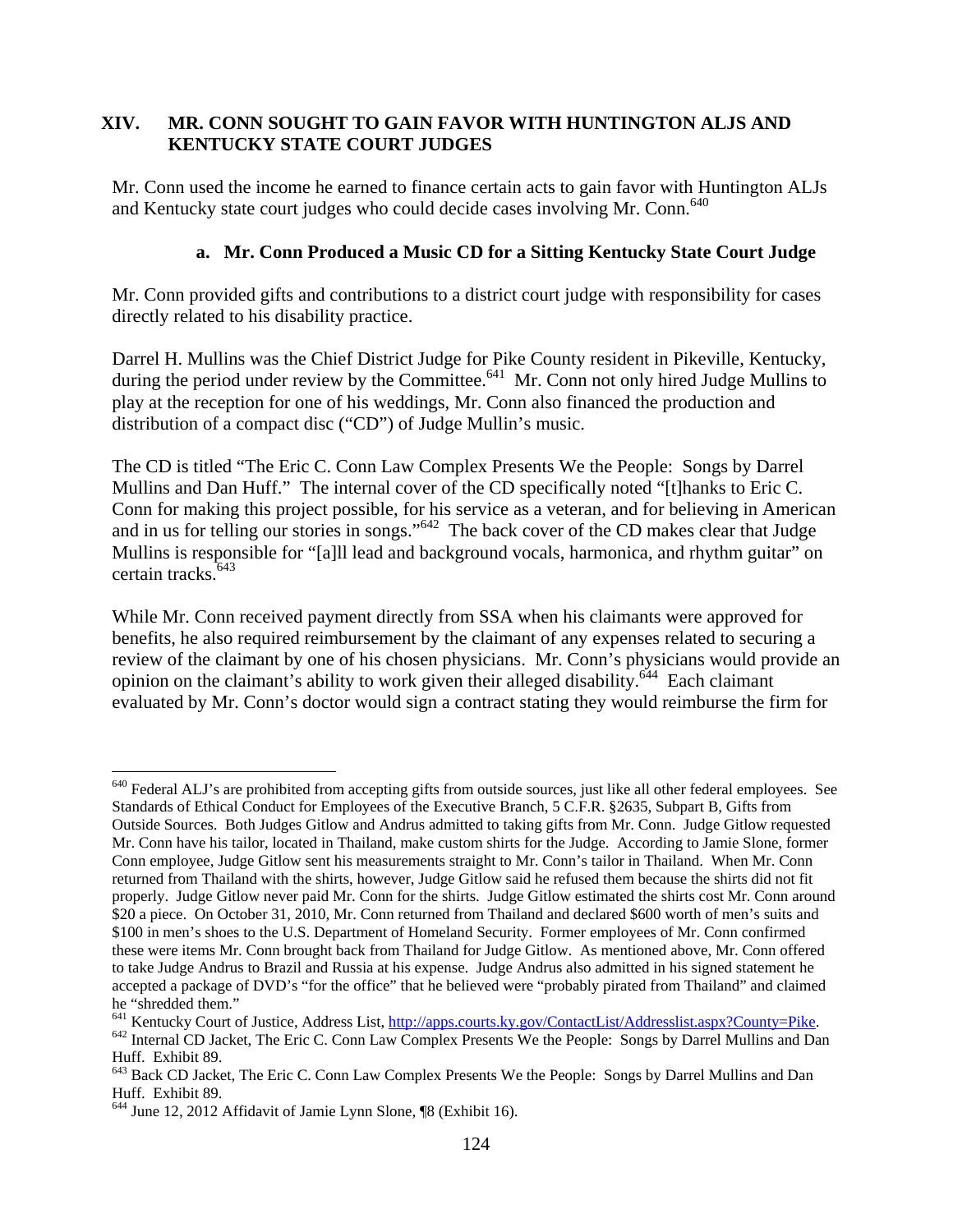the cost of the evaluation.<sup>645</sup> Another firm employee would film the claimant signing the contract promising to reimburse the firm for the cost.<sup>646</sup>

If the claimant was awarded disability benefits, but refused to reimburse Mr. Conn for the cost of the physician, Mr. Conn would file a lawsuit against them in Kentucky District Court, where Judge Mullins served as Chief Judge.

# **b. Mr. Conn Attempted to Skirt State Election Campaign Laws**

In Kentucky, state election law directs "no person…shall contribute more than one thousand dollars (\$1,000) to any one (1) candidate…in any one election."<sup>647</sup> In order to get around the law and contribute to Will T. Scott's campaign for Kentucky Supreme Court Justice, Mr. Conn ordered an employee to purchase 10 money orders in the amount of \$1,000 each.<sup>648</sup> At the direction of Mr. Conn, a firm employee filled out the money orders in the name of ten different firm employees. The campaign returned the money orders to the individuals whose names appeared on the order. $649$ 

After the return of the money orders, David Hicks, an attorney at CLF, requested another money order for \$1,000 from CLF funds that he stated would be used for his wife to write a check to the Will T. Scott Campaign.<sup>650</sup> Mr. Conn also instructed Ms. Slone to give another individual \$1,000 for him to write a check to the Scott campaign.<sup>651</sup>

Documents filed Franklin County, Kentucky Circuit Court confirm "[o]n February 8-09, 2013, the defendant [Mr. Conn] attempted to make a gift of money to another person to contribute to a candidate for the Kentucky Supreme Court on his behalf."<sup>652</sup>

Court documents indicated Mr. Conn was initially charged with a Class D Felony of "making a gift of money to another person to contribute on his behalf. In Kentucky, the authorized maximum term of imprisonment for a Class D felony is between one and five years.<sup>653</sup> The charges against Mr. Conn, however, were amended to "criminal attempt to make a gift to another person to contribute to a candidate on his behalf," which is a Class A Misdemeanor. Mr. Conn pled to the lesser charge and was sentenced to "twelve months, conditionally discharged for two years" and was ordered to "make restitution in the amount of \$5,600.00 to the Office of the Attorney General for investigative costs."654

<sup>&</sup>lt;sup>645</sup> June 12, 2012 Affidavit of Jamie Lynn Slone, ¶8 (Exhibit 16).

<sup>645</sup> *Id.*<br>647 Kentucky Revised Statutes §121.150(6).<br><sup>648</sup> June 12, 2012 Affidavit of Jamie Lynn Slone, ¶35b (Exhibit 16).<br><sup>649</sup> *Id* 

<sup>&</sup>lt;sup>650</sup> June 12, 2012 Affidavit of Jamie Lynn Slone, ¶35c (Exhibit 16).<br><sup>651</sup> *Id.* 651 *Id.* 652 *Commonwealth of Kentucky v. Eric C. Conn*, Case No. 13-CB-00231 (Franklin Cir. Ct. Sept. 9, 2013). Exhibit 90.<br><sup>653</sup> Kentucky Revised Statutes §532.060 Sentence of imprisonment for felony.

<sup>&</sup>lt;sup>654</sup> Commonwealth of Kentucky v. Eric C. Conn, Case No. 13-CB-00231 (Franklin Cir. Ct. Sept. 9, 2013). Exhibit 90.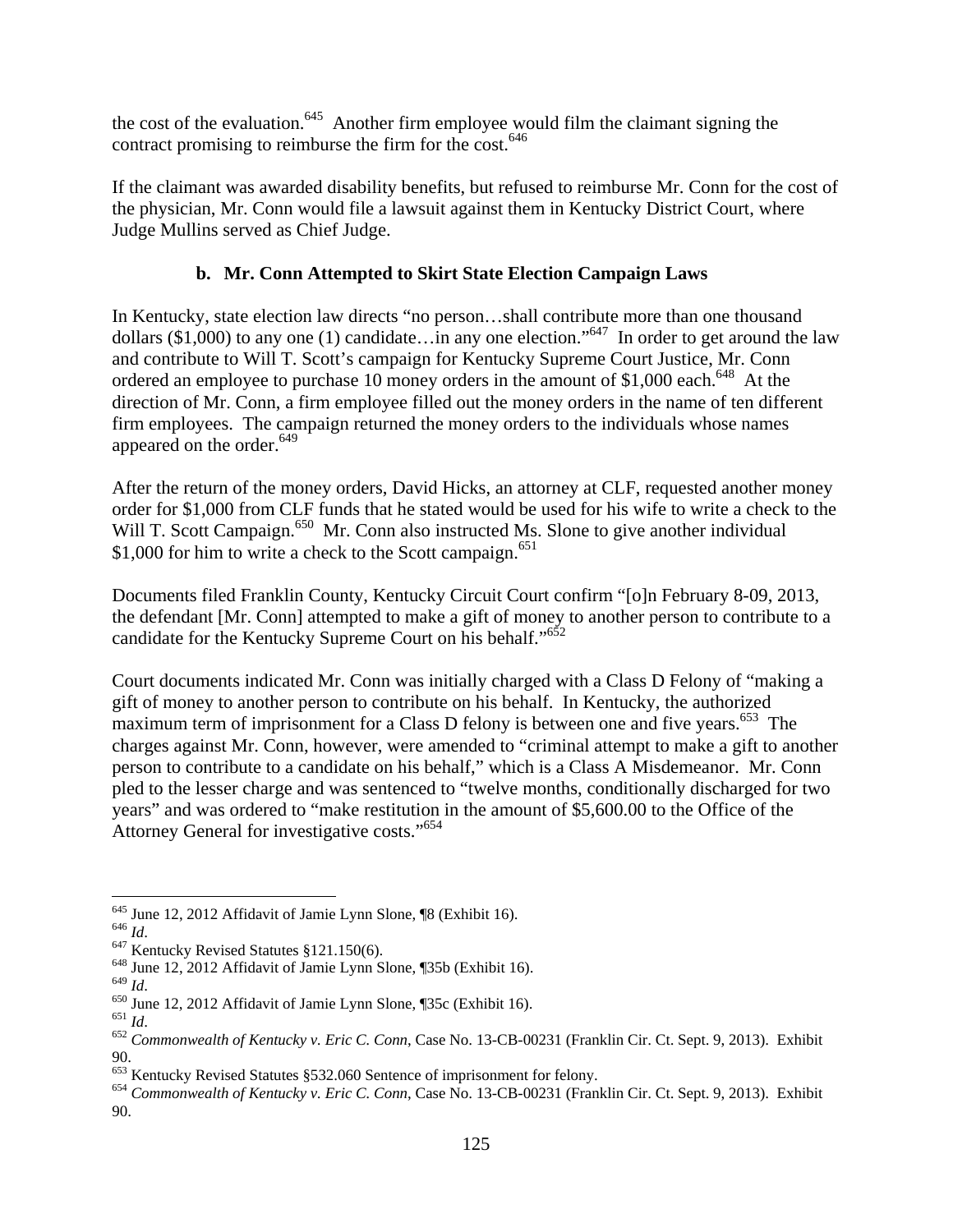A local newspaper reported that, through his attorney, "Mr. Conn said he deeply, deeply regrets this mistake and apologizes."655

1

<sup>655</sup> Bill Estep, Lexington Herald-Leader, *Kentucky disability lawyer pleads guilty to campaign-finance violation*, September 23, 2013, http://www.kentucky.com/2013/09/23/2839382/kentucky-disability-lawyer-eric.html#.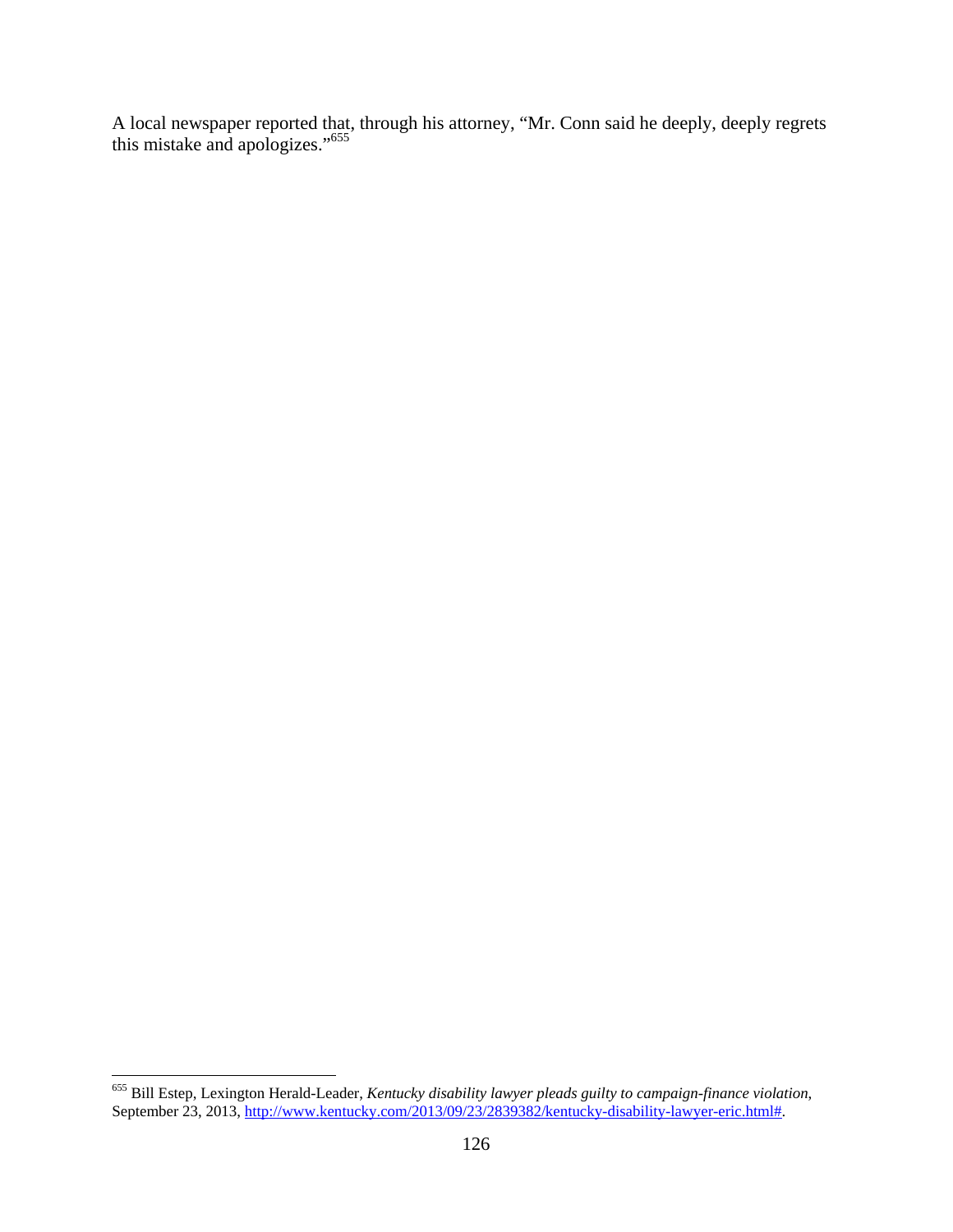#### **APPENDIX I: SUMMARY OF A SAMPLE OF ERIC CONN CLAIMANT CASE FILES DECIDED FAVORABLY BY JUDGE DAUGHERTY**

#### **1. Medical Opinions Procured by Mr. Conn Were Inconsistent with Other Medical Evidence**

Most of Judge Daugherty's written decisions stated that the opinions of the consulting doctors paid by Mr. Conn were "more consistent with the record as a whole." As such, Judge Daugherty adopted Dr. Huffnagle's findings, including his residual functional capacity assessments, as the basis for determining that the claimants could not work. However, the Committee found many instances in which Dr. Huffnagle's opinions differed significantly from other evidence contained in the claimants' case files, a fact that Judge Daugherty always failed to address.

**Case B:** Judge Daugherty awarded benefits in August 2010 to a claimant who had previously been denied because the agency determined he could work.<sup>656</sup> While several doctors contributed to the agency's determination, Judge Daugherty based his fully favorable decision solely on a single examination by Dr. Huffnagle, which described injuries suffered by the claimant in a traffic accident that occurred the year before. $657$ 

The seriousness of his injuries was thrown into some question, however, since he did not seek medical attention until the day after his accident.<sup>658</sup> Medical records from St. Mary's Medical Center dated the day after his accident stated:

This is a young man who apparently presents with a history [of a traffic accident]. He was able to get up, move around, he went home. As a matter of fact, he mowed his vard. $659$ 

Exam notes indicated that, because of his fractures, "He will require an MRI in the morning and a brace with a cervical collar with a chest extension and a TLSO brace on his dorsal spine for 6 weeks."<sup>660</sup> Records also indicated that the claimant was not wearing a helmet.<sup>661</sup> He saw his regular physician 6 days later, who noted the claimant was wearing a "hard brace and cervical collar" and made a notation " off work – disability- 4 weeks."<sup>662</sup>

Later that month, the claimant saw the same physician who treated him while in the hospital, and exam notes from that visit state that the claimant was still wearing his hard brace and cervical

<sup>656</sup> See Exhibit B-1, August 3, 2010 Decision, Administrative Law Judge David B. Daugherty at 1 and 5.

<sup>&</sup>lt;sup>657</sup> Id. at 3. and see Exhibit B-2, June 24, 2010 Social Security Disability Medical Assessment, Frederic T. Huffnagle, M.D.

<sup>&</sup>lt;sup>658</sup> See Exhibit B-3, June 2009 Medical Records at 1.<br><sup>659</sup> Id. at 1.

<sup>660</sup> *Id.* at 1.<br><sup>661</sup> *Id.* at 3.<br><sup>662</sup> See Exhibit B-4, June 2009 Medical Records at 1.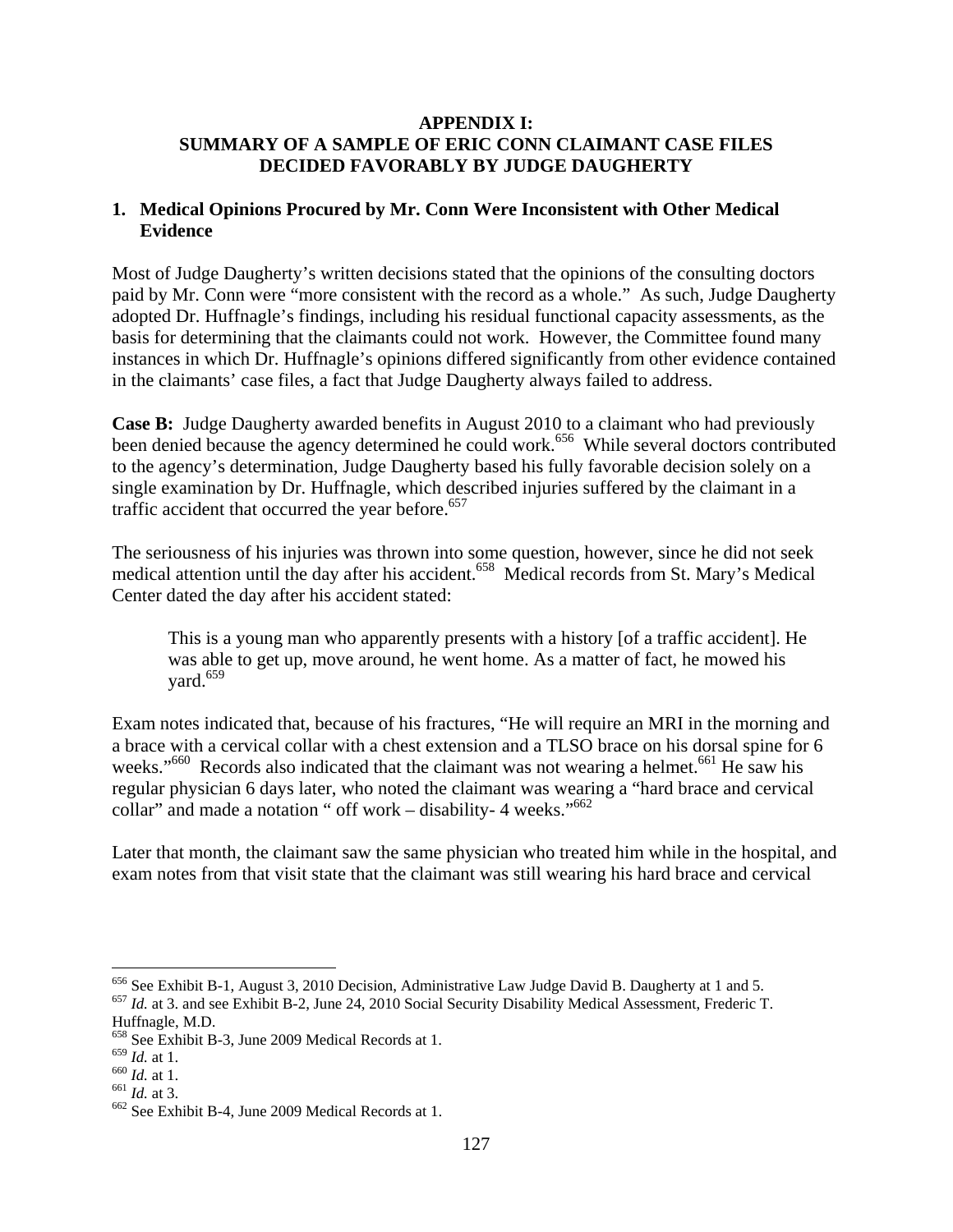collar, and that "X rays show good alignment in the cervical and dorsal spine."<sup>663</sup> The patient was advised to "take Tylenol #3 and I will see him back here with x-rays in [six weeks]."<sup>664</sup>

He hired Eric Conn as his attorney a few months after his accident and applied for disability benefits on the same day.<sup>665</sup>

Subsequent visits with the claimant's treating physician indicate that the claimant was still experiencing back and neck pain during subsequent months in 2009 as a result of the accident, but also that he was receiving pain relief as a result of medications.<sup>666</sup>

In November 2009, the claimant was sent by DDS for a consultative exam in which the physician said that the claimant had few work-related limitations, concluding:

As far as the claimant's work capabilities are concerned, he certainly hears and understands normal conversational tone. He moves about the exam room today using no assistive devices and without any obvious gait disturbance. He does not complain of chest pain. He has normal strength and dexterity in both upper extremities, although with his tender wrist, repetitive heavy use of his hands may be prohibitive. He should be able to lift 10-15 pounds, but heavier lifting may bother his back. Walking is not a problem and mobility should not be an issue with this patient. He should be able to ambulate a reasonable distance. However, bending and stooping may present problems as well because of the back difficulties.<sup>667</sup>

His application was denied in January 2010 following the consultative exam and then again on May  $17$ , 2010 upon reconsideration.<sup>668</sup> An examiner at the DDS level explained, "This claimant" has a residual functional capacity for light work, is a younger individual, has a high school education, and work experience as a contractor … There are a significant number of occupations for which this claimant qualifies."<sup>669</sup>

*Claimant Added to DB List*. The claimant was placed by Mr. Conn and Judge Daugherty on the July 2010 "DB List," marked as needing a "physical" examination and scheduled to see Dr. Huffnagle.<sup>670</sup> He was seen by Dr. Huffnagle on June 24, 2010, who concluded the claimant was not only experiencing a number of severe conditions, but faced significant functional limitations as well. $671$ 

1

<sup>&</sup>lt;sup>663</sup> See Exhibit B-5, June 2009 Medical Records at 1.<br><sup>664</sup> *Id* at 1.<br><sup>665</sup> See Exhibit B-6, August 26, 2009, Appointment of Representative and Fee Contract at 1 and 2.<br><sup>665</sup> See Exhibit B-7, August 2009 and September 2 Reconsideration.<br>
<sup>669</sup> See Exhibit B-11, Simplified Vocational Rationale at 1.

<sup>&</sup>lt;sup>670</sup> See Exhibit B-12, DB July 2010, CLF030809. <sup>671</sup> See Exhibit B-12, July 2010, CLF030809. <sup>671</sup> See Exhibit B-2, June 24, 2010 Social Security Disability Medical Assessment, Frederic T. Huffnagle, M.D. at 4, 5-9.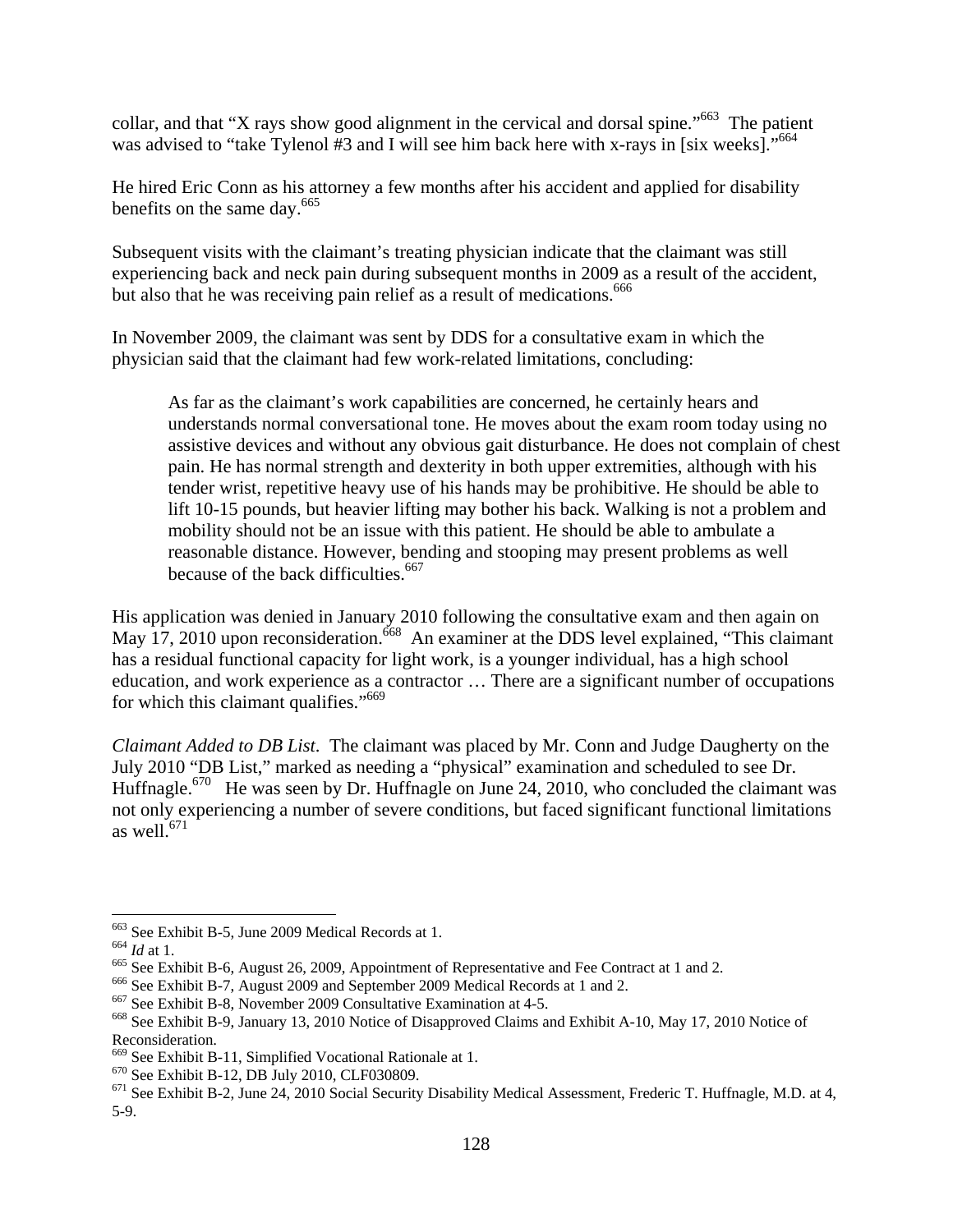However, in diagnosing the claimant he got key pieces of information wrong. According to Dr. Huffnagle, the claimant was involved in a "severe" traffic accident in which he fractured C1 to T11, L5-S1. Upon leaving her hospital, "he was in a body cast and a halo."672 The claimant's records, however, do not show that he was in a "body case and a halo," but rather in a cervical collar and TLSO brace.<sup>673</sup> While the former restricts the neck and back from any movement at all – and often requires extreme bed-rest – the latter allows for mobility, including the ability to walk around.

On the same day, Dr. Huffnagle also signed the Conn Law Firm's residual functional capacity (RFC) form Version #3 on behalf of the claimant.<sup>674</sup> As previously described, Mr. Conn's clients were assigned one of 15 RFC's used by the law firm, which were signed by doctors he hired. His findings on the RFC, however, were inconsistent with Dr. Huffnagle's exam notes. For example, the exam notes suggested the claimant could not return to construction or coal mining, but in the section of the RFC evaluating him for "moving machinery" said he could do so "constantly."<sup>675</sup> Again, the exam notes showed back pain with little flexibility, but the RFC showed the claimant could "constantly" perform "stooping," "crouching" and "kneeling.<sup>676</sup>"

*Claimant Awarded Benefits*. Judge Daugherty issued a fully favorable decision on August 3, 2010, based solely on the exam conducted by Dr. Huffnagle.<sup>677</sup> In the decision he concluded, "Having considered all of the evidence, I am satisfied that the information provided by Dr. Huffnagle most accurately reflects the claimant's impairments and limitations. Therefore, the claimant is limited to less than sedentary work at best."678

**Case C:** The claimant in this case alleged a number of physical ailments, including blindness in one eye, as well as depression.<sup>679</sup> However, after several doctors determined that neither his physical or mental problems would not prevent him from working, he was sent by Mr. Conn to see Dr. Brad Adkins for a mental exam.<sup>680</sup> Based on this exam, Judge Daugherty awarded full disability benefits for depression and anxiety. $681$ 

Prior to applying for disability, the claimant worked as a mechanic for 25 years, but stopped in 2005.682 He explained to one doctor, "he simply has been unable to continue due to orthopedic complaints."<sup>683</sup> A year later, on July 19, 2006, the claimant hired Eric Conn to represent him and applied for disability the next day.<sup>684</sup>

 $674$  See Exhibit B-2, June 24, 2010 Social Security Disability Medical Assessment, Frderic T. Huffnagle, M.D. at 5-

 $672$  *Id.* at 1.

<sup>&</sup>lt;sup>673</sup> See Exhibit B-3, June 2009 Medical Records at 1.

<sup>9.&</sup>lt;br> $^{675}$  *Id.* at 9.

<sup>&</sup>lt;sup>676</sup> *Id.* at 7.<br>
<sup>677</sup> See Exhibit B-1, August 3, 2010 Decision, Administrative Law Judge David B. Daugherty at 1 and 5.<br>
<sup>678</sup> See Exhibit C-1, Disability Report-Adult-Form SSA-3368 at 2.<br>
<sup>689</sup> See Exhibit C-2, Januar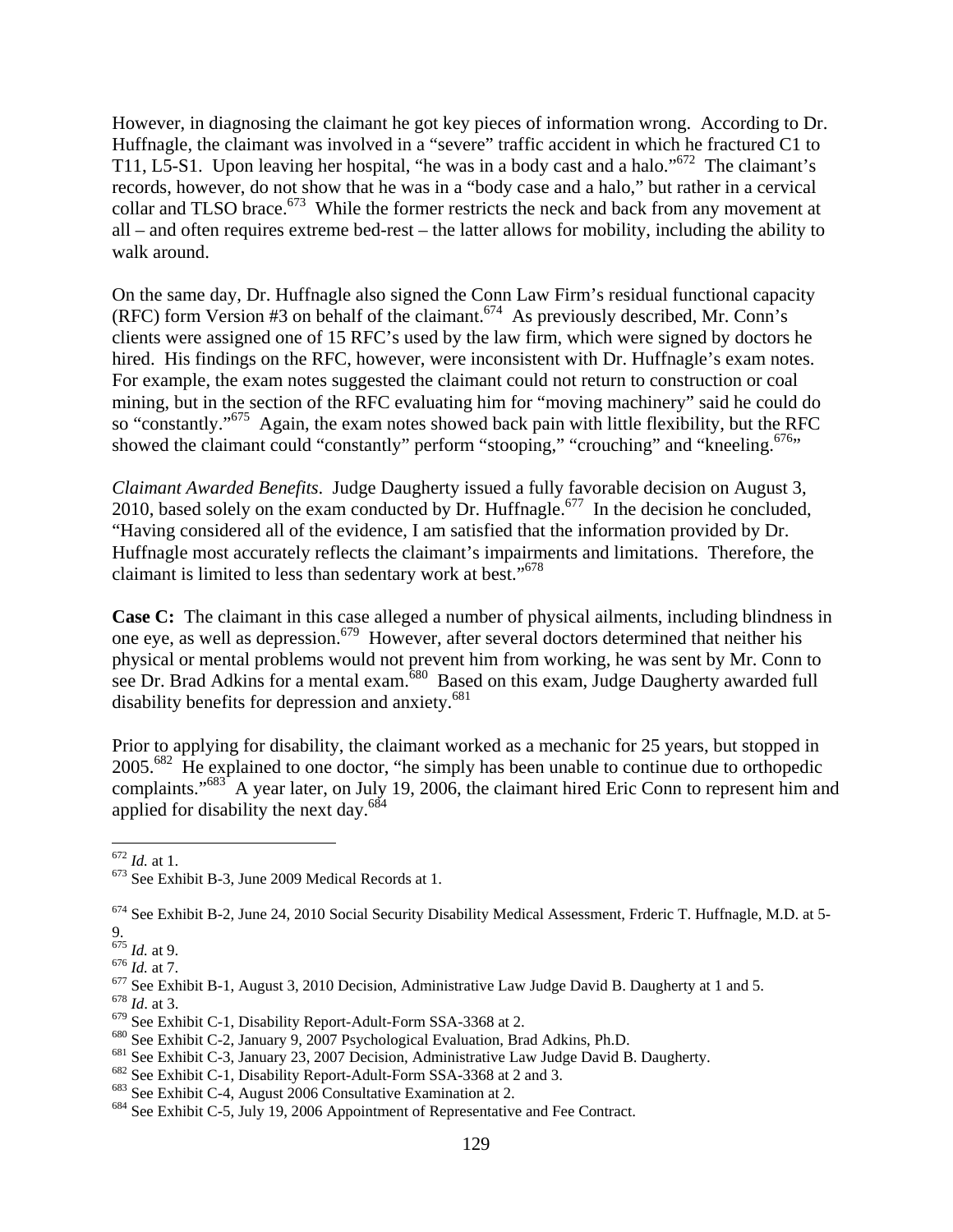The claimant applied on the basis of the following conditions: "vision problems, right eye is legally blind, pain in wrist, right knee, both legs, back, hands shake, hands sweat, depression, 7th grade education, can't read, learning disability."685 He described his challenges with personal care, including that it took him longer to get dressed when his knee swelled up; that he had to step in to bathe with his left leg and put weight on the right leg because of pain; and that holding his arms up in the air to care for his hair caused pain.<sup>686</sup>

However, the claimant's file contained conflicting evidence. His mother was also asked to fill out a questionnaire, which described the claimant's abilities differently. She wrote that she saw her son every day, and that they ate together, went shopping, and did chores.<sup>687</sup> She added that the claimant did not have any limitations in personal care, could drive himself around in a car, cook complete meals of "whatever he wants to eat that day," do laundry, dishes, and some yard work, and could shop for food and clothes on average two days per week for about three hours.<sup>688</sup>

During the initial consideration of the case, the agency sent the claimant out for a consultative mental exam in August 2006, performed by Phil Pack, M.S., who also performed evaluations for Eric Conn's clients. Mr. Pack noted at the beginning of the exam write up "On the formal testing, he tends to give up very easily on items. His scores may be an underestimation of his actual potential, given his general test behavior."689 The exam notes also state "Regarding alcohol use, he tells me he drinks approximately 15 to 18 beers on Friday and Saturday nights, but does not see this as a particular problem."<sup>690</sup> Under the "Behavioral Observations and Validity of Testing" section, the examiner said:

"His chief complaint is multiple physical difficulties. He describes himself as being nervous or depressed and seems to use these terms interchangeably. He does not present with a clear pattern of affective disturbance. He has some worry and stress over his financial situation and lack of medical coverage. He does not report of any suicidal, homicidal, or psychotic symptoms. On the formal testing, he tends to give up somewhat quickly on tasks. His scores place him in the upper end of the mild range of mental retardation. He seems to present with significant reading deficits and alleges illiteracy. However, the Rey [a test for malingering] suggests a less than optimal effort. Some caution would be urged in interpretation on the following data, particularly in the absence of collateral information."691

The IQ test administered in this exam yielded a full scale IQ of 66, but the examining doctor reiterated his skepticism about the score because of a Rey test "score of 5, which indicates a less than valid effort on this task."692 He diagnosed the claimant with "life circumstance problems"

<sup>685</sup> See Exhibit C-1, Disability Report-Adult-Form SSA-3368 at 2.

<sup>&</sup>lt;sup>686</sup> See Exhibit C-6, Function Report-Adult at 2.<br><sup>687</sup> See Exhibit C-7, Function Report Adult Third Party at 2. <sup>688</sup> *Id.* at 3-5.

<sup>689</sup> See Exhibit C-4, August 2006 Consultative Examination at 1-2.

<sup>690</sup> *Id.* at 3.

<sup>691</sup> *Id.* at 3-4.

<sup>692</sup> *Id.* at 5.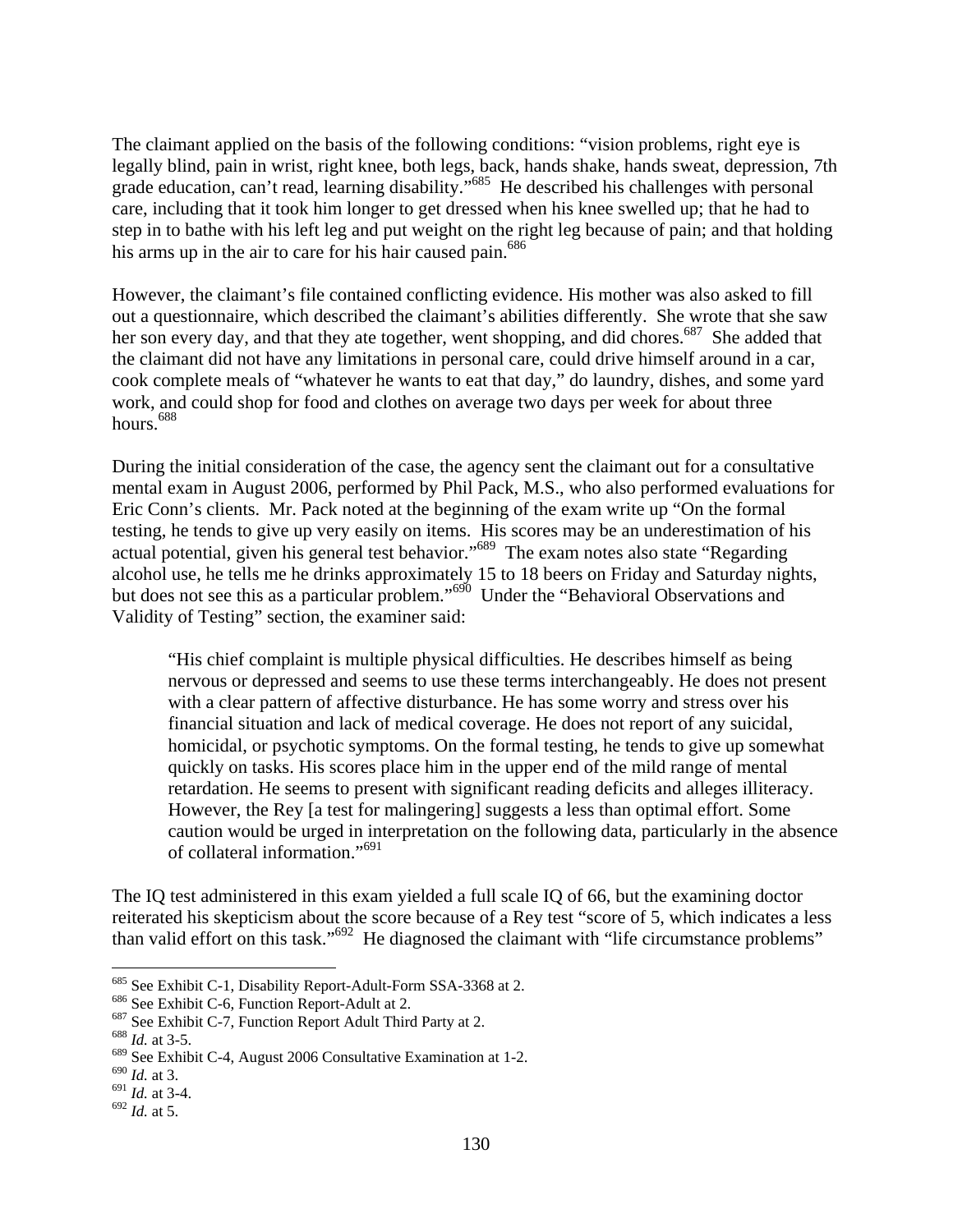and "mild mental retardation on today's testing, more probable borderline intellectual functioning, reading disorder."693

A consultative physical exam took place in September 2006, at which the physician concluded that other than blindness in his right eye, the claimant had no serious limitations.<sup>694</sup> His blindness resulted from an injury in 1998, when the claimant had emergency surgery to repair his right eye. $695$ 

On October 11, 2006, the agency denied his initial application, noting: "We realize that your condition prevents you from doing some types of work, but it does not prevent you from doing work which is not demanding and requires little or no training."<sup>696</sup> No additional evidence was submitted for reconsideration, and as a result, the application was denied again on November 29,  $2006$ ,  $697$  with the DDS examiner making the following conclusion:

The claimant has a limited education, is a younger individual, and retains the capacity to perform unskilled work … Since the claimant has the capacity to perform a broad range of work activity, disability is not established.<sup>698</sup>

A week later the claimant appealed to have a hearing before an ALJ.<sup>699</sup>

*Claimant Added to DB List*. Mr. Conn and Judge Daugherty placed the claimant on the January 2007 "DB List."700

On January 9, 2007, Eric Conn referred the claimant to see Dr. Brad Adkins for a second mental evaluation.<sup>701</sup> Dr. Adkins completed an exam report, which found the claimant to have severe mental limitations. However, the report also noted that the claimant had a "history of alcohol abuse." Dr. Adkins detailed the claimant's use of alcohol: "He has been arrested [multiple] times for public intoxication. He has a history of two arrests for DUI (Driving Under the Influence) about ten years ago. He said that he still drinks alcohol about [e]very two to three weeks on the weekend."702

Dr. Adkins also administered an IQ test, which yielded a score of 77, placing him in the borderline range for mental retardation.<sup>703</sup> Where the examining doctor several months earlier who found the claimant likely failed the IQ test on purpose, Dr. Adkins judged the results as valid.

<sup>693</sup> *Id.* at 5.

<sup>&</sup>lt;sup>694</sup> See Exhibit C-8, September 2006 Internal Medicine Evaluation at 4.<br><sup>695</sup> Id. at 1.

<sup>&</sup>lt;sup>696</sup> See Exhibit C-9, October 11, 2006 Notice of Disapproved Claim at 1.<br><sup>697</sup> See Exhibit C-10, November 29, 2006, Notice of Reconsideration<br><sup>698</sup> See Exhibit C-11, Simplified Vocational Rationale.

<sup>&</sup>lt;sup>699</sup> See Exhibit C-12, December 5, 2006 Request for Hearing by Administrative Law Judge 700 See Exhibit C-13, D.B. January, CLF030654 at 2.<br><sup>701</sup> See Exhibit C-2, January 9, 2007 Psychological Evaluation, Brad Adkins, Ph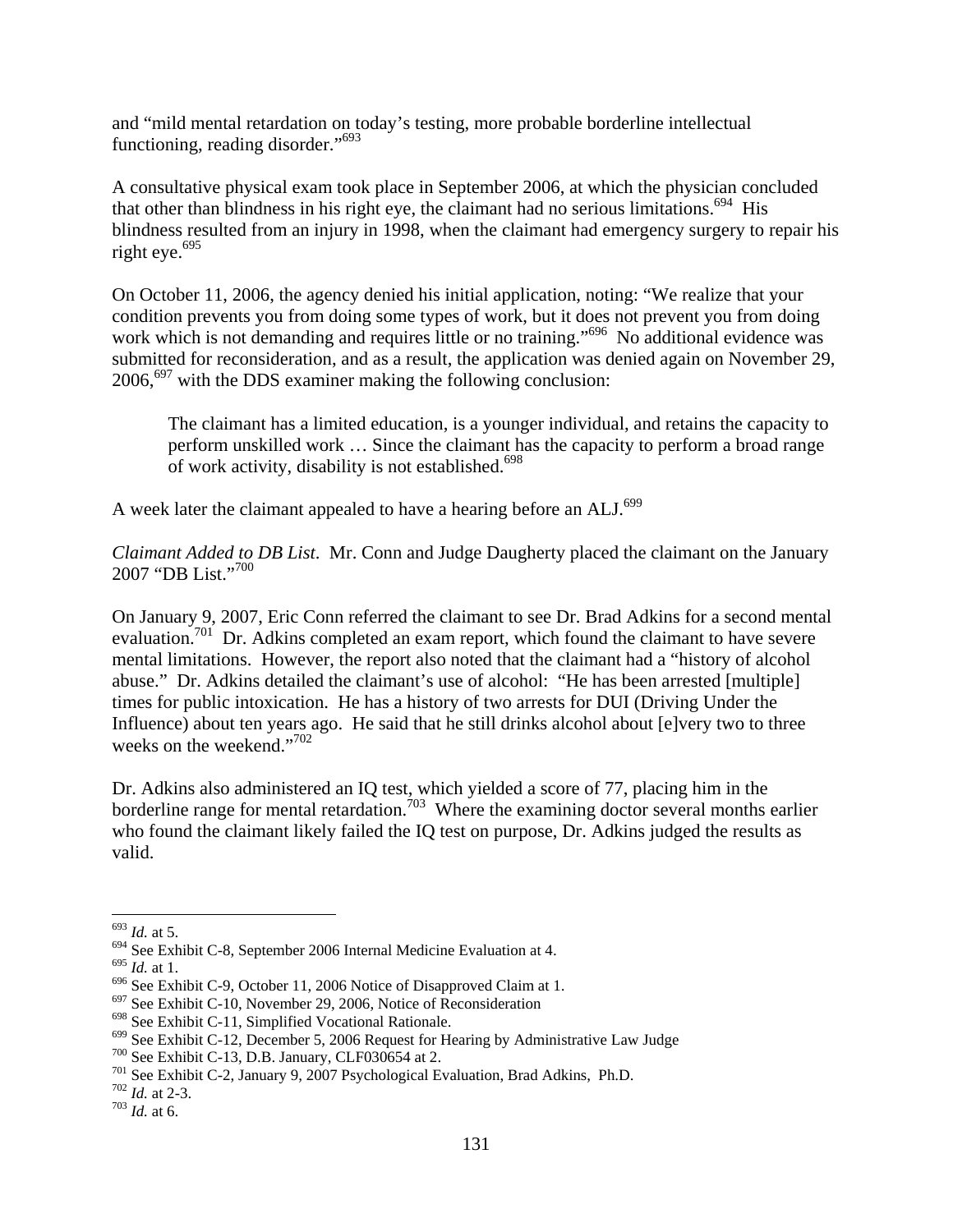In the section of Dr. Adkins' report titled "Summary and Conclusions" Dr. Adkins copied, wordfor-word, the claimant's subjective information and allegations that were contained in the "Background" section and summarized the IQ test results.704 Based on this information, Dr. Adkins concluded that the claimant had "Major Depressive Disorder, Single Episode, Moderate; Generalized Anxiety Disorder; Pain Disorder Associated with Both Psychological Factors and a General Medical Condition" as well as "History of Alcohol Abuse."<sup>705</sup> He did, however, add "R/O Panic Disorder," indicating that panic disorder should still be ruled out by further examination.706

*Claimant Awarded Benefits*. Two weeks after the claimant was examined by Dr. Adkins, Judge Daugherty issued a fully favorable decision on January 23, 2007, based solely on this exam.<sup>707</sup> He concluded that the claimant had a large number of severe impairments, which were copied word-for-word from Dr. Adkins' exam report, including: "blind right eye; major depressive disorder, single episode, moderate; generalized anxiety disorder; pain disorder" and "history of alcohol abuse."708 In addition, he added that one of the claimant's severe limitations was "rule out panic disorder."709

Despite including a history of alcohol abuse in the claimant's list of conditions, Judge Daugherty provided no additional explanation as to whether that history was a factor in the other disabling conditions.

To support his conclusion he said the claimant had "moderate restriction of activities of daily living; mild difficulties in maintaining social functioning; mild difficulties in maintaining concentration, persistence, or pace; and no episodes of decompensation."710 However, this information came from a mental exam conducted on November 20, 2006, by a doctor who concluded that a finding of disability would not be warranted. <sup>711</sup>

Judge Daugherty concluded, "The State agency medical opinions are given little weight," and that, "I find Dr. Adkins assessment to be reasonable and consistent with the medical evidence of record."712 However, other than those related to the claimant's eye surgery in the late 1990's, the only other medical records in the file were provided by agency State agency doctors.

Moreover, the judge added: "The State agency did not have the opportunity to observe the claimant but Dr. Adkins did. Therefore, I find the assessment of Dr. Adkins to be more persuasive and I will therefore adopt."<sup>713</sup> He made this claim, despite earlier in the paragraph

 $704$  *Id.* at 7-8.

*Tos Id.* at 7-8.<br> *Tos Id.* at 8.<br>
<sup>705</sup> *Id.* at 8.<br>
<sup>706</sup> *Id.* at 8.<br>
<sup>707</sup> See Exhibit C-3, January 23, 2007 Decision, Administrative Law Judge David B. Dougherty at 1, 3-4, and 7.<br>
<sup>708</sup> *Id.* at 3.<br>
<sup>709</sup> *Id.* at

<sup>&</sup>lt;sup>710</sup> *Id.* at 3-4.<br><sup>711</sup> *Id.* at 3 and see Exhibit C-14, Mental Residual Functional Capacity Assessment at 12.<br><sup>712</sup> See Exhibit C-3, January 23, 2007 Decision, Administrative Law Judge David B. Dougherty at 5.<br><sup>713</sup> *I*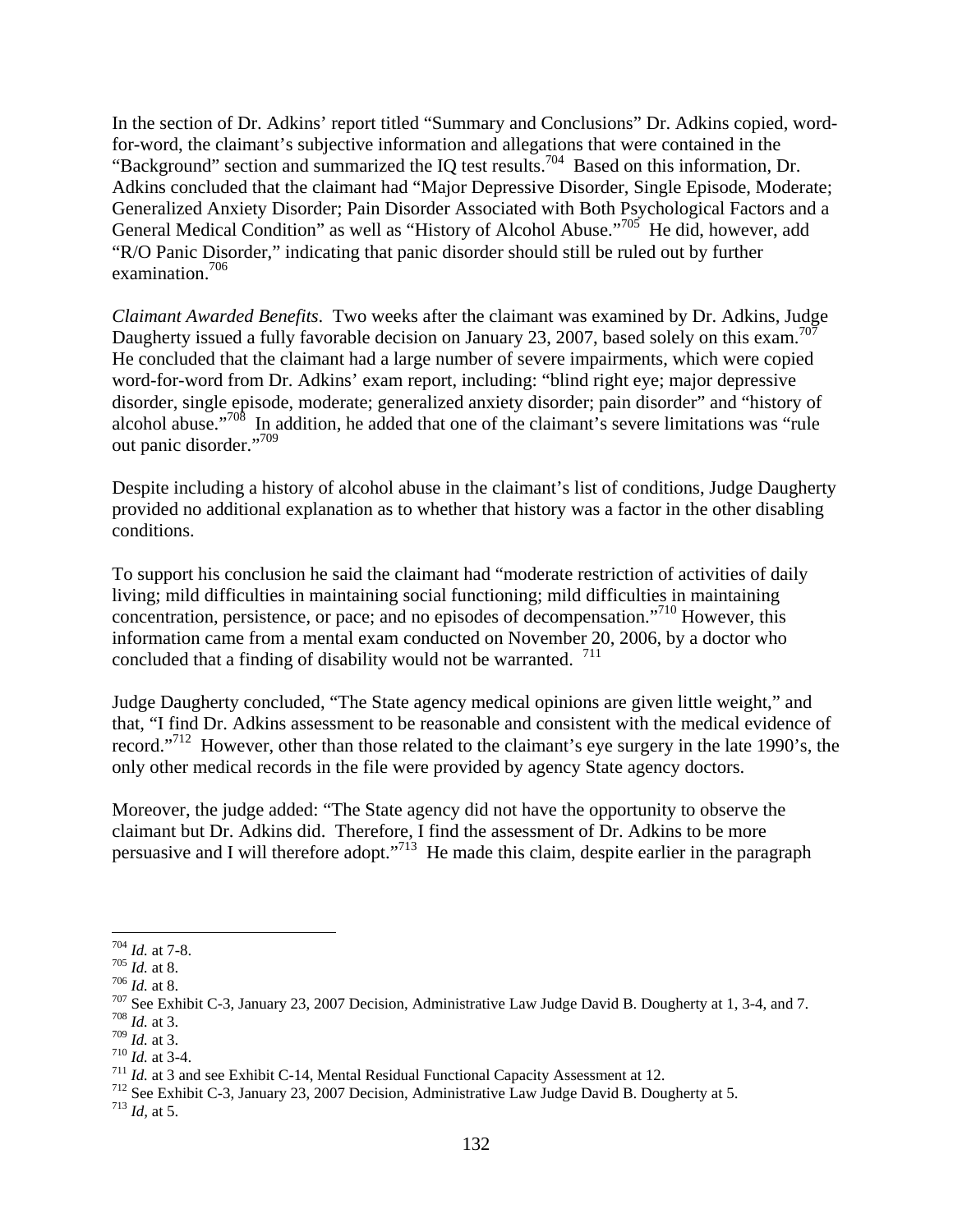referring to results of a state exam of the claimant. Indeed, the state agency sent the claimant to an in-person consultative mental exam in August  $2006$ <sup> $^{714}$ </sup>

# 2. **Awards Based on Medical Conditions Discovered by Mr. Conn's Doctors**

In some cases reviewed by the Committee, Judge Daugherty awarded benefits on the basis of a medical condition the claimants themselves did not identify in their applications and which were unsupported in the other medical evidence included in the files. However, the conditions that formed the basis of the award were in each instance discovered by Dr. Huffnagle in exams conducted at the request of Mr. Conn.

**Case D:** Judge Daugherty awarded benefits to a claimant on the basis of osteoarthritis and a quintuple heart bypass surgery, which he concluded limited the claimant to "less than sedentary" work.<sup>715</sup> However, while the claimant's heart surgery was well-documented in the file, there was nothing related to osteoarthritis until he was examined by Dr. Huffnagle.<sup>716</sup> Judge Daugherty based his decision solely on Dr. Huffnagle's exam, but did not explain why prior evidence, or in this case, the lack of evidence, was disregarded.<sup>717</sup>

In 2009, the claimant was hospitalized for chest pain and records from the visit indicate he had a history of hypothyroidism and hyperlipidemia, or high cholesterol.<sup>718</sup> The physician noted that the claimant had been "laid off and has been noncompliant with his cholesterol medications for economic reasons. The patient does follow up in my office on an erratic basis." The claimant was diagnosed with an acute myocardial infarction, or heart attack, and was admitted to the Intensive Care Unit, where he was treated with a cardiac catheterization and angioplasty.<sup>719</sup>

Approximately one month later, in August 2009, the claimant applied for disability.<sup>720</sup> In his application, he cited "heart attack with upcoming open heart surgery" as the illness that limited his ability to work.<sup>721</sup>

The next day,, the claimant underwent coronary artery bypass surgery.<sup>722</sup> According to the surgical report, the claimant tolerated the procedure well and there were no complications.<sup>723</sup> The claimant's discharge summary stated that the claimant was to:

"walk daily, increase distance gradually. Do not lift anything heavier than 10 pounds. Avoid pulling or pushing. Shower and wash incisions with mild soap. Daily weights and

<sup>1</sup> 

<sup>&</sup>lt;sup>714</sup> See Exhibit C-4, August 2006 Consultative Exam.<br><sup>715</sup> See Exhibit D-1, August 3, 2010 Decision, Administrative Law Judge David B. Daugherty at 3.<br><sup>716</sup> See Exhibit D-2, June 23, 2010 Social Security Disability Medic

<sup>&</sup>lt;sup>720</sup> See Exhibit D-5, Application Summary for Disability Insurance Benefits at 1.<br><sup>721</sup> See Exhibit D-6, Disability Report-Adult-Form SSA-3368 at 2.<br><sup>722</sup> See Exhibit D-7, August 2009 Operative Report at 1.<br><sup>723</sup> Id. at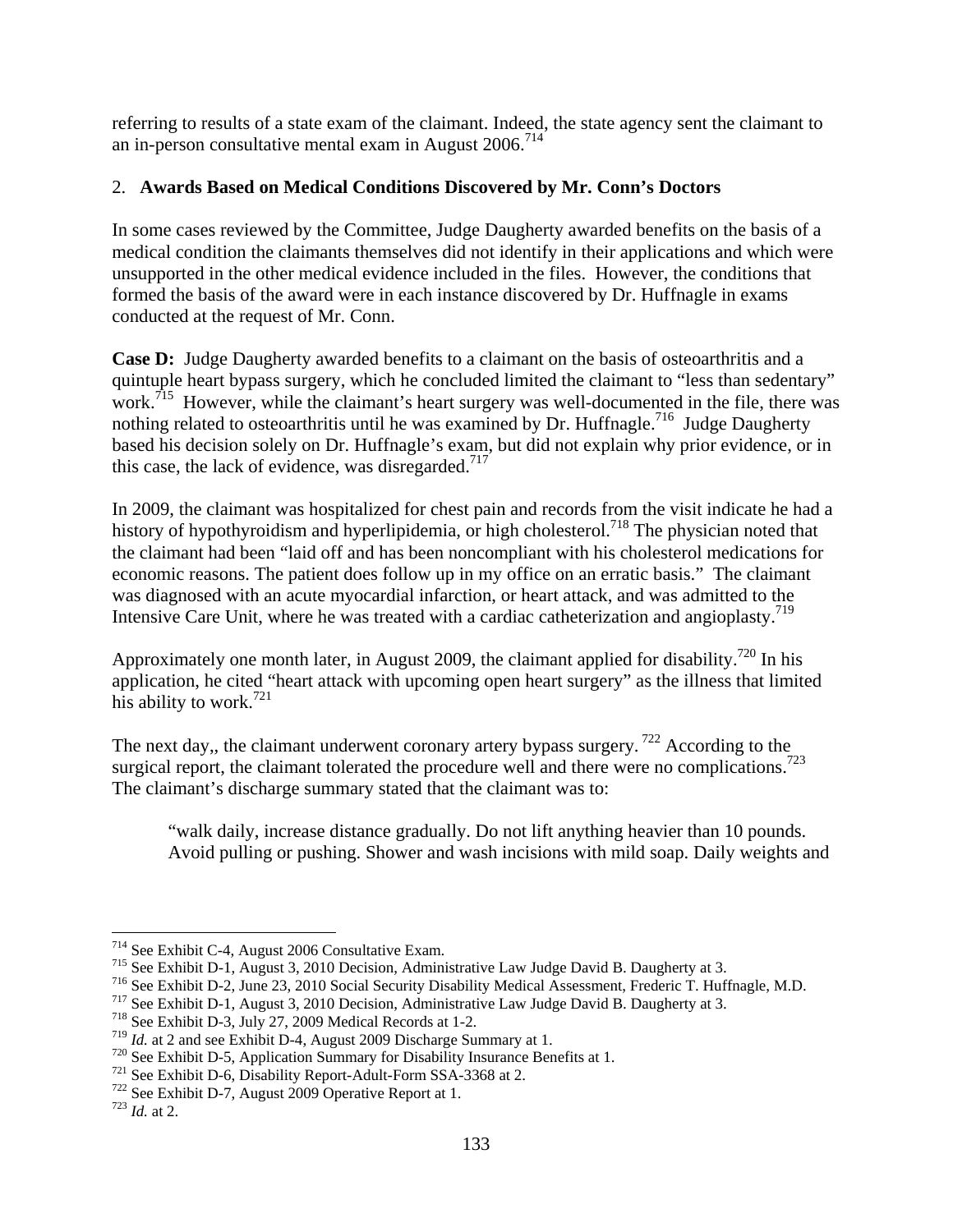daily temperatures. Continue breathing exercises. Wear TED hose during the day. Take medications exactly as ordered."724

He was ordered to follow up with his cardiac and primary physicians over the course of the next few weeks, although there are no records of any such visits included in the claimant's case file. $725$ 

In early 2010, the claimant underwent a DDS-level consultative exam that noted few limitations to his ability to move, and indicated upon physical exam that the claimant was able to walk and squat without difficulty.  $726$ Nonetheless, the examiner found the claimant to be limited in his "ability to perform work-related activities like bending, stopping, lifting, crawling, squatting," and other functions were impaired as a result of his heart disease.727 However, a DDS examiner looked at the exam record two weeks later and came to the opposite conclusion, writing, "As this is inconsistent with the medical evidence provided and obtained, this is given little weight."<sup>728</sup>

As such, DDS denied his claim on February 2, 2010 and a few weeks later in February, he hired Eric Conn as his representative.<sup>729</sup> His request for reconsideration was then also denied on May 7, 2010, with which the agency included the following explanation:

"The medical evidence shows you have been treated for your conditions. Although you had a heart attack and then open heart surgery, the medical evidence shows you are recovering well and there are no signs of complications at this time. Even though you are not able to work now, your condition is expected to improve. It will not prevent you from working for 12 months."730

*Claimant Added to DB List*. On May 24, 2010, the claimant requested a hearing before an administrative law judge.<sup>731</sup> He was likewise included by Mr. Conn and Judge Daugherty on the July 2010 "DB List" and marked for a "physical" examination.<sup>732</sup>

Dr. Huffnagle saw the claimant on June 23, 2010 and concluded the claimant had degenerative arthritis, which was not previously documented by any doctor.<sup>733</sup> He added that the claimant's arthritis was not going to improve with time, also noting that the claimant was unable to afford medical care, and that his prognosis for the future was "guarded."<sup>734</sup>

<sup>724</sup> See Exhibit D-4, August 2009 Discharge Summary at 2.

<sup>&</sup>lt;sup>725</sup> *Id.* at 2.<br><sup>726</sup> See Exhibit D-8, January 2010 Internal Medicine Examination at 1 and 6.<br><sup>727</sup> *Id.* at 7.<br><sup>728</sup> See Exhibit D-9, Physical Residual Functional Capacity Assessment at 7 and 8.

<sup>729</sup> See Exhibit D-10, February 2, 2010 Notice of Disapproved Claims and Exhibit C-11, February 22, 2010 Appointment of Representative and Fee Agreement<br><sup>730</sup> See Exhibit D-12, May 7, 2010 Notice of Reconsideration at 1.

<sup>&</sup>lt;sup>731</sup> See Exhibit D-13, May 24, 2010 Request for Hearing by Administrative Law Judge at 1.<br><sup>732</sup> See Exhibit D-14, DB July 2010 CLF030809 at 1.<br><sup>732</sup> See Exhibit D-14, DB July 2010 CLF030809 at 1.<br><sup>733</sup> See Exhibit D-2, J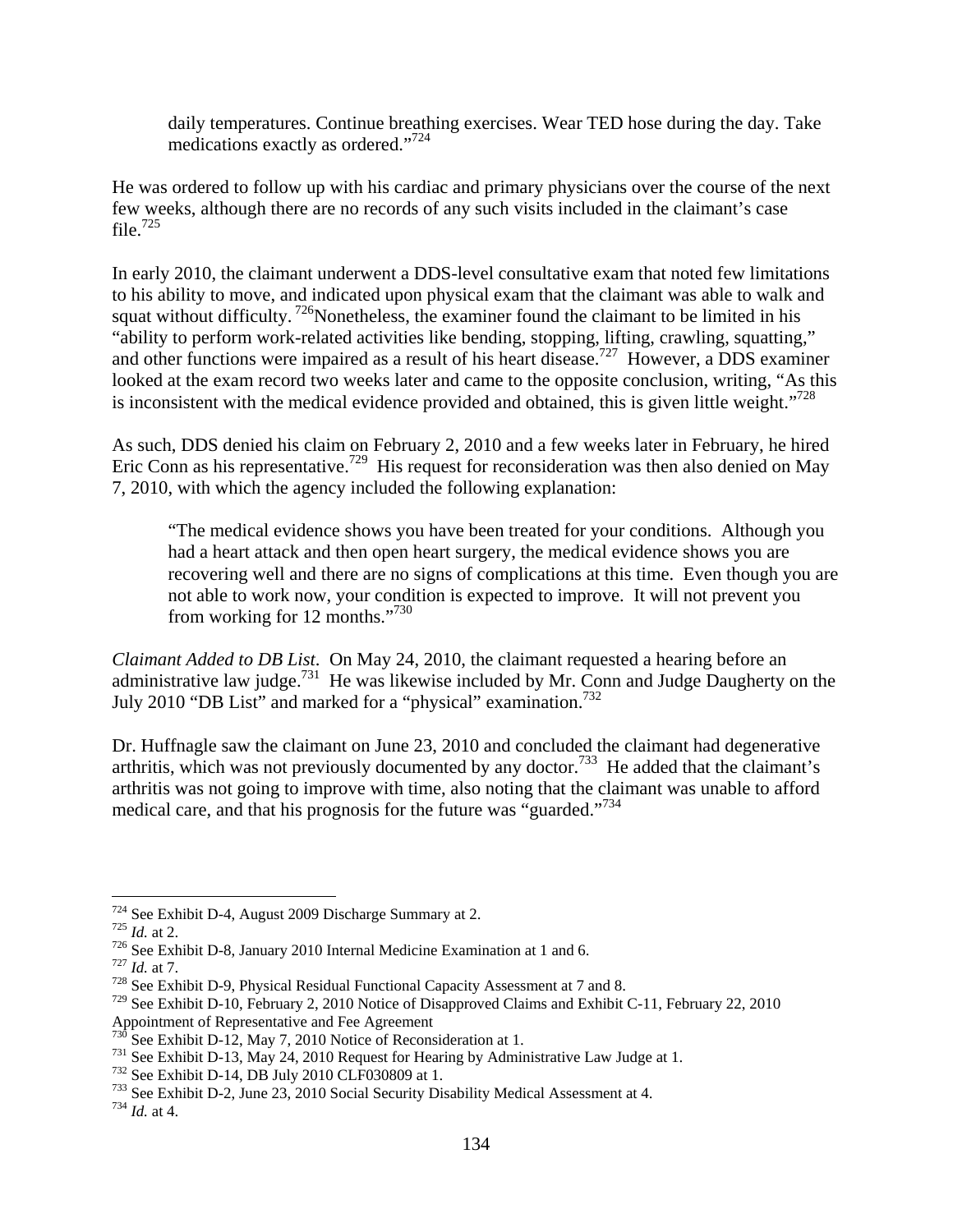However, Dr. Huffnagle's exam notes were inconsistent with the rest of the claimant's medical record. He wrote the claimant "is having mid back pain. He is also having pain in the right and left shoulder ... This man's pain came on gradually after he had cardiac surgery in 2009."<sup>735</sup> The evidence reflected the opposite, that the claimant reported no pain at all in his shoulders. At the time the claimant was hospitalized for his heart condition, exam records from July 27, 2009 indicate that the claimant "denies any acute or chronic joint pain" and from July 28, 2009 visit indicate "Musculoskeletal: No claudication [limping], edema [swelling], joint pain, or gait disturbance."<sup>736</sup> Likewise, records from an emergency room visit for pneumonia on September 5, 2009 indicate no issues with any movement or pain in the claimant's extremities that might be expected with severe osteoarthritis.<sup>737</sup> Furthermore, the claimant provided no indication of back or joint pain at the consultative examination performed in early 2010.<sup>738</sup>

Also on June 23, 2010, Dr. Huffnagle signed RFC form Version #5, which found the claimant to have extreme physical limitations.<sup>739</sup>

Dr. Huffnagle's conclusions in the RFC were significantly different from a DDS-level doctor who reviewed the claimant on May 6, only a month-and-a-half prior.<sup>740</sup> While the DDS doctor concluded the claimant could lift 50 pounds occasionally and 25 pounds frequently, Dr. Huffnagle concluded the claimant could only lift 10 and five pounds respectively.<sup>741</sup> Also, while the DDS doctor found the claimant able to stand and walk for six hours a day, Dr. Huffnagle said it was not possible for the claimant to do so for more than an hour.<sup>742</sup>

*Claimant Awarded Benefits*. Judge Daugherty issued his fully favorable decision on August 3, 2010, writing: "Having considered all of the evidence, I am satisfied that the information provided by Dr. Huffnagle most accurately reflects the claimant's impairments and limitations. Therefore, the claimant is limited to less than sedentary work at best. $\cdot^{7743}$ 

**Case E:** Judge Daugherty awarded benefits to a claimant who he said was limited to performing "less than sedentary" work due to degenerative arthritis and a dislocated patella.<sup>744</sup> His decision solely cited the medical opinion of Dr. Huffnagle and disregarded the other medical evidence in the file.745 Prior to being seen by Dr. Huffnagle, however, the claimant's medical record contained no evidence to indicate that the claimant was ever diagnosed with degenerative arthritis.

 $^{735}$  *Id.* at 1.

<sup>&</sup>lt;sup>736</sup> See Exhibit D-3, July 2009 Medical Records at 4 and see Exhibit D-15, July 2009 Medical Records.<br><sup>737</sup> See Exhibit D-16, September 2009 Medical Records at 1-3.<br><sup>738</sup> See Exhibit D-8, January 2010 Internal Medicine E

<sup>&</sup>lt;sup>739</sup> See Exhibit D-2, June 23, 2010, Social Security Disability Medical Assessment, Frederic T. Huffnagle, M.D. at 5 and 8.<br><sup>740</sup> See Exhibit D-17, Physical Residual Functional Capacity Assessment at 8.

<sup>&</sup>lt;sup>741</sup> Id. at 2 and see Exhibit D-2, June 23, 2010, Social Security Disability Medical Assessment, Frederic T. Huffnagle, M.D. at 5.

<sup>&</sup>lt;sup>742</sup> See Exhibit D-17, Physical Residual Functional Capacity Assessment at 2 and see Exhibit D-2, June 23, 2010, Social Security Disability Medical Assessment, Frederic T. Huffnagle, M.D. at 5.<br><sup>743</sup> See Exhibit D-1, August 3, 2010 Decision, Administrative Law Judge David B. Daugherty at 1 and 3.<br><sup>744</sup> See Exhibit E-1, August 2, 201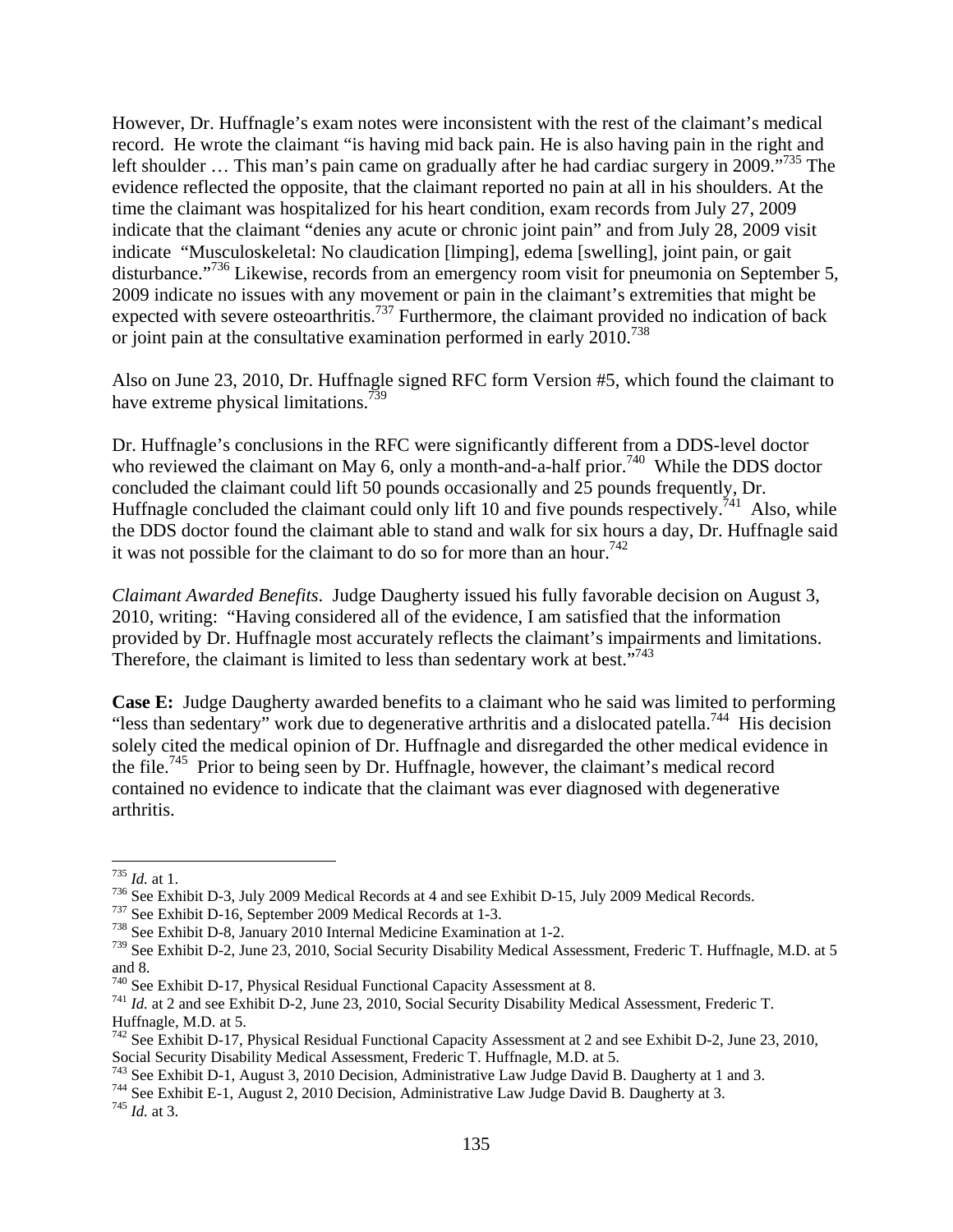In the fall of 2009 the claimant injured her knee while playing volleyball at a family reunion, and an MRI performed shortly after the injury indicated that her kneecap was dislocated.746 The claimant underwent arthroscopic knee surgery, and was ordered to attend physical therapy.<sup>747</sup> She attended physical therapy sessions over the following months, and while she still had pain and some complications, was making progress.<sup>748</sup> Notes from a visit about three months later state "[Patient] states Doctor wants her to finish the two visits left on her script and then hold on therapy and try doing normal activities at home. Doctor stated after visit with next time he may try to send her back to work at 4 hours per day."749

Several days later on December 17, 2009 she filed her initial application and cited a "left knee injury, trouble walking, bulging disc in back and upper neck, pain in low back, numbness in arms, depression, anxiety, and trouble sleeping" as the illnesses and injuries that prevented her from able to work.<sup>750</sup> The application made no specific mention of arthritis.<sup>751</sup> She hired Eric Conn as her attorney on December 23, 2009.<sup>752</sup>

Following a physical therapy session that month, the claimant remarked to her therapist, "she is having less pain ... and thinks she is stronger but still has a slight limp [when] walking." During the sessions, she was able to use the treadmill for 12 minutes and an exercise bike for 15 minutes.<sup>753</sup>

Records from a follow-up appointment in February 2010 indicate that the claimant made slow progress, was continuing to complain of symptoms related to her knee cap, but also stated she had returned "back to work" despite being in the process of applying for permanent disability.<sup>754</sup>

Regarding her claim of a bulging disc in her upper back and neck, an MRI performed on February 23 showed only "mild degenerative disc disease with a "right paracentral disc protrusion [bulging disc] at the C5-C6 level<sup>755</sup> She also claimed numbness in her arms, but a nerve conduction study performed in March 2010 returned normal results.<sup>756</sup> The claimant's file did not include any records related to depression, but a consultative mental exam from February 2010 identified other mental impairments, stating that:

[T]he claimant has no impairment to understand, retain, and follow simple instructions. The claimant has no impairment to sustain concentration and persistence to complete tasks in a normal time. The claimant has marked impairment to maintain social interactions with supervisors, friends, and the public. The claimant has marked

<sup>746</sup> See Exhibit E-2, September 2009 Medical Records at 1; see Exhibit E-3, February 2010 Consultative Examination at 1-2; and see Exhibit E-4, September 2009 Medical Records

<sup>747</sup> See Exhibit E-5, September 2009 Operative Report at 1 and see Exhibit E-6, September 2009 Physical Therapy Evaluation at 2.

<sup>&</sup>lt;sup>748</sup> See Exhibit E-7, November 2009 Medical Records at 1.<br><sup>749</sup> See Exhibit E-8, Evaluation and Progress Notes at 1.

<sup>&</sup>lt;sup>750</sup> See Exhibit E-9, Disability Report-Adult-Form SSA-3368 at 2 and 9.<br><sup>751</sup> *Id.* at 2.<br><sup>752</sup> See Exhibit E-10, December 23, 2009 Appointment of Representative and Fee Contract at 1-2.<br><sup>752</sup> See Exhibit E-8, Evaluation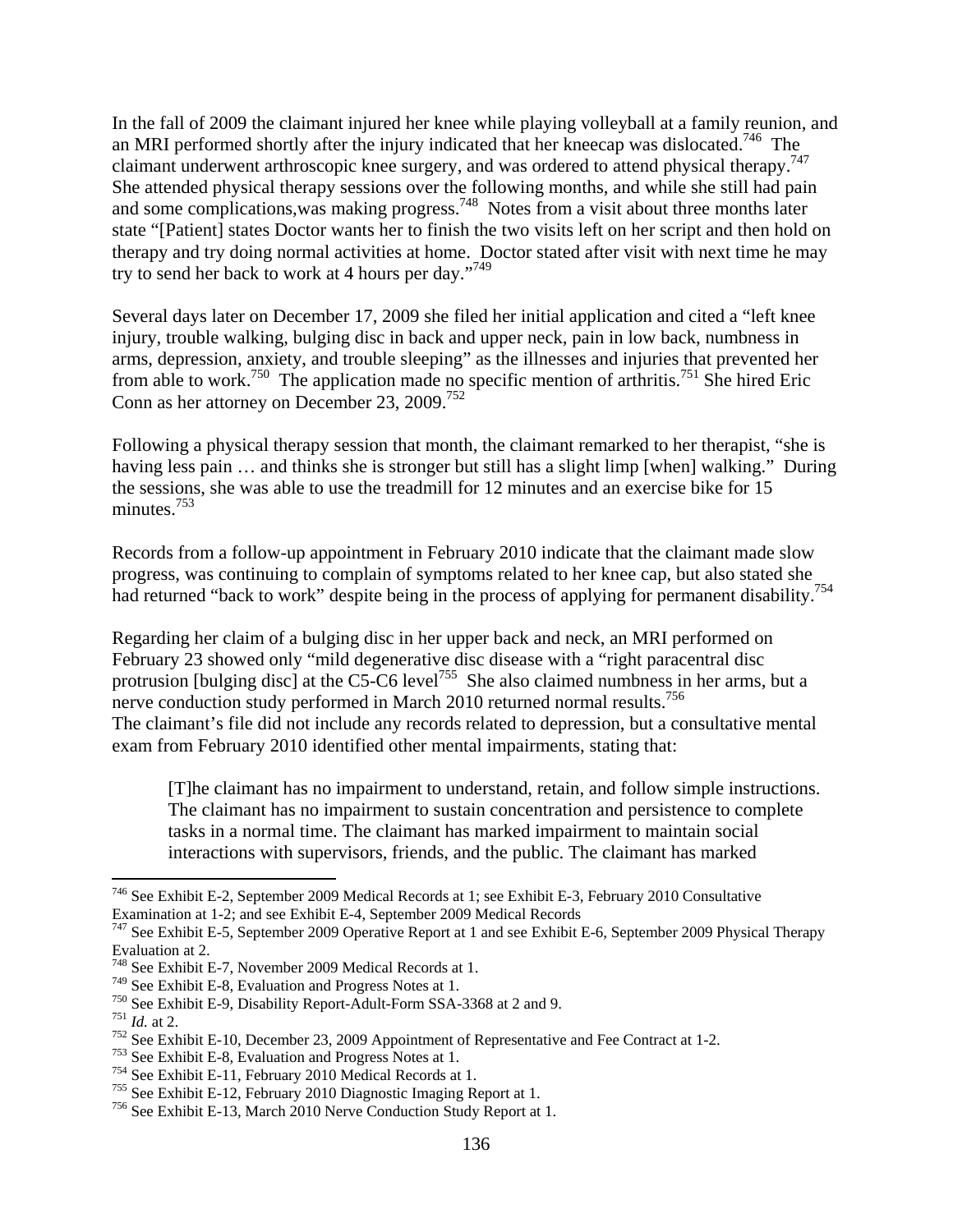impairment to adapt and respond to the pressures of normal day-to-day work activity. Based on the claimant's statements, it appears she may have additional impairments resulting from physical problems.<sup>757</sup>

When the agency denied the initial SSDI application on April 21, 2010, it noted that while she had some limitations, she was still able to work:

You are somewhat limited by your knee, back and neck problems. Your ability to lift and carry objects is decreased. Although you do have some problems with your arms, you are still able to grasp, hold and use most objects effectively with normal breaks. Although you do have some concentration problems, you are still able to remember and follow simple instructions. The evidence does not show any other conditions which significantly limit your ability to work. … We have determined that your condition is not severe enough to keep you from working.<sup>758</sup>

She appealed the decision several days later and asked for reconsideration.<sup>759</sup> On May 17, 2010, a DDS examiner reviewed her file and found not only that she had minimal limitations, but had returned to work.<sup>760</sup> The same day, she was denied again with the following rationale, "This claimant has a residual functional capacity for Medium work, is a younger individual, has a college education, and work experience … there are a significant number of occupations for which this claimant qualifies." $\frac{761}{ }$ 

*Claimant Added to DB List*. A week later she appealed to have her case heard before an administrative law judge.<sup>762</sup> Mr. Conn and Judge Daugherty put the claimant's name on the July 2010 "DB List" and indicated the need for a "physical" exam."<sup>763</sup>

During the application process the agency asked the claimant – in late April and again in late May – whether her condition had improved or was worsening, and each time she replied, "No."<sup>764</sup> During her visit with Dr. Huffnagle on June 23, 2010, he discovered and diagnosed degenerative arthritis affecting her lumbar spine, cervical spine, and her knees, which was not mentioned by any other doctor in her file, along with the claimant's dislocated kneecap, for which she received treatment sufficient enough for her to go back to work.<sup>765</sup>

In his exam report he described her current medical symptoms the following way: "This woman is experiencing low back pain with pain in her right leg. She also has severe pain in her left knee. She has neck pain with pain that radiates into her right shoulder and headaches."<sup>766</sup> He

<sup>&</sup>lt;sup>757</sup> See Exhibit E-3, February 2010 Consultative Examination at 7.<br><sup>758</sup> See Exhibit E-14, April 21, 2010 Notice of Disapproved Claim at 1.<br><sup>759</sup> See Exhibit E-15, April 26, 2010 Request for Reconsideration at 1.

<sup>&</sup>lt;sup>760</sup> See Exhibit E-16, May 17, 2010 Physical Residual Functional Capacity Assessment at 2-3 and 8.<br><sup>761</sup> See Exhibit E-17, Simplified Vocational Rationale at 1.<br><sup>762</sup> See Exhibit E-18, May 26, 2010 Request for Hearing by

<sup>763</sup> See Exhibit D-14, DB July 2010 CLF030809

<sup>&</sup>lt;sup>764</sup> See Exhibit E-19 Disability Report – Appeal-Form SSA-3441 at 2, 6, 7, and 10.<br><sup>765</sup> See Exhibit E-20, June 23, 2010 Social Security Disability Medical Assessment, Frederic T. Huffnagle, M.D. at 1 and 4.

<sup>766</sup> *Id.* at 1.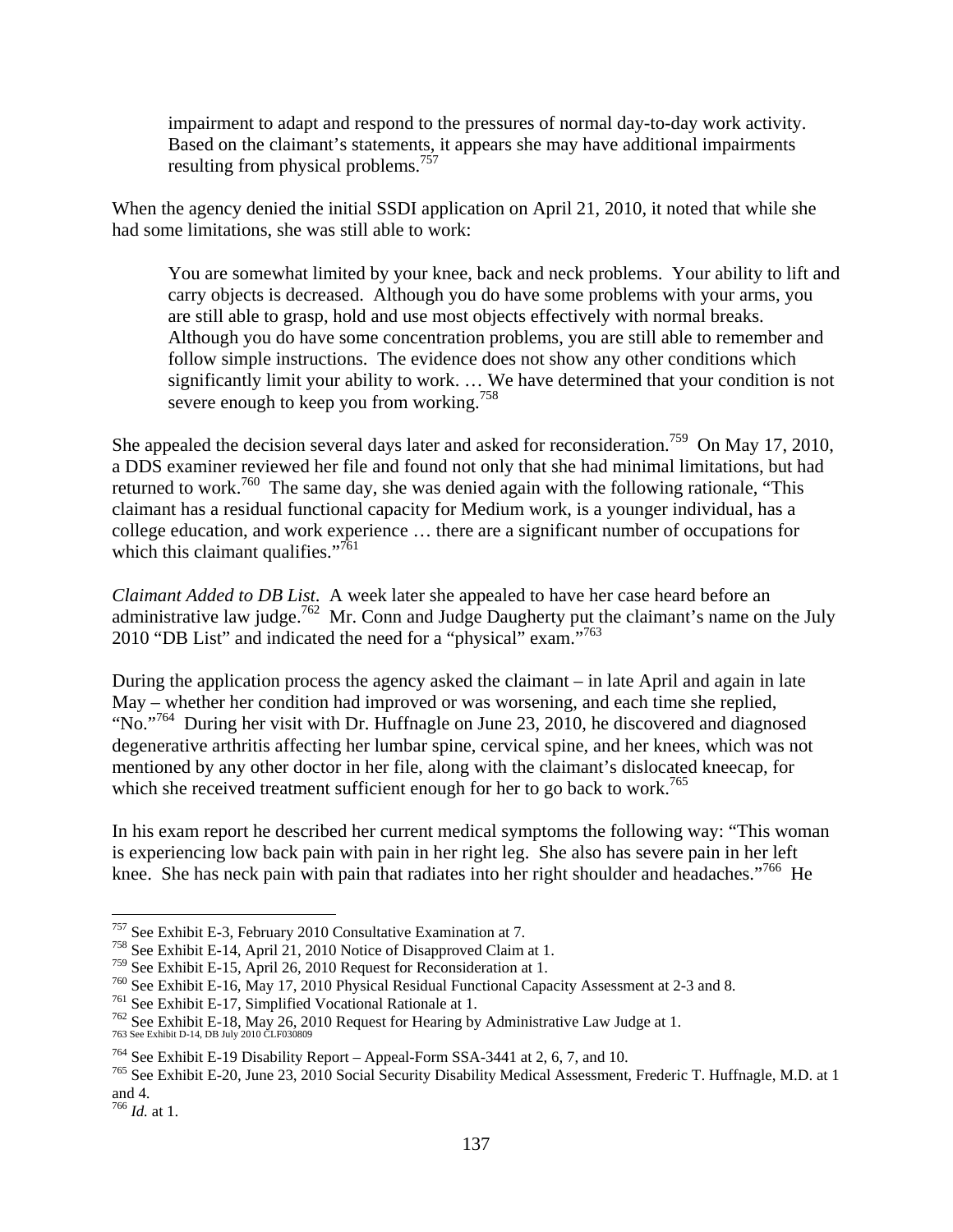noted as well that, "This woman's work history is significant in that her job required her to lift…repetitively."<sup>767</sup>

After diagnosing the claimant with degenerative arthritis, he concluded that her condition would not improve with time, noting that she would need medical care for the rest of her life.<sup>768</sup> The same day, Dr. Huffnagle signed RFC Version #1.<sup>769</sup> However, the findings of this RFC were inconsistent both with his own exam report as well as with the claimant's medical record. For example, his exam report found, "She cannot walk on her heels. She cannot walk on her toes."<sup>770</sup> In the RFC signed by Dr. Huffnagle, though, it found she could stand and walk "without interruption" for 30 minutes and for three hours in an 8-hour work day.<sup>771</sup>

Moreover, Dr. Huffnagle concluded the woman's back and knee problems were so severe as to prevent her from bending or walking, yet the RFC he signed said she could "Constantly" perform "Balancing," "Stooping," "Crouching" and "Kneeling."<sup>772</sup>

Finally, in a RFC completed by the agency in May, only a month prior to Dr. Huffnagle's exam, the agency found the claimant able to lift 50 pounds occasionally, and 25 pounds frequently.<sup>773</sup> Yet, Dr. Huffnagle's RFC found her able to lift only 8 and 5 pounds respectively.<sup>774</sup>

*Claimant Awarded Benefits*. On August 2, 2010, Judge Daugherty issued a fully favorable decision, which gave Dr. Huffnagle's exam exclusive weight relative to the other medical evidence.<sup>775</sup> He concluded the claimant had two severe impairments, "degenerative arthritis and dilocated [sic] patella" – the same conclusion reached by Dr. Huffnagle.<sup>776</sup>

He failed, however, to explain that the claimant's other medical files contained no reference to degenerative arthritis, indicated that she was recovering from her knee injury, and that she had gone back to work. In his opinion, he concluded, as he did in many of the cases reviewed by the Committee:

Having considered all of the evidence, I am satisfied that the information provided by Dr. Huffnagle most accurately reflects the claimant's impairments and limitations. Therefore, the claimant is limited to less than sedentary work at best.777

 $^{767}$  *Id.* at 1.

<sup>&</sup>lt;sup>768</sup> *Id.* at 4.<br>
<sup>769</sup> *Id.* at 6 and 9.<br>
<sup>770</sup> *Id.* at 6.<br>
<sup>771</sup> *Id.* at 6.<br>
<sup>772</sup> *Id.* at 3 and 7.<br>
<sup>772</sup> *Id.* at 3 and 7.<br>
<sup>772</sup> See Exhibit E-16, May 2010 Physical Residual Functional Capacity at 2.<br>
<sup>773</sup> See E 6.

<sup>775</sup> See Exhibit E-1, August 2, 2010 Decision, Administrative Law Judge David B. Daugherty at 1, 3, and 5. 776 *Id.* at 3. 777 *Id.* at 3.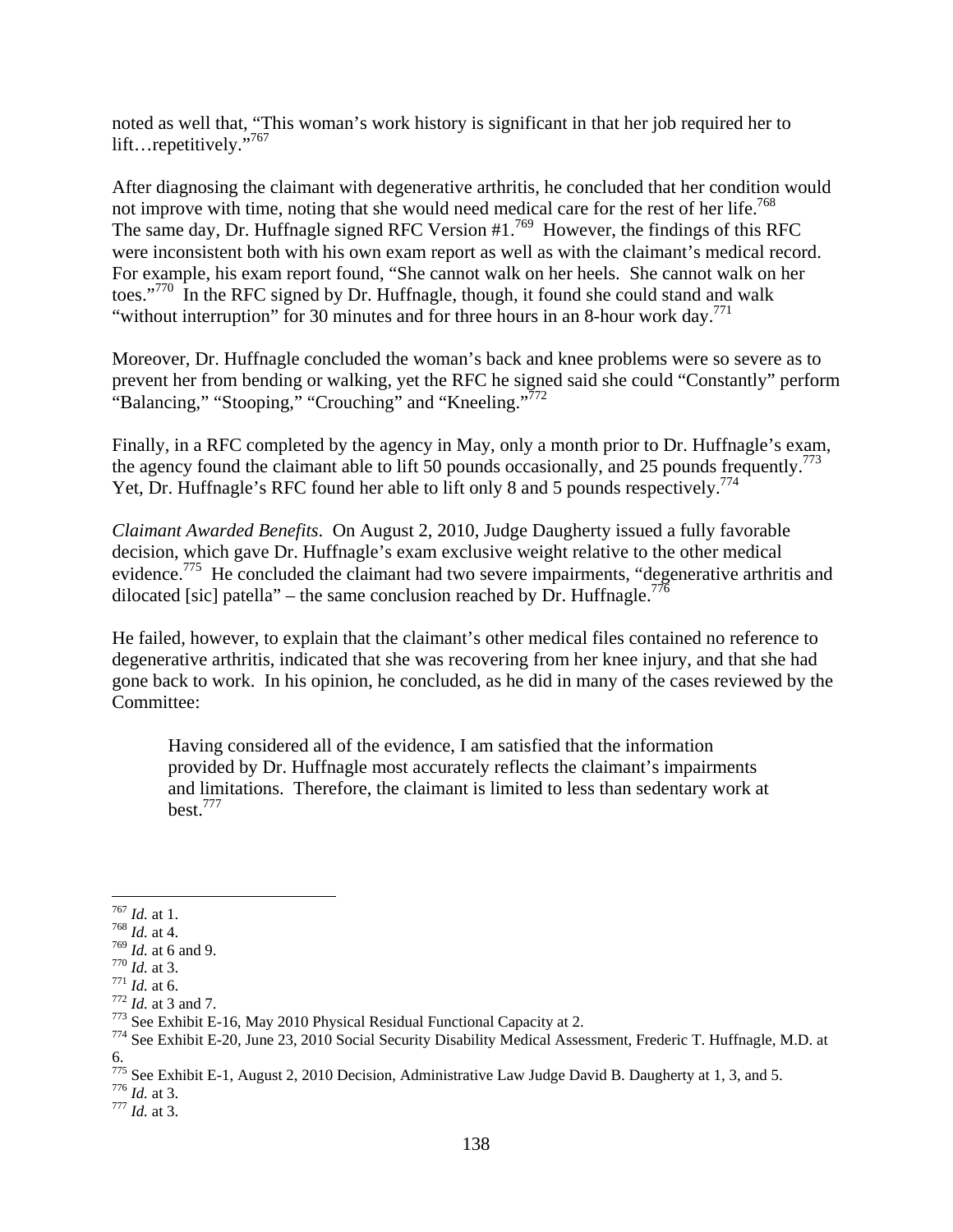**Case F:** Here, Judge Daugherty awarded benefits to a claimant for "osteoarthritis, sciatica, and diabetes," which he determined limited her to performing sedentary work.778 However, the claimant's case file contained no evidence at all of diabetes until she was seen by Dr. Huffnagle, who made that diagnosis without any indication of laboratory results to confirm the diagnosis.<sup>779</sup> Of note, Dr. Huffnagle's exam write-up bore similarities to his write-up for the claimant in case E above, whom he examined on the same day.

The claimant alleged on onset date of her symptoms of April 2, 2008, which she said was the day she stopped working due to back and hip pain, along with other symptoms.<sup>780</sup> Despite her complaints of severe pain, her medical records do not clearly indicate a precise problem.

A lumbar X-ray performed two weeks after she left her job in April 2008 indicated no abnormalities.<sup> $781$ </sup> A subsequent MRI performed in May of that year identified some issues that could have been causing the claimant's pain, however, including a left lateral disc protrusion producing moderate foraminal stenosis [narrowing] affecting the exiting L4 nerve root.<sup>782</sup> At a subsequent visit in August, the claimant's physician found her to be improving and wrote:

This lady was evaluated in May of this year with back and left leg pain. An MRI revealed a left lateral disc protrusion at L4-L5. She continues to have these symptoms, but has improved since being off work since 4.2.2008. She is now 50-70% better. … I discussed options with her, including surgical intervention. Her sciatica seems to be improving and she has a resolving left L4 radiculopathy [nerve pain]. She will continue with conservative therapy and remain off work for six weeks.<sup>783</sup>

In November, this same treating physician wrote a letter clearing her to return to work, writing: "[The claimant] has been on medical leave for some time. Our most recent correspondence notes [she] may return to work with restrictions…..it is our recommendation that she complete a functional capacity evaluation to address specifics."<sup>784</sup> In December, 2008 she visited an orthopedist for testing, which found she could work: "The results indicate that [she] is able to work at the LIGHT Physical Demand Level" as well as that she could lift and carry 20 pounds.<sup>785</sup>

She applied for disability on September 1, 2009, claiming a large number of conditions: "complications from chronic varicosities, Raynaud's phenomenon, posterior tibial tendon dysfunction, low back pain, hip pain, knee pain, osteoarthritis, hypertension, depression, anxiety, and sleep deprivation."<sup>786</sup> However, she did not allege diabetes.<sup>787</sup>

<sup>&</sup>lt;sup>778</sup> See Exhibit F-1, August 3, 2010 Decision, Administrative Law Judge Davud B. Daugherty at 3.<br><sup>779</sup> See Exhibit F-2, June 23, 2010 Social Security Disability Medical Assessment, Frederic T. Huffnagle, M.D. at 4.<br><sup>780</sup>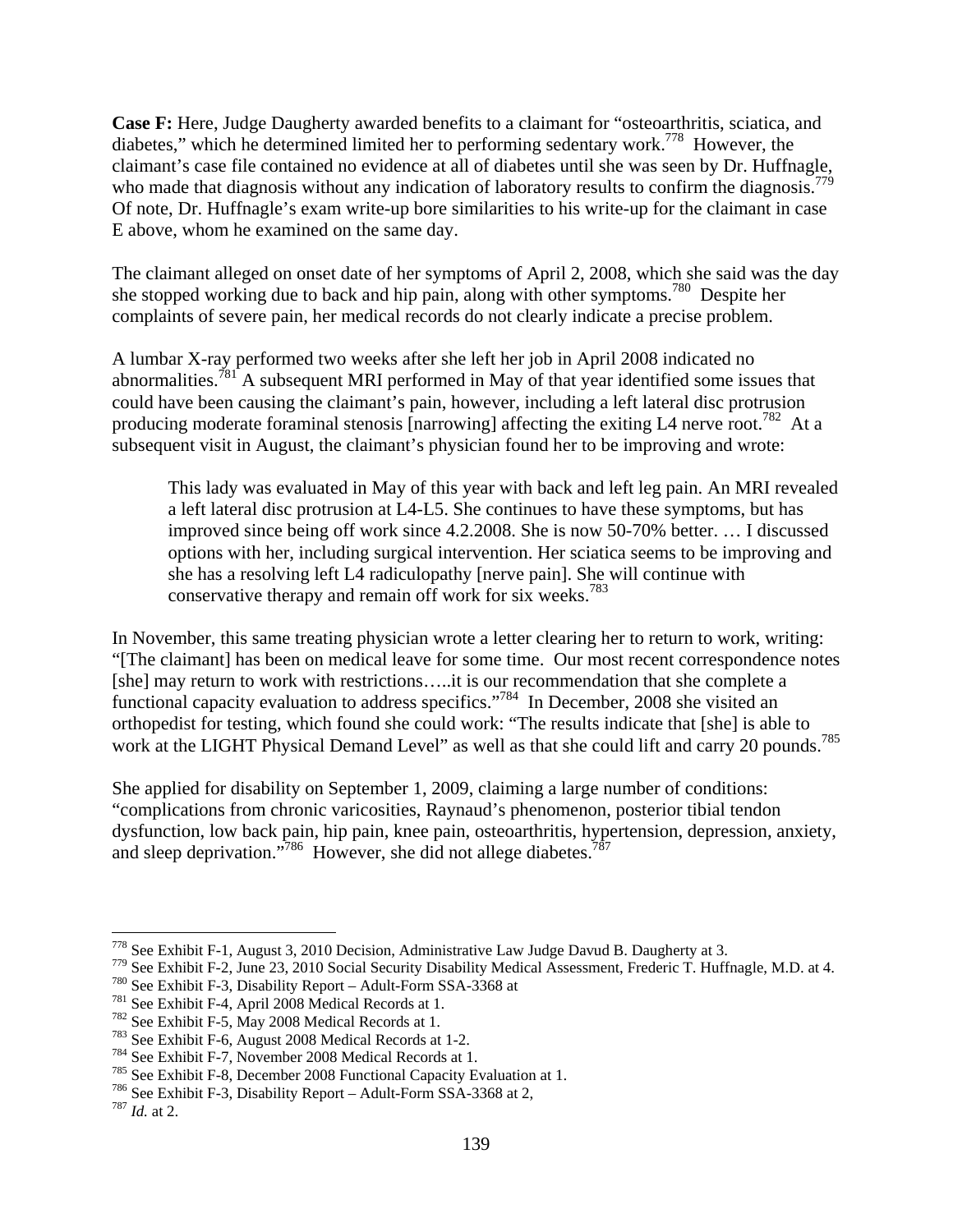In November 2009, the agency sent her for a physical examination during which the claimant specifically denied having diabetes at all.<sup>788</sup> In the exam notes explaining her past medical history, it was written: "Endocrine Hx [History]: Claimant denies diabetes."<sup>789</sup>

The claimant's initial application was denied on January 20, 2010, and then again at reconsideration on April 13, 2010.<sup>790</sup> The agency determined she could work, but at a pace that was less physically demanding than her previous job as a medical assistant.<sup>791</sup> The reconsideration denial stated:

Although you are somewhat limited by your conditions, medical evidence shows you are still capable of doing some work related activities. … We realize that your condition prevents you from doing any of your past work, but it does not prevent you from doing work which is less demanding and requires less physical effort.<sup>792</sup>

She appealed the decision the next day and requested a hearing in front of an administrative law judge.<sup>793</sup> In a statement faxed to the agency at the same time she reiterated her conditions, but still made no mention of diabetes.<sup>794</sup>

*Claimant Added to DB List.* On May 14, 2010, she hired Mr. Conn as her representative.<sup>795</sup> Mr. Conn and Judge Daugherty placed her on the July 2010 "DB List" and marked her as needing a "physical" exam.<sup>796</sup>

Dr. Huffnagle examined the clamant on June 23, 2010, and his exam notes found: "This woman is experiencing low back pain with pain into both the right and left leg. She has more pain in the right leg than in the left leg. She also has her right ankle wrapped up and tells us that she has stretched tendons in the right ankle that she is currently being treated for."<sup>797</sup>

However, his exam notes bore a striking similarity with another claimant's diagnosis. For the the claimant discussed above in case D, who Dr. Huffnagle examined on the same day, he determined the claimant's back issues related to her career, stating:

This woman's work history is significant in that… her job required her to lift…repetitively. Her pain came on gradually over time.<sup>798</sup>

<sup>788</sup> See Exhibit F-9, November 2009 Internal Medicine Evaluation at 1.

<sup>789</sup> *Id.* at 1.

<sup>790</sup> See Exhibit F-10, January 20, 2010 Notice of Disapproved Claim at 1 and see Exhibit F-11, Notice of Reconsideration at 1.

 $791$  See Exhibit F-11, April 13, 2010 Notice of Reconsideration at 1.

<sup>792</sup> *Id.* at 1.

<sup>793</sup> See Exhibit F-12, April 14, 2010 Request for Hearing by Administrative Law Judge at 1.

<sup>&</sup>lt;sup>794</sup> See Exhibit F-13, April 13, 2010 Statement of Appeal Filing at 2.<br><sup>795</sup> See Exhibit F-14, May 14, 2010 Appointment of Representative and Fee Contract at 1 and 2.

<sup>&</sup>lt;sup>796</sup> See Exhibit D-14, DB July 2010 CLF030809 at 1.<br><sup>797</sup> See Exhibit F-2, June 23, 2010 Social Security Disability Medical Assessment, Frederic T. Huffnagle, M.D. at 1.

<sup>&</sup>lt;sup>798</sup> See Exhibit E-20, June 23, 2010 Social Security Disability Medical Assessment, Frederic T. Huffnagle M.D. at 1.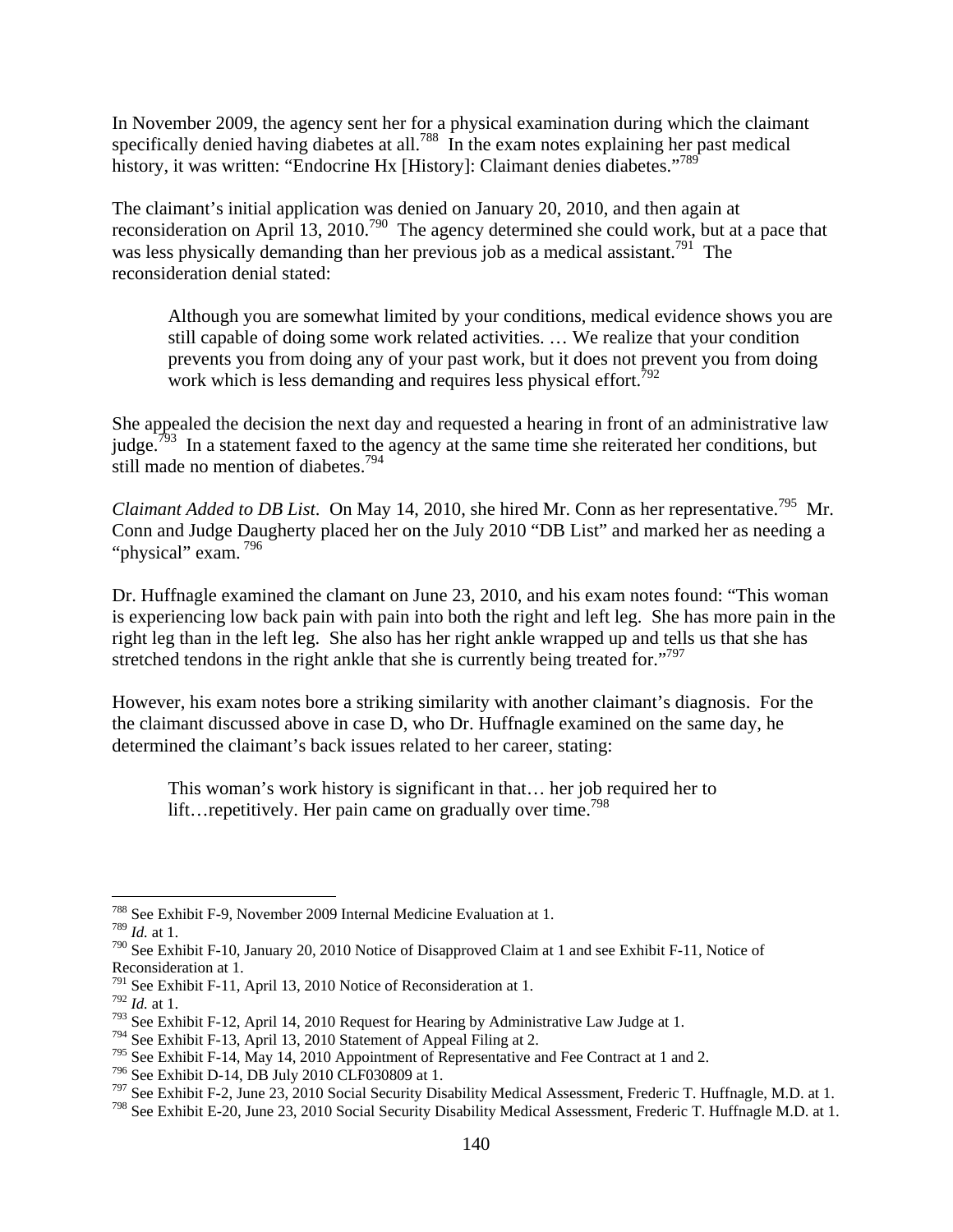For both claimants as well, he wrote a nearly identical description of their conditions, in this case writing:

This woman's work history is significant in that she…repetitively lifted…during the course of her work. Her problems with her back came on gradually over time. She has osteoarthritis and degenerative arthritis.<sup>799</sup>

In addition, Dr. Huffnagle also diagnosed the claimant with diabetes, without the benefit of any objective diagnostic testing, which is not mentioned in any of the claimant's other medical records, and which she denied having only six months prior.<sup>800</sup> He also diagnosed the claimant with "Osteoarthritis," "Degenerative arthritis," and "Sciatica."801

Dr. Huffnagle signed the Conn Law Office's RFC Version #6 on the same day.<sup>802</sup>

*Claimant Awarded Benefits*. On August 3, 2010, Judge Daugherty wrote a brief, four-page fully favorable decision awarding benefits to the claimant.<sup>803</sup> He based his decision solely on the findings of Dr. Huffnagle and found the claimant to have "the following severe impairments: osteoarthritis, sciatica and diabetes."804

He found the claimant disabled since April 2, 2008 when she last stopped working, though did not explain why this was the case in light of her being cleared to work several times after that date.<sup>805</sup> His opinion did not also explain why he believed the claimant had diabetes in light of the evidence otherwise.<sup>806</sup> He instead wrote that the agency doctors were "given little weight" because another medical opinion is more consistent with the record as a whole" and concluded:

Having considered all of the evidence, I am satisfied that the information provided by Dr. Huffnagle most accurately reflects the claimant's impairments and limitations. Therefore, the claimant is limited to less than sedentary work at best….Considering the claimant's age, education, work experience, and residual functional capacity, there are no jobs that exist in significant numbers in the national economy that the claimant can perform.<sup>807</sup>

## 3. **Judge Daugherty Failed to Address Claimant Noncompliance**

According to agency regulations, individuals are required to follow physician-prescribed treatments in order to qualify for disability benefits. This prevents someone with a treatable

1

<sup>&</sup>lt;sup>799</sup> See Exhibit F-2, June 23, 2010 Social Security Disability Medical Assessment, Frederic T. Huffnagle, M.D. at 1.<br><sup>800</sup> *Id.* at 4 and see Exhibit F-13, April 13, 2010 Statement of Appeal Filing at 2.<br><sup>801</sup> See Exhibi

Capacity Evaluation at 1.

<sup>&</sup>lt;sup>806</sup> See Exhibit F-1, August 3, 2010 Decision, Administrative Law Judge David B. Daugherty at 3-4. <sup>807</sup> *Id.* at 3-4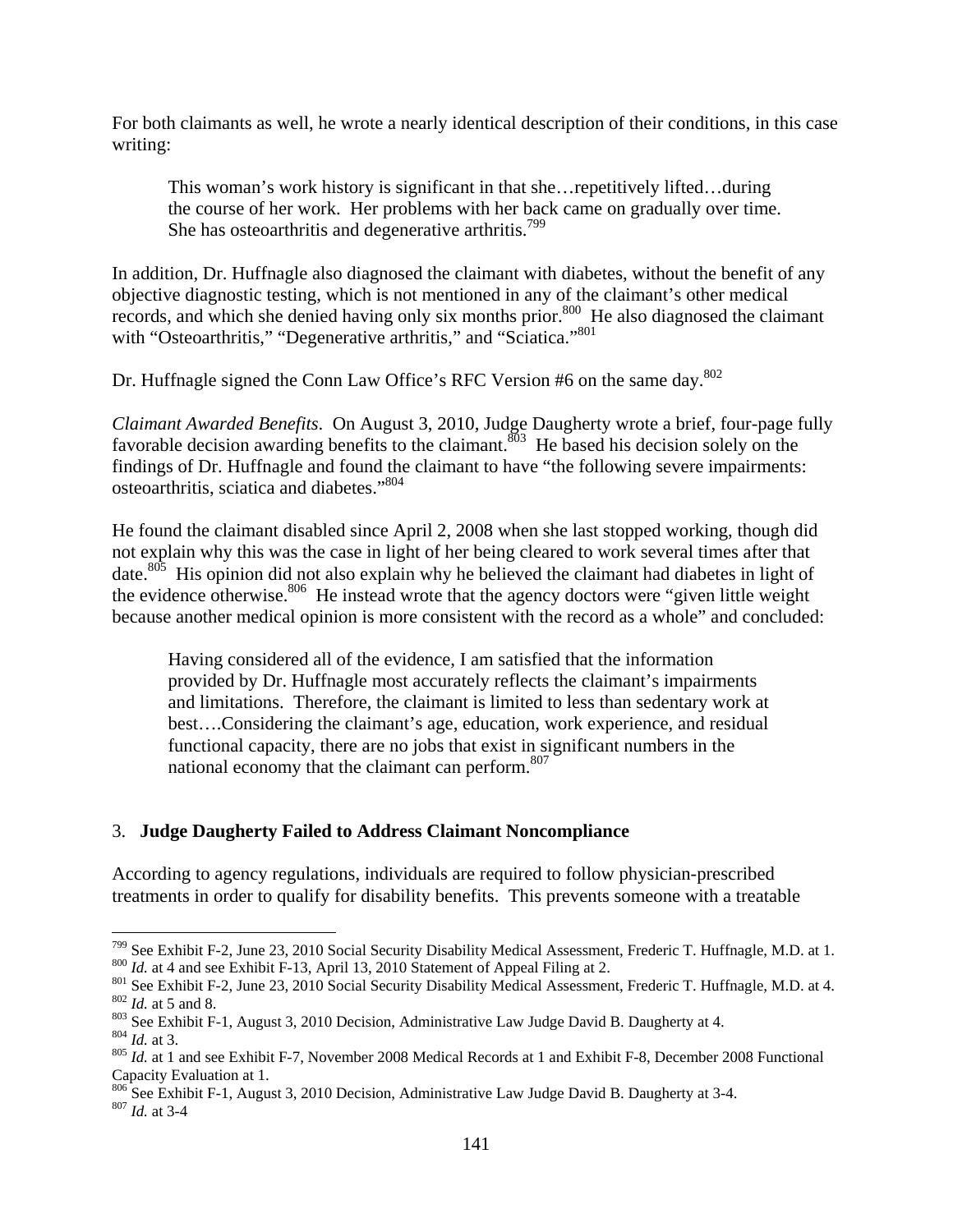condition from receiving benefits when they might otherwise work. Judge Daugherty failed to address this issue in the cases reviewed, and instead awarded benefits to individuals who may have been ignoring their doctors.

According to SSA rules: "Individuals with a disabling impairment which is amenable to treatment that could be expected to restore their ability to work must follow the prescribed treatment to be found under a disability, unless there is a justifiable cause for the failure to follow such treatment." <sup>808</sup> Failure to follow prescribed treatment is referred to as noncompliance. These rules prevent claimants from manipulating a manageable illness in order to qualify for benefits. At a minimum, in instances where the medical evidence of record reflects evidence of patient noncompliance, an ALJ is required to develop evidence around issues of noncompliance to determine whether or not it is justifiable in deciding whether to award benefits.<sup>809</sup>

The Committee found cases in which the medical evidence included indications of claimant noncompliance with prescribed treatment, yet Judge Daugherty's written opinions provided neither discussion of that evidence, nor his evaluation of its relevance in choosing to award benefits.

**Case G:** In this case, Judge Daugherty awarded benefits to a claimant who injured his arm in a traffic accident, but based his decision on inaccurate information.810 Whereas the claimant's accident occurred in December 2009, Judge Daugherty awarded benefits as of April 2009 when the man stopped working – but confused the two dates. $811$  Moreover, the claimant failed to follow his doctor's instructions following his accident, delaying surgery and failing to participate in physical therapy, which greatly inhibited his recovery.<sup>812</sup>

When the accident occurred, the claimant was driving his truck through the woods, but injured his arm when it struck a tree outside of the window.<sup>813</sup>

Notes from the emergency room visit on that date indicate that the claimant was diagnosed with fractures in both the radius and ulna bones in his left forearm.<sup>814</sup> The emergency room physician reset the fractures and put the claimant in a splint.<sup>815</sup> Since surgery was a strong possibility he was given the name and address of an orthopedic surgeon and instructed: "Be at his office at 8am in the morning. DO NOT EAT OR DRINK ANYTHING AFTER MIDNIGHT TONIGHT."<sup>816</sup>

1

<sup>&</sup>lt;sup>808</sup> SSR 82-59: Titles II and XVI: Failure to Follow Prescribed Treatment, http://www.ssa.gov/OP Home/rulings/di/02/SSR82-59-di-02.html <sup>809</sup> Ibid.

 $810$  See Exhibit G-1, August 2, 2010 Decision, Administrative Law Judge David B. Daugherty at 1.<br> $811$  See Exhibit G-2, December 2009 Medical Records at 1 and see Exhibit G-1, August 2, 2010 Decision,

Administrative Law Judge David B. Daugherty at 1.

<sup>&</sup>lt;sup>812</sup> See Exhibit G-2, December 2009 Medical Records at 1.<br><sup>813</sup> *Id.* at 2.<br><sup>814</sup> See Exhibit G-3, December 2009 Medical Records at 1.<br><sup>815</sup> *Id.* at 3.<br><sup>816</sup> *Id.* at 5.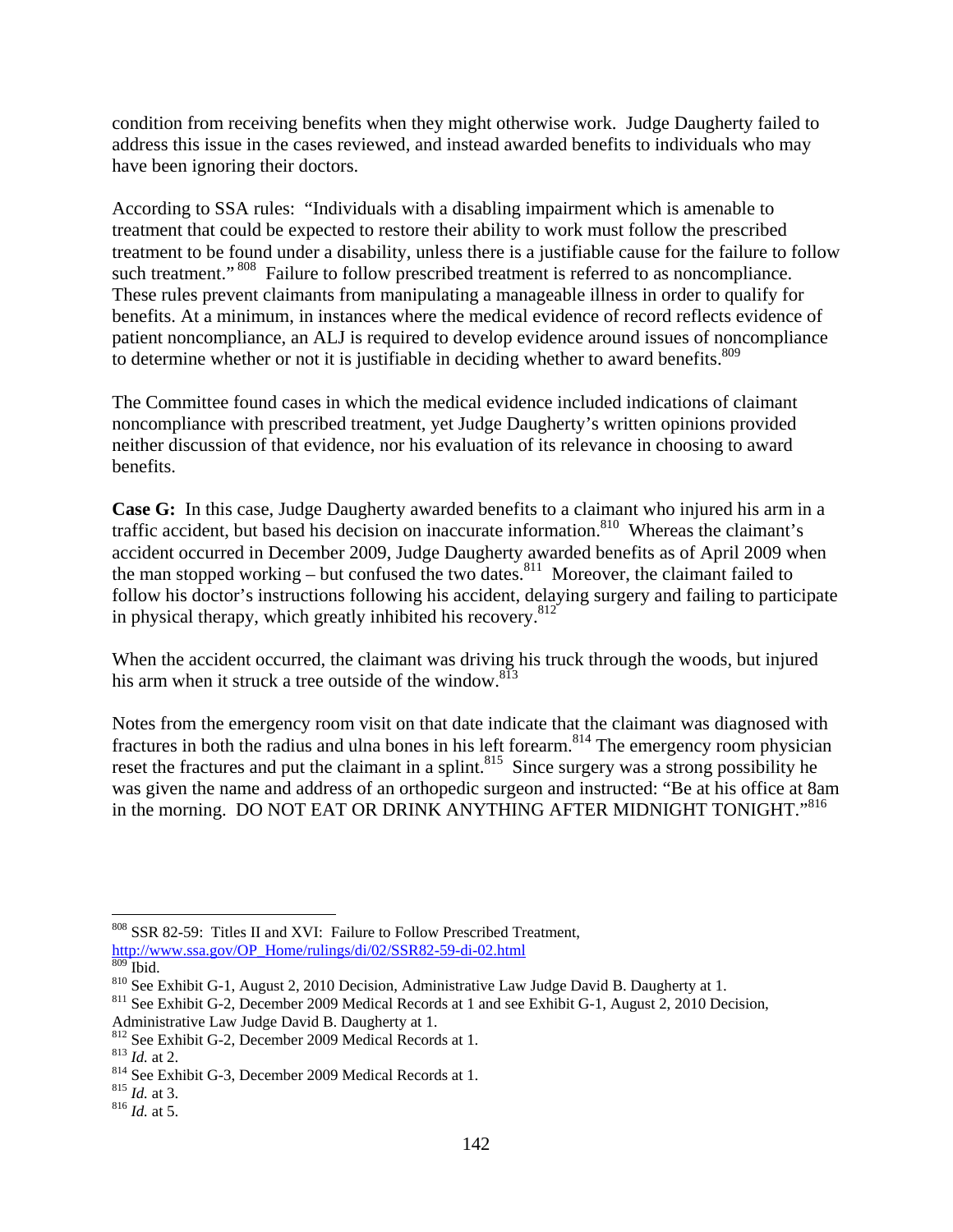However, he failed to show up the next morning and did not see a surgeon for five more days.<sup>817</sup> Notes from the orthopedic physician state:

Patient, 5 days prior, was driving his truck in the woods. His truck started to slip down the hill…he was found in the Emergency Department to have a left bothbone forearm fracture. He was told to follow up  $1<sup>st</sup>$  thing in the morning for a clinical evaluation and placed on the OR schedule given the severity of his injury. He did not show up in clinic. The clinical staff tried to contact him given the phone number as listed in the system and were unable to do so, since the numbers were unlisted. Patient showed up in clinic today 5 days out with severe pain in his left wrist, inability to flex and extend his fingers, and numbness in his fingers and hand. This is likely due to some degree of compartment syndrome, which was not treated secondary to the patient's refusal to follow up in a timely manner ... After the risks of surgery were discussed with the patient and the fact that since he did not follow up in a timely manner, he may not get recovery of his nerve or muscle function of his hand…<sup>818</sup>

As such, the claimant's failure to show up the following morning exacerbated the medical condition which formed the basis for his subsequent application for disability benefits.<sup>819</sup>

In a follow up visit in December 2009, the same orthopedic physician noted that the claimant was still experiencing stiffness in his arm, and said, "The necessity of PT [physical therapy] was also described although I doubt, given the financial status of the patient, that he will actually actively participate in  $PT...$ <sup>820</sup> In that same visit, the physician said, "It is anticipated that the patient will most likely be off work approximately 6 months from date of injury."821

On December 30, 2009, the claimant hired Eric Conn as his representative.<sup>822</sup> The same day he requested his case be transferred to the Prestonsburg, Kentucky SSA office.<sup>823</sup> In doing so, he signed a "Request for Transfer and Waiver of Travel Expenses," which allowed his case to be heard nearby Mr. Conn's law offices, but waived his opportunity to have SSA pay for his travel  $costs.<sup>824</sup>$ 

The claimant filed for disability the next day on December 31, 2009, citing, "pain in arm, had two surgeries on left arm, can't use left hand, pain in knees and legs, and trouble breathing."825 However, in filing his application he said that his disability began on April 21, 2009, when he stopped working, rather than December, when medical records show he was injured.<sup>826</sup>

<sup>&</sup>lt;sup>817</sup> See Exhibit G-2, December 2009 Medical Records at 1.<br><sup>818</sup> *Id.* at 1-2.<br><sup>819</sup> See Exhibit G-4, Disability Report – Adult – Form-SSA-3368 at 2.

<sup>&</sup>lt;sup>820</sup> See Exhibit G-5, December 2009 Medical Records at 1.<br><sup>821</sup> *Id.* at 1.<br><sup>822</sup> See Exhibit G-6, December 30, 2009 Appointment of Representative and Fee Agreement at 1-2.<br><sup>823</sup> See Exhibit G-7, December 30, 2009 Reques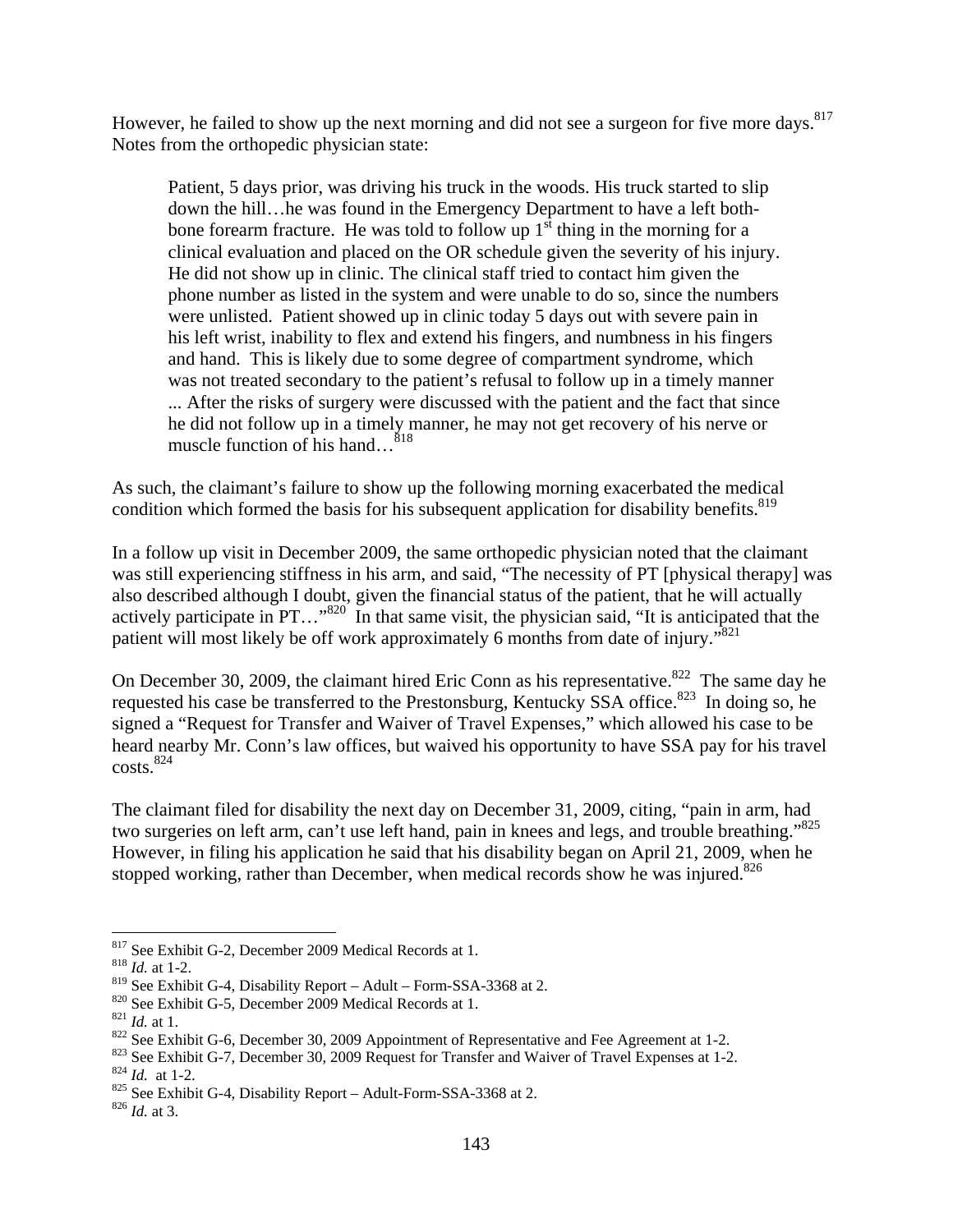Moreover, the only medical records he submitted were dated from December 2009 onward – there was nothing related to a disability beginning in April 2009.

As is typical when a claimant submits few medical records, the agency sent him to a consultative exam in March 2010.<sup>827</sup> The doctor determined the claimant "should be able to sit, walk, and/or stand for a full workday with adequate breaks. He would have moderate restrictions in his ability to lift/carry objects due to his left arm pain, weakness and decreased range of motion. He can hold a conversation, respond appropriately to questions, carry out and remember instructions."<sup>828</sup>

Less than two weeks later in April, however, another doctor concluded that even these moderate limitations were not valid and said the prior doctor's view "is given no weight as it is regarding condition now," and would not last more than 12 months.<sup>829</sup> He added that a recent physical exam was "quite unremarkable except for left UE fidings [referring to the claimant's left arm injuries]and that "all-in-all, physical expected to resolve and then have no impact on the ability to do basic work-related activities."<sup>830</sup>

The claimant's initial application was denied on April 8, 2010, and then again on May 7, 2010.<sup>831</sup> In its reconsideration denial, the agency wrote:

You said you became disabled on 04/21/2009 because of problems with your left arm and hand, pain in your knees, and trouble breathing. The medical evidence shows that you have been treated for your conditions. Although you report some discomfort following your surgery, your medical records show good healing. Although you report pain in your hands, you are still able to do basic grasping and handling of objects with your right hand. Although you report breathing difficulties, you are able to breathe in a satisfactory manner. We have reviewed your claim and determined that your conditions are not considered disabling. Even though you are not able to work now, your condition is expected to improve. It will not prevent you from working for 12 months. $832$ 

*Claimant Added to DB List.* A week later he appealed to request a hearing before an ALJ.<sup>833</sup> Mr. Conn and Judge Daugherty placed his name on the July 2010 "DB List" and marked him down for a "physical" exam.834

Dr. Huffnagle's medical exam, conducted on June 23, 2010, described the claimant's current medical symptoms the following way: "This man is experiencing low back pain. He also has

<sup>&</sup>lt;sup>827</sup> See Exhibit G-8, March 2010 Medical Records at 1.<br><sup>828</sup> *Id.* at 3.<br><sup>829</sup> See Exhibit G-9, April 2010 Case Analysis at 1.

<sup>&</sup>lt;sup>830</sup> Id. at 1.<br><sup>831</sup> See Exhibit G-10, April 9, 2010 Notice of Disapproved Claim at 1 and see Exhibit G-11, May 7, 2010 Notice of Reconsideration at 1.<br> $832$  *Id.* at 1.

<sup>&</sup>lt;sup>833</sup> See Exhibit G-11, May 18, 2010 Request for Hearing by Administrative Law Judge at 1.<br><sup>834</sup> See Exhibit D-14, DB July 2010 CLF030809 at 1.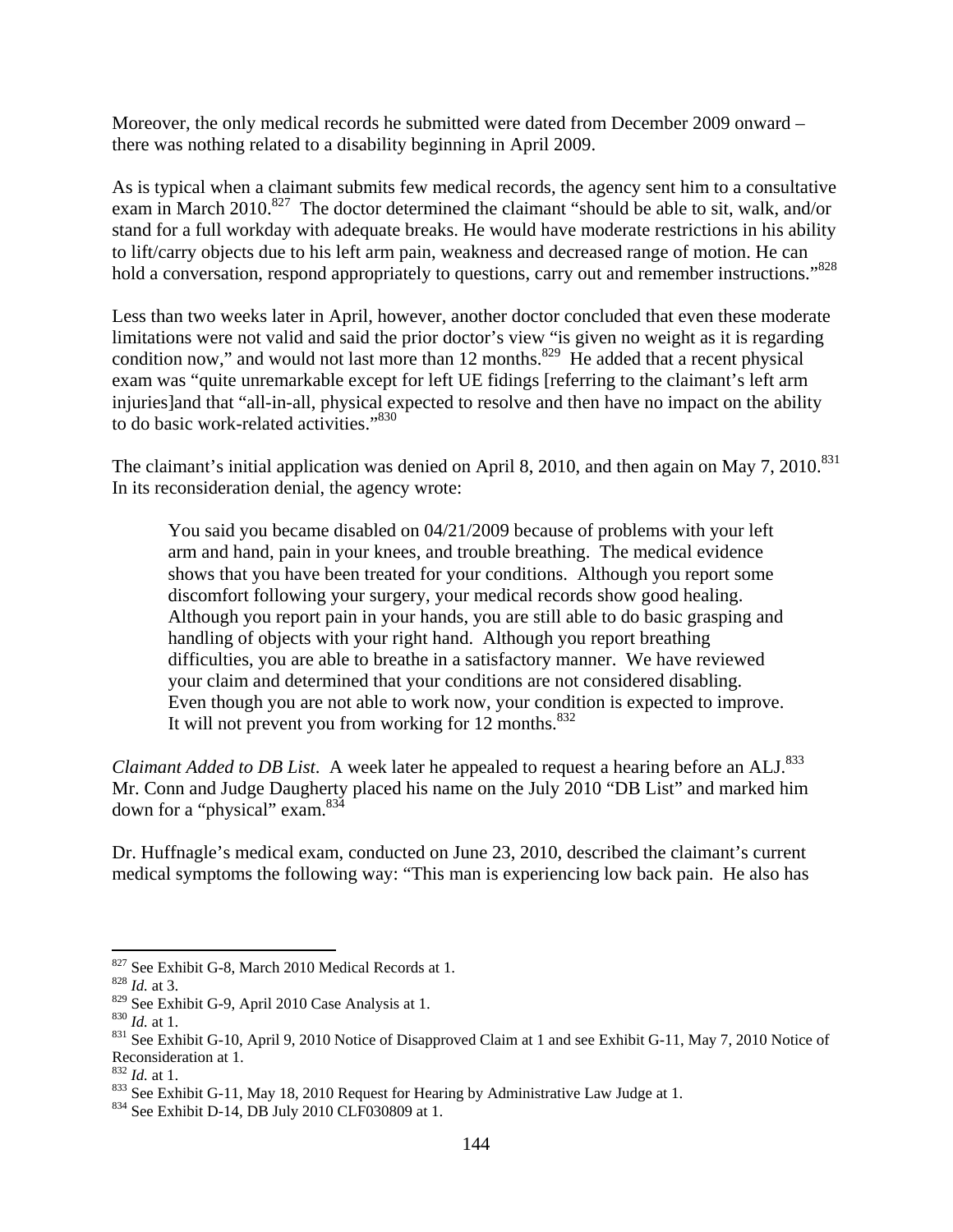right and left knee pain. He has neck pain with pain that radiates into the left shoulder. He is experiencing headaches, which he attributes to his cervical pain. He also has left wrist pain."835

In his exam report, however, he also inaccurately said the claimant's truck accident and injury occurred in April 2009 rather than in December 2009: "On 4/21/09 this man had his left arm resting on the door of his truck with the window down…which resulted in displacement of the bone in his left arm, and jarring of his left shoulder."<sup>836</sup> His description of the claimant's surgical history was also inaccurate, which suggested the claimant had surgery the same day he was injured, rather than five days later, writing: "He was taken to [the hospital] and had surgery there and then a few days later had a second surgery."<sup>837</sup>

Dr. Huffnagle diagnosed the claimant with "Traumatic arthritis," "Fracture of the left arm," and "Cervical sprain/strain."838 Moreover, while several agency doctors said the claimant was sure to heal, Dr. Huffnagle concluded "this man's traumatic arthritis is not going to improve with time. It is affecting his lumbar spine and his shoulder. He will need lifelong treatment for this."<sup>839</sup>

On the same day, Dr. Huffnagle signed the Conn Law Office RFC Version #2.<sup>840</sup>

*Claimant Awarded Benefits*. Judge Daugherty issued his fully favorable decision on August 2, 2010 after concluding the claimant had several severe limitations, specifically, the same conditions diagnosed by Dr. Huffnagle: "traumatic arthritis, fracture of left arm and cervical strain/sprain."<sup>841</sup> His written decision failed to account for the claimant's noncompliance in showing up for his surgical appointment.<sup>842</sup> By failing to hold a hearing he was unable to question the claimant about why this happened. $843$ 

He based his determination solely on the opinion of Dr. Huffnagle, who he said most accurately represented the facts of this case.<sup>844</sup> He did not, however, reconcile the numerous factual errors made by Dr. Huffnagle in his exam report.<sup>845</sup>

Judge Daugherty also determined the claimant's disability began on April 21, 2009.<sup>846</sup> This was supported only by the claimant's own statements, and the factual inaccuracy in Dr. Huffnagle's report, which said the claimant's accident occurred in April 2009.<sup>847</sup> However, he concluded:

 $\overline{a}$ 835 See Exhibit G-13, June 23, 2010 Social Security Disability Medical Assessment, Frederic T. Huffnagle M.D. at 1.

<sup>&</sup>lt;sup>836</sup> *Id.* at 1.<br><sup>837</sup> *Id.*<br><sup>838</sup> *Id.* at 4.

<sup>&</sup>lt;sup>838</sup> *Id.* at 4.<br>
<sup>839</sup> *Id.*<br>
<sup>840</sup> *Id.* at 5-8.<br>
<sup>841</sup> See Exhibit G-1, August 2, 2010 Decision, Administrative Law Judge David B. Daugherty at 3 and 5.<br>
<sup>842</sup> *Id.* at 3-4.<br>
<sup>842</sup> *Id.* at 3.<br>
<sup>843</sup> *Id.* at 3.<br>
<sup>845</sup>

Security Disability Medical Assessment at 1.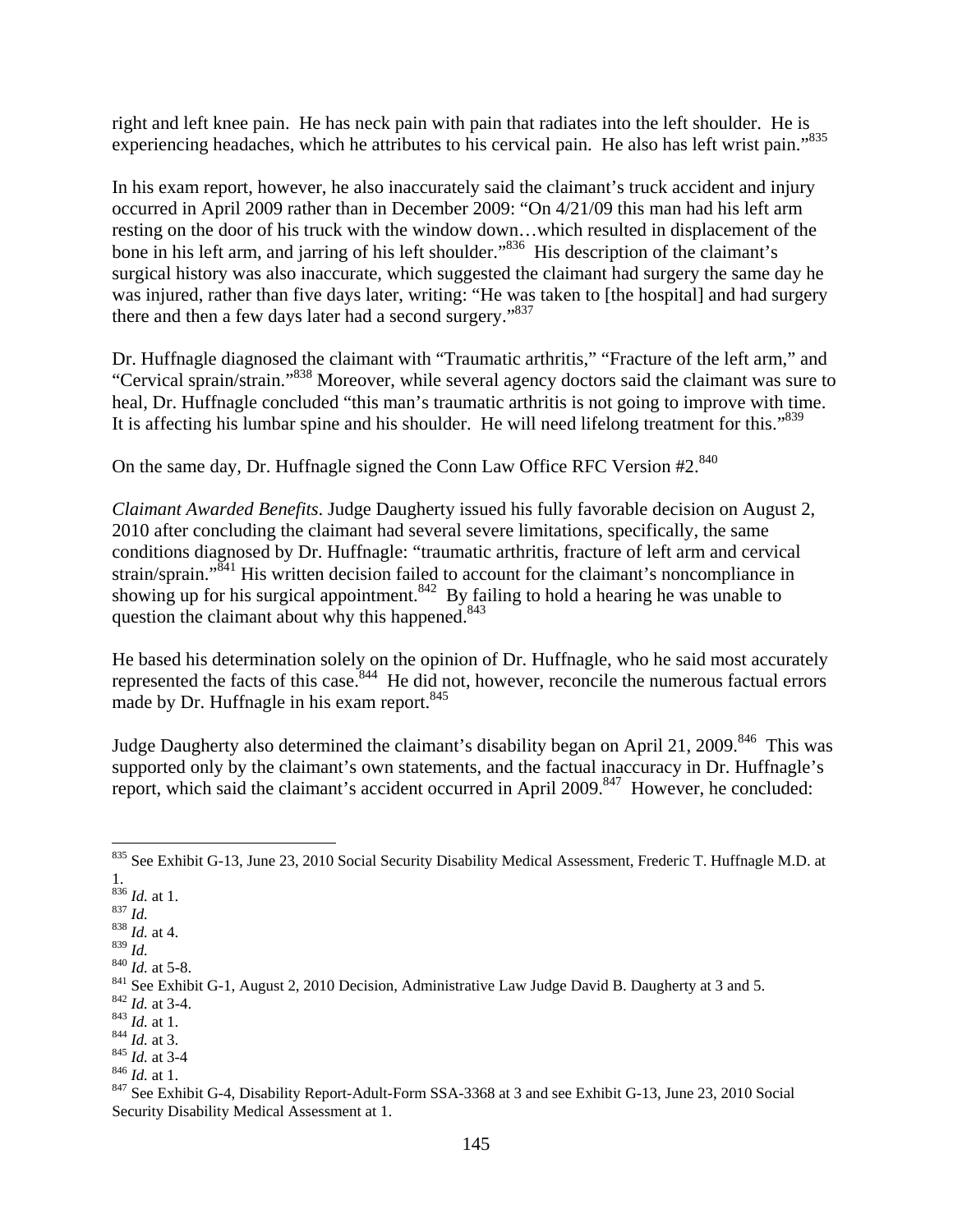Having considered all of the evidence, I am satisfied that the information provided by Dr. Huffnagle most accurately reflects the claimant's impairments and limitations. Therefore, the claimant is limited to less than sedentary work at best.<sup>848</sup>

#### 4. **Judge Daugherty Failed to Assess Evidence of Drug and Alcohol Abuse**

When evaluating cases in which evidence of drug or alcohol abuse is present, the ALJ is required to determine whether drug addiction or alcoholism is "a contributing factor material to the Commissioner's determination that the individual is disabled."<sup>849</sup> The agency follows a sequential process to determine whether drug and alcohol abuse is a material contributing factor. In instances where such abuse is the only factor present, the claim must be denied. In instances where other impairments are also present, the agency must determine whether the individual would still be disabled if the drug or alcohol abuse, and the associated conditions caused by that abuse, went away. The agency's guidance notes that adjudicators, including an ALJ, "must provide sufficient information so that a subsequent reviewer considering all of the evidence in the case record can understand the reasons.....whenever drug or alcohol abuse is an issue."<sup>850</sup>

Despite such guidance, a number of Judge Daugherty's decisions failed entirely to account for and reconcile evidence in the case file of drug or alcohol abuse, and as with other case examples discussed here, relied solely on the opinions provided by Dr. Huffnagle and others to justify the award of benefits.

**Case H:** Judge Daugherty awarded benefits to a claimant for liver problems, among other conditions, who also had lifelong alcoholism, but failed to address the claimant's alcohol use in his decision.<sup>851</sup> The claimant applied for benefits on the basis of stomach problems, diabetes, fatigue, pain in feet, back, legs, and knees, depression, nervousness, and anxiety.<sup>852</sup> Judge Daugherty awarded benefits on the basis that the claimant had cirrhosis, shortness of breath, and pain that limited him to performing less than sedentary work.<sup>853</sup> Judge Daugherty's decision relied exclusively on the medical opinion of Dr. Huffnagle, who never examined the claimant in person.854

Throughout the case file, the claimant's heavy alcohol use was well documented. According to the medical records,, it resulted in the claimant's temporary hospitalization.<sup>855</sup> Records from the visit in early 2006 showed the claimant was "…admitted with 1 week history of diffuse upper abdominal pain. The pain got worse yesterday. The patient has been drinking very heavily for the past few weeks. He has a history of heavy alcohol abuse. He has been drinking all of his

 $\overline{a}$ <sup>848</sup> See Exhibit G-1, August 2, 2010 Decision, Administrative Law Judge David B. Daugherty at 3.<br><sup>849</sup> Check cite: 42 U.S.C. 1382(c)

<sup>850</sup> http://www.socialsecurity.gov/OP\_Home/rulings/di/01/SSR2013-02-di-01.html (*will fix citations for this paragraph and clean up language)*

<sup>&</sup>lt;sup>851</sup> See Exhibit H-1, January 18, 2007 Decision, Administrative Law Judge David B. Daugherty at 1.<br><sup>852</sup> See Exhibit H-2, Disability Report – Adult-Form SSA-3368 at 1.<br><sup>853</sup> See Exhibit H-1, January 18, 2007 Decision, Ad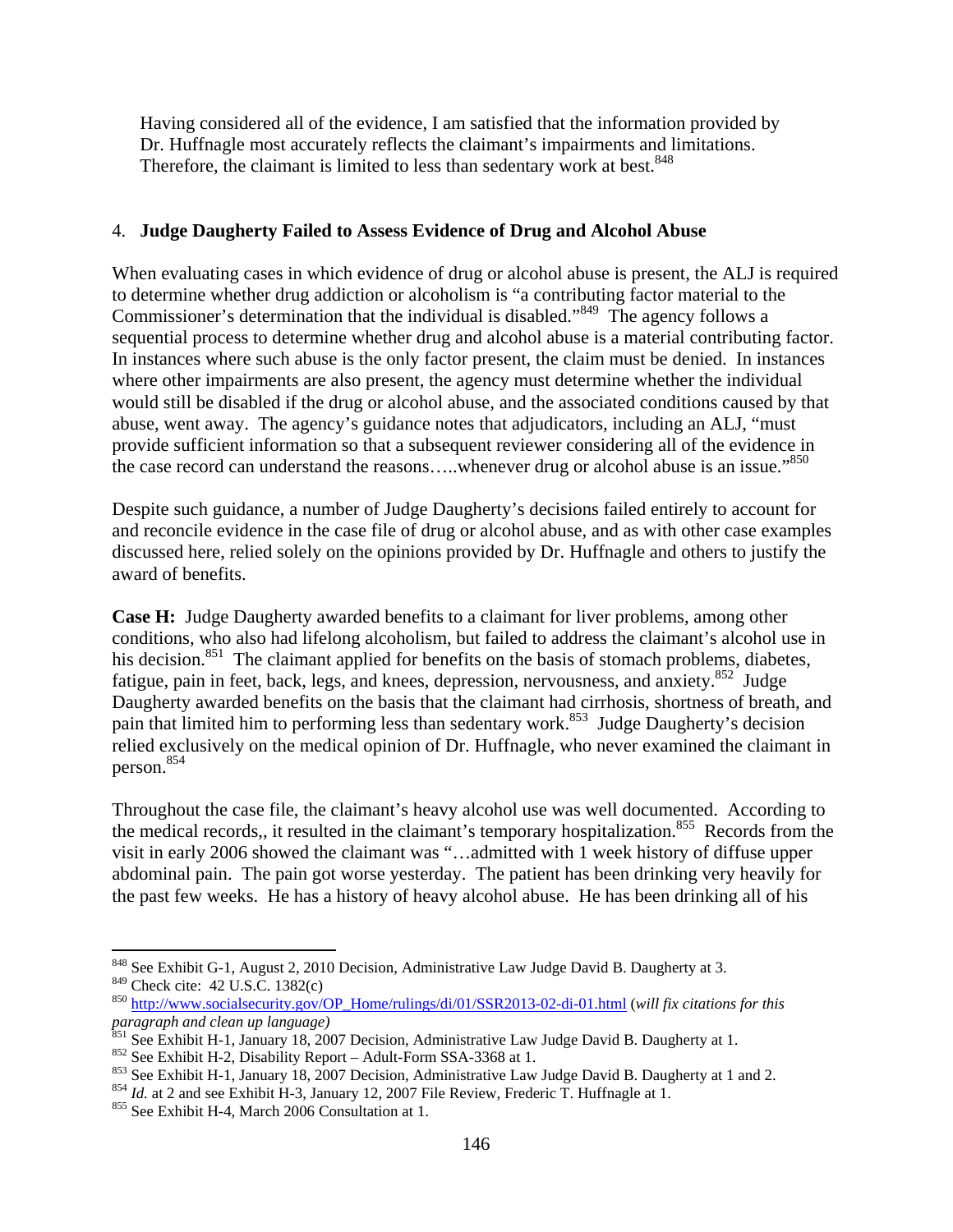life, as per the family."<sup>856</sup> The physician noted that he drank a 12-pack per day for 30 years and smoked a pack and a half of cigarettes per day for 30 years as well.<sup>857</sup> On this particular occasion the claimant's blood alcohol level reached .209 and he was hospitalized for 10 days.<sup>858</sup> Upon discharge, the claimant was diagnosed with multiple conditions, including alcoholism, and chronic pulmonary obstructive disease and was told to stop smoking, stop drinking, and to comply with a strict diet.<sup>859</sup> The discharge instructions did not indicate that the claimant should stop working.<sup>860</sup>

The claimant was hospitalized again on several occasions in which his alcohol abuse either played a role, or was discussed with treating physicians, both before and after the incident described above. In an earlier hospitalization in 2004, the claimant was involved in a motor vehicle accident as a passenger, and admitted to the emergency room with a blood alcohol content of  $.31$  and minor injuries.<sup>861</sup>

On April 10, 2006 he hired Eric Conn as his attorney and applied for disability benefits, alleging: "stomach problems, diabetes, fatigue, pain in feet, back, legs and knees, depression, nervousness and anxiety." $862$  He said his problems began on January 15, 2004 when he stopped working. $863$ 

In late July 2006, the claimant was hospitalized for three days due to noncompliance with diabetes medication and acute gastroenteritis.<sup>864</sup>. The exam notes stated:

Because of his chronic alcoholism, he was offered detox, but he refused. He also refused any involvement with AA meetings. He stated that he is going to stop drinking on his own…..He was told at this point that he probably has cirrhosis of the liver. He had this diagnosis made in Hazard before with low platelets due to hypersplenism and his LFTs due to chronic alcohol cirrhosis. Again, he was told that he definitely needs to stop the ETOH [ethanol] abuse as mentioned above.<sup>865</sup>

Despite his doctor's instructions to stop drinking, the claimant was again hospitalized in October 2006, admitted to the emergency room with abdominal pain and vomiting.<sup>866</sup> During the exam the doctors found:

The patient is a known insulin dependent diabetic. He went to [another state] for 2 weeks and did not take his Humalog insulin. The patient also has history of chronic alcoholism. He drinks about  $\frac{1}{2}$  a case to 1 case a day, and smokes about 2

 $856$  *Id.* at 1.

<sup>&</sup>lt;sup>857</sup> See Exhibit H-5, March 2006 History and Physical Examination at 2. <sup>858</sup> *Id.* at 2 and see Exhibit H-6, March 2006 Discharge Summary at 1. <sup>859</sup> *Id* 

<sup>860</sup> *Id.*<br><sup>861</sup> See Exhibit H-7, July 2004 Medical Records at 1 and 2.<br><sup>862</sup> See Exhibit H-8, April 10, 2006 Appointment of Representative at 1 and see Exhibit H-2, Disability Report – Adult-Form SSA-3368 at 2.<br> $^{863}$  *Id.* at 2.

<sup>864</sup> See Exhibit H-9, July 2006 Discharge Summary at 1.<br><sup>865</sup> *Id.* at 2.<br><sup>866</sup> See Exhibit H-10, October 2006 Discharge Summary at 1 and 2.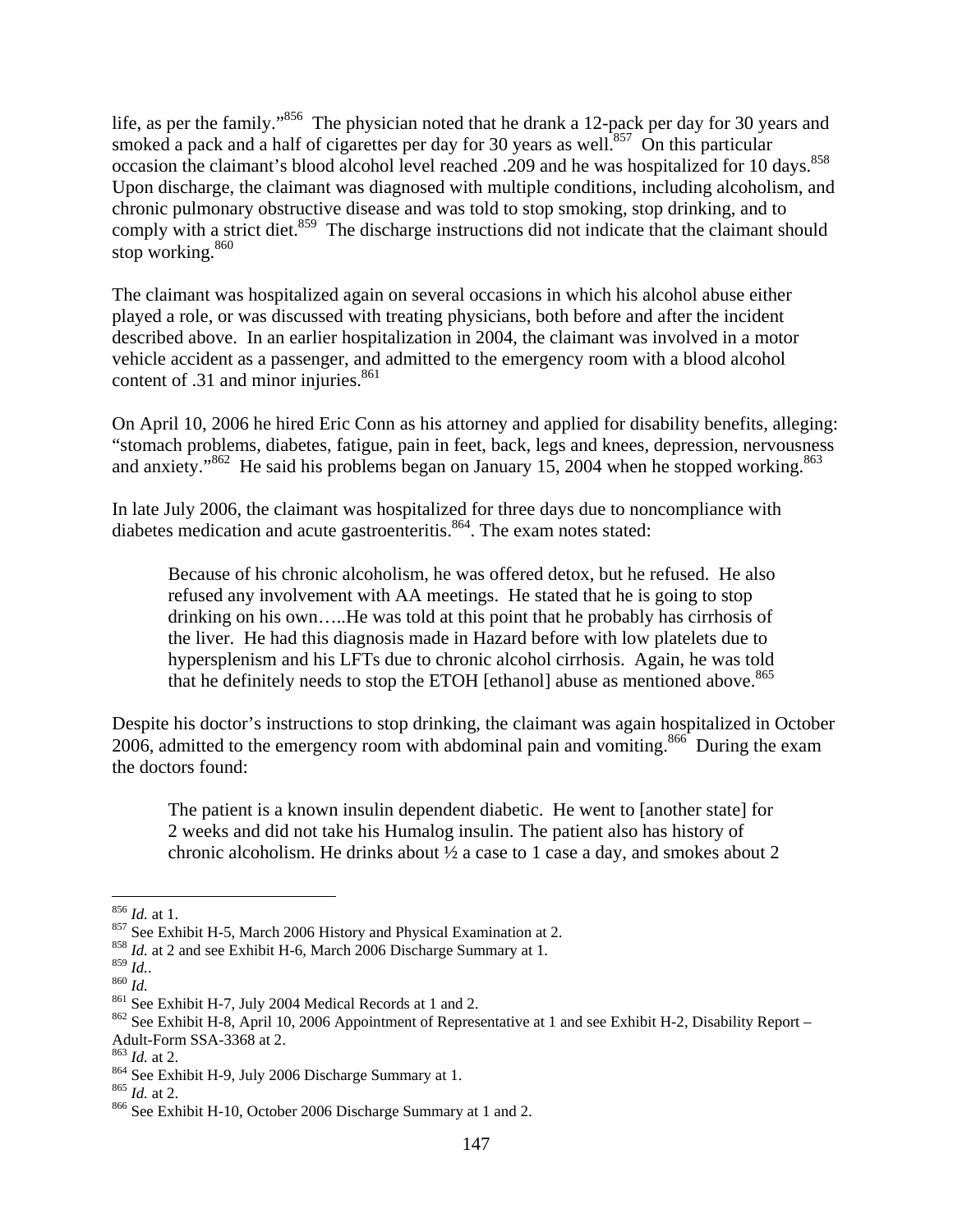packs a day. … His blood sugar dropped to around the 200 range but the patient signed himself out against medical advice. He was advised to use Humalog insulin at 30 units a.m. and 30 units p.m. If he needs alcohol rehab, he will call and ask for an appointment. He signed himself out.<sup>867</sup>

During the application process, however, the claimant failed to attend several consultative exams requested by the agency, despite being contacted several times.<sup>868</sup> According to a letter provided to the claimant on December 6, 2006, the agency denied his application for benefits over his failure to appear at these exams: "Due to a lack of medical information regarding your depression, nervousness, and anxiety, you were scheduled for a special medical examination…on Saturday, November 18, 2006. You were notified and reminded of this exam, but you did not keep the exam. Because there is insufficient evidence to make a complete determination, your claim is denied."869

On December 14, 2006, he appealed and requested a hearing before an administrative law judge.<sup>870</sup>

*Claimant Added to DB List*. Mr. Conn and Judge Daugherty put the claimant on the January 2007 DB List and noted "MENTAL AOD [amend onset date] 04/11/06."<sup>871</sup>

On January 12, 2007, Dr. Huffnagle signed a report titled, "Social Security Medical Disability Assessment," which provided his conclusions about the claimant.<sup>872</sup> However, Dr. Huffnagle did not examine the claimant in person, but instead performed a "File Review," which looks only at the paper records available.<sup>873</sup> His brief report, which was little more than half of a page in length, was faxed to SSA on January 16, the day before Judge Daugherty issued his decision.<sup>874</sup>

Dr. Huffnagle's report noted the claimant had cirrhosis of the liver, but otherwise made no specific diagnoses, finding only complaints of "stomach problems, respiratory problems."<sup>875</sup> Regarding his alcohol-related problems, he found, "The patient has a history of alcohol which likely accounts for some of his problems. However, his problems have now reached a level of severity that even if he were to stop drinking his problems would remain in the absence of alcohol."876

 $867$  *Id.* at 1-2.

<sup>&</sup>lt;sup>868</sup> See Exhibit H-11, November 21, 2006 RE: Special Medical Examination at 1.<br><sup>869</sup> See Exhibit H-12, December 6, 2006 Notice of Reconsideration at 1.

<sup>&</sup>lt;sup>870</sup> See Exhibit H-13, December 14, 2006 Request for Hearing by Administrative Law Judge at 1.<br><sup>871</sup> See Exhibit H-14, D.B. January CLF030654 at 2.<br><sup>872</sup> See Exhibit H-3, January 12, 2007 Social Security Disability Medic at 1-2.<br><sup>873</sup> Id at 1 and *See* June 12, 2012 Affidavit of Jamie Lynn Slone ¶12.

<sup>&</sup>lt;sup>874</sup> See Exhibit H-3, January 12, 2007 Social Security Disability Medical Assessment, Frederic T. Huffnagle, M.D. at 2.

 $\frac{875}{876}$  *Id.* at 1.<br> $\frac{876}{6}$  *Id.*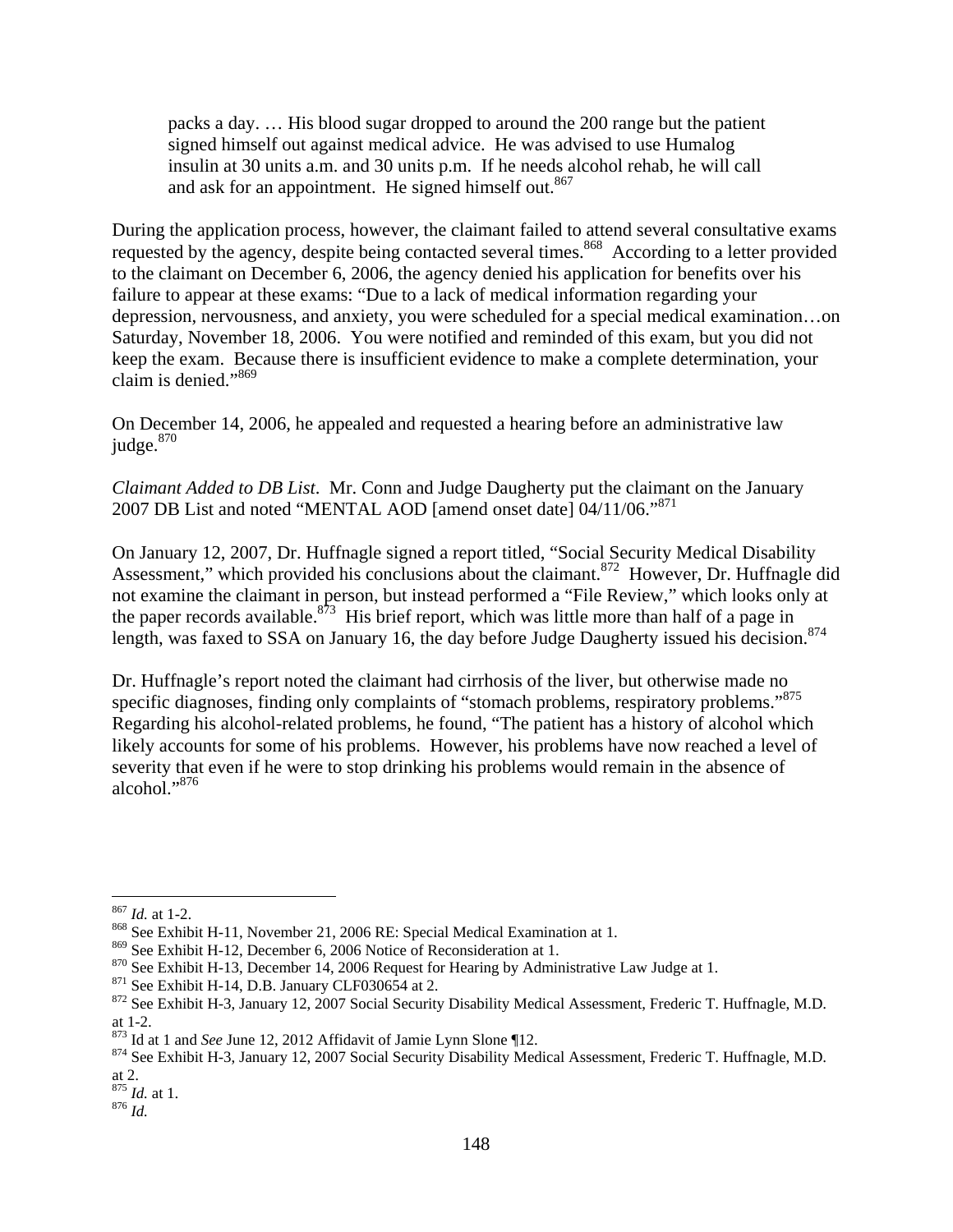He concluded his report by explaining the claimant would not be able to work, and even made precise judgments about the length of time he could work each day, despite never actually examining the claimant:

The patient due to severe uncontrolled abdominal pain would have a need for significant breaks that would cause him to be off tasks for long periods of time. It is my opinion within reasonable medical probability that this patient would only be able to stay on task for six hours in an eight hour workday and the six hours would not be continuous. His ability to stay on task at one time would be no more than one hour at a time.  $877$ 

*Claimant Awarded Benefits*. Dr. Huffnagle's report was faxed to the agency on January 16,  $2007$ <sup>878</sup> Two days later – little more than a month after the claimant appealed his denial – Judge Daugherty issued a fully favorable decision, without holding a hearing.<sup>879</sup> Moreover, the decision was based exclusively on the brief file review conducted by Dr. Huffnagle.<sup>880</sup>

At no point in the written decision, however, did Judge Daugherty acknowledge the claimant's alcohol abuse, which even Dr. Huffnagle and other treating physicians documented to be the likely reason for his condition.<sup>881</sup> Rather, he found that the claimant had "the following 'severe' impairments: cirrhosis, SOB [shortness of breath], and pain."882 Judge Daugherty did not specify anything more specific regarding the last impairment – "pain" – but simply found it limited him to less than sedentary work:

The evidence supports a finding that the claimant retains the following residual functional capacity: needs significant breaks, causing him to be off task for long periods of time and could stay on task no more than 6 hours in a work day. Having considered all of the evidence, I am satisfied that the information provided by Dr. Huffnagle most accurately reflects the claimant's impairments and limitations. Therefore, the claimant is limited to less than sedentary work, at  $best<sub>0</sub>$ <sup>883</sup>

Based on that finding, Judge Daugherty relied on the Medical Vocational Guidelines to award benefits to the claimant.

## 5. **Factual Inaccuracies in Judge Daugherty's Decisions and Misuse of Medical Opinions**

The Committee reviewed a number of cases where, in addition to the sole reliance on medical opinions procured by Eric Conn, Judge Daugherty misused information from the opinions themselves. Thus, his decisions contained numerous factual inaccuracies, which were important in the award of benefits.

 $877$  *Id.* at 1-2.

<sup>&</sup>lt;sup>878</sup> *Id.* at 2.

<sup>879</sup> See Exhibit H-1, January 18, 2007 Decision, Administrative Law Judge David B. Daugherty at 1 and 4. 880 *Id.* at 2.<br>881 *Id.* at 1-4. 882 *Id.* at 1.<br>882 *Id.* at 1.<br>883 *Id.* at 1.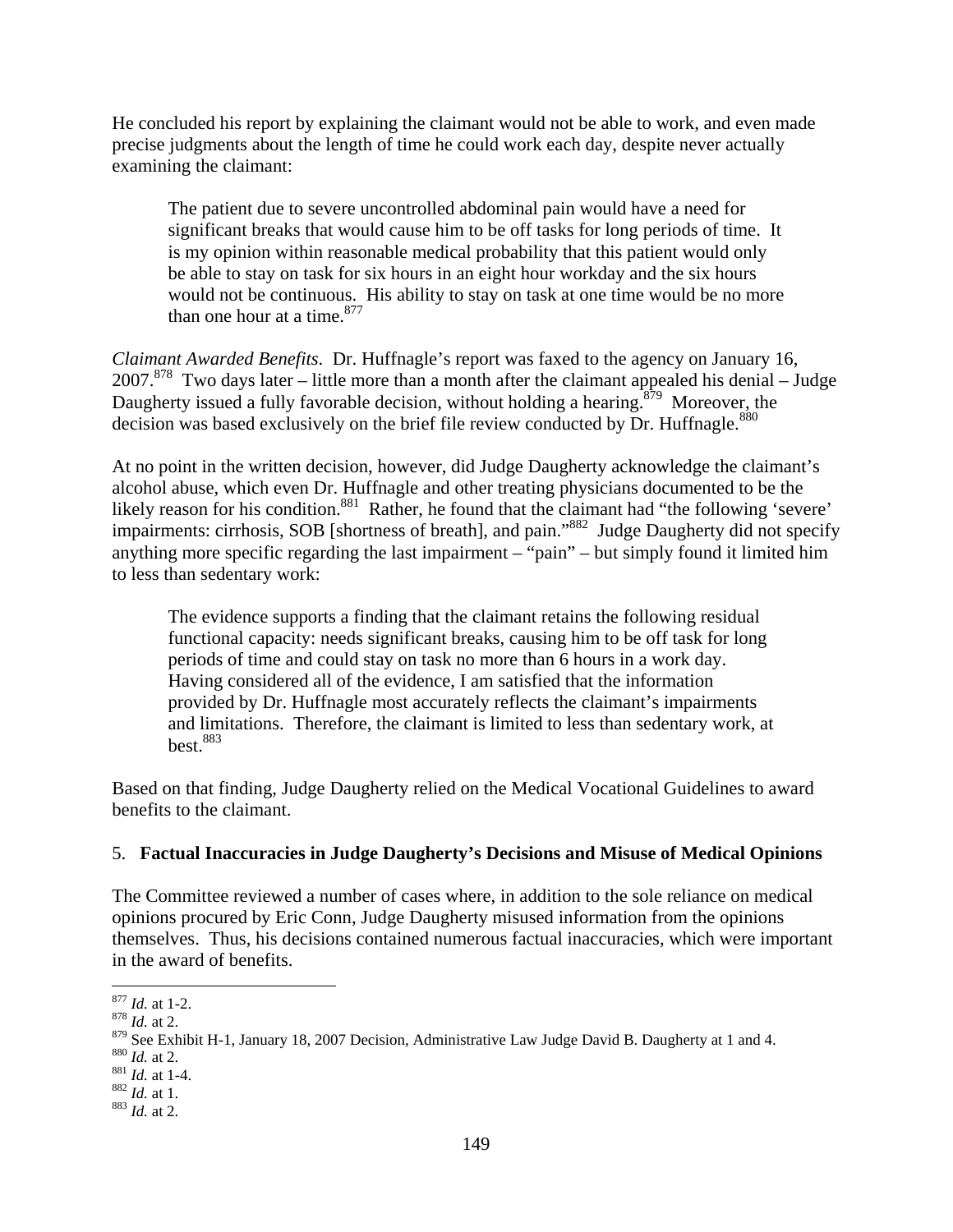**Case I:** Judge Daugherty awarded benefits to a man for a disc prolapse and chronic pain despite being cleared to work by several doctors.<sup>884</sup>

Records in the file indicate that the claimant hired Eric Conn on March 29, 2006 and applied for benefits the next day.<sup>885</sup> His application alleged he became disabled that same month.<sup>886</sup> This claimant applied for benefits due to "problems with both ankles swelling, calcium deposits on ligaments, arthritis in knees, bone spurs and arthritis in disc in back and all joints, left elbow has been broken and unable to straighten arm, pain in hands, limited use of hands, pain in back that goes to legs and knees, borderline cholesterol, and hearing loss in both ears."<sup>887</sup>

Following his application, the agency sent the claimant for a consultative physical exam in May 2006.<sup>888</sup> In the medical history section of the exam report, the claimant traced his ankle pain to a diagnosis of calcium deposits on the tendons in both ankles from 2003, and said that he had pain in his ankles about 4-5 days per week.<sup>889</sup> His elbow fracture was from 2000, and occurred while playing basketball.<sup>890</sup> The claimant said that "he can no longer play sports because of his elbow. He complains of pain in his left elbow about 2 times per month and he is unable to use his left arm at those times."<sup>891</sup>

Despite reporting that he stopped working due to his disability, his records also showed that his disability began on the same day he was laid off. $892$  In the employment section of the exam notes it stated that, "Patient last worked on March 17, 2006…He worked there for 6 months before being laid off."<sup>893</sup>

Based on the physical exam, the physician concluded that the claimant was fully able to work and had almost no significant limitations:

[I]t would appear that this claimant does have the ability to do such work related activities as sitting, sanding, moving about, lifting, carrying, handling objects, hearing and seeing and speaking and traveling. His routine physical examination today was within normal limits with the exception of some findings of some mild arthritis in the knees….while I do believe he does have findings compatible with some mild arthritis, I do not find that this arthritis is of such an extent that it would prevent him from performing his job functions…Based on his examination

<sup>&</sup>lt;sup>884</sup> See Exhibit I-1, January 16, 2007 Decision, Administrative Law Judge David B. Daugherty at <sup>885</sup> See Exhibit I-2, March 29, 2006 Appointment of Representative at 1 and see Exhibit I-3, Application Summary for Disability Benefits at 1.<br> $\frac{886}{1}$  *Id.* at 1.

<sup>887</sup> See Exhibit I-4, Disability Report-Adult-Form SSA-3368 at 2.<br><sup>888</sup> See Exhibit I-5, May 2006 Consultative Examination at 1.

<sup>889</sup> *Id.* at 1.

 $\frac{890}{10}$  *Id.* at 2.<br> $\frac{891}{10}$ 

<sup>&</sup>lt;sup>892</sup> *Id.* and see Exhibit I-4, Disability Report-Adult Form SSA- 3368 at 2.

<sup>893</sup> See Exhibit I-5, May 2006 Consultative Examination at 2.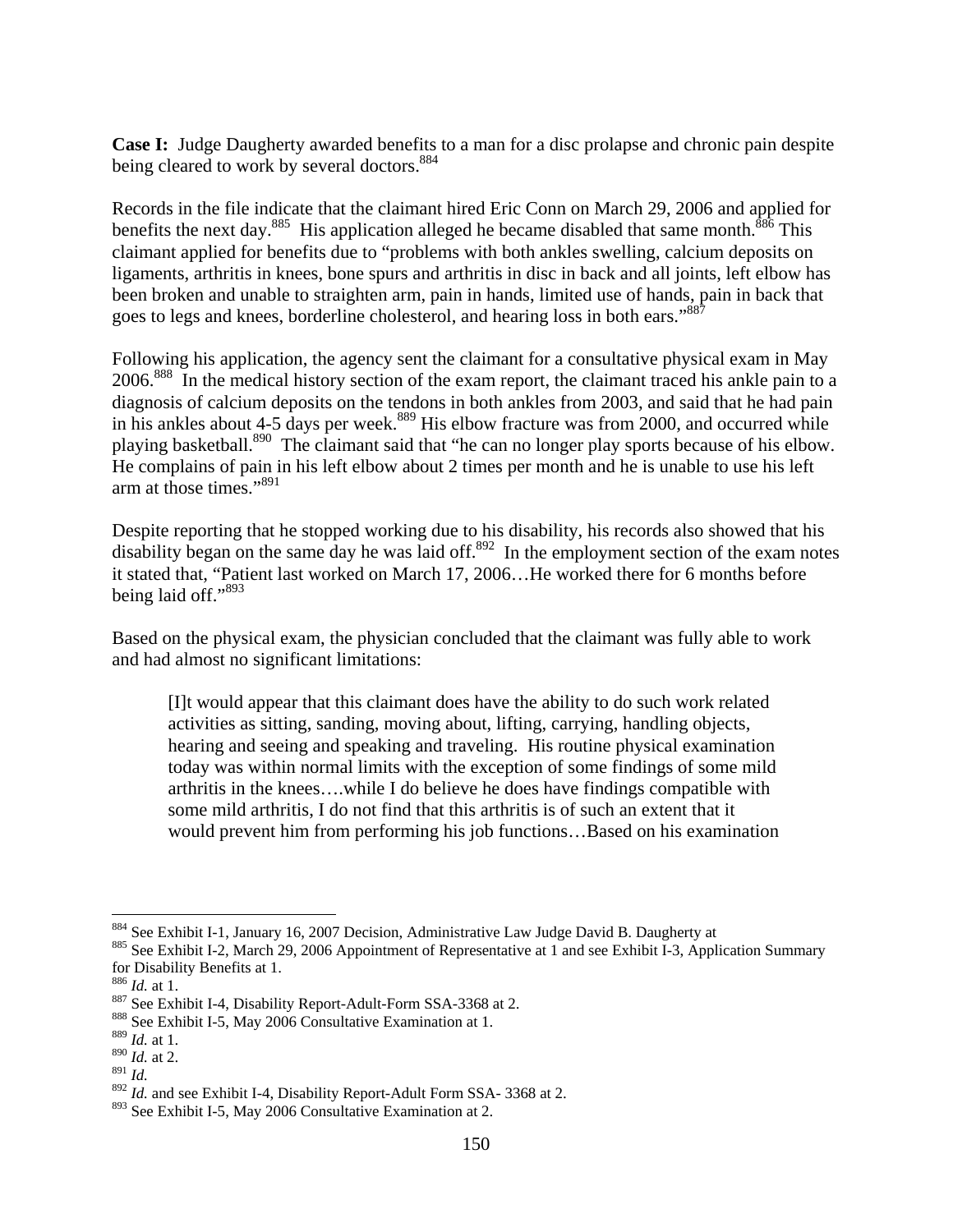today, I found no factors which would limit his ability to do job related activities.<sup>894</sup>

Based on this evidence, the agency denied the claim initially on June 7, 2006.<sup>895</sup> The claimant requested reconsideration of his application, and in the meantime, sought additional medical treatment for his back pain.896

In June 2006, the claimant saw an orthopedic specialist who reviewed X-rays the claimant brought with him and concluded that "Disc space is well preserved except for L5,S-1 which has a near complete effacement [narrowing of space]."897 The physician recommended getting an MRI and beginning exercises, as well as a course of physical therapy.<sup>898</sup> He also, however, noted that with those activities, the claimant was healthy enough to return to work in the future: "Based on MRI findings, an epidural would likely be helpful. I think between that and exercises, it is likely he would be able to return to gainful employment."<sup>899</sup>

The next day, the claimant saw another physician in the same practice.<sup>900</sup> Under the "history" section of the exam notes, the claimant described his condition by saying:

…over the past six months, the pain has gotten much worse. He states that most of the pain seems to be located in the lower part of the back with very mild radiation into both buttocks. He denies any significant radiculopathy or symptoms going down into the leg. Most of the pain is the dull achy-type pain in the lower back that is made worse by physical activity. He states that he has been dealing with this for approximately 20 years and he gets some mild relief with ibuprofen. Recently the pain has gotten to the point where it affects his daily functioning. He states that he is to the point where ibuprofen is not handling the pain as well. Sitting to standing, lying to sitting, and transition positions increased the pain. He gets some relief when he rests…He denies any numbness, tingling or paresthesis into the leg. He denies weakness in the legs. $901$ 

The physician concluded that the claimant "on MRI does have a lot of degenerative joint disease in the lower spine. There was apparently no evidence of any nerve root impingement, a formal read is pending."902 The physician "discussed options, risks, and alternatives with him. He opted to proceed today with an epidural injection. I told him it probably would not give him long lasting relief because of the degenerative joint disease in the back, but we opted to proceed." The physician also "talked to him about exercise program, water aerobics, some weight loss, and probably to avoid smoking."<sup>903</sup>

<sup>894</sup> *Id.* at 4.

<sup>895</sup> See Exhibit I-6, June 7, 2006 Notice of Disapproved Claim at 1.

<sup>896</sup> See Exhibit I-7, Request for Reconsideration at 1 and Exhibit I-8, June 2006 Medical Records at 1.

<sup>897</sup> See Exhibit I-8, June 2006 Medical Records at 2.

<sup>898</sup> *Id.* at 2.

<sup>899</sup> *Id.*

<sup>900</sup> See Exhibit I-9, June 2006 Medical Records at 1.

<sup>901</sup> *Id.* at 1.

<sup>902</sup> *Id.* at 2.

<sup>903</sup> *Id.*.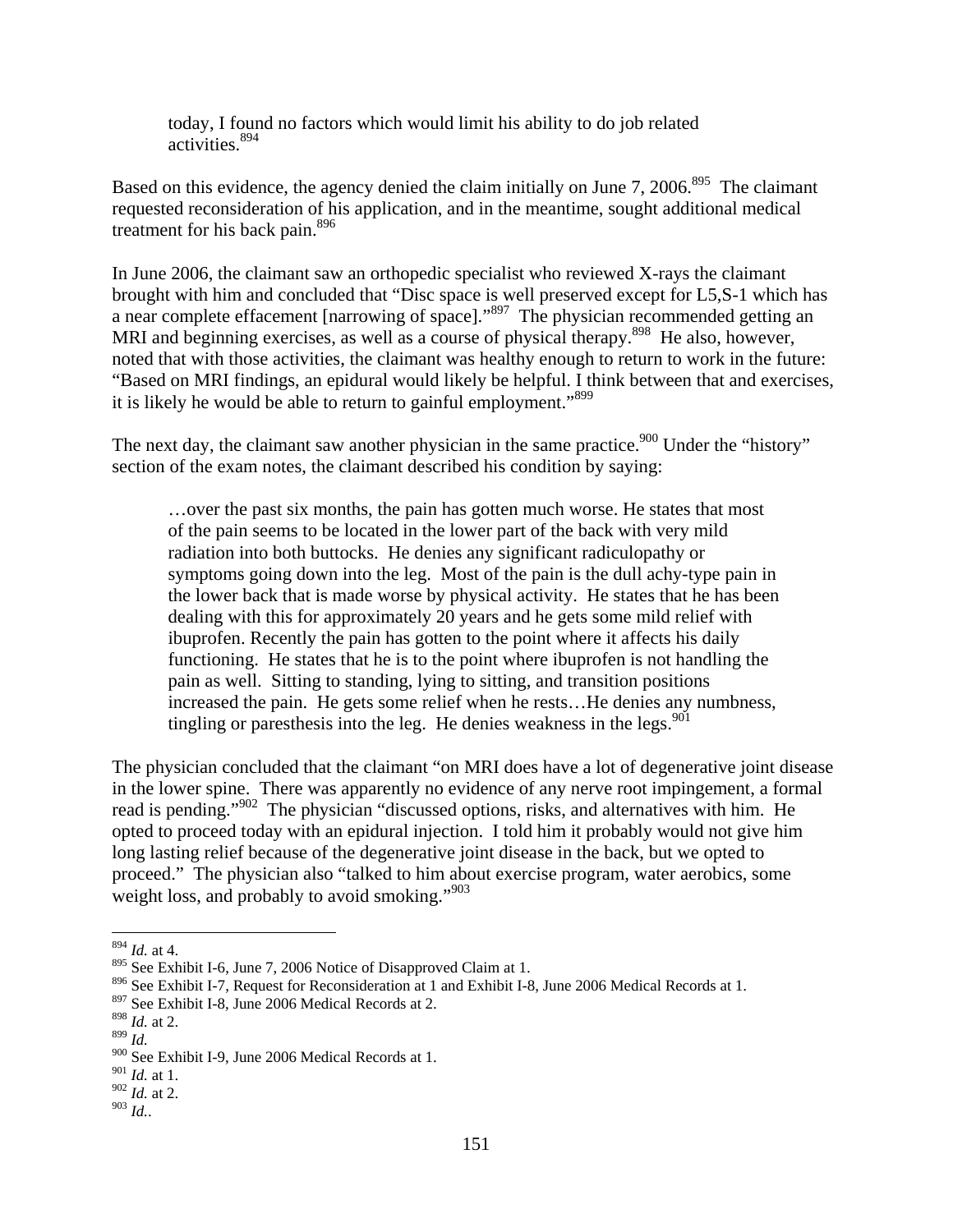The exam notes do not indicate the claimant was advised against working or given any other physical limitations.904

When the formal report of the MRI arrived later that day it showed the problem to be less severe than his doctor originally believed, and characterized the claimant's back issues as "minimal arthritic change, no evidence of significant lumbar disc pathology."<sup>905</sup> The claimant returned to the clinic for another epidural injection a month later in July  $2006$ .<sup>906</sup> Exam notes from that visit stated, "[He] tells me that he has significantly improved. He states he still has some pain. He would describe, maybe 50-60% improvement..."<sup>907</sup> While sitting in the car for the six-hour trip to the clinic exacerbated his pain, he said overall there were signs of improvement.<sup>908</sup> The physician noted that the MRI from the previous visit had been reviewed and showed "just minimal arthritic changes, but no significant evidence of lumbar disc pathology."<sup>909</sup>

The agency reviewed this additional evidence, and on November 28, 2006, once more concluded the claimant was not disabled, and in fact wrote a detailed analysis showing the claimant to be in overall good health:

The medical evidence shows that you have been evaluated and treated for your conditions. Although you report pain and discomfort, the evidence shows that you have satisfactory movement in your ankles, knees, back, elbows, hands and joints. There is no severe muscle weakness or loss of control due to nerve damage. Your grip strength is satisfactory. There are no significant restrictions in your ability to stand, walk, move about, handle objects and do your normal activities. Although your cholesterol may become higher than normal at times, there is no evidence of end organ damage. Although you report problems with your hearing, your records show that you are able to hear satisfactorily.<sup>910</sup>

*Claimant Added to DB List*. He requested a hearing before an ALJ on December 6, 2006.<sup>911</sup> Judge Daugherty and Mr. Conn placed the claimant on the January 2007 "DB List."912

On January 5, 2007 he was sent by Mr. Conn to see Dr. Huffnagle.<sup>913</sup> However, according to Dr. Huffangle's brief exam write-up, the claimant's conditions were not severe.<sup>914</sup> After performing his physical exam, Dr. Huffnagle concluded that the claimant had "chronic low back pain, status post disc prolapsed, which is healed."915

<sup>914</sup> *Id.* at 2.

<sup>915</sup> *Id*.

 $\overline{a}$ <sup>904</sup> *Id.* at 1-2.

<sup>905</sup> See Exhibit I-10, June 2006 MRI at 1.

<sup>906</sup> See Exhibit I-11, July 2006 Medical Records at 1.

<sup>907</sup> *Id.* at 1.

<sup>908</sup> *Id.*

<sup>909</sup> *Id.*

<sup>910</sup> *Id.*

<sup>&</sup>lt;sup>911</sup> See Exhibit I-13, Request for Hearing by Administrative Law Judge at 1.

<sup>912</sup> See Exhibit H-14, D.B. January CLF030653 at 2.

<sup>913</sup> See Exhibit I-14, January 5, 2007 Social Security Disability Medical Assessment, Frederic T. Huffnagle, M.D. at 1.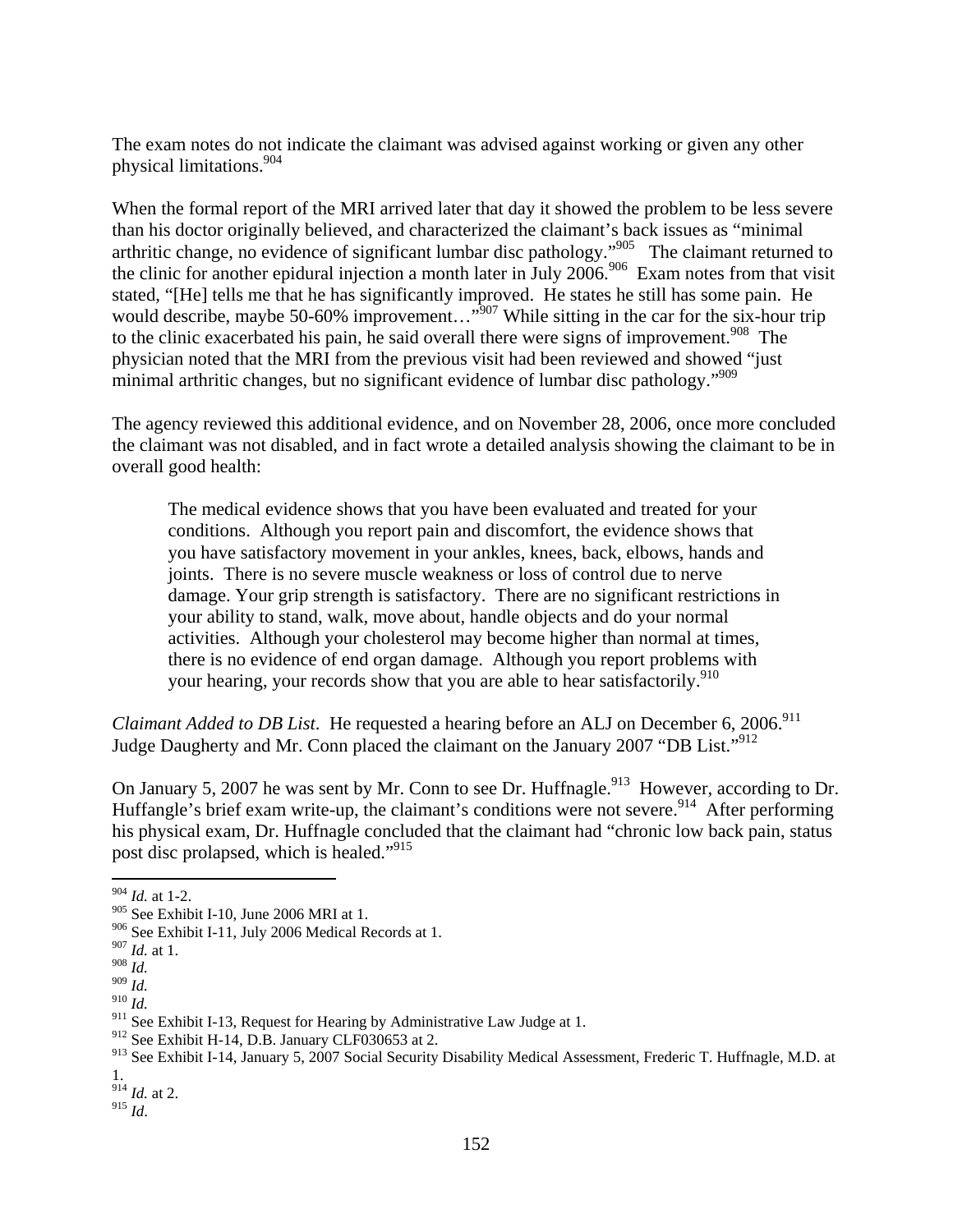The same day he signed the Conn Law Office RFC Version  $#16.<sup>916</sup>$  The RFC, though, contradicted the claimant's own allegations of hearing loss in both ears, indicating he did not have any problems at all. $917$ 

*Claimant Awarded Benefits*. Judge Daugherty issued a fully favorable decision eleven days later on January 16, 2007.<sup>918</sup> He cited only the medical opinion of Dr. Huffnagle and found the claimant to have "the following 'severe' impairments: disc prolapse and chronic pain."<sup>919</sup> He noted that:

Having considered all of the evidence, I am satisfied that the information provided by Dr. Huffnagle most accurately reflects the claimant's impairments and limitations. Therefore, the claimant is limited to sedentary work, at best.<sup>920</sup>

Judge Daugherty failed to note, however, that rather than characterizing the claimant's disc prolapse as being severe, Dr. Huffnagle characterized it as being healed.<sup>921</sup> In other words, the very condition Judge Daugherty used as the basis for awarding benefits was healed.

#### 6. **Reassignment of Cases from Judge Gitlow to Judge Daugherty**

Case J: In this instance, the claimant's case was before Administrative Law Judge Gitlow.<sup>922</sup> However, before Judge Gitlow could issue a decision, the claimant requested that his case be dismissed, and reapplied for benefits.<sup>923</sup> Under the new application, his case was ultimately decided favorably by Judge Daugherty, who based his decision solely on a mental exam conducted by Dr. Brad Adkins. $924$ 

*Claimant Denied Benefits in a Prior Application:* Medical records in the file document a long history of treatment for the claimant's leg injury, which stemmed from a traffic accident in 1993.925 Following the accident, he underwent several surgeries in 1993 and 1995, including the placement of a rod in his fractured femur.<sup>926</sup> His file contained medical records from the claimant's main treating physician focusing mainly on this condition up through 2006.

At a visit in 1999, the physician ordered a functional capacity evaluation to see if he could work.<sup>927</sup> The evaluation was performed a few days later, but the therapist who performed the evaluation found the results to be invalid due to what the therapist classified as a "manipulation

<sup>916</sup> *Id.* at 4 and 7.

<sup>917</sup> *Id.* at 6.

<sup>918</sup> See Exhibit I-1, January 16, 2007 Decision, Administrative Law Judge David B. Daugherty at 1 and 4.

<sup>&</sup>lt;sup>919</sup> *Id.* at 2.<br><sup>920</sup> *Id.*.

<sup>921</sup> *Id.*<br><sup>921</sup> *Id.* 922 See Exhibit J-1, November 20, 2006 Notice of Dismissal at 3.

<sup>923</sup> *Id.* at 3 and see Exhibit J-2, Disability Report – Adult-Form SSA-3368 at 1 and 7.

<sup>924</sup> See Exhibit J-3, August 3, 2007 Decision, Administrative Law Judge David B. Daugherty at 1.

<sup>&</sup>lt;sup>925</sup> See Exhibit J-4, November 1999 Medical Records at 1.

<sup>926</sup> *Id.* at 1.

<sup>927</sup> *Id.* at 1 and 2.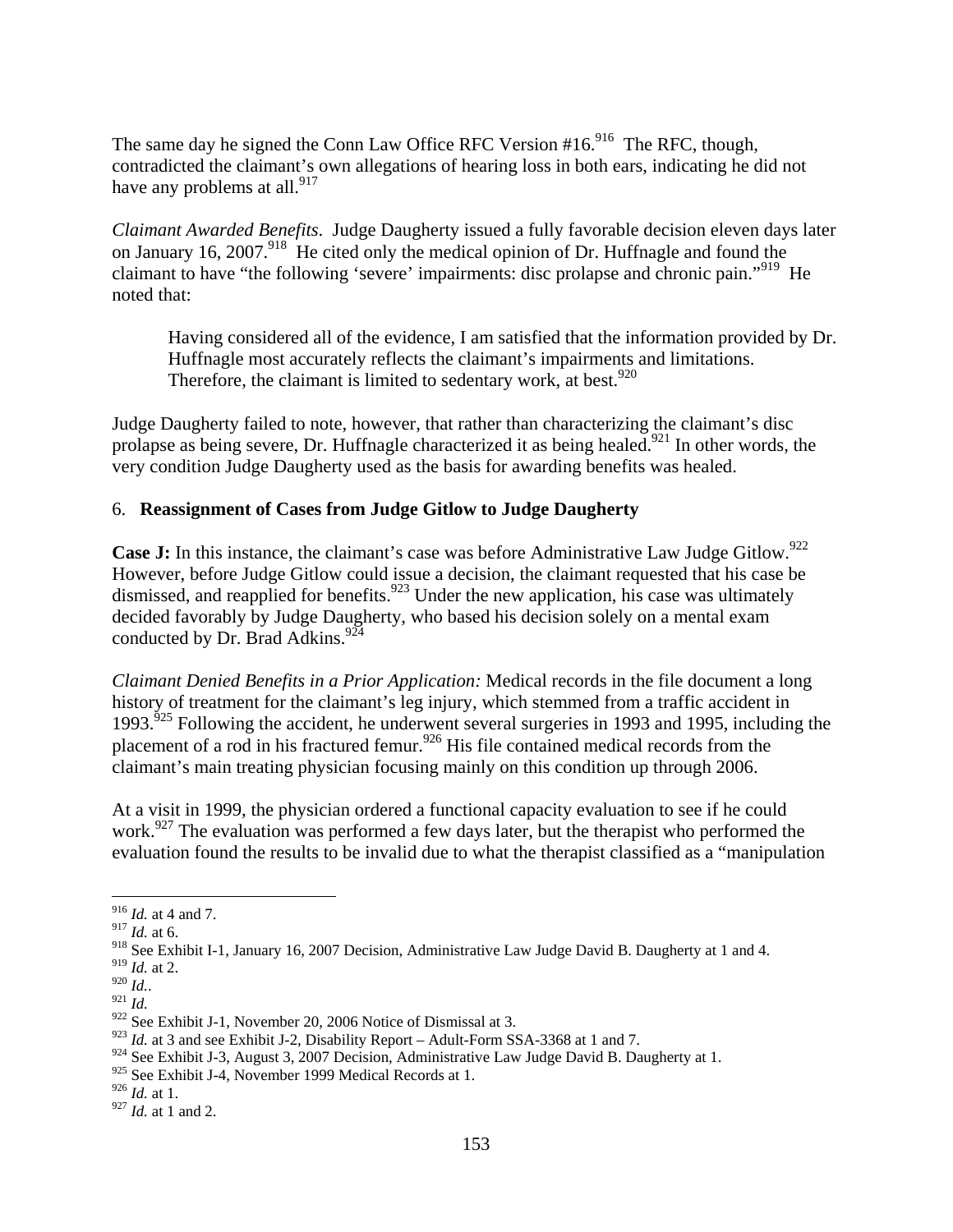effort" by the claimant.<sup>928</sup> Based on the results that were demonstrated, the therapist stated "This assessment, although invalid, would qualify [the claimant] to be able to do light work as a physical demand level."929

Several years later in August 2002, the claimant was ordered off work by this same treating physician, but records also show he was able to return to work by December of that year.<sup>930</sup> The claimant continued to see his physician and receive treatment for his pain for the next few years.

In May 2004, the physician stated that the claimant was "…unemployed at present. The company with which he was employed has closed their offices."<sup>931</sup> The claimant's application for disability benefits indicated, however, that he became unable to work in April 2004 because of his medical conditions.<sup>932</sup> In 2005, the physician noted in a write-up, "[The claimant] is in today for follow-up. He still describes persistent right lower extremity pain and some radiculopathy. He has yet to find any type of work, and therefore, has signed up for disability."<sup>933</sup>

Notes from a May 2006 exam with the claimant's treating physician stated:

He is still having some knee pain and this pops at times. He hasn't done anything to reinjure this. He is concerned about hardware becoming loose and creating a problem. He is much more inactive and is becoming much more depressed. He is staying in the house a lot and has a non-restorative sleep pattern. He is napping throughout the day. I have had a real heart-to-heart talk with him and basically told him to get his head on straight, that he is not disabled totally, and that there is no reason, with his computer background, that we cannot get him some type of retraining, out of the house, and productive.<sup>934</sup>

His physician recommended that the claimant contact the Department of Rehabilitative Services for re-evaluation and concluded: "He is not totally disabled and there is no reason that he cannot get back into some type of meaningful employment. I only hope that he will heed my constructive advice."935

The same physician saw the claimant again, who presented with symptoms related to his leg pain in November 2006.<sup>936</sup> In describing the claimant's symptoms, his doctor said "He says that is to the point that he can't stand the pain anymore and that something has to be done. He has seen orthopedic surgeons in the past, none of whom have recommended removing his hardware. He describes being in significant pain, but he is very stoic and appears to be in no acute distress whatsoever in the exam room, so I question symptom magnification and secondary gain."<sup>937</sup> The physician concluded this visit by making a referral to another orthopedic surgeon, and to the pain

<sup>1</sup> <sup>928</sup> See Exhibit

 $^{929}$  *Id.* at 1.

<sup>930</sup> See Exhibit J-6, August 2002 Medical Records at 2 and see Exhibit J-7, December 2002 Medical Records at 1..

<sup>&</sup>lt;sup>931</sup> See Exhibit J-8, May 2004 Medical Records at 1.

<sup>932</sup> See Exhibit J-2, Disability Report – Adult-Form SSA-3368 at 2.

<sup>933</sup> See Exhibit J-9, May 2005 Medical Records at 1.

<sup>934</sup> See Exhibit J-10 May 2006 Medical Records at 1.

<sup>935</sup> *Id.* at 2.

<sup>936</sup> See Exhibit J-11, November 2006 Medical Records at 1.

<sup>937</sup> *Id.* at 1.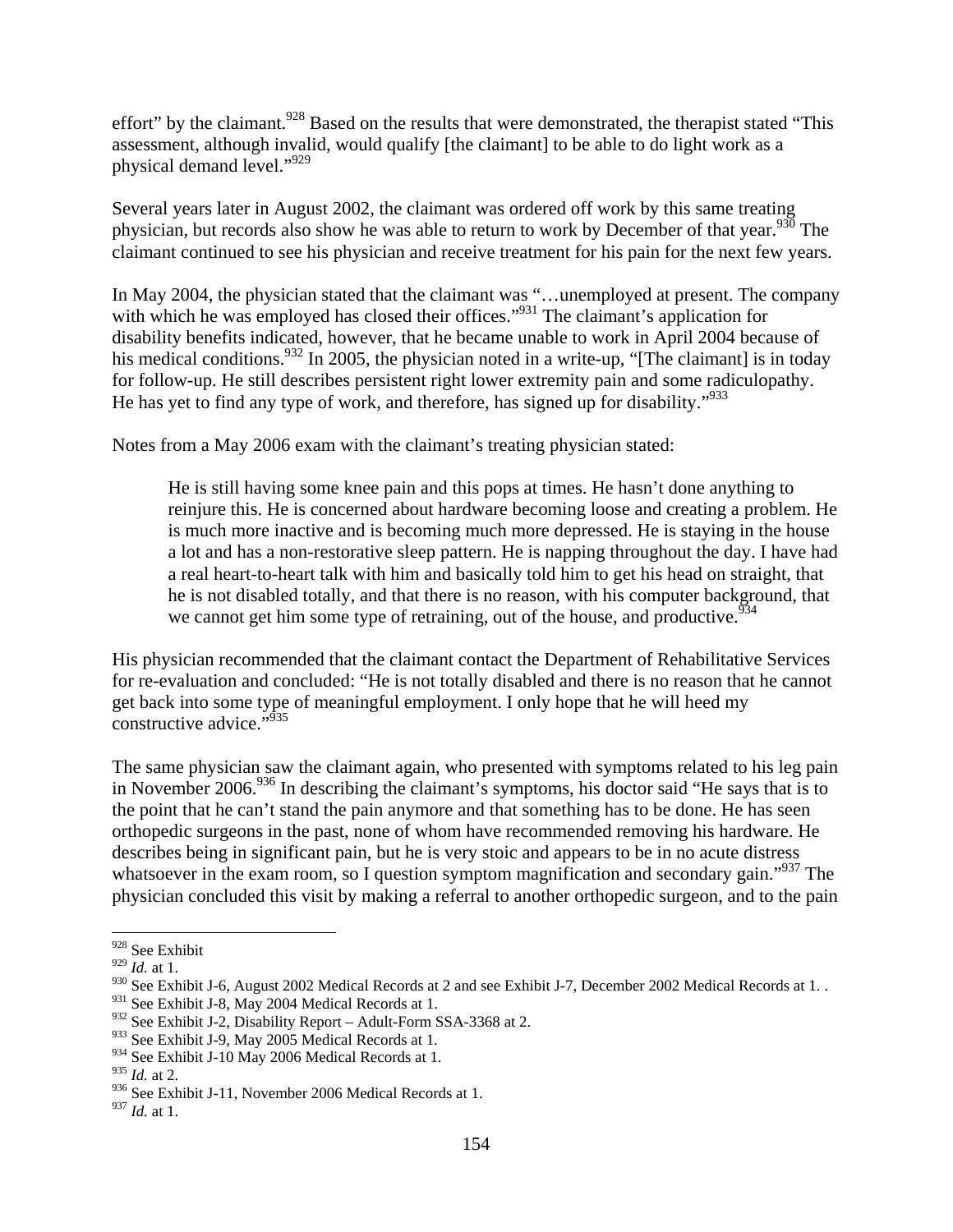clinic for evaluation, and recommended the claimant return to the office in six months.<sup>938</sup> There was no indication that the claimant could not work.<sup>939</sup>

The claimant applied for benefits previously in 2001, but was denied at the Appeals Council level.<sup>940</sup> In a subsequent application, the claimant was denied at the reconsideration level in March 2005.<sup>941</sup> His case was assigned to Administrative Law Judge Gitlow, but before the Judge could render a decision, the claimant withdrew his request.<sup>942</sup> Judge Gitlow dismissed the case, meaning that the denial at reconsideration stood.<sup>943</sup>

*Claimant Reapplied for Benefits:* The claimant re-applied for benefits, and on November 22<sup>nd</sup>, 2006, the claimant submitted a new signed fee agreement and notice of representation by Eric Conn.<sup>944</sup> This new application cited the following conditions as the basis for his claim: left leg injury, numbness in right side, shortness of breath, nerve problems, depression, anxiety, and trouble sleeping.<sup>945</sup> The claimant listed his height as  $5'6'$  and his weight as 300 pounds, and said that he became unable to work because of his injuries in April  $2004$ <sup>946</sup>.

One month later, the agency notified the claimant that his application was denied, based on the fact that his leg injury had healed, and the fact that he could perform most of his usual activities.<sup>947</sup> The agency also noted that while the claimant may become depressed at times, he was still capable of thinking clearly and carrying out normal activities, and that the medical evidence did not give any indication of any other condition that would limit his ability to work.948

The claimant was again denied at reconsideration in April 2007 along similar lines.<sup>949</sup> The agency indicated that the claimant was still capable of performing his prior work, noting in its evaluation of his functional capacity that the claimant's treating physician recommended that the claimant perform some kind of job to stay active instead of lying in bed.<sup>950</sup> The claimant requested an Administrative Law Judge hearing on May  $23$ ,  $2007$ .<sup>951</sup>

*Claimant Added to DB List:* The claimant was added to the Conn Law Firm DB list for August 2007, which noted the need for a mental exam with an amended onset date of March 3,  $2005$ .<sup>952</sup>

<sup>943</sup> *Id.* at 3.

 $\overline{a}$ <sup>938</sup> *Id.* at 1.

<sup>939</sup> *Id.* at 1-2.

<sup>940</sup> See Exhibit J-12, Disability Report – Field Office –Form SSA-3367 at 2.

<sup>941</sup> *Id.* at 2.

<sup>942</sup> See Exhibit J-1, November 20, 2006 Notice of Dismissal at 3.

<sup>944</sup> See Exhibit J-2, Disability Report – Adult-Form SSA-3368, and see Exhibit J-13, November 22, 2006 Appointment of Representative and Fee Agreement at 1-2.

 $945$  See Exhibit J-2, Disability Report – Adult-Form SSA-3368 at 2.

 $^{946}$  *Id.* at 1 -2.

<sup>&</sup>lt;sup>947</sup> See Exhibit J-14, Notice of Disapproved Claims at 1.

<sup>948</sup> *Id.* at 1.

<sup>949</sup> See Exhibit J-15, April 4, 2007 Notice of Reconsideration at 1.

<sup>950</sup> See Exhibit J-16, February 2007 Physical Residual Functional Capacity at 7.

<sup>&</sup>lt;sup>951</sup> See Exhibit J-17, Request for Hearing by Administrative Law Judge at 1.

<sup>952</sup> See Exhibit J-18, D.B. August 2007, CLF030625 at 2.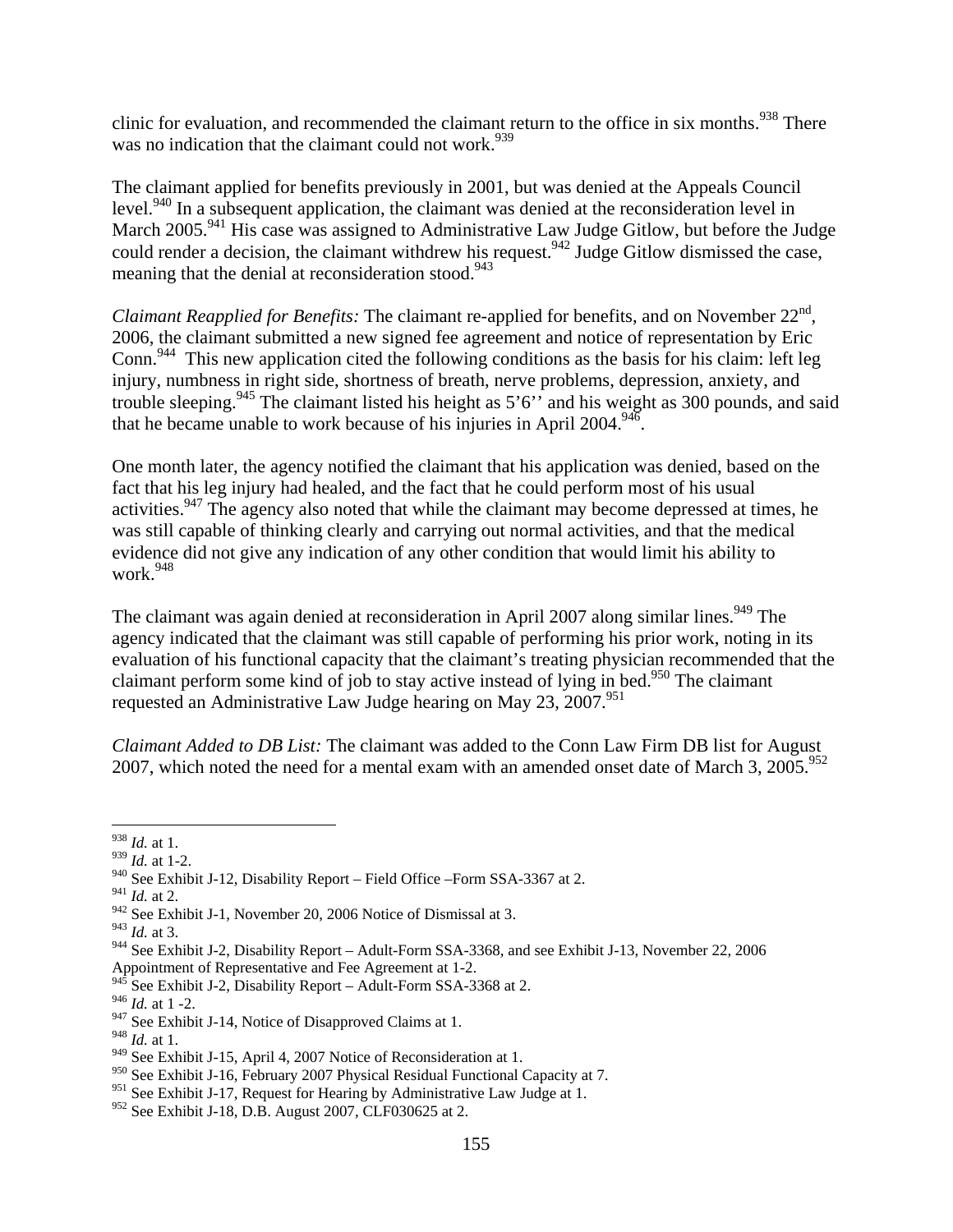On July 17, the claimant filed a motion to amend his onset date to March 3, 2005 – one day after the denial of benefits in prior application. $953$ 

The claimant also saw Dr. Adkins on July 17, after being referred there by Eric Conn, for a mental evaluation.<sup>954</sup> In describing background information on the claimant, Dr. Adkins noted that the claimant had been receiving treatment at a local clinic and was diagnosed with depression there, although the claimant's case file included no records from that clinic.<sup>955</sup> Dr. Adkins stated that the claimant reported pain and difficulty when performing toileting, hygiene maintenance, and grooming.<sup>956</sup> This, however, was inconsistent with the claimant's own description of his limitations. In a separate functional report provided to the agency, the claimant listed only that he had difficulty putting on socks because of his leg pain when asked to provide information about performing personal care tasks.<sup>957</sup>

Dr. Adkins administered an IQ test, and rated the claimant as having a full scale IQ of 91, in the Average range.<sup>958</sup> He also administered the Personality Assessment Inventory, and found that the claimant was experiencing symptoms associated with depression.<sup>959</sup> The Summary and Conclusions section of the exam restated, word for word, the claimant's reported history, as well as the test results.<sup>960</sup> Dr. Adkins diagnosed the claimant primarily with major depressive disorder, single episode, moderate, as well as social phobia, and pain disorder associated with both psychological factors and a general medical condition.<sup>961</sup> In the prognosis section, Dr. Adkins said that, "with treatment that should include psychotherapy and psychiatric intervention, it would not be unreasonable to expect to see a fair amount of remediation of his depression anxiety symptoms."962

Dr. Adkins also signed the Conn Law Firm's additional Version 1 form assessing the claimant's ability to do work-related activities that was identical to the forms for 25 other individuals, based on the Committee's analysis.<sup>963</sup>

*Claimant Awarded Benefits:* On August 3, 2007, two weeks after the claimant's visit with Dr. Adkins, Judge Daugherty issued a fully favorable decision without holding a hearing.<sup>964</sup> His decision relied entirely on Dr. Adkins' exam, and disregarded the remainder of evidence in the file. $965$ 

However, Judge Daugherty also found the claimant to have more severe depression than even Dr. Adkins had. Where Dr. Adkins diagnosed with claimant with Major Depressive, *Single* 

1

<sup>&</sup>lt;sup>953</sup> See Exhibit J-19, July 17, 2007 Motion to Amend Alleged Onset Date at 1.

<sup>954</sup> See Exhibit J-20, July 17, 2007 Psychological Evaluation at 1.

<sup>955</sup> *Id.* at 2.

<sup>956</sup> *Id.*

<sup>957</sup> See Exhibit J-21, Function Report Adult at 3.

<sup>&</sup>lt;sup>958</sup> See Exhibit J-20, July 17, 2007 Psychological Evaluation at 6.

<sup>959</sup> *Id.* at 7.

<sup>960</sup> *Id.* at 7-8.

<sup>961</sup> *Id.* at 9.

<sup>962</sup> *Id.* 963 *Id.* at 11 and 13.

<sup>964</sup> See Exhibit J-3, August 3, 2007 Decision, Administrative Law Judge David B. Daugherty at 1 and 5.

<sup>965</sup> *Id.* at 3-4.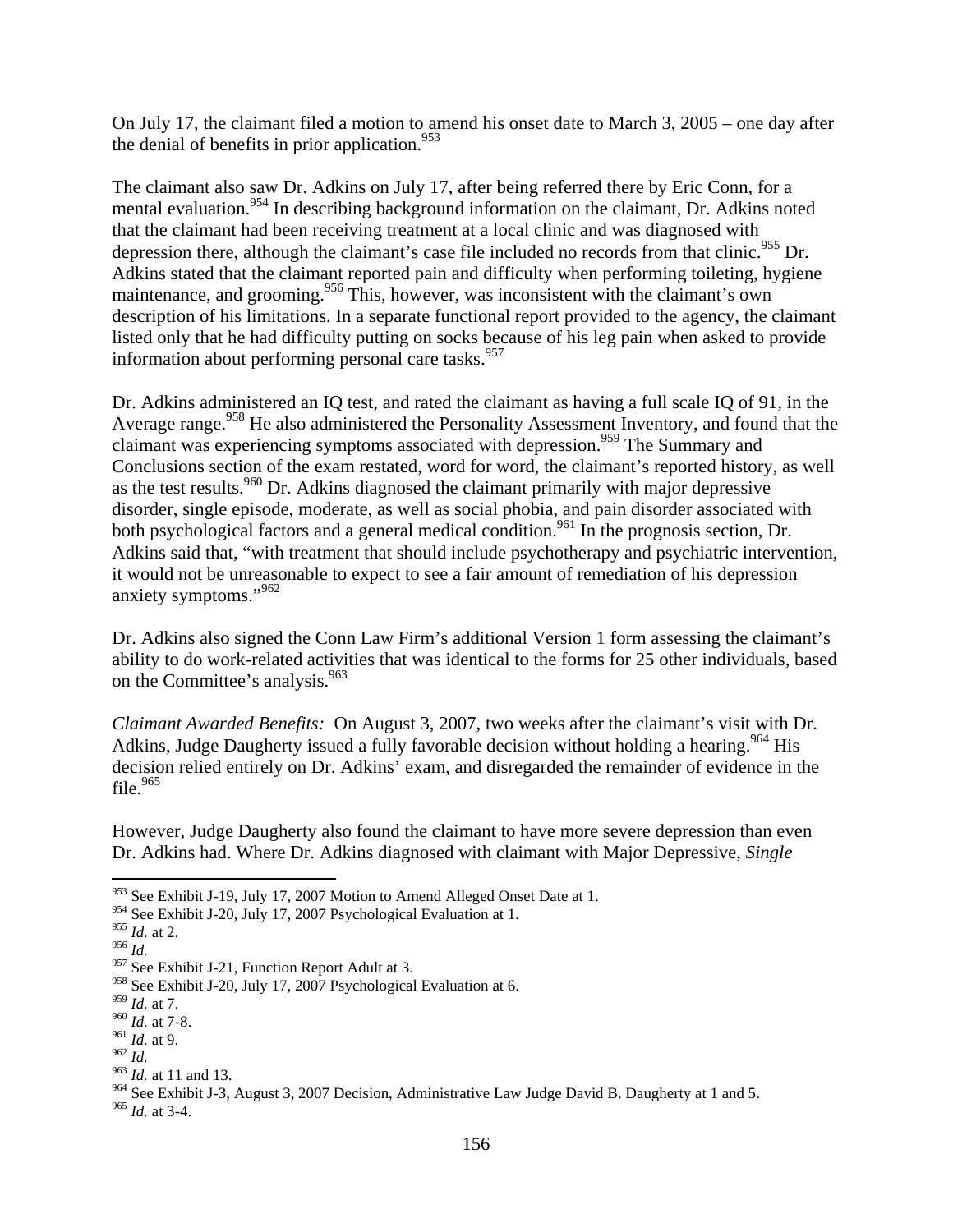*Episode, Moderate*; Judge Daugherty characterized the claimant's condition simply as "Major Depression" in the written opinion.<sup>966</sup> Judge Daugherty wrote that Dr. Adkins was more consistent with the record as a whole, even though that record contained no evidence to support the claimant's indication that he was seeking treatment for, or had been diagnosed with depression.967

Judge Daugherty also provided no further explanation or evaluation to support why he felt the claimant was more severely restricted than was indicated by the agency in its two prior reviews of the claimant's conditions.968 He also did not address the evidence presented by the claimant's treating physician that the claimant was capable of working.<sup>969</sup>

<sup>&</sup>lt;sup>966</sup> See Exhibit J-20, July 17, 2007 Psychological Evaluation at 9 and see Exhibit J-3, August 3, 2007 Decision, Administrative Law Judge David B. Daugherty at 3.

<sup>967</sup> *Id.* at 4.

<sup>968</sup> *Id.* at 4-5. 969 *Id.* at 1-5.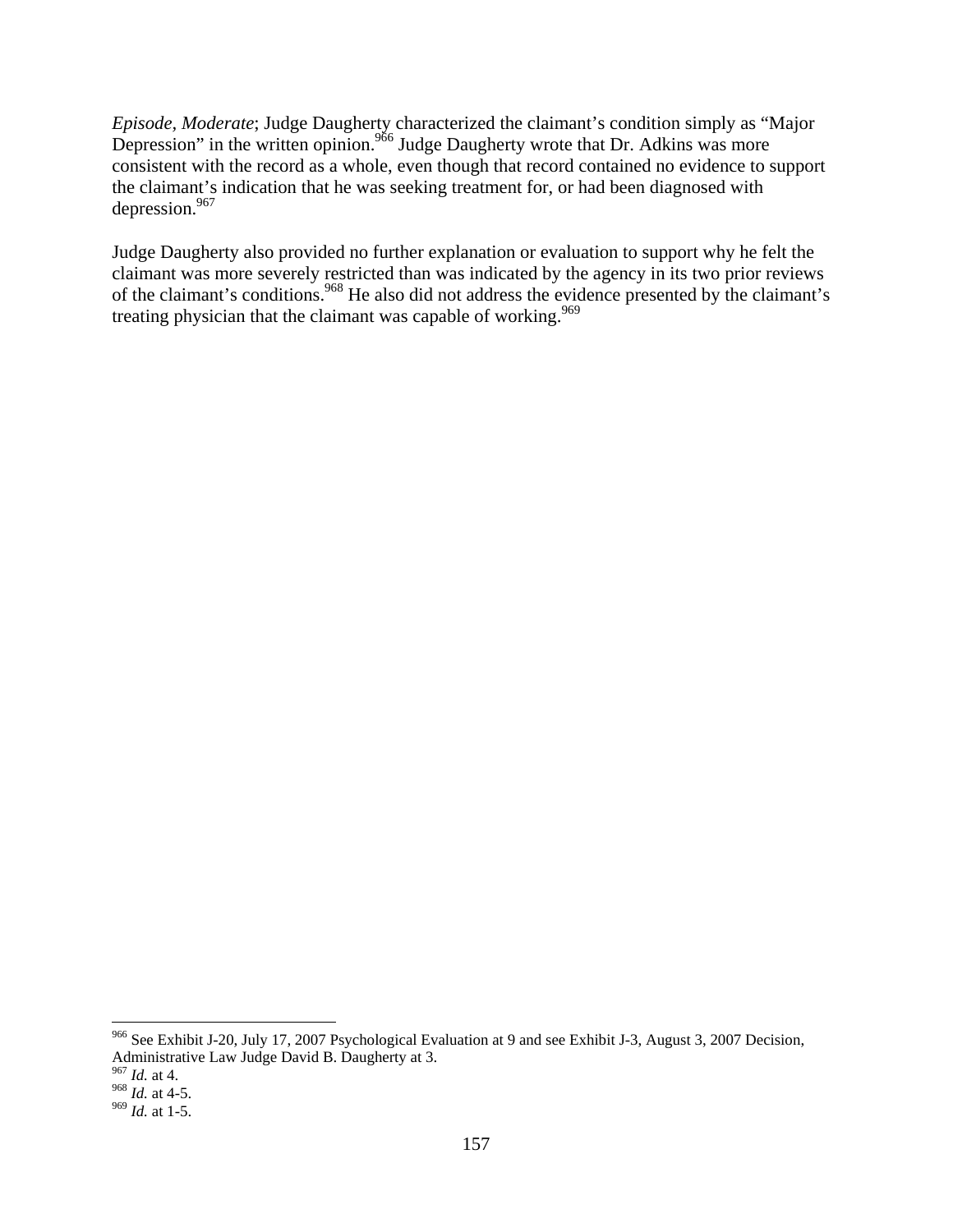## **APPENDIX II: MONTHLY BREAKDOWN OF MR. CONN'S DISABILITY CLAIMANTS LISTED ON THE DB LIST AND FEES EARNED**

| <b>Month and Year</b> | No. of Claimants on DB List | <b>Amount Paid by SSA in Fees</b> |
|-----------------------|-----------------------------|-----------------------------------|
| <b>June 2006</b>      | 14                          | \$23,302.28                       |
| <b>July 2006</b>      | 39                          | \$112,479.02                      |
| August 2006           | 49                          | \$162,853.98                      |
| September 2006        | 24                          | \$59,592.10                       |
| October 2006          | 37                          | \$100,086.16                      |
| November 2006         | 41                          | \$120,011.92                      |
| December 2006         | 23                          | \$59,622.00                       |
| January 2007          | 52                          | \$133,751.73                      |
| February 2007         | 36                          | \$92,511.33                       |
| March 2007            | 46                          | \$104,512.91                      |
| April 2007            | 48                          | \$126,864.57                      |
| May 2007              | 46                          | \$114,903.21                      |
| June 2007             | 50                          | \$129,184.99                      |
| <b>July 2007</b>      | 39                          | \$97,235.20                       |
| August 2007           | 46                          | \$99,885.60                       |
| September 2007        | 52                          | \$128,245.72                      |
| October 2007          | 38                          | \$87,911.81                       |
| November 2007         | 40                          | \$111,829.79                      |
| December 2007         | 42                          | \$87,874.04                       |
| January 2008          | 40                          | \$98,129.42                       |
| February 2008         | 33                          | \$82,518.50                       |
| March 2008            | 36                          | \$82,115.31                       |
| April 2008            | 31                          | \$69,343.95                       |
| <b>May 2008</b>       | 36                          | \$78,806.42                       |
| <b>June 2008</b>      | 44                          | \$104,758.04                      |
| <b>July 2008</b>      | 45                          | \$109,376.64                      |
| August 2008           | 46                          | \$89,811.67                       |
| September 2008        | 39                          | \$72,010.45                       |
| October 2008          | 32                          | \$70,579.88                       |
| November 2008         | 32                          | \$88,158.54                       |
| December 2008         | 23                          | \$42,304.81                       |
| January 2009          | 16                          | \$29,608.30                       |
| February 2009         | 44                          | \$100,422.79                      |
| March 2009            | 32                          | \$68,930.59                       |
| April 2009            | 30                          | \$63,099.10                       |
| <b>May 2009</b>       | 41                          | \$83,603.23                       |
| June 2009             | 47                          | \$143,795.58                      |
| <b>July 2009</b>      | 30                          | \$76,754.28                       |
| August 2009           | 40                          | \$105,633.02                      |
| September 2009        | 39                          | \$101,146.17                      |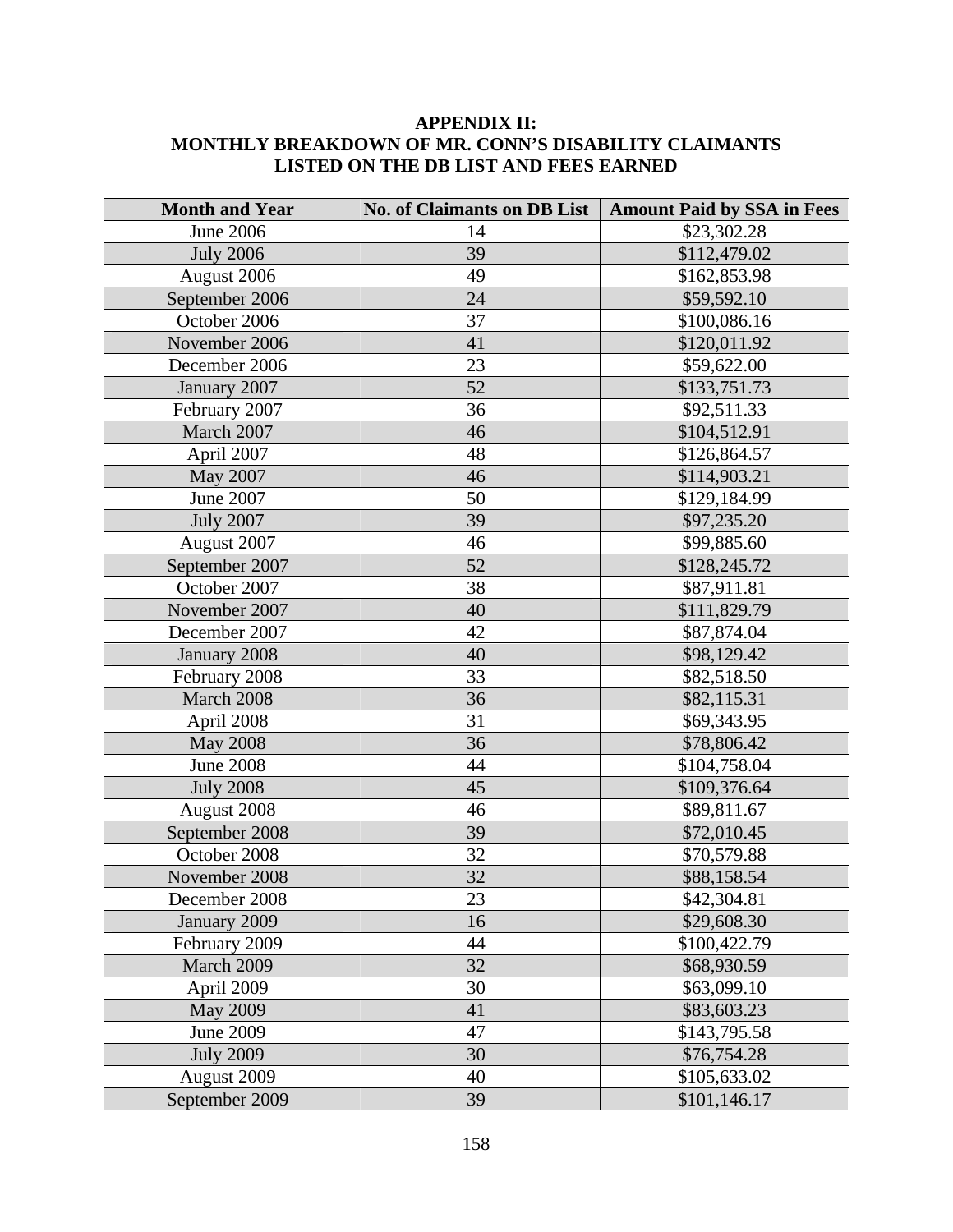| October 2009     | 46    | \$115,169.00   |
|------------------|-------|----------------|
| January 2010     | 48    | \$122,212.31   |
| February 2010    |       | \$146,736.54   |
| March 2010       | 33    | \$92,038.02    |
| April 2010       | 41    | \$104,340.14   |
| May 2010         | 40    | \$96,199.40    |
| <b>July 2010</b> | 46    | \$117,981.77   |
| <b>Total</b>     | 1,823 | \$4,508,242.23 |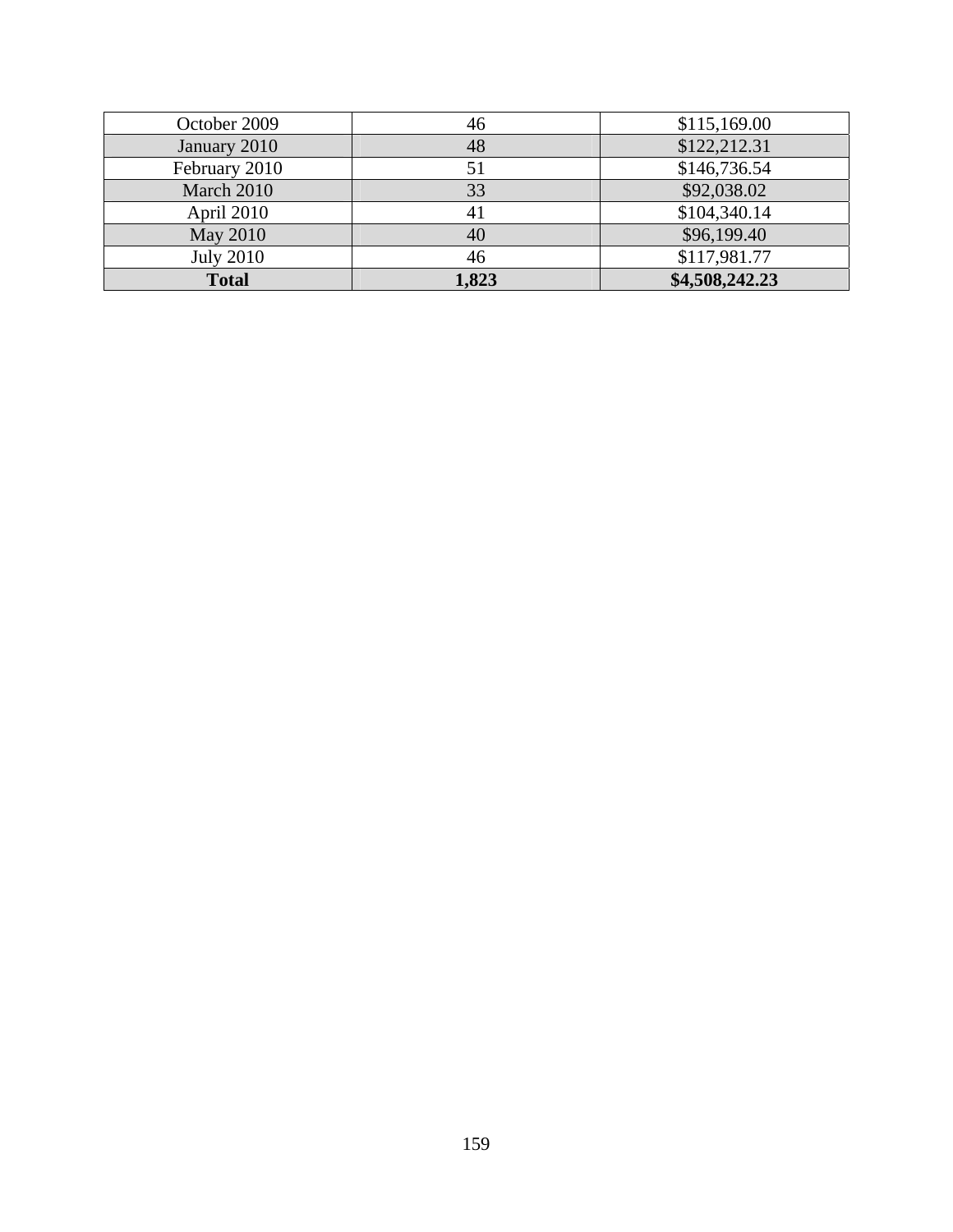# **APPENDIX III: PETTY CASH WITHDRAWALS MADE FROM THE CONN LAW FIRM BANK ACCOUNT**

| <b>Date</b> | <b>Amount</b> | <b>Memo</b>  | <b>Signature</b> |
|-------------|---------------|--------------|------------------|
| 11.07.05    | \$10,000      | "Petty Cash" | Pat Conn         |
| 01.13.06    | \$9,000       | "Petty Cash" | Pat Conn         |
| 02.16.06    | \$9,000       | "Petty Cash" | Pat Conn         |
| 03.07.06    | \$9,000       | "Petty Cash" | Pat Conn         |
| 03.23.06    | \$9,000       | "Petty Cash" | Pat Conn         |
| 04.27.06    | \$9,000       | "Petty Cash" | Pat Conn         |
| 06.02.06    | \$9,000       | "Petty Cash" | Pat Conn         |
| 07.10.06    | \$9,000       | "Petty Cash" | Pat Conn         |
| 08.08.06    | \$9,000       | "Petty Cash" | Pat Conn         |
| 10.05.06    | \$9,000       | "Petty Cash" | Pat Conn         |
| 10.23.06    | \$9,000       | "Petty Cash" | Pat Conn         |
| 12.13.06    | \$9,000       | "Petty Cash" | Pat Conn         |
| 01.19.07    | \$9,000       | "Petty Cash" | Pat Conn         |
| 02.06.07    | \$9,000       | "Petty Cash" | Pat Conn         |
| 03.07.07    | \$9,000       | "Petty Cash" | Pat Conn         |
| 04.10.07    | \$9,000       | "Petty Cash" | Pat Conn         |
| 04.20.07    | \$9,000       | "Petty Cash" | Pat Conn         |
| 05.21.07    | \$9,000       | "Petty Cash" | Pat Conn         |
| 06.01.07    | \$9,000       | "Petty Cash" | Pat Conn         |
| 07.30.07    | \$9,000       | "Petty Cash" | Pat Conn         |
| 08.27.07    | \$9,000       | "Petty Cash" | Pat Conn         |
| 10.16.07    | \$9,000       | "Petty Cash" | Pat Conn         |
| 11.20.07    | \$9,000       | "Petty Cash" | Pat Conn         |
| 12.17.07    | \$9,500       | "Petty Cash" | Pat Conn         |
| 01.08.08    | \$9,500       | "Petty Cash" | Pat Conn         |
| 02.06.08    | \$9,500       | "Petty Cash" | Pat Conn         |
| 03.07.08    | \$9,500       | "Petty Cash" | Pat Conn         |
| 05.13.08    | \$9,500       | "Petty Cash" | Pat Conn         |
| 07.15.08    | \$9,500       | "Petty Cash" | Pat Conn         |
| 07.29.08    | \$9,500       | "Petty Cash" | Pat Conn         |
| 08.11.08    | \$9,500       | "Petty Cash" | Pat Conn         |
| 12.23.08    | \$9,500       | "Petty Cash" | Pat Conn         |
| 02.23.09    | \$9,500       | "Cash W/D"   | Pat Conn         |
| 03.23.09    | \$9,500       | "Petty Cash" | Pat Conn         |
| 04.08.09    | \$9,500       | "Petty Cash" | Pat Conn         |
| 04.27.09    | \$9,500       | "Petty Cash" | Pat Conn         |
| 05.04.09    | \$9,500       | "Petty Cash" | Pat Conn         |
| 05.28.09    | \$9,500       | "Petty Cash" | Pat Conn         |
| 06.10.09    | \$9,500       | "Petty Cash" | Pat Conn         |
| 07.07.09    | \$9,500       | "Petty Cash" | Pat Conn         |